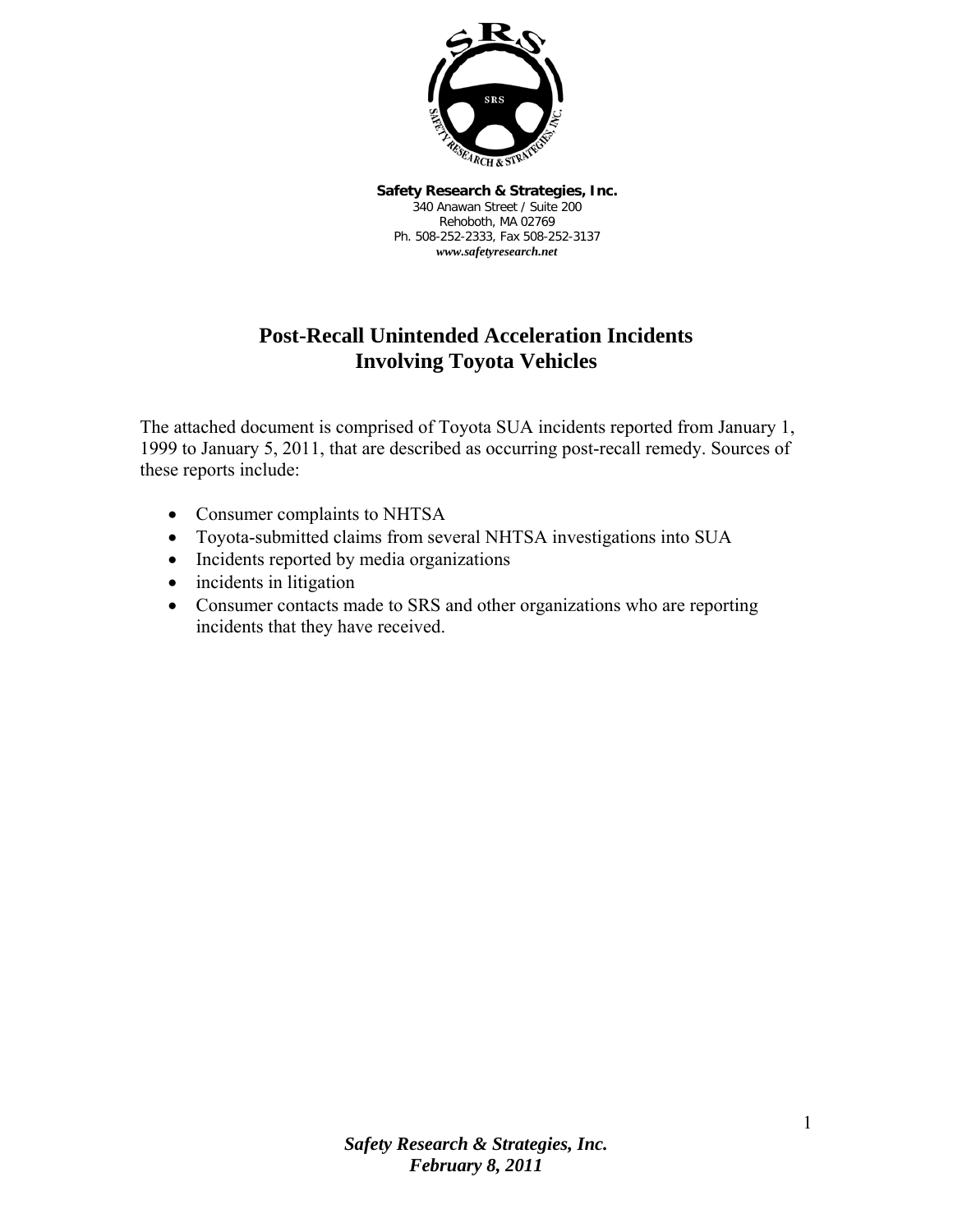**Date of Incident:** Unknown **Toyota ID No.: NHTSA ODI No.: Vehicle Make** 2010 TOYOTA CAMRY **Location of Incident:** CHATHAM, ONTARIO CA **NHTSA Summary: Additional Summary:** 

THIS IS A CANADIAN OSI - THE AUGERS EXPERIENCED THREE INCIDENTS OF SUA WITH THEIR 2010 CAMRY. TOYOTA INSPECTED THEIR VEHICLE AND DETERMINED IT TO BE OPERATING NORMALLY. THE AUGER'S FILED A FORMAL COMPLAINT WITH TRANSPORT CANADA TO HAVE THE DEPARTMENT INSPECT THEIR VEHICLE. TRANSPORT CANADA FINDING NO MECHANICAL OR ELECTRICAL ISSUES TO CAUSE THE SUA PROBLEM POINTS TO DRIVER ERROR AS THE LIKELY CAUSE IN THE THREE CASES THEY'VE INVESTIGATED (ALL COMPLAINTS WERE MADE IN ONTARIO).

DAVE AUGER SAID THE FIRST OCCASION THE VEHICLE SURGED FORWARD WAS WHEN HIS WIFE WAS IN A LOCAL MALL PARKING LOT. HE SAID, "WE DIDN'T BRING IT IN, WE THOUGHT MAYBE IT'S A LITTLE GLITCH."

THE SECOND TIME IT HAPPENDED, HE WAS DRIVING THE VEHICLE IN THE U.S. AND WAS ADJUSTING TO TRAFFIC AND TOOK HIS FOOT OFF THE GAS WHEN THE CAR SURGED FORWARD.

AFTER THIS, AUGER SAID HE BROUGHT THE VEHICLE TO CAMPBELL TOYOTA AND THE ACCELERATOR PEDAL WAS REPLACED. HE ALSO FILLED OUT A FORM ABOUT SUA FROM TOYOTA CANADA, IN CONNECTION WITH AN IN-HOUSE RECALL PROGRAM.

THE THIRD INCIDENT HAPPENED AFTER THE PEDAL WAS CHANGED. DAVE AUGER HAD THE VEHICLE TOWED TO THE DEALERSHIP. HE WANTED THEM TO TAKE THE VEHICLE BACK WITHOUT WANTING THE COMPANY TO ACKNOWLEDGE ANY LIABILITY. HE WAS REFERRED TO TOYOTA FINANCE WHERE HE WAS ESSENTIALLY TOLD THAT "IF YOU LEAVE THE CAR WE WILL CONSIDER IT ABANDONED AND IT WILL AFFECT YOUR CREDIT RATING." AUGER WAS ALSO ANGERED THAT TOYOTA'S ROADSIDE ASSISTANCE, WHICH HE PAYS FOR WITH THE LEASE, REFUSED TO TOW HIS VEHICLE BACK HOME, STATING IT DOESN'T HAVE A MECHANICAL PROBLEM.

AUGER QUESTIONS WHY TOYOTA CANADA HAS A FORM ON SUDDEN ACCELERATION IF THIS IS NOT A PROBLEM.

DOCUMENTS ARE SAVED IN FOLDER TOYSUA4322.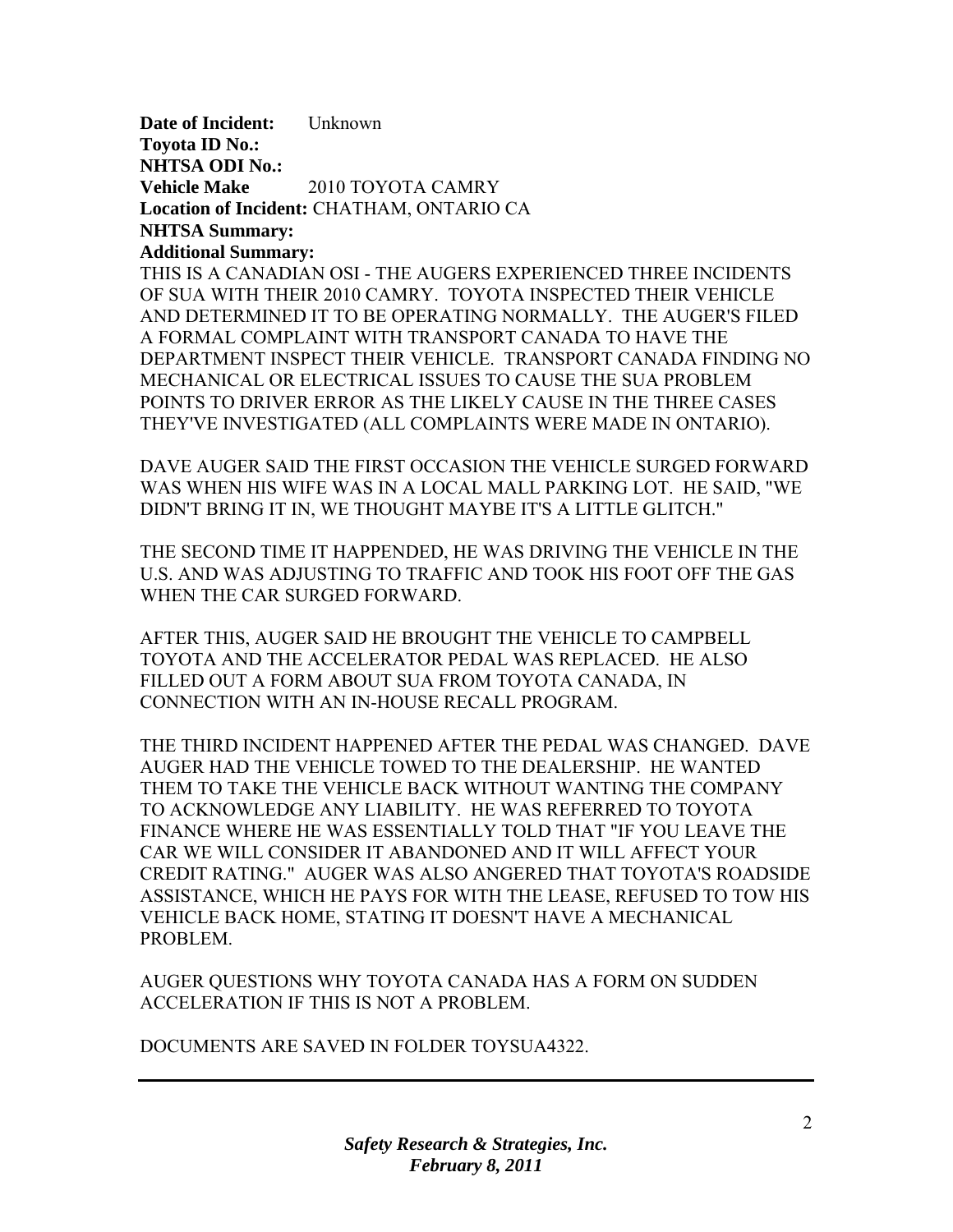**Date of Incident:** Unknown **Toyota ID No.: NHTSA ODI No.: Vehicle Make** 2007 TOYOTA CAMRY **Location of Incident:** , CA **NHTSA Summary: Additional Summary:** 

From LA Times news article "Toyota response to complaints takes on a confrontational tone"

"SMART team may have helped Toyota's adversaries on March 12, when it inspected a 2007 Camry after an alleged sudden acceleration event.

Linda Tang, an Orange County resident who is suing Toyota over alleged defects in the Camry electronics, said her vehicle suddenly accelerated after she had taken it to a dealership for repairs under recall.

Toyota initially did not inspect the vehicle. It was only after Tang's attorney enlisted congressional investigators to contact the Department of Transportation that the inspection was scheduled.

At a sophisticated Toyota facility in Orange County, a large team of company technicians spent nearly seven hours going over the vehicle. Two federal safety investigators flew in from Washington to oversee the inspection. They were joined by an automotive electronics expert hired by Tang's attorney.

Near the near the end of the day, the Toyota technicians acknowledged a major error.

A shim that was supposed to have been installed in the gas pedal assembly under the recall to prevent sticking was missing, according to federal officials and allegations in Tang's suit. "It was shocking," said William Rosenbluth, the automotive electronics expert who works for Tang's attorney, Michael Lewis Kelly. "It wasn't there and the paperwork says it was put in." Toyota officials declined to discuss the inspection. ralph.vartabedian

**Date of Incident:** 19010101 **Toyota ID No.: NHTSA ODI No.:** 10316518 **Vehicle Make** 2007 LEXUS ES350 **Location of Incident:** IRVINE, CA **NHTSA Summary:**  CONSUMER HAS ADHERED TO ALL THE RECALL PRECAUTIONS PERTAINING TO THE ES MODEL LEXUS AND THE PROBLEMS STILL PERSIST.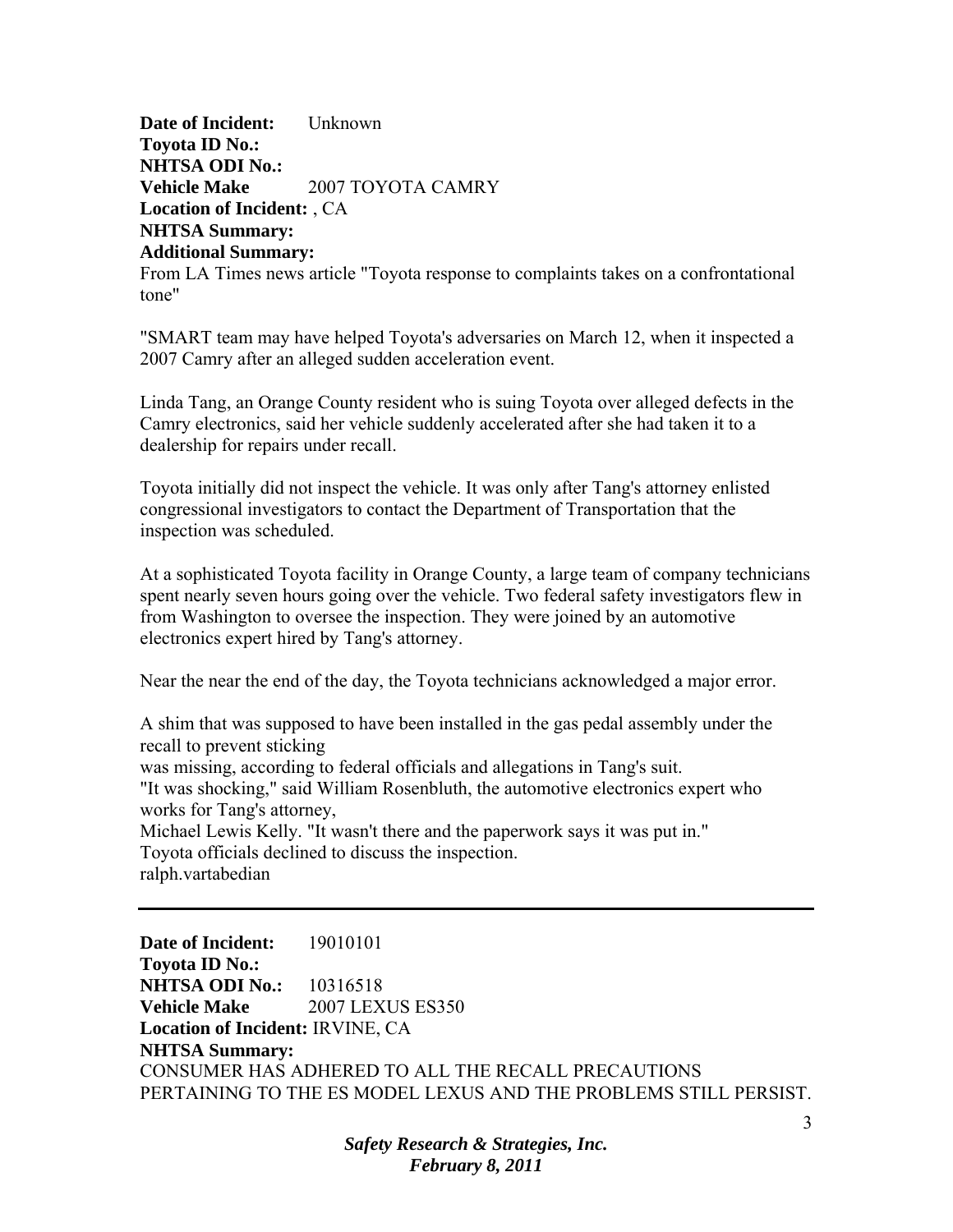# THE CONSUMER STATED HE STILL EXPERIENCED MINOR SUDDEN ACCELERATION PROBLEMS. \*JB **Additional Summary:**

**Date of Incident:** 19010101 **Toyota ID No.: NHTSA ODI No.:** 10341169 **Vehicle Make** 2009 TOYOTA MATRIX **Location of Incident:** YOUNGSTOWN, OH **NHTSA Summary:**  S10 APPROPRIATE HANDLING-LETTER FROM REGARDING TOYOTA PROBLEMS \*TGW 2009 TOYOTA MATRIX. THE CONSUMER WAS INVOLVED IN AN ACCIDENT DUE TO VEHICLE SPEED CONTROL. THE CONSUMER STATED HE COMPLAINED IN THE SUMMER OF 2009, THE VEHICLE WAS NOT STOPPING PROPERLY, AND HE FELT AS THOUGH THE VEHICLE WAS ACCELERATING DURING CERTAIN MANEUVERS. BUT, THE DEALER CLAIMED THEY HAD HEARD OF NO SUCH PROBLEM. THE CONSUMER THEN LEARNED OF A RECALL IN FEBURARY 2010 AND WENT TO THE DEALER FOR THE REPAIR. HOWEVER, THE CONSUMER STATED AFTER THE RECALL WAS DONE, HE STILL EXPERIENCED PROBLEMS WITH THE VEHICLE ACCELERATING. \*JB **Additional Summary:** 

**Date of Incident:** 19010101 **Toyota ID No.: NHTSA ODI No.:** 10323095 **Vehicle Make** 2009 TOYOTA COROLLA **Location of Incident:** DERBY, KS **NHTSA Summary:**  2009 TOYOTA COROLLA. CONSUMER STATES UNINTENDED ACCELERATION. \*TGW THE CONSUMER STATED HE EXPERIENCED SUDDEN ACCELERATION AFTER THE RECALL WAS PERFORMED. THE CONSUMER STATED AS HE WAS BACKING OUT OF HIS GARAGE, THE VEHICLE SUDDENLY ACCELERATED. THE CONSUMER QUICKLY SHIFTED THE GEAR INTO NEUTRAL AND APPLIED THE BRAKE AND THE VEHICLE STOPPED. \*JB **Additional Summary:** 

**Date of Incident:** 19010101 **Toyota ID No.: NHTSA ODI No.:** 10349870 **Vehicle Make** 2007 TOYOTA CAMRY **Location of Incident:** WASHINGTON, DC

> *Safety Research & Strategies, Inc. February 8, 2011*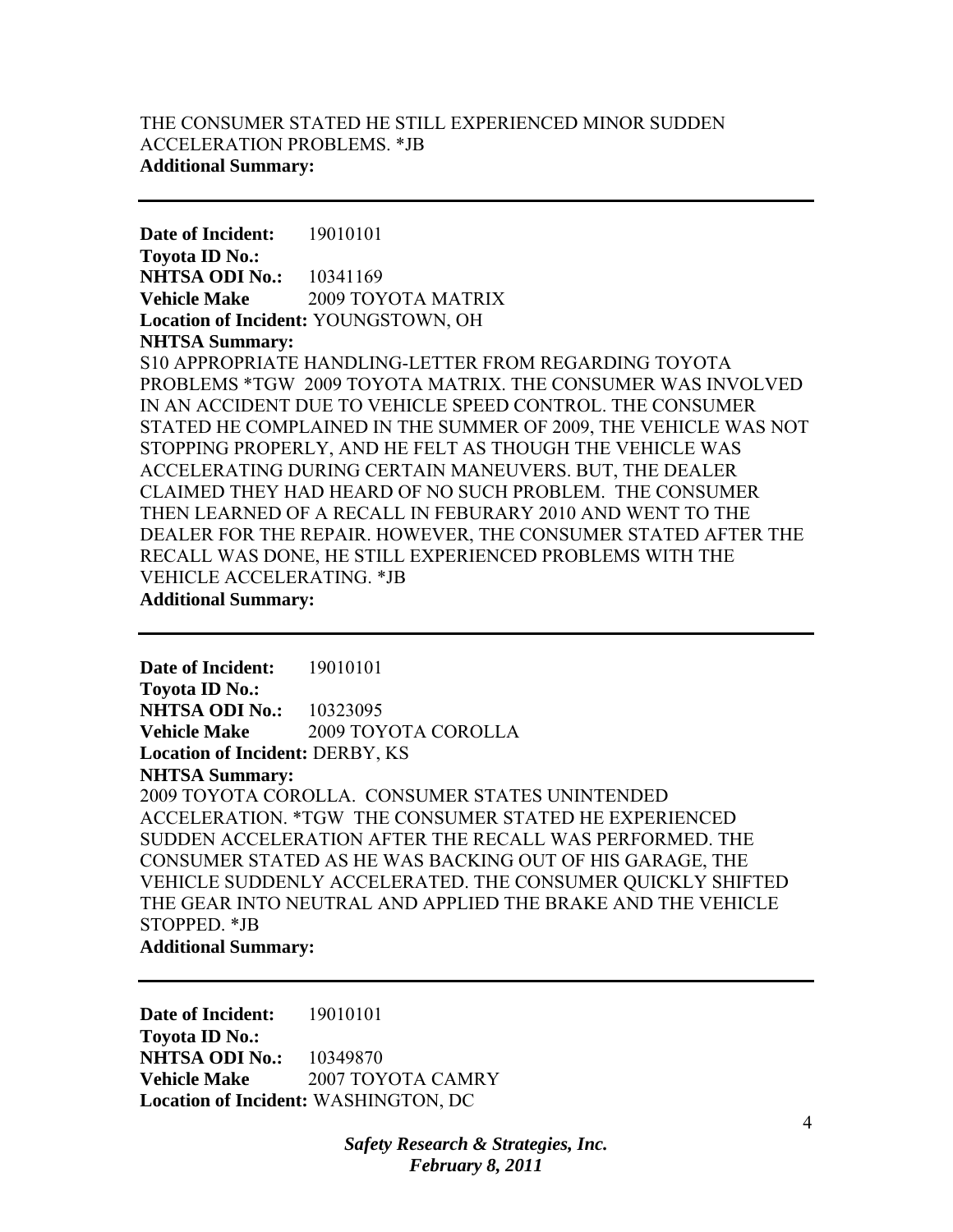### **NHTSA Summary:**

2007 TOYOTA CAMRY. CONSUMER STATES STUCK ACCELERATOR. CONSUMER EXPRESSES DISCONTENT REGARDING BEING ASSIGNED A 2007 TOYOTA COROLLA WITH A BROKEN WINDSHIELD AND GAS LIGHT ON AFTER THE EVENT OF THE CAMRY. THE CONSUMER STATED THE VEHICLE WAS TAKEN TO THE DEALER FOR A RECALL AFTER ALMOST CRASHING INTO AN OAK TREE. THE FIRST TIME THE CONSUMER DROVE THE VEHICLE AFTER THE RECALL WAS PERFORMED, SHE HAD ONLY DRIVEN FOUR MILES BEFORE THE SAME INCIDENT OCCURRED AGAIN. SHE WAS ABLE TO PUT THE GEAR INTO NEUTRAL AND CUT OFF THE ENGINE, AND STOPPED SAFELY AFTER THE VEHICLE HAD ACCELERATED OUT OF CONTROL OVER 90 MPH. \*JB **Additional Summary:** 

**Date of Incident:** 19010101 **Toyota ID No.: NHTSA ODI No.:** 10319825 **Vehicle Make** 2009 TOYOTA CAMRY **Location of Incident:** CHARLOTTE, NC **NHTSA Summary:**  2009 TOYOTA CAMRY. CONSUMER STATES UNINTENDED ACCELERATION AND DISCONTENT WITH RECEIPT OF RECALL NOTICE AND TOYOTA CUSTOMER SERVICE. \*TGW THE CONSUMER EXPERIENCED SUDDEN ACCELERATION TWICE. ONCE BEFORE RECEIVING A NOTICE IN THE MAIL AND SECOND AFTER THE REPAIRS WERE ALLEGEDLY MADE. \*JB **Additional Summary:** 

**Date of Incident:** 20060422 **Toyota ID No.: NHTSA ODI No.: 10329857 Vehicle Make** 2007 TOYOTA CAMRY **Location of Incident:** MAYS LANDING, NJ **NHTSA Summary:**  I PURCHASED MY 2007 TOYOTA CAMRY IN 2006 WHEN THE NEW MODEL FIRST CAME OUT. IMMEDIATELY AFTER BUYING THE CAR I CONTACTED THE DEALERSHIP ABOUT A HESITATION AND ACCELERATION PROBLEM. I WANTED TO RETURN THE CAR AND THEY TOLD ME NO IT WAS NOW A USED CAR. I CONTACTED TOYOTA HEADQUARTERS AS WELL AND IN 2007 I WAS TOLD IT IS PROBABLY AND ELECTRONICS PROBLEM BUT HAS NOT BEEN RECALLED YET. MY VEHICLE WAS INVOLVED IN THE RECALL, I TOOK IT IN FOR THE SERVICE AND THE CAR IS STILL HAVING PROBLEMS. TOYOTA HAS DISMISSED MY COMPLAINTS. I HAVE FELT FROM DAY ONE THAT THIS VEHICLE IS UNSAFE AND CONTINUES TO BE UNSAFE. TOYOTA REFUSES TO GIVE ME MY MONEY BACK, I HAVE LOST RESALE VALUE AND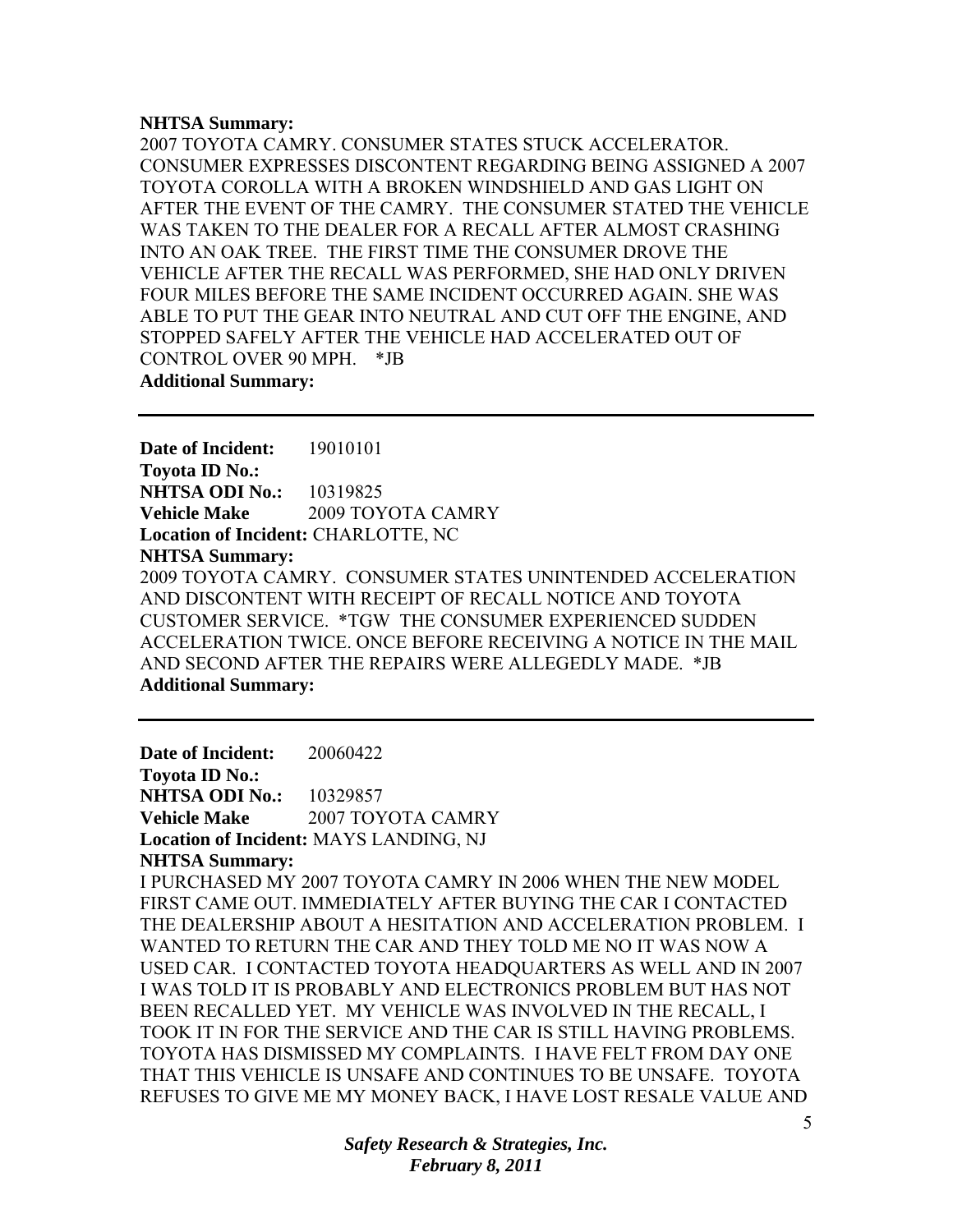# CANNOT EVEN SELL THE CAR NOW. I AM VERY FRUSTRATED AND ANGRY OVER THIS SITUATION. I HAVE TO CONTINUE TO PAY MY CAR LOAN EVEN THOUGH I REFUSE TO DRIVE THIS CAR. **Additional Summary:**

**Date of Incident:** 20070217 **Toyota ID No.: NHTSA ODI No.: 10315206 Vehicle Make** 2010 TOYOTA CAMRY **Location of Incident:** KALAMAZOO, MI **NHTSA Summary:** 

ON 2/12/10 MY 2010 TOYOTA CAMRY RECEIVED AN ACCELERATION FIX. IN ADDITION I WAS INFORMED A FAIL-SAFE COMPUTER PROGRAM WAS PUT IN. ON 2/17/10 AS I WAS ENTERING MY PARKING SLOT, THE CAR DID AN UNINTENDED SUDDEN ACCELLERATION WITHOUT MY FOOT BEING ON THE ACCELLERATOR. I WAS PRESSING THE BRAKE. I JAMMED BOTH FEET INTO THE BREAK. AFTER 3 SECONDS, AS MY CAR WAS CLIMBING UP A SNOW BANK, IT STOPPED. THE ENGINE WAS IDLING WHILE MY GEAR SHIFT WAS IN DRIVE. THIS IS THE SECOND LEVEL ON THE FAIL-SAFE SYSTEM. THIS MEANS THAT: "IF BOTH ACCELERATOR POSITION SENSORS FAIL, OR IF ONE THROTTLE POSITION SENSOR FAILS, THE ECM WILL...RETURN THE ENGINE TO IDLE SPEED. HAD THE INCIDENT HAPPENED ONE MINUTE EARLIER, I WOULD HAVE BEEN IN A HIGH CAR/PEDESTRIAN AREA AND WOULD NOT HAVE BEEN ABLE TO AVOID AN ACCIDENT. THE WHOLE EVENT TOOK 5-6 SECONDS BEFORE THE CAR SUDDENLY STOPPED. THE FIX DONE BY TOYOTA IS NOT THE FIX FOR THE ACCELERATION PROBLEM. UPDATED 03/08/10 \*BF **Additional Summary:** 

**Date of Incident:** 20070510 **Toyota ID No.: NHTSA ODI No.:** 10320311 **Vehicle Make** 2007 TOYOTA CAMRY **Location of Incident:** MINNEAPOLIS, MN **NHTSA Summary:**  CAR WITH ONLY 314 MILES. BRAND NEW. EXITED HIGHWAY AND CAME TO A STOP AT END OF CLOVERLEAF. UPON ACCELERATION FORWARD FOR A RIGHT TURN ONTO CROSS STREET THE CAR SURGED TO FULL SPEED CAUSING DRIVER TO MAKE A VERY SHARP (15 FT) RIGHT TURN INTO THE SIDEWALK OF THE OVERPASS BRIDGE. HIGH CURB DESTROYED FRONT END BUT SAVED DRIVERS LIFE FROM CRASHING THROUGH GUARD RAIL AND FALLING TO THE HIGHWAY SURFACE. TOYOTA CLAIMED DRIVER ERROR. DRIVER HAS PERFECT DRIVING RECORD. POLICE REPORT NOTES PROBABLE MECHANICAL FAILURE OF SOME SORT. CAR REPAIRED AND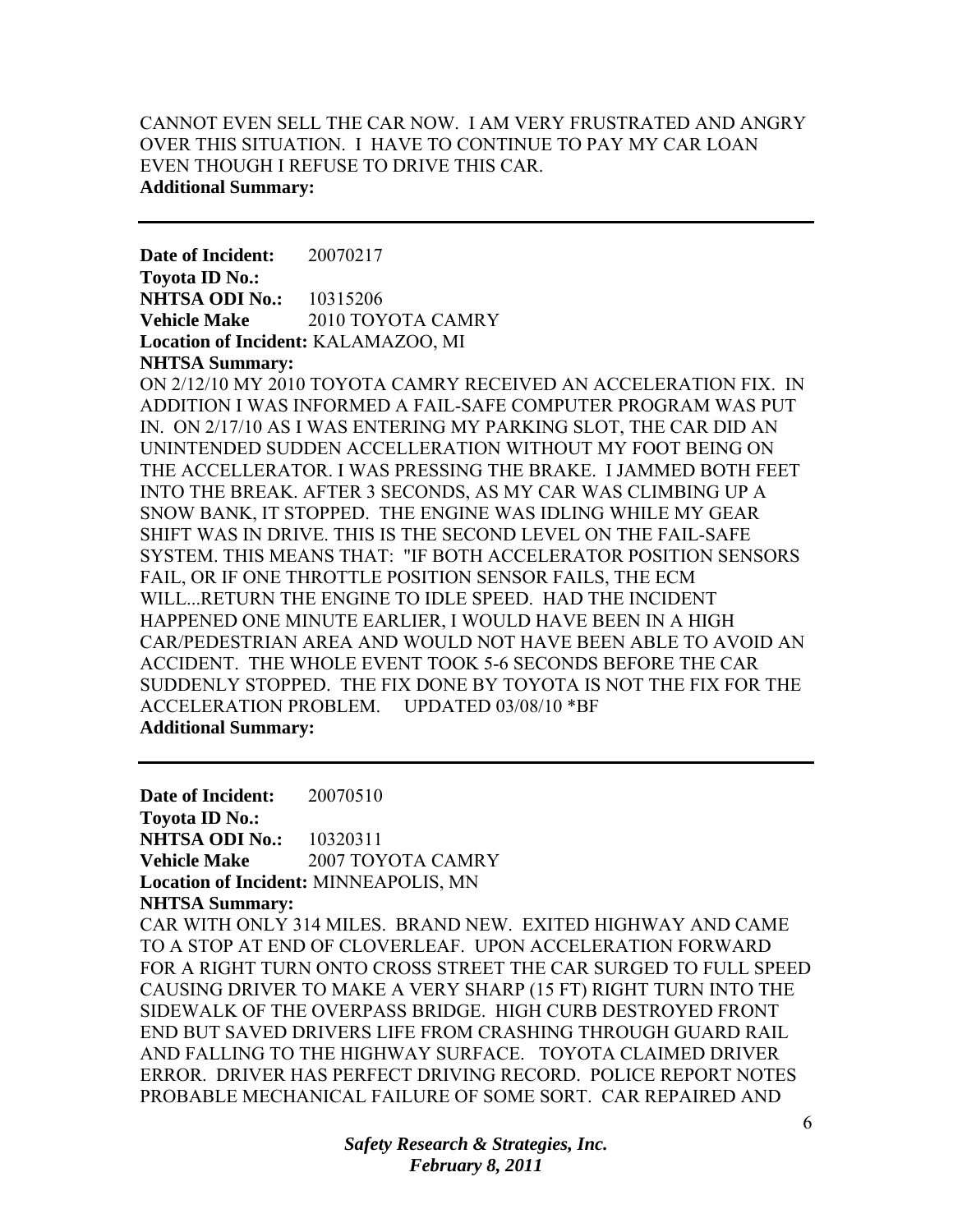RETURNED TO SERVICE. DRIVER IS NOW FEARFUL TO DRIVE THE \$30,000 CAR. CAR WAS A 2007 TOYOTA CAMRRY. HAS BEEN RECALLED AND REPAIRED, BUT NO CONFIDENCE NOW. SHOULD BE ADDED TO THE DATA BASE. VIN # 1GNDT13W8R0158766 **Additional Summary:** 

**Date of Incident:** 20071116 **Toyota ID No.: NHTSA ODI No.:** 10366812 **Vehicle Make** 2009 TOYOTA CAMRY **Location of Incident:** KNOXVILLE, TN **NHTSA Summary:**  TL\*THE CONTACT OWNS A 2009 TOYOTA CAMRY. THE CONTACT STATED THAT HIS VEHICLE CONTINUED TO ACCELERATE AFTER IT WAS REPAIRED UNDER RECALL (09V388000, VEHICLE SPEED CONTROL:ACCELERATOR PEDAL). THE MANUFACTURER HAD NOT BEEN NOTIFIED. THE CURRENT MILEAGE WAS APPROXIMATELY 30,000. THE FAILURE MILEAGE WAS APPROXIMATELY 100.

**Additional Summary:** 

**Date of Incident:** 20080201 **Toyota ID No.: NHTSA ODI No.:** 10324253 **Vehicle Make** 2007 TOYOTA CAMRY **Location of Incident:** MARION, KS **NHTSA Summary:**  2007 TOYOTA CAMRY ACCELERATOR \*GR THE CONSUMER SHE STATED SHE NOTICED RIGHT AWAY THERE WAS A SURGING/LUNGING PROBLEM WITH THE VEHICLE WHENEVER THE ACCELERATOR WAS APPLIED FROM A STOP. THE CONSUMER TOOK THE VEHICLE TO THE DEALER, BUT HER COMPLAINT WAS NEVER RESOLVED. IN FEBRUARY 2008, THE VEHICLE SUDDENLY ACCELERATED AND THE CONSUMER CRASHED INTO A TREE AS SHE WAS PULLING INTO A PARKING SPACE. HER FOOT WAS ON THE BRAKE WHEN THE VEHICLE ACCELERATED OUT OF CONTROL. FEBRUARY 12, 2010, THE CONSUMER TOOK THE VEHICLE TO THE DEALER DUE TO THE ACCELERATOR RECALL. THE CONSUMER STATED SHE IS STILL EXPERIENCING PROBLEMS WITH SUDDEN ACCELERATION. UPDATED 04/21/10.\*JB

**Additional Summary:** 

**Date of Incident:** 20080408 **Toyota ID No.: NHTSA ODI No.:** 10324544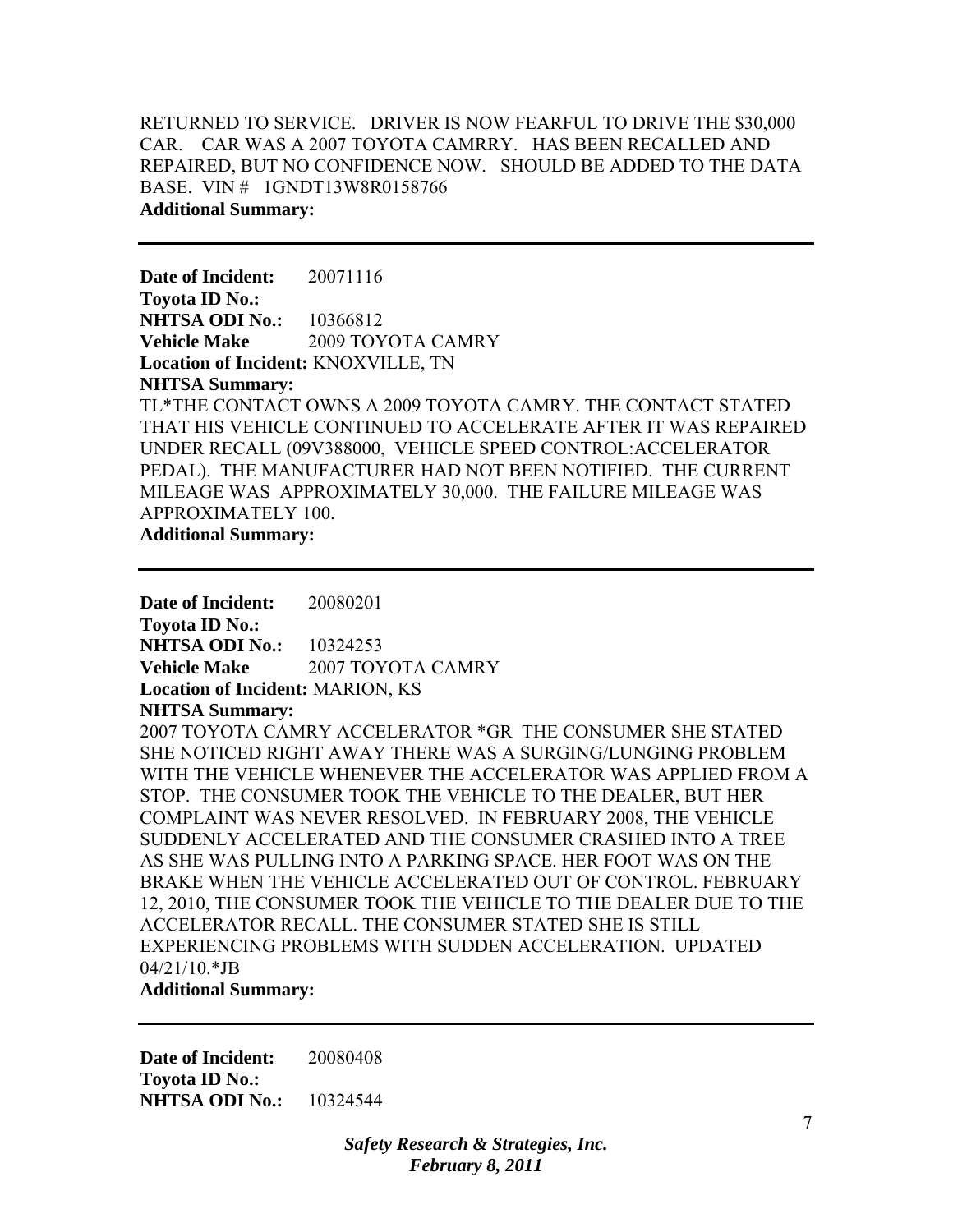**Vehicle Make** 2010 TOYOTA PRIUS **Location of Incident:** WASHINGTON, DC **NHTSA Summary:** 

TL\*THE CONTACT OWNS A 2010 TOYOTA PRIUS. THE CONTACT STATED THAT ON APRIL 8, 2010 WHILE DRIVING AT 1 MPH, THE VEHICLE SUDDENLY SURGED FORWARD WHILE SHE WAS MAKING A LEFT TURN. SHE DEPRESSED THE BRAKE PEDAL, THE VEHICLE SKIDDED ABOUT FOUR FEET AND CAME TO A STOP. THE FRONT END OF THE VEHICLE WAS DAMAGED; HOWEVER, THE CONTACT WAS ABLE TO DRIVE THE VEHICLE HOME. SHE CALLED THE MANUFACTURER AND WAS ADVISED TO TAKE THE VEHICLE TO AN AUTHORIZED DEALER FOR REPAIRS. THE VEHICLE HAD PREVIOUSLY BEEN REPAIRED AT THE DEALERSHIP FOR RECALL 10V039000 (SERVICE BRAKES, AIR, ANTILOCK CONTROL UNIT/MODULE) ON MARCH 11, 2010. THE CONTACT HAD AN APPOINTMENT SCHEDULED WITH THE DEALER WHEN THE COMPLAINT WAS FILED. THE FAILURE MILEAGE WAS APPROXIMATELY 2,700. UPDATED 05/26/10 \*BF **Additional Summary:** 

**Date of Incident:** 20080501 **Toyota ID No.: NHTSA ODI No.: 10320571 Vehicle Make** 2006 TOYOTA AVALON **Location of Incident:** LOWELL, MA **NHTSA Summary:**  OVER TWO YRS NUMEROUS TIMES AVALON TOYOTA ACCELERATED, BROUGHT IN TO BE CHECKEDX2 TO BE TOLD NOTHING WAS WRONG, HAPPENED TO OTHERS IN HOUSE ALSO. HAD RECALL FIX DONE, DID IT AGAIN. JUMPS FORWARD WITHOUT ACCELERATION. TOO AFRAID TO WAIT , TRADED IT IN, LOST ALOT OF \$ BUT FEEL SAFER. OTHER DEALERS TO SEND TO AUCTIION **Additional Summary:** 

**Date of Incident:** 20081001 **Toyota ID No.: NHTSA ODI No.:** 10314607 **Vehicle Make** 2008 TOYOTA CAMRY **Location of Incident:** EAST NORTHPORT, NY **NHTSA Summary:**  INTERMITTENT GAS PEDAL HESITATION AND THEN SUPER QUICK ACCELERATION, ESPECIALLY DANGEROUS WHEN ENTERING HIGHWAY. ALSO OCCURS IN LOCAL TRAFFIC. CONTACTED TOYOTA IN JAN., 2008 AND WAS TOLD ISSUE COULDN'T BE DUPLICATED - MY DRIVING. CONTACTED DEALER AT LEAST 3X THEN ESCALATED TO TOYOTA CUSTOMER EXPERIENCE IN APR. 2008. LAST CONTACT IN JUNE 2008 WHEN AUTO WAS

> *Safety Research & Strategies, Inc. February 8, 2011*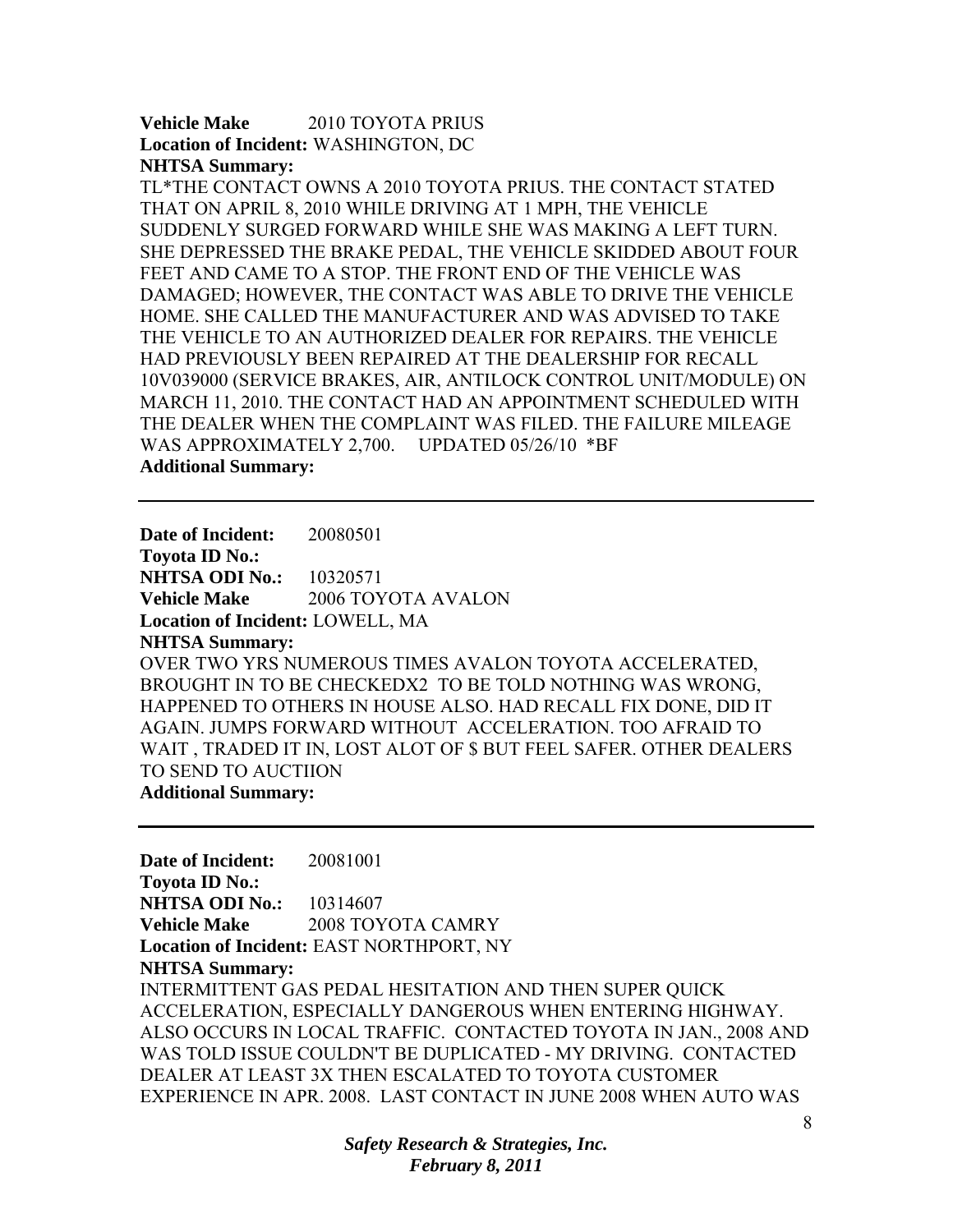"FIXED" PURSUANT TO TSB 0068-08. TROUBLE WAS BLAMED ON CALIBRATION IN THE COMPUTER. CAR WAS SOMEWHAT BETTER BUT THERE WAS A LATER INCIDENT IN FALL OF 2008 WHEN I ACCELERATED OVER A SPEED BUMP IN A PARKING LOT AND WAS TURNING LEFT INTO A PARKING SPACE. CAR SHOT FORWARD WENT THROUGH HEDGE AND OUT INTO BUSY STATE ROUTE 25A. ACCIDENT AVOIDED BY CONTINUING LEFT TURN ONTO BERM WHERE BRAKES FINALLY WORKED. DID NOT REPORT AS THERE WERE NO INJURIES OR PROPERTY DAMAGE. ALSO THOUGHT I COULD HAVE BEEN TO BLAME AS TOYOTA HAD BEEN "FIXED" AND I HAD BEEN ADVISED A NUMBER OF TIMES BEFORE THE "FIX" THAT COMPUTER RESPONDS TO INDIVIDUAL DRIVER'S ACTIONS. **Additional Summary:** 

**Date of Incident:** 20090101 **Toyota ID No.: NHTSA ODI No.:** 10313907 **Vehicle Make** 2008 TOYOTA SEQUOIA **Location of Incident:** SPRINGFIELD, MO **NHTSA Summary:**  I BOUGHT A 2008 TOYOTA SEQUOIA AND THE PEDAL HAS BEEN FIXED. SOMEHOW, OCCASSIONALLY I AM STILL EXPERIENCING "SUDDEN ACCELERATION". RECENT ARTICLE EXPLAINS THE PEDAL FIX DOESN'T COMPLETELY FIX THE "SUDDEN ACCERATION" PROBLEM THAT IS DUE TO ELECTRONIC DEFECTS AND THAT EXPLAIN WHY I AM STILL EXPERIENCING SUDDEN ACCELARATION PROBLEM. THE CAR JUST JERK FORWARD FOR NO REASON. PLEASE HAVE TOYOTA FIX THE PROBLEM ASAP OR WE CAN RETURN THE CAR. **Additional Summary:** 

**Date of Incident:** 20090103 **Toyota ID No.: NHTSA ODI No.:** 10318544 **Vehicle Make**  2007 TOYOTA CAMRY **Location of Incident:** READING, PA **NHTSA Summary:**  I OWN 2-2007 CAMY. 1. ALREADY WHEN TO THE DEALER FOR THE RECALL FOR ONE OF THE CARS. I STILL FEEL STICK PEDALS AND SOME ACCELERATION, NOT TOO MAYOR BUT I FEEL IT IN HIGHWAY AS WELL IN STOP SIGN. THE OTHER CAR (THIS ONE HAVE A BIG PROBLEM I FEEL MORE THE PROBLEM IN THIS ONE MORE THAN THE OTHER)WILL BE IN THE DEALER 3/17/2010 TO TRY TO FIX THE PROBLEM. I HOPE AND THIS WILL WORK CAUSE WE'RE AFRAID OF DRIVING THIS CARS. A).-GAS PEDALS AND BRAKES.

**Additional Summary:**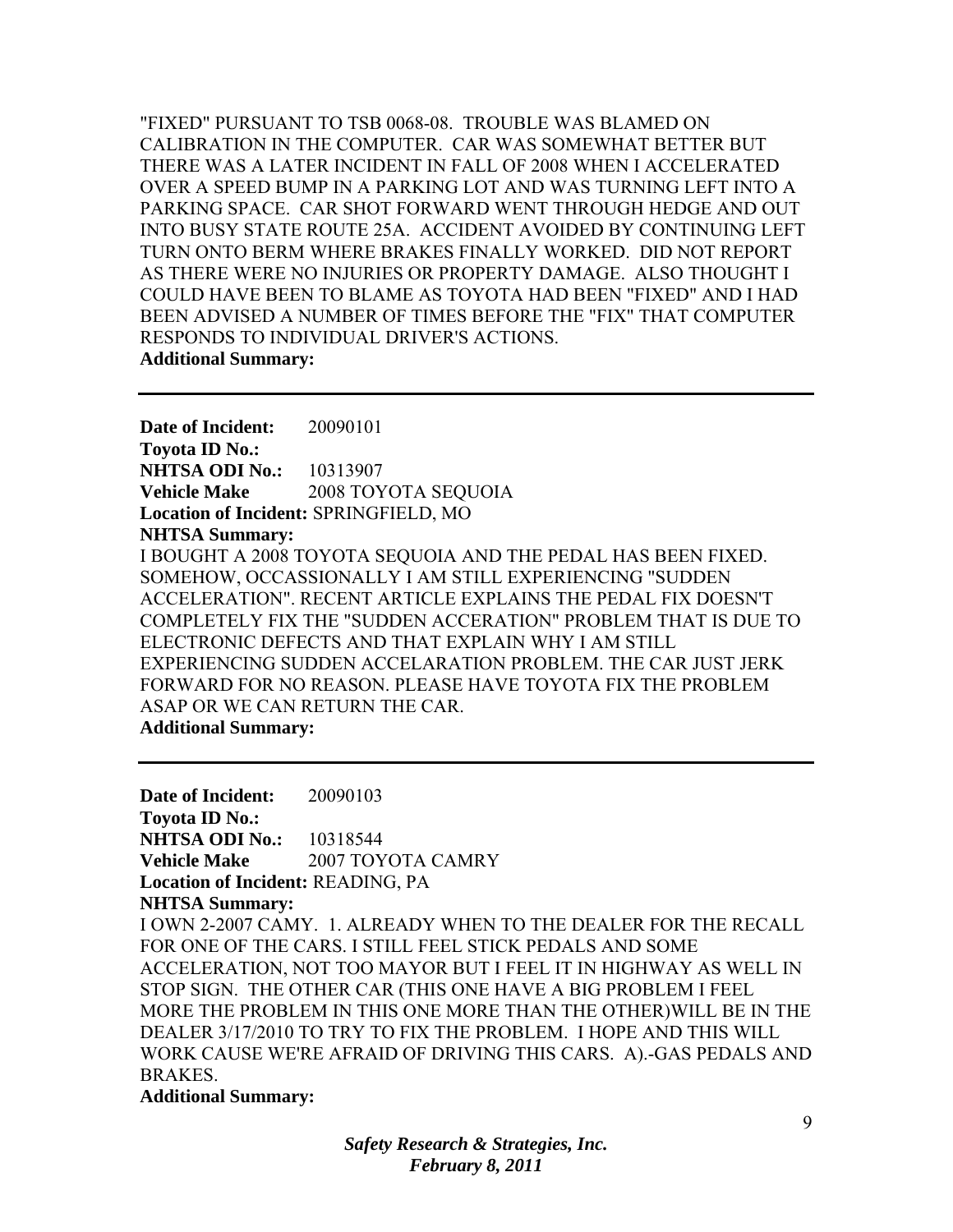**Date of Incident:** 20090207 **Toyota ID No.: NHTSA ODI No.:** 10334230 **Vehicle Make** 2004 TOYOTA PRIUS **Location of Incident:** MANHANTTAN BEACH, CA **NHTSA Summary:**  TL-THE CONTACT OWNS A 2004 TOYOTA PRIUS. WHILE DRIVING APPROXIMATELY 20MPH THE FLOOR MAT GOT STUCK INSIDE THE ACCELERATOR PAD. SHE STATED THE VEHICLE ACCELERATED AND SHE PRESS A BUTTON TO TURN THE VEHICLE OFF. THE VEHICLE WAS TAKEN TO THE DEALER AND THEY WERE UNABLE TO DUPLICATE THE FAILURE. SHE HAS HAD TWO OCCURANCES OF THE VEHICLE ACCELERATING AND PEDAL STICKING AFTER THE RECALL WORK WAS PERFORMED. SHE REFERENCE RECALL NHTSA CAMPAIGN ID NUMBER: 09V388000 VEHICLE SPEED CONTROL:ACCELERATOR PEDAL. THE VEHICLE WAS TAKEN TO THE DEALER AFTER THE SECOND OCCURANCE AND THEY DID NOT FIND A PROBLEM. THE FAILURE MILEAGE WAS 56,767 AND THE CURRENT MILEAGE WAS 71,734. VWB **Additional Summary:** 

**Date of Incident:** 20090301 **Toyota ID No.: NHTSA ODI No.:** 10317129 **Vehicle Make** 2009 TOYOTA COROLLA **Location of Incident:** WEXFORD, PA **NHTSA Summary:**  ON 2/26/10 I BROUGHT MY 2009 TOYOTA COROLLA LE TO NORTH HILLS TOYOTA/SCION SERVICE CENTER AT 711 BROWNS LANE PGH PA 15237 TO HAVE THE RECALL WORK PERFORMED. AS PER THE THE WORK ORDER #TOCS162571, THE WORK PERFORMED WAS: INSTALLING ACCELERATOR PEDAL REINFORCEMENT BAR, BRAKE INSPECTION, INSTALLING INTAKE AIR TUBE CONNECTOR KIT. UP UNTIL THAT TIME, I HAD NOT EXPERIENCED ANY PROBLEMS. ON 3/1/10 AT 10:25AM, THE 2009 TOYOTA COROLLA ABRUPTLY ACCELERATED TO OVER 7,000 RPMS WHILE MY FOOT WAS APPLIED TO BRAKE AS I WAS COMING TO A STOP AT A RED LIGHT. THE CAR CONTINUED TO MOVE DESPITE APPLYING EXTRA PRESSURE TO THE BRAKE WITH MY FOOT. I THEN TURNED THE CAR OFF WITH THE KEY, PUT IT IN PARK, WAITED APPROX. 1 MINUTE, AND RESTARTED THE CAR. THE ACCELERATION WAS MUCH WORSE THAN THE FIRST TIME AND THE NEEDLE ON THE TACHOMETER AGAIN WENT TO OVER 7,000 RPMS AND THE ENGINE SOUNDED LIKE A "JET ENGINE". I IMMEDIATELY TURNED TO ENGINE OFF AGAIN. THE POLICE WERE THEN CALLED AS THE CAR WAS BLOCKING TRAFFIC. THE OFFICER AND MYSELF PUSHED THE CAR TO SIDE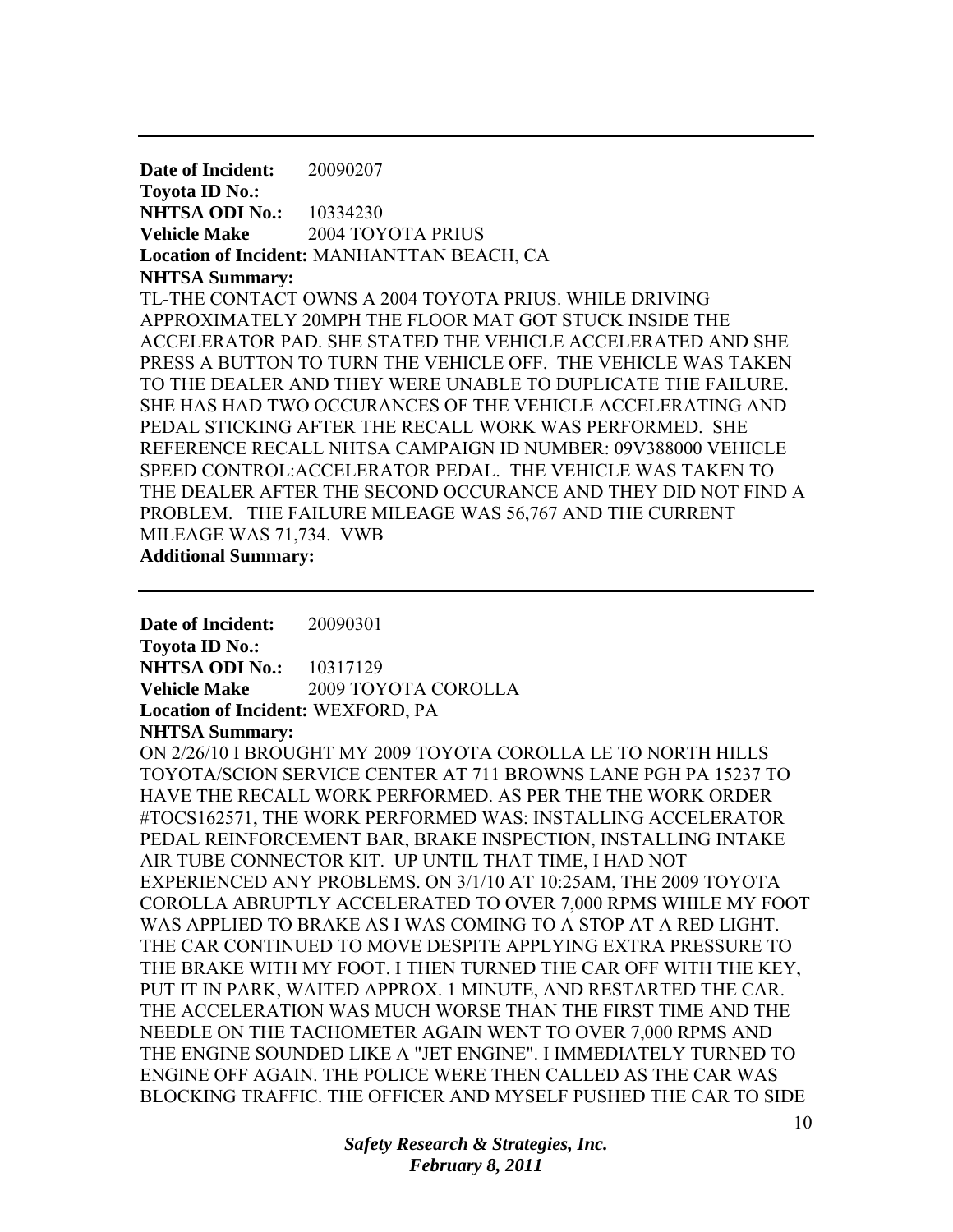OF ROAD WITHOUT STARTING IT. AAA EVENTUALLY TOWED THE CAR TO NORTH HILLS TOYOTA/SCION SERVICE CENTER. ON 3/2/10, DEANA HICKS OF THE SERVICE DEPT. CALLED TO SAY, UPON INSPECTION, THEY FOUND NOTHING WRONG WITH THE CAR. I ASKED THEM TO EXAMINE THE CAR FURTHER AND A SERVICE TECH. TOOK IT HOME OVER NIGHT IN AN ATTEMPT TO REPLICATE THE PROBLEM AND COULD NOT. AT THIS POINT WE WERE TOLD WE COULD TAKE THE CAR BACK. **Additional Summary:** 

**Date of Incident:** 20090311 **Toyota ID No.: NHTSA ODI No.:** 10322101 **Vehicle Make** 2009 TOYOTA CAMRY **Location of Incident:** MISSION VIEJO, CA **NHTSA Summary:** 

TL- THE CONTACT OWNS A 2009 TOYOTA RAV 4. THE CONTACT STATED THAT WHEN TURNING AROUND A CORNER, DRIVING APPROXIMATELY 5 MPH, THE POWER OF THE VEHICLE WAS LOST AND THEN THE VEHICLE JERKED FORWARD AND ACCELERATED. THE CONTACT STATED THAT THE VEHICLE SLOWED DOWN, AFTER SHE PUT HER FOOT ON THE BRAKE AND SHE REGAINED CONTROL OF THE VEHICLE. THE VEHICLE WAS TAKEN TO THE DEALER FOR DIAGNOSTIC AND TESTING. THE DEALER COULD NOT DUPLICATE THE PROBLEM. THE DEALER STATED THAT THEY WOULD PUT THE CONTACT ACCELERATION FAILURE INFORMATION INTO THEIR DATABASE, TO SEE IF ANYONE ELSE EXPERIENCES THIS DEFECT. THE CONTACT STATED THAT THE VEHICLE WILL JERK/ACCELERATE FORWARD PERIODICALLY. THE CONTACT STATED THAT THE RECALL FOR THE ACCELERATOR PEDAL WAS REPAIRED BY THE DEALER. THE CONTACT STATED THAT AFTER THE RECALL REPAIRS WERE DONE, THAT THE VEHICLE STILL HAS ACCELERATION FAILURE. THE CONTACT STATES THERE ARE TWO PEOPLE IN THE FAMILY THAT DRIVE THE VEHICLE AND TWO PEOPLE HAVE EXPERIENCED ACCELERATION FAILURE OF THE VEHICLE. THE APPROXIMATE FAILURE MILEAGE WAS 13,285. THE APPROXIMATE CURRENT MILEAGE WAS 14,000. RG **Additional Summary:** 

**Date of Incident:** 20090316 **Toyota ID No.: NHTSA ODI No.: 10320545 Vehicle Make** 2009 TOYOTA CAMRY **Location of Incident:** AUGUSTA, GA **NHTSA Summary:**  TL- THE CONTACT OWNS A 2009 TOYOTA CAMRY. WHILE THE CONTACT WAS DRIVING 50MPH THE VEHICLE HAD SUDDENLY BEGAN TO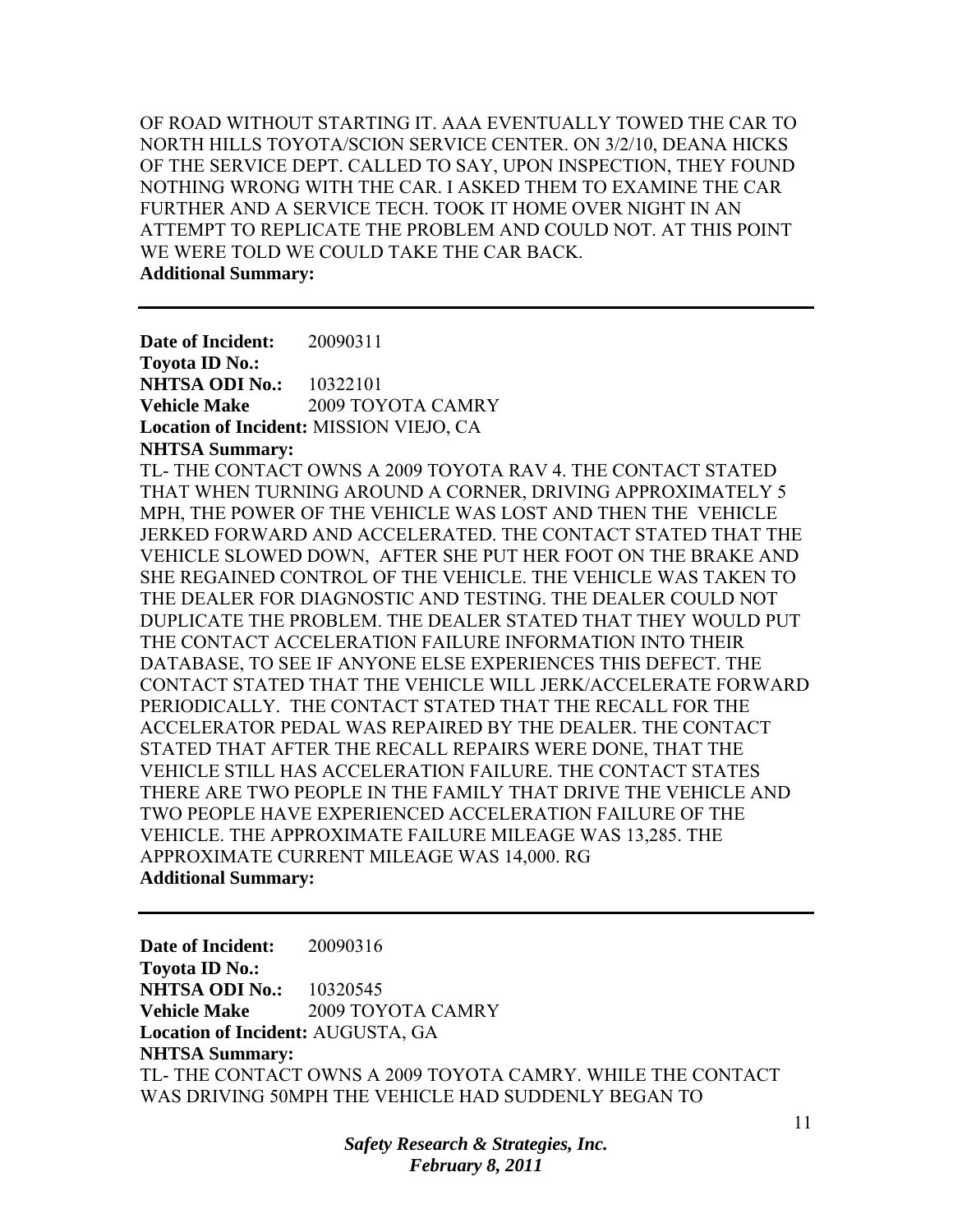ACCELERATE WITHOUT WARNING, IN ORDER TO STOP THE VEHICLE THE CONTACT WAS ABLE TO USE THE VEHICLES BRAKES.THE VEHICLE WAS TAKEN TO THE DEALERSHIP WHERE THE CONTACT WAS INFORMED THAT THE FLOOR MATS WAS CAUSING THE ACCELERATION, HOWEVER THE CONTACT IS STILL EXPERIENCING THE FAILURES. THERE WERE NO PRIOR WARNINGS AND THE CURRENT AND FAILURE MILEAGES WERE 61000. BML **Additional Summary:** 

**Date of Incident:** 20090331 **Toyota ID No.: NHTSA ODI No.: 10320554 Vehicle Make** 2009 TOYOTA CAMRY **Location of Incident:** AUGUSTA, GA **NHTSA Summary:**  I OWN A 2009 TOYOTA CAMRY HYBRID PURCHASED NEW 4/3/2008. AT THE END OF MARCH, 2009, I HAD THE FIRST OF FOUR (THUS FAR) ACCELERATOR RUNAWAY EVENTS. I WAS ABLE TO STOP THE CAR BY APPLYING EXTREMELY HARD BRAKE PRESSURE WITH BOTH FEET, TAKING SEVERAL SECONDS TO STOP THE CAR AS IT FISH-TAILED WILDLY ON THE ROAD. A COUPLE OF DAYS LATER, IT HAPPENED AGAIN. MY CAR WAS AT THE DEALERSHIP 4/3/2009. THEY TOLD ME THIS ACCELERATOR RUNAWAY WAS CAUSED BY MY FLOOR MAT CAUSING THE GAS PEDAL TO STICK. I REMOVED THE FLOOR MAT. APPROXIMATELY 6 WEEKS LATER, THE ACCELERATOR RUNAWAY EVENT HAPPENED TWICE MORE. THE FLOOR MAT WAS NOT IN THE CAR. I HAVE CALLED TOYOTA, BEEN TREATED LIKE I WAS DELUSIONAL AND THEN AS THE PUBLIC OUTCRY/PRESS RELEASES BEGAN LATER IN 2009, CONTACTED TOYOTA AGAIN. I FINALLY GOT MY SCHEDULED RECALL (AT MY PERSISTANCE--THE DEALERSHIPS NEVER CALLED ME TO SCHEDULE THIS) THEN AFTER I REQUESTED DETAILS OF THE PLANNED RECALL CHANGES, I FOUND OUT AFTER MY APPOINTMENT THEY SAID MY VEHICLE QUALIFIED ONLY FOR THEM TO CUT DOWN MY GAS PEDAL. NO SHIM ASSEMBLY TO THE GAS PEDAL AND NO SOFTWARE UPDATE AS I WAS TOLD "YOU ALREADY HAVE THE MOST CURRENT SOFTWARE". REALLY?! MY NOW MUTILATED GAS PEDAL ALLOWS MY FOOT TO CONSTANTLY SLIP OFF OF IT WHILE DRIVING AS IT IS SO SMALL. I AM SCARED OF MY VEHICLE AS THERE WAS NEVER A WARNING PRE-ACCELERATOR RUNAWAY & THERE IS NO "FIX" EITHER. NOT THAT I WOULD TRUST TOYOTA AT THIS POINT. I HAVE COPIES OF ALL SERVICE TICKETS, INCLUDING THE 4/3/2009 TICKET WITH MY COMPLAINT OF THE GAS PEDAL STICKING" WRITTEN ON IT. THIS IS AVAILABLE TO YOU AS WELL AS A DETAILED FOUR PAGE LETTER OUTLINING EVERY STEP OF MY EVENTS. I SENT AN EMAIL & REC'D A RESPONSE FROM YOU, TITLED NOTIFICATION OF CASE CHANGE/CASE ESCALATION, CASE NO. 245586. I CALLED IN & SPOKE WITH A REPRESENTATIVE AND HE GAVE ME A CASE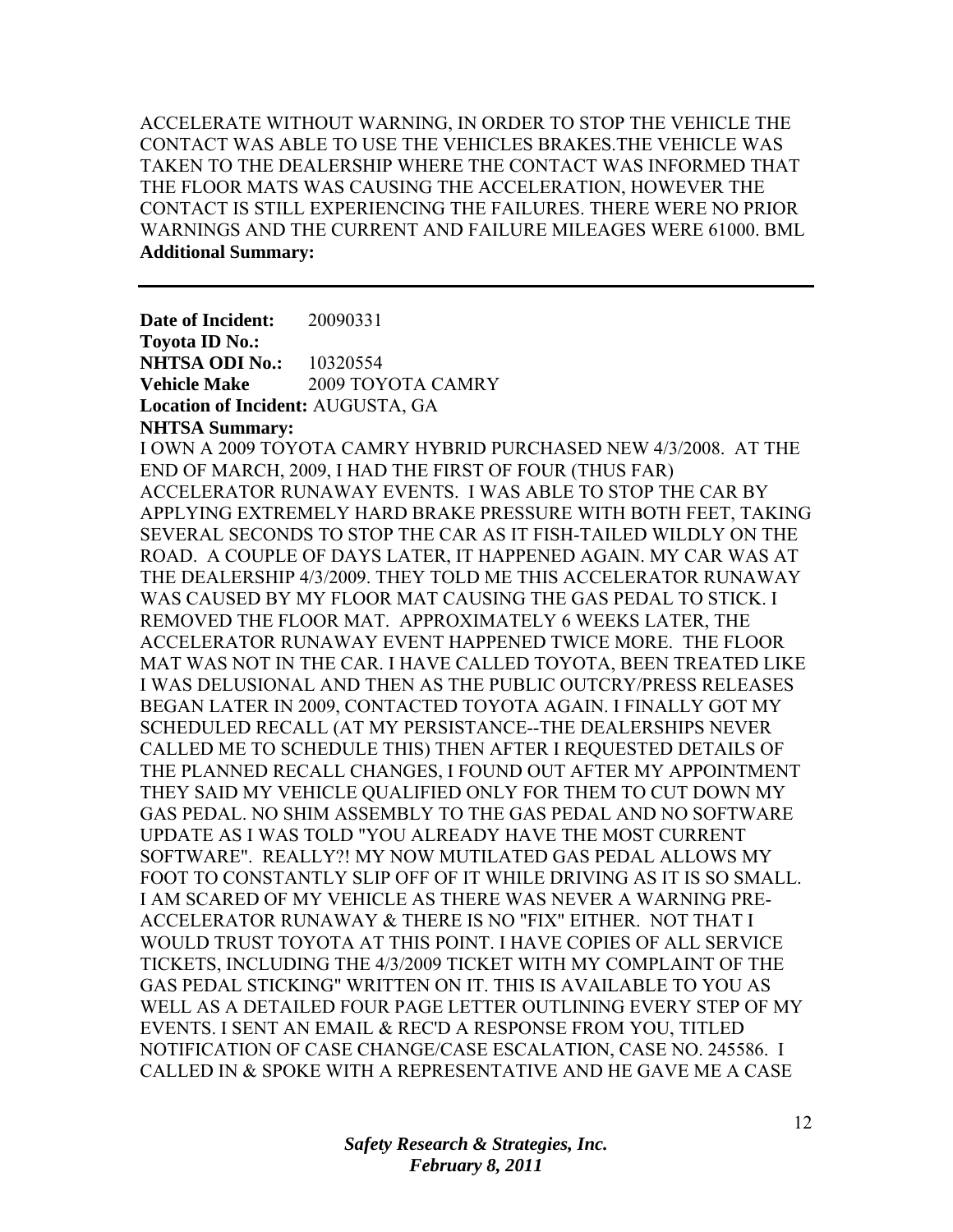**Date of Incident:** 20090522 **Toyota ID No.: NHTSA ODI No.:** 10325623 **Vehicle Make** 2006 TOYOTA AVALON **Location of Incident:** ROCHESTER, NY **NHTSA Summary:** 

TL\* THE CONTACT OWNS A 2006 TOYOTA AVALON. THE CONTACT STATED THAT WHILE DRIVING 5 MPH IN REVERSE INTO A PARKING SPACE AT SPEEDS OF LESS THAN 5 MPH, THE VEHICLE ABNORMALLY ACCELERATED FORWARD WITHOUT WARNING AND CRASHED INTO A BRICK WALL. THE VEHICLE SUSTAINED MODERATE FRONT END DAMAGE. THE POLICE ARRIVED AT THE SCENE AND A POLICE REPORT WAS FILED ACCORDINGLY. THE CONTACT CONFIRMED THAT THIS WAS NOT THE FIRST TIME THE VEHICLE ACCELERATED. THE VEHICLE WAS TOWED TO THE DEALER THREE TIMES FOR REPAIRS UNDER NHTSA CAMPAIGN ID NUMBER: 10V017000 (VEHICLE SPEED CONTROL: ACCELERATOR PEDAL). THE FAILURE MILEAGE WAS 44,000 AND THE CURRENT MILEAGE WAS 46,592.

**Additional Summary:** 

**Date of Incident:** 20090630 **Toyota ID No.: NHTSA ODI No.:** 10315794 **Vehicle Make** 2009 TOYOTA MATRIX **Location of Incident:** EUGENE, OR **NHTSA Summary:**  2009 TOYOTA MATRIX SINCE PURCHASE HAS HAD A THROTTLE/BRAKE/TRANSMISSION ANOMALLY THE CAR ACCELERATES SUDDENLY WHEN GOING DOWN A BIG HILL OR WHENEVER I BRAKE APPROACHING A RED LIGHT. ADDITIONAL BRAKE PRESSURE - SO FAR - HAS STOPPED THE CAR..BUT I EXPECT A VEHICLE TO SLOW DOWN NOT ACCELERATE WHEN I USE THE BRAKE PEDAL. THE RECALL FIX HAS BEEN APPLIED - SAME ACTION. I AM CONCERNED I AM DRIVING A VEHICLE THAT MAY SUDDENLY CAUSE A LIFE THREATENING PROBLEM, FOR ME OR SOMEONE IN FRONT OF MY VEHICLE. DEALER SHRUGGED - EXPECTED THE RECALL TO WORK.

**Additional Summary:** 

**Date of Incident:** 20090701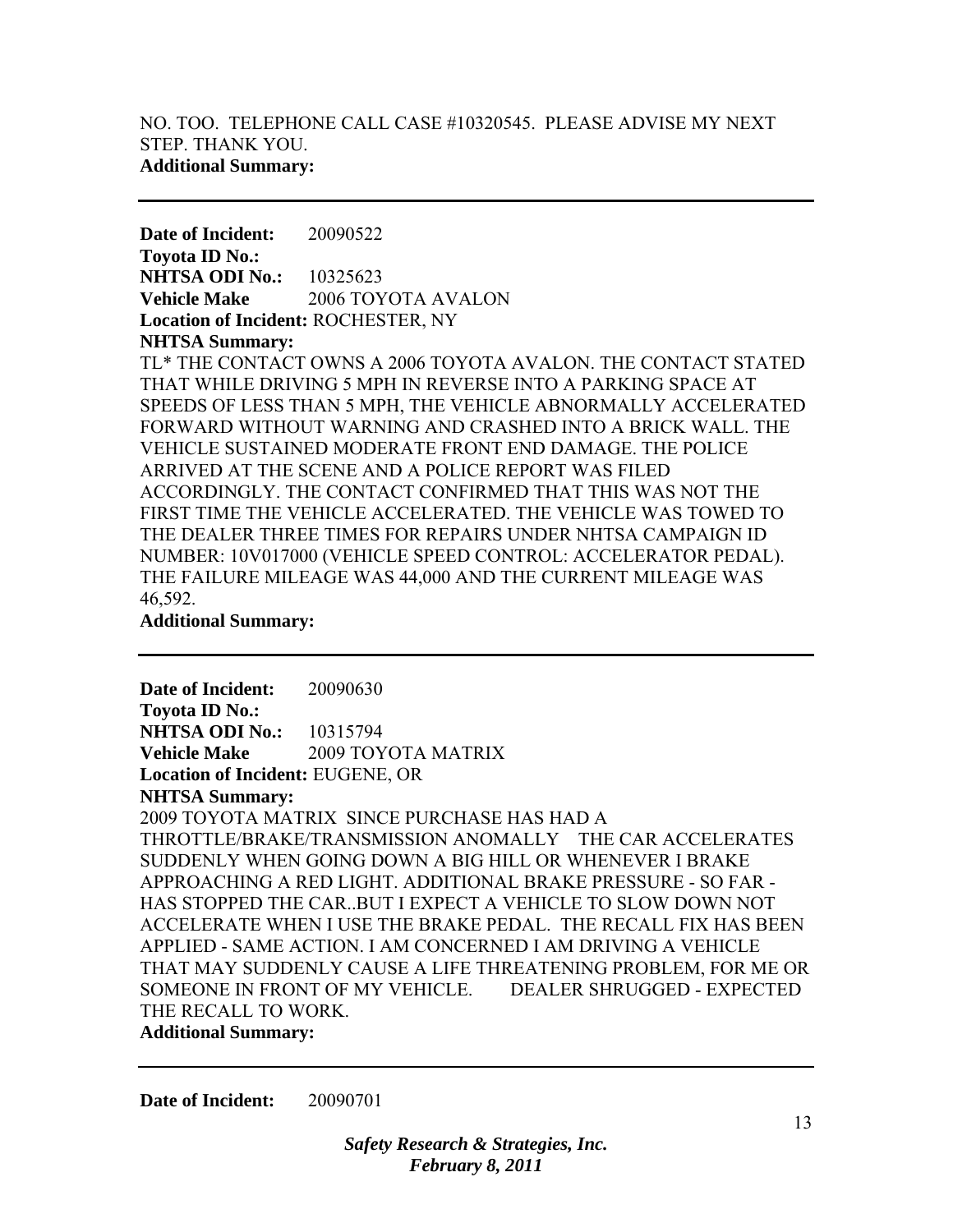### **Toyota ID No.: NHTSA ODI No.:** 10329773 **Vehicle Make** 2009 TOYOTA MATRIX **Location of Incident:** COLUMBUS, GA **NHTSA Summary:**

TL- THE CONTACT OWNS A 2009 TOYOTA MATRIX. THE CONTACT STATES THAT THREE WEEKS AFTER THE PURCHASE OF HER NEW VEHICLE IT ACCELERATED WITHOUT DRIVER INTENT AFTER SHE HAD STOPPED AT A STOP SIGN TO MAKE A LEFT HAND TURN. THE VEHICLE CRASHED INTO ANOTHER VEHICLE AND THE OWNER WAS INJURED. A POLICE REPORT WAS TAKEN AND THE VEHICLE WAS TOWED TO A TOYOTA DEALER. THE DEALER INFORMED THE OWNER THAT THEY WOULD "CHECK IT OUT" MECHANICALLY WHILE THEY DID THE BODY WORK. THE VEHICLE HAS SUBSEQUENTLY BEEN INVOLVED IN NHTSA CAMPAIGN ID NUMBER: 10V023000. THE REMEDY HAS BEEN PERFORMED. HOWEVER, THE VEHICLE STILL ACCELERATES WITHOUT DRIVER INTENT. THE OWNER DOES NOT FEEL THE VEHICLE IS SAFE AND WANTS TO TRADE IT IN. TOYOTA HAS STATED THEY CAN OFFER NO ASSISTANCE. THE FAILURE MILEAGE WAS APPROXIMATELY 300 MILES. THE CURRENT MILEAGE IS APPROXIMATELY 4,000. RD

**Additional Summary:** 

**Date of Incident:** 20090701 **Toyota ID No.: NHTSA ODI No.:** 10319572 **Vehicle Make** 2008 TOYOTA TUNDRA **Location of Incident:** WEST LAFAYETTE, IN **NHTSA Summary:**  SUMMER 2009, 2008 TOYOTA TUNDRA SUDDENLY ACCELERATED FOR APPROX 3 SECONDS, THEN RESUMED NORMAL DRIVE. CONTACTED TOYOTA AND TOLD IT WAS FLOORMATS. REMOVED FLOORMATS AND LATER RECIEVED FLOORMAT RECALL NOTICE. SEVERAL MONTHS LATER, HAPPENED AGAIN WHILE GOING 10MPH DOWN DRIVEWAY, VEHICLE HAD ACCELARATION BURST ALMOST CAUSING CRASH INTO TREE. CONTACTED TOYOTA, THEY TALKED OF FLOORMATS. WHEN I STATED I HAD REMOVED THEM PREVIOUSLY, TOYOTA STATED IT MUST BE SOMETHING ELSE UNRELATED TO THE VEHICLE. SOON ISSUES CAME OUT ON THE NEWS. I AGAIN CONTACTED TOYOTA, BUT THEY INFORMED ME THAT THE '08 TUNDRA DID NOT HAVE ISSUES. I GAVE UP THE VEHICLE FOR FEAR OF FAMILY GETTING HURT. ONLY AFTER DID I RECIEVE A NOTICE IN THE MAIL STATING 2008 TUNDRAS DID HAVE MECHANICAL ISSUES. **Additional Summary:** 

**Date of Incident:** 20090728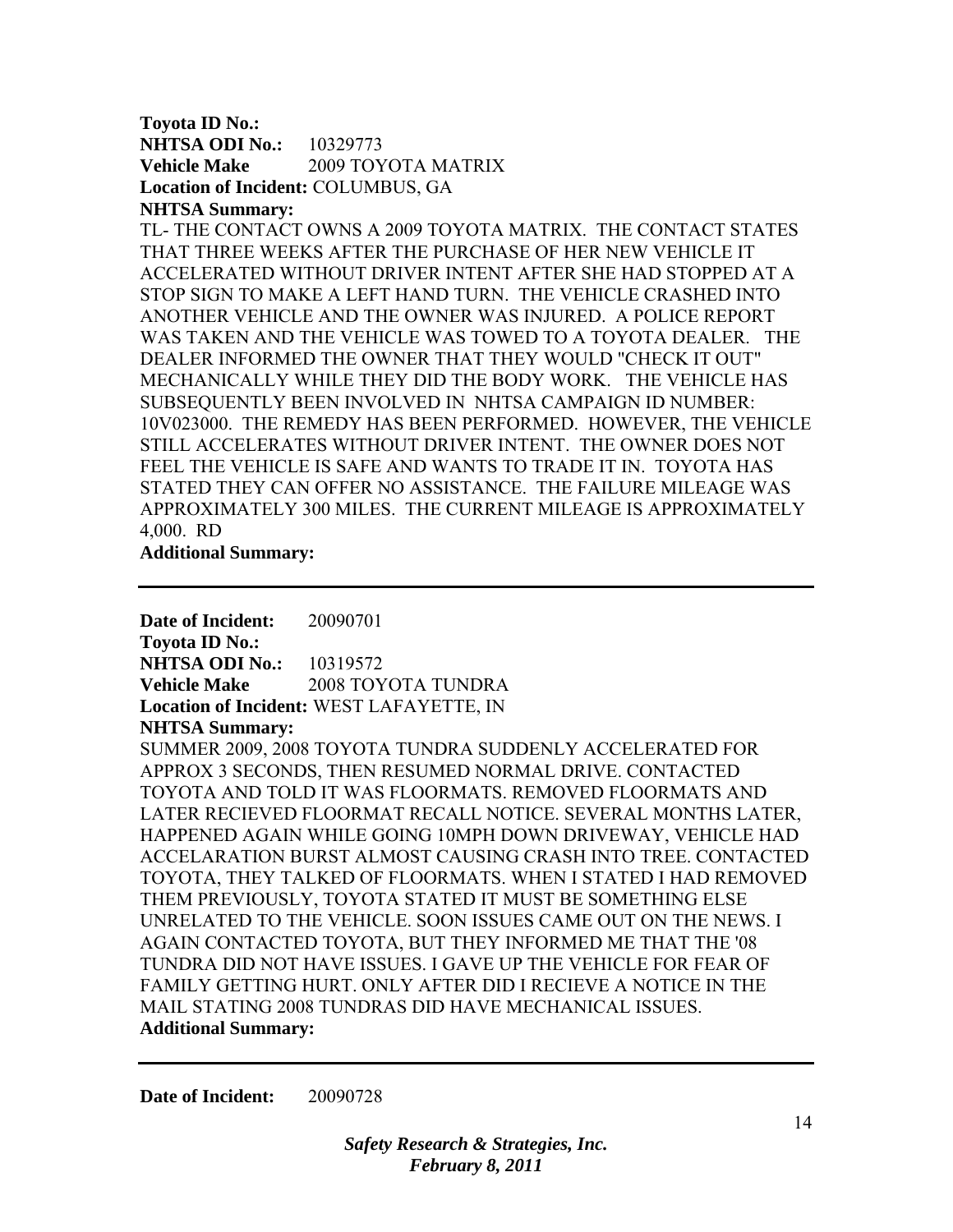**Toyota ID No.: NHTSA ODI No.:** 10345973 **Vehicle Make** 2009 TOYOTA CAMRY HV **Location of Incident:** LAKE HAVASU CITY, AZ **NHTSA Summary:**  2009 TOYOTA CAMRY ACCELERATION PROBLEM HAPPENED AFTER RECALL FIXES. WAS PULLING INTO PARKING SPACE SLOWLY WHEN ACC. PEDAL DROPPED AND ENGINE ZOOMED. I WAS ABLE TO STOMP HARD ON BRAKES AND NOT HIT THE BUILDING SINCE HYBRID GAS PART OF ENGINE DISENGAGES WHEN THE BRAKE PEDAL IS USED. **Additional Summary:** 

**Date of Incident:** 20090819 **Toyota ID No.: NHTSA ODI No.:** 10350871 **Vehicle Make** 2009 TOYOTA CAMRY **Location of Incident:** DURHAM, NC **NHTSA Summary:**  UNINTENDED ACCELERATION AFTER RECALL FIX APPLIED. RECALL REPAIRS MADE ON 2-10-2010. TWO TIMES ON 8-19-2010 THE VEHICLE CONTINUED TO ACCELERATE AFTER RELEASING THE GAS PEDAL AND APPLYING THE BREAK. THE FIRST WAS IN THE MORNING WHILE PULLING INTO A PARKING SPACE. THE VEHICLE WAS STOPPED BY THE CONCRETE BUMPER. THE SECOND WAS IN THE EVENING. AFTER REMOVING THE FOOT FROM THE ACCELERATOR TO APPLY THE BREAK WHILE DRIVING TO SLOW FOR A SPEED BUMP. THE CAR CONTINUED TO ACCELERATE. REPAIRS MADE AT 22,055 MILES, 27,264 CURRENT MILES. 2009 CAMRY LE 4 CYL. **Additional Summary:** 

**Date of Incident:** 20090831 **Toyota ID No.: NHTSA ODI No.:** 10321866 **Vehicle Make** 2010 TOYOTA CAMRY **Location of Incident:** WEST HARRISON, IN **NHTSA Summary:**  SUDDEN ACCELERATION WAS NOTICED ON OCCASIONS BEFORE THE KNOWN RECALL. THE VEHICLE STILL DOES IT IN REVERSE EVEN AFTER TOYOTA DID THE REPAIR (PLACED THE INSERT IN THE GAS PEDAL). THE ACCELERATION IN REVERSE IS FREQUENT. I NO LONGER FEEL THAT MY VEHICLE IS SAFE, BUT IT IS MY SOLE MEANS OF TRANSPORTATION. IMMEDIATELY AFTER THE REPAIR, I BACKED OUT OF MY GARAGE, DRIVEWAY, AND WENT UP MY STREET (HUNDREDS OF YARDS) WITHOUT USING THE GAS PEDAL! **Additional Summary:**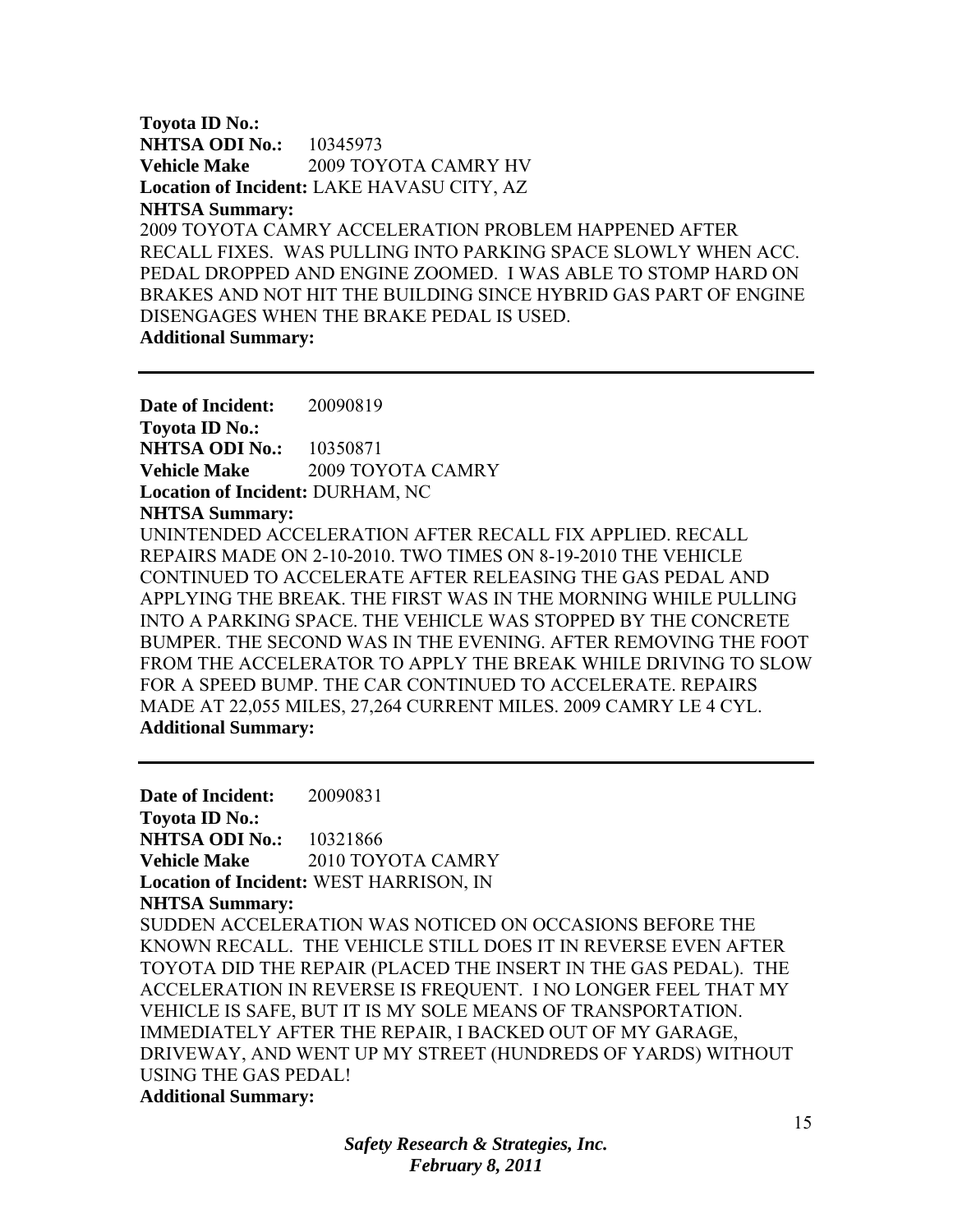**Date of Incident:** 20090901 **Toyota ID No.: NHTSA ODI No.:** 10352830 **Vehicle Make** 2008 TOYOTA CAMRY **Location of Incident:** ROCK CREEK, WV **NHTSA Summary:**  TL- THE CONTACT OWNS A 2008 TOYOTA CAMRY. THE VEHICLE SUDDENLY ACCELERATED WHILE DRIVEN UP HILL. THE DRIVER LOST CONTROL THE VEHICLE TURNED OVER. THE ENGINE CAUGHT ON FIRE. THERE WAS NO INJURIES. THE VEHICLE WAS TOWED. THE INSURANCE COMPANY INVESTIGATED THE FAILURE HOWEVER SHE DIDN'T RECEIVED THE INVESTIGATION REPORT. THE CONTACT RECENTLY RECEIVED RECALL 09V388000 VEHICLE SPEED CONTROL: ACCELERATOR PEDAL. THE POLICE REPORT WAS AVAILABLE UPON REQUEST. THE VEHICLE WAS DESTROYED. THE VIN INFORMATION WASN'T AVAILABLE. THE FAILURE AND THE CURRENT MILEAGE WERE 4,019. LI **Additional Summary:** 

**Date of Incident:** 20090927 **Toyota ID No.: NHTSA ODI No.:** 10316756 **Vehicle Make** 2010 TOYOTA CAMRY **Location of Incident:** LAWRENCEBURG, IN **NHTSA Summary:**  TL\*THE CONTACT OWNS A 2010 TOYOTA CAMRY HYBRID. THE MANUFACTURER WAS CONTACTED SHORTLY AFTER PURCHASING THE VEHICLE WHEN IT ACCELERATED AND LUNGED FORWARD. THE CONTACT STATED THAT THE DEALER TOLD HER THAT IT WAS PERFECTLY NORMAL FOR HYBRID VEHICLES. THE CONTACT STATED THAT SHE HAD PREVIOUSLY HAD THE RECALL REPAIR DONE FOR THE ACCELERATOR PEDAL; HOWEVER, SHE CONTINUED TO EXPERIENCE THE FAILURE. THE CONTACT HAS DRIVEN HYBRID VEHICLES BEFORE AND THEY DID NOT ACCELERATE. THE FAILURE MILEAGE WAS 15 AND THE CURRENT MILEAGE WAS 4,000. **Additional Summary:** 

**Date of Incident:** 20090928 **Toyota ID No.: NHTSA ODI No.:** 10322606 **Vehicle Make** 2005 TOYOTA AVALON **Location of Incident:** TALLAHASSE, FL **NHTSA Summary:** 

> *Safety Research & Strategies, Inc. February 8, 2011*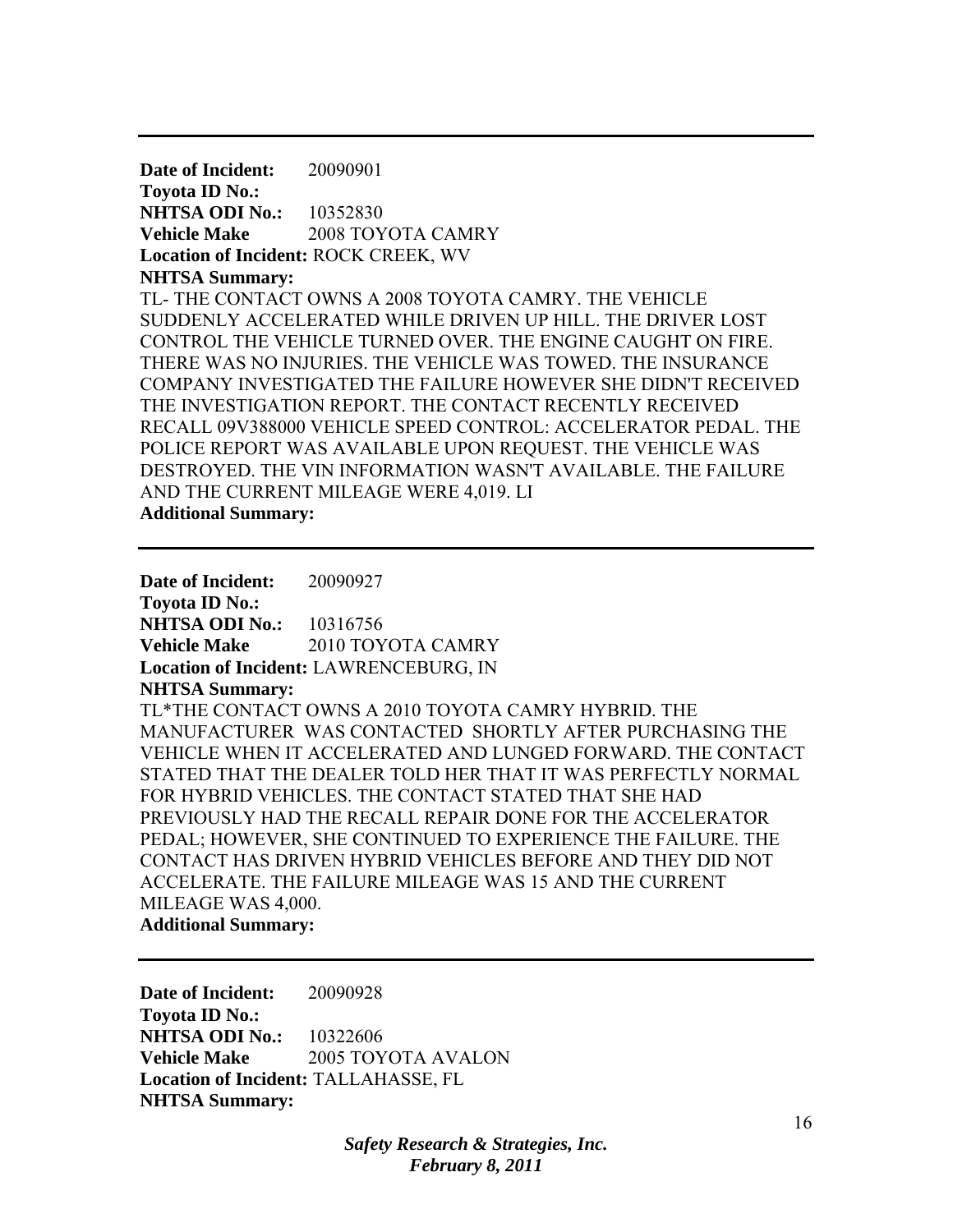TL-THE CONTACT OWNS A 2005 TOYOTA AVALON. THERE IS SUDDEN INCREASE IN SPEED WHEN STOPPING FOR A TRAFFIC LIGHT BUT DURING THE ACCELERATION IT ALWAYS HAPPEN AT LOW SPEED. THIS HAPPENS INTERMITTENTLY BEFORE AND AFTER THE RECALL WAS REPAIRED. THE DEALER AND THE MANUFACTURE WAS CALL AND THEY STATED BECAUSE THE SURGES ARE HAPPENING AT A LOW SPEED IT IS NOT COVERED UNDER THE RECALL. IF HE NEEDS THE VEHICLE REPAIRED AGAIN HE WOULD HAVE TO PAY THE COST OF THE REPAIR. THE FAILURE MILEAGE WAS 4,502...MW

**Additional Summary:** 

**Date of Incident:** 20091013 **Toyota ID No.: NHTSA ODI No.:** 10328501 **Vehicle Make** 2009 TOYOTA CAMRY **Location of Incident:** BLOOMFIELD HILLS, MI **NHTSA Summary:**  CONSUMER INDICATES PROBLEMS WITH ACCELERATOR IN 2009 TOYOTA CAMRY. \*GR THE CONSUMER STATED THE ACCELERATOR PEDAL BECAME STUCK IN THE DEPRESSED POSITION FOR 1-2 SECONDS. THE CONSUMER CONTINUED TO EXPERIENCE SUDDEN ACCELERATION AFTER THE RECALL WAS PERFORMED. \*JB **Additional Summary:** 

**Date of Incident:** 20091018 **Toyota ID No.: NHTSA ODI No.:** 10327534 **Vehicle Make** 2009 TOYOTA CAMRY **Location of Incident:** CINCINNATI, OH

**NHTSA Summary:** 

TL\*THE CONTACT OWNS A 2009 TOYOTA CAMRY. WHILE DRIVING 25 MPH OVER RAILROAD TRACKS THE VEHICLE ACCELERATED RESULTING IN A CRASH. THE CONTACT DID NOT REPORT ANY INJURIES. THE CONTACT APPLIED THE BRAKES UNTIL THE BRAKE PEDAL TOUCHED THE FLOORBOARD; HOWEVER, THE VEHICLE DID NOT STOP. WHEN THE STEERING WHEEL LOCKED, THE WINDSHIELD WIPERS BEGAN TO FUNCTION. THE VEHICLE WAS TAKEN TO AN AUTHORIZED TOYOTA DEALER TO BE REPAIRED FOR THE BODY DAMAGE BUT IT WAS NOT EXAMINED FOR THE CAUSE OF FAILURE. THE CONTACT STATED THAT A FEW MONTHS LATER THE ACCELERATOR PEDAL RECALL WAS REPAIRED; HOWEVER, AFTER THE REPAIR WAS PERFORMED THE VEHICLE SURGED FORWARD INTERMITTENTLY UNTIL THE BRAKES WERE APPLIED. THE VEHICLE WAS TAKEN TO AN AUTHORIZED DEALER WHERE THE BRAKE SYSTEM WAS REPAIRED. THE FAILURE HAD NOT RECURRED BUT THERE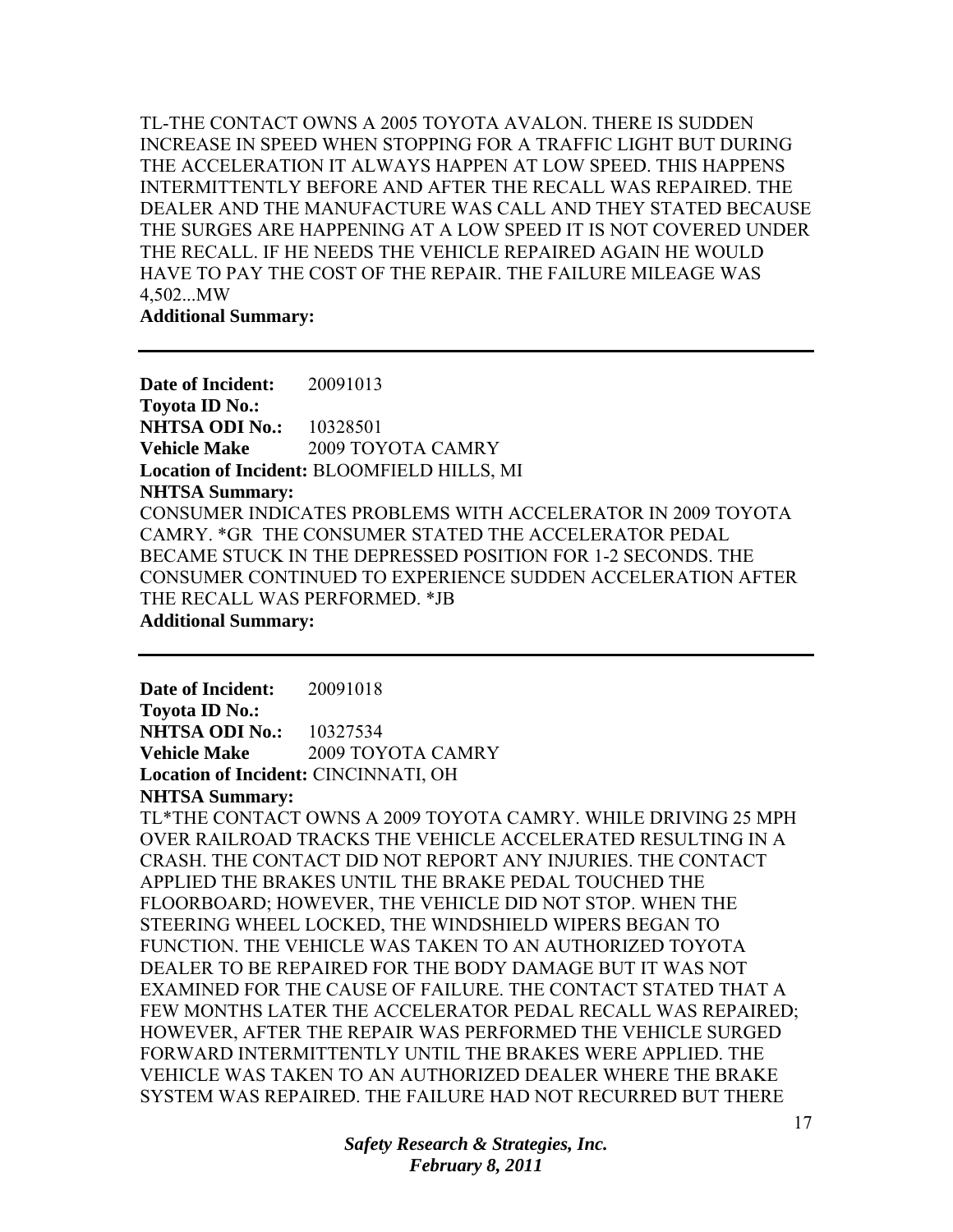# WAS A ROCKING NOISE IN THE ENGINE. THE VEHICLE WAS TAKEN TO ANOTHER AUTHORIZED DEALER WHO STATED THAT THE MOTOR MOUNT WAS CRACKED; YET, THE VEHICLE HAD NOT BEEN REPAIRED. THE VIN WAS NOT AVAILABLE. THE FAILURE MILEAGE WAS UNKNOWN. THE CURRENT MILEAGE WAS 18,000. 5/10/2010 \*CW **Additional Summary:**

**Date of Incident:** 20091105 **Toyota ID No.: NHTSA ODI No.:** 10312968 **Vehicle Make** 2010 TOYOTA CAMRY **Location of Incident:** DEERFIELD BEACH, FL **NHTSA Summary:** 

I PURCHASED A NEW 2010 TOYOTA CAMRY IN OCT-2009 AND I REALIZED AFTER 2-3 WEEKS THAT THERE IS SOMETHING WRONG IN THERE. THE RPM GOES HIGH (AND TRIES TO STAY THERE) WHEN DOWN-SHIFTING EVEN WITHOUT THE LEG IS OFF THE GAS PADDLE. WHILE I UNDERSTAND THAT DOWNSHIFTING MAY INCREASE RPM BUT THEN I FEEL LIKE IT WANTS TO STAY THERE BY MEANS OF SOME UN-INTENDED ACCELERATION. WHEN I REALIZED THAT THERE IS SOMETHING WRONG, I JUST IGNORED THE ISSUE BECAUSE I DID NOT WANT TO TAKE THE CAR TO THE DEALER AND LET THEM MESS IT UP FURTHER. I THOUGHT THIS IS HAPPENING BECAUSE IT IS A NEW CAR. AFTER FEW MILES DRIVEN, THE ISSUE WILL GO AWAY. BUT WHEN I LEARNED ABOUT THE UN-INTENDED ACCELERATION IN JANUARY 2010, I REALIZED THAT THE ISSUE IS MORE SERIOUS AND I SHOULD NOT IGNORE ANY MORE. I WENT TO DEALER BUT AS I EXPECTED, THEY DID NOT TAKE IT SERIOUSLY AND TOLD ME THAT THE CAR RUNS AS PER DESIGN. I WENT FOR THE RECALL TOO BUT IT DID NOT MAKE ANY DIFFERENCE. BEING AN ENGINEER, I MYSELF HAVE ESTABLISHED FEW SIMPLE TEST CASES WHERE ONE CAN PROVE THAT THERE IS DEFINATELY SOMETHING WRONG IN THE CAR. AND IF THE CAR RUNS AS PER DESIGN, THEN THERE IS SOMETHING WRONG IN THE DESIGN ITSELF. I KNEW IN ADVANCE THAT TAKING THE CAR TO THE DEALERSHIP WAS NOT GOING TO WORK. I PURCHASED A NEW VEHICLE SO THAT I CAN KEEP ON DRIVING IT NICELY FOR YEARS TO COME BUT I NEVE EXPECT IT TO BE GOING TO GARAGE FOR SUCH A SERIOUS ISSUE IN LESS THAN 3 MONTHS! I HAVE NOT RECEIVED ANY SATISFACTORY ANSWER/SOLUTION TO MY PROBLEM SO FAR. **Additional Summary:** 

**Date of Incident:** 20091110 **Toyota ID No.: NHTSA ODI No.:** 10359379 **Vehicle Make** 2006 TOYOTA TACOMA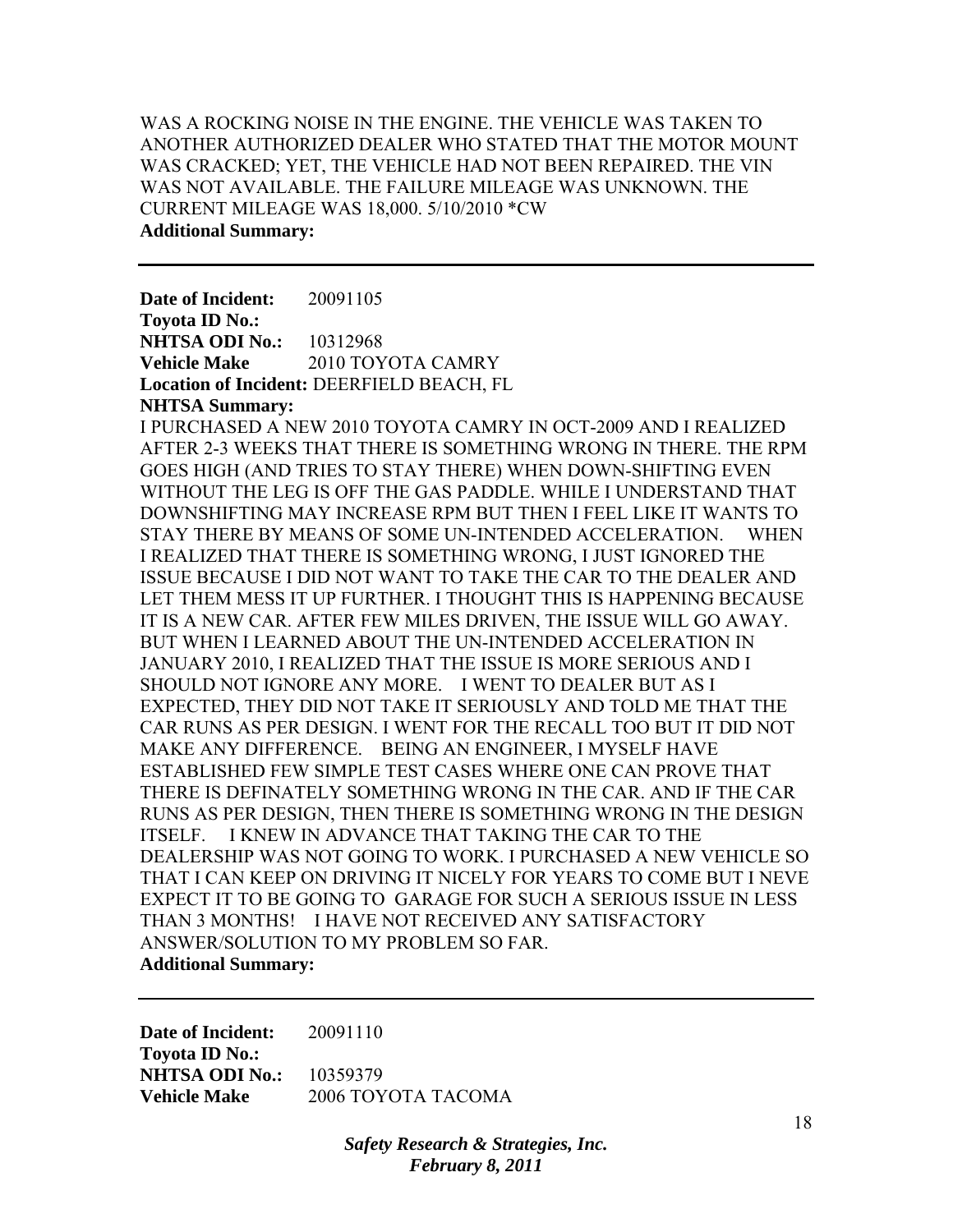### **Location of Incident:** BRADENTON, FL **NHTSA Summary:**

2006 TACOMA HAS BEEN IN DEALERSHIP ON 3 DIFFERENT OCCASIONS FOR OUT OF CONTROL SUDDEN ACCELARATION PROBLEMS. THE FIRST EVENT WAS IN 2009, I WAS TAKING A FRIEND HOME AT APPROX. 11 PM WHEN VEHICLE SUDDENLY ACCELARATED ITSELF TO MAXIMUM SPEED AND WE WERE FORTUNATELY ABLE TO AVOID COLLISION AND VEHICLE ROLLOVER AND BRING VEHICLE TO A STOP. THE SECOND EVEN HAPPEND ON LABOR DAY WEEKEND 2010. VEHICLE WAS BACKING A TRAILER ONTO PROPERTY WITH GUIDENCE OF FRIEND AND SUDDEN ACCELARATION OCCURED. MY FRIEND HAD TO JUMP OUT OF HARMS WAY. THE TRUCK SUDDENLY ACCELARATED TWO MORE TIMES ON THIS DAY BACKING THE TRUCK BACK INTO THE DRIVEWAY. TOYOTA DEALERSHIP TOWED THE VEHICLE AWAY. THE VEHICLE HAD BEEN MODIFIED ON TWO RECALLS FOR SUDDEN ACCELARATION BEFORE THE ACCIDENTS ON LABOR DAY WEEKEND. THE VEHICLE WAS KEPT BY TOYOTA FOR 6 WEEKS AND THEY SAID THEY COULD NOT DUPLICATE THE PROBLEM AND SAID NOTHING WAS WRONG WITH IT. I HAVE TO PAY FOR THIS VEHICLE, I DRIVE IT AND I AM SCARED TO DEATH TO DRIVE IT BECAUSE I DON'T KNOW WHEN IT'S GOING TO HAPPEN AGAIN AND POSSIBLY HURT OR EVEN KILL MYSELF OR SOMEBODY ELSE. THIS VEHICLE SHOULD NOT BE ON THE ROAD. I AVOID AND CONTINUE TO AVOID DRIVING WITH ANY PASSENGERS INCLUDING MY WIFE AND SON. I HAVE WRITTEN TESTIMONIES FROM BOTH THE PASSENGER AND THE PERSON I ALMOST RUNNED OVER. **Additional Summary:** 

**Date of Incident:** 20091115 **Toyota ID No.: NHTSA ODI No.:** 10313982 **Vehicle Make** 1997 TOYOTA RAV4 **Location of Incident:** COLUMBUS, GA **NHTSA Summary:**  MY 1997 TOYOTA RAV 4 GAS PEDAL WAS STICKING I TOOK IT TO TWO PLACE THEY SUGGESTED THAT IT WAS DANGEROUS TO KEEP DRIVING THE VEHICLE. I TOOK IT TO DEALERSHIP THEY FIXED IT. WAS MY VEHICLE A RECALL. **Additional Summary:** 

**Date of Incident:** 20091119 **Toyota ID No.:** 1003118733 **NHTSA ODI No.:** 10337010 **Vehicle Make** 2009 TOYOTA RAV4 **Location of Incident:** ARLINGTON HEIGHTS, IL **NHTSA Summary:**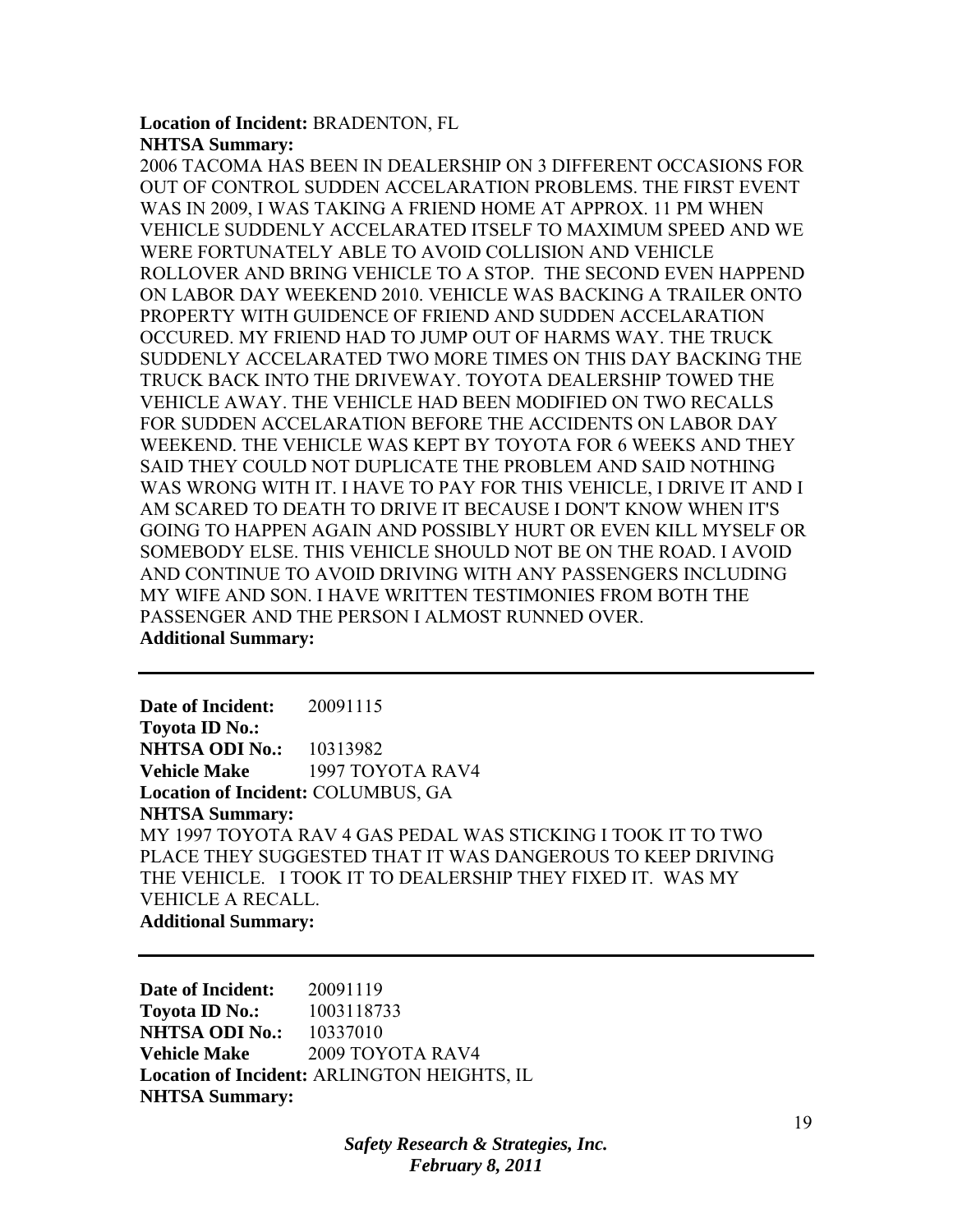## 2009 TOYOTA RAV4. CONSUMER WRITES TO EXPRESS DISCONTENT REGARDING TREATMENT RECEIVED FROM TOYOTA MOTOR SALES, U.S.A. INC. RELATED TO THE DEFECTIVE ACCELERATOR PEDAL PROBLEM \*TGW THE CONSUMER STATED HE RECEIVED A SAFETY RECALL AFTER HE HAD AN ACCIDENT WHICH INVOLVED DAMAGES TO HIS VEHICLE AND BACK INJURIES. \*JB **Additional Summary:**

**Date of Incident:** 20091130 **Toyota ID No.: NHTSA ODI No.: Vehicle Make** 2009 TOYOTA CAMRY **Location of Incident:** , NY **NHTSA Summary: Additional Summary:** 

Late November 2009 – leaving a Kentucky Fried Chicken in Mt. Vernon New York – accelerates again – jams the brake – missed broadsiding a vehicle – called Toyota – contacts in Jim Lentz's office – called the closest West Chester Toyota – told about problem – (Dec. 1, 2009) First time a car had been brought in with this problem with a SUA problem – dealership could not find problem – Toyota Factory Rep took vehicle for a ride

**Date of Incident:** 20091130 **Toyota ID No.: NHTSA ODI No.:** 10313674 **Vehicle Make** 2009 TOYOTA CAMRY **Location of Incident:** CHICKAMAUGA, GA **NHTSA Summary:** 

BELOW YOU WILL FIND THE EMAIL THAT I SENT TO TOYOTA ON FEBUARY 7, 2010 AS WELL AS THE RESPONSE I RECEIVED. TO THIS DATE I HAVE NOT RECEIVED ANY OTHER COMMUNICATION FROM TOYOTA. I TRULY BELIEVE THAT ONE OF THESE SAFETY RECALLS LED TO MY CAR ACCIDENT IN NOVEMBER, 2009. MY VEHICLE WAS INCLUDED IN BOTH THE FLOOR MAT AND ACCELERATOR RECALLS. DISCUSSION THREAD CUSTOMER 02/07/2010 09:51 AM I HAD A CAR ACCIDENT 11-30-09 WHICH RESULTED IN THE TOTAL LOSS OF MY 2009 CAMRY LE (4T1BE46K19U345503). DUE TO THE CLOSED HEAD INJURY I RECEIVED, I AM UNABLE TO RECALL THE ACCIDENT. HOWEVER, VIEWING THE ACCIDENT REPORT, IT APPEARS MY VEHICLE WAS TRAVELING MUCH FASTER THAN I TRAVEL ON THIS ROADWAY. IT WAS NOTED THAT MY SIDE AIRBAG DID NOT DEPLOY WHEN MY VEHICLE STRUCK A TREE ON THE DRIVERS SIDE DOOR. DUE TO THE RECALLS, I AM NOW CONCERNED THAT ONE OF THE RECALL ISSUES WAS THE CAUSE OF MY ACCIDENT. MY CAR IS NOW AT A SALVAGE YARD NEAR ATLANTA, GA. AND I FEEL THAT TOYOTA SHOULD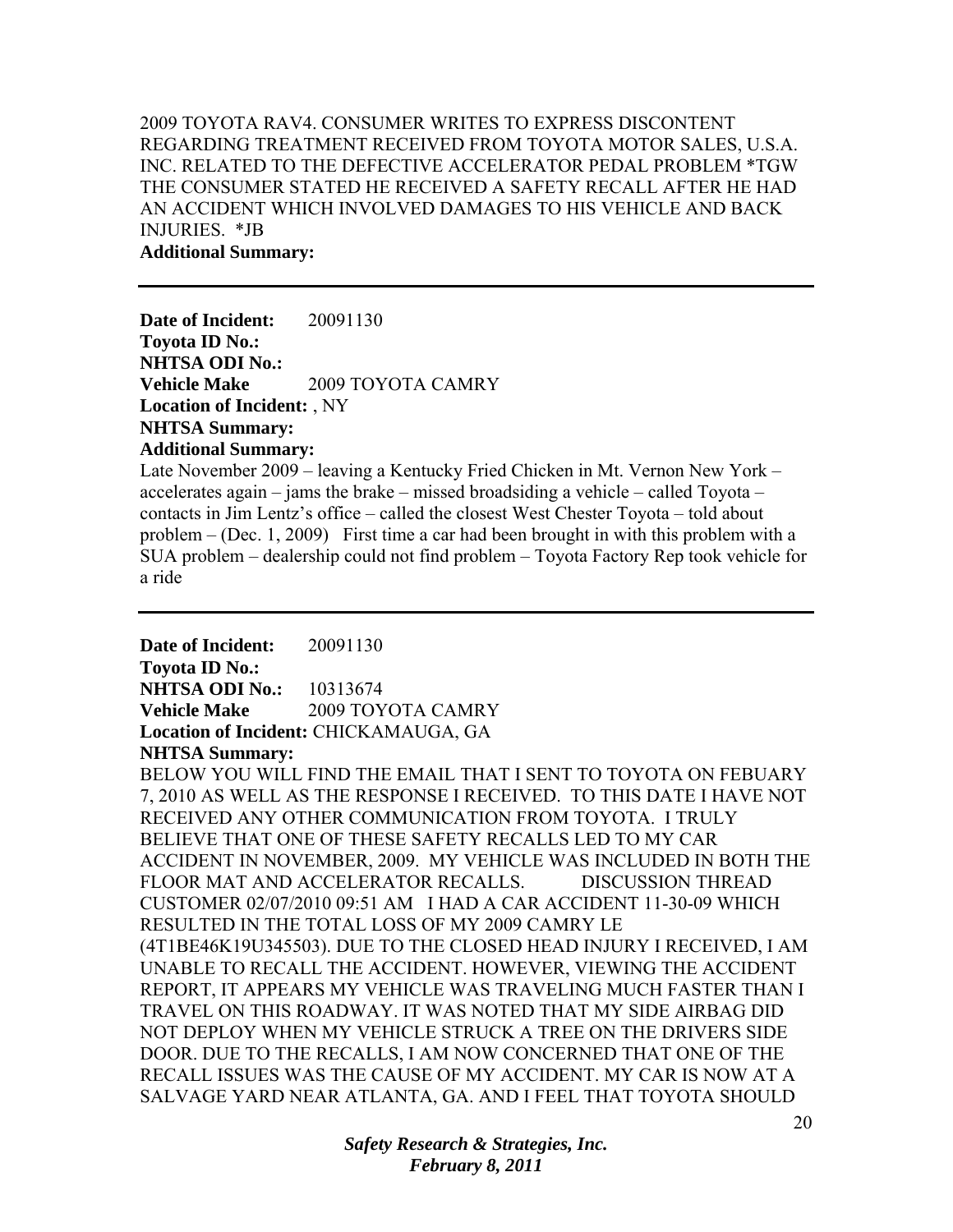BE CONCERNED ENOUGH TO CHECK MY CAR FOR DEFECTS. I BOUGHT THIS CAR BASED ON YOUR REPUTATION FOR DEPENDABILITY AND SAFETY, AND NOW DUE TO THE RECALLS, I CAN'T IMAGINE BUYING ANOTHER TOYOTA. PERHAPS MY GREATEST CONCERN ARE MEDIA REPORTS THAT TOYOTA HAS BEEN AWARE OF THESE PROBLEMS FOR QUITE SOME TIME AND CHOSE NOT TO NOTIFY OWNERS. I NOW HAVE TO WONDER ABOUT THIS COMPANIES ETHICS. DATE: SUNDAY, FEBRUARY 7, 2010 12:51 PM FROM: ASK TOYOTA <TOYOTA CARES@TOYOTA.COM> SUBJECT: SAFETY SHORTCOMINGS [INCIDENT: 100207-000212] THANK YOU FOR CONTACTING TOYOTA MOTOR SALES, U.S.A., INC. WE APPRECIATE YOUR CONSIDERATION AND HOPE TO HAVE YOUR EMAIL ADDRESSED AS QUICKLY AS POSSIBLE. OUR CURRENT OFFICE HOURS ARE MONDAY THROUGH FRIDAY FROM 5 AM TO 6 PM AND SATURDAY 7 AM TO 4 PM PACIFIC TIME. IF YOU NEED IMMEDIATE ASSISTANCE, WE RECOMMEND YOU CONTACT THE CUSTOMER RELATIONS MANAGER AT YOUR LOCAL TOYOTA DEALERSHIP. **Additional Summary:** 

**Date of Incident:** 20091207 **Toyota ID No.: NHTSA ODI No.: 10316942 Vehicle Make** 2010 TOYOTA CAMRY **Location of Incident:** ELK GROVE, CA **NHTSA Summary:** 

- UNEVEN AND UNEXPECTED SUDDEN ACCELERATION WITHOUT ANY ADDITIONAL PEDAL PRESSURE - HAD SUDDEN ACCELERATION WHILE MAKING A TURN AND VEHICLE WENT OUT OF CONTROL - EXPERIENCED SUDDEN ACCELERATION WHILE CHANGING LANES ON A FREEWAY EVEN RECEIVED A TRAFFIC TICKET IN DEC 2009 ONCE FOR FAILING TO YIELD WHEN THE VEHICLE DID NOT SLOW DOWN ON PRESSING ON THE BRAKE - SEVERAL TIMES EXPERIENCED DECELERATION WHILE TRYING TO SPEED UP AND CROSS A SIGNAL LIGHT AND OTHER LOCATIONS MANY TIMES NOTED SLUGGISH PICKUP WHEN STARTING THE CAR AFTER DRIVING A WHILE AND STOPPING AT INTERSECTION OR DUE TO TRAFFIC AND THEN TRYING TO CONTINUE DRIVING - SOMETIMES I CLEARLY HEAR THE ENGINE THROTTLE BEING DISPROPORTIONATE TO THE GAS PEDAL PRESSING AND A SUDDEN THRUST HAPPENING IN THE VEHICLE ONCE WHILE STARTING FROM AN INTERSECTION, THE FRONT WHEEL OF THE CAR WENT INTO A SPIN FASTER THAN THE REAR WHEEL CAUSING A SLIPPING MOTION AND THIS WAS ON A CLEAR DAY AND GOOD ROAD CONDITION. - VEHICLE LOSES BALANCE OR SHAKES ON THE SLIGHTEST OF WINDS OR WHEN CHANGING LANES. THIS KIND OF PROBLEMS I NEVER EVEN HAD IN MY OLD SMALLER FORD FOCUS 2002 CAR. - THIS VEHICLE IS NOT COVERED BY TOYOTA RECALL FOR THE ACCELERATOR PEDAL ISSUE BUT THESE PROBLEMS EXIST AS THEY DEFINITELY ARE AN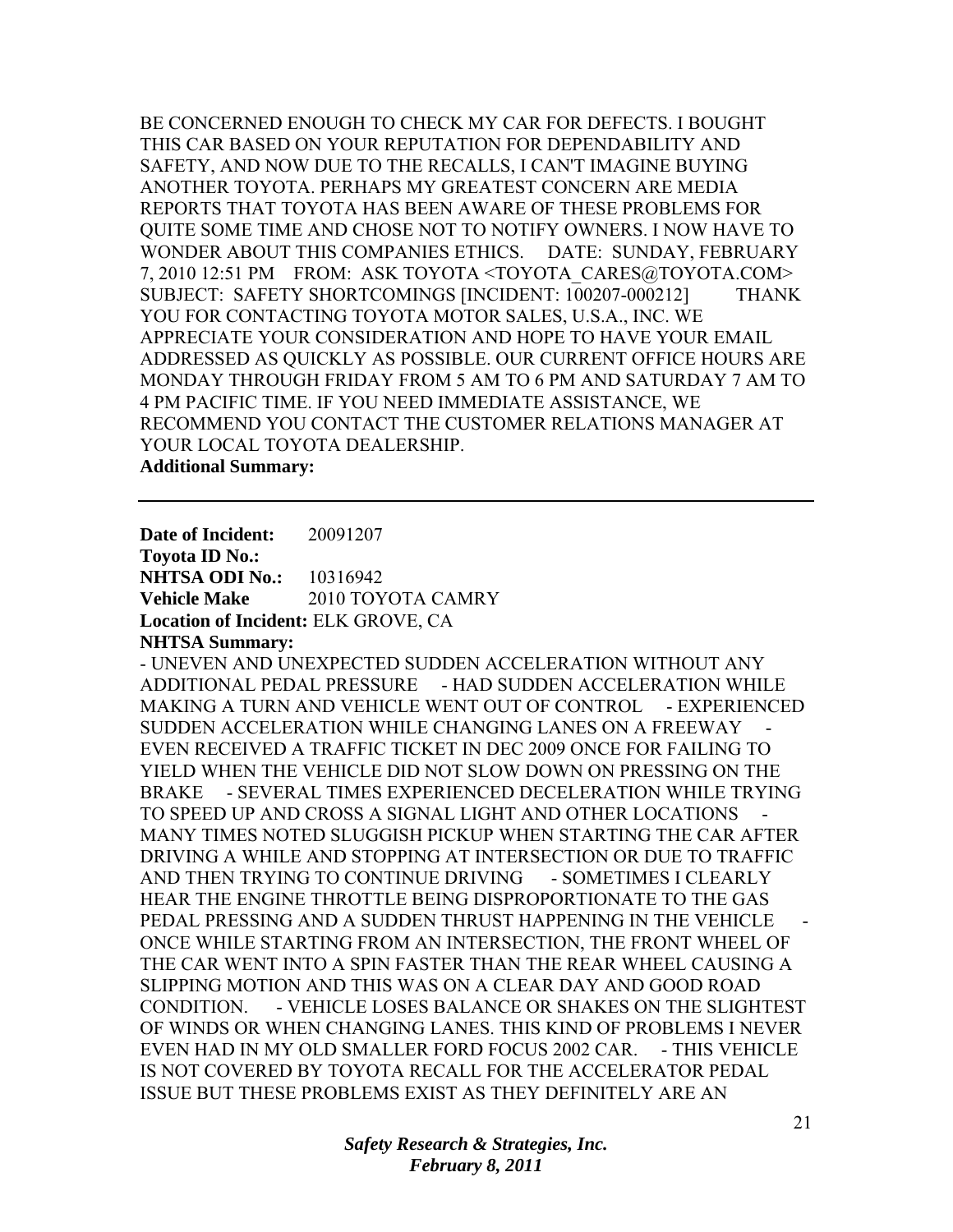# ELECTRONIC CIRCUIT PROBLEM. - THE FLOOR MAT ISSUE OR STICKY PEDAL ISSUE IS NOT MY PROBLEM CLEARLY - TOYOTA SALESMEN KNOWINGLY DID NOT INFORM ME OF THE RECALLS AND FULL EXTENT OF DETAILS OF THE ACCELERATION ISSUE AND AFTER THE SALE WAS CONSUMMATED IN PASSING MENTIONED ME TO KEEP THE FLOOR MAT TIED AN THAT WAS IT.

**Additional Summary:** 

**Date of Incident:** 20091208 **Toyota ID No.: NHTSA ODI No.: 10314579 Vehicle Make** 2010 TOYOTA CAMRY **Location of Incident:** APPLE VALLEY, CA **NHTSA Summary:** 

VEHICLE PURCHASE NOV 2009. 2010 TOYOTA LE CAMRY. NOTICED WITHIN FIRST 200 MILES THAT VEHICLE EXCELLERATED AND DOWN SHIFTED DURNING TURNS. VOICED COMPLIANT. NO ACTION. RECALL ANNOUNCED, TOLD HAD TO WAIT FOR LETTER FOR REPAIR. BROUGHT VEHICLE BACK SAME PROBLEM. THEN FIXED. VEHICLE AT 1700 MILES DRIVING LIKE STICK SHIFT CAR JUMPS AS CHANGING GEARS. MAY JUMP AS BREAKING CAUSUING AN INCOMPLETE TIMELY STOP. CURRENTLY AT 2200 MILES DRIVING ROUGH ON ROAD AND SHIFTING SELF AS DRIVING SO POWER WILL IMMEDIATELY INCREASE THEN DECREASE. SCARED TO DRIVE NEW VEHICLE. DEALERSHIP TREATING ME AS CRAZY AND THAT SHOULD WAIT FOR ADDITIONAL RECALLS BEFORE BRINGING VEHICLE IN. THIS HAS ALL TAKEN PLACE BEFORE INITIAL PAYMENT WAS EVEN MADE. VERY DISAPPOINTED IN QUAILITY.

**Additional Summary:** 

**Date of Incident:** 20091215 **Toyota ID No.: NHTSA ODI No.:** 10325090 **Vehicle Make** 2006 TOYOTA TACOMA **Location of Incident:** VANCLEAVE, MS **NHTSA Summary:**  TL\*THE CONTACT OWNS A 2006 TOYOTA TACOMA. WHILE THE CONTACT WAS DRIVING APPROXIMATELY 2 MPH IN REVERSE THE VEHICLE SURGED RESULTING IN A CRASH. THE POLICE APPEARED ON THE SCENE AND THERE WERE NO INJURIES REPORTED. PRIOR TO THE FAILURE THE VEHICLE HAD BEEN TAKEN TO AN AUTHORIZED DEALER FOR ROUTINE MAINTENANCE. THE DEALER STATED THAT THE FLOOR MATS WERE EXCHANGED AND THE VEHICLE WAS SAFE TO DRIVE. THE VEHICLE HAD NOT BEEN REPAIRED WHEN THE COMPLAINT WAS FILED. THE VIN WAS NOT AVAILABLE. THE FAILURE AND CURRENT MILEAGES WERE 70,000.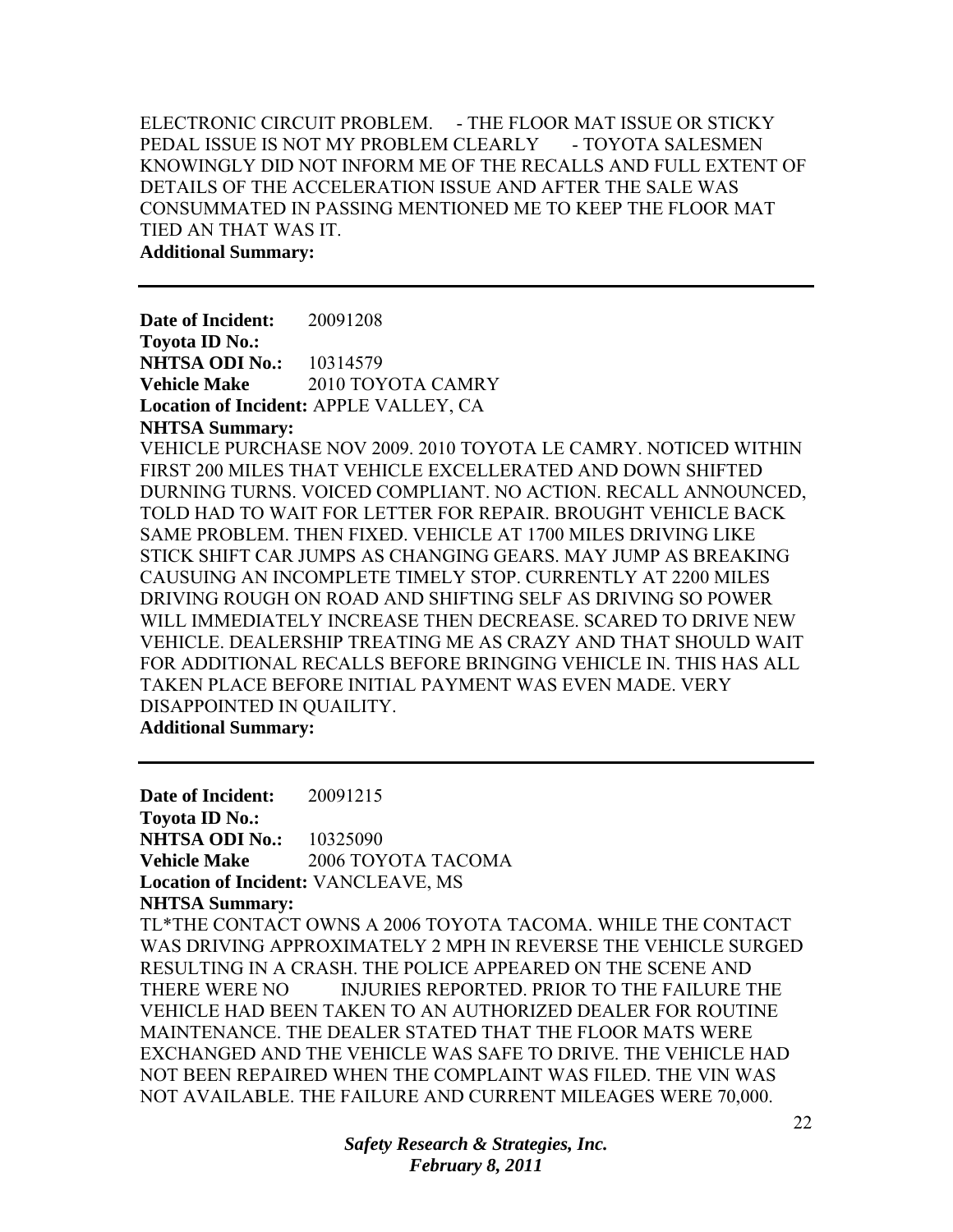**Date of Incident:** 20091224 **Toyota ID No.: NHTSA ODI No.:** 10316400 **Vehicle Make** 2010 TOYOTA CAMRY **Location of Incident:** HERMITAGE, TN **NHTSA Summary:**  THE DAY AFTER PUCHASING MY 2010 CAMRY, THE CAR SEEMED TO RIDE FUNNY. I FELT UNEASY BUT INITIALLY THOUGHT IT MAY BE THAT IT WAS MY FIRST COMPLETELY NEW CAR. THIS WENT ON FOR THE NEXT FEW WEEKS, I.E. THE CAR SEEMING TO JERK OR HEAVE, REGARDLESS OF THE SPEED. I WAS WORRIED THAT THERE WAS SOMETHING WRONG WITH THE ENGINE AND THEN THE LIGHTS ON THE AIRCONDITION/HEATING BOARD STOPPED WORKING SO I THOUGHT IT WAS AN ELECTRICAL PROBLEM INSTEAD. I TOOK IT IN. THE MECHANIC EXPLAINED EVERYTHING AWAY, EXPLAINED THE 'ELECTRICAL PROBLEM', AND STATED THAT THE HEAVING FEELING I WAS SENSING WAS THAT THE CAR WAS COMPUTERIZED AND THAT IT TOOK TIME FOR THE ACCELERATOR TO CATCH UP WITH THE SIGNAL THE COMPUTER WAS GIVING IT, OR SOMETHING LIKE THAT. HE RAN AN ENGINE CHECK AND EVERYTHING WAS FINE. ON MY SERVICE SHEET HE SIMPLY STATED THAT I HAD COMPLAINED ABOUT THE ACCELERATOR HESITATING (WHICH I DID NOT), BUT DID NOT DOCUMENT THAT I BROUGHT THE CAR IN COMPLAINING THAT IT HAD ELECTRICAL PROBLEMS. A WEEK LATER THERE WAS THE RECALL. WHEN I LATER CALLED ABOUT THE RECALL AND CONTINUED TO COMPLAIN ABOUT THE ACCELERATOR PROBLEM, THE SERVICEMAN ( A DIFFERENT ONE) TOLD ME THAT I WOULD FEEL NO CHANGE IN THE WAY THE WAY THE CAR DROVE SO HE WOULD HAVE SOMEONE RIDE WITH ME TO TRY TO FIGURE OUT WHAT I WAS TALKING ABOUT. THE DAY BEFORE TAKING THE CAR IN FOR THE FIX, THE CAR SLIGHTLY ACCELERATED WHEN I WAS TRYING TO COME TO A STOP. AFTER THE FIX, A TOYOTA REPRESENTATIVE RODE WITH ME (I LET HIM DRIVE), BUT THE CAR DID APPEAR TO RIDE BETTER AFTER THE FIX. THE CAR DOES STILL FEEL BETTER THAN WHEN I FIRST BOUGHT IT BUT SEEMS TO BE GRADUALLY GETTING WORSE SINCE THE FIX, E.G. THE CAR OCCASIONALLY SLIGHTLY ACCELERATES WHEN I AM COMING TO A STOP. **Additional Summary:** 

**Date of Incident:** 20091230 **Toyota ID No.: NHTSA ODI No.:** 10304867 **Vehicle Make** 2009 TOYOTA COROLLA **Location of Incident:** NEW HOLLAND, PA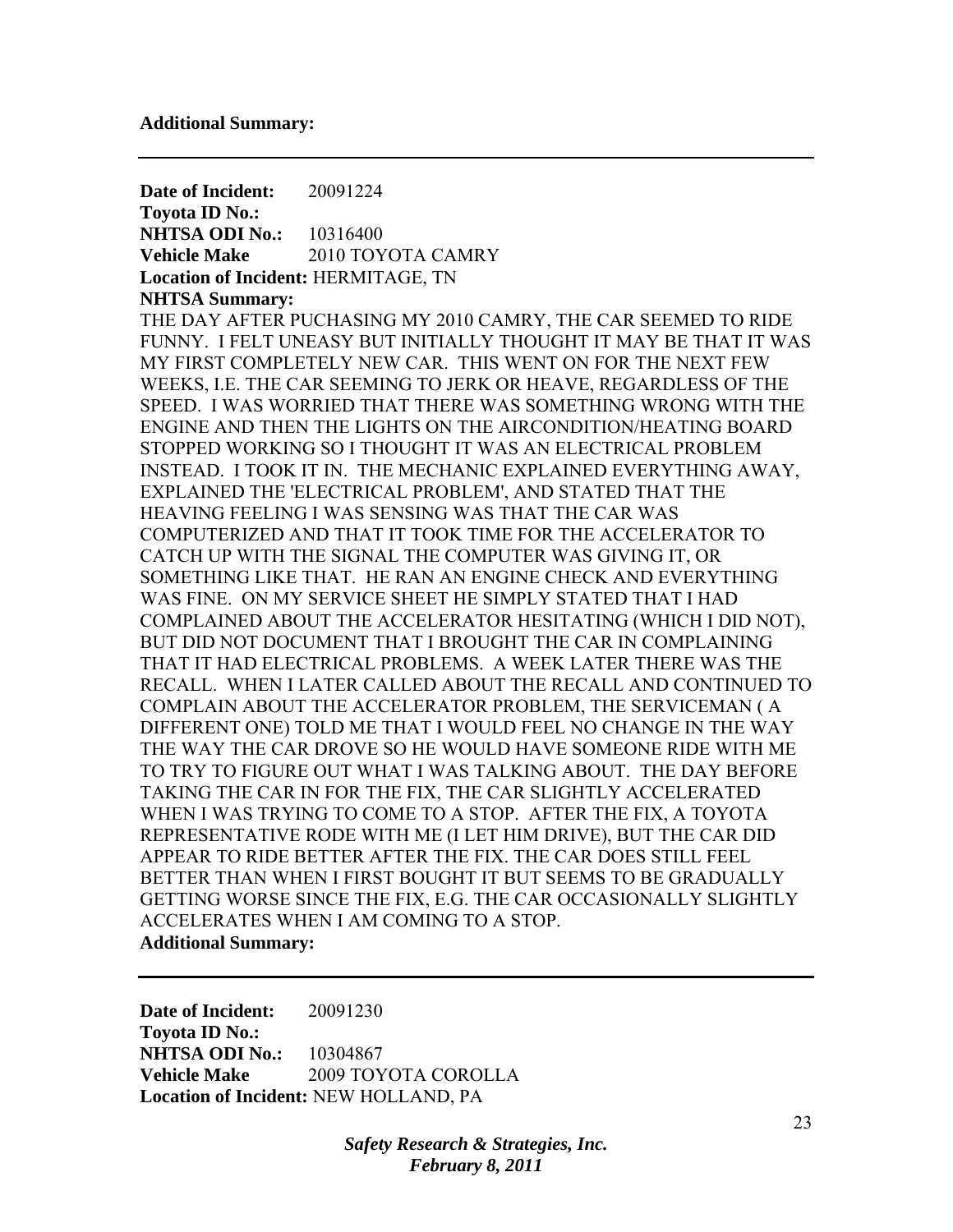### **NHTSA Summary:**

2009 TOYOTA COROLLA WITH IDLE CONTROL ISSUES INCLUDING SLOW TO RETURN TO IDLE ON OCCASION. VEHICLE HAS HAD BRAKE VACUUM RECALL COMPLETED AND JUST TODAY THE GAS PEDAL REPAIR. PROBLEM STILL EXISTS. I FEEL IT IS UP IN THE FUEL CONTROL SYSTEMS AND HAVE TOLD THE DEALER THIS EACH TIME STARTING BACK ON 12/30/09. TOYOTA CORPORATE HAS GIVEN ME A CASE NUMBER BUT THE PERSON HANDLING THE CASE HAS NEVER CALLED AND IS NEVER AVAILABLE. COLD ENGINE ALWAYS HAS HIGH IDLE UP UNTIL FULL OPERATING TEMPERATURE. IT FLUCTUATES FREQUENTLY. ONCE FULL OPERATING TEMPERATURE IS REACHED IT THEN GOES TO A NORMAL IDLE BUT THEN FREQUENTLY STUMBLES AND DROPS BY 200 RPM. ON A FEW TIMES DURING EACH DRIVE OF 45 MINUTES OR MORE IT IS NOTICEABLE THAT THE RPMS ARE SLOW TO RETURN TO IDLE AND VEHICLE KEEPS SPEED WITHOUT TOUCHING THE GAS. \*TR

**Additional Summary:** 

**Date of Incident:** 20100101 **Toyota ID No.: NHTSA ODI No.:** 10318093

**Vehicle Make** 2009 TOYOTA CAMRY

**Location of Incident:** VILLA PARK, CA

**NHTSA Summary:** 

TL- THE CONTACT OWNS A 2009 TOYOTA CAMRY HYBRID WITH AN AUTOMATIC START PRESS-BUTTON. WHILE TRAVELING AT SPEEDS OF APPROXIMATELY 60 MPH THE VEHICLE ABNORMALLY ACCELERATED TO SPEEDS OF 80 MPH WITHOUT WARNING OR DRIVER INTENT. HE THEN ATTEMPTED TO ABRUPTLY DEPRESS THE BRAKES WITH EXTREME FORCE, HOWEVER THE VEHICLE WOULD NOT DECREASE IN SPEED. HE THEN WAS ABLE TO MOVE THE VEHICLE INTO A SEPARATE LANE TO AVOID COLLIDING WITH ANOTHER VEHICLE. THE VEHICLE MAINTAINED 80 MPH AND THE CONTACT CONTINUED TO USE EXTREME FORCE ON THE BRAKES UNTIL THE VEHICLE SLOWLY BEGAN TO DECREASE IN SPEED. HE WAS ABLE TO MANEUVER THE VEHICLE INTO THE PULL-OFF LANE. THE VEHICLE HAD STALLED SOMETIME DURING THE ACCELERATION AND UPON SEVERAL ATTEMPTS, HE WAS ABLE TO RESTART THE ENGINE. THE DEALER WAS CONTACTED AND ADVISED THERE WAS NOTHING WRONG WITH THE VEHICLE AND THE ACCELERATION HE EXPERIENCED WAS NORMAL FOR A HYBRID VEHICLE. LATER, HE RECEIVED A RECALL LETTER PERTAINING TO HIS FLOOR MATS AND UNINTENDED ACCELERATION (SEE NHTSA CAMPAIGN ID NUMBER: 09V388000: COMPONENT: VEHICLE SPEED CONTROL:ACCELERATOR PEDAL), HOWEVER ONCE THE REPAIRS WERE MADE, THE CONTACT EXPERIENCED TWO ADDITIONAL UNINTENDED ACCELERATION INCIDENTS. THE FAILURE AND CURRENT MILEAGES WERE UNDER 8,400. \*KMJ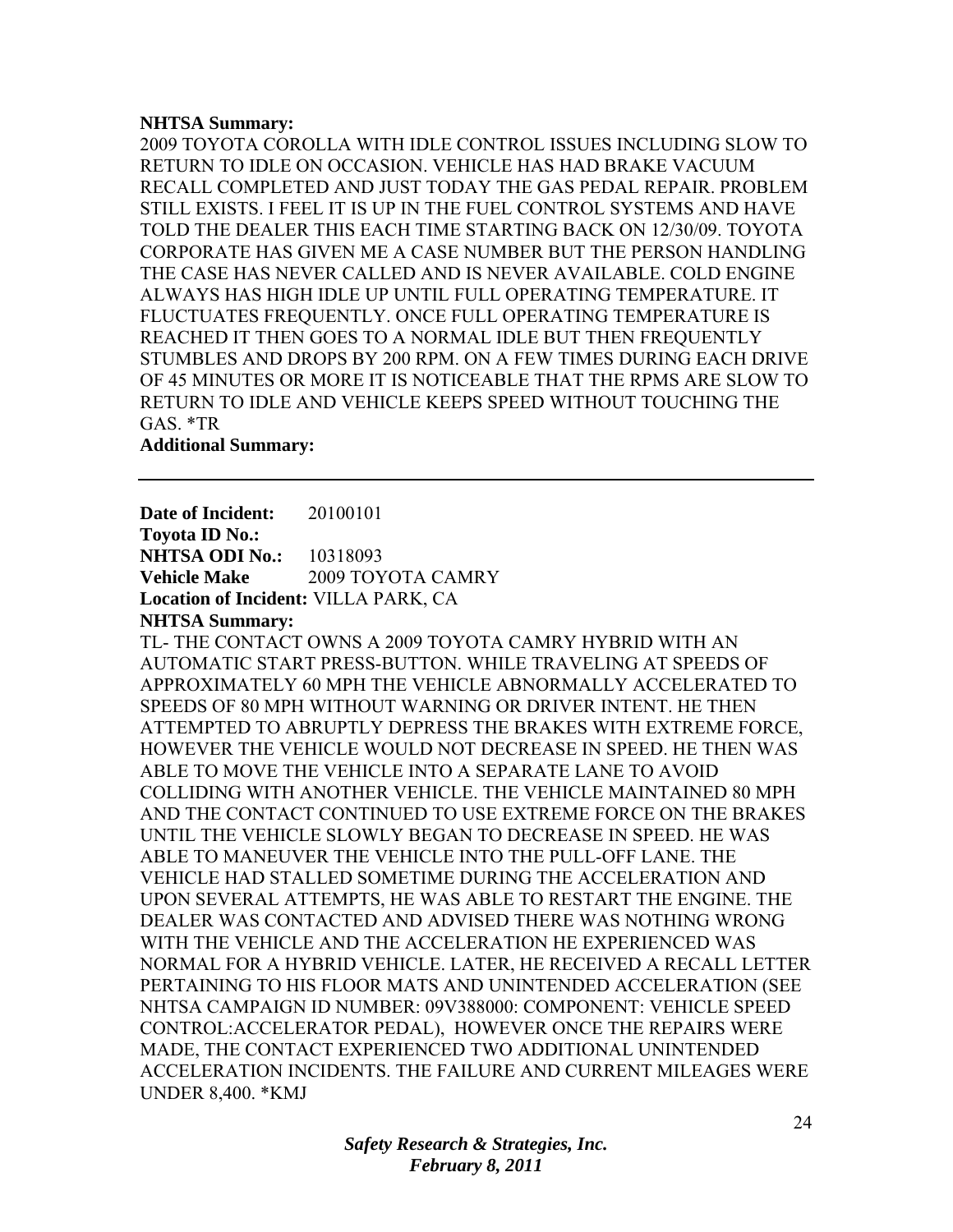#### **Additional Summary:**

**Date of Incident:** 20100101 **Toyota ID No.: NHTSA ODI No.:** 10318917 **Vehicle Make** 2010 TOYOTA CAMRY **Location of Incident:** BUFFALO, MN **NHTSA Summary:**  TL\* THE CONTACT OWNS A 2010 TOYOTA CAMRY. HE RECEIVED A RECALL LETTER AND TOOK THE VEHICLE IN FOR RECALL REPAIRS (NHTSA CAMPAIGN ID NUMBER: 09V388000, VEHICLE SPEED CONTROL: ACCELERATOR PEDAL). AFTERWARD, WHILE TRAVELING AT SPEEDS OF 55 MPH THE VEHICLE BEGAN TO MAKE A LOUD REVVING NOISE AND WOULD START TO JERK. THE VEHICLE WAS TAKEN BACK TO THE DEALER WHERE THEY MADE UNKNOWN REPAIRS. WITHIN 24 HOURS, THE VEHICLE CONTINUED TO EXHIBIT THE EXACT SAME FAILURE. THE DEALER WAS CONTACTED WHERE THEY REFUSED ADDITIONAL REPAIRS TO THE VEHICLE. THE FAILURE MILEAGE WAS 1,000 AND THE CURRENT WAS 5,000. **Additional Summary:** 

**Date of Incident:** 20100106 **Toyota ID No.: NHTSA ODI No.:** 10313535 **Vehicle Make** 2007 LEXUS ES350 **Location of Incident:** TAYLOR RIDGE, IL **NHTSA Summary:**  I BOUGHT A 2007 LEXUS E350 LAST OCTOBER. IT WAS PURCHASED FROM LUJACK LEXUS IN DAVENPORT AS A CERTIFIED VEHICLE WARRANTIED TO 100,000 MILES. THE CAR HAD ONLY 35000 MILES ON IT AT TIME OF PURCHASE. SOME TIME IN NOVEMBER, MY HUSBAND AND I WERE SITTING AT A RED LIGHT. WE WERE THE FIRST CAR AT THE LIGHT AND WHEN IT CHANGED TO GREEN WE TOOK OFF AT A NORMAL SPEED. HOWEVER, MY CAR DECIDED IT WANTED TO GO FASTER THEN THE SPEED LIMIT. I PUMPED THE ACCELERATOR TO GET IT TO SLOW DOWN AND THAT WORKED THE FIRST TIME. I JUST BRUSHED THAT OFF AS A FLUKE NOT KNOWING TOYOTA VEHICLES WERE HAVING THIS PROBLEM. THE SECOND TIME IT HAPPENED, WAS DURING THE FIRST WEEK OF JANUARY WHEN MY GRANDDAUGHTER WAS OFF SCHOOL. I WAS GOING APPROX 10 MPH DOWN AN ALLEY WHERE I PARK MY CAR AT WORK. THE ALLEY WAS ICEY. I WAS BRAKING TO TURN A CORNER TO PARK MY CAR AND THE CAR JUST TOOK OFF ON ME. I HAD MY FOOT ON THE BREAK BUT THE TIRES WERE GOING 80 MPH AND I WAS HEADING FOR A BRICK WALL. MY DAUGHTER THOUGHT QUICK ENOUGH TO THROW MY CAR IN NUTRUAL AND I PUSHED THE OFF BUTTON ON MY CAR. MY CAR RACED DOWN THE ALLEY FOR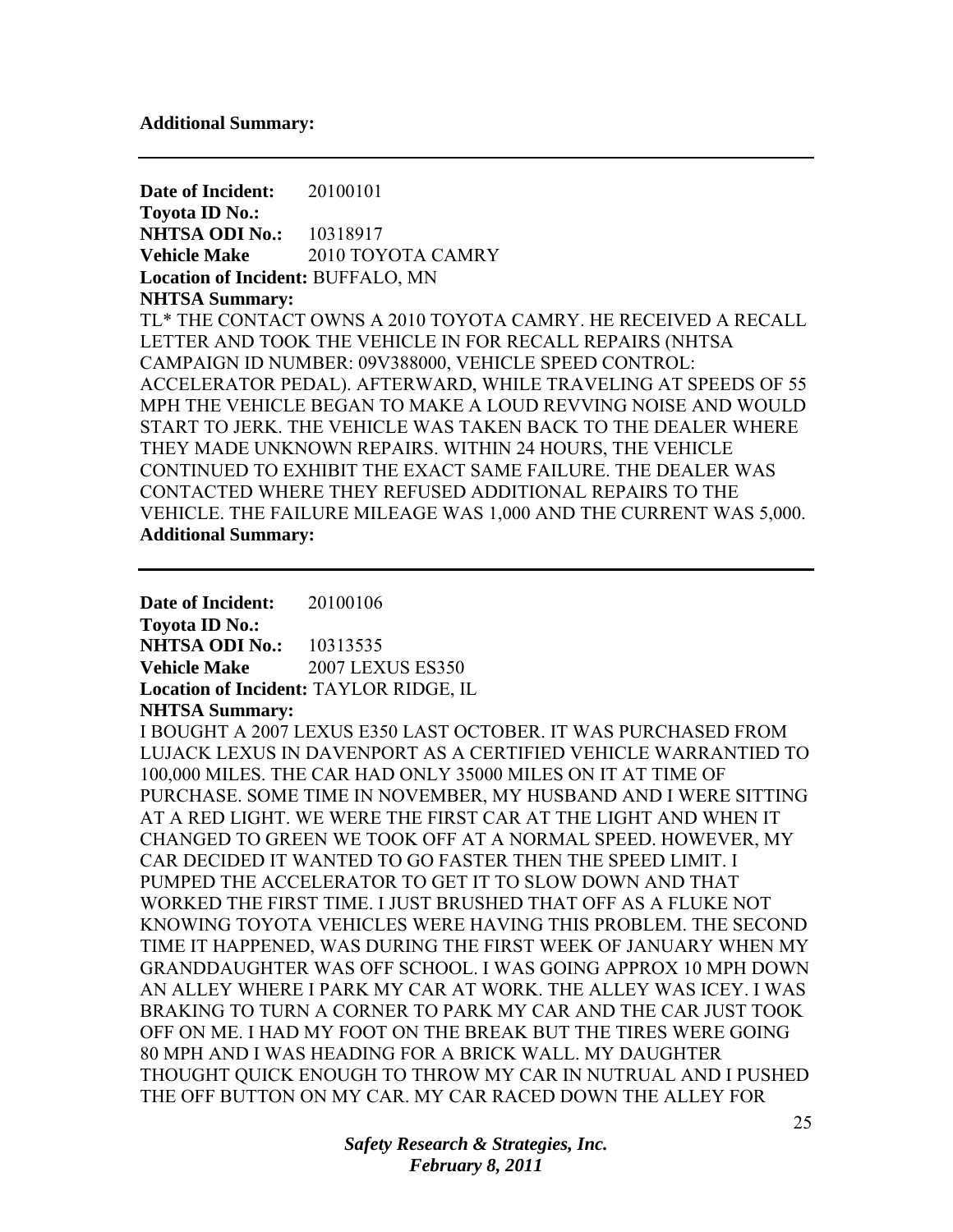ABOUT 100 YDS BEFORE I WAS ABLE TO STOP IT. I CALLED THE LEXUS DEALER AND THEY SAID TO TAKE MY FLOOR MATS OUT. I SAID I DID NOT HAVE THEM IN BECAUSE I RECEIVED THE RECALL. BESIDES I DIDNT EVEN HAVE MY FOOT ON THE EXCELLERATOR WHEN THIS OCCURRED. THEY SAID THEY WOULD CALL ME BACK. THEY CALLED WITHIN AN HOUR (ON A FRIDAY) AND ASKED ME TO BRING IT IN FIRST THING MONDAY. THEY TRIED TO TELL ME IT WAS THE ACCELERATOR GETTING STUCK ON THE MATS. I SAID IT WAS A COMPUTER PROBLEM NOT A MECHANICAL. THEY SAID IT COULDNT BE BUT THAT THEY COULD PUT A COMPUTER CHIP IN THAT WOULD SHUT THE GAS OFF ENOUGH IF IT STARTED TO EXCELLERATE LIKE THAT AGAIN. I INSISTED THAT THEY DO SOMETHING OR I WANTED MY MONEY BACK ON THE CAR. HE TRIED TO TALK ME OUT OF IT BUT I TOLD HIM WELL WHEN I END UP DEAD ON THE ROAD FROM THIS ISSUE, IS THAT WHEN YOU ARE GOING TO TAKE CARE OF THIS PROBLEM? IT SEEMS TO BE FIXED NOW.

**Additional Summary:** 

**Date of Incident:** 20100107 **Toyota ID No.: NHTSA ODI No.:** 10317003 **Vehicle Make** 2010 TOYOTA CAMRY **Location of Incident:** WELLESLEY, MA **NHTSA Summary:**  TL\* THE CONTACT OWNS A 2010 TOYOTA CAMRY SLE. THE CONTACT STATES HE JUST PURCHASED THE VEHICLE JANUARY 7TH, 2010. HE IS HAVING PROBLEMS WITH UNINTENDED ACCELERATION. HIS VEHICLE WAS HAVING THE ACCELERATION PROBLEM BEFORE THE RECALL. THE CONTACT STATED THAT THE DEALER PERFORMED THE RECALL REPAIR ON HIS VEHICLE BUT HE IS STILL HAVING PROBLEMS. HIS NAVIGATION IS ALSO NOT OPERATING PROPERLY. THE FAILURE MILEAGE WAS 50. THE CURRENT MILEAGE WAS 800.

**Additional Summary:** 

**Date of Incident:** 20100108 **Toyota ID No.: NHTSA ODI No.:** 10308467 **Vehicle Make** 2010 TOYOTA COROLLA **Location of Incident:** FREEPORT, NY **NHTSA Summary:**  ON 2/8/10 TOYOTA PERFORMED A RECALL REPAIR OF THE GAS PEDAL ON MY 2010 TOYOTA COROLLA. AFTER THE REPAIR WAS FINISHED, I NOTICED THAT THE ENGINE IDLE SPEED WAS HIGHER AND THE VEHICLE TOOK LONGER TO STOP WHEN THE BRAKES ARE APPLIED. **Additional Summary:**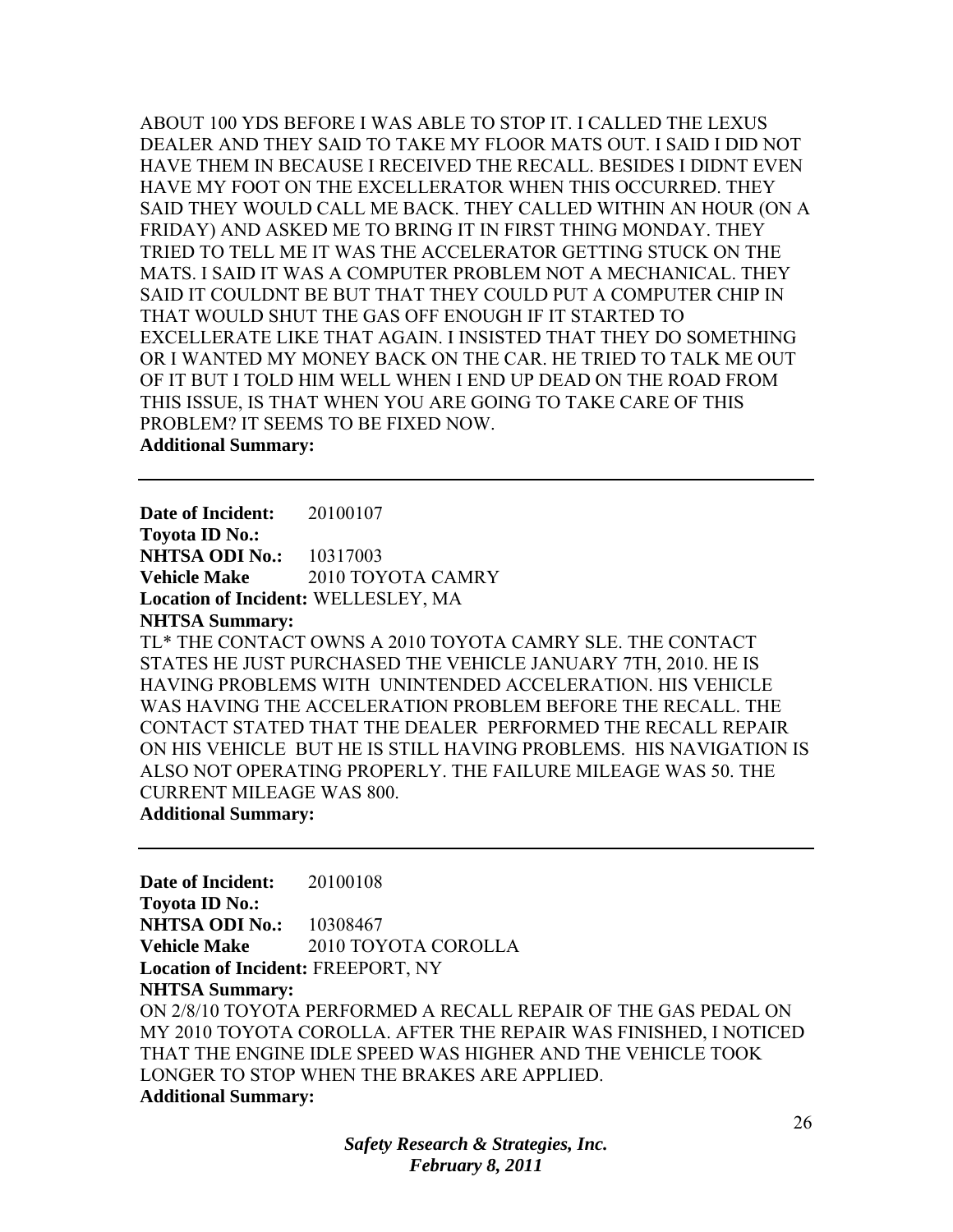**Date of Incident:** 20100112 **Toyota ID No.: NHTSA ODI No.:** 10313992 **Vehicle Make** 2007 LEXUS IS350 **Location of Incident:** CHATTANOOGA, TN **NHTSA Summary:**  APPROXIMATELY 1ST WEEK OF JANUARY, 2010, AUTO DEMONSTRATED SEVERAL PERIODS OF IDLING ROUGH WHILE STOPPED AT TRAFFIC LIGHTS OR STOP SIGNS. BEGINNING OF 2ND WEEK OF JANUARY, 2010, I WAS DRIVING MY AUTO ON A COLD, DRY DAY AND STOPPED AT STOP SIGN AND STOPPED AT TRAFFIC LIGHT AND AUTO DEMONSTRATED 2 EPISODES OF UNINTENDED EXCESSIVE ACCELERATION LASTING APPROXIMATELY 1-3 SECONDS, THEN IMMEDIATELY DEMONSTRATED APPROXIMATELY 30 SECONDS OF UNINTENDED UNDERACCELERATION, AND THEN RESUMED NORMAL ACCELERATION FOR 5-6 MILES. THE FIRST EPISODE OF PREVIOUS DESCRIBED ACCELERATION ISSUES, OCCURRED AFTER I HAD LEFT MY GARAGE AND DROVE FOR 1 MILE. THE SECOND EPISODE OF PREVIOUS DESCRIBED ACCELARATION ISSUES OCCURRED AFTER I HAD DRIVEN THE AUTO FOR APPROXIMATELY 5-6 MILES. ON 01/13/2010, I TOOK AUTO TO DEALER , FOR ROUTINE SERVICE AND ASKED THEM TO CHECK ACCELERATION ISSUES THAT HAD RECENTLY OCCURRED. SERVICE TECH NO CODES PENDING, CURRENT OR IN HISTORY. SALES MANAGER SAID THESE ISSUES COULD HAVE BEEN CAUSED BY MY AUTO BEING PARKED IN WARM GARAGE AND THEN DRIVING IN COLD WEATHER. NOTE THAT MY AUTO 2007 LEXUS IS 350 WAS ON RECALL LIST AND THERE WAS NO DRIVER FLOOR MAT IN MY AUTO AT TIME OF DESCRIBED ACCELARATION ISSUES. LEXUS HAD ADVISED ME BY LETTER TO REMOVE DRIVER SIDE FLOOR MAT. ON 2/23/2010, I EXPERIENCED IDENTICAL ACCELERATION ISSUE AS DESCRIBED PREVIOUSLY. THE WEATHER WAS WARMER THAN DAY OF PREVIIOUS EPISODE AND ROADS WERE DRY. I LEFT MY GARAGE AND DROVE 5-6 MILES AND STOPPED AT STOP SIGN. IN THE DIRECTION I WAS GOING THE ROAD WAS SLOPPING SLIGHTLY DOWNHILL AT STOP SIGN SO I APPLIED SLIGHT PRESSURE TO ACCELERATOR WHEN PROCEEDING THROUGH STOP SIGN INTERSECTION. MY AUTO DEMOSTRATED THE SAME SEQUENCE AS PREVIOUSLY DESCRIBED ACCELERATION ISSUES. I DID NOT HAVE DRIVER SIDE FLOOR MAT. I TOOK AUTO TO DEALER SERVICE. TECH FOUND NO PROBLEMS. DEALER OPENED TAS CASE 100540139 & ADVISED FTS. I CALLED LEXUS CUSTOMER SERVICE AND WAS TOLD SOMEONE WOULD CALL ME.

**Additional Summary:** 

**Date of Incident:** 20100114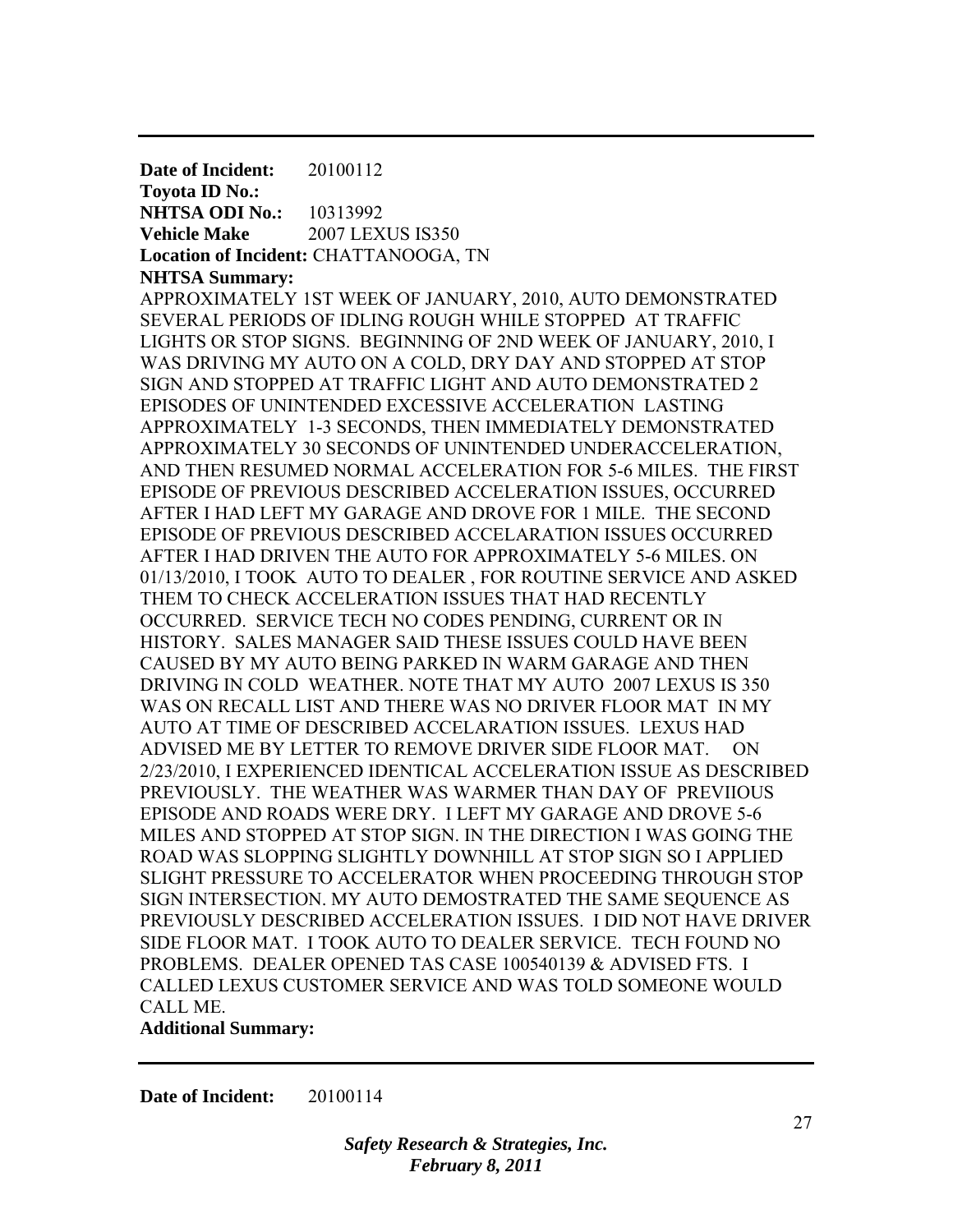**Toyota ID No.: NHTSA ODI No.:** 10312557 **Vehicle Make** 2009 TOYOTA MATRIX **Location of Incident:** BRANDON, MS **NHTSA Summary:** 

2009 TOYOTA MATRIX.VEHICLE SURGES FORWARD WHEN SHIFTING FROM PARK TO DRIVE, ALSO WHEN SHFTING INTO REVERSE. IT HAPPENS SPORADICALLY. HERRIN-GEAR TOYOTA, JACKSON MS SAYS THIS IS A DIFFERENT ISSUE FROM THE STICKING GAS PEDAL, THIS WAS APPROX ONE MONTH AGO. THEY HAVE FINISHED RECALL WORK FOR STICKING PEDAL BUT HAVE NOT ADDRESSED THE SURGING PROBLEM **Additional Summary:** 

**Date of Incident:** 20100115 **Toyota ID No.: NHTSA ODI No.:** 10345388 **Vehicle Make** 2010 TOYOTA COROLLA **Location of Incident:** MAIMI, FL **NHTSA Summary:**  TL\* THE CONTACT OWNS A 2010 TOYOTA COROLLA. THE CONTACT STATED THAT THE RECALL TO REPAIR THE ACCELERATOR PEDAL UNDER RECALL 10V023000 WAS PERFORMED ON THE VEHICLE ON JANUARY 15, 2010 AND FEBRUARY 15, 2010. NEITHER OF THE REPAIRS WORKED AND THE VEHICLE IS STILL ACCELERATES. THE CONTACT STATED THAT EVERY TIME THEY DRIVE THE VEHICLE NOW, THE VEHICLE ACCELERATES ON IT ON. THE FAILURE MILEAGE WAS 15 AND THE CURRENT MILEAGE WAS 3000. **Additional Summary:** 

**Date of Incident:** 20100120 **Toyota ID No.: NHTSA ODI No.:** 10318461 **Vehicle Make** 2010 TOYOTA CAMRY **Location of Incident:** MORENO VALLEY, CA **NHTSA Summary:**  TL-THE CONTACT OWNS A 2010 TOYOTA CAMRY. THE CONTACT STATED THAT HER VEHICLE ACCELERATED WITHOUT WARNING AND SHE WOULD HAVE DIFFICULTY KEEPING THE VEHICLE UNDER CONTROL. THE ISSUE OCCURRED ON THREE DIFFERENT OCCASIONS. AFTER THE FIRST TWO FAILURE, SHE TOOK THE VEHICLE TO THE DEALERSHIP AND WAS TOLD THAT THE FLOOR MAT WAS THE CAUSE. LATER, SHE TOOK THE VEHICLE BACK TO THE DEALERSHIP FOR RECALL 10V017000 AND THE REPAIR WAS PERFORMED. HOWEVER, SHE STILL NOTICED SUDDEN ACCELERATION. SHE HAD TO PRESS HARD ON THE BRAKE PEDAL TO STOP THE VEHICLE.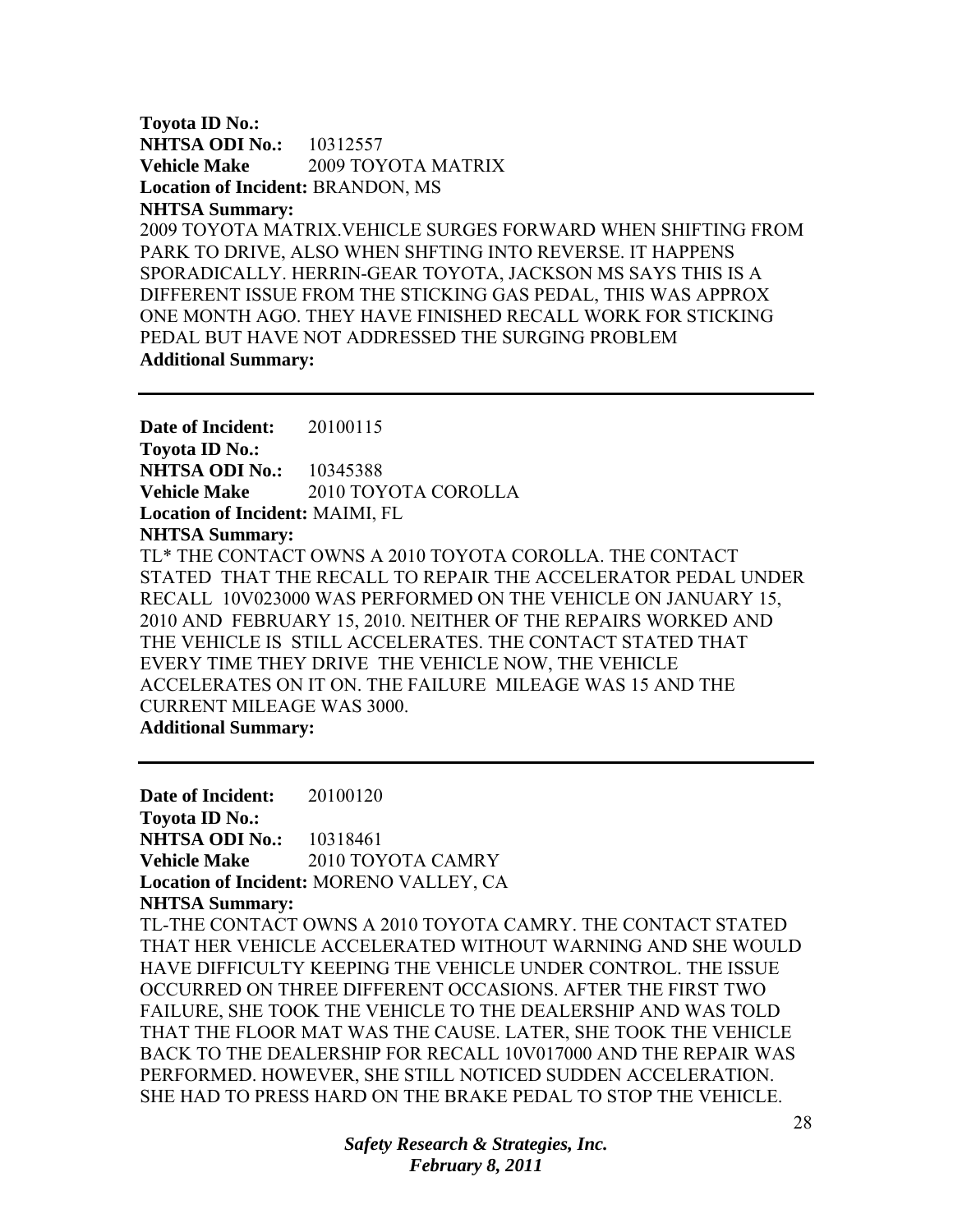## SHE HAD NOT SPOKEN WITH THE MANUFACTURER TO-DATE. THE VEHICLE HAD NOT BEEN REPAIRED AGAIN AT THE TIME OF THE COMPLAINT. THE CURRENT MILEAGE WAS APPROXIMATELY 4,700. THE FAILURE MILEAGE WAS APPROXIMATELY 700-BK **Additional Summary:**

**Date of Incident:** 20100121 **Toyota ID No.: NHTSA ODI No.:** 10321530 **Vehicle Make** 2009 TOYOTA COROLLA **Location of Incident:** HOGANSFIELD, GA **NHTSA Summary:**  TL- THE CONTACT OWNS A 2009 TOYOTA COROLLA. WHILE DRIVING THE

VEHICLE THE ACCELERATOR PEDAL STUCK AND THE DRIVER COULD NOT STOP. THE VEHICLE WAS THEN PLACED IN NEUTRAL WHICH ALLOWED IT TO STOP. THE SPEED BEFORE THE FAILURE WAS APPROXIMATELY 65 MPH. THE FAILURE HAS OCCURRED 3 TIMES. THE VEHICLE WAS TAKEN TO AN AUTHORIZED DEALER WHERE A REINFORCEMENT BAR WAS INSTALLED AFTER THE FIRST FAILURE. NO REPAIRS WERE MADE AFTER THE TWO OTHER FAILURES . THE FAILURE MILEAGE WAS 35371. THE CURRENT MILEAGE WAS 38372.-TS

**Additional Summary:** 

**Date of Incident:** 20100122 **Toyota ID No.: NHTSA ODI No.:** 10321713 **Vehicle Make** 2009 TOYOTA COROLLA **Location of Incident:** HOGENSVILLE, GA **NHTSA Summary:** 

TL-THE CONTACT OWNS A 2009 TOYOTA COROLLA. THE VEHICLE ACCELERATOR PEDAL STICKS AS HE WAS DRIVING AT 50 TO 60MPH AND SLOWING DOWN. INSTEAD OF SLOWING DOWN THE VEHICLE WOULD PICK UP SPEED. THE VEHICLE WAS TAKEN IN TO BE REPAIRED BECAUSE OF THE RECALL ON THE ACCELERATOR PEDAL. AFTER THE REPAIR THE VEHICLE CONTINUE TO ACCELERATE TWICE AFTER THE REPAIR. THE VEHICLE WAS TAKEN BACK TO THE DEALER AND THEY CANNOT DUPLICATE THE FAILURE. THE VEHICLE WAS LEFT AT THE DEALER FOR OVER THREE WEEKS AND THEY ARE NOT WILLING TO RETRIEVE IT BACK BECAUSE THEY ARE SCAREDTO DRIVE IT. THE HAVE ALSO CONTACTED THE TOYOTA MANUFACTURE TO PURCHASE THE VEHICLE BACK BUT THEY REFUSED. VIN IS UNKNOWN. THE FAILURE MILEAGE WAS 37,000...MW **Additional Summary:**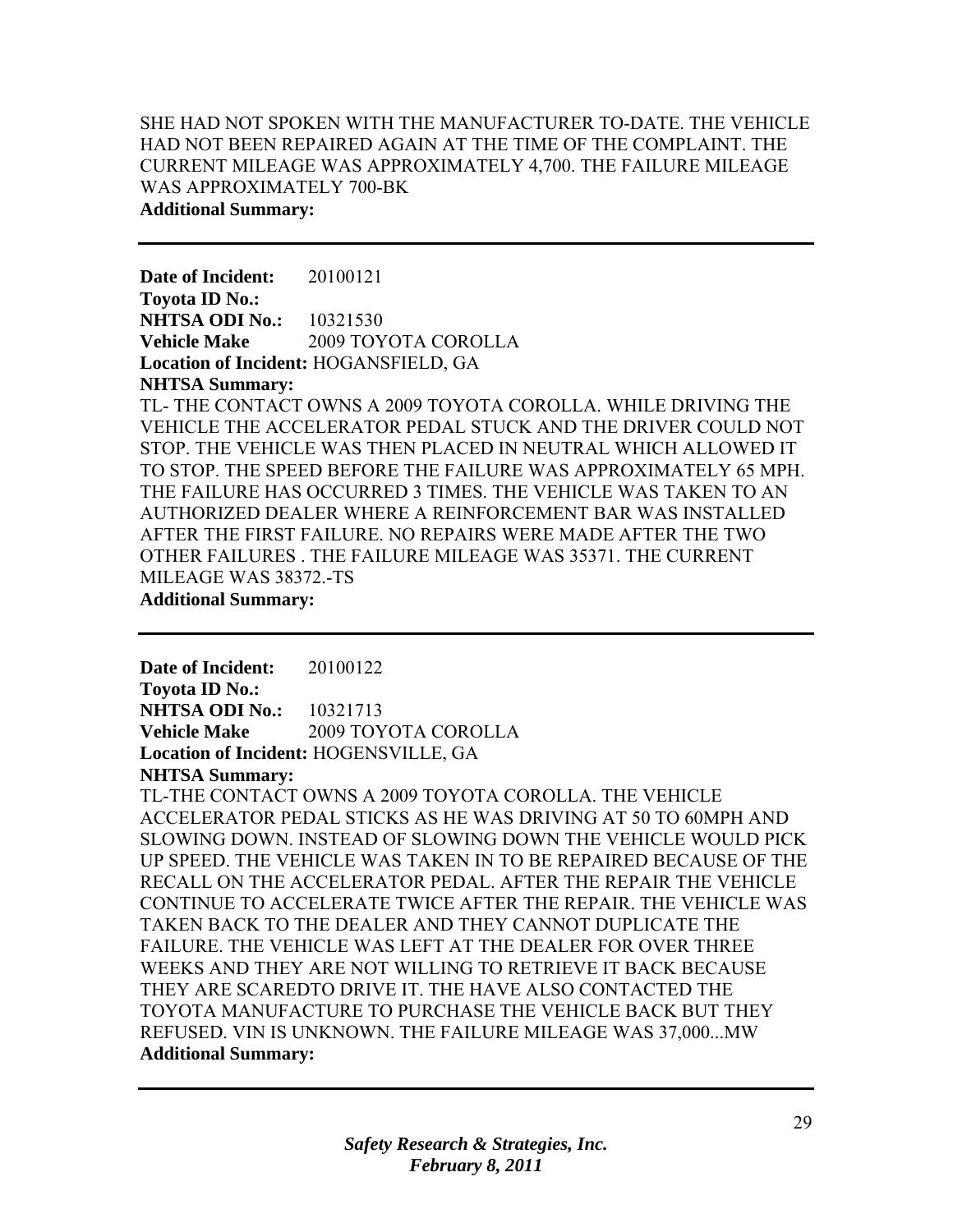**Date of Incident:** 20100125 **Toyota ID No.: NHTSA ODI No.:** 10318445 **Vehicle Make** 2009 TOYOTA COROLLA **Location of Incident:** DELPHI, IN

### **NHTSA Summary:**

TL\*THE CONTACT OWNS A 2009 TOYOTA COROLLA. WHILE THE VEHICLE WAS AT A STOP WITH THE BRAKES APPLIED, THE CONTACT NOTICED THAT THE BRAKES HAD BEGUN TO LOOSE BRAKING POWER AND THE RPM¬ S HAD RISEN TO 7000. THE VEHICLE WAS TAKEN TO THE DEALERSHIP WHERE THE CONTACT HAD NHTSA RECALL# 10V023000 VEHICLE SPEED CONTROL: ACCELERATOR PEDAL PERFORMED ON THE VEHICLE. EIGHT DAYS AFTER HAVING THE RECALL PERFORMED, THE CONTACT WAS DRIVING 20MPH AND THE VEHICLE HAD SUDDENLY ACCELERATED WITHOUT WARNING. IN ORDER TO STOP THE ACCELERATION THE CONTACT HAD TO SHIFT THE VEHICLE INTO NEUTRAL. THE VEHICLE WAS TAKEN BACK TO THE DEALERSHIP WHERE THE CONTACT WAS INFORMED THAT THE FAILURE COULD NOT BE REPRODUCED. THE CURRENT AND FAILURE MILEAGES WERE 25000. **Additional Summary:** 

**Date of Incident:** 20100127 **Toyota ID No.: NHTSA ODI No.:** 10318241 **Vehicle Make** 2010 TOYOTA RAV4 **Location of Incident:** LAKE FOREST, CA **NHTSA Summary:**  MY RAV4 WAS PART OF THE RECALL. ONE, I BOUGHT MY CAR ON 1/22/10. I HEARD TOYOTA FILED THEIR CLAIM ON 1/21/10. THE RECALL WAS ANNOUNCED ON 1/26/10. I FEEL THE DEALERS MOST HAVE KNOWN WHAT WAS HAPPENING AND SOLD ME MY CAR ANYWAY. ON THE TOYOTA WEBSITE IT STATED IF YOU BOUGHT YOUR CAR WITHIN 5 DAYS OF THE RECALL THE DEALER WOULD TAKE IT BACK. WHEN I CALLED THE DEALER THEY SAID THEY NEVER HEARD ANYTHING LIKE THAT AND REDIRECTED MY CALL TO THEIR SERIVCE DEPARTMENT, WHO TOLD ME THERE WASN'T A FIX YET AND I WAS TO WAIT TO BE NOTIFIED. I WANTED INFORMATION ON THE GENERAL MANAGER OR DISTRICT MANAGER AND WAS TOLD I COULD FIND IT ON THE WEBSITE. FROM THERE I DIDN'T KNOW WHO TO TALK TO. I HAVE BEEN SICK TO MY STOMACH EVER SINCE. TWO, I NEVER RECEIVED ANY INFORMATION ABOUT THE RECALL. I HAD TO CALL THE TOYOTA HOTLINE AND THEY ALSO SAID TO WAIT FOR NOTIFICATION. THREE, NEVER RECEIVING A POSTCARD, I FINALLY CALLED A DEALER AND ARRANGED FOR MY CAR TO BE FIXED. I WAS EXPERIENCING RANDOM ACCELERATION WHEN THE CAR WAS HOT AND COLD. FOUR, AFTER THE FIX THE CAR CONTINUES TO DO THIS. IT WILL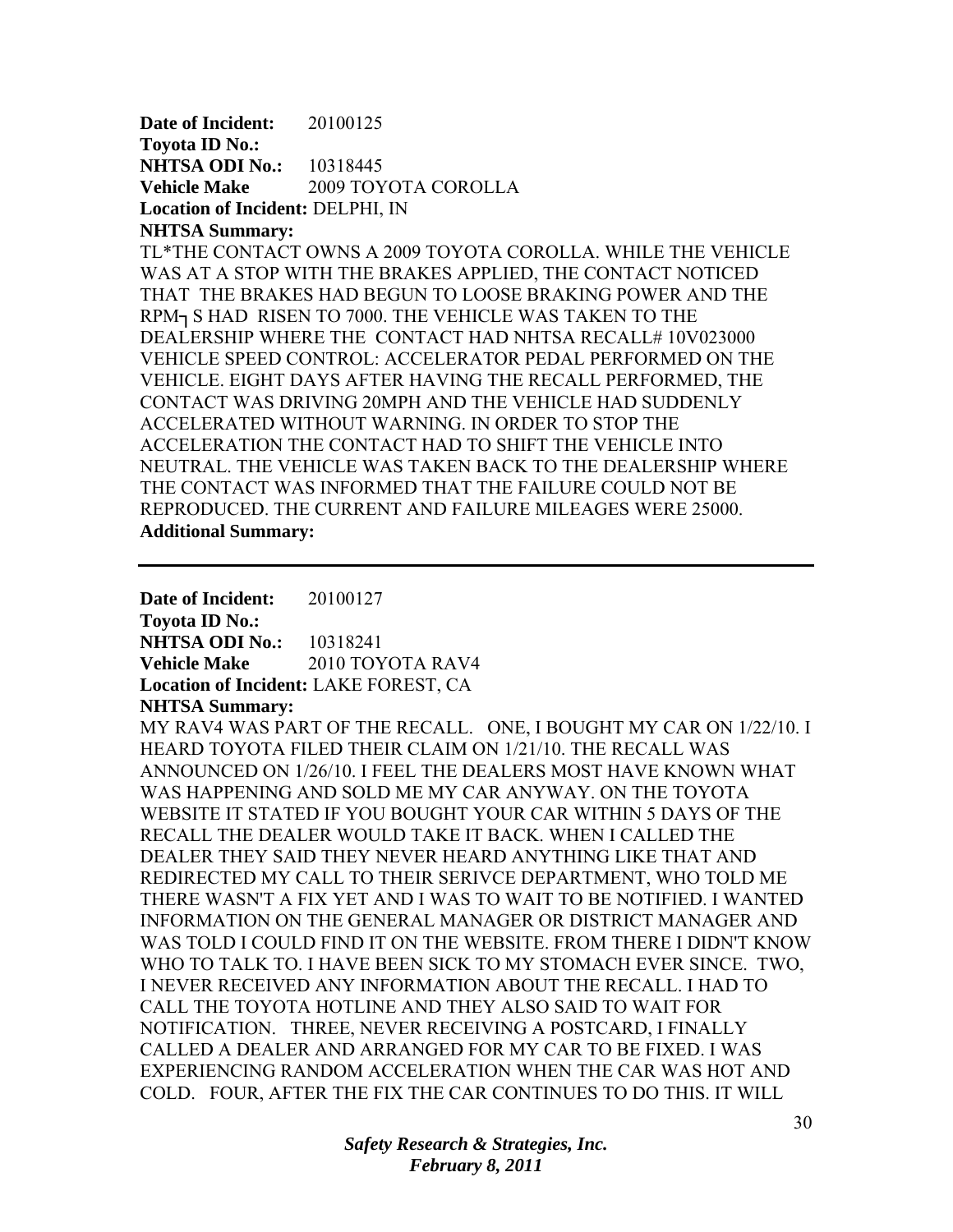# ACCELERATE RAPIDLY, DECELERATE AND THEN RUN SMOOTHLY AGAIN. IT DOES THIS RANDOMLY. IT IS QUITE NERVE RACKING WHEN THIS HAPPENS. I DON'T KNOW WHAT TO DO. I HAVE A YOUNG SON WHICH I TRANSPORT ON A DAILY BASES. I AM SCARED TO DEATH TO DRIVE A CAR I WAITED 12 YEARS TO BUY.

**Additional Summary:** 

**Date of Incident:** 20100127 **Toyota ID No.: NHTSA ODI No.:** 10326631 **Vehicle Make** 2009 TOYOTA CAMRY **Location of Incident:** NEW DURHAM, NH **NHTSA Summary:** 

ON 1/27/10,MY HUSBAND WAS DRIVING THE CAR. HE SLOWED DOWN BECAUSE THE ROAD WAS ROUGH & HAD CURVES AHEAD. WHEN HE TOOK THE FOOT OFF THE GAS PEDAL WE ACCELERATED FORWARD INSTEAD OF SLOWING DOWN. NO ONE WAS INJURED JUST SURPRISED. IT WENT TO THE DEALERSHIP THAT WEEK FOR TESTING. THE RECALL WAS DONE 2/15/10. ON 2/18/10 THE CAR ACCELERATED AGAIN. THIS TIME I WAS DRIVING THE CAR. I WAS GOING TOWARDS A 4 WAY INTERSECTION, I LET OFF THE GAS THINKING IT WAS GOING TO SLOW DOWN, INSTEAD IT WENT FASTER. THE RECALL DID NOT FIX THE PROBLEM. THE CAR WENT BACK TO THE DEALERSHIP BUT NOTHING WAS FOUND WRONG. IT MEET ALL OF TOYOTA'S TESTING. THE PROBLEM IS STILL THERE, THEY DID NOT KNOW HOW TO FIX IT.

**Additional Summary:** 

**Date of Incident:** 20100127 **Toyota ID No.: NHTSA ODI No.:** 10315197 **Vehicle Make** 2009 TOYOTA CAMRY **Location of Incident:** RANDOLPH, MA **NHTSA Summary:**  TL\*THE CONTACT OWNS A 2009 TOYOTA CAMRY. THE CONTACT STATED THAT AFTER HAVING THE GAS PEDAL REPAIRED IT NOW HAS A 3/4 OF AN INCH OF PLAY IN THE PEDAL. THE CONTACT STATED THAT SHE IS REQUIRED TO KEEP HER FOOT ELEVATED WHILE DRIVING. THE CONTACT ALSO STATED THAT THEY WERE NOT EXPERIENCING THE FAILURE PRIOR TO THE CORRECTION BEING MADE; HOWEVER, THE VEHICLE HAS RECENTLY EXPERIENCED A SUDDEN ACCELERATION. THE FAILURE MILEAGE WAS 30,000. THE CURRENT MILEAGE WAS 30,610. **Additional Summary:**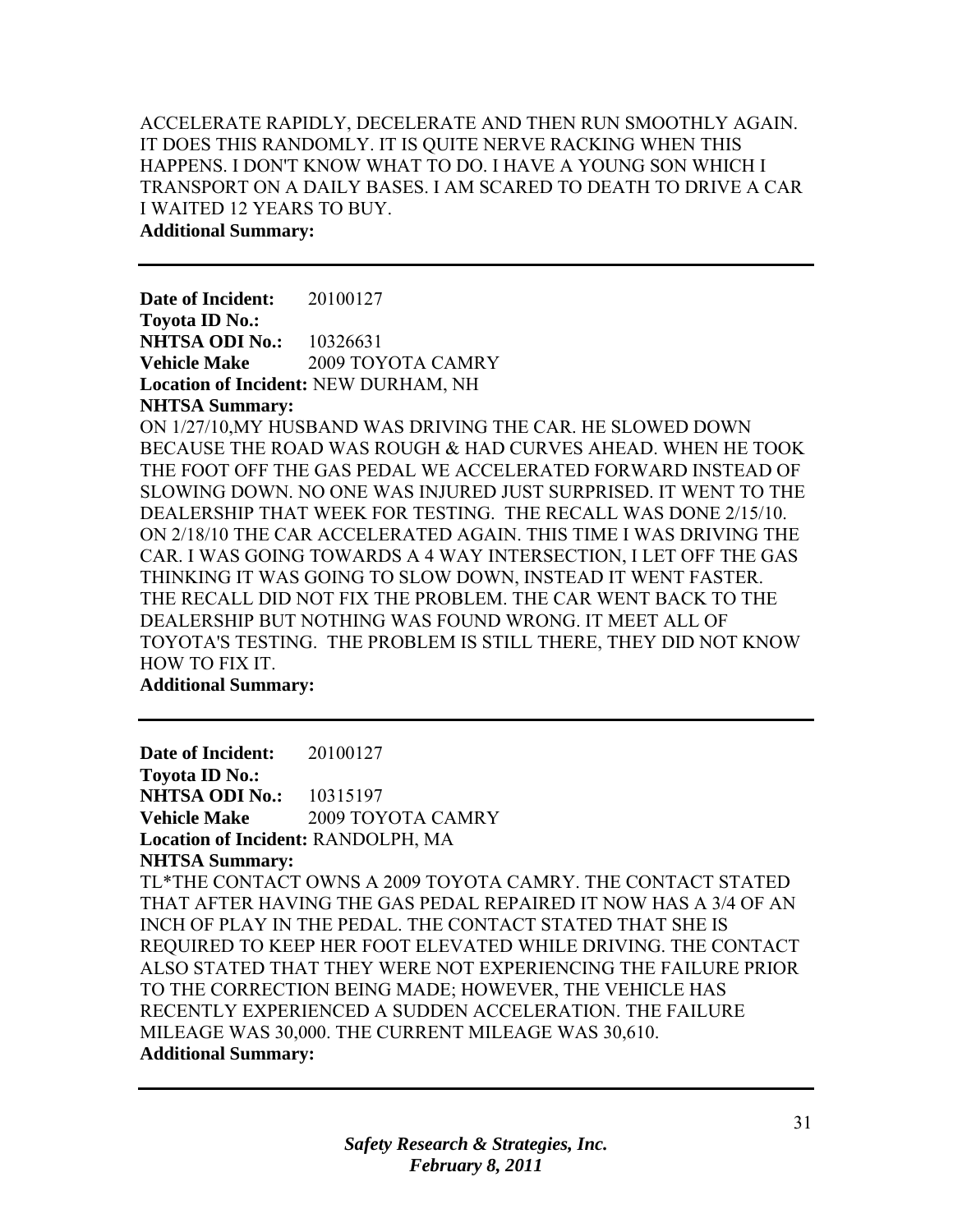**Date of Incident:** 20100200 **Toyota ID No.: NHTSA ODI No.: Vehicle Make** 2009 PONITAC VIBE **Location of Incident:** ALGONQUIN, IL **NHTSA Summary: Additional Summary:** 

**Date of Incident:** 20100200 **Toyota ID No.: NHTSA ODI No.: Vehicle Make** 2010 TOYOTA RAV4 **Location of Incident:** PHOENIX, AZ **NHTSA Summary: Additional Summary:**  PER NEWS ARTICLE IN AZCENTRAL.COM -

"Most Toyota customers affected by the recall are anxiously awaiting their notices so they can take their cars into a dealer for the repair. They are understandably nervous that their cars could malfunction while they wait. Well, we found a viewer with a sudden acceleration problem, but she says it occurred AFTER the repair was complete!

"I am terrified to drive this car. This car I believe is not fixed."

Irene Simonetti bought her 2010 RAV4 last December. In January, she got a notice from Toyota that her car was part of the sticking gas pedal recall.

"We had that car taken in for the recall in February. They put an accelerator plate in it and that was supposed to take care of any future problems with the gas pedal."

That accelerator plate costs about 25-cents. Irene says the car ran perfectly before the plate was installed, but days afterward she says her RAV4 suddenly accelerated near I-17 and the Carefree Highway.

"Knowing at that hour how much traffic there is I was frightened if there were any cars in front of me then I was going to smash into them. Fortunately there was not."

Bell Road Toyota brought in a tech from Toyota corporate to inspect the car. What was the tech's conclusion?

"Nothing was wrong with the car. All tests were done, and it possibly could have been the floor mat."

The Toyota corporate rep claimed, according to Irene, that her thin, very flexible, driver's-side rubber mat could have rolled up and stuck against the gas pedal.

> *Safety Research & Strategies, Inc. February 8, 2011*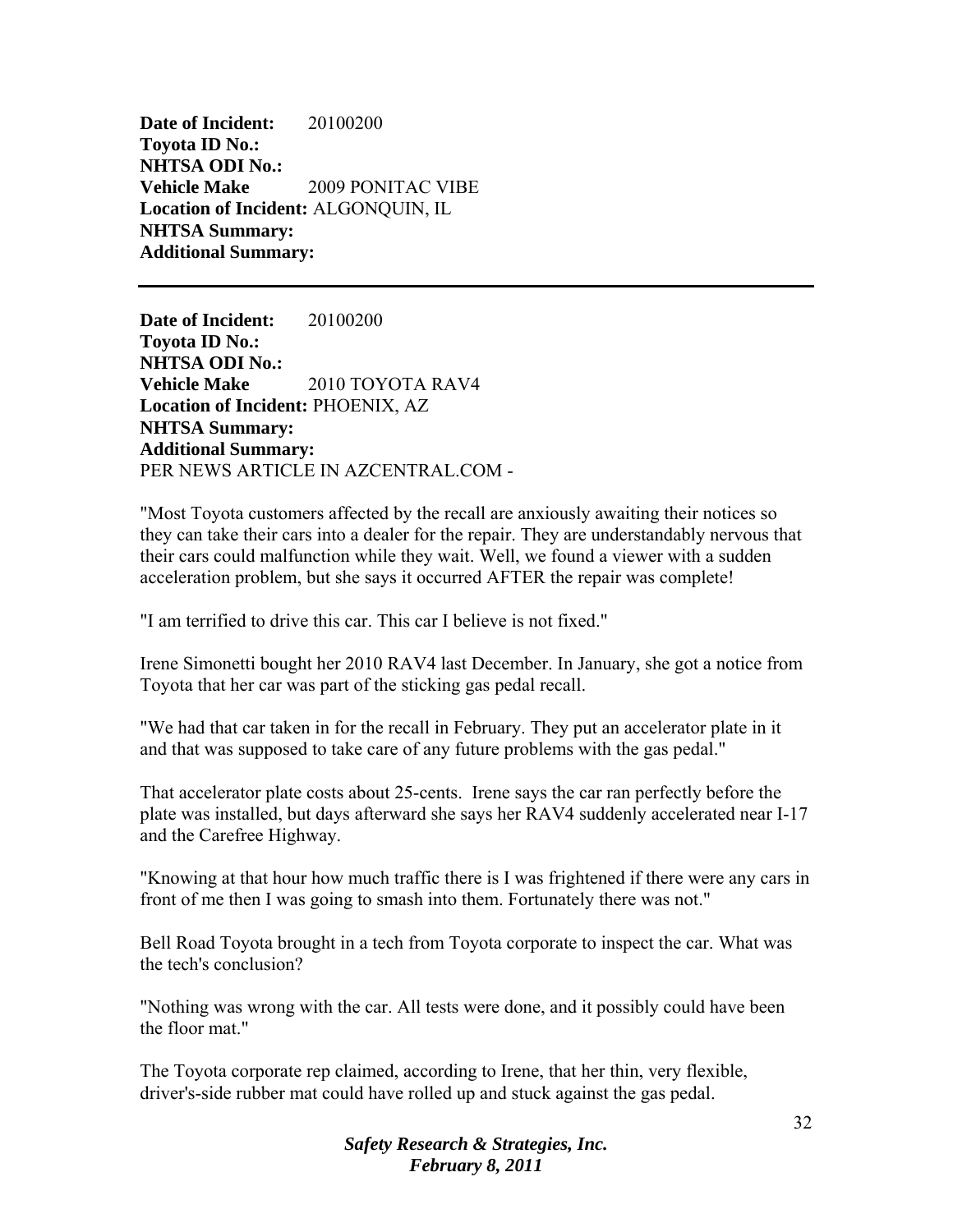"The floor mat was not rolled up. I believe there was still a problem with that car. I don't believe whatever they did fixed it."

Irene describes her RAV4 as a 2000 pound weapon. She's still driving it, but is afraid every time she does.

"I want Toyota to give us a loaner, to take this car back, and not to have me behind the wheel of this car, because my instincts are telling me that this is going to happen again."

Irene wants Toyota to consider that the sticking gas pedal fix may not work and look into other possible causes for the problem.

But she doesn't have to worry anymore. We assisted Irene as she worked with the dealer where she bought the RAV4, Camelback Toyota, on getting a new car. In the end,Camelback Subaru and Camelback Toyota agreed on a straight trade-out.

Irene turned in her RAV4 and is now the proud owner of a brand new Subaru forester with no additional money out of her pocket.

We want to thank both Camelback Toyota and Camelback Subaru for stepping up and providing great service to their customer and our viewer."

**Date of Incident:** 20100203 **Toyota ID No.: NHTSA ODI No.: 10324090 Vehicle Make** 2007 TOYOTA CAMRY **Location of Incident:** SLIDELL, LA **NHTSA Summary:**  WHILE DRIVING MY CAR TO WORK IT WOULD ACCELERATE. MY CAR HAD TWO RECALLS. THE DEALERSHIP HAD MY CAR DURING MOST OF THE MONTH OF FEBRUARY. THEY CALLED ME AND INDICATED THE CAR WAS REPAIRED. DROVE CAR TO WORK AND CAR ACCELERATED AGAIN. TOOK CAR BACK TO DEALERSHIP AND THEY PUT IN A NEW DRIVE SHAFT. AT THAT POINT I WAS TOO SCARED TO GET BACK IN CAR. I HAD NO CONFIDENCE THAT THE PROBLEM WAS FIXED AND I DON'T REALLY THINK THEY KNEW WHAT WAS WRONG WITH THE CAR AS IT WAS STILL UNSAFE TO DRIVE. I COULD NOT GET BACK IN THAT CAR NOR COULD I AFFORD TO GO TO ANOTHER DEALERSHIP TO PURCHASE A NEW ONE. I QUALIFIED FOR THEIR 0% FINANCING ON A 2010 NEW PRODUCTION WITH NO RECALL AND FREE TWO YEAR MAINTENANCE AGREEMENT. I FELT TRAPPED WITH NO CHOICE BUT TO BUY THE CAR AS I HAD PUT \$11,000 ON THE 2007 WHICH WAS A LOSS. I HAVE BEEN DRIVING OVER 30 YEARS AND NEVER HAD AN ACCIDENT OR TICKET UNTIL I BOUGHT THIS CAR. **Additional Summary:**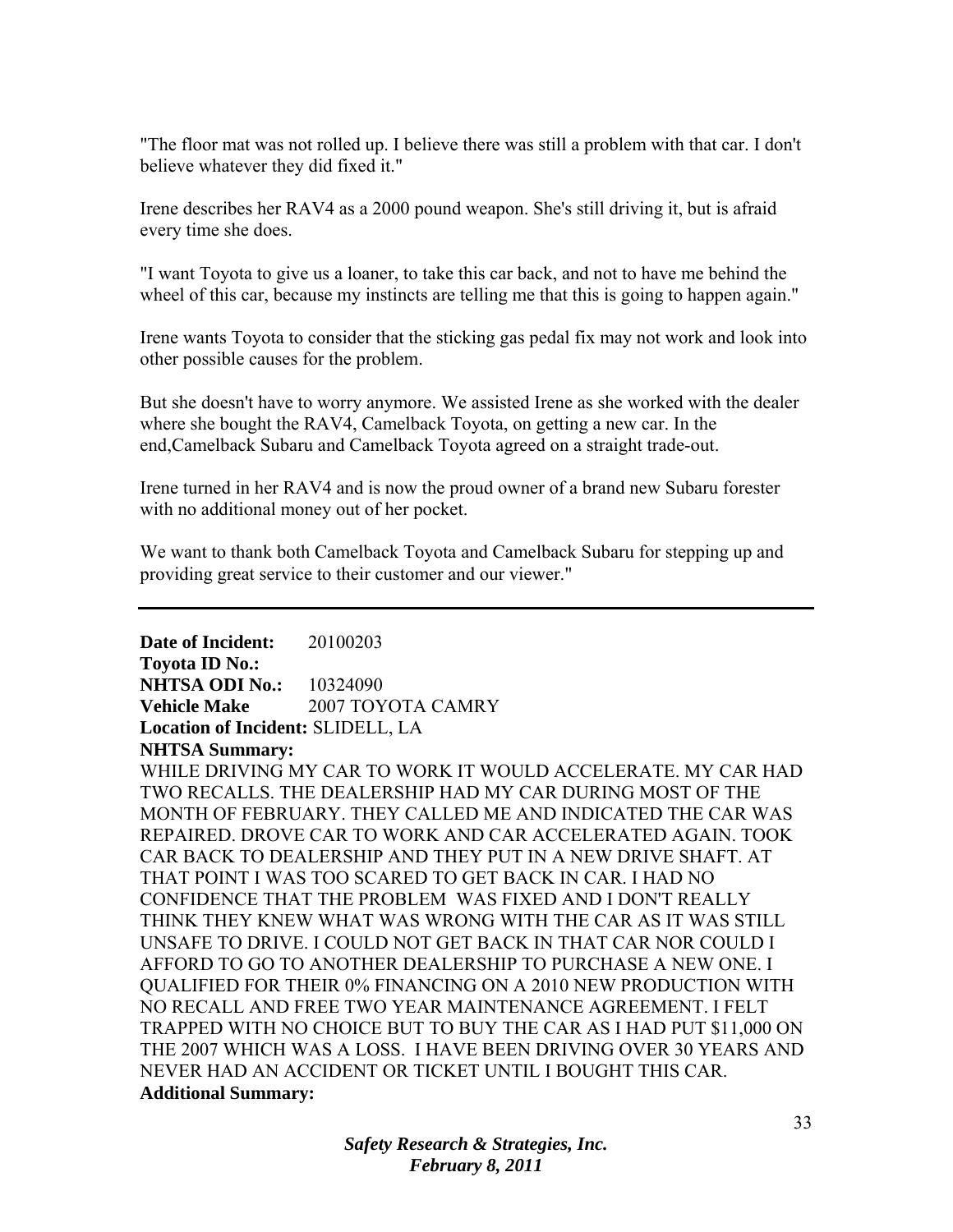**Date of Incident:** 20100203 **Toyota ID No.: NHTSA ODI No.:** 10316591 **Vehicle Make** 2010 TOYOTA CAMRY **Location of Incident:** MURFREESBORO, TN **NHTSA Summary:**  TL\*THE CONTACT OWNS A 2010 TOYOTA CAMRY. WHILE DRIVING APPROXIMATELY 35 MPH, THE CONTACT NOTICED THAT THE ACCELERATOR PEDAL WAS SLIGHTLY "NON-RESPONSIVE". SHE TOOK THE VEHICLE TO THE DEALERSHIP AND THE PEDAL WAS REPLACED ACCORDING TO RECALL 10V017000, VEHICLE SPEED CONTROL, ACCELERATOR PEDAL; AFTER THE REPAIR WAS MADE SHE NOTICED THAT THE VEHICLE DID NOT SLOW DOWN WHEN SHE TOOK HER FOOT OFF OF THE PEDAL AND THE RPM GAUGE WOULD NOT DECREASE IN SPEED; HOWEVER, SHE WAS ABLE TO USE THE BRAKES TO SLOW DOWN. SHE ALSO STATED THAT WHILE DRIVING IN REVERSE, THE VEHICLE SUDDENLY ACCELERATED, YET SHE WAS ABLE TO STOP THE VEHICLE BY DEPRESSING THE BRAKE PEDAL. SHE CALLED THE MANUFACTURER AND WAS AWAITING A RESPONSE IN REGARDS TO THE FAILURE. THE VEHICLE HAD NOT BEEN INSPECTED OR REPAIRED WHEN THE COMPLAINT WAS FILED. THE CURRENT MILEAGE WAS APPROXIMATELY 8,800. THE FAILURE MILEAGE WAS 7,458.

**Additional Summary:** 

**Date of Incident:** 20100204 **Toyota ID No.: NHTSA ODI No.:** 10323955 **Vehicle Make** 2010 TOYOTA RAV4 **Location of Incident:** BATTLEBORO, NC **NHTSA Summary:**  TL\*THE CONTACT OWNS A 2010 TOYOTA RAV4. THE CONTACT STATED THAT THE ENGINE REVVED AND LUNGED FORWARD AS HE WAS ATTEMPTING TO STOP THE VEHICLE WITH HIS FOOT ON THE BRAKE PEDAL. THE CONTACT STATED THAT THE PROBLEM OCCURRED AFTER HE LEARNED OF RECALL 10V017000 (VEHICLE SPEED CONTROL:ACCELERATOR PEDAL). THE VEHICLE WAS TOWED TO AN AUTHORIZED DEALERSHIP BUT THE DEALER COULD NOT DUPLICATE THE FAILURE. THE CONTACT CALLED THE MANUFACTURER WHO REFERRED HIM BACK TO THE DEALERSHIP. THE VIN WAS UNAVAILABLE AT THE TIME OF THE COMPLAINT. THE FAILURE MILEAGE WAS APPROXIMATELY 2,000. **Additional Summary:**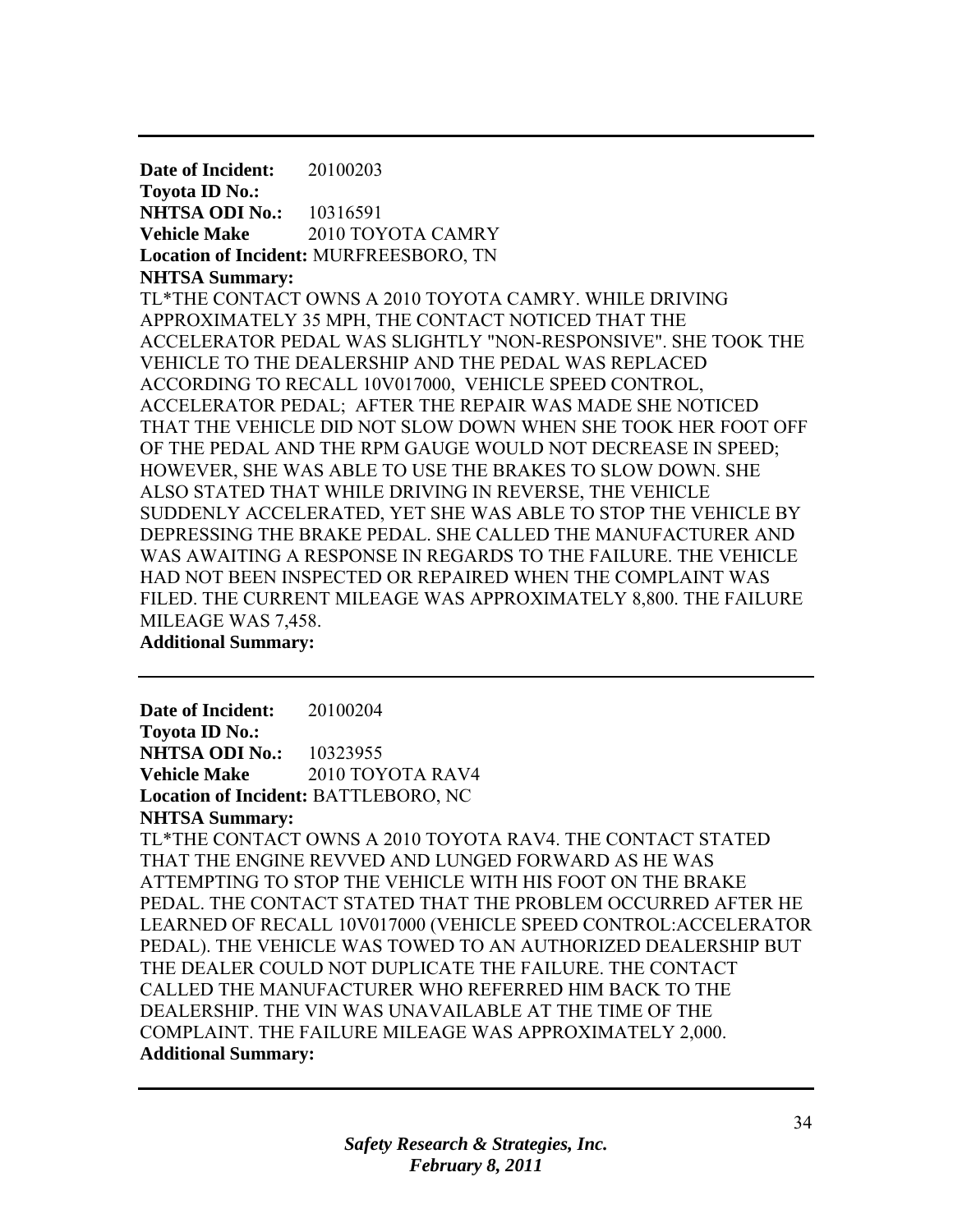**Date of Incident:** 20100205 **Toyota ID No.: NHTSA ODI No.:** 10316580 Vehicle Make 2009 TOYOTA RAV4 **Location of Incident:** WADSWORTH, OH **NHTSA Summary:** 

I OWN A 2009 TOYOTA RAV4. MY CAR WAS NOT STOPPING PRIOR TO RECALL-SPOKE WITH TOYOTA AND THEY CONTACTED DEALER TO COME TO MY HOME AND PICK UP MY CAR, AS IT WAS NOT STOPPING FOR MY AND I WOLD NOT DRIVE THE CAR. RECALL (ACCELERATOR PEDAL REINFORCEMENT BAR) PERFORMED 2/5/2009. I CALLED DEALERSHIP TO SCHEDULE ANOTHER APPOINTMENT AS THE GAS PEDAL IS VERY TOUCHY AND MY CAR IS ACCELERATING WHEN MY FOOT IS ON THE BRAKE AND I CAN NOT STOP CAR. THE DEALERSHIP LOOKED AT CAR AND TOLD ME THAT THERE WAS NO PROBLEM-THE STANDARD LINE "OUR SERVICE TECNICIAN WAS UNABLE TO DUPLICATE CUSTOMER CONCERN". I AGAIN HAVE A CAR THAT HAS A SEFETY CONCERN THAT WILL NOT STOP AT TIMES AND TOYOTA IS UNWILLING TO RESOLVE THIS ISSUE FOR ME. **Additional Summary:** 

**Date of Incident:** 20100206 **Toyota ID No.: NHTSA ODI No.:** 10334482 **Vehicle Make** 2007 TOYOTA CAMRY **Location of Incident:** PARAMUS, NJ **NHTSA Summary:**  TL-THE CONTACT OWNS A 2007 TOYOTA CAMRY. THE VEHICLE HAS PREVIOUSLY BEEN SERVICED FOR AN UNKNOWN ACCELERATOR PEDAL RECALL. THE CONTACT STATED THAT THE VEHICLE STILL HAS BEEN EXPERIENCING A RECURRING FAILURE IN WHICH THE VEHICLE WILL INTERMITTENTLY SURGE FORWARD AND BACKWARDS. THE FAILURE RECURS REGARDLESS OF THE SPEED TRAVELED. THE VEHICLE WAS TAKEN TO AN AUTHORIZED DEALER WHERE THE CONTACT WAS INFORMED SHE NEEDED TO TAKE THE VEHICLE TO THE DEALER WHICH SERVICED IT FOR THE RECALL TO HAVE IT EXAMINED AGAIN. THE VEHICLE WAS NOT SERVICED. THE FAILURE MILEAGE WAS 32,452 AND THE CURRENT MILEAGE WAS 37,135. SM. **Additional Summary:** 

**Date of Incident:** 20100208 **Toyota ID No.: NHTSA ODI No.:** 10311796 **Vehicle Make** 2007 TOYOTA CAMRY **Location of Incident:** SAN ANTONIO, TX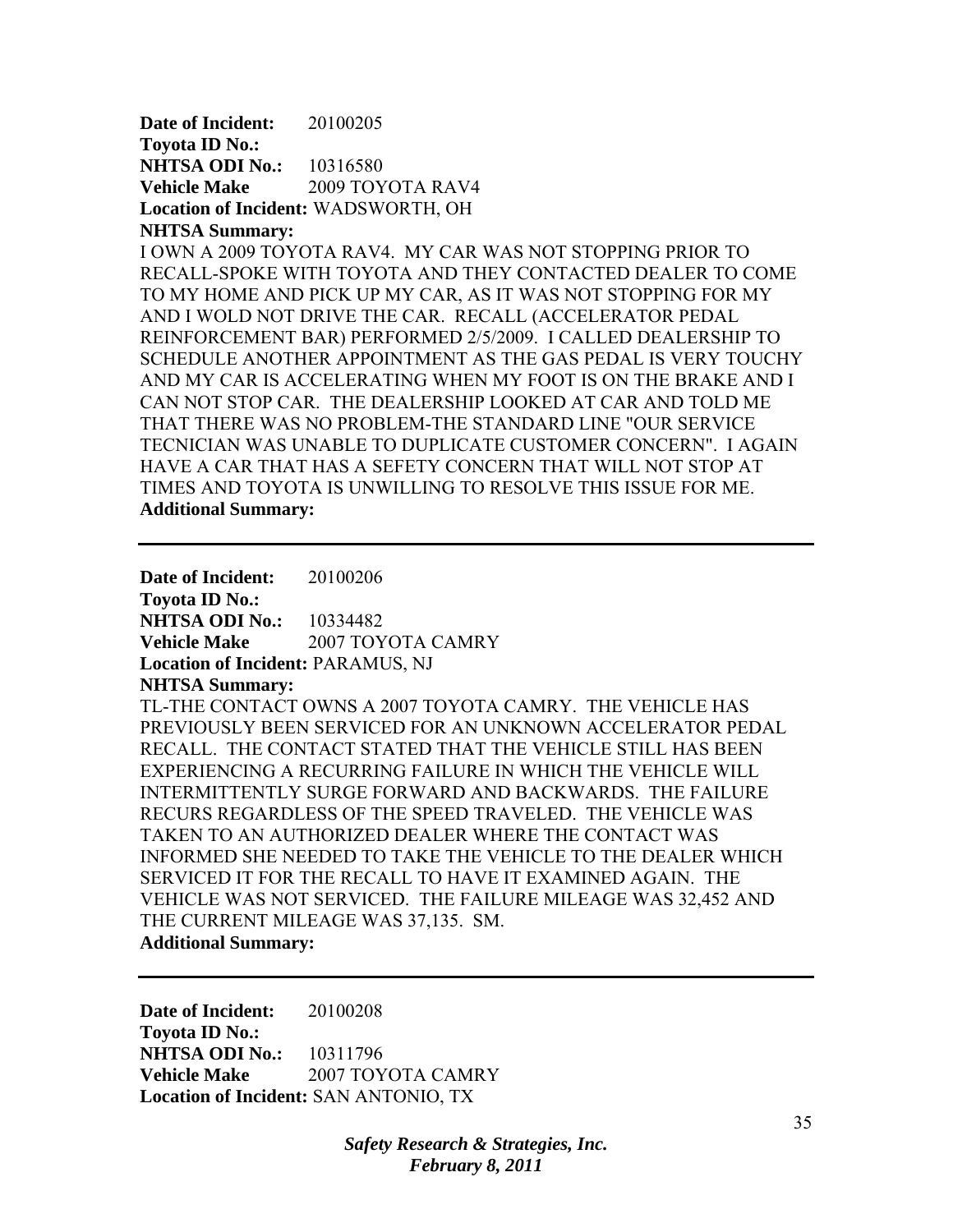#### **NHTSA Summary:**

I OWN A 2007 TOYOTA CAMRY. ON MANY SEPARATE OCCASIONS, I HAVE EXPERIENCED NOT A SUDDEN ACCELERATION BUT A SUBTLE INCREASE IN SPEED, WHILE ON LEVEL ROAD. THE IMPRESSION I HAD WAS THAT THE CRUISE CONTROL WAS OPERATING WHEN IT WAS NOT EVEN TURNED ON. I WAS ABLE TO MAINTAIN CONTROL OF THE CAR. I HAVE TAKEN THE CAR TO THE DEALER AND EXPLAINED WHAT IT WAS DOING BUT WAS TOLD I MUST HAVE HAD THE CRUISE CONTROL ACTIVATED. THEY DID TRY TO RECREATE THE PROBLEM BUT COULD NOT. THE VEHICLE HAS SINCE HAD THE "ACCELERATOR PEDAL FIXED" AS A RESULT OF TOYOTA'S MOST RECENT RECALL. HOWEVER, THE CAR CONTINUES TO RANDOMLY "ACCELERATE". I DO NOT BELIEVE THE PEDAL WAS EVER THE PROBLEM AND IN LIGHT OF THE CURRENT NUMBER OF REPORTED INCIDENTS, I HAVE LOST ALL CONFIDENCE IN DRIVING THIS VEHICLE. I FEEL IT IS IMPORTANT TO REPORT THESE INCIDENTS BECAUSE I BELIEVE THIS IS THE SAME AS THE MORE CRITICAL REPORTS AND THAT THE CAUSE OF THE PROBLEM IS STILL UNKNOWN AND THE NATURE OF MY INCIDENT IS PROBABLY HAPPENING TO ALOT OF DRIVERS BUT THEY EITHER DON'T REALIZE IT OR THINK IT IS NOT IMPORTANT ENOUGH TO REPORT. \*TR **Additional Summary:** 

**Date of Incident:** 20100209 **Toyota ID No.: NHTSA ODI No.:** 10318174 **Vehicle Make** 2009 TOYOTA COROLLA MATRIX **Location of Incident:** BREWSTER, MA **NHTSA Summary:**  TL\*THE CONTACT OWNS A 2009 TOYOTA COROLLA MATRIX. THE CONTACT HAD THE FIRST PEDAL REPLACED AND ONE WEEK LATER, THE CONTACT HAD ANOTHER SUDDEN ACCELERATION OCCUR WHILE DRIVING 5 MPH THROUGH A PARKING LOT. THE CONTACT ALSO HAD AN INCIDENT WHILE SITTING AT A TRAFFIC LIGHT. THE VEHICLE STARTED TO MAKE A ROARING SOUND AND MOVING FORWARD WHILE THE CONTACT HAD HER FOOT ON THE BRAKES. A MECHANIC DIAGNOSED THE FAILURE AND STATED THAT THE VEHICLE SEEMED FINE. TOYOTA ALSO INSPECTED THE VEHICLE STATING THAT NOTHING WAS WRONG WITH IT. THE CONTACT DID NOT HAVE THE VIN# AVAILABLE WHEN THE COMPLAINT WAS FILED. THE FAILURE MILEAGE WAS 18500. THE CURRENT MILEAGE WAS 18500. **Additional Summary:** 

**Date of Incident:** 20100209 **Toyota ID No.: NHTSA ODI No.:** 10308188 **Vehicle Make** 2008 TOYOTA CAMRY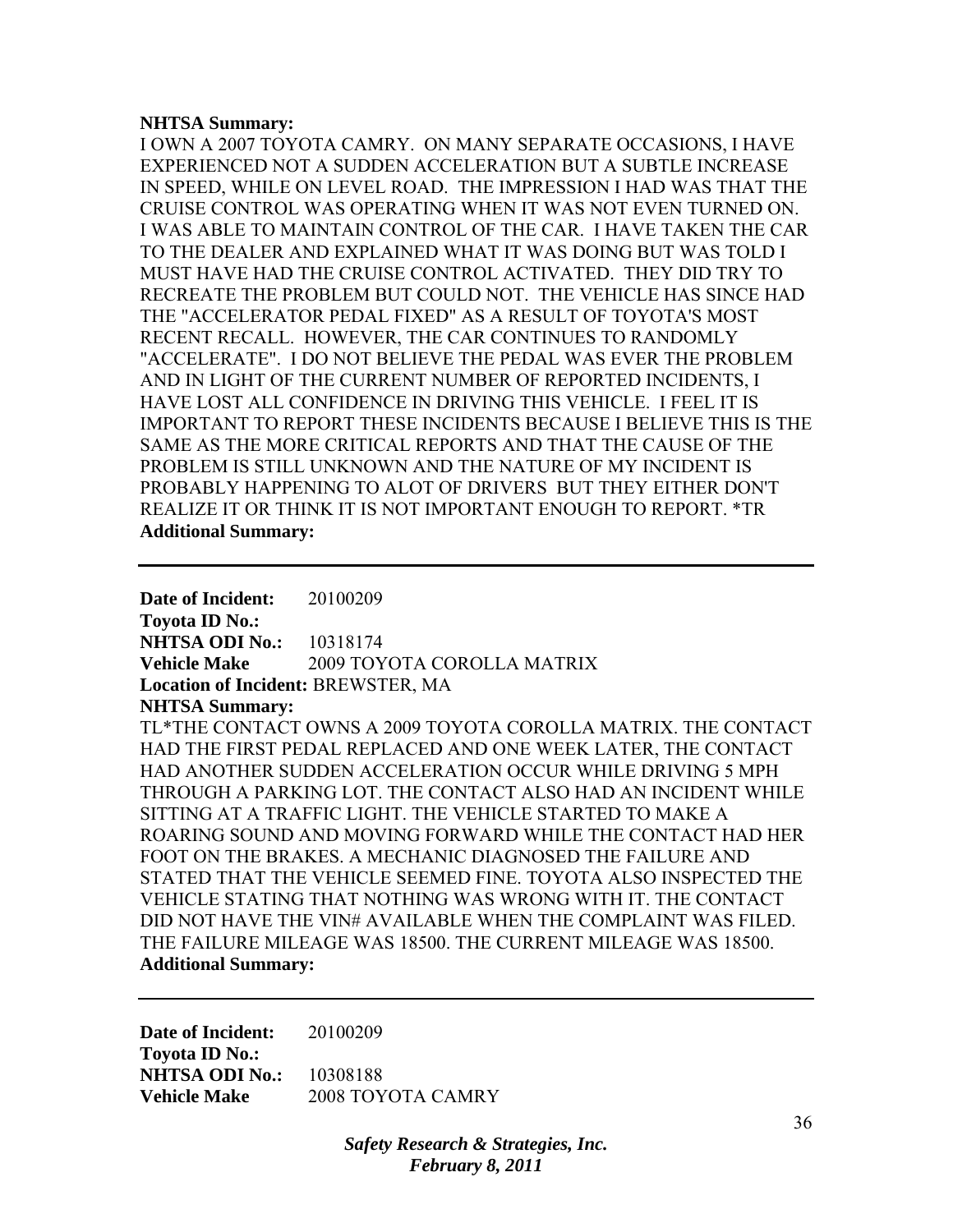**Location of Incident:** SAN DIEGO, CA **NHTSA Summary:**  TOYOTA SAFETY RECALL FOR FLOOR MAT REPAIRED BY TOYOTA SAN DIEGO. GAS PEDAL WAS CUT DOWN PER TOYOTA SPECS. UPON LEAVING TOYOTA SAN DIEGO TWICE WITHIN A FIFTEEN MIN PERIOD MY FOOT BECAME TRAPPED UNDER GAS PEDAL. DUE TO THE WET CONDITIONS, WHEN I ACCELERATED THE VEHICLE MY FOOT WAS ABLE TO SLIP DOWN THE PEDAL WHICH THEN SPRUNG BACK TRAPPING MY FOOT UNDERNEATH THE PEDAL. **Additional Summary:** 

**Date of Incident:** 20100210 **Toyota ID No.: NHTSA ODI No.:** 10318311 **Vehicle Make**  2007 TOYOTA CAMRY **Location of Incident:** ROY, WA **NHTSA Summary:**  ON FEB 10, 2010 MY 07 TOYOTA CAMRY ACCEL PEDEL STUCK ON ME, 5 DAYS AFTER THE RECALL WAS DONE ON IT. IT REVED FROM 2000-4000 RPMS, I HAD TO BRAKE HARD FOR IT TO STOP AND REGAIN CONTROL. TOOK IT INTO TOYOTA, THEY LOOKED AT IT, RETURNED THE CAR AND TOLD ME "NOTHING WAS WRONG." ON MARCH 4, 2010 IT HAPPENED AGAIN, THIS TIME IT ACCELERED FROM 20 MPH TO 40 MPH IN A SPLIT SECOND, AND I ALMOST HIT THE CAR IN FRONT OF ME. AGAIN I HAD BRAKE HARD TO GAIN CONTROL OF MY VEHICLE. TOYOTA AGAIN LOOKED OVER MY CAR, AND AGAIN CAME UP WITH NOTHING WRONG WITH MY CAR. SO THAT IS TWO TIMES AFTER THE RECALL WAS COMPLETED THAT MY HAS EXCELLERATED. IT ALSO DID EXCELLERATE BEFORE THE RECALL. **Additional Summary:** 

**Date of Incident:** 20100210 **Toyota ID No.: NHTSA ODI No.: 10318472 Vehicle Make** 2009 TOYOTA CAMRY **Location of Incident:** CORAL SPRINGS, FL **NHTSA Summary:**  TL- THE CONTACT OWNS A 2009 TOYOTA CAMRY. SHE STATED SHE WAS ADVISED BY A NEWS SOURCE THAT THERE WERE RECALLS ON HER YEAR, MAKE AND MODEL VEHICLE AND CONTACTED THE MANUFACTURER TO VERIFY. THE MANUFACTURER STATED HER VEHICLE WAS AFFECTED BY THE RECALL AND REFERRED TO HER LOCAL DEALER FOR RECALL REPAIRS. THE DEALER REPLACED THE TIBIA PAD ASSEMBLY AND INSTALLED AN ACCELERATOR STOPPER UNDER NHTSA CAMPAIGN ID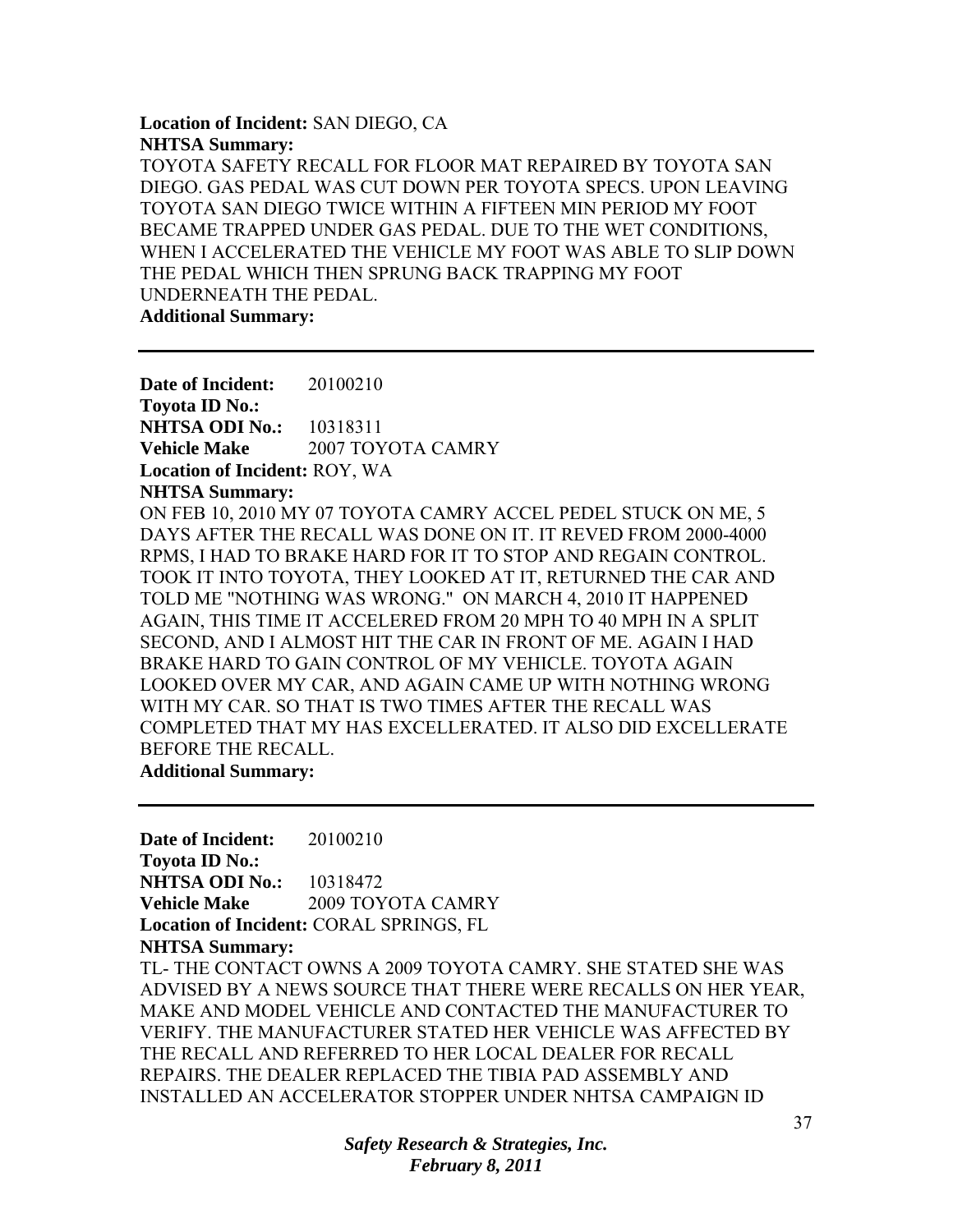NUMBER: 09V388000:VEHICLE SPEED CONTROL:ACCELERATOR PEDAL. AFTER THE REPAIRS, THE VEHICLE WOULD FEEL AS IT WAS LUNGING AND PULLING ITSELF FORWARD. THE DEALER WAS CONTACTED AND ADVISED THERE WAS NOTHING THEY COULD DO WITH THAT PARTICULAR VEHICLE BUT DID OFFER TO SELL HER A DIFFERENT VEHICLE. NO ADDITIONAL REPAIRS WERE MADE. THE FAILURE MILEAGE WAS 6,486 AND THE CURRENT WAS 7,301. \*KMJ **Additional Summary:** 

**Date of Incident:** 20100212 **Toyota ID No.: NHTSA ODI No.:** 10318068 **Vehicle Make** 2008 TOYOTA CAMRY **Location of Incident:** SHERMAN OAKS, CA **NHTSA Summary:**  TL- THE CONTACT OWNS A 2008 TOYOTA CAMRY HYBRID. WHILE THE CONTACT WAS DRIVING 65MPH SHE NOTICED THAT THE ACCELERATOR PEDAL HAD FELL TO THE FLOOR OF THE VEHICLE CAUSING THE VEHICLE TO ACCELERATE WITHOUT WARNING. PRIOR THE CONTACT HAD TAKEN THE VEHICLE TO THE DEALERSHIP WHERE THE CONTACT HAD RECALL NHTSA CAMPAIGN ID NUMBER: 09V388000 AND 10V017000 PERFORMED ON HIS VEHICLE. THE CURRENT AND FAILURE MILEAGES WERE 35800. BML **Additional Summary:** 

**Date of Incident:** 20100212 **Toyota ID No.: NHTSA ODI No.:** 10314851 **Vehicle Make** 2010 TOYOTA COROLLA **Location of Incident:** ENOSBURG FALLS, VT **NHTSA Summary:**  THIS IS THE SECOND TIME I AM CONTACTING YOU REGARDING A COMPLAINT WITH MY 2010 COROLLA. I FIRST CALLED THE NHTSA 800 NUMBER WITH THIS WRITTEN COMPLAINT AND WAS TOLD I WOULD RECEIVE A HARD COPY IN TWO WEEKS (I HAVE YET TO RECEIVE IT). SO ONCE AGAIN I AM PUTTING THIS COMPLAINT IN WRITING, SO I HAVE PROOF THAT IT WAS FILED AND SENT. I HOPE THAT SOMETHING GETS DONE WITH IT ONCE AND FOR ALL. THE COMPLAINT IS REGARDING TOYOTA'S NEW PEDAL RECALL PART. IT DOES NOT CORRECT THE ACCELERATION PROBLEM. MY CAR ACCELERATED OVER 80 MPH ON FEB.12,2010. TOYOTA PUT IN THE RECALL PEDAL THAT MORNING AFTER I BROUGHT THE CAR THERE. ON THE WAY HOME FROM WORK ON FEB 12, THE CAR EXHIBITED MORE ACCELERATION ISSUES. THAT WAS WHEN I CALLED TO REPORT IT WITH THE NHTSA. THE CAR THEN ACCELERATED AGAIN ON FEB15 WITH THE NEW"PEDAL RECALL IN". I WAS DRIVING UP A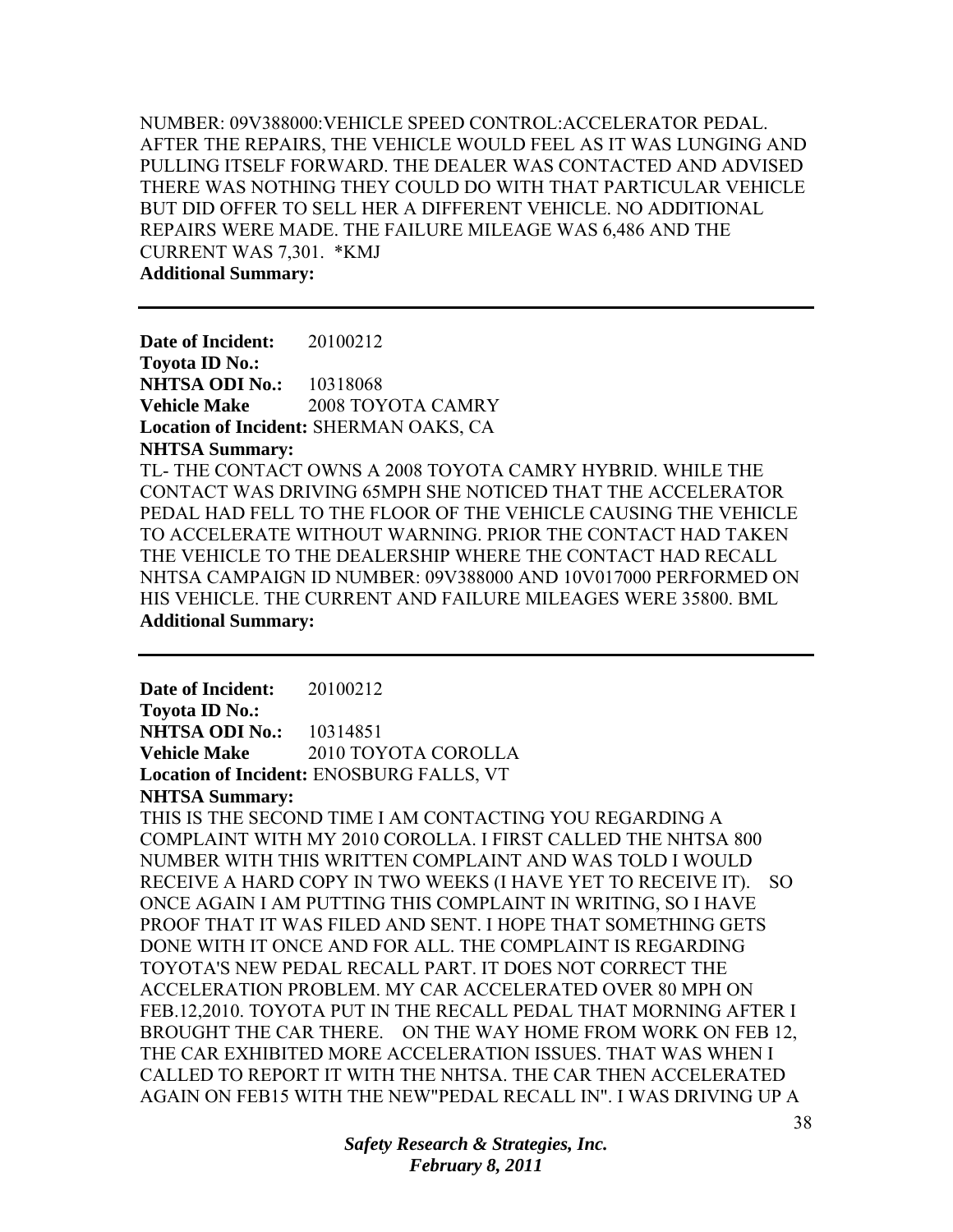LONG ONRAMP ONTO THE INTERSTATE AT APPROX. 35-40 MPH, AND THE CAR TOOK OFF TO OVER 80 MPH. I WAS INJURED. I CALLED AGAIN TO YOUR AGENCY TO REPORT THIS ON FEB15TH. I GOT THE CAR BACK FROM TOYOTA ON FEB 19TH. THEY SAID "THE CAR WAS FINE. IT IS NORMAL FOR COROLLAS TO ACCELERATE TO 80 MPH". THAT IS TOTAL BULL! THE CAR'S PEDAL STARTED STICKING ON SUNDAY, FEBRUARY 21. THIS CALLED MORE RPM & ACCELERATION PROBLEMS WITH THE CAR. ALSO THE BRAKES ARE GOING DOWN TO THE FLOOR. THE CAR HAS GONE THRU A 5 WAY INTERSECTIONS STOP LIGHT AND A STOP SIGN. I HAVE HAD TO USE THE EMERGENCY BRAKE TO STOP THE CAR. **Additional Summary:** 

**Date of Incident:** 20100212 **Toyota ID No.: NHTSA ODI No.:** 10326006 **Vehicle Make** 2007 LEXUS IS350 **Location of Incident:** LONG BEACH, CA **NHTSA Summary:** 

TL\*THE CONTACT OWNS A 2007 LEXUS IS350. WHILE IDLING, THE VEHICLE SUDDENLY ACCELERATED INTO THE CONTACTS GARAGE. THE CONTACT WAS INJURED AS A RESULT. THE CONTACT HAD PREVIOUSLY RECEIVED FIVE RECALL NOTICES FROM THE MANUFACTURER. THE CONTACT CALLED THE DEALER WHO INSPECTED THE VEHICLE A MONTH AFTER THE CRASH OCCURRED AND STATED THAT THE VEHICLE WAS FUNCTIONING PROPERLY AND TO REPLACE THE TIRE. THERE WERE NO REPAIRS PERFORMED ON THE VEHICLE WHEN THE COMPLAINT WAS FILED. THE CURRENT MILEAGE WAS 23,676. THE FAILURE MILEAGE WAS 23,646. **Additional Summary:** 

**Date of Incident:** 20100212 **Toyota ID No.: NHTSA ODI No.:** 10322858 **Vehicle Make**  2007 TOYOTA CAMRY **Location of Incident:** PALO ALTO, CA **NHTSA Summary:**  TL- THE CONTACT OWNS A 2007 TOYOTA CAMRY. HE TOOK THE VEHICLE TO THE DEALER FOR THE ACCELERATOR REPAIR ON FEBRUARY 12, 2010, AND FEBRUARY 21, 2010, WHILE HIS DAUGHTER WAS DRIVING THE VEHICLE AND STARTED TO SLOW DOWN TO ATTEMPT TO TURN WITH HER FOOT ON THE BRAKE THE VEHICLE SUDDENLY ACCELERATED WITH HER FOOT ON THE BRAKE AT ALL TIME. THE VEHICLE PROCEEDED TO GO OVER THE CURB THE VEHICLE STOPPED WHEN IT COLLIDED INTO A FENCE. SHE DIDN'T RECEIVE ANY INJURIES. A POLICE REPORT WAS NOT TAKEN. THE VEHICLE WAS TOWED TO BODY SHOP, BUT AN INSPECTOR FROM TOYOTA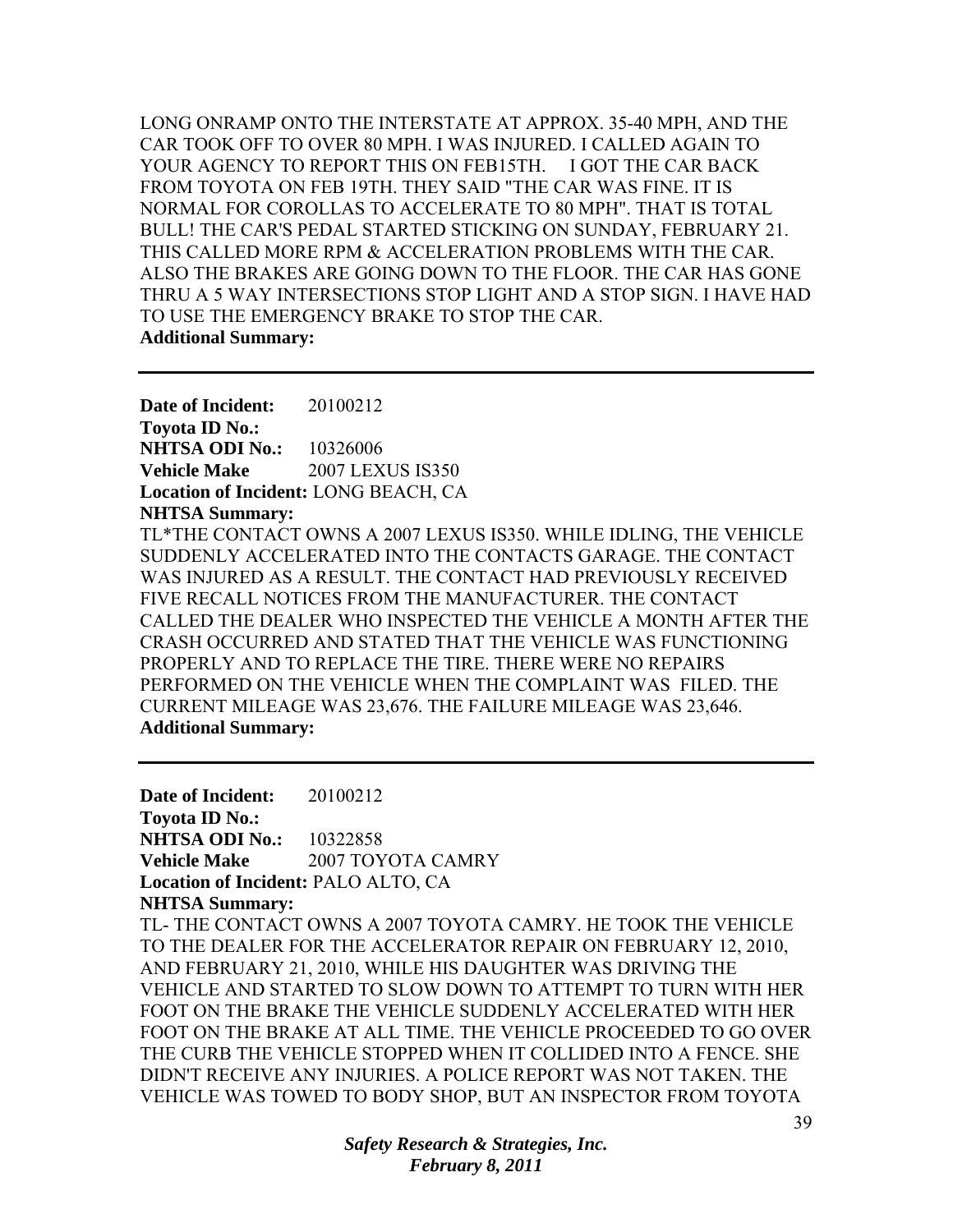# HAD THE VEHICLE MOVED TO A DEALER FOR IT TO BE INSPECTED. THE FAILURE MILEAGE WAS 20,000 AND THE CURRENT MILEAGE 20,100. LI **Additional Summary:**

**Date of Incident:** 20100212 **Toyota ID No.: NHTSA ODI No.:** 10319850 **Vehicle Make** 2009 TOYOTA CAMRY **Location of Incident:** SANTA ROSA, CA **NHTSA Summary:** 

TL-THE CONTACT OWNS A 2009 TOYOTA CAMRY. THE CONTACT RECEIVED THE RECALL NOTICE FOR THE ACCELERATOR PEDAL (10V017000) AND TOOK HER VEHICLE TO THE DEALERSHIP. SHE HAD NO PRIOR FAILURES WITH THE PEDAL. AFTER RECEIVING HER VEHICLE BACK, SHE NOTICED THAT THE ENGINE SEEMED TO "RACING". SHE CONTINUED ON. THE VEHICLE SUDDENLY BEGAN TO ACCELERATE AND SHE WAS ABLE TO CONTROL IT BY DEPRESSING THE BRAKE PEDAL. SHE TOOK THE VEHICLE BACK TO THE DEALERSHIP AND THE DEALER TOLD HER BECAUSE OF THE SOFTWARE UPGRADE, THE VEHICLE WOULD ACCELERATE FOR 20-30 MINUTES AFTER THE REPAIR. SHE LEFT THE DEALERSHIP AND HAD NO MORE PROBLEMS WITH THE VEHICLE. SHE EMAILED AND CALLED THE MANUFACTURER BUT RECEIVED NO ASSISTANCE. THE VEHICLE HAD NOT BEEN REPAIRED AT THE TIME OF THE COMPLAINT. THE CURRENT MILEAGE WAS APPROXIMATELY WAS APPROXIMATELY 8,050. THE FAILURE MILEAGE WAS 7,554-BK **Additional Summary:** 

**Date of Incident:** 20100213 **Toyota ID No.: NHTSA ODI No.:** 10318594 **Vehicle Make** 2009 TOYOTA CAMRY **Location of Incident:** YATESVILLE, PA **NHTSA Summary:**  TL\*THE CONTACT OWNS A 2009 TOYOTA CAMRY. WHILE TRAVELING 45MPH DOWN A HIL, THE CONTACT APPLIED THE BRAKES AND NOTICED THAT THE VEHICLE HAD SUDDENLY ACCELERATED WITHOUT WARNING, THE CONTACT WAS ABLE TO STOP THE VEHICLE BY APPLYING EXTREME PRESSURE TO THE BRAKE. PRIOR TO THE RECENT FAILURE THE VEHICLE WAS TAKEN TO THE DEALERSHIP WHERE THE REPAIR FOR NHTSA RECALL# 10V017000 WAS PERFORMED ON THE VEHICLE. THE VEHICLE HAD NOT BEEN DIAGNOSED BY THE DEALERSHIP AT THE TIME OF THE COMPLAINT. THE CURRENT AND FAILURE MILEAGES WERE 8690. **Additional Summary:**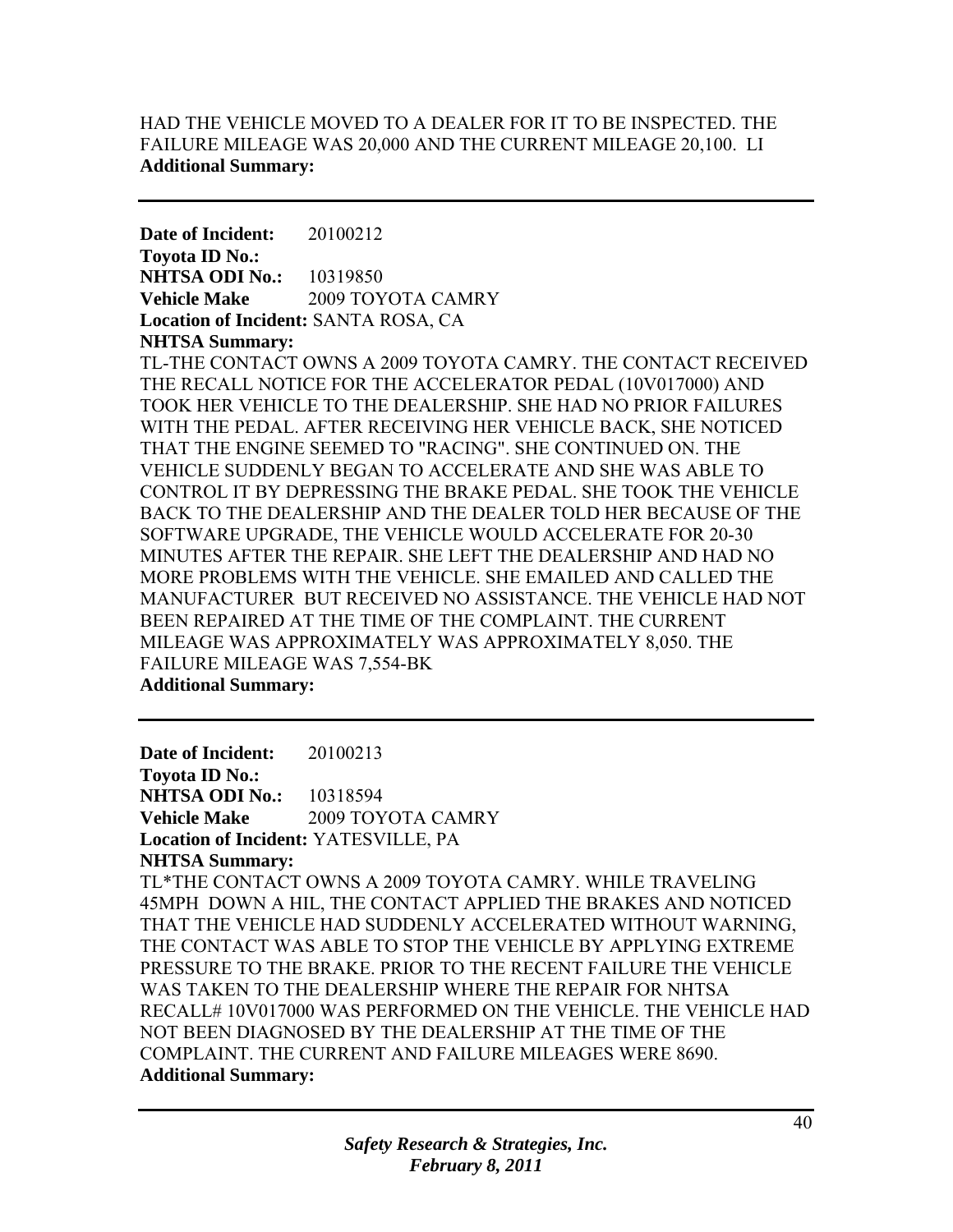**Date of Incident:** 20100214 **Toyota ID No.: NHTSA ODI No.:** 10313387 **Vehicle Make** 2008 TOYOTA CAMRY **Location of Incident:** HILLSBORO, OR **NHTSA Summary:**  TL\*THE CONTACT OWNS A 2008 TOYOTA CAMRY. SHE TOOK THE VEHICLE TO THE DEALER ON FEBRUARY 6, 2010 TO HAVE THE ACCELERATOR PEDAL RESHAPED AND A THE CARPET PAD MODIFIED. ON FEBRUARY 14, 2010 WHILE THE VEHICLE WAS PARKED AND UNOCCUPIED SHE HEARD THE ENGINE INCREASING IN ACCELERATION ON ITS OWN AND NOTICED THAT THE ACCELERATOR PEDAL WAS STUCK TO THE FLOOR. SHE WILL TAKE THE VEHICLE TO THE DEALER. THE FAILURE MILEAGE WAS 6,445 AND THE CURRENT MILEAGE WAS 65,000.

**Additional Summary:** 

**Date of Incident:** 20100214 **Toyota ID No.: NHTSA ODI No.:** 10319199 **Vehicle Make** 2009 TOYOTA CAMRY **Location of Incident:** PHILADELPHIA, PA **NHTSA Summary:**  TL -THE CONTACT OWNS A 2009 TOYOTA CAMRY. THE CONTACT WAS DRIVING APPROXIMATELY 25 MPH ON NORMAL ROAD CONDITIONS; APPROACHING A TRAFFIC STOP SIGNAL. THE VEHICLE ACCELERATED DURING BRAKING WITH A FORCEFUL JERK. THE VEHICLE WAS ABLE TO SLOW DOWN. THE VEHICLE FAILURE OCCURRED WHENEVER THE VEHICLE WAS IN OPERATION. THE VEHICLE WAS PREVIOUSLY REPAIRED UNDER NHTSA CAMPAIGN ID NUMBER 10V017000 (VEHICLE SPEED CONTROL:ACCELERATOR PEDAL). HOWEVER, THE REMEDY FAILED TO CORRECT THE SAFETY DEFECT. THE AUTHORIZED DEALER HAS BEEN NOTIFIED TO SCHEDULE AN APPOINTMENT FOR SERVICE REPAIR. THE FAILURE MILEAGE WAS 23,516. JS **Additional Summary:** 

**Date of Incident:** 20100214 **Toyota ID No.: NHTSA ODI No.:** 10316635 **Vehicle Make** 2007 TOYOTA CAMRY **Location of Incident:** LAUDERHILL, FL **NHTSA Summary:**  TL\* THE CONTACT OWNS A 2007 TOYOTA CAMRY. THE CONTACT STATED SHE HAD NOT EXPERIENCED THE UNINTENDED ACCELERATION UNTIL SHE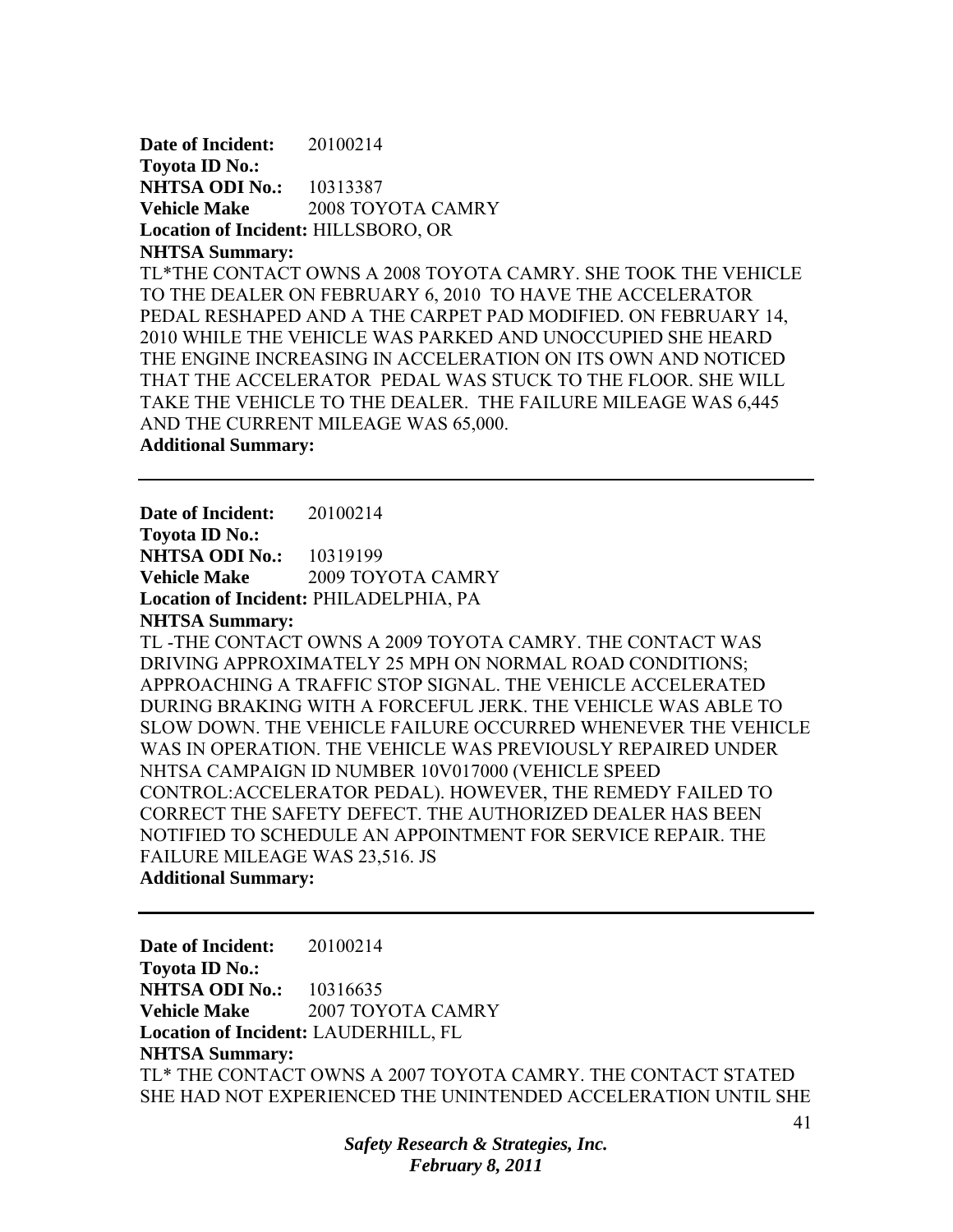TOOK THE VEHICLE TO THE DEALER FOR THEM TO INSTALL A CHIP IN THE ACCELERATOR PEDAL. THE VEHICLE STARTED TO ACCELERATE AFTER SHE RETRIEVED IT FROM THE DEALER. THE VEHICLE WAS TOWED BACK TO THE DEALER. THE DEALER INFORMED THE CONTACT THAT THEY WILL BE RESETTING THE COMPUTER. THE TOYOTA MANUFACTURER HAD NOT BEEN CALLED AT THE TIME OF THE COMPLAINT. THE FAILURE MILEAGE WAS 41,000.

**Additional Summary:** 

**Date of Incident:** 20100215 **Toyota ID No.: NHTSA ODI No.:** 10319280 **Vehicle Make** 2009 TOYOTA COROLLA **Location of Incident:** FISHKILL, NY **NHTSA Summary:**  TL- CONTACT OWNS A 2009 TOYOTA COROLLA. THE DRIVER STATES SHE HAD THE ACCELERATOR PEDAL RE-CALL AND NOW HER VEHICLE IS ACCELERATING ON IT'S OWN. THE DRIVER STATES HER VEHICLE IS ACTING UP NOW AFTER THEY SUPPOSEDLY FIXED IT. THE DRIVER STATES THE DEALER TOLD HER THEY CANNOT DO ANYTHING ABOUT IT BECAUSE THEY DID NOT SEE IT DO IT. THE FAILURE MILEAGE WAS 3,500 AND THE CURRENT IS 4,295. AR **Additional Summary:** 

**Date of Incident:** 20100215 **Toyota ID No.: NHTSA ODI No.:** 10316592 **Vehicle Make** 2010 TOYOTA PRIUS **Location of Incident:** LANARK, IL **NHTSA Summary:**  I TOOK MY 2010 TOYOTA PRIUS IN FOR THE RECALLS AND IT STILL HAS THE SAME ACCELERATION PROBLEM. **Additional Summary:** 

**Date of Incident:** 20100215 **Toyota ID No.: NHTSA ODI No.:** 10314557 **Vehicle Make** 2010 TOYOTA SEQUOIA **Location of Incident:** MENLO PARK, CA **NHTSA Summary:**  WHI;E DRIVING OUR VEHICLE, THE ENGINE SUDDENLY REVVED UP ON ITS OWN WITHOUT THE ACCELERATOR BEING DEPRESSED. NO CARPET WAS OVER THE ACCELERATOR AND THE PEDAL AND CARPET HAD BEEN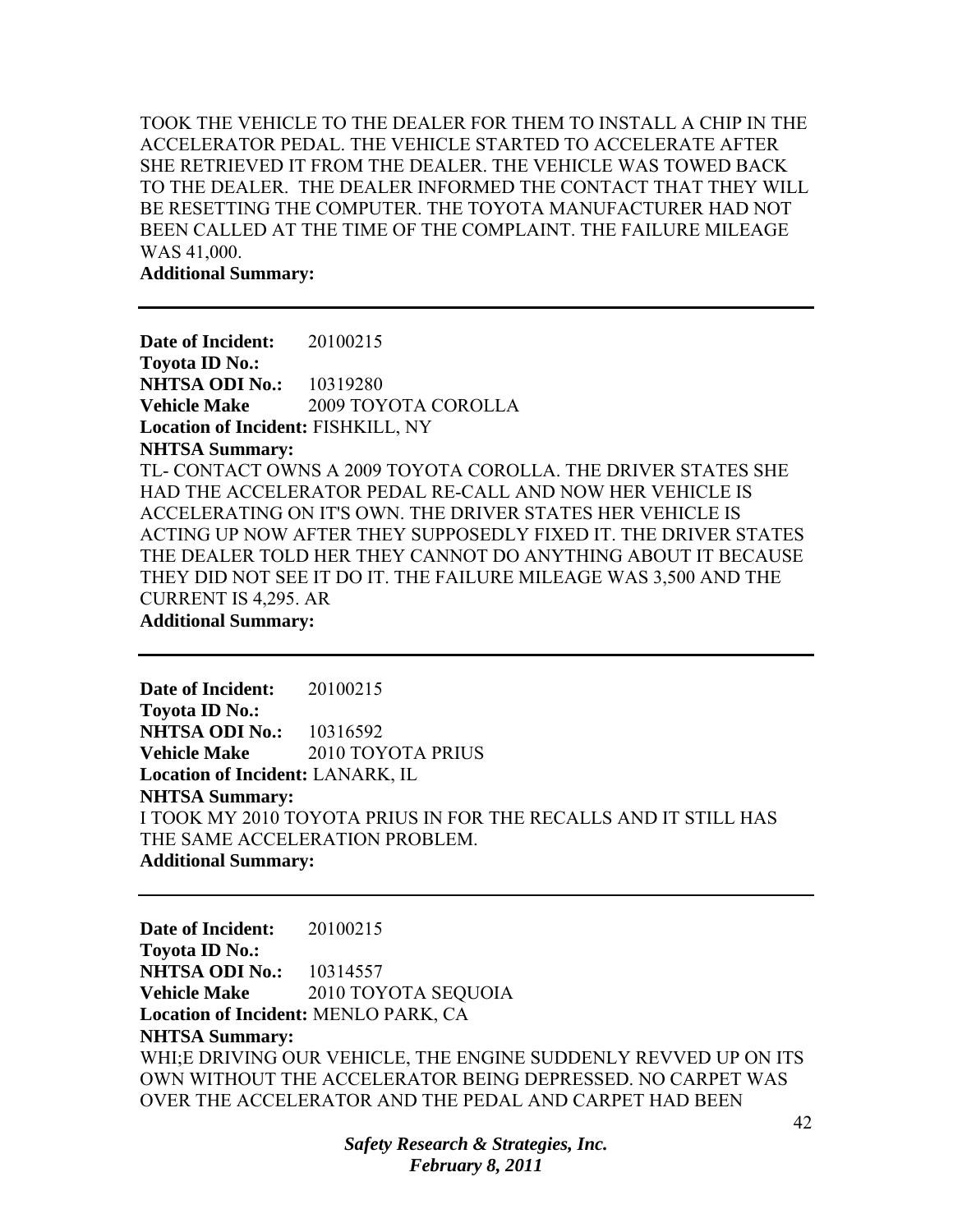**Date of Incident:** 20100216 **Toyota ID No.: NHTSA ODI No.:** 10315560 **Vehicle Make** 2010 TOYOTA CAMRY **Location of Incident:** THE VILLAGES, FL **NHTSA Summary:** 

PROBLEM: 2010 TOYOTA 4 DR CAMRY: -VIN# 4T1BF3EK4AU536166 I AM 81 YEARS OLD. AFTER CHECKING WITH THE NEW JERSEY DEALER WHERE I BOUGHT THE THIS CAR 51/2 MONTHS AGO, I WAS TOLD MY VIN # WAS OK FOR NO PROBLEM WITH THE GAS PEDAL STICKING, BUT I SHOULD GO IN FOR THE MAT/GAS PEDALPROBLEM. I DID & WAS TOLD IT WAS DONE. ON 2/16, I WAS PULLING INTO A SPOT AT CVS. I TOOK MY FOOT OFF OF THE GAS PEDAL AND STARTED TO PUT THE FOOT ON THE BRAKE WHEN THE CAR SUDDENLY FLEW UP FORWARD OVER THE CEMENT CURB AND INTO THE DIRT AND BUSHES WHICH, THANK GOD STOPPED THE CAR. I WILL NEVER GET BACK INTO MY 2010 TOYOTA CAMRY AGAIN. THEY HAULED THE CAR TO THEIR DEALERSHIP AND GOT ME A HONDAI RENTAL. I MADE AN APPOINTMENT WITH RANDY OLLILA, GENERAL MGR.. HE TOLD ME SO FAR THEY HAD NOT BEEN ABLE TO FIND ANYTHING IN THE CAR. I TOLD HIM I WOULD NEVER DRIVE THAT CAR AGAIN AND MY SONS HAD TOLD ME NO MATTER WHAT THESE PEOPLE SAID I WAS NOT TO DRIVE IT. I EXPLAINED ALONG WITH NEVER BEING ABLE TO DRIVE THAT CAR AGAIN I WOULD NOT NOW PURCHASE ANOTHER TOYOTA. HE TOLD ME THEY COULD GIVE ME \$17,000. REFUND LEAVING ME TO EAT \$10,916. ON A CAR I HAVE HAD FOR 5 <sup>■</sup> MONTHS AND HAD ONLY 2,091 MILES ON IT. I WAS TOLD TO TALK TO SOMEONE AT THEIR CORPORATE OFFICE IN CA AND THEY OFFERED ME NOTHING BUT A SLICK ôYOUR WORD AGAINST MINEö NOTHING HELP. I COULD SEE THE WRITING ON THE WALL I WENT OUT THE NEXT DAY, BOUGHT A FORD FUSION AND DROVE AWAY IN MY NEW CAR. I AM CONTACTING YOU NOT ONLY BECAUSE TOYOTA DID NOT TRY TO ASSIST ME WITH MY PROBLEM, BUT ALSO I HAVE BEEN HAVING NIGHTMARES ABOUT THE THOUSANDS OF PEOPLE WHO WERE TOLD THEIR VIN # HAD NO GAS PEDDLE PROBLEM AS I HAD BEEN TOLD AND MAY FIND OUT THAT IS NOT TRUE - AS I DID. **Additional Summary:** 

**Date of Incident:** 20100217 **Toyota ID No.: NHTSA ODI No.:** 10316660 **Vehicle Make** 2010 TOYOTA CAMRY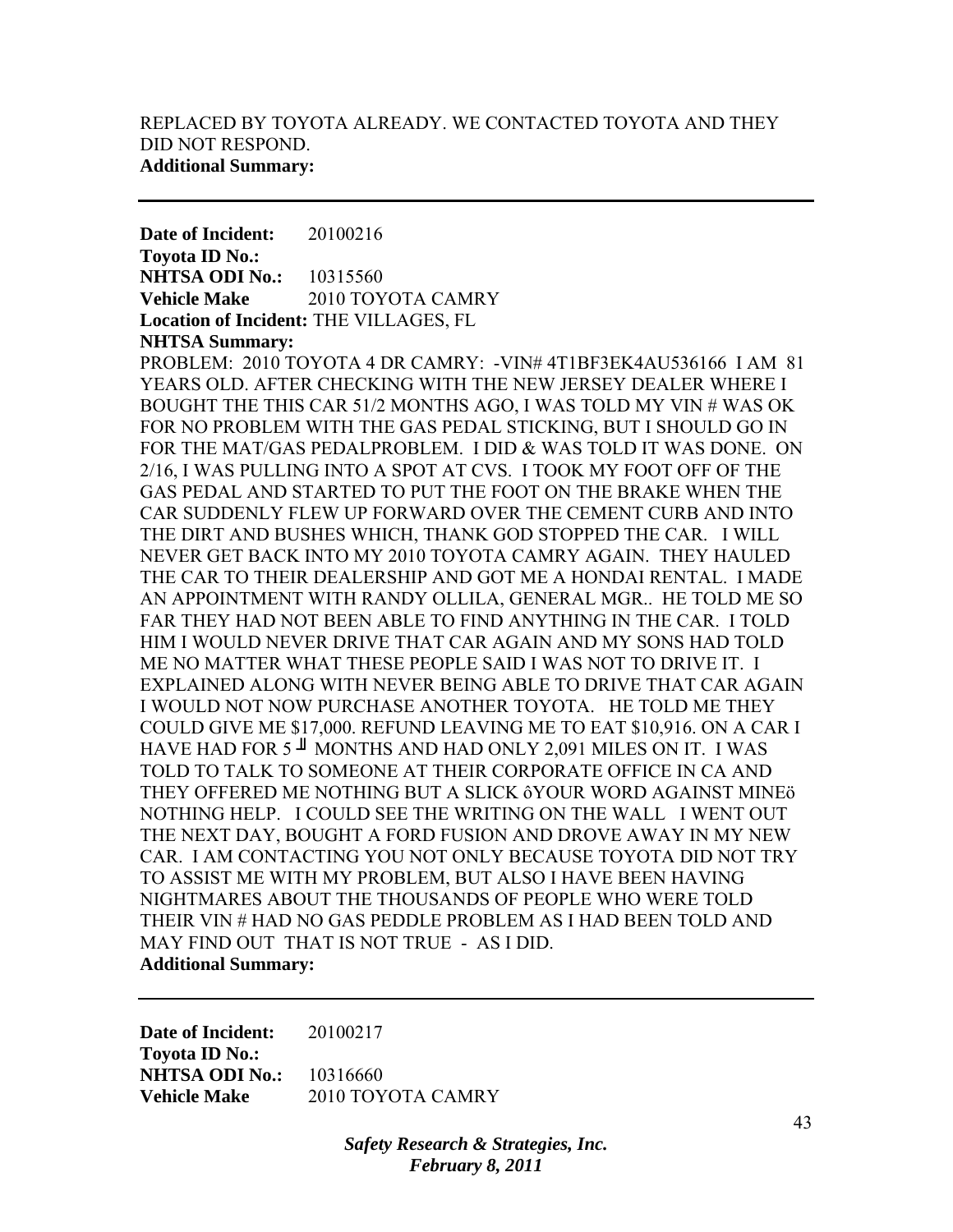### **Location of Incident:** RICHMOND, VA **NHTSA Summary:**

TL\* THE CONTACT OWNS A 2010 TOYOTA CAMRY. SHE TOOK THE VEHICLE TO THE DEALER FOR THE ACCELERATOR REPLACEMENT ON FEBRUARY 17, 2010 A COUPLE DAYS LATER WHILE DRIVING AT 35 TO 40MPH AND ATTEMPTING TO SLOW DOWN, THE VEHICLE SURGED FORWARD WITH A STRONG FORCE THAT CAUSED HER HEAD TO MOVE BACKWARD. SHE HAD PARKED THE VEHICLE AND STATED SHE WILL NOT DRIVE IT AGAIN. THE CONTACT STATED SHE WILL TAKE THE VEHICLE BACK TO THE DEALER. THE FAILURE MILEAGE WAS 6,462 AND THE CURRENT MILEAGE WAS 6,600. **Additional Summary:** 

**Date of Incident:** 20100217 **Toyota ID No.: NHTSA ODI No.:** 10316881 **Vehicle Make** 2005 TOYOTA AVALON **Location of Incident:** OVERLAND PARK, KS **NHTSA Summary:** 

ON FEB. 11, 2010 I TOOK MY TOYOTA AVALON IN FOR THE ACCELERATOR RECALL. ON FEB. 17, 2010 I WAS PULLING INTO A PARKING SPACE ON THE GROUNDS OF THE ELEMENTARY SCHOOL I WORKED AT THAT DAY WHEN MY CAR ACCELERATED. IT JUMPED THE CURB SIDESWIPING MY CAR WITH A CAR THAT WAS PARKED ON MY RIGHT. AFTER IT HIT THE GROUND FROM JUMPING THE CURB IT ACCELERATED AGAIN HEADING STRAIGHT TOWARD THE SCHOOL BUILIDNG. I PUT TWO FEET ON THE BRAKE AND PRESSED AS HARD AS I COULD. THE CAR DID STOP. THE CAR WAS TOWED BY AAA TO A TOYOTA DEALER IN FORT SMITH, AR (WHERE THE ACCIDENT OCCURRED). I BOUGHT THE CAR AT MOLLE TOYOTA IN KC, MO WHERE I LIVE (OVERLAND PARK, KS). THE INSURANCE ADJUSTOR CAME THAT DAY TO CHECK THE DAMAGE. HE SAID AN INVESTIGATOR WOULD BE OUT TO CHECK IT THE "CAUSE OF IMPACT". AS OF NOW, THAT HAS NOT HAPPENED. MY INSURANCE COMPANY KEEPS TELLING ME TO TAKE THE CAR BACK TO KC FOR REPAIRS AND I TOLD THEM I WILL NOT DRIVE AN UNSAFE CAR. I WILL NOT TOUCH THE CAR UNTIL SOMEONE INVESTIGATES THE REASON FOR THE ACCELERATION. I HAVE CALLED MY DEALER, WHO HAS BEEN WONDERFUL; TOYOTA CORPORATE WHO HAS BEEN HORRIBLE (THE FIRST THING "BARBARA" SAID TO ME WAS "WELL, WHAT DO YOU WANT ME TO DO ABOUT IT?") SHE RELUCTANTLY SAID SHE WOULD CHECK IT OUT. SHE CALLED THE TOYOTA DEALER IN FORT SMITH AND TOLD HIM THAT TOYOTA INSPECTORS WOULD BE OUT WITHIN 10 DAYS BUT DIDN'T KNOW WHEN. I CALLED THE HIGHWAY TRANSPORTATION SAFETY DEPT. WHO SAID THEY DIDN'T DEAL WITH THAT AND TO CALL MY KS ATTORNEY GENERAL. I CALLED THE ATTORNEY GENERAL WHO TOLD ME TO EMAIL THIS ADDRESS. SO . . . STATUS: MY CAR IS STILL IN FORT SMITH, AR ON A TOYOTA LOT AND NOBODY WILL TAKE RESPONSIBILITY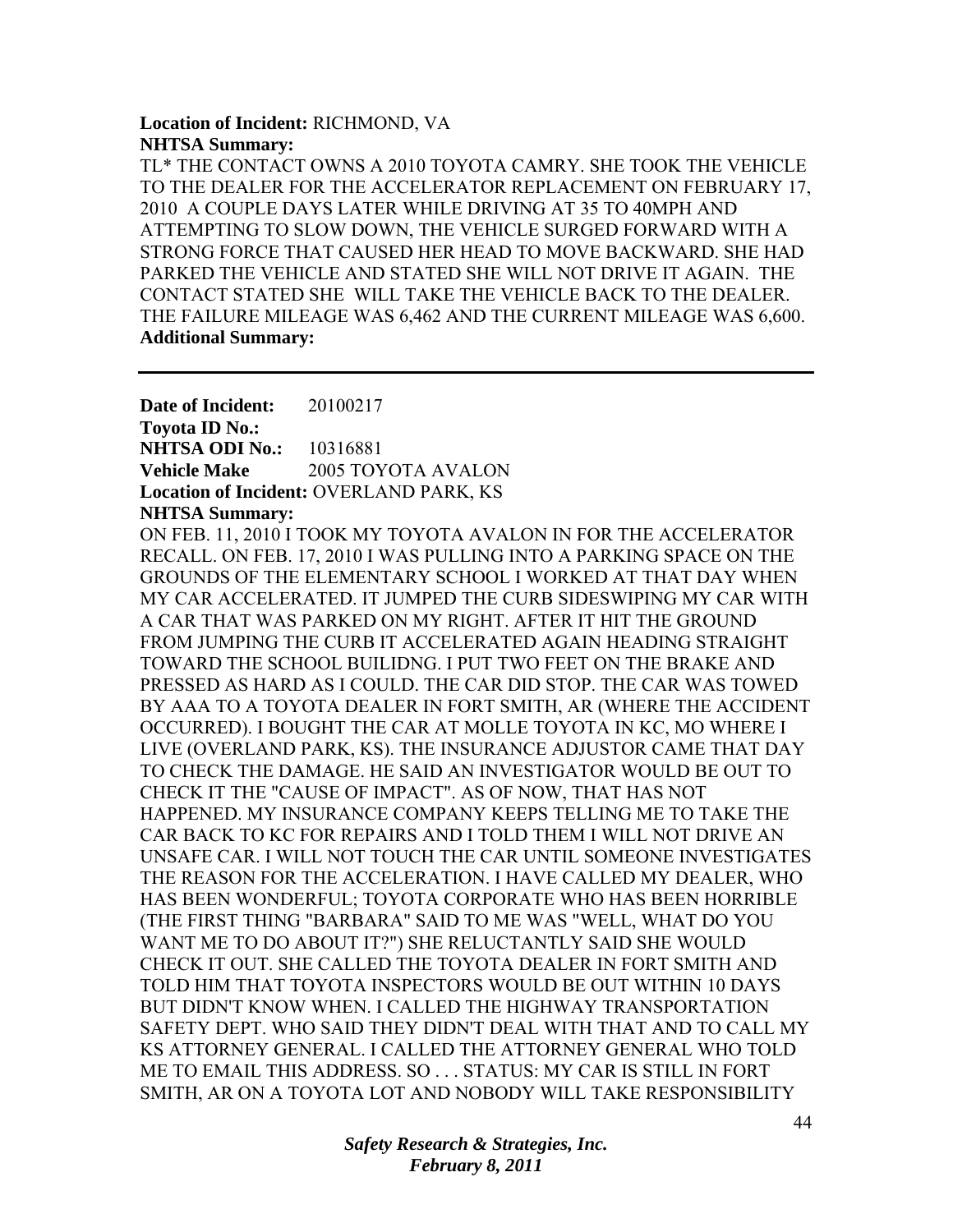FOR WHAT HAPPENED OR HELP ME WITH MY NEXT STEPS. I DON'T THINK ANYONE BELIEVED THAT THE CAR ACCELERATED AFTER THE RECALL FIX. FINALLY, IT APPEARS THAT OTHERS AROUND THE COUNTRY ARE HAVING THE SAME ISSUE. I HAVE AN UNSAFE VEHICLE THAT I WILL NOT DRIVE AND DON'T KNOW WHAT TO DO NEXT. THANK YOU. **Additional Summary:** 

**Date of Incident:** 20100218 **Toyota ID No.: NHTSA ODI No.:** 10316340 **Vehicle Make** 2010 TOYOTA COROLLA **Location of Incident:** SPRINGFIELD, IL **NHTSA Summary:** 

TL\*THE CONTACT OWNS A 2010 TOYOTA COROLLA. HE TOOK THE VEHICLE TO THE DEALER TO HAVE THE ACCELERATOR PEDAL REPLACED ON FEBRUARY 18, 2010. A FEW DAYS AFTER THE VEHICLE WAS REPAIRED HE ATTEMPTED TO STOPPED AT A TRAFFIC LIGHT WITH HIS FOOT ON THE BRAKE PEDAL. WHILE DRIVING 45 MPH HE NOTICED THAT THE RMPS INCREASED AND DECREASED WHEN THE VEHICLE ATTEMPTED TO ACCELERATE AND LUNGE FORWARD. HE TOOK THE VEHICLE BACK TO THE DEALER TWICE AFTER IT WAS REPAIRED. THE DEALER COULD NOT DUPLICATE THE FAILURE. THE DEALER CONTACTED THE SERVICE MANAGER WHO PROVIDED THE CONTACT WITH A RENTAL VEHICLE. THE FAILURE MILEAGE WAS 3,589 AND THE CURRENT MILEAGE WAS 3,590. **Additional Summary:** 

**Date of Incident:** 20100219 **Toyota ID No.: NHTSA ODI No.:** 10316705 **Vehicle Make** 2009 TOYOTA CAMRY **Location of Incident:** LOS ANGLES, CA **NHTSA Summary:**  TL\*THE CONTACT OWNS A 2009 TOYOTA CAMRY. WHILE THE CONTACT WAS ATTEMPTING TO STOP THE VEHICLE TRAVELING AT A LOW SPEED, THE VEHICLE FELT AS IF IT WAS STILL ACCELERATING ONCE THE BRAKES WERE APPLIED. THE VEHICLE WAS TAKEN TO THE DEALERSHIP WHERE THE CONTACT WAS INFORMED THAT THE VEHICLE WAS PERFORMING NORMALLY. ONE DAY PRIOR TO THE RECENT FAILURE, THE CONTACT HAD TAKEN HER VEHICLE TO THE DEALERSHIP WHERE BOTH NHTSA RECALLS, 10V017000, AND 09V388000, VEHICLE SPEED CONTROL, ACCELERATOR PEDAL WERE PERFORMED ON HER VEHICLE. THE CURRENT AND FAILURE MILEAGES WERE 26000. **Additional Summary:**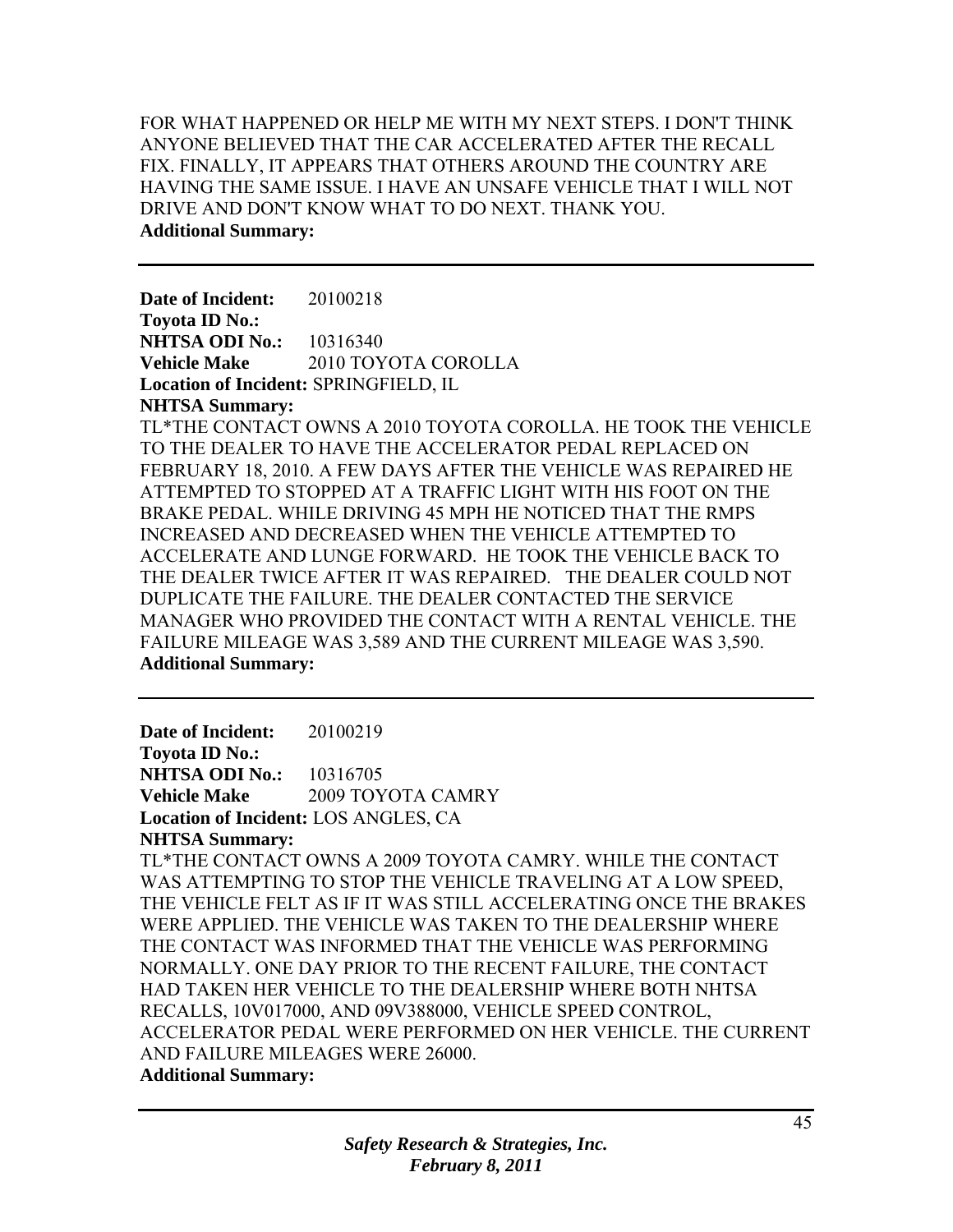**Date of Incident:** 20100219 **Toyota ID No.: NHTSA ODI No.:** 10313298 **Vehicle Make** 2009 TOYOTA CAMRY **Location of Incident:** PHILADELPHIA, PA **NHTSA Summary:** 

INCIDENT OF SUDDEN ACCELERATION ON FRIDAY 2/19. WHILE PULLING INTO A PARKING SPOT IN A STRIP MALL PARKING LOT, CAR SUDDENLY SURGED FORWARD AND DID NOT STOP UNTIL HAD JUMPED UP ON MEDIAN DESPITE BREAKING. NO INJURIES. CAR NEEDED TO BE PULLED OFF OF THE MEDIAN BY A AAA TOW TRUCK AND THEN WAS TOWED TO TOYOTA DEALER FOR SERVICE. WAS TOLD NOTHING FOUND WRONG, COULD NOT REPRODUCE, SOFTWARE CHECKED OUT OK. RECALL WARRANTED WORK AND CHECK DONE ONE WEEK PRIOR TO THIS INCIDENT HAPPENING. EXPRESSED TO SERVICE MANAGER THAT THIS ISSUE MAY NOT BE RELATED TO ANY RECALL/GAS PEDAL ISSUE AND MANY REPORTS OF SUDDEN ACCELERATION OUTSIDE OF RECALL CHECK. WAS TOLD ONLY TO CALL TOYOTA EXPERIENCE # - RECORDING STATES NOT TAKING ANY CALLS.

**Additional Summary:** 

**Date of Incident:** 20100219 **Toyota ID No.: NHTSA ODI No.:** 10319133 **Vehicle Make 2010 TOYOTA TUNDRA Location of Incident:** WHEATLAND, MO **NHTSA Summary:** 

TL- THE CONTACT OWNS A 2010 TOYOTA TUNDRA. THE CONTACT TOOK HER VEHICLE IN FOR ROUTINE MAINTENANCE ON 2/16/10 AND FOUND OUT THAT HER VEHICLE WAS UNDER RECALL. THE VEHICLE WAS REPAIRED FOR THE SHIM UNDER THE RECALL. THREE DAYS LATER THE CONTACT SPOUSE WAS BACKING THE VEHICLE UP AND THE VEHICLE LURCHED BACKWARDS. THE VEHICLE THEN CRASHED INTO A TREE. THE BUMPER WAS DAMAGED ON THE VEHICLE. THE MANUFACTURER WAS INFORMED OF THE FAILURE AND THEY STATED WELL MAYBE YOU HAD YOUR FOOT ON THE ACCELERATOR PEDAL INSTEAD OF THE BRAKE. THEY ALSO STATED THAT THEY WOULD FORWARD THE INFORMATION TO A CASE MANAGER AT THE CORPORATE OFFICE AND THEY WILL GET BACK TO HER IN A FEW DAYS. THE CONTACT IS UPSET BECAUSE SHE LIVES IN A RURAL AREA WHERE THERE IS NO PUBLIC TRANSPORTATION AND DOES NOT WANT TO DRIVE HER VEHILCE, BUT THAT IS HER ONLY MEANS OF TRANSPORTATION. THE APPROXIMATE FAILURE MILEAGE WAS 2000 AND THE CURRENT MILEAGE WAS 2100.DF **Additional Summary:**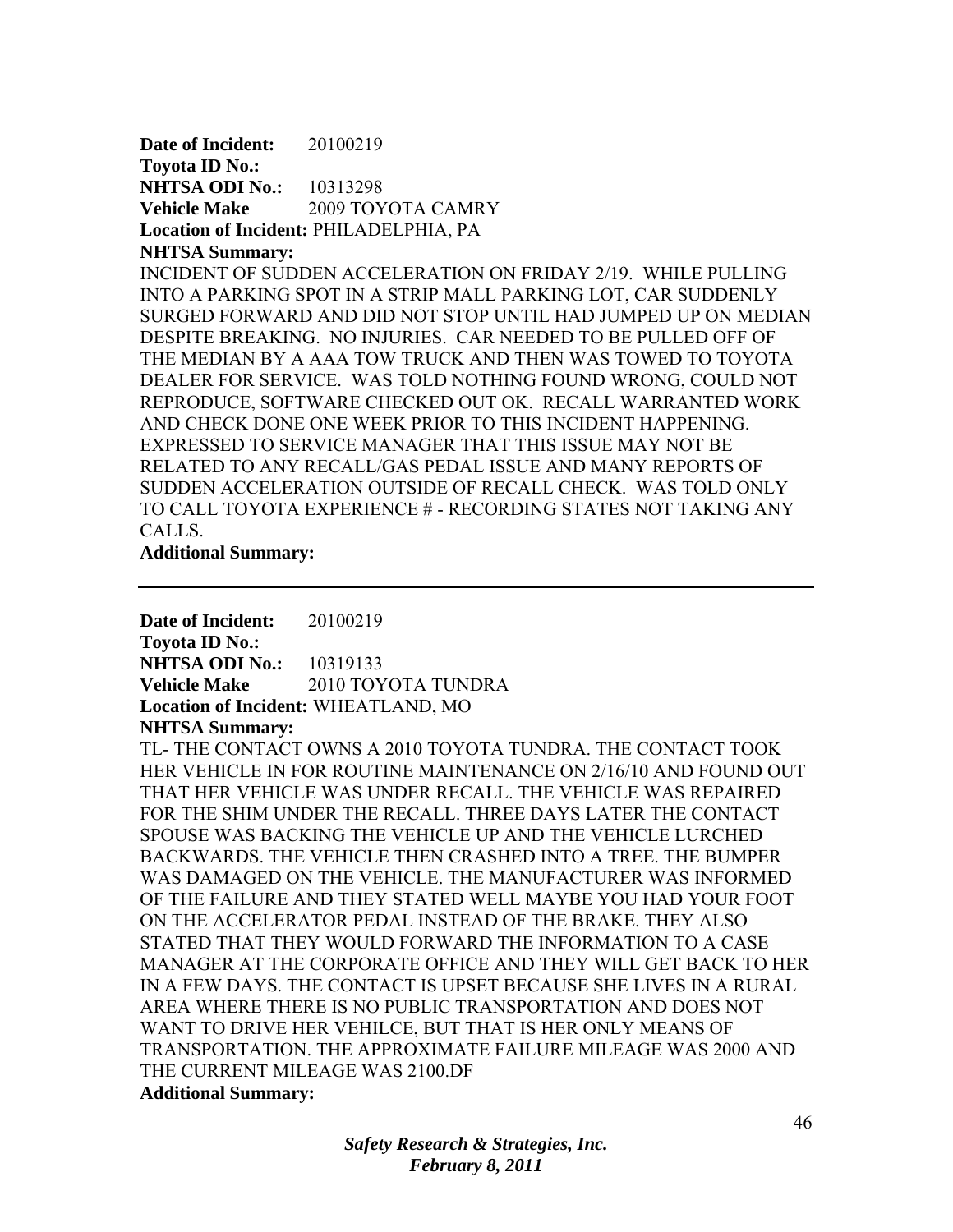**Date of Incident:** 20100219 **Toyota ID No.: NHTSA ODI No.:** 10317874 **Vehicle Make** 2010 TOYOTA RAV4 **Location of Incident:** QUINCY, IL **NHTSA Summary:**  TL\* THE CONTACT OWNS A 2010 TOYOTA RAV4 . SHE STATED THAT WHILE DRIVING AT 55 MPH THE VEHICLE ACCELERATED ON ITS OWN. THE VEHICLE WAS TAKEN TO THE DEALER WHERE THEY REPAIRED THE PROBLEM. SHE PICKED UP THE VEHICLE AND SHE EXPERIENCED THE ACCELERATION ONCE AGAIN AFTER THE REPAIR WAS DONE. THIS HAD OCCURRED 4 ADDITIONAL TIMES, INCLUDING AFTER THE REPAIR HAD BEEN DONE TO THE VEHICLE. THE VEHICLE WAS AT THE DEALERSHIP AT THE TIME OF THE COMPLAINT TO HAVE A NEW PEDAL INSTALLED. THE CONTACT DOES NOT FEEL SAFE DRIVING THIS VEHICLE. THE FAILURE MILEAGE WAS 3000 AND CURRENT MILEAGE WAS 4000. THE VIN WAS UNAVAILABLE.

**Additional Summary:** 

**Date of Incident:** 20100220 **Toyota ID No.: NHTSA ODI No.:** 10320418 **Vehicle Make** 2009 TOYOTA TUNDRA **Location of Incident:** AIKEN, SC **NHTSA Summary:**  TL- CONTACT OWNS A 2008 TOYOTA TUNDRA. THE DRIVER STATES HE HAD THE THROTTLE RE-CALL RECENTLY DONE A MONTH AGO. THE DRIVER STATES HIS VEHICLE IS ACCELERATING ON IT'S OWN NOW. THE DRIVER STATES HE CAN ACTUALLY FEEL IT MOVE FROM UNDER HIS FOOT. THE DRIVER STATES IT WILL ACCELERATE ANYWHERE FROM 35-65 MPH. THE FAILURE MILEAGE WAS 30,000 AND THE CURRENT MILEAGE IS 31,411. AR

**Additional Summary:** 

**Date of Incident:** 20100220 **Toyota ID No.: NHTSA ODI No.:** 10317088 **Vehicle Make** 2009 TOYOTA MATRIX **Location of Incident:** NATCHITOCHES, LA **NHTSA Summary:**  TL\* THE CONTACT OWNS A 2009 TOYOTA MATRIX. THE CONTACT STATED THAT THEY NEVER HAD AN ACCELERATION PROBLEM UNTIL AFTER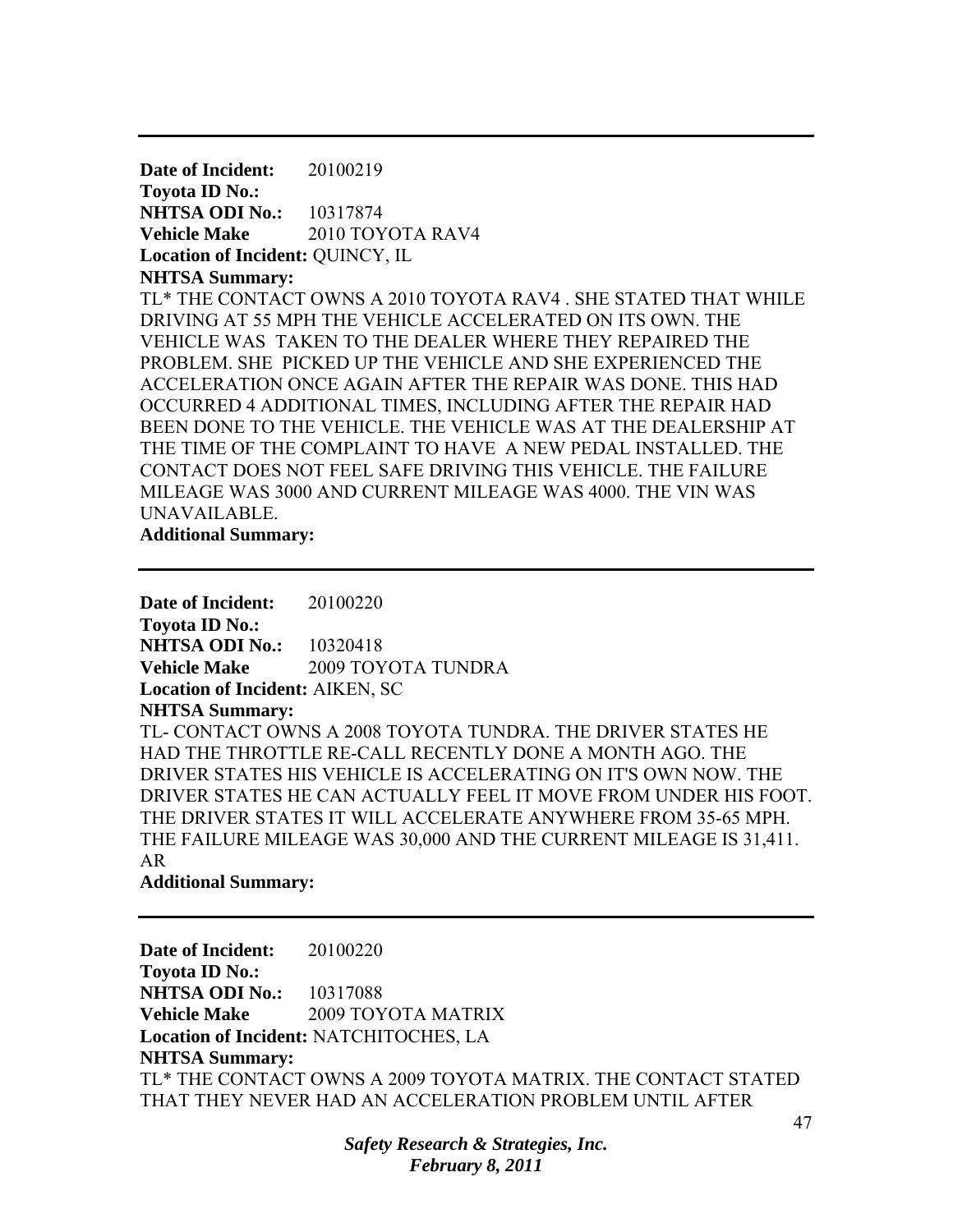HAVING THE VEHICLE REPAIRED. WHILE PULLING OUT OF A PARKING SPACE, AND DRIVING 10 MPH, THE VEHICLE JERKED FORWARD AND THEN SETTLED DOWN. THE RPM JUMPED UP AND THEN WENT BACK DOWN. THE FAILURE MILEAGE WAS 28213 AND THE CURRENT MILEAGE WAS 28500. **Additional Summary:** 

**Date of Incident:** 20100220 **Toyota ID No.: NHTSA ODI No.:** 10316804 **Vehicle Make** 2010 TOYOTA CAMRY **Location of Incident:** CHESTER, VA **NHTSA Summary:**  TL\* THE CONTACT OWNS A 2010 TOYOTA CAMRY LE. SHE TOOK THE VEHICLE TO THE DEALER ON FEBRUARY 20, 2010 FOR THE ACCELERATOR REPAIR AND AFTER THE REPAIR SHE EXPERIENCED SUDDEN ACCELERATION SEVERAL TIMES. SHE STATED THE VEHICLE IS VERY SLOW TO START AND WITHIN SECONDS IT OVER ACCELERATES. SHE WILL TAKE THE VEHICLE BACK TO THE DEALER. THE FAILURE AND THE CURRENT MILEAGE WERE 1,914. **Additional Summary:** 

**Date of Incident:** 20100220 **Toyota ID No.: NHTSA ODI No.:** 10322225 **Vehicle Make** 2008 TOYOTA CAMRY **Location of Incident:** IRVING, TX **NHTSA Summary:**  PULLED OUT OF BANK DRIVE THRU BAY. STOPPED (TO TURN LEFT INTO PARKING LOT WAY). PRESSED GAS PEDAL TO TURN.CAR JERKED, ACCELERATED, AND SPUNOUT INTO THE PARKING LOT WAY. BRAKE AND GOOD DRIVING SAVED ME, BUT THIS 2008 CAMRY HAD JUST BEEN REPAIRED FOR RECALL PEDAL ISSUE .. ISSUE HAPPENED AGAIN ON 3/15/2010. SIMILAR SITUATION...DRIVING REALLY SLOW IN PARKING LOT. PRESSED GAS, RPM WENT UP, CAR HESITATED, JUMPED/ACCELATED, AND PAUSED BEFORE GOING TO NORMAL SPEED. ACTSL LIKE A TRANSMISSION SHIFTING ISSUE **Additional Summary:** 

**Date of Incident:** 20100220 **Toyota ID No.: NHTSA ODI No.:** 10316142 **Vehicle Make** 2009 TOYOTA MATRIX **Location of Incident:** ASH GROVE, MO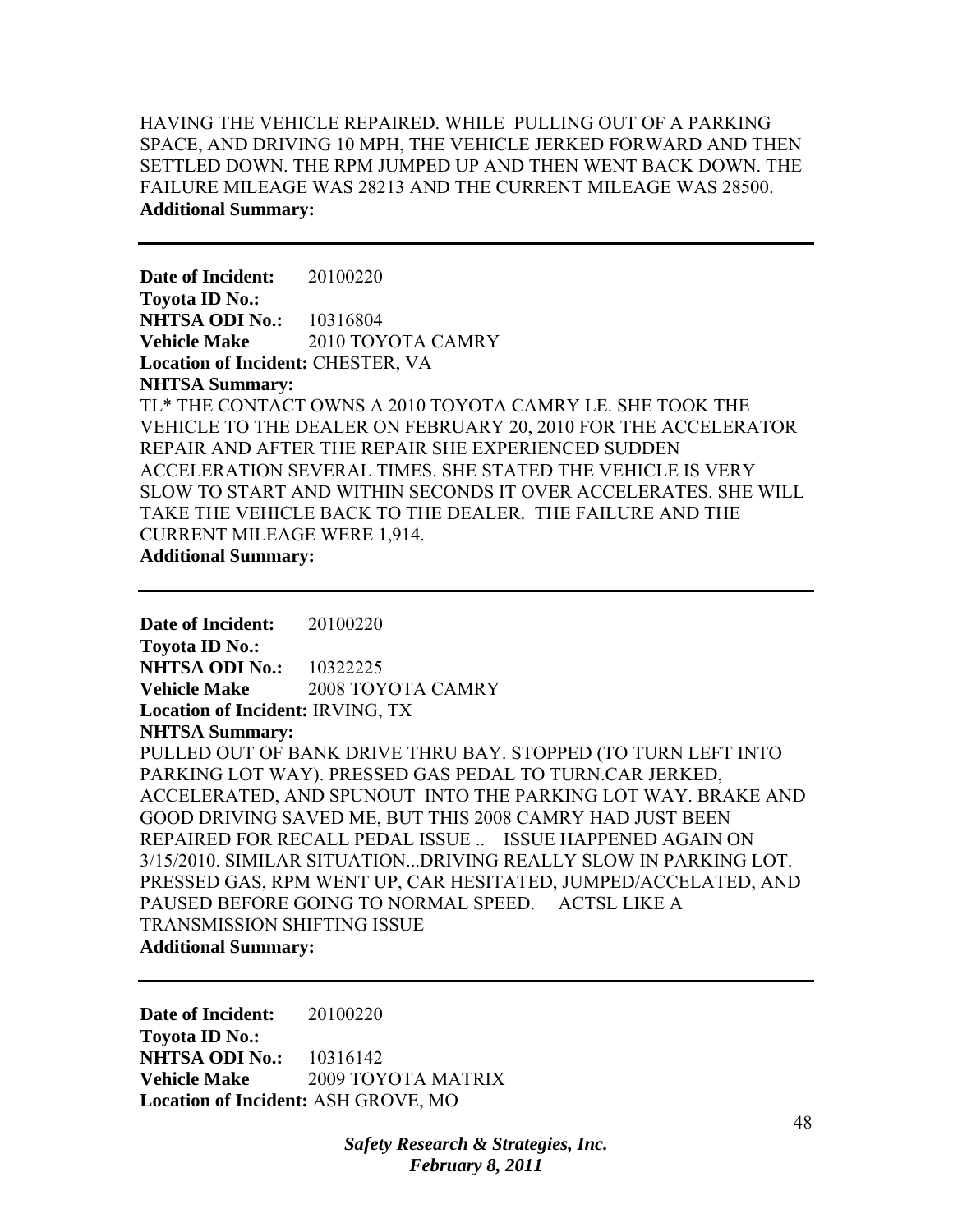#### **NHTSA Summary:**

HAD THE RECALL ISSUE WITH THE GAS PEDAL FIXED - HOWEVER WHEN TRYING TO MAKE A TURN IN TRAFFIC THERE IS A HESITATION BEFORE THE CAR GOES! IT IS ONLY A FEW SECONDS OF A DELAY, HOWEVER DANGEROUS WHEN YOU NEED THE CAR TO GO. ON GOING ISSUE - DOES NOT DO TI EVERY TIME SO IT REALLY CATCHES YOU OFF GUARD. **Additional Summary:** 

**Date of Incident:** 20100221 **Toyota ID No.: NHTSA ODI No.: 10323097 Vehicle Make** 2007 TOYOTA CAMRY **Location of Incident:** LEVITTOWN, PA **NHTSA Summary:**  2007 TOYOTA CAMRY. CONSUMER STATES UNINTENDED ACCELERATION. \*TGW THE CONSUMER STATED THE SUDDEN ACCELERATION OCCURRED WHILE PARKING THE VEHICLE. HE STATED HE HAD HIS FOOT ON THE BRAKE WHEN SUDDENLY AND UNEXPECTEDLY THE VEHICLE ACCELERATED. THE TACHOMETER REACHED OVER 7,000 RPM'S. HE IMMEDIATELY GRABBED THE SHIFT LEVER AND SWITCH IT TO NEUTRAL AND THEN AS RAPIDLY AS POSSIBLE TO PARK. THE CONSUMER STATED THE INCIDENT OCCURRED AFTER THE RECALL WAS PERFORMED. THE CONSUMER STATED A SECOND INCIDENT OCCURRED AGAIN WHILE PARKING AT A LOCAL BANK. \*JB **Additional Summary:** 

**Date of Incident:** 20100221 **Toyota ID No.: NHTSA ODI No.: 10319822 Vehicle Make** 2008 TOYOTA AVALON **Location of Incident:** GARDEN CITY, NY **NHTSA Summary:**  2008 TOYOTA AVALON. CONSUMER STATES UNINTENDED ACCELERATION

AND BRAKE FAILURE AFTER KIT WAS INSTALLED. \*TGW AFTER TAKING AN EXIT, THE CONSUMER ENCOUNTERED MODERATE TRAFFIC, WHEN HE HAD TO BRAKE BEHIND BACKED UP TRAFFIC. AS HE EASED INTO THE LINEUP, HE DISCOVERED HIS VEHICLE WAS NOT STOPPING. THE BRAKES STARTED TO FADE AND AT THAT POINT HE THREW THE SHIFT SELECTOR INTO NEUTRAL. THE ENGINE ROARED, REVVING OVER 4,000 RPM'S AND THEN SETTLED DOWN TO NORMAL SPEED. TWO WEEKS PRIOR TO THE INCIDENT, THE CONSUMER TOOK THE VEHICLE TO THE DEALER FOR THE ACCELERATOR PEDAL RECALL. AT THAT TIME, THE DEALER INSTALLED A SHIM KIT. UP TO THE FEB 21, 2010 INCIDENT NO PROBLEM WITH UNINTENDED ACCELERATION HAD BEEN EXPERIENCED. WHEN THE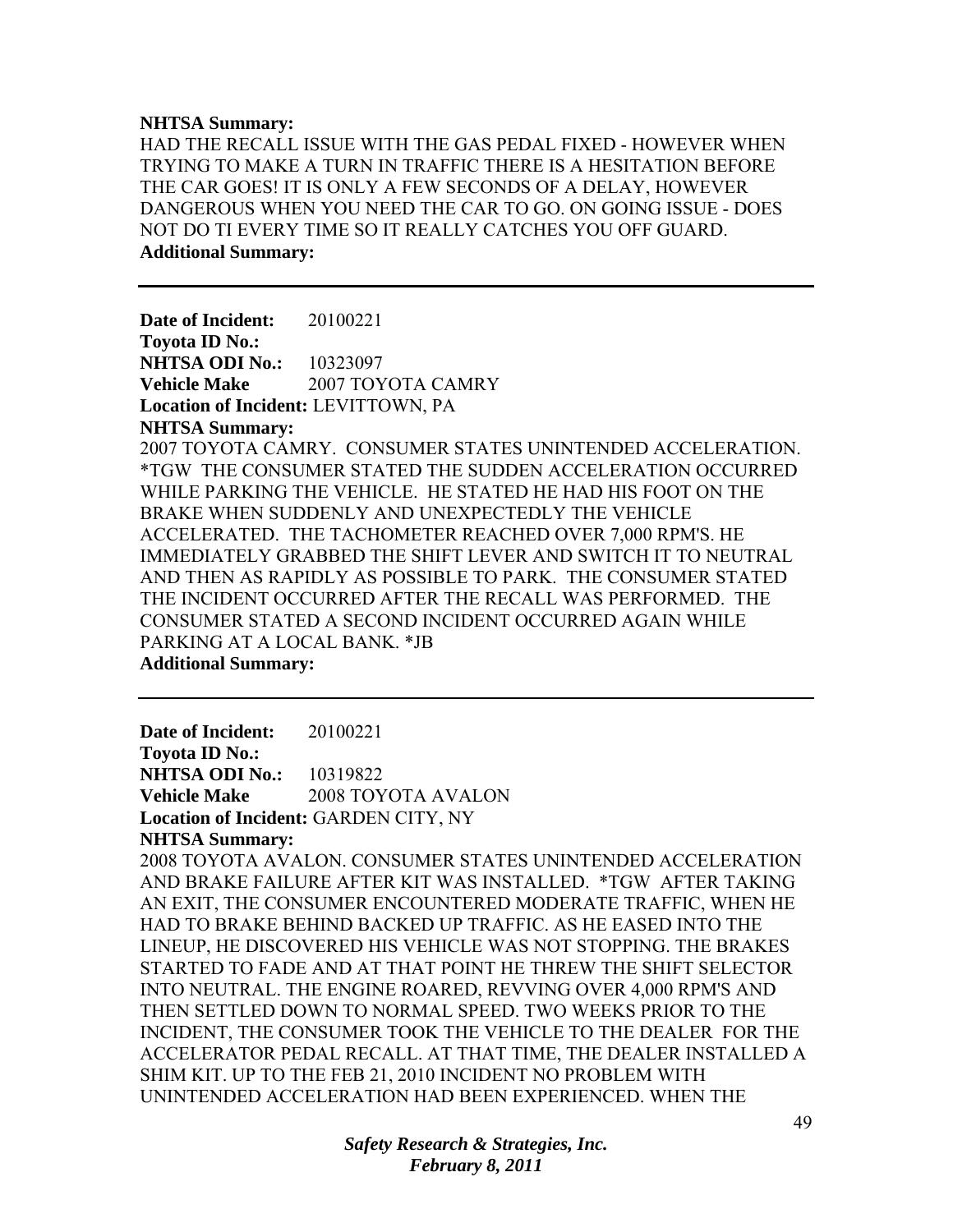## CONSUMER RETURNED TO THE DEALER TO REPORT THE INCIDENT HE WAS TOLD THAT THE INTERNAL BLACK BOX COMPUTER DID NOT REGISTER AN EVENT. \*JB **Additional Summary:**

**Date of Incident:** 20100221 **Toyota ID No.: NHTSA ODI No.:** 10316163 **Vehicle Make** 2007 TOYOTA COROLLA **Location of Incident:** WESLEY CHAPEL, FL **NHTSA Summary:**  TL\*THE CONTACT RENTED A 2009 TOYOTA COROLLA. THE DRIVER STATED THAT THE RENTAL COMPANY TOLD HIM THAT THERE WAS NO NEED TO WORRY SINCE THEY RECENTLY HAD THE ACCELERATOR PEDAL RECALL REPAIR PERFORMED. WHILE DRIVING APPROXIMATELY 40 MPH, THE VEHICLE ACCELERATED ON ITS OWN. THE VIN WAS NOT AVAILABLE. THE FAILURE MILEAGE WAS 17,800. **Additional Summary:** 

**Date of Incident:** 20100222 **Toyota ID No.: NHTSA ODI No.:** 10320009 **Vehicle Make** 2010 TOYOTA COROLLA **Location of Incident:** YORKTOWN HEIGHTS, NY **NHTSA Summary:**  IN OCTOBER 2009 I BOUGHT A NEW 2010 TOYOTA COROLLA FROM SANSONE ROUTE 1 TOYOTA IN AVENEL NEW JERSEY.FEBRUARY 22 2010 I BROUGHT THE COROLLA TO THIS DEALERSHIP FOR A FIX RELATED TO THE ACCELERATION RECALL. I ALSO FILED A COMPLAINT WITH THEM ABOUT THE POWER STEERING. AFTER 90 MINUTES THEY SAID THEY COULD NOT FIND ANYTHING WRONG WITH THE POWER STEERING.THEY GAVE ME THIS IN WRITING.THEY ALSO WROTE THAT THEY FIXED THE ACCELERATION PROBLEM. I TOOK THE CAR AND 4 MINUTES LATER I HIT ANOTHER CAR BECAUSE THE ACCELERATION INCREASED BY ITSELF. THE CAR IS BEING REPAIRED BY MY INSURANCE COMPANY. TOYOTA SHOULD BE RESPONSIBLE FOR THE 8600 DOLLARS OF REPAIRS . I AM INJURED . IS TOYOTA RESPONSIBLE? MY PHONE NUMBER IS 917 -331-5558. PLEASE CONTACT ME AND TELL ME WHAT TO DO.I TRIED TO REACH TOYOTA S 800 NUMBER BUT SO FAR I HAVE WAITED 3 HOURS AND NOBODY ANSWERS. THANK YOU.

**Additional Summary:** 

**Date of Incident:** 20100222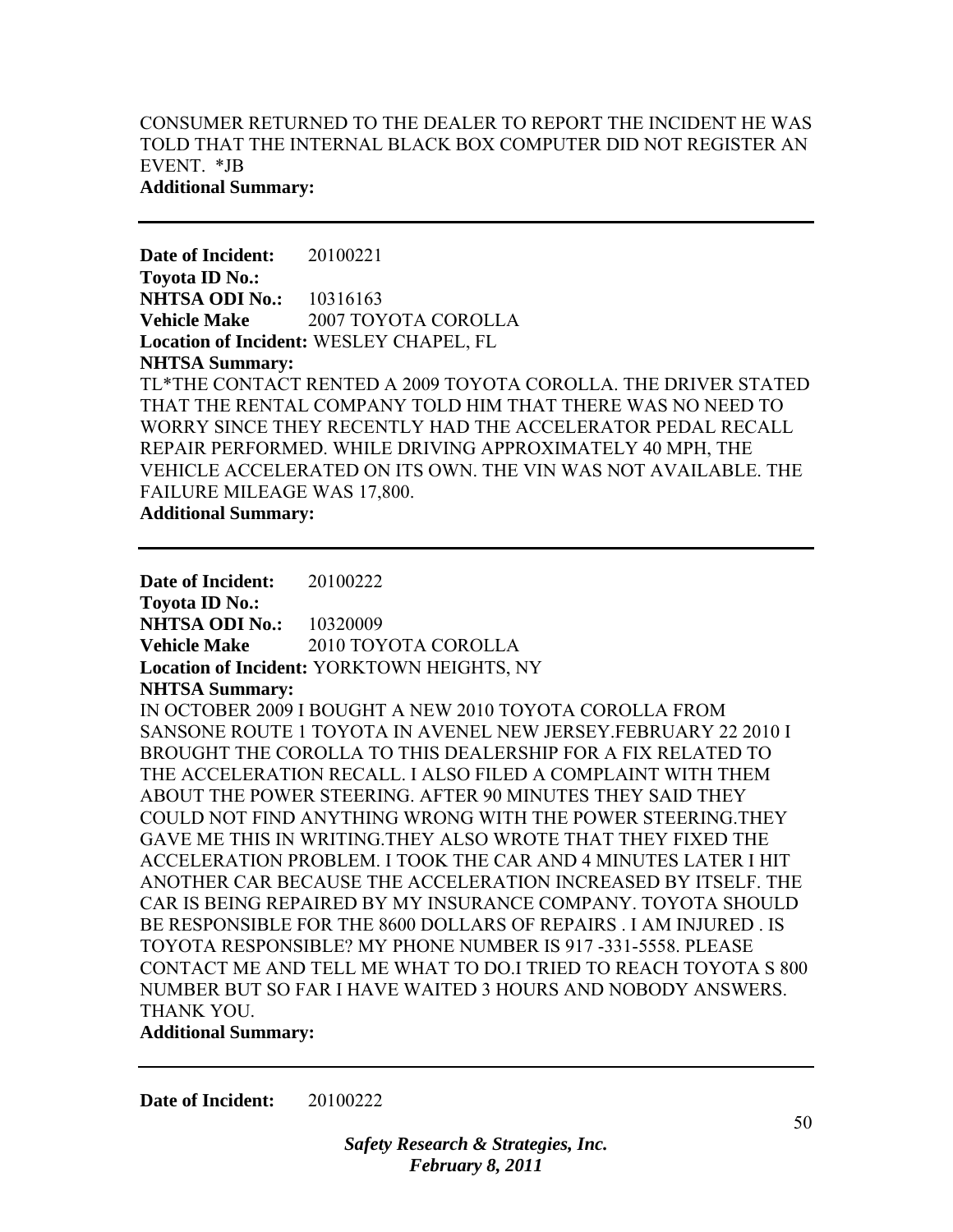### **Toyota ID No.: NHTSA ODI No.:** 10316852 **Vehicle Make** 2009 TOYOTA MATRIX **Location of Incident:** REIDSVILLE,, NC **NHTSA Summary:**

MY 20009 TOYOTA MATRIX WAS ON THE RECALL LIST FOR GAS PEDALS THAT MAY STICK OR ACCELERATE WITHOUT CAUSE. I TOOK THE CAR INTO RICE TOYOTA IN GREENSBORO NC WHERE IT WAS PURCHASED. THEY PERFORMED THE RECCOMMENDED REPAIR ON FEB. 13, 2010. ON FEB. 22, I STARTED MY CAR AND IT ACCELERATED WITHOUT CAUSE. THE FLOOR MAT WAS IN ITS PROPER POSITION. I TAPPED THE GAS PEDAL LIGHTLY TO "UNSTICK" IT. THIS DID NOT WORK. I TURNED OFF THE ENGINE AND WAITED A FEW MINUTES AND RESTARTED IT WITHOUT INCIDENT. I HAD NOT HAD ANY PROBLEMS WITH THIS CAR PRIOR TO THE "FIX" AND HAVEN'T HAD ANY SINCE THE FEB. 22 INCIDENT. NOW WHAT DO I DO?? I'VE CONTACTED THE DEALERSHIP. THEY ARE WILLING TO LOOK AT IT BUT HAVE SAID THERE ISN'T ANYTHING THEY KNOW THAT IS CAUSING THIS AND TOLD ME TO CONTACT TOYOTA. I WILL DO THAT TODAY IF I CAN GET THROUGH.

**Additional Summary:** 

**Date of Incident:** 20100222 **Toyota ID No.: NHTSA ODI No.:** 10321029 **Vehicle Make** 2009 TOYOTA COROLLA **Location of Incident:** BRIGHTON, MA **NHTSA Summary:**  TL-THE CONTACT OWNS A 2009 TOYOTA COROLLA. THE CONTACT STATED WHILE DRIVING 35 MPH WHILE APPLYING THE BRAKES THE VEHICLE DID NOT STOP CAUSING THE VEHICLE TO CRASH INTO ANOTHER VEHICLE. CONTACT HIT HER HEAD ON THE DRIVER SIDE WINDOW DUE TO THE AIR BAGS NOT DEPLOYING. THE CONTACT WENT TO THE E.R. AND THE VEHICLE WAS TOWED. THE CONTACT STATED THE FAULTY BRAKES ARE DUE TO THE RECALL REPAIR FOR THE ACCELERATOR PEDAL. THE FAILURE MILEAGE WAS 11,500. JO **Additional Summary:** 

**Date of Incident:** 20100223 **Toyota ID No.: NHTSA ODI No.:** 10316616 **Vehicle Make** 2010 TOYOTA CAMRY **Location of Incident:** CHICAGO, IL **NHTSA Summary:**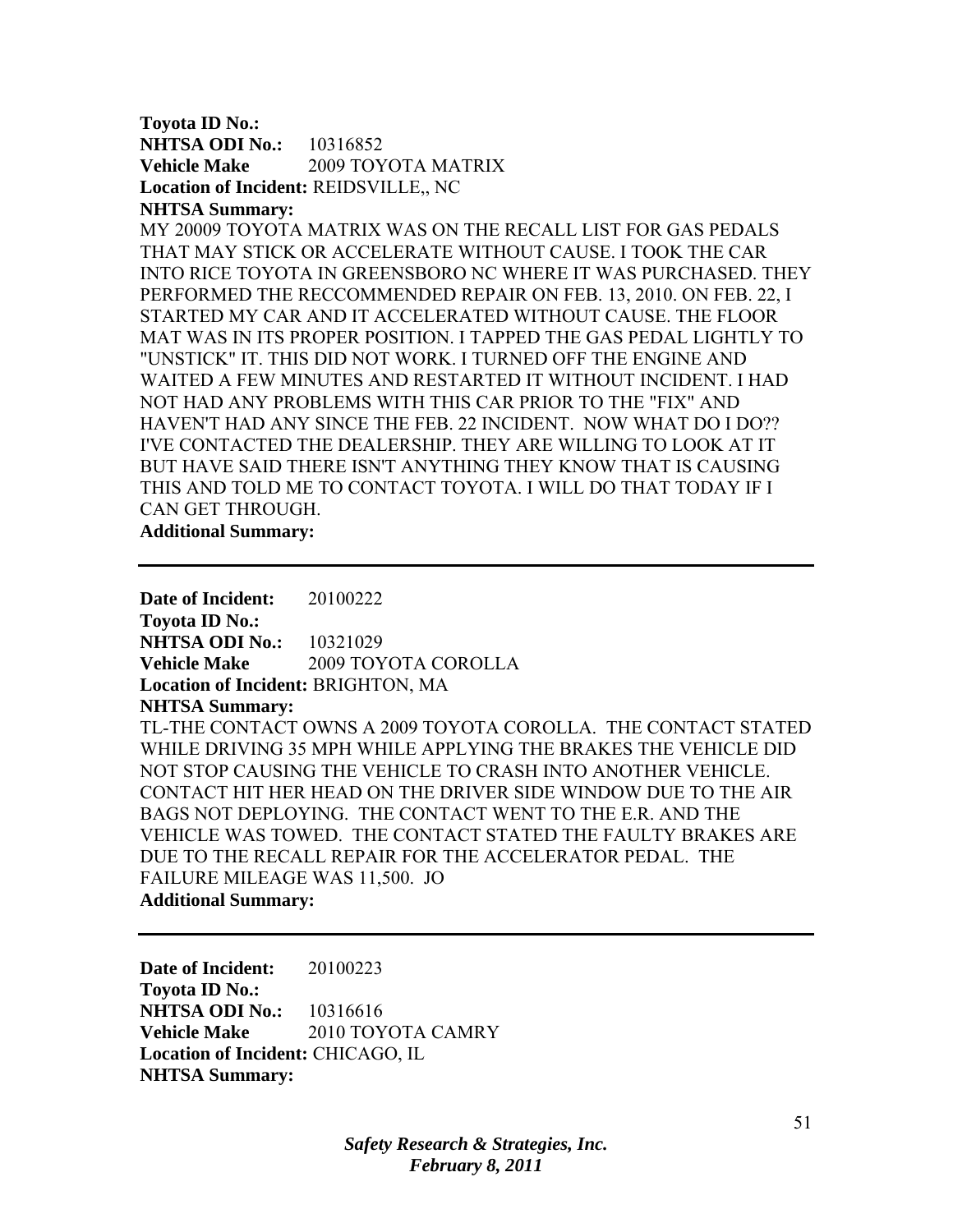TL\*THE CONTACT OWNS A 2010 TOYOTA CAMRY. THE CONTACT WAS DRIVING APPROXIMATELY 45 MPH ON A DRY ROAD SURFACE. AN INCREASE OF ACCELERATION OCCURRED WITHOUT WARNING. THE VEHICLE WAS ABLE TO SLOW DOWN. THE VEHICLE WAS TAKEN TO AN AUTHORIZED DEALER AND REPAIRED. THE IDENTICAL FAILURE CONTINUED AFTER THE SERVICE REPAIR. THE VEHICLE WAS TAKEN TO AN AUTHORIZED DEALER ON A SEPARATE OCCASION. HOWEVER, THERE WERE NO REPAIRS PERFORMED TO CORRECT THE PROBLEM. THE MANUFACTURER WAS NOTIFIED AND RECOMMENDED THAT THE VEHICLE BE TAKEN TO THE DEALER FOR FURTHER INSPECTION. THE FAILURE MILEAGE WAS 6,000. **Additional Summary:** 

**Date of Incident:** 20100223 **Toyota ID No.: NHTSA ODI No.:** 10316718 **Vehicle Make** 2009 TOYOTA COROLLA **Location of Incident:** SCARSDALE, NY **NHTSA Summary:**  TL\*THE CONTACT OWNS A 2009 TOYOTA COROLLA. WHENEVER THE CONTACT ENGAGED THE ACCELERATOR PEDAL, SHE NOTICED THAT THE PEDAL WOULD PUSH AGAINST HER FOOT AND THE VEHICLE BEGAN TO SURGE WITHOUT WARNING. THE CONTACT ALSO NOTICED THAT THE FAILURE ALSO OCCURRED WHEN THE PEDAL WAS NOT DEPRESSED. PRIOR TO THE RECENT FAILURE THE VEHICLE WAS REPAIRED PER RECALL NHTSA CAMPAIGN ID NUMBER: 10V017000 AND 10V023000 PERFORMED ON HER VEHICLE. THE CURRENT AND FAILURE MILEAGES WERE 33700. **Additional Summary:** 

**Date of Incident:** 20100224 **Toyota ID No.: NHTSA ODI No.:** 10316610 **Vehicle Make** 2009 TOYOTA CAMRY **Location of Incident:** BOYTON BEACH, FL **NHTSA Summary:**  TL\*THE CONTACT OWNS A 2009 TOYOTA CAMRY. THE CONTACT WAS DRIVING INTO A PARKING SPACE, APPROXIMATELY 2 MPH. THE VEHICLE SURGED FORWARD OVER A CURB AND CRASHED INTO A STORE. THE DRIVER SUSTAINED MINOR INJURIES. THE POLICE WAS CALLED TO THE SCENE. A POLICE REPORT WAS FILED. THE FAILURE OCCURRED TWO WEEKS AFTER THE RECALL REMEDY REPAIR WAS PERFORMED ON THE VEHICLE. THE NHTSA CAMPAIGN ID NUMBER WAS 10V017000 (VEHICLE SPEED CONTROL: ACCELERATOR PEDAL). THE MANUFACTURER WAS NOTIFIED OF THE FAILURE WHICH THERE WAS NO RESOLUTION. THE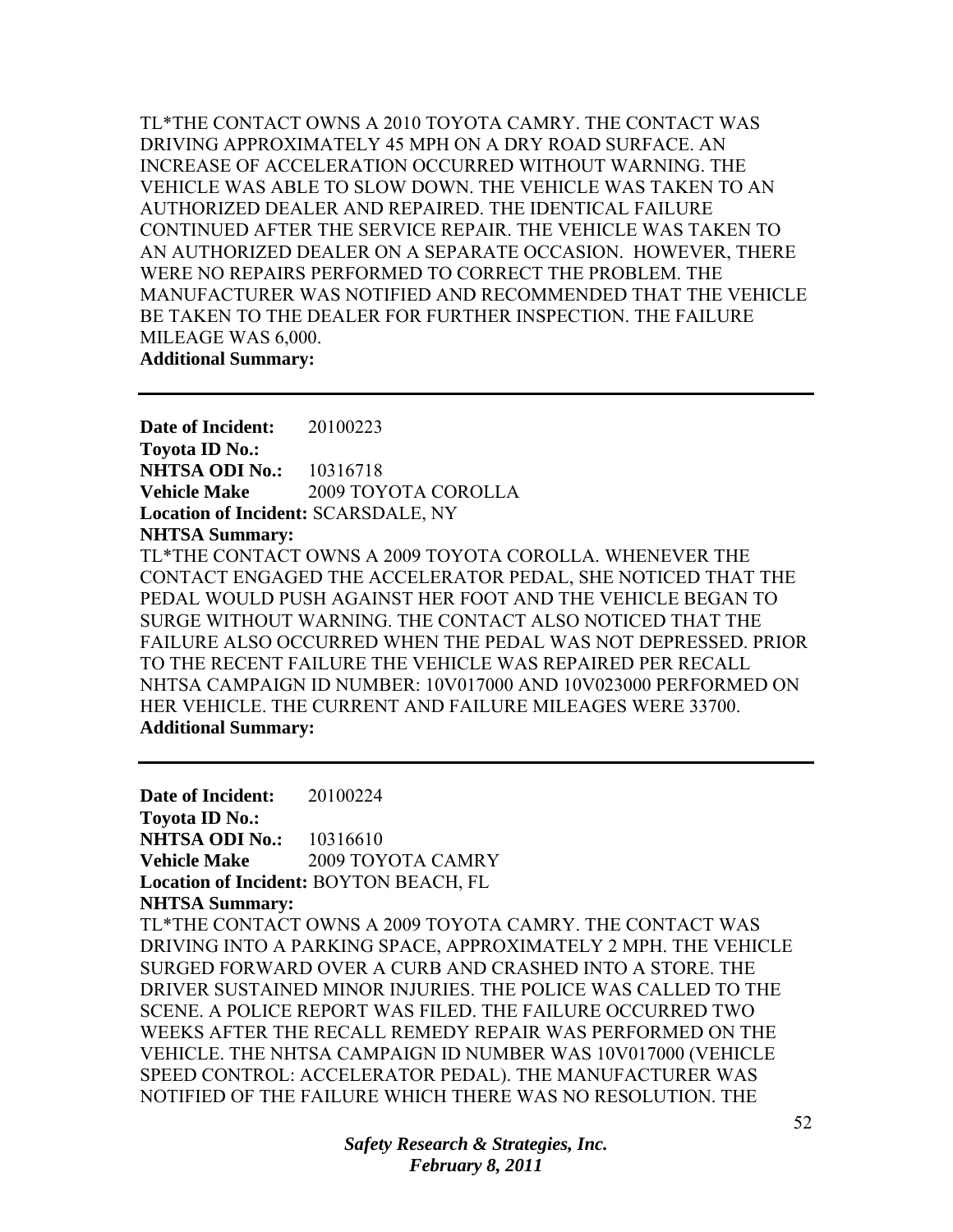## VEHICLE IS BEING REPAIRED AT THE OWNER'S EXPENSE. THE FAILURE MILEAGE AND VIN WERE UNAVAILABLE. **Additional Summary:**

**Date of Incident:** 20100224 **Toyota ID No.: NHTSA ODI No.:** 10317518 **Vehicle Make** 2007 TOYOTA TUNDRA **Location of Incident:** KELLER, TX **NHTSA Summary:**  I HAD MY 2007 TUNDRA INTO TEXAS TOYOTA FOR WARRANTY WORK. THEY INSTALLED THE "RECALL" FIX. ( I NEVER HAD ANY TROUBLE BEFORE THE "RECALL FIX") SINCE THE "FIX," I HAVE HAD 1 ACCELERATION WHEN I TOOK MY FOOT OFF THE ACCELERATOR, AND MANY SHORT BURST WHILE I WAS DRIVING. **Additional Summary:** 

**Date of Incident:** 20100224

**Toyota ID No.: NHTSA ODI No.:** 10316627 **Vehicle Make** 2009 TOYOTA COROLLA **Location of Incident:** TROY, OH **NHTSA Summary:**  TL\*THE CONTACT OWNS A 2009 TOYOTA COROLLA. THE CONTACT WAS

DRIVING APPROXIMATELY 3 MPH INTO THE DRIVEWAY WHEN THE ACCELERATOR PEDAL BECAME STUCK. THE MANUFACTURER INFORMED THE CONTACT TO LET A DEALER INSPECT THE VEHICLE. THE DEALER WAS CALLED AND HAD THE VEHICLE TOWED TO THE DEALERSHIP. THE DEALER INSPECTED THE VEHICLE AND WAS UNABLE TO DIAGNOSE THE FAILURE. THE CONTACT WAS CONCERNED SINCE HE HAS NOT HAD ANY PROBLEMS WITH THE VEHICLE UNTIL THE DEALER REPAIRED IT UNDER THE RECALL FOR THE ACCELERATOR PEDAL 9 DAYS BEFORE THE FAILURE OCCURRED. THE FAILURE MILEAGE WAS 12400 AND THE CURRENT MILEAGE 12491 .

**Additional Summary:** 

**Date of Incident:** 20100225 **Toyota ID No.: NHTSA ODI No.:** 10317367 **Vehicle Make** 2006 TOYOTA AVALON **Location of Incident:** MERIDIAN, MS **NHTSA Summary:**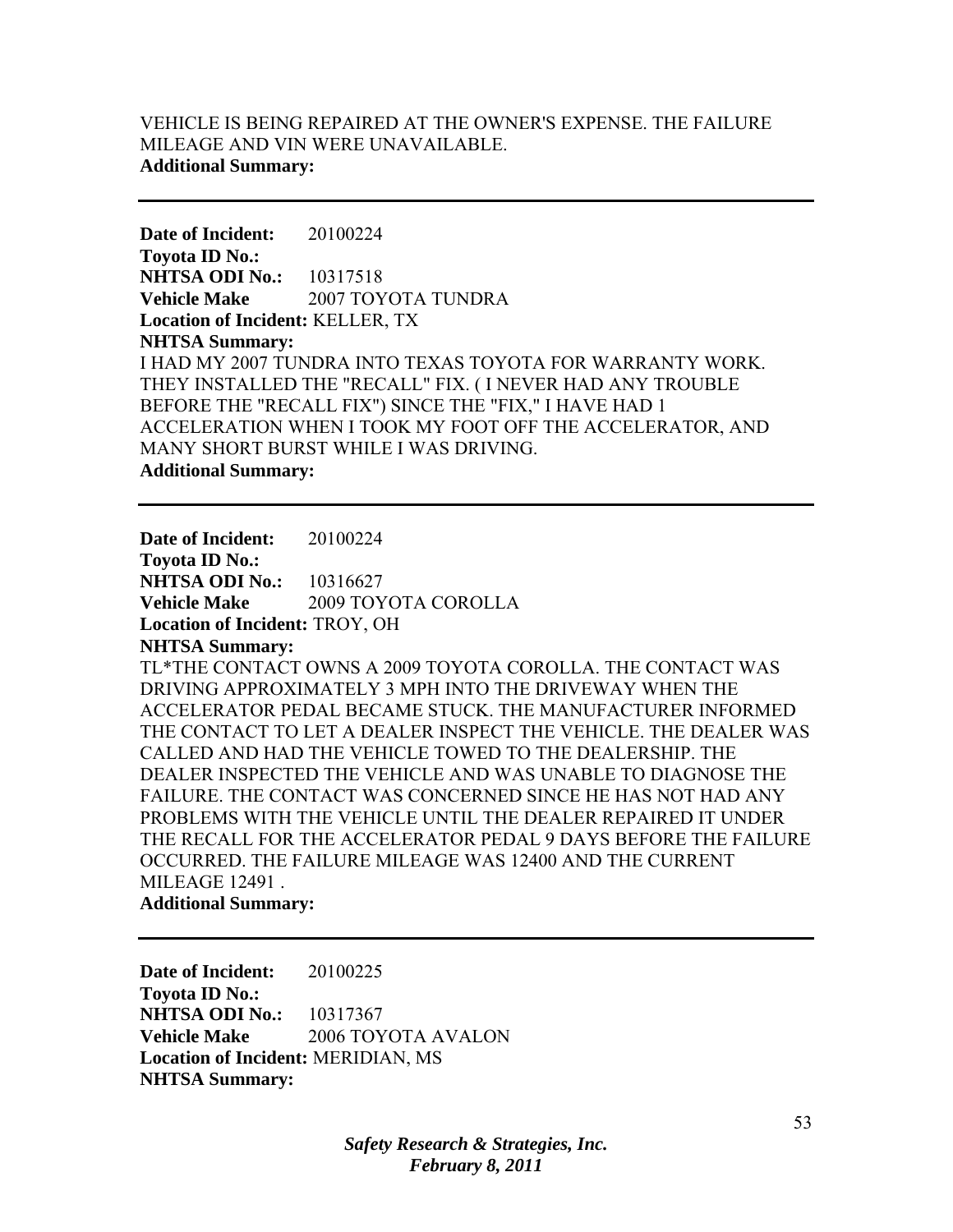I OWN A 2006 TOYOTA AVALON. BEFORE THE RECALLS THERE WAS ONLY TWO OCCASIONS WHERE MY VEHICLE ACCELERATION MALFUNCTIONED SLIGHTLY. ON THURSDAY FEBRUARY 25, 2010 I HAD THE RECALL REPAIRS COMPLETED, AND NOW MY VEHICLE ACCELERATION MALFUNCTIONS EVERY TIME I DRIVE IT. I ALMOST HIT ANOTHER CAR MOVING UP AT A STOP SIGN BECAUSE MY VEHICLE TOOK OFF WHEN I PRESSED SLIGHTLY ON THE PEDAL. THE BRAKES ARE NOW MALFUNCTIONING, WHERE IT DOESN'T STOP UPON PRESSING THE BRAKES. **Additional Summary:** 

**Date of Incident:** 20100225 **Toyota ID No.: NHTSA ODI No.:** 10315232 **Vehicle Make** 2008 TOYOTA AVALON **Location of Incident:** ATLANTA, GA

**NHTSA Summary:** 

2008 TOYOTA AVALON WAS RECALLED TO REPLACE A GAS PEDAL. THE CAR WAS TAKEN IN TO THE TOYOTA DEALER FOR THE SAID REPAIR. IT TOOK 4 HOURS. A FEW DAYS LATER THE CAR WAS IN REVERSE AND WAS SLOWLY BACKING OUT OF A RESIDENTIAL CARPORT WHEN IT ACCELERATED ON ITS OWN AND THE CAR DID ABOUT 3 LOOPS AROUND THE GARAGE AREA OF THE HOME CAUSING DAMAGE TO THE CAR, BENCHES, TREE, BUSHES, LAMP POST, ETC. THIS HAPPENED AFTER THE RECALLED DEFECT WAS REPAIRED. OWNER OF VEHICLE PUT IN CLAIM TO HER OWN INSURANCE COMPANY, PUT IN A CALL TO THE 800 TOYOTA NUMBER AND HAD CAR TOWED TO WHERE SHE PURCHASED THE CAR. EVERYONE SEEMS CONCERNED, BUT ONLY WANTS TO REPAIR THE DAMAGE TO THE CAR RATHER THAN GET TO THE ROOT OF THE PROBLEM. WE THOUGHT TOYOTA HAD THE FIX, BUT APPARENTLY NOT SINCE ACCELERATING AND GOING OUT OF CONTROL ON AN ACCELERATED PACE.

### **Additional Summary:**

**Date of Incident:** 20100225 **Toyota ID No.: NHTSA ODI No.:** 10317039 **Vehicle Make** 2009 TOYOTA TACOMA **Location of Incident:** MARSHALLTOWN, IA **NHTSA Summary:**  I EXPERIENCED A CASE OF UNCONTROLLABLE ACCELERATION IN MY 2009 TOYOTA TACOMA. IT OCCURED ON FEB 25, 2010. I STARTED MY VEHICLE IN MY GARAGE NORMALLY. MY FOOT IS ON THE BRAKE. I LET IT IDLE FOR A SHORT WHILE UNTIL THE IDLE RATE WENT UNDER 1500 RPMS. I SHIFTED IT INTO REVERSE AND THE IDLE SPEED WENT UNDER 1000 RPMS.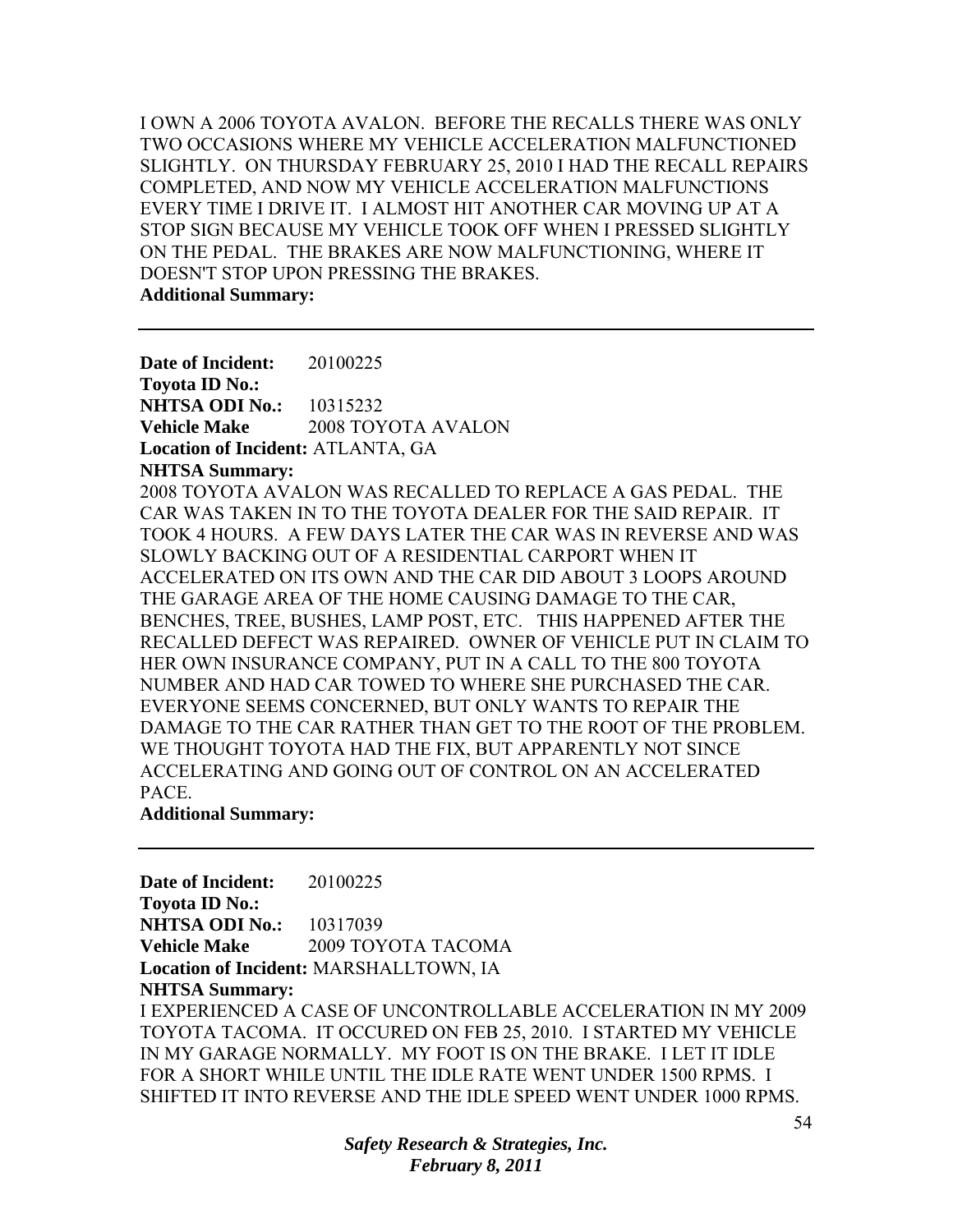FOOT IS STILL ON THE BRAKE. I LET IT BACK OUT OF THE GARAGE ONTO THE DRIVEWAY AND THEN ONTO THE STREET TURNING THE WHEEL PARTIALLY TO ALIGN MYSELF INTO THE STREET TO BEGIN TO DRIVE AWAY. FOOT IS STILL ON THE BRAKE WHEN I SHIFTED INTO DRIVE. AS SOON AS I SHIFTED INTO DRIVE IT ACCELERATED UNCONTROLLABLY. MY FOOT IS STILL ON THE BRAKE , BUT I REALIZE THAT THE BRAKE WILL NOT STOP IT. I HAD TO MAKE A QUICK TURN TO AVOID RUNNING ONTO THE CURB/MAILBOX AND THEN I QUICKLY SHIFTED IT INTO NEUTRAL TO BRING IT TO A STOP. IT CAME TO A STOP AND I LOOK DOWN AT THE TRANSMISSION AND I ACTUALLY SHIFTED IT THROUGHT NEUTRAL INTO REVERSE. BUT, IT AT LEAST WAS STOPPED. I CONTACTED MY LOCAL TOYOTA DEALER IN AMES, IA AND THEY SAID TO BRING IT IN AND THEY WOULD TAKE A LOOK AT IT. I TOOK IT IN ON MAR 4, 2010. THEY SAID THEY RAN ALL SORTS OF DIAGNOSTICS ON IT AND IT CHECKED OUT FINE. THEY SAID THEY CONTACTED TOYOTA AND OPENED UP A CASE NUMER AND WOULD LET ME KNOW WHEN THEY KNEW SOMETHING MORE. MY VEHICLE WAS ON THE FLOOR MAT RECALL, BUT THE SAME DEALER LOOKED AT IT LAST YEAR AND SAID THE FLOOR MAT WAS FINE. IT WAS NOT ON THE FOOT PEDAL RECALL. I BELIEVE THIS IS AN ELECTRONIC PROBLEM THAT TOYOTA IS TRYING TO HIDE WITH THESE OTHER RECALLS. I HAVE NO CONFIDENCE THAT THIS PROBLEM WILL NOT OCCUR AGAIN AND BELIEVE TOYOTA NEEDS TO ADDRESS THIS ASAP. **Additional Summary:** 

**Date of Incident:** 20100225 **Toyota ID No.: NHTSA ODI No.:** 10316883 **Vehicle Make** 2007 TOYOTA CAMRY **Location of Incident:** BROCKTON, MA **NHTSA Summary:** 

I OWN A 2007 TOYOTA CAMRY THAT WAS PART OF THE GAS PEDAL RECALL WHERE SUDDEN ACCELERATION WAS PERIODICALLY HAPPENING WITH MY CAR. I HAD THE RECALL WORK DONE ABOUT 3 WEEKS AGO BUT ABOUT A WEEK AGO MY CAR WAS SPEEDING UP WHEN I DIDN'T EVEN HAVE THE GAS PEDAL DEPRESSED, I WAS AT A STOP LIGHT WITH MY FOOT ON THE BRAKE WHEN ALL OF A SUDDEN THE CAR WAS TRYING TO ACCELLERATE ON ME! THERE HAVE BEEN 2 MORE OCCURANCES OF THIS SINCE THEN AND I DON'T BELIEVE THEIR REPAIRS WORKED OR ITS THE COMPUTER OR ELECTRICAL OR SOMETHING, I CALLED THE DEALER AND THEY ARE HAVING ME BRING IT BACK IN BUT THEY AREN'T SURE WHAT ELSE CAN BE DONE SINCE THEY ALREADY FIXED THE RECALLED PEDAL. YOU NEED TO HAVE TOYOTA DO MORE, IT CLEARLY WAS WHAT THEY INSISTED IT WAS.

**Additional Summary:**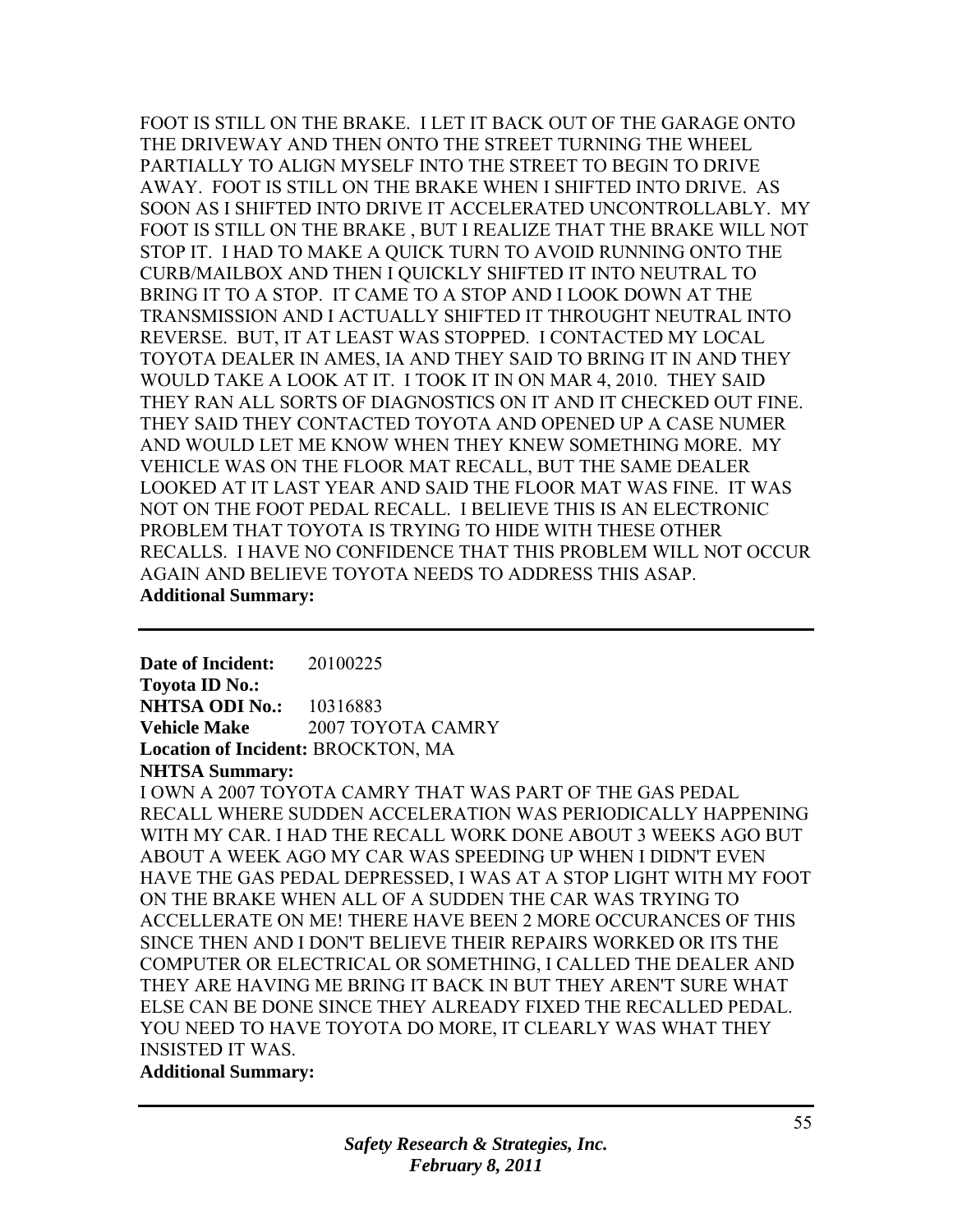**Date of Incident:** 20100225 **Toyota ID No.: NHTSA ODI No.:** 10319194 **Vehicle Make** 2010 TOYOTA CAMRY **Location of Incident:** EXTON, PA **NHTSA Summary:** 

TL- THE CONTACT HAS A 2010 TOYOTA CAMRY. THE CONTACT STATED THAT THEY HAD THE VEHICLE REPAIRED AND THE FAILURE STILL OCCURRED. THE CONTACT HAD NOT EXPERIENCED THE ACCELERATION PROBLEM BEFORE HAVING THE REPAIR DONE, BUT IS NOW HAVING THE PROBLEM BOTH IN DRIVE AND REVERSE. THE DEALER GAVE THE CONTACT LETTER STATING THAT THE VEHICLE NEEDED TO BE WARMED UP LONGER THAN IN THE PAST. THE VEHICLE NOW HAS AN ELECTRONIC SENSOR THAT LEARNS THE DRIVERS HABBITS. THE VEHICLE FAILURE MILEAGE WAS 95000 AND THE CURRENT MILEAGE WAS 10000. RL **Additional Summary:** 

**Date of Incident:** 20100225 **Toyota ID No.: NHTSA ODI No.: 10324380** 

**Vehicle Make** 2009 LEXUS ES350

**Location of Incident:** HOUSTON, TX

**NHTSA Summary:** 

I AM REQUESTING THAT DOT NHTSA INVESTIGATE THE DRIVER'S CONTRIBUTION TO UNINTENDED ACCELERATION (UA) DUE TO PROGRAMMING CODE ERROR. I AM DRIVING AT 40 MPH. I SEE SIGNAL LIGHT TURNING RED. I TOOK MY FOOT OFF ACCELERATOR. THE CAR IS COASTING. WHEN SPEED REACHED 20 MPH, THE CAR SUDDENLY STARTED ACCELERATING. I STEPPED ON THE BRAKE. CAR STARTED SLOWING DOWN. I REPORTED THIS TO LEXUS HEADQUARTER ON 03-01-10 (LEXUS INCIDENT.) I WAS ASKED TO DROP OFF MY CAR AT DEALER ON 03-30-2010 SO THAT FIELD TECHNICAL SPECIALIST CAN INVESTIGATE. I WAS ASKED TO PICK UP MY CAR ON 03-31-10. I REQUESTED COPY TECHNICIANS FINDINGS AND REPORT. AS PER TECHNICIAN'S REPORT, "WE WERE ABLE TO DUPLICATE HIS CONCERN. WHAT IS HAPPENING IS THAT AS THE VEHICLE SLOWS DOWN THE TORQUE CONVERTER LOCK UP IS TURNING OFF. THIS REDUCES THE AMOUNT OF ENGINE BRAKING AND GIVES THE FEELING THAT THE VEHICLE HAS SPED UP. WE COMPARED THIS TO ANOTHER ES350 AND IT HAS THE SAME CHARACTERISTICS. NO REPAIRS MADE, VEHICLE IS OPERATING AS DESIGNED." I WROTE LEXUS HEAD-QUARTER AGAIN SAYING, "THIS IS NOT A FEELING I EXPERIENCED. IT IS A REAL ISSUE. I NOTICED SPEEDOMETER READING RISING." I RECEIVED A PHONE CALL FROM LEXUS HEADQUARTER INDICATING THERE IS NOTHING MORE THEY CAN DO. I ASKED, "CAN YOUR TECHNICIAN REPEAT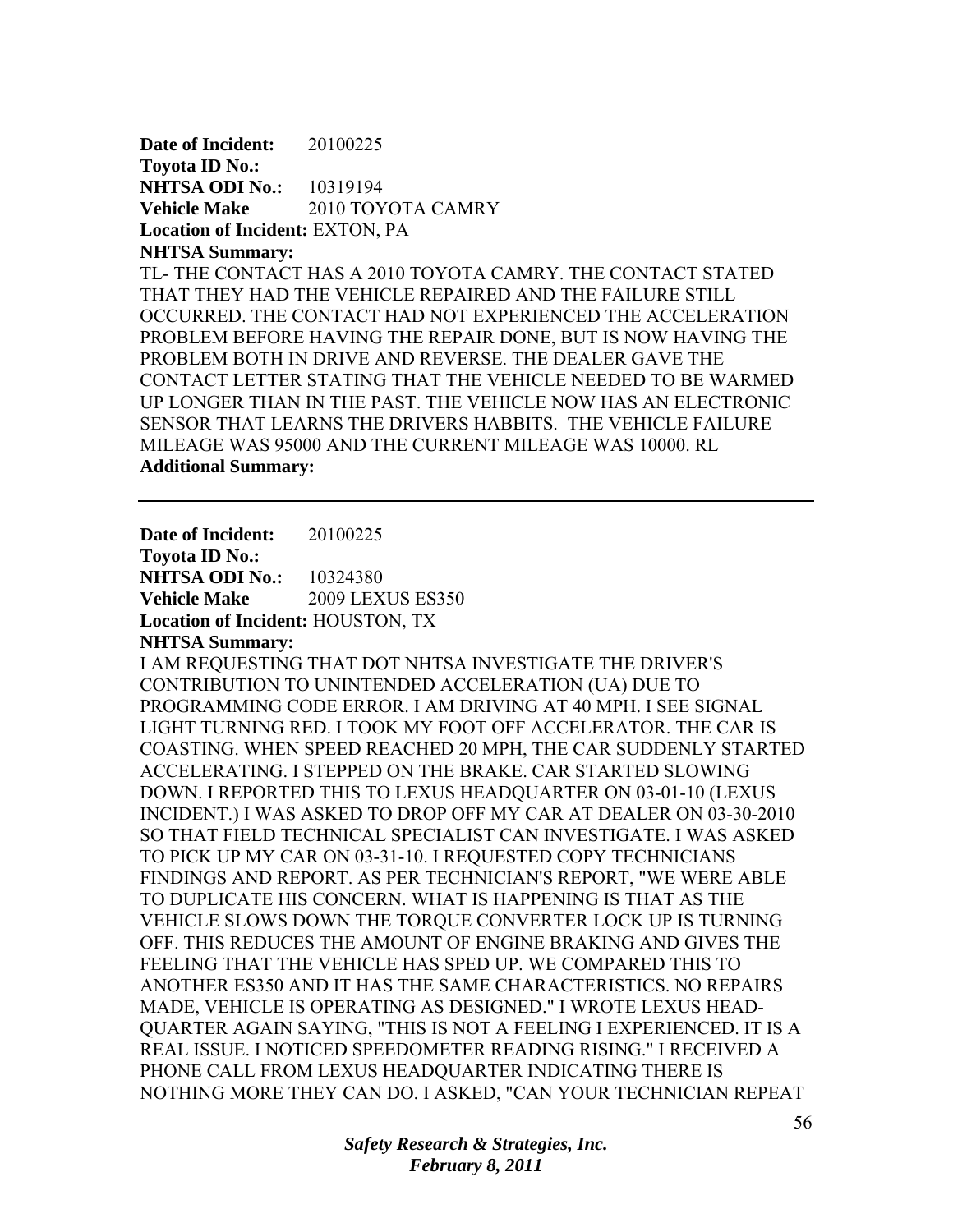THE TEST WITH ME IN THE CAR WITH HIM?". THEY SAID, "IT IS NOT NECESSARY". SINCE MY FOOT WAS NOT ON ACCELERATOR OR BRAKE WHEN CAR STARTED ACCELERATING, I SUSPECT PROGRAMMING CODE ERROR. MY CAR WAS ALREADY REPAIRED DURING SAFETY RECALL BY LEXUS SOME TWO MONTHS AGO. SO, THIS IS NOT A STUCK ACCELERATOR ISSUE. I REQUEST YOUR ASSISTANCE IN HAVING LEXUS REPEAT THIS TEST WITH ME INSIDE THE CAR TO WITNESS THEIR TEST. THEY HAVE REFUSED TO DO THIS. CAR WAS PURCHASED BRAND NEW FROM STERLING MCCALL LEXUS, HOUSTON IN DECEMBER 08. IT IS LEXUS 2009, ES 350. CAR IS BARELY USED SINCE WE BOUGHT IT 16 MONTHS AGO. IT HAS 3,300 MILES ON IT. ALL ROUTINE REQUIRED MAINTENANCE WAS PERFORMED BY DEALER. \*TR **Additional Summary:** 

**Date of Incident:** 20100225 **Toyota ID No.: NHTSA ODI No.:** 10315943 **Vehicle Make** 2009 TOYOTA CAMRY **Location of Incident:** BUFFALO GROVE, IL **NHTSA Summary:** 

TOYOTA CAMRY POST RECALL FIX - ISSUES 1. TOYOTA CAMRY CAR SUDDENLY ACCELERATED AND BRAKES DID NOT WORK. CAR ENDED UP IN A DITCH AND NEEDED TO BE TOWED 2. TOYOTA CAMRY RECALL FIX WAS DONE 2 DAYS BEFORE THE INCIDENT. A METAL SHIN WAS INSERTED INTO ACCELERATOR ASSEMBLY PEDAL ALONG WITH CAR SOFTWARE (BREAK OVERRIDES ACCELERATOR). REALLY BAD CUSTOMER EXPERIENCE - NO QUICK RESPONSE TO THE ISSUE - HAVE ROADSIDE ASSISTANCE BUT WAS DENIED ANY TOWING CHARGER AT THE DEALERSHIP - NOBODY CALLED ME FOR 2 DAYS TO LET ME KNOW STATUS OF THE CAR - LOST MY KEYS AND KEPT ME WAITING **Additional Summary:** 

**Date of Incident:** 20100226 **Toyota ID No.: NHTSA ODI No.:** 10314782 **Vehicle Make** 2010 TOYOTA COROLLA **Location of Incident:** GREENFIELD, MA **NHTSA Summary:**  PURCHASED MY 2010 TOYOTA COROLLA S IN JULY AND IT HAS BEEN RECALLED 3 TIMES. HAD ACCELERATOR PEDAL FIXED WEEKS AGO. YESTERDAY WHILE BRUSHING SNOW OFF CAR IT BEGAN TO REV AND ACCELERATOR PEDAL HAD DEPRESSED ITSELF AND STUCK. I HAD TO MANUALLY PULL UP THE PEDAL. I USE THIS CAR FOR WORK AND DRIVE APPROX. 2500 MILES PER MONTH. I TRANSPORT CLIENTS AND CHILDREN. I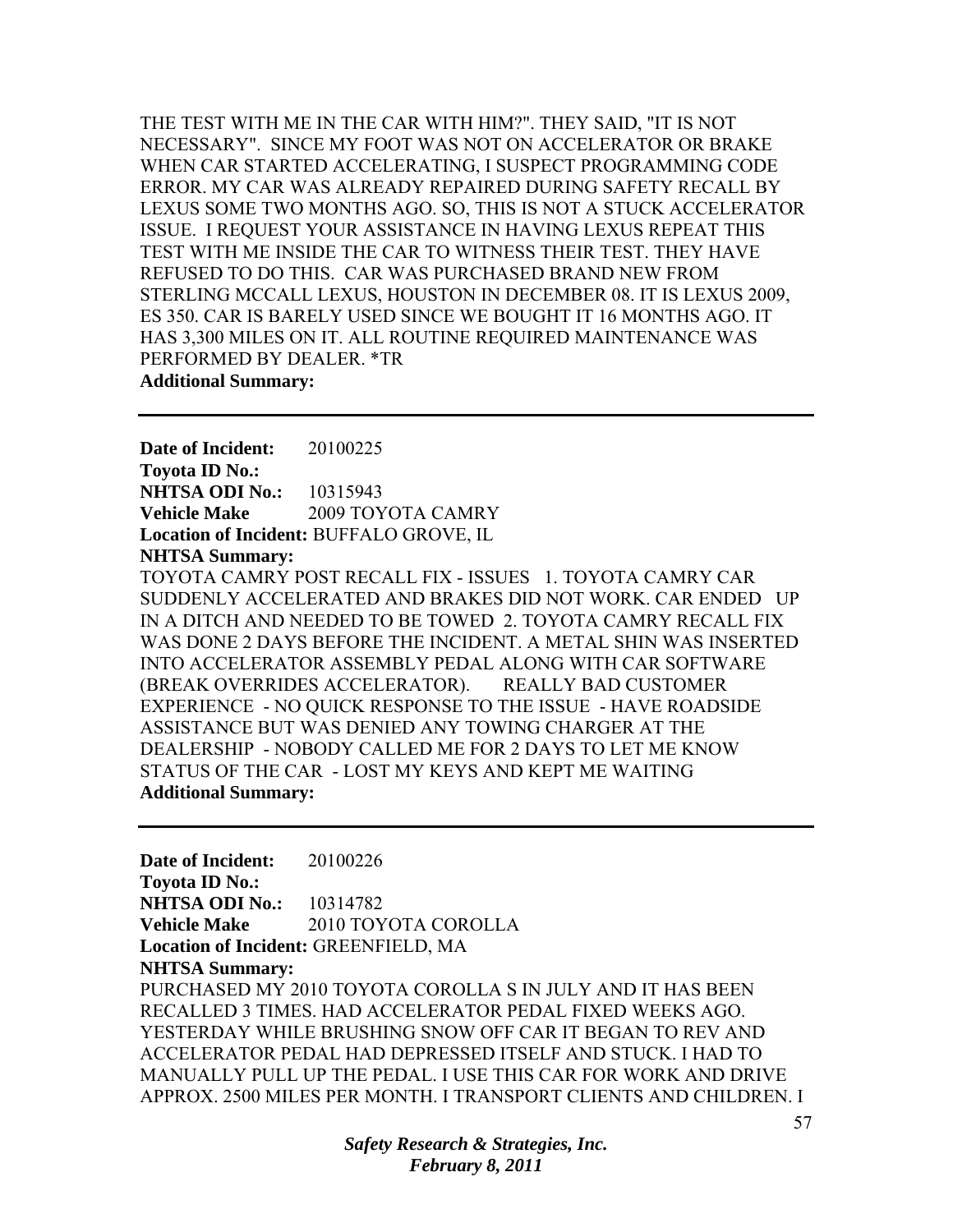BOUGHT A TOYOTA FOR SAFETY AND RESALE VALUE! I DO NOT FEEL SAFE IN THIS CAR. I HAVE TRIED TO TRADE IT IN AND DEALERS WILL NOT TAKE IT. IT IS UNSELLABLE AND UNSAFE. I WANT TOYOTA TO TAKE THIS CAR AND GIVE ME MY MONEY BACK. IT IS A BAD PRODUCT! **Additional Summary:** 

**Date of Incident:** 20100226 **Toyota ID No.: NHTSA ODI No.:** 10317725 **Vehicle Make** 2009 TOYOTA COROLLA **Location of Incident:** BROOKLYN, NY **NHTSA Summary:**  TL\* THE CONTACT OWNS A 2009 TOYOTA COROLLA. WHEN THE CONTACT ATTEMPTED TO PLACE THE VEHICLE INTO DRIVE FROM PARK GEAR, THE VEHICLE SUDDENLY ACCELERATED WITHOUT WARNING CAUSING THE VEHICLE TO CRASH INTO AN EMBANKED OF SNOW. IN ORDER TO THE STOP THE ACCELERATION THE VEHICLE HAD TO BE TURNED OF MANUALLY USING THE IGNITION SWITCH. NO ONE WAS INJURED AND A

POLICE REPORT WAS NOT FILED. PRIOR TO THE RECENT FAILURE THE CONTACT HAD THE RECALL NHTSA CAMPAIGN ID NUMBER: 10V017000 AND 10V023000 PERFORMED ON THE VEHICLE.THE VEHICLE HAD NOT BEEN DIAGNOSED BY THE DEALERSHIP AND THERE WERE NO PRIOR WARNINGS. THE CURRENT AND FAILURE MILEAGES WERE 5000. **Additional Summary:** 

**Date of Incident:** 20100226 **Toyota ID No.: NHTSA ODI No.: Vehicle Make** 2009 TOYOTA CAMRY **Location of Incident:** , FL **NHTSA Summary: Additional Summary:**  BRIAN SMITH'S PRWeb - Copies of the lawsuit can be obtained by calling the offices of West Palm Beach attorney Brian W. Smith of the law firm of Smith & Vanture, LLP at (561) 684-6330. Mr. Smith may also be contacted via the firm's web site: www.smithvanture.com

"A Florida couple has filed a law suit against Toyota and their local dealership for serious injuries that they sustained when their recalled 2009 Toyota Camry, which had supposedly been "fixed" by their dealer, suddenly accelerated into an intersection, causing their vehicle to crash into other vehicles."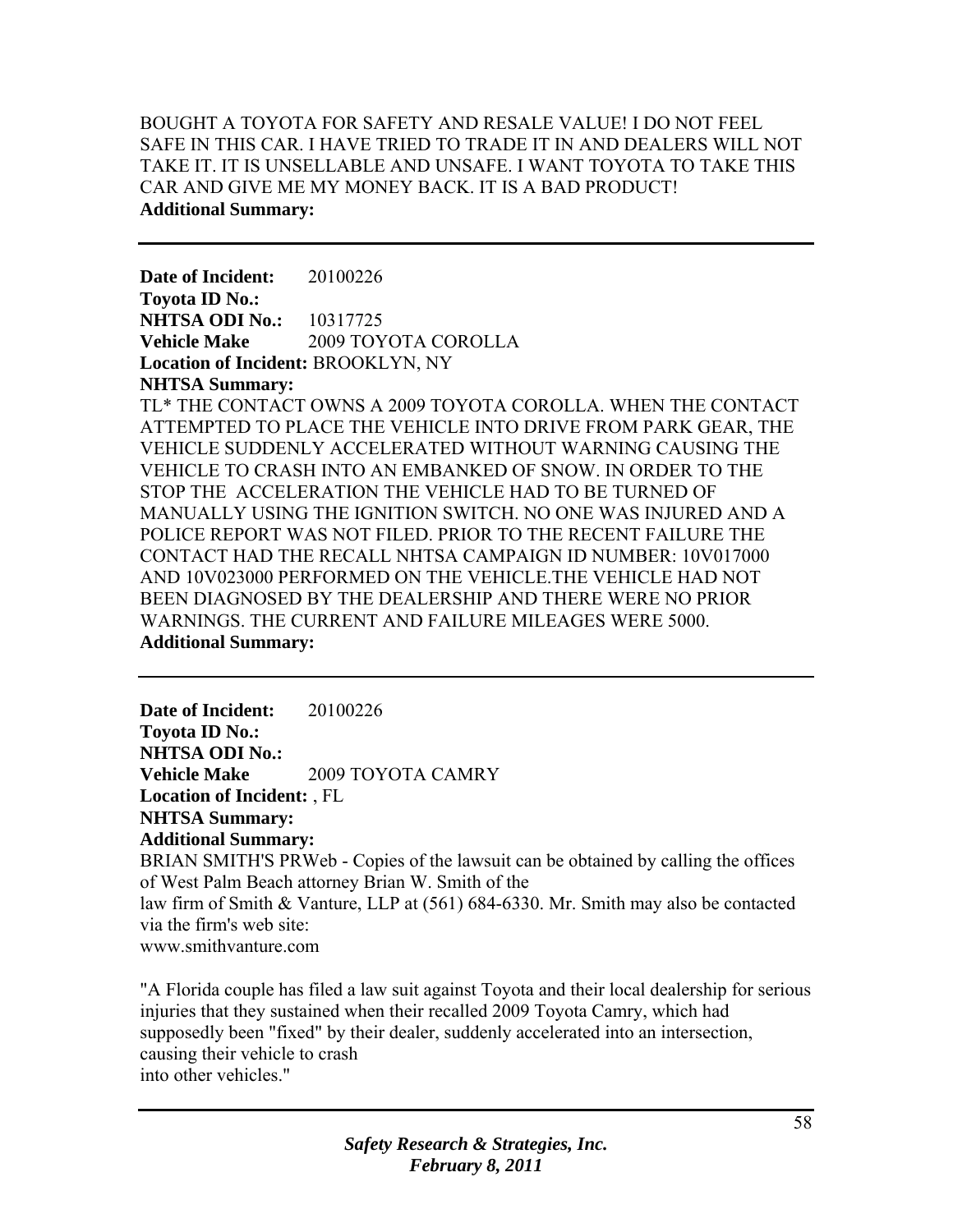**Date of Incident:** 20100226 **Toyota ID No.: NHTSA ODI No.:** 10327454 **Vehicle Make** 2010 TOYOTA COROLLA **Location of Incident:** IRVINGTON, NJ **NHTSA Summary:**  TOYOTA SAFETY CONCERN \*GR THE CONSUMER STATED THE ACCELERATOR PEDAL REINFORCEMENT BAR WAS INSTALLED IN THE VEHICLE. HOWEVER, THREE WEEKS LATER, WHEN ATTEMPTING TO STOP AT AN INTERSECTION, THE VEHICLE CONTINUED TO ACCELERATE THROUGH THE INTERSECTION. \*JB **Additional Summary:** 

**Date of Incident:** 20100226 **Toyota ID No.: NHTSA ODI No.:** 10327399 **Vehicle Make** 2009 TOYOTA CAMRY **Location of Incident:** GLENVIEW, IL **NHTSA Summary:**  2009 TOYOTA CAMRY. CONSUMER STATES PROBLEM WITH FLOOR MAT AND GAS ACCELERATOR \*TGW THE CONSUMER STATED THREE DAYS AFTER THE RECALL WAS PERFORMED, THE VEHICLE SUDDENLY ACCELERATED AND THE CONSUMER CRASHED INTO HER GARAGE DOOR. \*JB

**Additional Summary:** 

**Date of Incident:** 20100226 **Toyota ID No.: NHTSA ODI No.:** 10315028 **Vehicle Make** 2009 TOYOTA MATRIX **Location of Incident:** ASHTABULA, OH **NHTSA Summary:**  I HAVE A 2009 TOYOTA MATRIX. I PURCHASED IT IN NOVEMBER OF 2008. IN OCTOBER OF 2009 THE CAR HAD ROUGHLY 7000 MILES ON IT. I EXPERIENCED MY FIRST INCIDENT OF UNINTENDED ACCELLERATION. I DROVE UP A HILL TO A STOP SIGN AND AS I BRAKED THE CAR LURCHED FORWARD. I PUT BOTH FEET ON THE BRAKE AND PUT THE CAR IN NEUTRAL. I THOUGHT THAT I MIGHT HAVE SOME HOW HAD MY FOOT ON THE GAS, SO I DID NOT THINK IT WAS A SERIOUS CONCERN. HOWEVER, I HAD TWO MORE SIMILAR INCIDENTS IN THE FOLLOWING MONTHS. BOTH PULLING UP TO STOP SIGNS. BOTH TIMES I HEARD THE ENGINE START TO ACCELLERATE AND WAS ABLE TO CONTROL IT. WHEN I HEARD ABOUT THE TOYOTA RECALL I IMMEDIATELY CALLED AND HAD MY CAR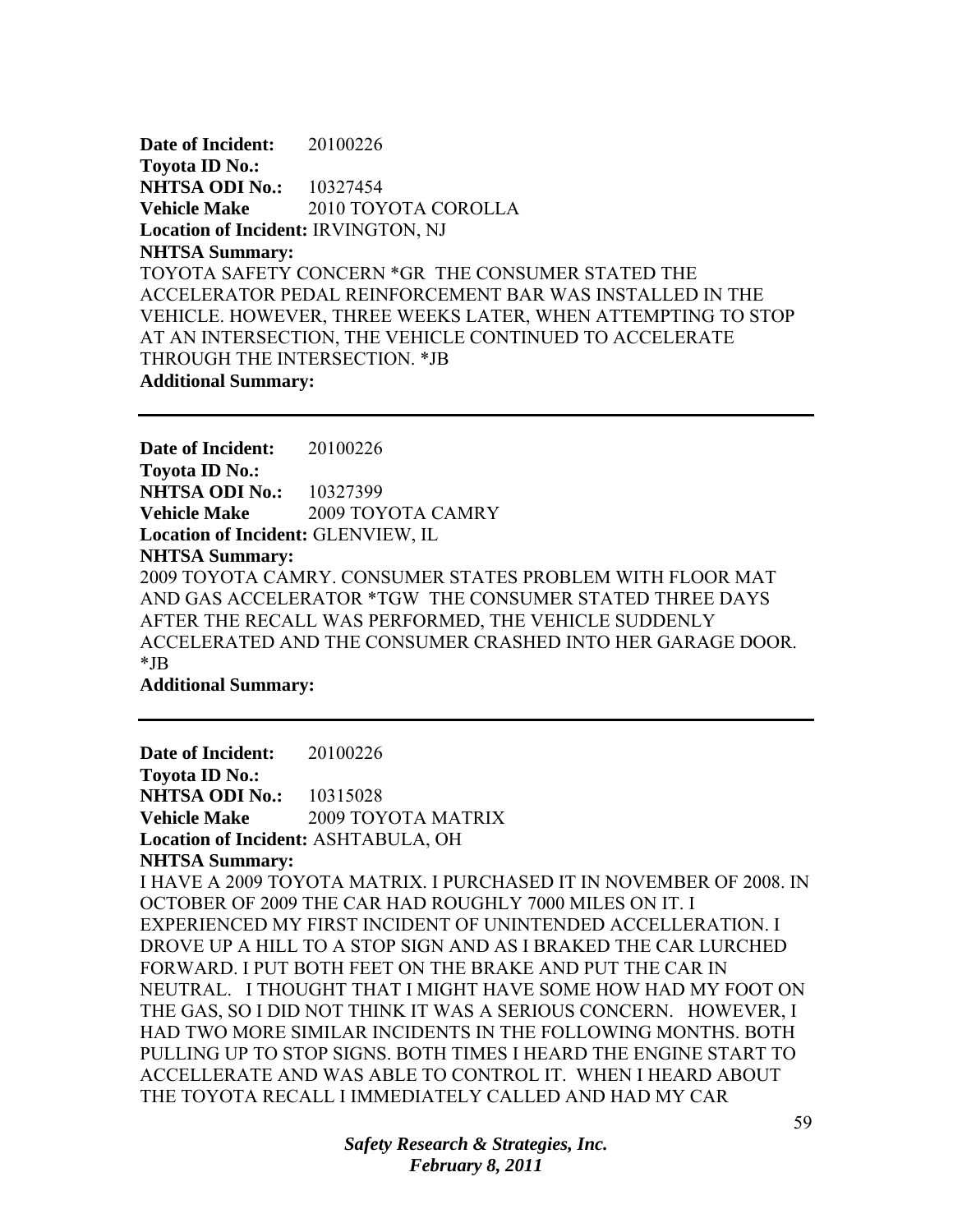SERVICED. THE TOYOTA DEALER DID RECALL WORK ON MY BRAKES AND GAS PEDAL ON FEBRUARY 10TH, 2010. ON FEBRUARY 26TH, I WAS DRIVING ABOUT 5 MPH IN A PARKING AREA WITH MY SON. I PUT MY FOOT ON THE BRAKE AND I FELT THE CAR PUSH FORWARD.I PUT MY OTHER FOOT ON THE BRAKE AS WELL. MY SON SAID "ITS DOING IT AGAIN MOM!" I PUT IT IN NEUTRAL AND WE BOTH HEARD THE ENGINE WIND OUT LIKE I HAD PUSHED THE GAS PEDAL TO THE FLOOR. THIS OBVIOUSLY MEANS THE RECALL "FIX" ISN'T WORKING! I CONTACTED MY DEALER AND AM GETTING A LOANER CAR. I AM VERY CONCERNED WHAT THIS MEANS IN TERMS OF FUTURE SAFETY AND MY MONETARY INVESTMENT IN THIS CAR.

#### **Additional Summary:**

**Date of Incident:** 20100226 **Toyota ID No.: NHTSA ODI No.:** 10316643 **Vehicle Make** 2009 TOYOTA COROLLA **Location of Incident:** CHARLOTTE, NC **NHTSA Summary:**  TL\* THE CONTACT OWNS A 2009 TOYOTA COROLLA. THE CONTACT STATED HE PUT THE VEHICLE IN REVERSE AND IT TOOK OFF WITH UNINTENDED ACCELERATION. THE RECALL REPAIR WAS DONE ON THE ACCELERATOR PEDAL BY INSTALLING A CHIP, HOWEVER THE ACCELERATION FAILURE HAD HAPPENED AGAIN. THE DEALER WAS CALLED AND THE DEALER INSTRUCTED THE CONTACT TO BRING THE VEHICLE BACK SO THE VEHICLE CAN BE INSPECTED . THE TOYOTA MANUFACTURE HAD NOT BEEN CALLED. THE FAILURE MILEAGE WAS 22,000.

#### **Additional Summary:**

**Date of Incident:** 20100227 **Toyota ID No.: NHTSA ODI No.:** 10316563 **Vehicle Make 2007 TOYOTA CAMRY Location of Incident:** SENOIA, GA **NHTSA Summary:**  TL\*THE CONTACT OWNS A 2007 TOYOTA CAMRY. THE CONTACT STATED THAT AFTER THE RECALL WAS REPAIRED FOR THE POWER TRAIN: CLUTCH ASSEMBLY: PEDAL LINKAGE, THE VEHICLE CONTINUED TO HAVE RAPID/SUDDEN ACCELERATION. THE CONTACT HAS NOT TAKEN THE VEHICLE BACK TO THE DEALER DUE TO THE HIGH VOLUME OF REPAIRS. THE CONTACT FEELS THAT THE REPAIR WILL NOT REMEDY THE ISSUE WITH THE STICKY PEDAL AND THE VEHICLE WAS UNSAFE TO DRIVE. THE FAILURE MILEAGE WAS 60,000.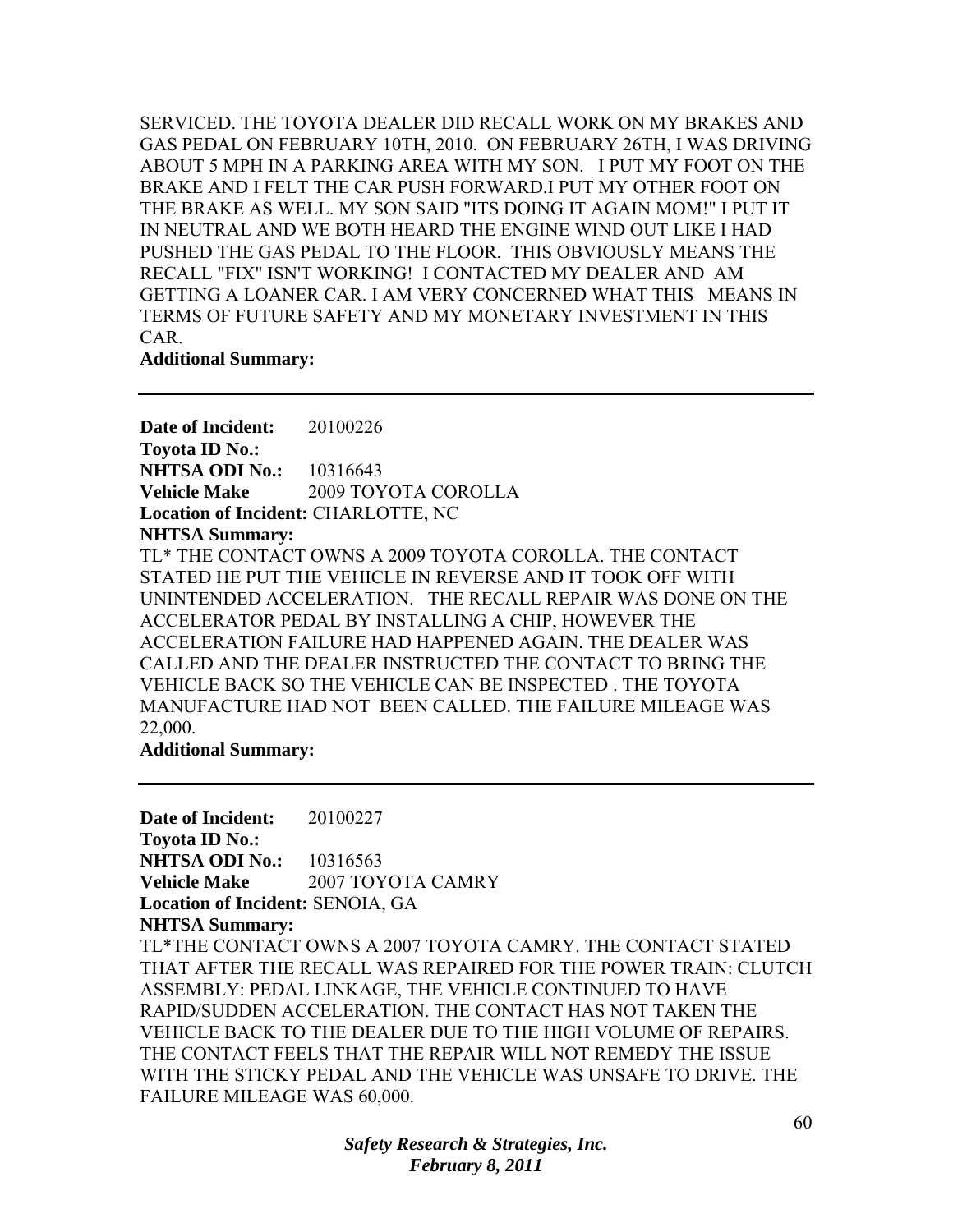**Date of Incident:** 20100227 **Toyota ID No.: NHTSA ODI No.:** 10321854 **Vehicle Make** 2008 TOYOTA TUNDRA **Location of Incident:** BALLSTON LAKE, NY **NHTSA Summary:**  SUBJECT: UNINTENTIONAL ACCELERATION EVENT WITH 2008 TOYOTA TUNDRA, VIN # 5TBBV54148S505082, FOLLOWING RECALL TO INSERT ACCELERATOR PEDAL SHIM THE PURPOSE OF THIS LETTER IS TO DOCUMENT AND INFORM YOU OF AN ôUNINTENTIONAL ACCELERATIONö EVENT THAT I EXPERIENCED WITH MY 2008 TOYOTA TUNDRA ON THE AFTERNOON OF FEBRUARY 27, 2010. THE EVENT WAS EXPERIENCED WITHIN 10 MINUTES/3.5 MILES AFTER LEAVING THE DEALERSHIP FOLLOWING DEALER-SERVICE WORK THAT INCLUDED, AMONG OTHER ITEMS, IMPLEMENTATION OF THE TOYOTA RECALL TO INSERT THE ACCELERATOR PEDAL SHIM (SSC). THIS IS THE ONLY SUCH EVENT EXPERIENCED TO DATE WITH THIS TRUCK. THE EVENT WITH THE VEHICLE PARKED AND THE ENGINE IDLING NORMALLY (APPROXIMATELY 800 RPM), I PLACED MY FOOT ON THE BRAKE IN PREPARATION OF SHIFTING THE TRANSMISSION FROM PARK TO DRIVE. MY FOOT WAS WELL CENTERED ON THE BRAKE PEDAL AND NOT IN CONTACT AT ALL WITH THE THROTTLE PEDAL. THERE WAS NO CHANGE IN ENGINE SPEED AT THIS POINT. I THEN SHIFTED THE TRANSMISSION FROM PARK TO DRIVE. AS SOON AS THE DRIVE POSITION WAS ENGAGED, WITH MY FOOT UNCHANGED FROM ITS FIRM POSITION ON THE BRAKE PEDAL, THE ENGINE SPEED IMMEDIATELY WENT TO FULL THROTTLE. AS I HEARD THE ENGINE SPEED UP, I APPLIED FULL PRESSURE TO THE BRAKE TO HOLD THE VEHICLE IN ITS STATIONARY POSITION. THE REAR WHEELS BROKE LOOSE FROM THE PAVEMENT AND BEGAN SPINNING; HOWEVER, THE VEHICLE REMAINED STATIONARY, HELD BY THE BRAKING OF THE FRONT WHEELS. FORTUNATELY, THE PAVEMENT WAS WET, WHICH FACILITATED THE REAR WHEELS LOSING TRACTION WITH THE PAVEMENT. I IMMEDIATELY TURNED THE IGNITION OFF WHILE THE DRIVE POSITION WAS STILL ENGAGED. ONCE THE ENGINE WAS SHUT DOWN, I PLACED THE TRANSMISSION IN THE PARK POSITION. AS I NEVER HAD A CHANCE TO PLACE MY FOOT ON THE THROTTLE PEDAL BEFORE THE EVENT OCCURRED, IT WAS NOT MECHANICAL IN NATURE AND CAN ONLY BE ATTRIBUTED TO AN ELECTRICAL/CONTROL ISSUE. **Additional Summary:** 

**Date of Incident:** 20100227 **Toyota ID No.:**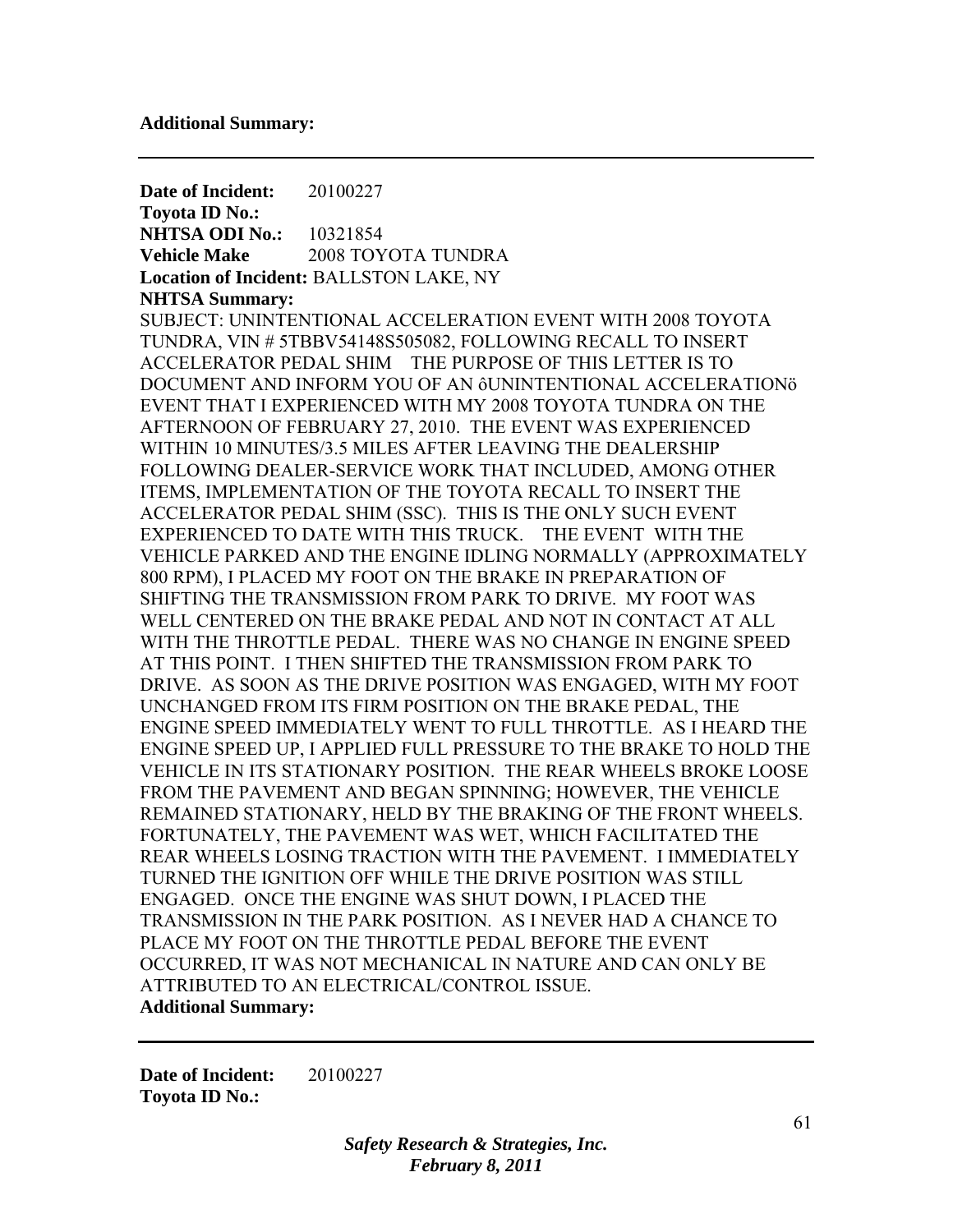**NHTSA ODI No.:** 10315071 **Vehicle Make** 2007 TOYOTA CAMRY **Location of Incident:** GRETNA, NE **NHTSA Summary:** 

TL\*THE CONTACT OWNS A 2007 CAMRY XLE. THE CONTACT STATED THAT HIS VEHICLE WAS FIXED FOR THE ACCELERATOR RECALL ON FEBRUARY 22, 2010. WHILE DRIVING 10 MPH OR LESS, THE DRIVER NOTICED THAT HER RPMS STARTED INCREASING. WHEN SHE TOOK HER FOOT OFF OF THE BRAKE PEDAL, THE VEHICLE IMMEDIATELY ACCELERATED ON IT'S OWN. THE CONTACT STATED THAT SHE WAS ABLE TO SAFELY DRIVE TO A FRIENDS HOME THAT WAS NEARBY; HOWEVER, SHE OBSERVED THE ACCELERATOR RELEASE AND THEN WATCHED IT IMMEDIATELY GO DOWN TO THE FLOOR ON ITS OWN. THE DEALER WAS CONTACTED ABOUT THIS FAILURE. THE DEALER WAS DIAGNOSING THE FAILURE WHEN THE COMPLAINT WAS FILED. THE VIN WAS UNKNOWN. THE CURRENT AND FAILURE MILEAGES WERE 65,000.

**Additional Summary:** 

**Date of Incident:** 20100227

**Toyota ID No.: NHTSA ODI No.: 10317202** 

**Vehicle Make** 2009 TOYOTA CAMRY **Location of Incident:** WHITTIER, CA

**NHTSA Summary:** 

TL\* THE CONTACT OWNS A 2009 TOYOTA CAMRY. THE CONTACT WAS DRIVING APPROXIMATELY 55 MPH. THERE WAS A SUDDEN ACCELERATION WITHOUT WARNING, FOLLOWED BY 10 SECOND WAITING PERIOD BEFORE FUNCTIONING NORMALLY. THE VEHICLE HAD PRIOR RECALL REPAIRS PERFORMED UNDER NHTSA CAMPAIGN ID NUMBERS 09V388000 (VEHICLE SPEED CONTROL; ACCELERATOR PEDAL) AND 10V017000 (VEHICLE SPEED CONTROL; ACCELERATOR PEDAL). THE RECALL REMEDY FAILED TO CORRECT THE SAFETY DEFECT. THE CURRENT AND FAILURE MILEAGES WERE 36,000.

### **Additional Summary:**

**Date of Incident:** 20100228 **Toyota ID No.: NHTSA ODI No.:** 10316820 **Vehicle Make** 2006 TOYOTA AVALON **Location of Incident:** PORTLAND, OR **NHTSA Summary:**  TL\* THE CONTACT OWNS A 2006 TOYOTA AVALON. THE CONTACT HAD THE REPAIR DONE ON FEB 17TH FOR THE RECALL ON THE ACCELERATOR PEDAL. THE CONTACT DID NOT HAVE A PROBLEM UNTIL THE REPAIR WAS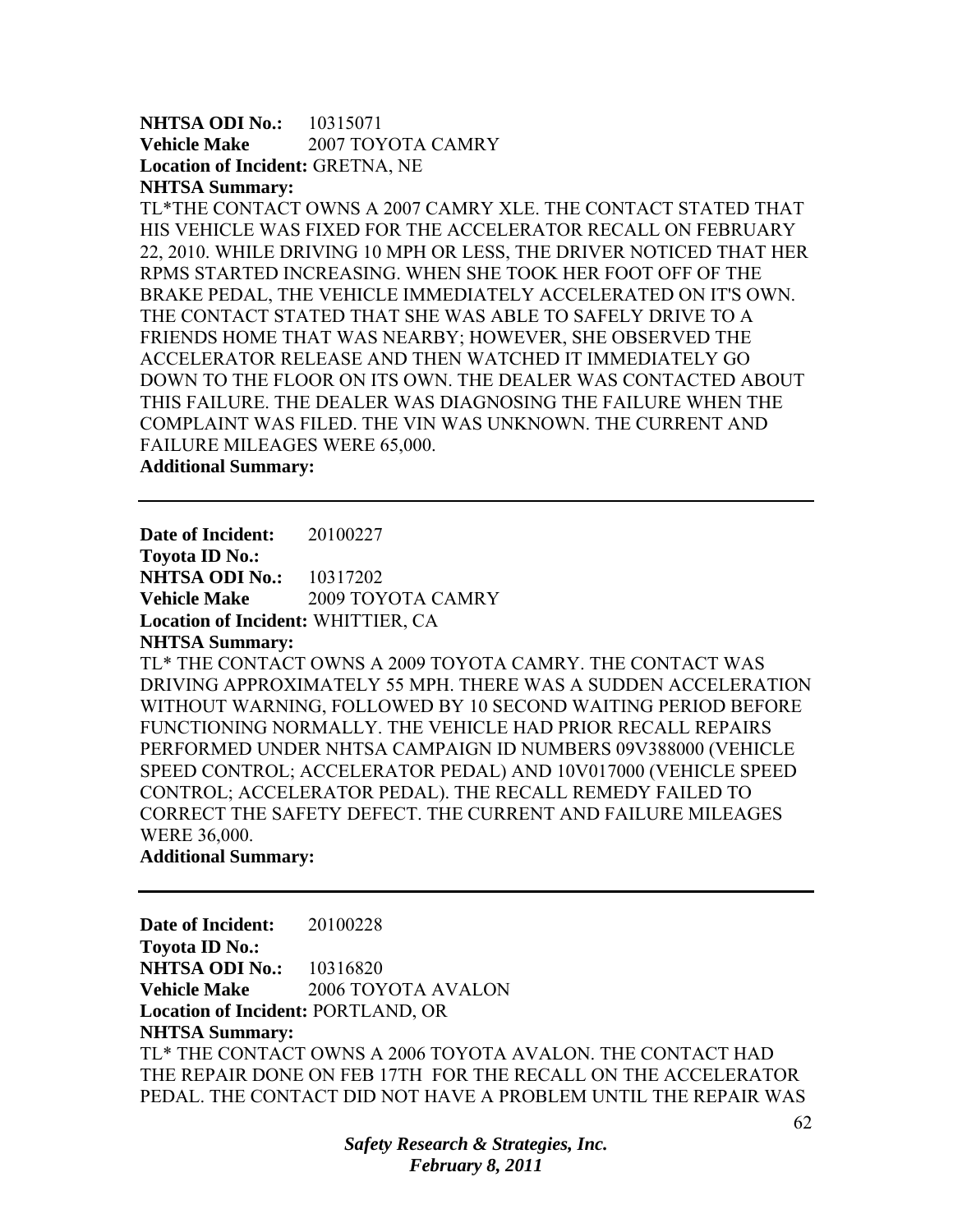DONE, WHICH WAS THE PLACEMENT OF A METAL SHIM THAT WAS PUT UNDER THE ACCELERATOR PEDAL. ON FEBRUARY 28 THERE WAS AN UNINTENDED ACCELERATION WITH THE VEHICLE. THE CONTACT WAS PARKING THE VEHICLE AND WHILE BACKING UP THE VEHICLE ACCELERATED, HE THEN SHIFTED THE VEHICLE INTO DRIVE AND IT WENT FORWARD AND HIT THE VEHICLE IN FRONT OF HIM. THE CONTACT THEN PUT THE VEHICLE IN NEUTRAL AND TURNED THE IT OFF AND IT STOPPED. THE VEHICLE DID NOT STOP REVVING UP UNTIL IT WAS TURNED OFF. NO ONE WAS INJURED, THERE WAS ONLY BUMPER DAMAGE. A POLICE OFFICER WAS THERE AND HE TOOK A REPORT. THE VEHICLE WAS TOWED TO THE DEALER AND CONTACT WAS TOLD TO FILE A CLAIM,#1003101250. THE FAILURE MILEAGE WAS 31,859. **Additional Summary:** 

**Date of Incident:** 20100228 **Toyota ID No.: NHTSA ODI No.:** 10316165 **Vehicle Make** 2008 TOYOTA CAMRY **Location of Incident:** SCOTTSDALE, AZ **NHTSA Summary:**  I HAVE A 2008 CAMRY SE WHICH I TOOK IN FOR THE FLOORMAT AND ACCELERATION RECALLS. THE CAR STILL ACCELERATES WHEN I FIRST START IT. I CAN DRIVE UP TO 30 MILES AN HOUR WITH OUT APPLYING GAS. THE DEALER HAS WORKED ON THE CAR MUTIPLE TIMES AND CAN NOT SOLVE THE PROBLEM. INCIDENT DATE IS THE LAST TIME IT HAPPENED. IT HAPPENS EVERY TIME THE CAR HAS SAT FOR AWHILE. **Additional Summary:** 

**Date of Incident:** 20100228 **Toyota ID No.: NHTSA ODI No.:** 10315365 **Vehicle Make** 2005 TOYOTA AVALON **Location of Incident:** PONCE, PR **NHTSA Summary:**  WHILE EN ROUTE FROM SAN JUAN TO PONCE, PR, I DECIDED TO USE THE CRUISE CONTROL ON MY TOYOTA AVALON 2005. IT WORKED VERY WELL, UNTIL I DECIDED TO USE THE RESUME SPEED OPTION OF THE CRUISE CONTROL. AS SOON AS THE RESUME MOVEMENT WAS ACTIVATED, THE CAR ACCELERATED SUDDENLY AND LUNGED FORWARD AT AN UNBELIEVEABLE RATE OF SPPED THAT SCARED US, AND I HAD TO DEPRESS THE BRAKE PEDAL TO DISENGAGE THE RESUME OPTION. THIS OCCURED TWICE AND THEN I OPTED FOR NOT USING THE CRUISE CONTROL AT ALL. RECENTLY MY CAR WAS SERVICED AT FURIEL TOYOTA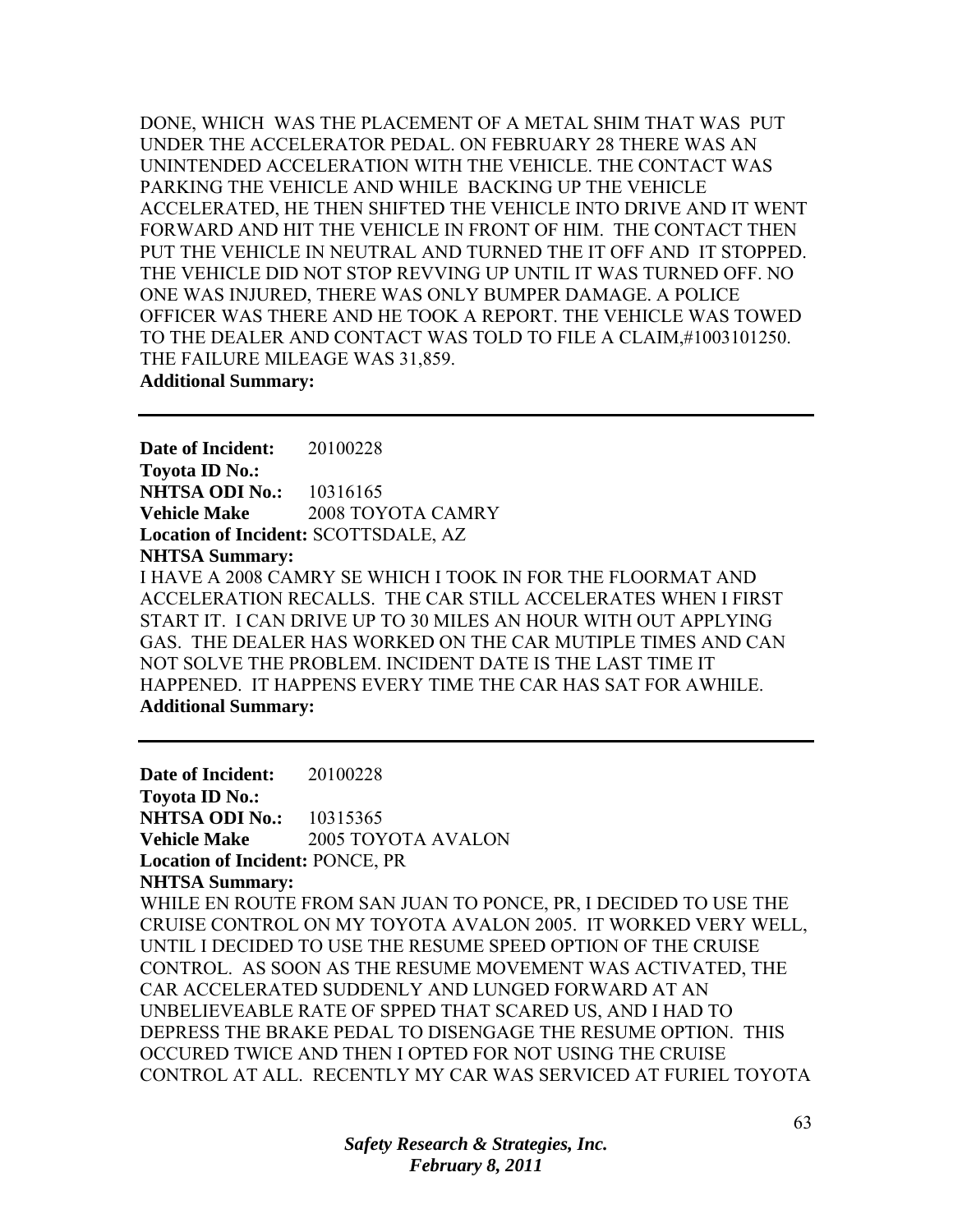# DEALER HERE IN PONCE, WHERE THE RECALL REQUIREMENTS FOR THE ACCELERATOR AND OIL HOSE WERE COMPLETED. **Additional Summary:**

**Date of Incident:** 20100228 **Toyota ID No.: NHTSA ODI No.: Vehicle Make** 2009 TOYOTA CAMRY **Location of Incident:** YONKERS, NY **NHTSA Summary: Additional Summary:**  PER ARTICLE IN THE JOURNAL NEWS -

"A 71-year-old man said his 2009 Toyota Camry unexpectedly accelerated and crashed through the door of his garage and then smashed through the brick wall in the rear of the structure.

The accident on Sunday left Evaristo Rios of Caroline Avenue with a broken rib and his daughter, Marilyn Quinones, 43, a passenger, with a bruised chest and in a neck brace after being taken to St. Joseph's Medical Center.

"It was like a torpedo, it went so fast," Quinones said. "I fainted inside the car. When I woke up, my father was screaming."

On Monday, the smashed garage door was still unstable and the Camry was inside, embedded into the wall that was cracking on the outside.

Rios said he took his car to Toyota on Vredenburgh Avenue in Yonkers in December after getting a recall letter. He said they drove the car four miles, pulled the mats back in the driver's area and told him the car was all right.

Inside the busy service department Tuesday, the manager said all press inquiries were being handled by the corporate offices. A company spokesman said the company is conducting an investigation in response to sudden acceleration in the cars.

A Yonkers police report was taken of the incident that happened at 9:09 p.m. Sunday.

Quinones said she and her father were out running errands Sunday. Rios said that when they returned, he turned into his parking lot and the car started "flying." He said he tried stepping on the brake but could not stop and went right through the automatic door.

Rios, a retired roofer, said the same thing happened on the Saw Mill River Parkway in Yonkers last year. The car raced off, and he could not stop it. By the time he did, he got a speeding ticket for going 72 mph, he said. The speeding ticket cost him \$110.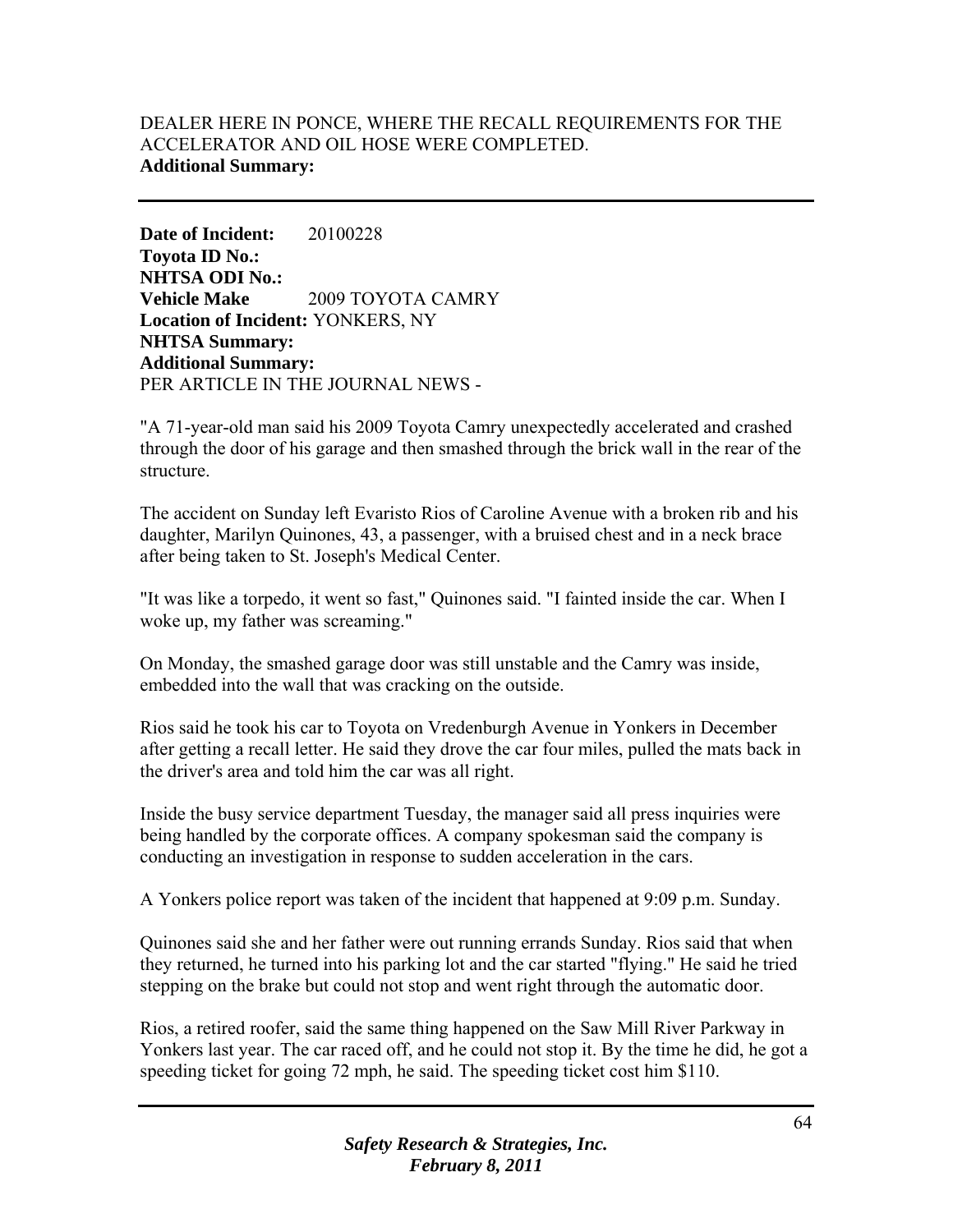**Date of Incident:** 20100300 **Toyota ID No.: NHTSA ODI No.: Vehicle Make** 2007 TOYOTA CAMRY **Location of Incident:** HENRICO, VA **NHTSA Summary: Additional Summary:**  PER NEWS ARTICLES:

HENRICO COUNTY POLICE HAVE GROUNDED A NUMBER OF TOYOTA CAMRY VEHICLES AFTER AN UNMARKED CAR HAD A SUDDEN ACCELERATION EVENT AFTER IT HAD BEEN RECALLED AND SUPPOSEDLY REPAIRED.

HENRICO POLICE ACKNOWLEDGED THE INCIDENT AND SAID THE VEHICLE HAS BEEN TAKEN OFF THE ROAD ALONG WITH ALL OTHER TOYOTA CAMRY MODELS IN THE DEPARTMENT.

THE VEHICLE IN QUESTION WAS MERGING INTO TRAFFIC AND ACCELERATED SLIGHTLY ABOVE THE SPEED LIMIT BEFORE SELF-CORRECTING. THERE WERE NO DAMAGES OR INJURIES.

**Date of Incident:** 20100301 **Toyota ID No.: NHTSA ODI No.:** 10320730 **Vehicle Make** 2009 TOYOTA RAV4 **Location of Incident:** BALDWIN, NY **NHTSA Summary:**  TL- THE CONTACT HAS 2009 TOYOTA RAV4. THE CONTACT HAD THE GAS PEDAL REPAIR DONE AND IS STILL HAVING THE ACCELERATION PROBLEM. WHILE BRAKING THE VEHICLE THE ENGINE STARTED TO RACE AND THE CALLER HAD TO PLACE THE VEHICLE IN NEUTRAL AND THEN THEY COULD TURN THE VEHICLE OFF. THE FAILURE MILEAGE WAS 4390 AND THE CURRENT MILEAGE WAS 4415. RL **Additional Summary:** 

**Date of Incident:** 20100301 **Toyota ID No.: NHTSA ODI No.:** 10318266 **Vehicle Make** 2007 TOYOTA CAMRY **Location of Incident:** NEW BERN, NC **NHTSA Summary:**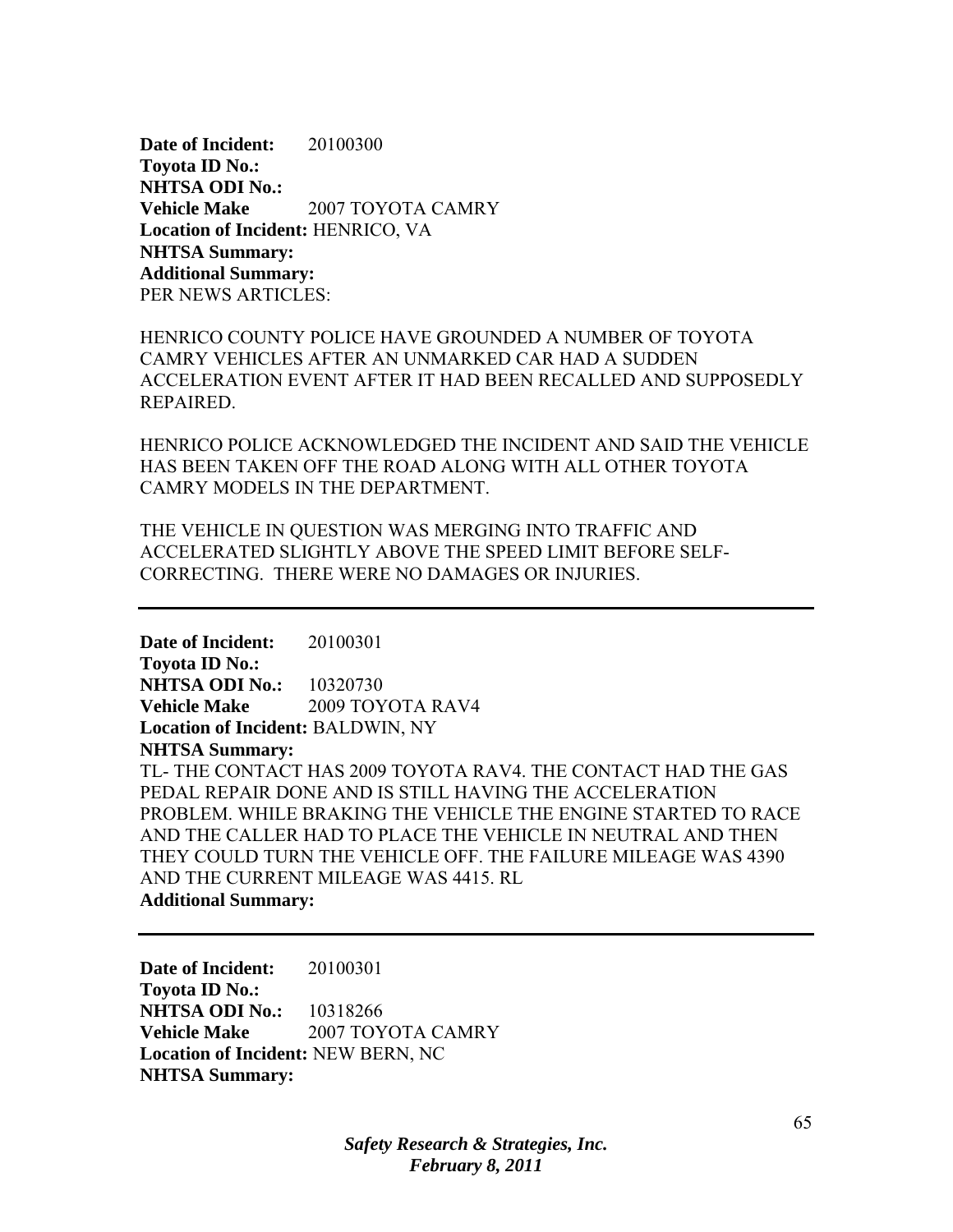WAS PARKING MY 2007 TOYOTA CAMRY IN PARKING LOT BETWEEN TWO CARS WHEN MY CAR SUDDENLY EXCELERATED CAUSING ME TO HIT TWO CARS IN THE SPACES ADJACENT TO THE PARKING SPACE I WAS ENTERING. THESE CARS WERE IN FRONT OF THE SPACE I WAS ENTERING. THIS OCCURED AFTER RECALL REPAIRS TO THE GAS PEDAL WERE MADE ON 2/11/10.

**Additional Summary:** 

**Date of Incident:** 20100301 **Toyota ID No.: NHTSA ODI No.:** 10316346 **Vehicle Make** 2009 TOYOTA CAMRY **Location of Incident:** WALDORF, MD **NHTSA Summary:**  ON MARCH 1 AT 5:15PM I WAS ON I-295 HEADED HOME AND MY 2009 TOYOTA CAMRY LE ACCELERATED AFTER I HAD ALL THREE RECALLS DONE AT THE TOYOTA OF WALDORF. AS I WAS COMING UP TO A S500 MERECEDEZ I ATTEMPTED TO SLOW MY CAR DOWN ONCE I PRESSED THE BRAKE, I FELT THE CAR SWITCHED TO A HIGHER GEAR, I CONTINUES TO PRESS THE BRAKE AS HARD AS I COULD, FINALLY I PULLED OFF THE ROAD TO THE LEFT INTO THE GRASS WHERE I THEN THREW IT IN NEUTRAL TIL IT SLOWED DOWN. I THEN CUT IT OFF AND CALLED TOYOTA TO COMPLAIN. THE SERVICE MANAGER ASKED WOULD I LIKE IT TOWED AND I REPLIED " WHAT DO YOU THINK?" I EXPLAINED TO HER THAT I HAD ALL THE RECALLED DONE ON MY CAR AND I DON'T UNDERSTAND HOW THIS HAPPENED. AFTER THEY TOWED MY CAR THE NEXT MORNING I CALLED TO COMPLAIN TO THE GM THEY THEN TRANSFER ME OVER TO ANOTHER SERVICE MANAGER AFTER I WAITED FOR THE GM FOR SEVERAL MINUTES. THIS SERVICE MANAGER TELLS ME THEY ARE TRYING TO FIGURE OUT WHATS WRONG AND OFFERED ME A RENTAL CAR. I WENT TO PICK UP THE RENTAL AND I REALIZED AFTER I GOT HOME THAT THERE WERE SEVERAL DIFFERENT MODELS NOT JUST MINE THAT WERE INVOLVED IN THIS RECALL SO I DECIDED TO LOOK UP THIS 2010 TACOMA THAT THEY GAVE ME AND SURE ENOUGH IT WAS ON THE LIST. I DECIDED TO PARK THIS CAR AND RIDE TO THE METRO WHICH DROPS ME OFF HALF OF A MILE FROM MY JOB. I WOULD RATHER TAKE THIS HASSLE THAN TO DRIVE ANY OF THESE RECALL VEHICLES FROM TOYOTA. I HAVE A FAMILY THAT I HAVE TO PROTECT AND IF THIS IS HOW THE "TOYOTA FAMILY" CARE FOR ITS CUSTOMERS THEN I CHOOSE TO NOT DEAL WITH THIS "FAMILY" IN THE FUTURE. I AM REQUESTING FROM TOYOTA THAT THEY PUT ME IN A CAR OF EQUAL VALUE EVEN IF ITS USED AND ONE THAT IS NOT ON THE RECALL LIST. TO ALL THAT HAVE A RECALL MODEL FROM TOYOTA I RECOMMEND THAT YOU BE VERY CAUTIOUS OF THE REPAIRS DONE AND DRIVE EVEN SAFER THAN BEFORE. I HAVE BEEN ON THE PHONE TWICE TODAY WITH THE CORPORATE OFFICE ATTEMPTING TO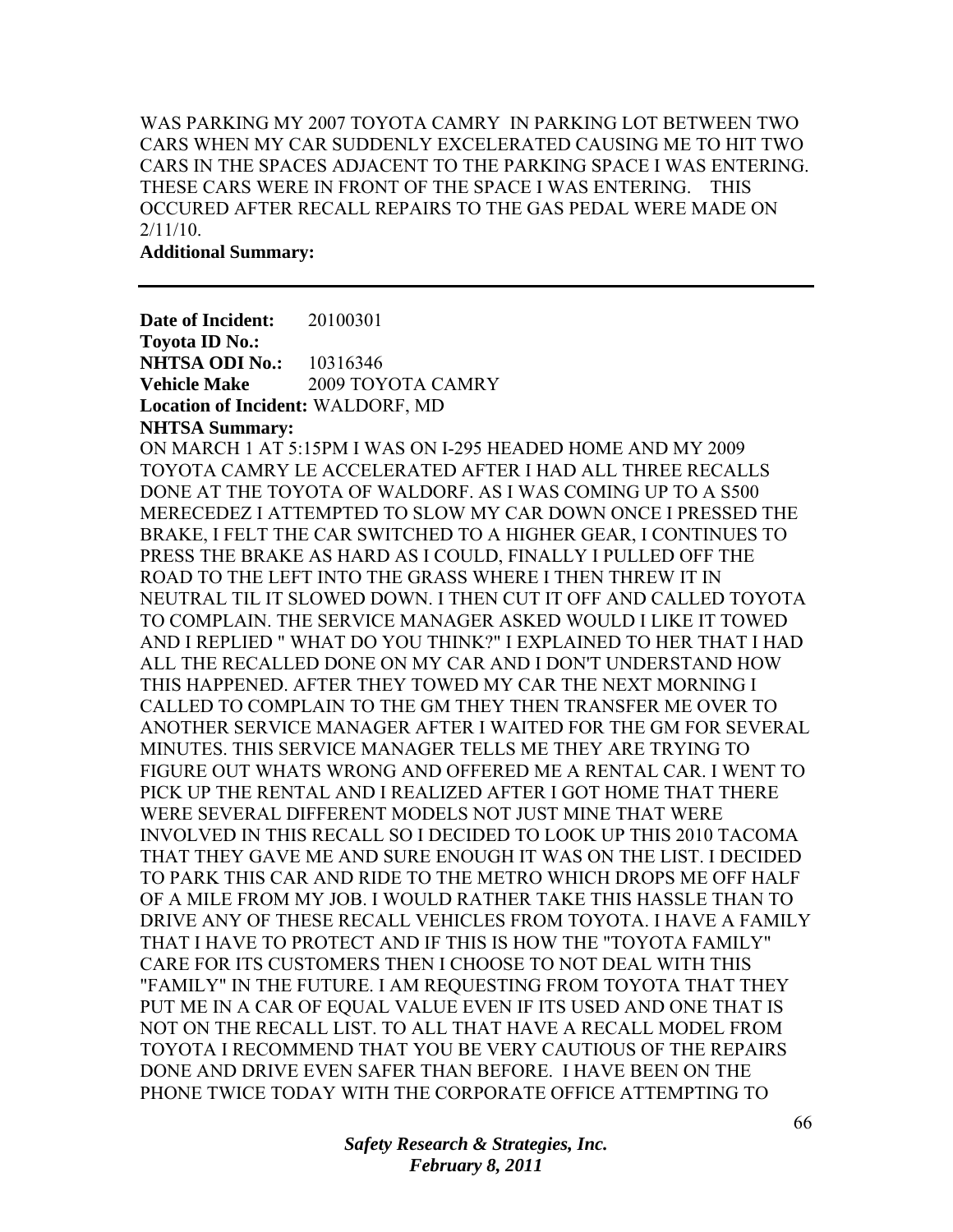## SPEAK WITH SOMEONE AND BOTH TIMES I WAS PLACED ON HOLD FOR 30 MINUTES AND STILL COULDN'T REACH ANYONE. **Additional Summary:**

**Date of Incident:** 20100301 **Toyota ID No.: NHTSA ODI No.:** 10317145 **Vehicle Make** 2008 TOYOTA TUNDRA **Location of Incident:** BLACK HAWK, CO **NHTSA Summary:**  I HAVE 2008 TUNDRA THAT WAS RECALLED FOR 'ACCELERATION PROBLEMS' AND OSTENSIBLY FIXED, ALTHOUGH I HAD NEVE EXPERIENCED "ANY" PROBLEMS. NOW THAT IS HAS "BEEN FIXED" I DO HAVE A PROBLEM. FROM A STAND-STILL POSITION, I WILL DEPRESS THE ACCELERATOR AND NOTHING HAPPENS. ALL OF A SUDDEN THE ACCELERATOR WILL ENGAGE CAUSING MY TRUCK TO, ALL OF A SUDDEN, JUMP (ACCELERATE). IT DOESN'T HAPPEN ALL THE TIME....BUT I'M AFRAID THAT IT COULD HAPPEN AT A STOP LIGHT WHERE I WISH TO BEGIN FORWARD - NO RESULTS AND THEN A POSSIBLE SURGE WHERE I COULD POSSIBLE HIT A VEHICLE IN FRONT OF ME. **Additional Summary:** 

**Date of Incident:** 20100301 **Toyota ID No.: NHTSA ODI No.:** 10316602 **Vehicle Make** 2009 TOYOTA COROLLA **Location of Incident:** PORT ST. LUCIE, FL **NHTSA Summary:**  2009 TOYOTA COROLLA-VIN# 1NXBU40E49Z055939. ON 02/13/10 I BROUGHT MY CAR IN FOR THE RECALL WITH THE GAS PEDDLE,THEY INSTALLED THE ACCELERATOR REINFORCEMENT BAR INSTALLATION. I IDD N OT HAVE A GAS PEDDLE PROMBLE BUT BROUGHT THE CAR IN BECAUSE OF THE RECALL. SINCE THEN I NOW HAVE A PROBLEM WHEN I COME TO A FULL STOP AND PUSH DOWN ON GAS PEDDLE TO GO MY PEDDLE GETS STUCK I NEED TO PRESS HARD TO GET IT MOVING WHICH I NEVER HAD THIS BEFORE. I CALLED TOYOTA TODAY ABOUT THIS PROBLEM AND I HAVE A APP. MARCH 11/10 TO CHECK IT OUT. **Additional Summary:** 

**Date of Incident:** 20100301 **Toyota ID No.: NHTSA ODI No.:** 10316441 **Vehicle Make** 2010 TOYOTA COROLLA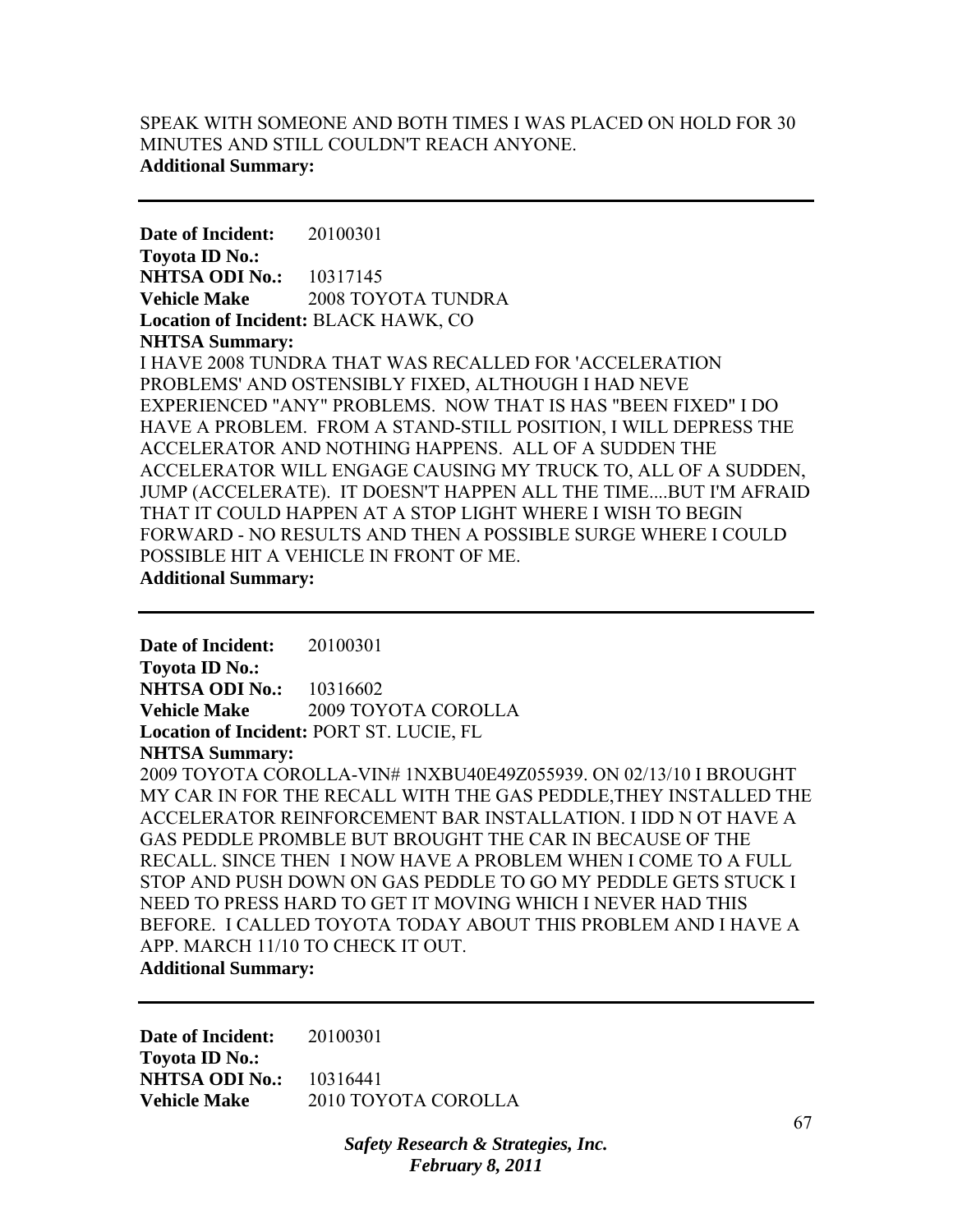## **Location of Incident:** DE PERE, WI **NHTSA Summary:**

1. REGULAR DRIVING UNDER NORMAL CONDITION, SOMETIMES FOR SEVERAL MINUTES, SOMETIMES FOR A FEW SECONDS. 2. SPEED CONTROL DOES NOT SEEM TO BE CONSISTENT. RPM METER WOULD GO ABOVE NORMAL 2000 REVS PER MINUTE EVEN WHEN THE CAR IS IN NEUTRAL. 3. WAS REPAIRED BY DEALER AS PART OF THE GAS PEDAL RECALL. THE PROBLEM CONTINUES. 4. I DO NOT THINK IT HAS TO DO WITH THE GAS PEDAL, IT APPEARS TO BE A PROBLEM WITH THE TTHROTTLE CONTROL AS THE RPM METER CLEARLY SHOWS THE REVS ARE WAY HIGHER THAN NORMAL. IN FACT, AFTER THE GAS PEDAL RECALL REPAIR, OUR 4 MONTHS CAR NOW BURNS MORE GAS THAN BEFORE. **Additional Summary:** 

**Date of Incident:** 20100301 **Toyota ID No.: NHTSA ODI No.:** 10316605 **Vehicle Make** 2005 TOYOTA AVALON **Location of Incident:** TRENTON, NC **NHTSA Summary:** 

TL\* THE CONTACT OWNS A 2005 TOYOTA AVALON. HE TOOK THE VEHICLE TO THE DEALER MARCH 1, 2010 FOR THE ACCELERATOR REPLACEMENT. WITHIN TEN MINUTES OF PICKING THE VEHICLE UP FROM THE DEALER, WHILE DRIVING AT 25MPH AND ATTEMPTED TO TURN INTO A DRIVE WAY THE VEHICLE STARTED TO ACCELERATE. HE PUT HIS FOOT ON THE BRAKE BUT THE BRAKE PEDAL WAS HARD TO DEPRESS AND DID NOT RESPOND. HE PUT THE VEHICLE INTO NEUTRAL AND SHUT THE ENGINE OFF. HE WAS ABLE TO RESTART THE VEHICLE AND HE DROVE IT BACK TO THE DEALER. THE DEALER STATED IT MIGHT BE THE COMPUTER BECAUSE IT WAS RE-SEATED. HE HAD NOT DRIVEN THE VEHICLE SINCE MARCH 1ST. THE CONTACT STATED HE IS AFRAID HE WILL EXPERIENCE THE FAILURE AGAIN. THE DEALER TOLD HIM IF HE EXPERIENCED THE FAILURE AGAIN HE SHOULD PUT HIS RIGHT FOOT ON THE GAS PEDAL AND PUT HIS LEFT FOOT ON THE BRAKE. THIS WILL CAUSE THE GAS SUPPLY TO BE CUT OFF AND WILL CAUSE THE ENGINE TO SHUT OFF. THE FAILURE MILEAGE WAS 64,883 AND THE CURRENT MILEAGE WAS 64,900. **Additional Summary:** 

**Date of Incident:** 20100301 **Toyota ID No.: NHTSA ODI No.:** 10314352 **Vehicle Make** 2008 TOYOTA TUNDRA **Location of Incident:** PLYMOUTH, PA **NHTSA Summary:**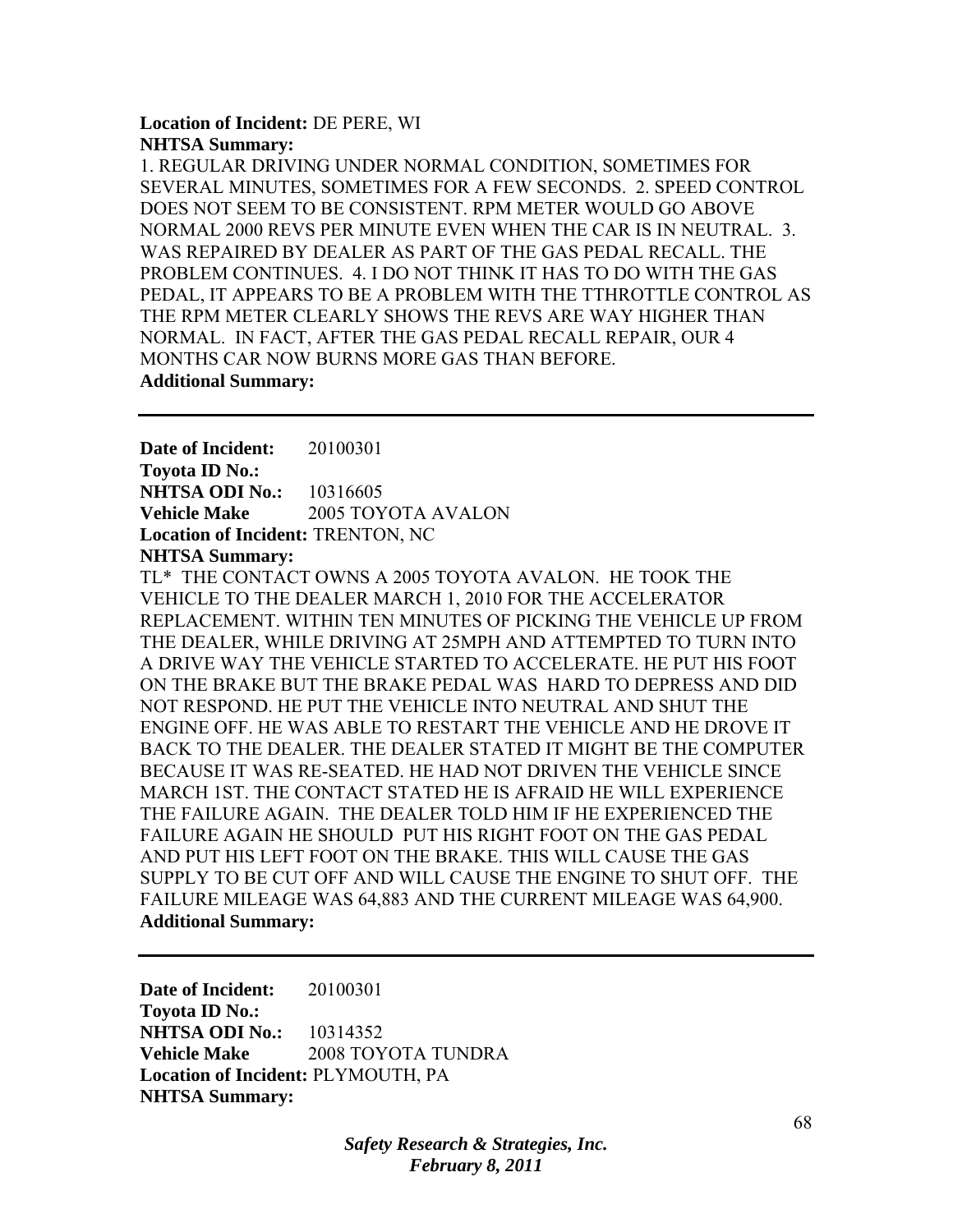2008 TOYOTA TUNDRA. CONSUMER STATES FLOOR MAT ISSUES INTERFERING WITH THE OPERATION OF THE ACCELERATOR AND SLOW SHIFTING PROBLEMS\*TGW THE CONSUMER STATED HE PURCHASED A FULL SET OF ALL WEATHER MATS FROM THE DEALER DESIGNED FOR HIS TRUCK AND THE MAT STILL DID NOT PREVENT THE PEDAL FROM BECOMING TRAPPED UNDER THE MAT. THE RADIO WAS REPLACED DUE TO AN INTERNAL SHORT. \*JB

**Additional Summary:** 

**Date of Incident:** 20100302 **Toyota ID No.: NHTSA ODI No.:** 10317608 **Vehicle Make** 2010 TOYOTA CAMRY **Location of Incident:** SAINT PAULS, NC **NHTSA Summary:**  MY WIFE OWNS A 2010 TOYOTA CAMRY, WHICH HAS BEEN TO A LOCAL DEALERSHIP FOR THE GAS PEDAL RECALL FIX. ON TUESDAY, MARCH 2ND, I WAS DRIVING HER CAMRY. I PLACED THE SHIFT LEVER IN DRIVE, TOOK MY FOOT OFF THE BRAKE, AND THE CAR SUDDENLY ACCELERATED AT WHAT SEEMED TO BE FULL THROTTLE. MY FOOT WAS NOT EVEN ON THE GAS PEDAL. I IMMEDIATLY HIT THE BRAKE, AND THE ACCELARATION ENDED, SO THE BRAKE OVERRIDE DID WORK. I RETURNED THE CAMRY TO THE DEALERSHIP, AND I WAS TOLD THAT THIS WAS NORMAL FOR A COLD ENGINE. THE ENGINE WAS NOT COLD WHEN THIS HAPPENED. I HAD JUST DRIVEN IT ABOUT 20 MILES JUST A FEW MINUTES BEFORE THE INCIDENT. I AM BEING TOLD THERE IS NOTHING WRONG WITH THE CAR, YET WE ARE DRIVING A LOANER CAR BECAUSE THE DEALERSHIP MANAGEMENT WANTS TO LOOK AT THE "ALLEDGED PROBLEM" CLOSER **Additional Summary:** 

**Date of Incident:** 20100302 **Toyota ID No.: NHTSA ODI No.:** 10316757 **Vehicle Make 2007 TOYOTA CAMRY Location of Incident:** FITZGERALD, GA **NHTSA Summary:**  TL\*THE CONTACT OWNS A 2007 TOYOTA CAMRY. WHILE THE CONTACT WAS DRIVING 30 MPH THE VEHICLE SUDDENLY BEGAN TO ACCELERATE CAUSING THE VEHICLE TO CRASH INTO A DITCH, THE VEHICLE WAS STILL ACCELERATING WHILE IT WAS STUCK IN THE DITCH WHICH CAUSED THE FRONT END OF THE VEHICLE TO CATCH ON FIRE. NO ONE WAS INJURED DURING THE INCIDENT. A POLICE REPORT WAS FILED. FOUR DAYS PRIOR TO THE RECENT INCIDENT THE CONTACT HAD TAKEN THE VEHICLE TO THE DEALERSHIP AND THE NHTSA CAMPAIGN ID NUMBER, 09V388000 AND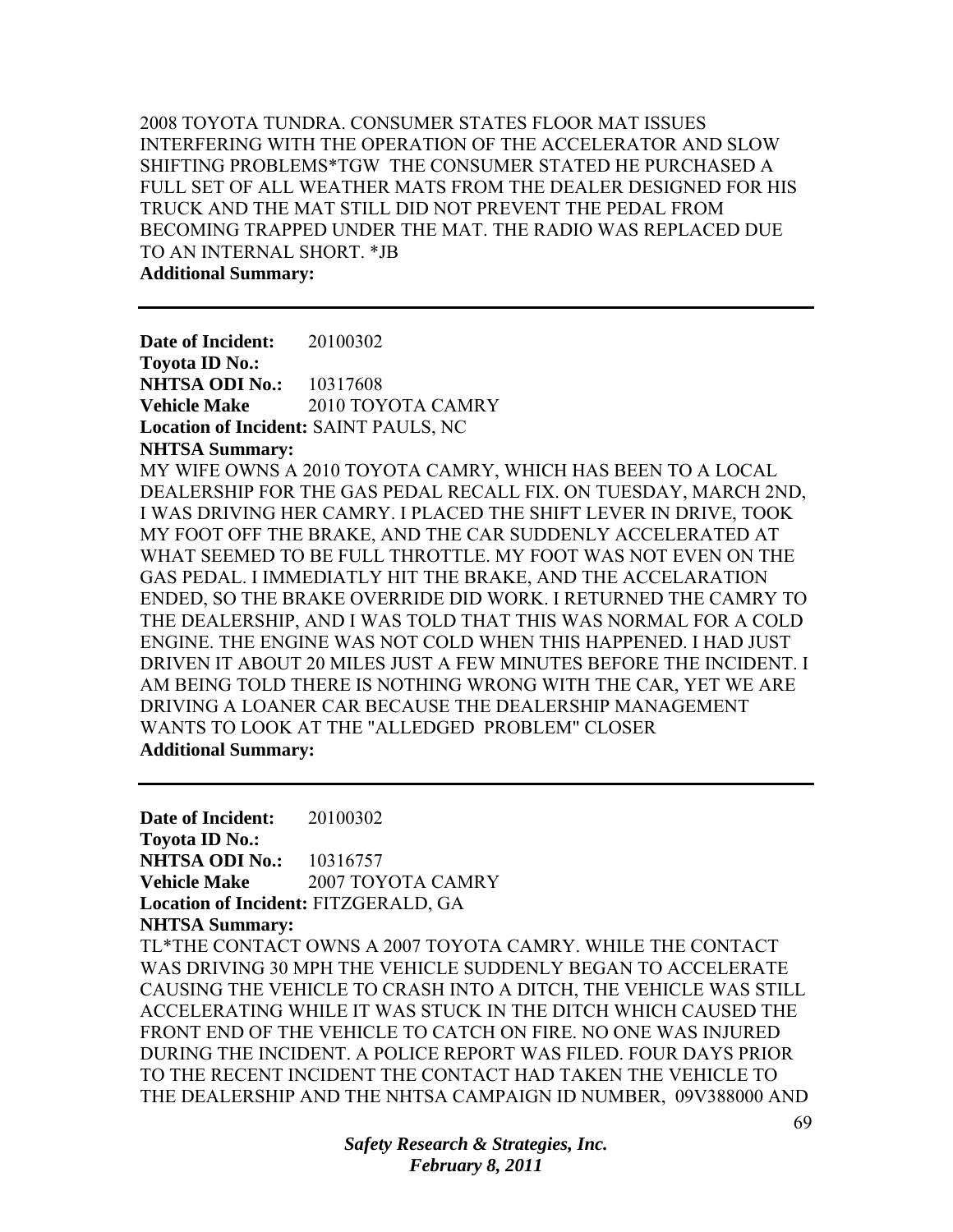## 10V017000 WERE PERFORMED ON THE VEHICLE. THE CURRENT AND FAILURE MILEAGES WERE 26000. **Additional Summary:**

**Date of Incident:** 20100302 **Toyota ID No.: NHTSA ODI No.:** 10317713 **Vehicle Make** 2009 TOYOTA COROLLA **Location of Incident:** DOWNEY, CA **NHTSA Summary:**  TL\* THE CONTACT OWNS A 2009 TOYOA COROLLA XLE. THE CONTACT STATED THAT THE RE-ENFORCEMENT BAR WAS REPLACED ON THE GAS PEDAL AND THE VEHICLE IS STILL HAVING THE SAME ACCELERATION PROBLEMS. THE CONTACT STATED THAT WHEN THE GAS PEDAL IS RELEASED THE VEHICLE KEEPS ACCELERATING. THE CONTACT STATED THAT THE VEHICLE ACCELERATED FROM TIME TO TIME BEFORE THE REPAIR, NOW THE VEHICLE DOES IT ALL THE TIME. THE FAILURE AND CURRENT MILEAGES WAS 5000. **Additional Summary:** 

**Date of Incident:** 20100302 **Toyota ID No.: NHTSA ODI No.:** 10322821 **Vehicle Make** 2009 TOYOTA CAMRY **Location of Incident:** SIOUX FALLS, SD **NHTSA Summary:**  HAVE HAD CONTINUOUS PROBLEMS SINCE MY 2009 CAMERY XLE GAS PEDAL RECALL WAS SUPPOSEDLY FIXED. I DIDN'T HAVE A SINGLE PROBLEM WITH IT BEFORE THE RECALL WAS DONE AND AM NOW AFRAID TO DRIVE THE CAR. THE GAS PEDAL HAS BEEN STICKING AND BINDING UP INTERMITTENTLY FOR THE PAST MONTH SINCE THE RECALL HAS BEEN "FIXED". TOYOTA SAYS THERE IS NOTHING ELSE THEY CAN DO. **Additional Summary:** 

**Date of Incident:** 20100302 **Toyota ID No.: NHTSA ODI No.:** 10316042 **Vehicle Make** 2007 LEXUS ES350 **Location of Incident:** LOS ANGELES, CA **NHTSA Summary:**  I DRIVE A LEXUS 350 2007 THAT WAS JUST PUT THROUGH THE RECALL REPAIR LAST WEEK. IT STILL ACCELERATES WITHOUT ME PUSHING THE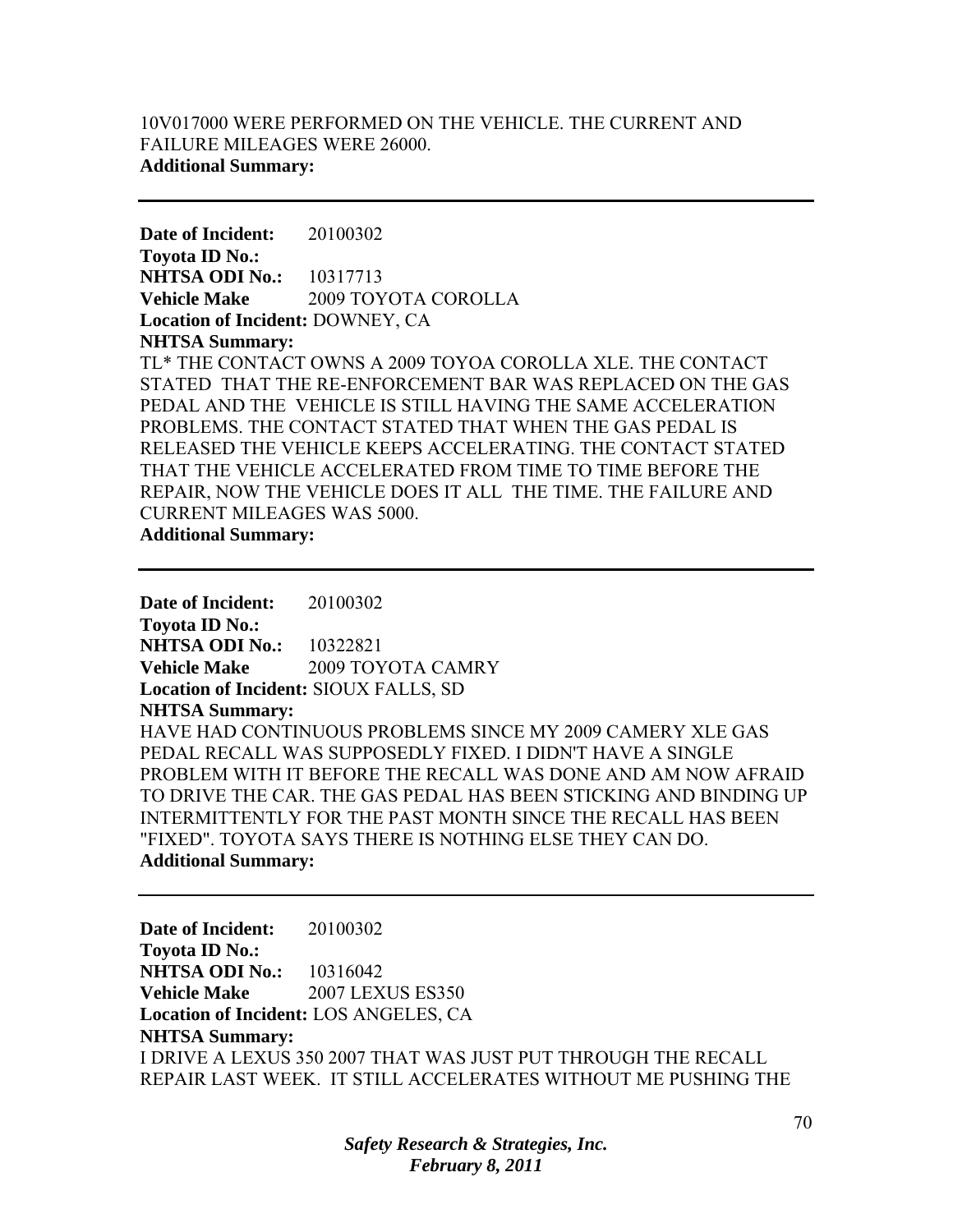## PEDAL. JUST SUDDENLY REVS UP. IT'S NOT THE PEDAL LIKE TOYOTA SAYS. THE PEDAL DOES NOT MOVE. **Additional Summary:**

**Date of Incident:** 20100302 **Toyota ID No.: NHTSA ODI No.:** 10316033 **Vehicle Make** 2010 TOYOTA COROLLA **Location of Incident:** BUFORD, GA **NHTSA Summary:** 

TL\*THE CONTACT OWNS A 2010 TOYOTA COROLLA. THE DRIVER STATED THAT THE RPMS INCREASED EXCESSIVELY WHILE DRIVING 35 MPH. THE DRIVER DEPRESSED THE BRAKE PEDAL AND THE VEHICLE ACCELERATED. A DIFFERENT DRIVER STATED THAT SHE WAS AT A TRAFFIC LIGHT AND AFTER DEPRESSING THE ACCELERATOR PEDAL LIGHTLY THE VEHICLE ACCELERATED. THE CONTACT WAS ALSO DRIVING 15 MPH AND THE VEHICLE FAILED TO COME TO A COMPLETE STOP AFTER SHE DEPRESSED THE BRAKE PEDAL. THE VEHICLE WAS A PART OF A RELATED RECALL; HOWEVER, THE DEALER HAD PERFORMED THE RECALL REPAIR PRIOR TO THE FAILURE. THE CONTACT DOES NOT AGREE THAT IT WAS REPAIRED SINCE SHE EXPERIENCED THE SURGE AFTER IT SHOULD HAVE BEEN REPAIRED. THE VIN WAS NOT AVAILABLE. THE FAILURE MILEAGE WAS 15000 AND THE CURRENT MILEAGE WAS 16000. UPDATED 03/09/10 \*BF **Additional Summary:** 

**Date of Incident:** 20100302 **Toyota ID No.: NHTSA ODI No.:** 10317624 **Vehicle Make** 2007 TOYOTA AVALON **Location of Incident:** FRANKLIN, NJ **NHTSA Summary:**  CAR WAS FIX FOR RECALL MY TOTOYTA AVLON 2007 BUT NOW HAVING ACCELERATON. **Additional Summary:** 

**Date of Incident:** 20100302 **Toyota ID No.: NHTSA ODI No.:** 10316162 **Vehicle Make** 2009 TOYOTA COROLLA **Location of Incident:** MILPITAS, CA **NHTSA Summary:**  TL\*THE CONTACT OWNS A 2009 TOYOTA COROLLA. WHEN THE BRAKES WERE APPLIED TO STOP THE VEHICLE, THE VEHICLE SUDDENLY BEGAN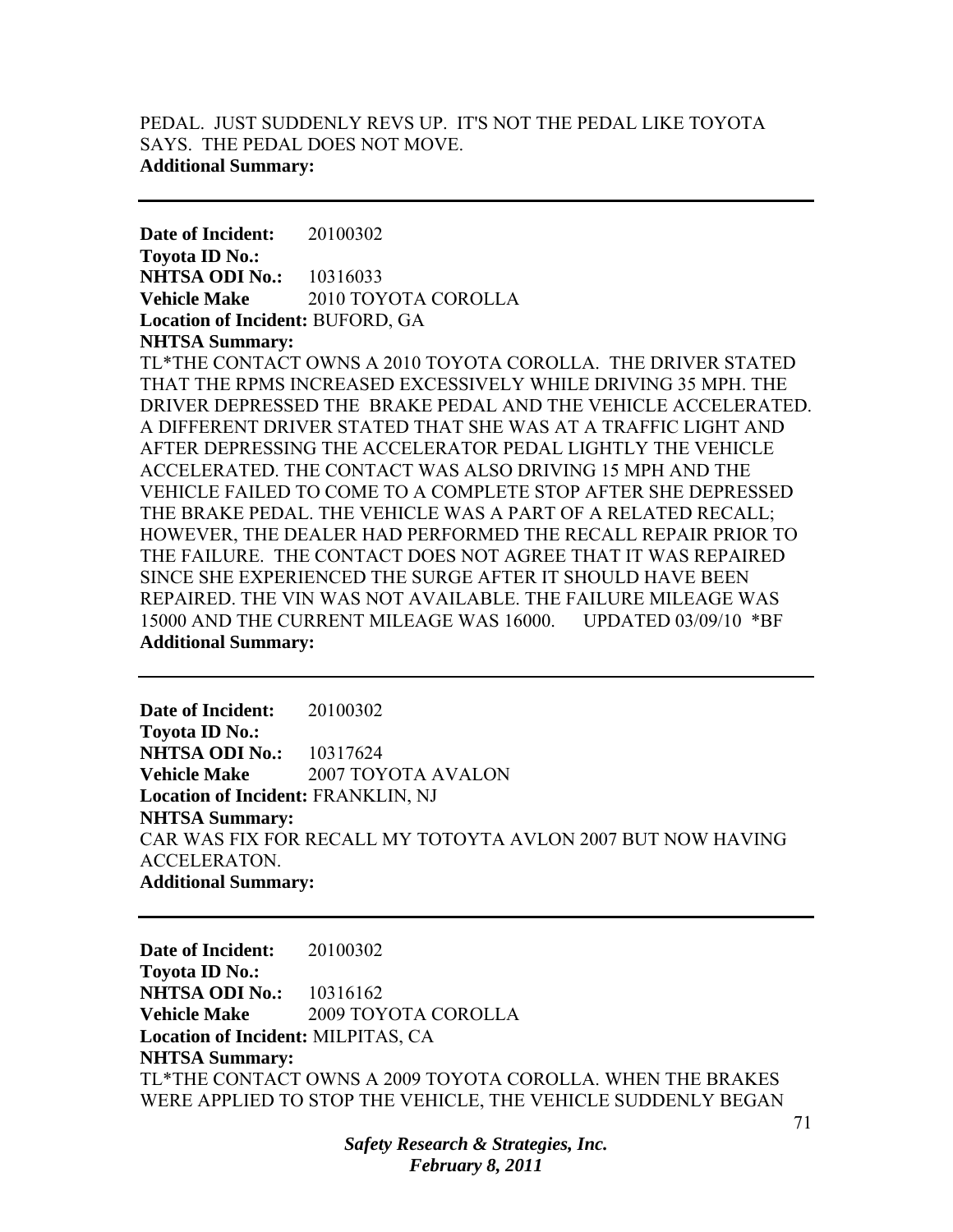TO ACCELERATE WITHOUT WARNING, IN ORDER TO STOP THE ACCELERATION THE CONTACT HAD TO PUMP THE BRAKES TWICE. RECALL ID NUMBER: 10V017000-VEHICLE SPEED CONTROL:ACCELERATOR PEDAL REPAIR WAS PERFORMED ON HIS VEHICLE PRIOR TO THE RECENT FAILURE. THERE WERE NO PRIOR WARNINGS. THE VEHICLE HAS NOT BEEN DIAGNOSED BY THE DEALER. THE CURRENT AND FAILURE MILEAGES WERE 19000.

**Additional Summary:** 

**Date of Incident:** 20100302 **Toyota ID No.: NHTSA ODI No.:** 10331735 **Vehicle Make** 2010 TOYOTA HIGHLANDER **Location of Incident:** ELLENBURG DEPOT, NY **NHTSA Summary:**  FOLLOW-UP LTR TO NHTSA RE 4/8/10 CORRESPONDENCE ON BEHALF OF RE INCIDENT OF SUDDEN UNINTENDED ACCELERATION AFTER RECALL FIX BY DEALER ON HER 2010 TOYOTA HIGHLANDER. \*KB THE CONSUMER BECAME CONCERNED ABOUT THE RECENT ACCELERATOR PEDAL ISSUE AND CONTACTED THE DEALER TO SEE IF SHE COULD GET OUT OF THE LEASE. THE DEALER INFORMED HER THERE WAS A FIX TO THE PROBLEM, SO THE CONSUMER MADE AN APPOINTMENT ON FEBRUARY 15, 2010. ON MARCH 2, 2010 THE ACCELERATOR PEDAL BECAME STUCK MULTIPLE TIMES. TWICE, THE ACCELERATOR PEDAL STUCK WHEN TAKING OFF; IT WAS EXTREMELY HARD TO PUSH, TO THE POINT WHERE IT ACTUALLY WENT DOWN, AND THE VEHICLE JERKED. THEN ON THE WAY HOME, THE CONSUMER PUSHED THE BRAKE PEDAL DOWN TO SLOW DOWN AND NOTICED THE VEHICLE SEEMED TO BE GOING MUCH FASTER. SHE PUSHED HARDER AND HARDER ON THE BRAKE AND WHEN SHE LOOKED DOWN THE RPM'S WERE GOING STRAIGHT UP AND SHE WAS NOT SLOWING DOWN. SHE CONTINUED TO HOLD THE BRAKE PEDAL DOWN AND AFTER A FEW MINUTES THE BRAKES STARTED WORKING. THE CONSUMER CONTACTED THE DEALER THE NEXT DAY, BUT WAS INFORMED THERE WAS NOTHING THEY COULD DO SINCE THE FIX HAD ALREADY BEEN COMPLETED. \*JB **Additional Summary:** 

**Date of Incident:** 20100302 **Toyota ID No.: NHTSA ODI No.:** 10316966 **Vehicle Make** 2010 TOYOTA CAMRY **Location of Incident:** HORSHAM, PA **NHTSA Summary:**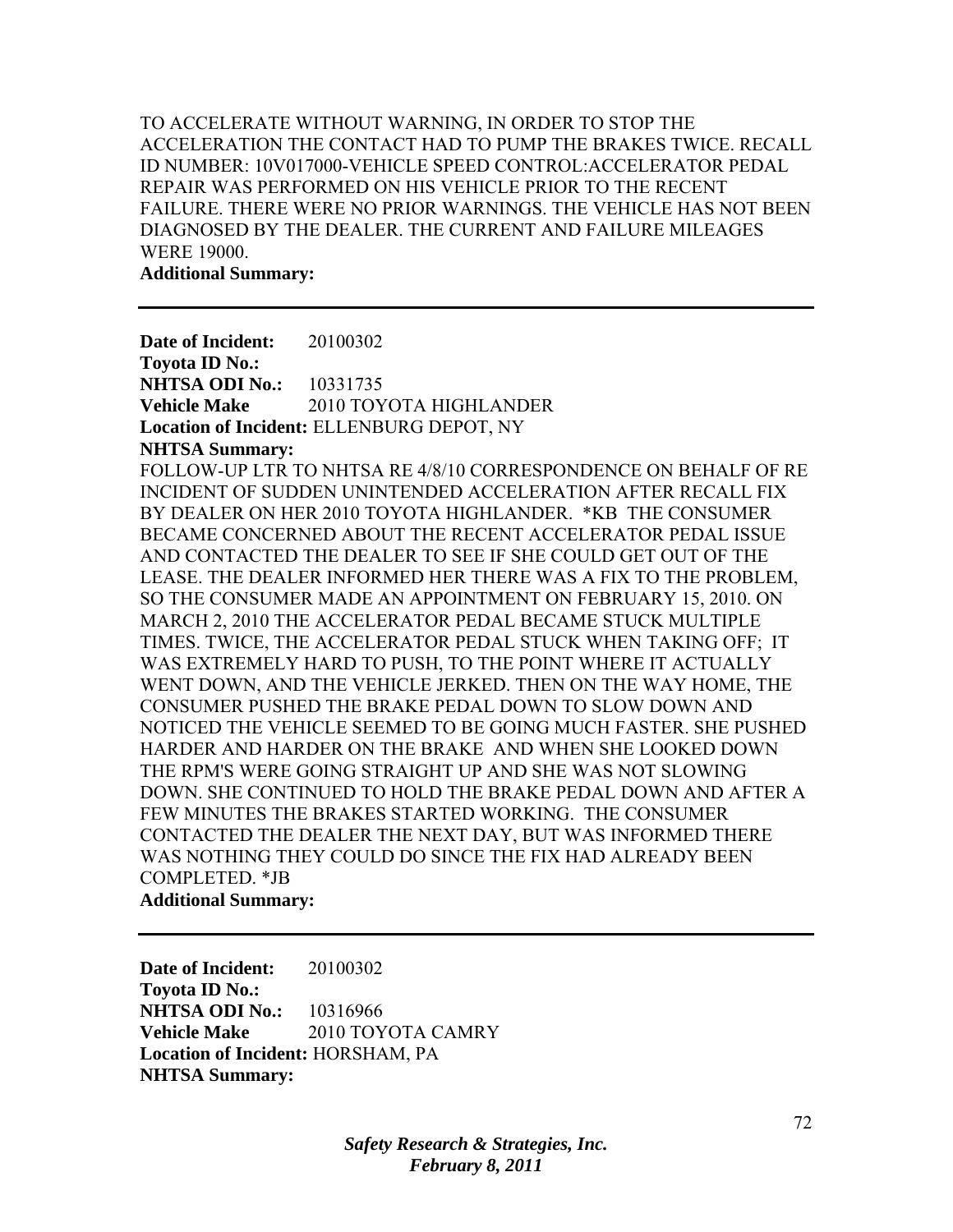MY VEHICLE HAS BEEN RECALLED AND "REPAIRED" - GAS PEDAL, FLOOR MAT, BRAKE OVERRIDE SYSTEM. PRIOR TO THE RECALL, THE GAS PEDAL WAS SLUGGISH AND I WOULD EXPERIENCE MINI, SUDDEN ACCELERATIONS. THERE HAS BEEN NO IMPROVEMENT SINCE THE REPAIRS (3/2/2010). IN FACT, IT APPEARS TO HAVE BECOME MORE FREQUENT, THE SUDDEN ACCELERATIONS ARE NOT DRAMATIC AND BRAKING DOES TAKE CARE OF THE PROBLEM. **Additional Summary:** 

**Date of Incident:** 20100302 **Toyota ID No.: NHTSA ODI No.:** 10319164 **Vehicle Make** 2008 TOYOTA TUNDRA **Location of Incident:** VALDOSTA, GA **NHTSA Summary:**  TL- THE CONTACT OWNS A 2008 TOYOTA TUNDRA. WHILE THE CONTACT WAS DRIVING 65MPH WHILE USING THE CRUISE CONTROL THE CONTACT NOTICED THAT THE VEHICLE WAS TRAVELING FASTER THAN WHAT THE SPEEDOMETER WAS READING. PRIOR TO THE RECENT FAILURE THE CONTACT HAD TAKEN THE VEHICLE TO THE DEALERSHIP WERE RECALL NHTSA CAMPAIGN ID NUMBER: 09V388000 AND 10V017000 WERE PERFORMED ON THE VEHICLE. THE VEHICLE WAS TAKEN TO THE DEALERSHIP WERE THE CONTACT WAS INFORMED THAT THE FAILURE COULD NOT BE REPRODUCED, THE CURRENT AND FAILURE MILEAGES WERE 11000. BML

**Additional Summary:** 

**Date of Incident:** 20100302 **Toyota ID No.: NHTSA ODI No.:** 10316811 **Vehicle Make** 2009 TOYOTA COROLLA **Location of Incident:** COLUMBIA, MO **NHTSA Summary:**  TL\* THE CONTACT OWNS A 2009 TOYOTA COROLLA. THE CONTACT STATED AFTER THE VEHICLE HAD BEEN REPAIRED FOR THE STICKY PEDAL RECALL. THE CONTACT CONTINUED TO EXPERIENCE THE UNINTENDED ACCELERATION FAILURE WITH THE VEHICLE . THE CURRENT AND FAILURE MILES WERE 4,000. **Additional Summary:** 

**Date of Incident:** 20100302 **Toyota ID No.: NHTSA ODI No.:** 10317163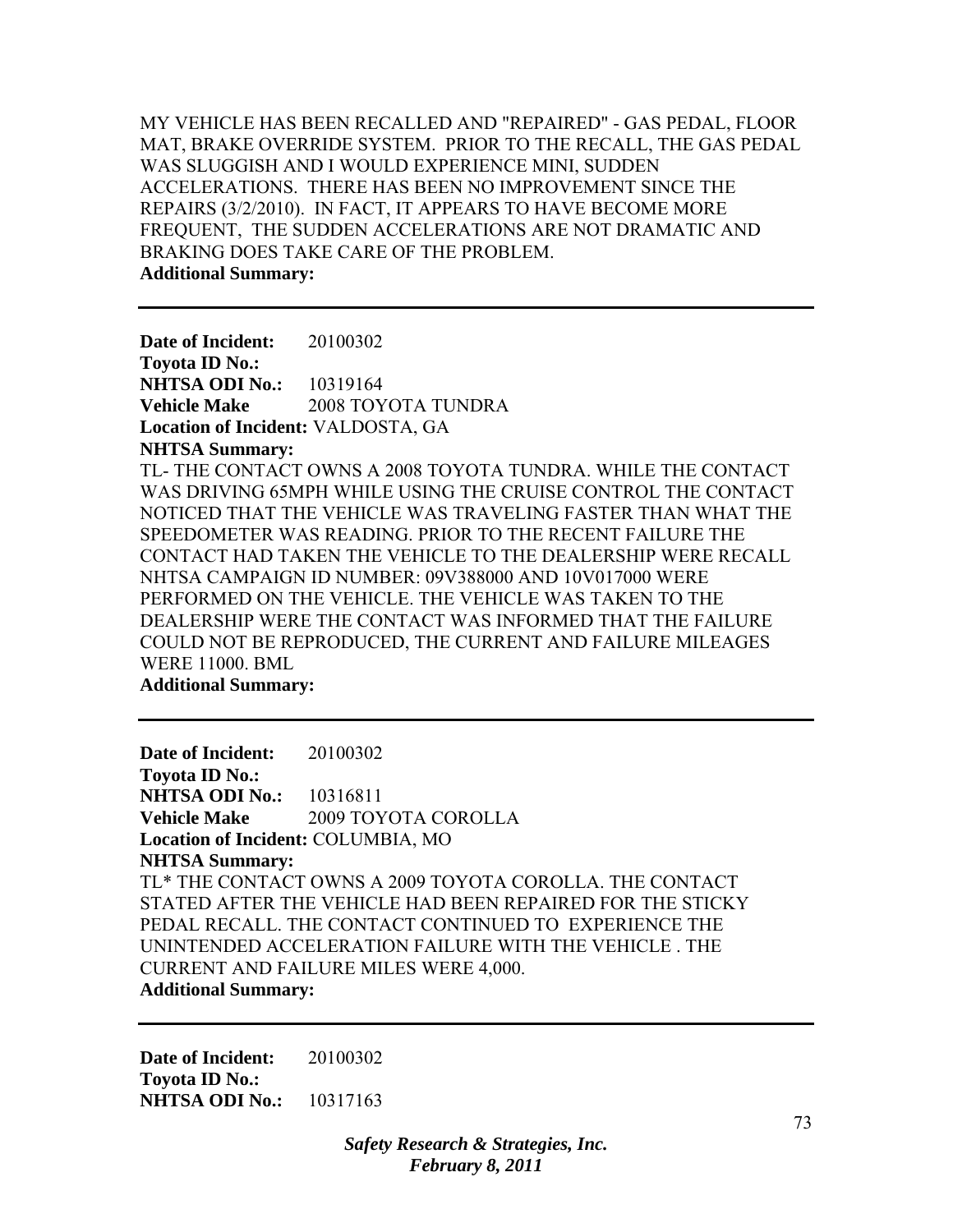**Vehicle Make** 2007 TOYOTA AVALON **Location of Incident:** NEW ROCHELLE, NY **NHTSA Summary:**  THIS A FOLLOWUP TO A PRIOR COMPLAINT ODI NUMBER 10306728. MY TOYOTA AVALON WAS REPAIRED BY TOYOTA DCH IN MAMARONECK AND THE PEDAL PART ADDED, BUT THIS WEEK I AGAIN NOTED AN UNEXPECTED ACCELERATION, THIS TIME A LOW SPEED WHILE PULLING INTO A PARKING SPOT. **Additional Summary:** 

**Date of Incident:** 20100303 **Toyota ID No.: NHTSA ODI No.:** 10322735 **Vehicle Make** 2010 TOYOTA COROLLA **Location of Incident:** RADCLIFF, KY **NHTSA Summary:**  I HAVE A RECALLED 2010 TOYOTA COROLLA THAT HAD THE SUDDEN ACCELERATION PROBLEM. I HAD A MINOR ACCIDENT ON MARCH 3RD 2010 THAT INVOLVED MY OTHER VEHICHLE, AS I WAS PUTTING MY COROLLA INTO REVERSE & IT JUMPED HARD BACKWARDS LIKE IT WAS PROPELLED I HAD BARELY TAPPED THE GAS, THE DRIVERS SIDE REAR BUMPER HIT MY OTHER CAR THERE WAS NO DAMAGE TO THAT ONE BUT MY COROLLA SUBSTAINTED A MINOR BUT BIG ENOUGH DENT TO THE LOWER BACK BUMPER, I CALLED THE POLICE MADE A REPORT AND NOW I AM WAITING ON SOMEONE FROM TOYOTA TO GET BACK TO MY HUSBAND AND I TO GET THIS COROLLA INSPECTED, IT CAN'T BE REPAIRED IN THE BACK UNTIL THAT IS DONE! MY HUSBAND HAS ON MANY OCCASIONS HIMSELF FELT THE CAR SURGE WHEN STEPPING ON THE PEDAL ITS HAPPENED TO HIM BACKING UP, GOING FORWARD AND DRIVING DOWN MAIN ROADS! MY CAR IS BRAND NEW THE VALUE OF IT AND WHAT WE PAY MAKES ME SICK TO EVEN KNOW THESE THINGS ARE HAPPENING! I LOVE MY TOYOTA AND HAD A BRAND NEW 2009 YARIS FOR YEAR BEFORE WE TRADED IT IN ON THIS! ANYHOW MY DEALER ôFIXEDö THE PEDAL BUT THE PROBLEM HAS HAPPENED SINCE THE FIX. I CONTACTED THE DEALER AND WAS TOLD THERE WAS NOTHING MORE THEY CAN DO. I HAVE CONTACTED TOYOTA AND THEY ARE SENDING SOMEONE TO INSPECT THE CAR. IF YOU CAN SEND SOMEONE TO INSPECT THE CAR, PLEASE CALL ME AT 270-304- 7836 OR 270-352-3465. THANK YOU. **Additional Summary:** 

**Date of Incident:** 20100303 **Toyota ID No.: NHTSA ODI No.:** 10321329 **Vehicle Make** 2010 TOYOTA COROLLA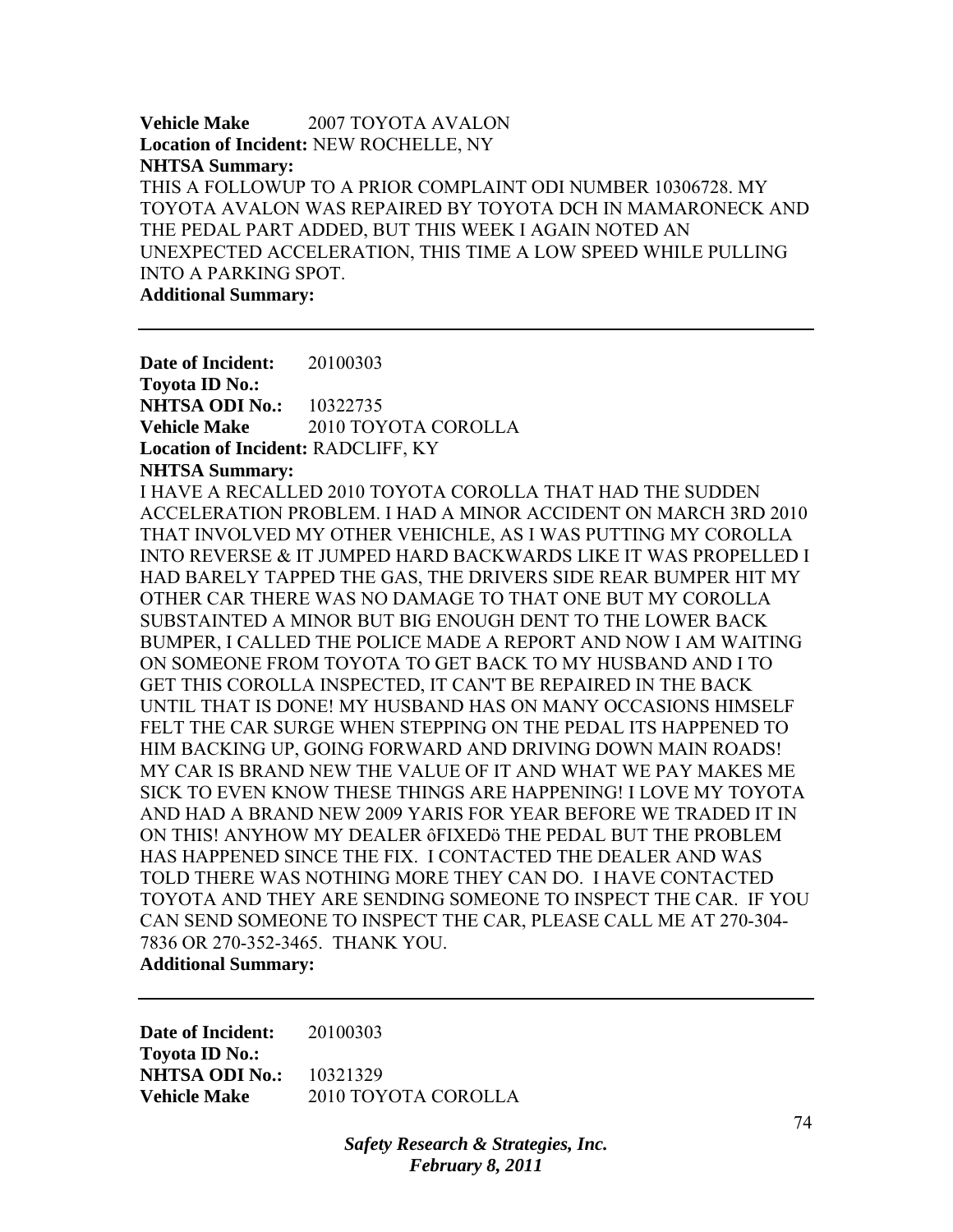#### **Location of Incident:** WOBURN, MA **NHTSA Summary:**

TL - THE CONTACT OWNS A 2010 TOYOTA COROLLA. WHILE DRIVING 30 MPH DURING CLOUDY WEATHER CONDITIONS THE VEHICLE ACCELERATED. THE CONTACT THEN ENGAGED THE BRAKES HARD THE VEHICLE THEN STOPPED. THE INCIDENT HAPPEN AFTER THE RECALL REPAIR WAS DONE AT THE DEALER. THE MANUFACTURE HAS BEEN CONTACTED, THEY SUGGESTED THE VEHICLE BE TAKEN BACK TO THE DEALER. THE VEHICLE WAS CHECKED AGAIN BY THE DEALER AND THEY COULD NOT FIND A PROBLEM. THE FAILURE MILEAGE WAS 9,500. THE CURRENT MILEAGE WAS 10,000. VWB **Additional Summary:** 

**Date of Incident:** 20100303 **Toyota ID No.: NHTSA ODI No.:** 10316958 **Vehicle Make** 2007 TOYOTA CAMRY **Location of Incident:** ROSEVILLE, CA **NHTSA Summary:**  2007 TOYOTA CAMRY LE CONTINUES TO HAVE RUNAWAY UNINTENDED ACCELERATION DESPITE THE VEHICLE UNDERGOING A SERIES OF MODIFICATIONS AT A TOYOTA DEALERSHIP IN AUBURN, CA. IT HAS HAPPENED PRIOR TO BE FIXED AND HAS HAPPENED ONCE SINCE BEING FIXED. **Additional Summary:** 

**Date of Incident:** 20100303 **Toyota ID No.: NHTSA ODI No.: 10319014 Vehicle Make** 2008 TOYOTA CAMRY **Location of Incident:** OMAHA, NE **NHTSA Summary:**  TL- THE CONTACT OWNS A 2008 TOYOTA CAMRY. THE CONTACT WAS STOPPED AT A TRAFFIC LIGHT ON MARCH 3, 2010. THE CONTACT STATED THAT SHE PLACED HER FOOT ON THE ACCELERATOR PEDAL AND THE VEHICLE JERKED ,THEN IT ACCELERATED SLIGHTLY FORWARD. THE VEHICLE WAS TAKEN TO THE DEALER FOR DIAGNOSTIC AND TESTING. THE DEALER COULD NOT DUPLICATE THE PROBLEM. THE VEHICLE WAS TAKEN TO THE DEALER PRIOR FOR DIAGNOSTIC AND TESTING, ON FEBRUARY 2, 2010 FOR THE ACCELERATOR PEDAL. THE DEALER REPAIRED THE VEHICLE BY INSTALLING THE REINFORCEMENT BAR. THE CONTACT STATED THAT THE WEATHER WAS NICE AND DID NOT PLAY A FACTOR IN THE VEHICLE FAILURE. THE APPROXIMATE FAILURE MILEAGE 17,000. THE APPROXIMATE CURRENT MILEAGE IS 17,400. RG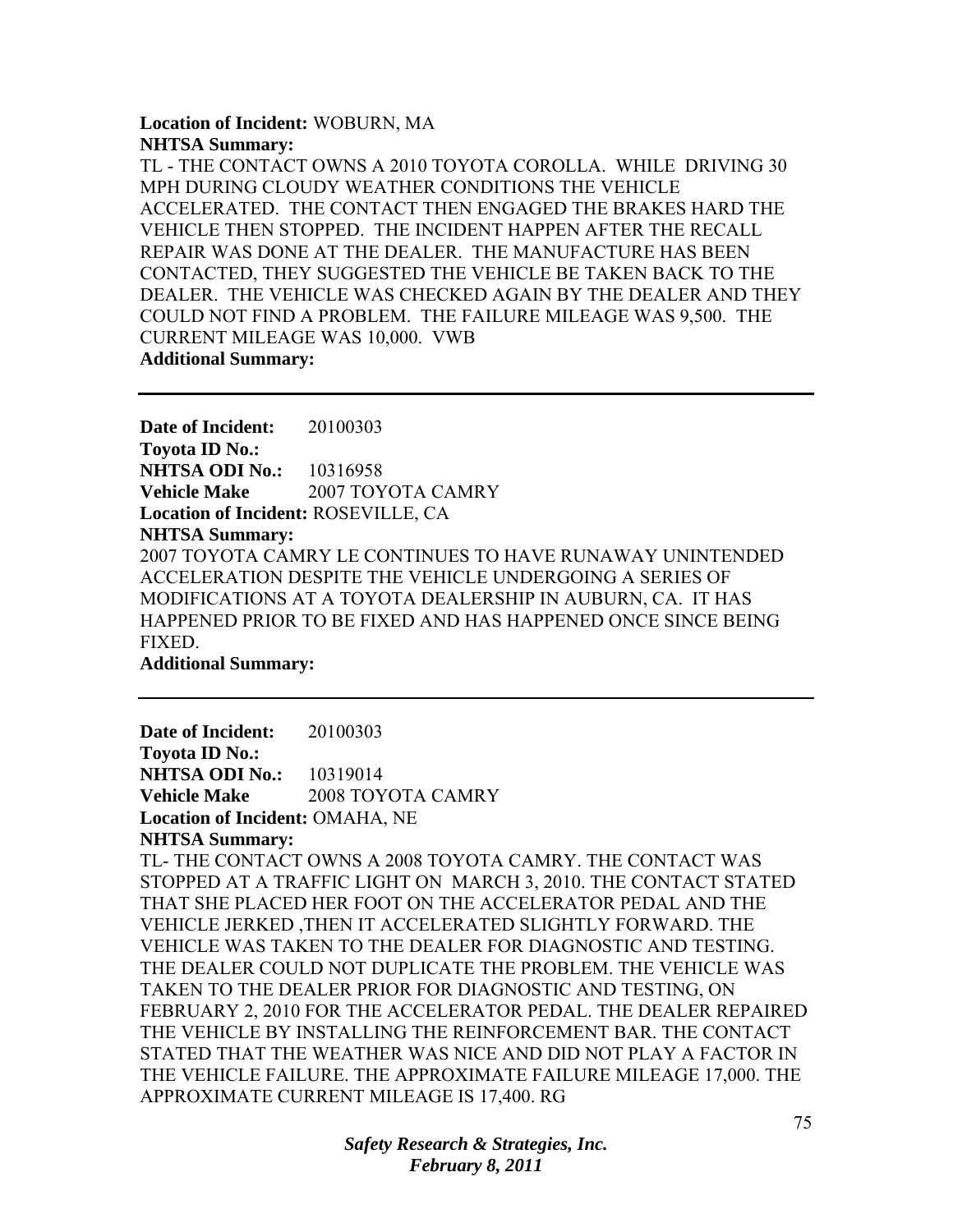**Date of Incident:** 20100303 **Toyota ID No.: NHTSA ODI No.:** 10316227 **Vehicle Make** 2010 TOYOTA COROLLA **Location of Incident:** HIGH POINT, NC **NHTSA Summary:**  I DRIVE TOYOTA COROLA LS 2010. I WAS DRIVING TO WORK TODAY APPROXIMATELLY WITH 45M/H. I WAS GETTING READY TO TAKE AN EXIT FROM THE HIGHWAY, I SAW COUPLE CARS WERE STOPED IN THE MIDDLE OF THE EXIT APROXIMATELLY100 METER AWAY FROM ME. I DECIDED TO REDUCE THE SPEED AND GETBACK TO THE HIGHWAY(TO GET AROUND THEM SO I CAN TAKE MY EXIT. I HIT MY BREAK SLIGHTLY TO SLOW DOWN MY CAR DID NOT EVEN CHANGE SPEED, I TRIES COUPLE TIMES NOTHING HAPPENED. THEN I DECIDED TO STEP ON THE BREAK ALL THE WAY MY CAR DID NOT CHANGE THE SPEED AT ALL IT WAS GOING AT THE SAME SPEED. MY CAR WAS TRAVELING STRAIGHT ROAD FOR 7-8 SECONDS, THEN I HAD TO MAKE A QUICK DECISION SO I WILL NOT HIT THE CARS THAT WAS ONFRONT OF ME(THEY WERE STOPED IN THE MIDDLE OF THE ROAD FOR SOME REASON) BECAUSE I WAS GETTING TOO CLOSE. I DECIDED TO GET BACK TO HIGHWAY SO I WILLNOT HIT ANYONE. BUT AFTER I TRIED TO GET BACK TO THE HIGHWAY I TOTALLY LOST MY CONROL OF THE CAR. THE CAR MOVED WITH NO CONTROL FOR SEVERAL SECONDS THEN I AND UP IN THE MIDDLE OF THE HIGHWAY.I WAS LUCKY EVERYONE WAS BEHIND ME AND THEY STAYED AWAY FROM MY CAR. I JUST TOOK MY CAR TO BE FIXED FROM THE STICKING ACCELERATION PROBLEM. I BELEIVE MY BREAKS DID NOT WORKED AT THAT POINT AND MY CAR WAS MOVING WITH THE SAME SPEED . AFTERWARD I WAS ABLE TO MOVE MY CAR AND MY BREAKS WERE WORKING. I AM WORRIED TO DRIVE THAT CAR. I DO NOT FEEL SAFE. I COULD OF HURT THE LADY AND HER KIDS THAT WERE BEHIND ME.

**Additional Summary:** 

**Date of Incident:** 20100303 **Toyota ID No.: NHTSA ODI No.:** 10316385 **Vehicle Make** 2008 TOYOTA CAMRY **Location of Incident:** LEWISBURG, PA **NHTSA Summary:**  I OWN A 2008 TOYOTA CAMRY THAT WAS ONE OF THE VEHICLES RECALLED. MY DEALER DID PROVIDE ME WITH A RENTAL CAR FOR THREE DAYS AND REPAIRED THE GAS PEDAL ON 2/05/10. TODAY - WHILE OUT ON THE HIGHWAY AND STARTING UP A SMALL HILL, WHEN I

> *Safety Research & Strategies, Inc. February 8, 2011*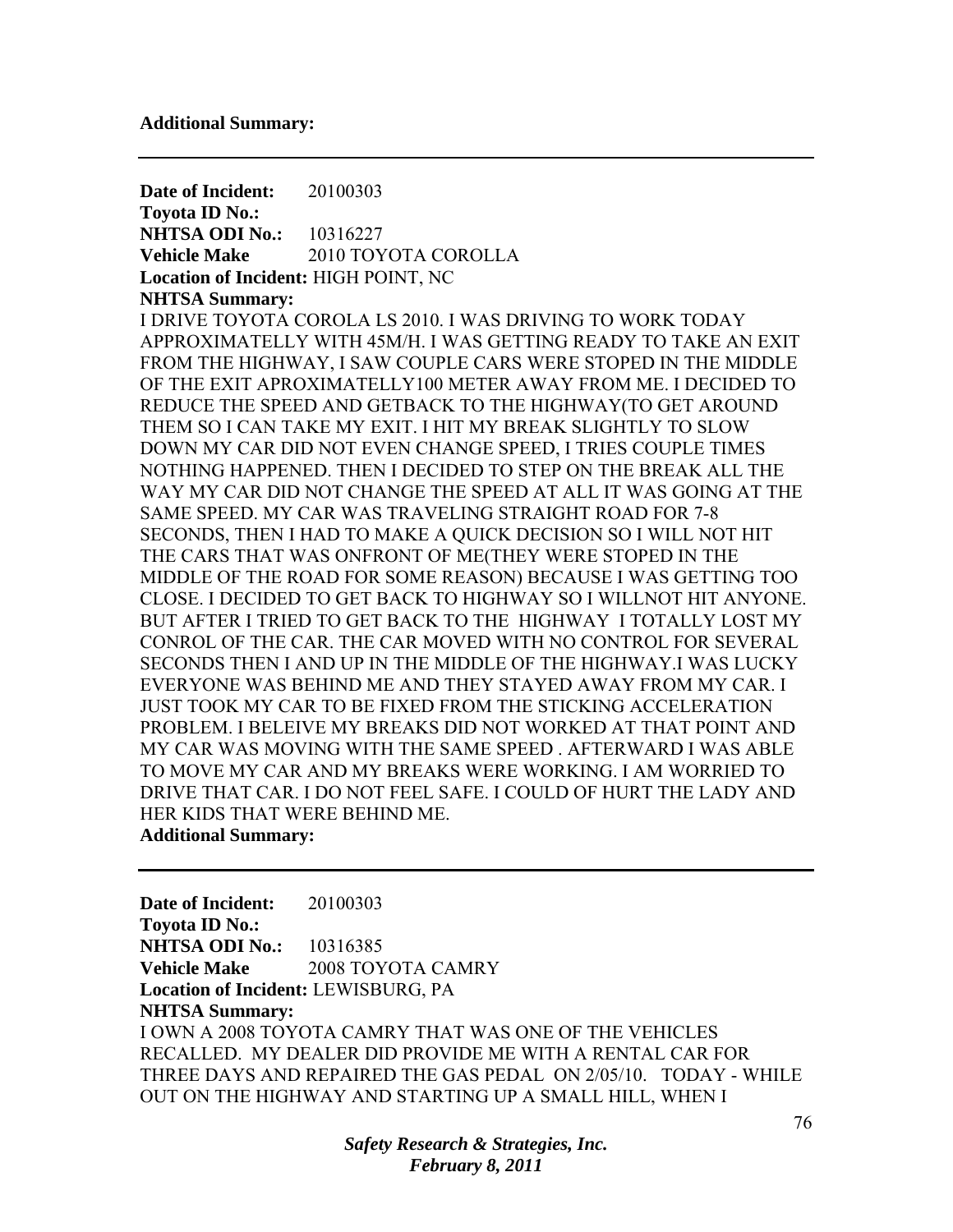TOUCHED THE GAS PEDAL - IT STARTED REVING UP REALLY LOUD, I IMMEDIATELY DID WHAT I HAVE BEEN TOLD TO DO - PUT THE BRAKE ON HARD AND FINALLY THE REVING STOPPED. THE CAR THEN STARTED TO DRIVE OK AGAIN. I AM CONCERNED THAT -- HAD I NOT PUT THE BRAKED ON HARD - THE CAR WOULD HAVE GONE OUT OF CONTROL. THIS IS NOT A NORMAL REACTION ! I DID CALL MY DEALER AND PLAN TO TAKE THE CAR BACK IN TOMORROW TO HAVE IT CHECKED AGAIN. I TRAVEL A GREAT DEAL AND AM WORRIED ABOUT MY SAFETY. I AM REPORTING THIS IN CASE THE UNFORSEEN SHOULD HAPPEN. ALSO - TO DATE - THERE HAS BEEN NO RESOLUTION TO THE CAR MAT ISSUE. UPDATED 03/09/10 \*BF

#### **Additional Summary:**

**Date of Incident:** 20100303 **Toyota ID No.: NHTSA ODI No.:** 10316805 **Vehicle Make** 2005 TOYOTA AVALON **Location of Incident:** WATSONVILLE, CA **NHTSA Summary:**  I TOOK MY 2005 TOYOTA AVALON TO THE DEALER TO GET FIXED FOR ITS RECALL AND WHEN I GOT IT BACK IT WAS WORSE THEN BEFORE IT ACCELERATED FUNNY IT WOULD MAKE THE CAR JERK ALL CRAZY I FELT MORE UNSAFE IN MY CAR THEN BEFORE ....NOW THE CAR IS BACK IN THE DEALERSHIP THEY SAID THEY NEED TO RESET THE COMPUTER BUT LETS SEE IF IT WILL WORK ....HOPEFULLY BECAUSE I WANT TO BE ABLE TO KNOW THAT I AM SAFE IN MY CAR I WOULD OF RATHER HAD IT NOT FIXED I FELT MORE SAFE THEN....AND THEY SAID THEY TEST DROVE IT WELL THEY SHOULD OF KNOW THAT IT SHOULDNT BE DOIN THAT IT WOULD JERK AT 25 MPH THEN AT 40 THEN AFTER 60 IT WOULD RIDE SMOOTHLY....VERY SCARY EXPERIENCE TOOK IT BACK RIGHT AWAY **Additional Summary:** 

**Date of Incident:** 20100303 **Toyota ID No.: NHTSA ODI No.:** 10316765 **Vehicle Make** 2010 TOYOTA COROLLA **Location of Incident:** LANSFORD, ND **NHTSA Summary:**  I WAS DRIVING AT APPROXIMATELY 70 MILES PER HOUR AND AS I CAME UP ON A SLOWER MOVING VEHICLE, I TOOK MY FOOT OFF OF THE ACCELERATOR AND WHEN I DID THE VEHICLE ACCELERATED INSTEAD OF SLOWING DOWN. I IMMEDIATELY APPLIED THE BRAKES AND THE VEHICLE SLOWED DOWN. MY WIFE HAS TOLD ME THAT THIS HAS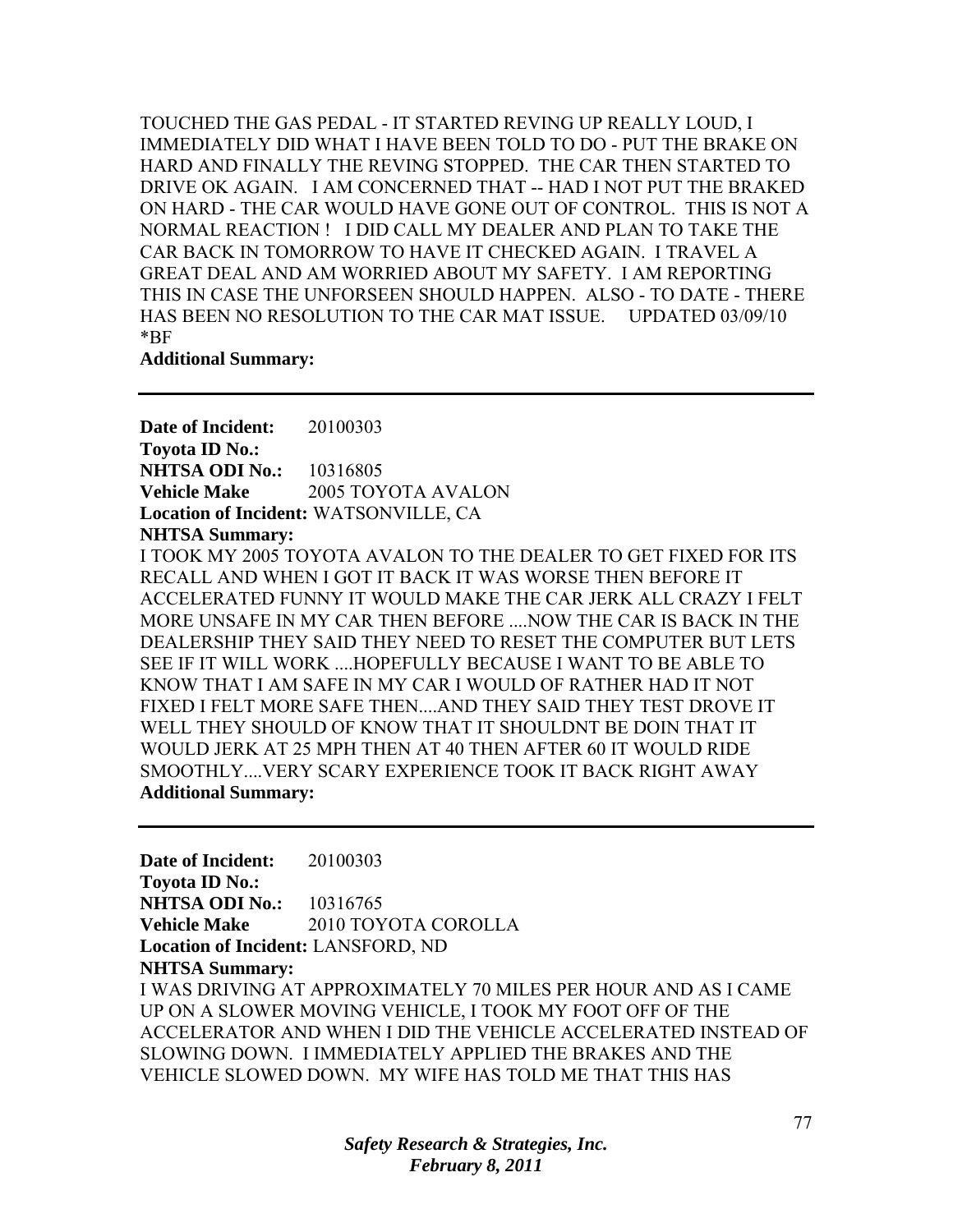## HAPPENED TO HER TWICE IN THE LAST WEEK AND I JUST DISMISSD IT. WE HAD THE RECALL REPAIR DONE ON OUR CAR ALMOST TWO WEEKS AGO. **Additional Summary:**

**Date of Incident:** 20100303 **Toyota ID No.: NHTSA ODI No.:** 10323054 **Vehicle Make** 2007 TOYOTA CAMRY **Location of Incident:** ATLANTA, GA **NHTSA Summary:** 

TL-THE CONTACT OWNS A 2007 TOYOTA CAMRY. THREE WEEKS AFTER THE RECALL REPAIR WAS COMPLETED ON THE ACCELERATOR AND BRAKE PEDAL.(THE CONTACT DOES NOT KNOW EXACTLY WHAT WAS REPAIRED.) SHE PULLED OUT OF HER DRIVEWAY AT 10MPH THE VEHICLE HAD UNINTENDED ACCELERATION. AS SHE PRESS THE BRAKE FOR THE VEHICLE TO STOP SHE TURN THE STEERING WHEEL AND RAN INTO THE NEIGHBOR MAIL BOX. NO ONE WAS INJURED AND THE VEHICLE WAS TOTAL. THE POLICE CAME BUT NO REPORT WAS FILE. THE VEHICLE WAS TOWED TO A AUTO REPAIR CENTER. SHE WENT TO THE DEALER TO INFORM THEM OF THE ACCIDENT AND WAS GIVEN A CARD WITH THE TOYOTA MANUFACTURE NUMBER TO CALL SHE GAVE THE CARD TO HER ATTORNEY AND THEY ARE NO COOPERATING WITH HIM. THE FAILURE MILEAGE WAS 80,000...MW

**Additional Summary:** 

**Date of Incident:** 20100303 **Toyota ID No.: NHTSA ODI No.:** 10316903 **Vehicle Make** 2010 TOYOTA COROLLA **Location of Incident:** WALLA WALLA, WA **NHTSA Summary:**  I HAVE A 2010 TOYOTA COROLLA THAT IS PART OF THE ACCELERATOR PEDAL REINFORCEMENT BAR RECALL/INSTALLATION. I HAVE NOTICED ANOTHER PROBLEM THAT APPEARS TO ALSO INVOLVE THE ACCELERATOR. THIS VEHICLE HAS A 5 SPEED MANUAL TRANSMISSION. THE PROBLEM OCCURS IN BOTH 3RD AND 4TH GEAR. THIS PROBLEM IS NOT CONSISTENT MEANING IT IS NOT ALWAYS NOTICED EVERY TIME I DRIVE, I WOULD MAINTAIN THAT IT OCCURS AT LEAST 50% OF THE TIME HOWEVER. PROBLEM: I ATTEMPT TO MAINTAIN A CONSTANT SPEED FOR INSTANCE IN 3RD GEAR AT 30 MPH, THE VEHICLE FEELS AS IF IT WANTS TO SPEED UP, I THEN REMOVE SOME PRESSURE FROM THE ACCELERATOR, THE VEHICLE THEN SLOW BY JERKING, I THEN ATTEMPT TO ACCELERATE AND THE VEHICLE JERKS AGAIN, BOTTOM LINE IS I CAN NOT MAINTAIN A CONSTANT SPEED. THE ROAD CONDITIONS DO NOT MATTER, FLAT, HILL,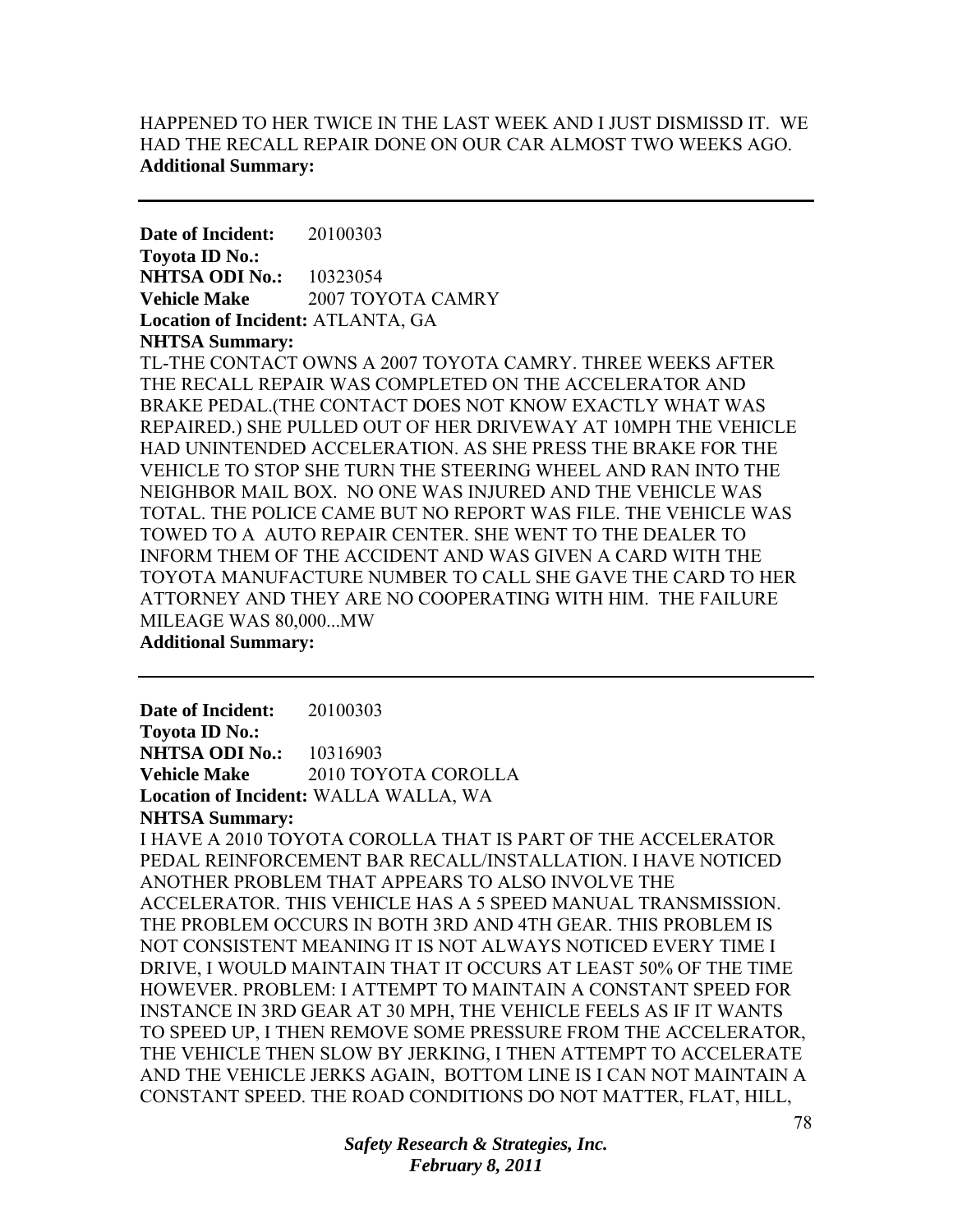## BUMPY, SMOOTH, WET DRY, 30 MPH, 31 MPH, 32, MPH ETC. I CANNOT MAINTAIN A CONSTANT SPEED IN 3RD AND 4TH GEAR. I AM NOT SURE OF AN APPROXIMATE DATE, IT HAS HAPPENED NUMEROUS TIMES SINCE I PURCHASED THE VEHICLE IN AUGUST OF 2009. I WILL JUST ENTER A RANDOM DATE BELOW.

**Additional Summary:** 

**Date of Incident:** 20100303 **Toyota ID No.: NHTSA ODI No.:** 10317323 **Vehicle Make** 2007 TOYOTA AVALON **Location of Incident:** SHIRLEY, NY **NHTSA Summary:**  2007 TOYOTA AVALON - I HAD NO PROBLEM WITH MY AVALON UNTIL THE LOCAL TOYOTA DEALERSHIP INSTALLED THE RECALLS. UPON DEPARTING

THE DEALERSHIP, AFTER COMPLETION OF THE RECALLS, I FOUND MY AVALON WOULD NOT DRIVE BELOW 55 MPH (ENGIN RPM WOULD NOT GO BELOW 1800 RPM) AS IF THE CRUISE CONTROL WAS ON BUT IT WAS NOT! I RETURNED TO THE DEALERSHIP AND THE SERVICE MANAGER WAS ABLE TO DUPLICATE THE PROBLEM. THE DEALERSHIP KEPT THE AVALON OVER NIGHT AND THE NEXT DAY WAS UNABLE TO DUPLICATE THE PROBLEM! TOYOTA ENGINERING INDICATED, TO ME, THAT THEY THOUGHT THIS WAS A COMPUTER ISSUE WITH THE COMPUTER LEARNING MY DRIVING HABITS, SOUNDS STRANGE TO ME! THE NEWLY INSTALLED BRAKE OVERIDE DID WORK PROPERLY. TOYOTA RETURNED THE AVALON TO ME BUT I AM ONLY USING IT WHEN I HAVE TO AS MY FAMILY DOES NOT WANT TO RIDE IN IT.

**Additional Summary:** 

**Date of Incident:** 20100304 **Toyota ID No.: NHTSA ODI No.:** 10318086 Vehicle Make 2010 TOYOTA CAMRY **Location of Incident:** COOKEVILLE, TN **NHTSA Summary:**  RENTAL VEHICLE ACCELERATED WHILE STOPPING, RENTAL AGENCY HERTZ, COOKEVILLE TN. PROBLEM OCCURED ON INTERSTATE EXIT RAMP, THE CAR DECELERATED FROM 70 TO 55 THEN DOWN SHIFTED AND STARTED TO ACCERATE UP THE EXIT RAMP. I WAS ABLE TO STOP THE CAR AND THE RENTAL AGENCY INFORMED ME THAT THE CAR HAD BEEN SERVICED FOR THE RECALL. AS A TEST/RELIABILTY ENGINEER, I CLASSIFY THIS VEHICLE HAS UNSAFE. **Additional Summary:**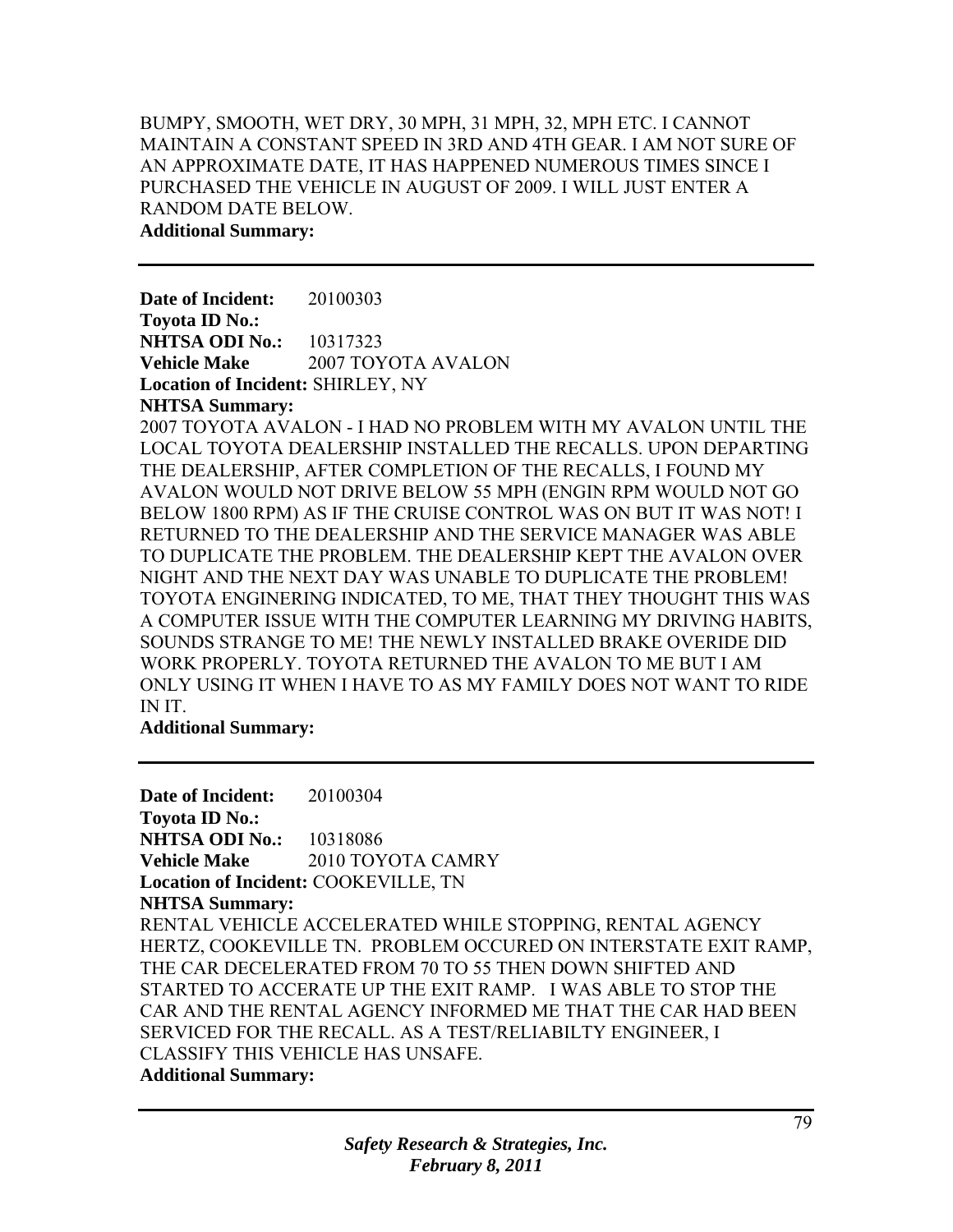**Date of Incident:** 20100304 **Toyota ID No.: NHTSA ODI No.:** 10316733 **Vehicle Make** 2005 TOYOTA AVALON **Location of Incident:** LOS ANGELES, CA **NHTSA Summary:** 

I HAVE A 2005 TOYOTA AVALON, BACK ON 4/18/09 I TOOK MY CAR IN TO SOUTH BAY TOYOTA TO HAVE THEM CHECK OUT THIS PROBLEM-MY CAR WS HESTATING B4 TAKE OFF AND IT WOULD EXCEL FASTER. I WAS ABLE TO SLOW IT DOWN. BUT THE RESULT FROM TOYOTA WAS: PERFORMED INSPECTION COUL NOT CONFIRM ANY ABNORMALITIES AT THIS TIME. NO PENDING MALFUNCTION CODESSTORED IN COMPUTER. NO CHECK ENGINE LIGHT. WELL I TOOK MY CAR BACK BECAUSE IT WAS ONE OF THE RECALL MODEL FOR THE PEDAL AND THEY MADE THE CHANGE ,BUT NOW IT IS WORST NOW, IT EXCELERATES FASTER THAN B4. WHIL;E WAITING FOR AT A SIGNAL SOME TIMES I CAN HEAR IT SLIGHTLY RARING UP.(I THEN PUT IT IN PARK) AND HOLD THE BRAKE PEDAL DOWN ALL THE WAY. I AM TOTALLY AFRAID OF THIS CAR. I TRIED TO TRADE IT IN TO THE TOYOTA DEALER BUT FOR THE SUV I WANT IT WAS TO MUCH, AND THEY WERENT WORKING WITH ME AT ALL.

**Additional Summary:** 

**Date of Incident:** 20100304 **Toyota ID No.: NHTSA ODI No.: 10327275 Vehicle Make** 2007 LEXUS ES350 Location of Incident: CHEYENNE, WY

**NHTSA Summary:** 

I HAD TWO RECALLS DONE ON MY AUTO ON MARCH 4, 2010. THESE RECALLS DEALT WITH THE ACCELERATION PEDAL AND AN OIL LINE. SINCE THE RECALL OF THE ACCELERATION PEDAL WAS DONE MY CAR ON OCCASSION HAS STALLED WHEN THE PEDAL IS DEPRESSED. IT WILL HESITATE WHILE I DEPRESS THE PEDAL UP TO AN INCH OR SO. FINALLY IT WILL START TO CREAP AND THEN FINALLY START MOVING. THIS HAS HAPPENED TWICE WHEN I WAS ENTERING AN INTERSTATE HIGHWAY AND AGAIN AS I PULLED AWAY FROM THE CURB OF MY HOUSE. ADDITIONALLY, THE TRANSMISSION SHIFTING IS VERY ERRATIC AT TIMES. ONCE AGAIN ALL OF THIS STARTED AFTER I HAD THE RECALL DONE. BEFORE THIS MY AUTO RAN PERFECTLY WITH NO ISSUES OTHER THAN AN OCCASSIONAL HARD DOWN SHIFT WHEN COMING TO A STOP. I HAVE BEEN TO THE LEXUS DEALERSHIP IN FREDERICK, CO TWICE. THEY ARE UNABLE TO ADDRESS THESE PROBLEMS IN A SATISFACTORY MANNER. THE ACCELERATION DELAY IS A SAFETY ISSUE AND NEEDS TO BE ADDRESSED BY TOYOTA.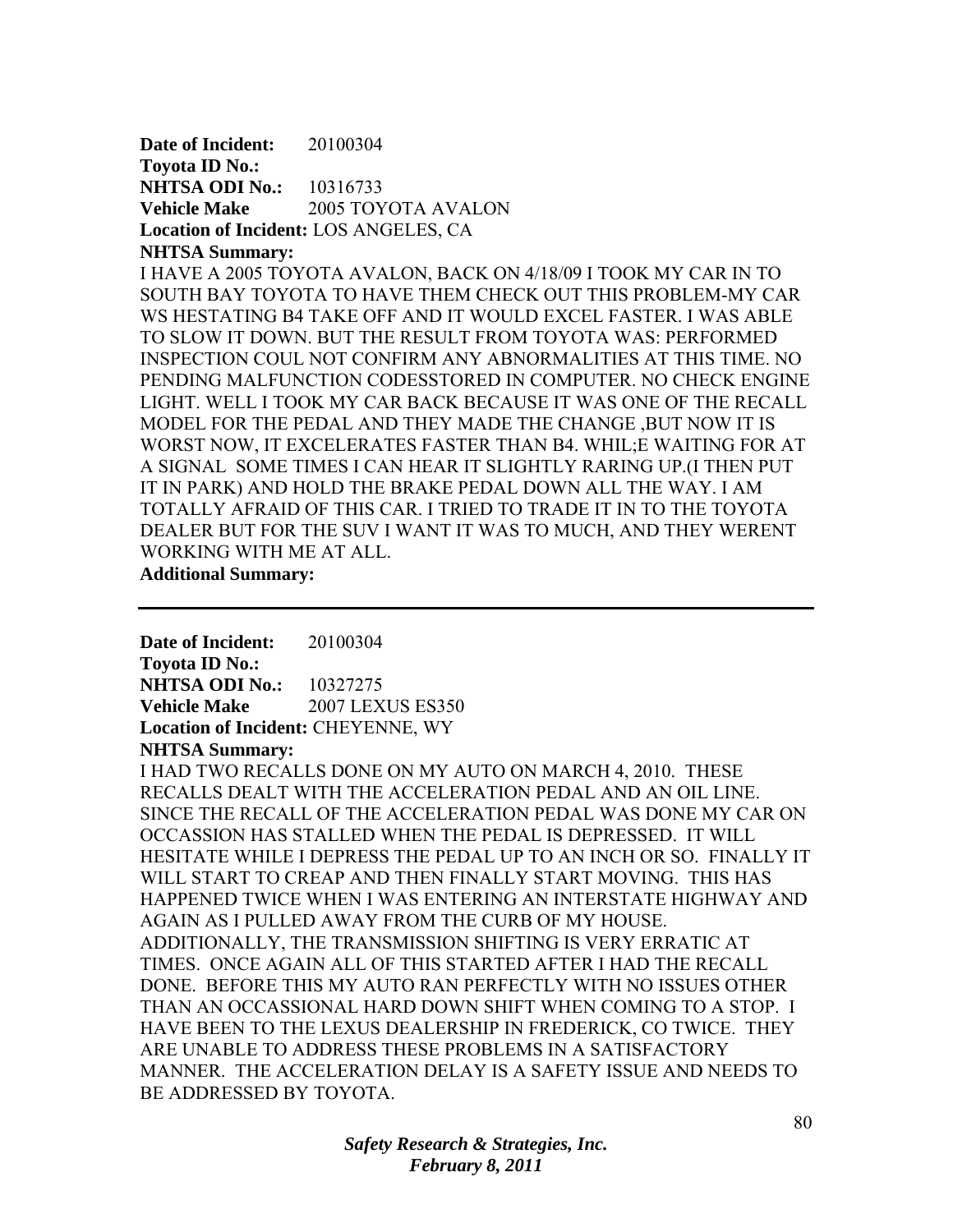#### **Additional Summary:**

**Date of Incident:** 20100304 **Toyota ID No.: NHTSA ODI No.:** 10316882 **Vehicle Make** 2010 TOYOTA CAMRY **Location of Incident:** LUBBOCK, TX **NHTSA Summary:**  TL\*THE CONTACT OWNS A 2010 TOYOTA CAMRY. WHEN THE CONTACT ATTEMPTED TO DRIVE 5 MPH INTO A PARKING SPACE, THE VEHICLE SUDDENLY ACCELERATED WITHOUT WARNING. THE CONTACT WAS ABLE TO STOP THE VEHICLE BY APPLYING THE BRAKES. PRIOR TO THE RECENT FAILURE, RECALL NHTSA CAMPAIGN ID NUMBERS: 09V388000, 10V017000 REPAIRS WERE PERFORMED ON THE VEHICLE. THE CURRENT AND FAILURE MILEAGES WERE 7900.

**Additional Summary:** 

**Date of Incident:** 20100304 **Toyota ID No.: NHTSA ODI No.:** 10316914 **Vehicle Make** 2008 TOYOTA AVALON **Location of Incident:** HUDSON, OH **NHTSA Summary:**  TL\*THE CONTACT OWNS A 2008 TOYOTA AVALON. HE TOOK THE VEHICLE TO THE DEALER TO HAVE THE ACCELERATOR PEDAL REPAIRED. WHEN HE APPLIED THE BRAKES, THE VEHICLE SURGED FORWARD AND FORCED HIM TO APPLY EXTREME PRESSURE TO THE BRAKE PEDAL IN ORDER TO STOP THE VEHICLE. THE DEALER WAS CONTACTED AND ADVISED HIM TO HAVE

THE VEHICLE DIAGNOSED AGAIN. THE FAILURE AND CURRENT MILEAGES WERE 47000.

**Additional Summary:** 

**Date of Incident:** 20100304 **Toyota ID No.: NHTSA ODI No.:** 10316861 **Vehicle Make** 2009 TOYOTA CAMRY **Location of Incident:** CORIDON, IN **NHTSA Summary:**  TL\*THE CONTACT OWNS A 2009 TOYOTA CAMRY. WHILE THE CONTACT WAS DRIVING 5 MPH, THE VEHICLE HAD SUDDENLY SURGED FORWARD WITHOUT WARNING. THE CONTACT WAS ABLE TO STOP THE ACCELERATION BY APPLYING PRESSURE TO THE BRAKES. PRIOR TO THE RECENT FAILURE, THE CONTACT HAS HAD THE NHTSA CAMPAIGN ID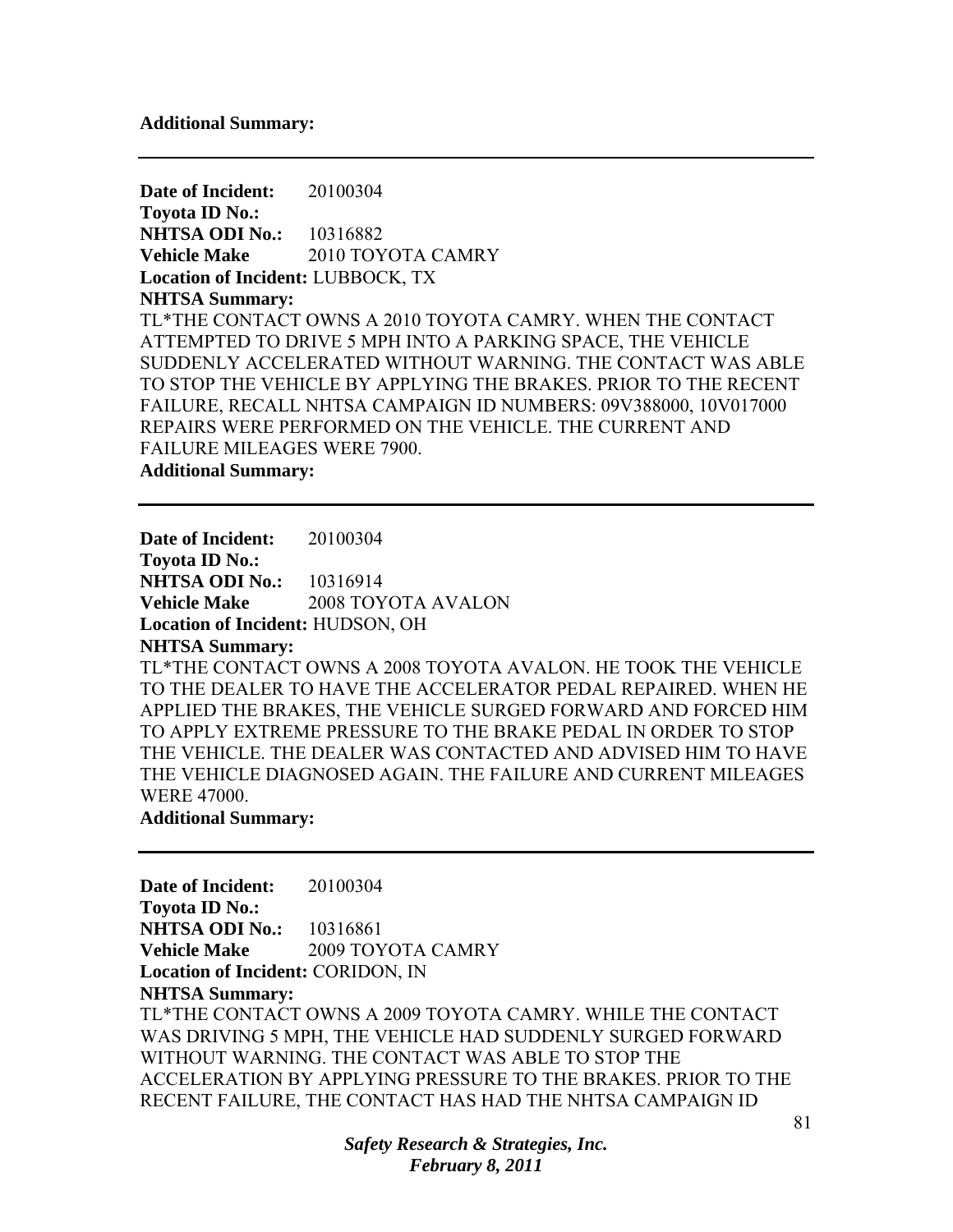## NUMBER: 09V388000 AND 10V017000 REPAIRS PERFORMED ON HIS VEHICLE. THE CURRENT AND FAILURE MILEAGES WERE 28000. **Additional Summary:**

**Date of Incident:** 20100304 **Toyota ID No.: NHTSA ODI No.:** 10318065 **Vehicle Make** 2009 TOYOTA CAMRY **Location of Incident:** PATERSON, NJ **NHTSA Summary:**  TL\* THE CONTACT OWNS A 2009 TOYOTA CAMRY. HE TOOK THE VEHICLE

TO THE DEALER FOR THE GAS PEDAL REPLACEMENT ON FEBRUARY 13, 2010. HE DID NOT EXPERIENCED ANY FAILURE BEFORE THE REPLACEMENT. ON MARCH 4, 2009 WHILE DRIVING AT APPROXIMATELY 26MPH AND HE STOPPED FOR THE LIGHT WITH HIS FOOT ON THE BREAK THE VEHICLE STARTED TO SHAKE AND THE RPM WENT UP AND SUDDENLY THE VEHICLE ATTEMPTED TO MOVE FORWARD. HE PUT THE VEHICLE IN NEUTRAL UNTIL THE RPM WENT BACK TO NORMAL. HE EXPERIENCE THE FAILURE TWICE AFTER THE REPAIR. HE WILL TAKE VEHICLE BACK TO THE DEALER. THE FAILURE AND THE CURRENT MILEAGE WAS 6,545. **Additional Summary:** 

**Date of Incident:** 20100304 **Toyota ID No.: NHTSA ODI No.:** 10316763 **Vehicle Make 2007 TOYOTA CAMRY Location of Incident:** LAKE OSWEGO, OR **NHTSA Summary:** 

2007 TOYOTA CAMRY - PRIOR TO RECALL FIX THE CAR ACCELERATED AT FULL SPEED 5 TIMES. CAR WAS "FIXED" UNDER RECALL 2 WEEKS AGO. TODAY, MARCH 4, THE CAR ONCE AGAIN ACCELERATED TO FULL SPEED. ACCLERATOR PEDAL SEEMED TO COLLAPSE TO THE FLOOR AND REMAINED IN THE POSITION UNTIL I USED MY TOW TO PULL IT UP. JOHN MOSCICKI 4 INDEPENDENCE AVE LAKE OSWEGO OR 97035 503 484 3574 **Additional Summary:** 

From Associated Press news article "More than 100 complaints lodged over fixed Toyotas":

"John Moscicki, of Lake Oswego, Ore., told the AP his 2007 Camry accelerated on its own five times before he got the vehicle fixed under the floor mat recall last month.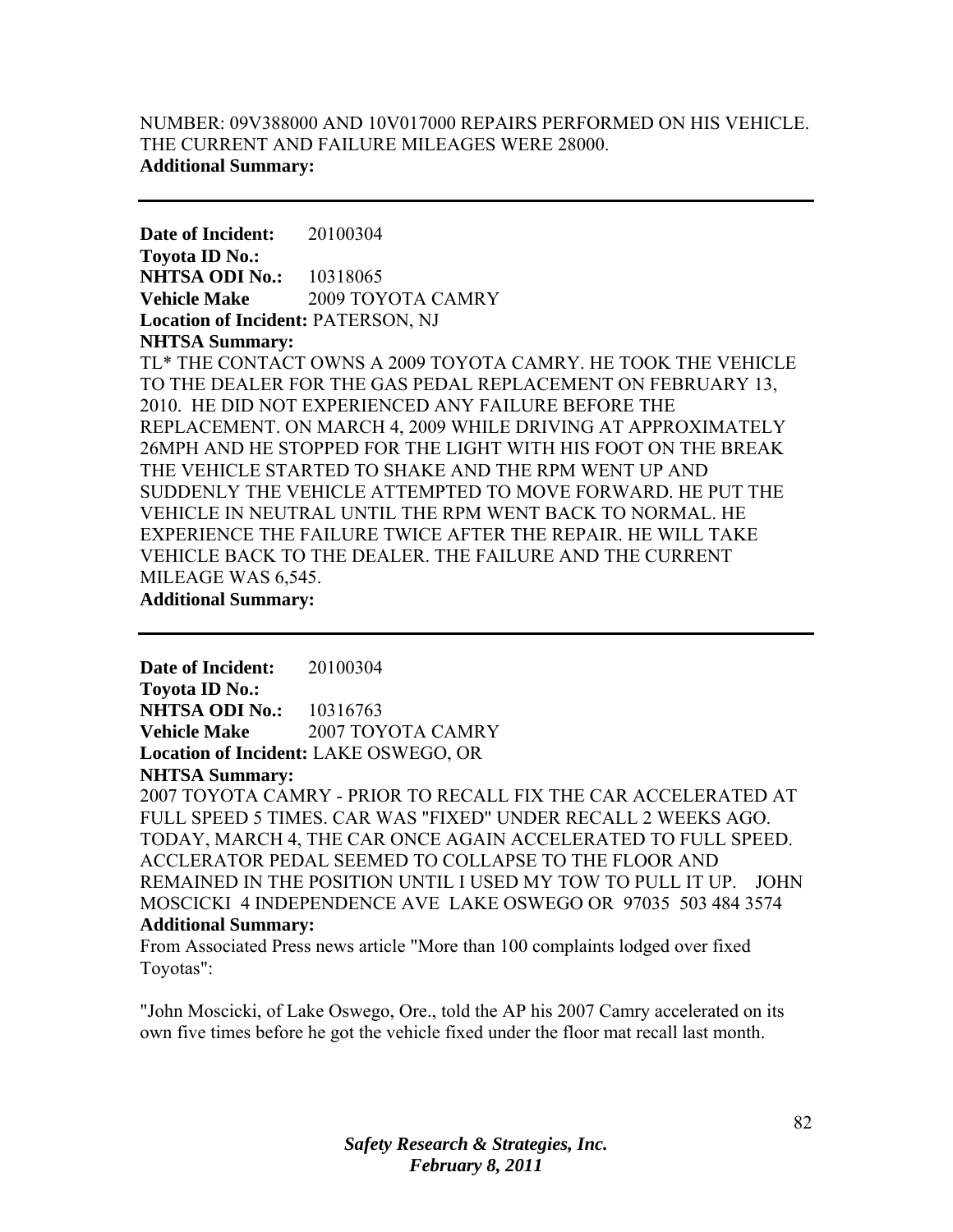On March 4, his repaired Camry took off from a standing stop on the freeway and accelerated to 50 mph before Moscicki managed to stop it by shifting into neutral, hitting the brake with his left foot and pulling back the gas pedal with his right.

"It just went to the floor like some other system had control of it," said Moscicki, who raced high-performance sports cars and previously owned a Porsche restoration business.

His Toyota dealer had the Camry for a week, and Toyota sent in a field engineer to examine the car without finding anything wrong. Moscicki said he had planned to give the vehicle to his college-age daughter but now intends to get rid of it. "I wouldn't let her anywhere near this car," he said."

**Date of Incident:** 20100305 **Toyota ID No.: NHTSA ODI No.:** 10327521 **Vehicle Make** 2010 TOYOTA COROLLA **Location of Incident:** DAYTON, OH **NHTSA Summary:**  MY CAR ENGINE REVS UP TO ABOUT 3000 RPM WHILE IN PARK, HAS HAPPENED TWICE SINCE THE PEDAL WAS FIXED DUE TO A RECALL. RECALL PEDAL WORK COMPLETED 02/11/10 FIRST INCIDENT OF UNINTENDED ACCELERATION ON 3/5/10 TOOK CAR TO DEALERSHIP NO PROBLEMS FOUND, SECOND INCIDENT OF UNINTENDED ACCELERATION ON 4/3/10 TOOK TO DEALERSHIP NO PROBLEMS FOUND. **Additional Summary:** 

**Date of Incident:** 20100305 **Toyota ID No.: NHTSA ODI No.:** 10318242 **Vehicle Make** 2009 TOYOTA CAMRY **Location of Incident:** ENCINO, CA **NHTSA Summary:**  TL\* THE CONTACT OWNS A 2009 TOYOTA CAMRY. THE CONTACT STATED THAT WHILE STOPPED AT A TRAFFIC LIGHT, THE VEHICLE ACCELERATED. THE CONTACT WAS ABLE TO PUT THE VEHICLE IN NEUTRAL, WITH HIS FOOT ON THE BRAKE, WHICH MADE THE VEHICLE STOP ACCELERATING. THE VEHICLE WAS TAKEN TO THE DEALER THE DAY BEFORE THE ACCELERATOR FAILURE FOR DIAGNOSTIC AND TESTING DUE TO THE RECALL. THE DEALER REPAIRED THE VEHICLE THE DAY BEFORE THE ACCELERATOR PEDAL DEFECT. THE VEHICLE WAS TAKEN A SECOND TIME TO THE DEALER THE DAY AFTER THE ACCELERATOR FAILURE FOR DIANOSTIC AND TESTING. THE DEALER COULD NOT DUPLICATE THE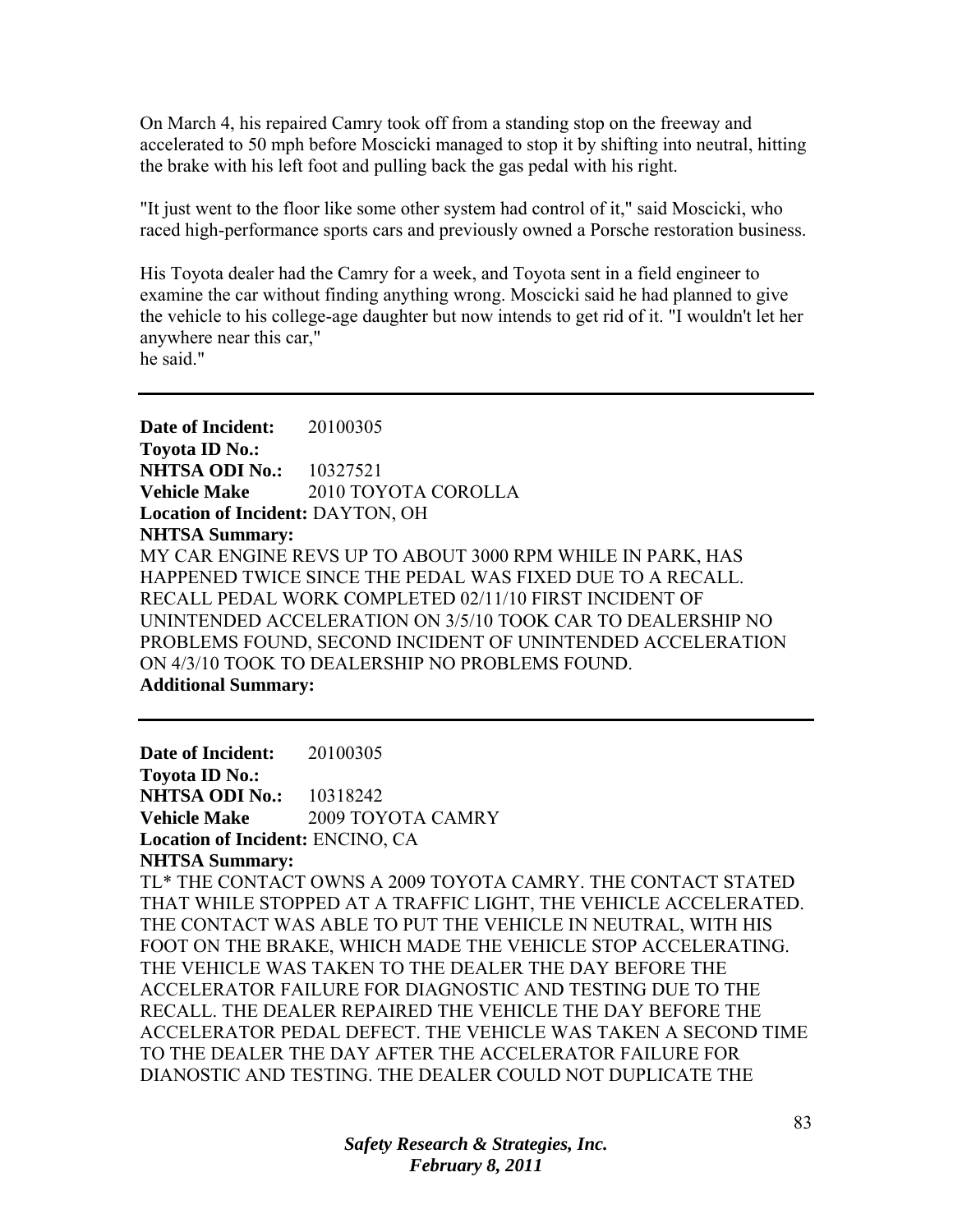## PROBLEM THE SECOND TIME. THE APPROXIMATE FAILURE MILEAGE WAS 11000. THE APPROXIMATE CURRENT MILEAGE WAS 11000. **Additional Summary:**

**Date of Incident:** 20100305 **Toyota ID No.: NHTSA ODI No.:** 10317342 **Vehicle Make** 2010 TOYOTA CAMRY **Location of Incident:** PHOENIX, AZ **NHTSA Summary:**  WHILE PARKING MY 2010 CAMRY AT THE GROCERY STORE, I SLOWLY TURNED INTO THE PARKING SPACE AND MY CAR SUDDENLY ACCELERATED JUMPING THE CURB AND HITTING A CEMENT SURROUNDED LIGHT POLE. THE AIR BAGS DID NOT DEPLOY AND I WAS NOT NOTICEABLY INJURED. THE CAR HAD JUST HAD THE REPLACEMENT PEDAL INSTALLED ON MARCH 2, 2010 AS ORDERED BY THE RECALL. THE VEHICLE WAS TOWED TO AVONDALE TOYOTA IN AVONDALE, ARIZONA AND IS CURRENTLY AWAITING A REPRESENTATIVE FROM TOYOTA TO INSPECT IT ON MON. MARCH 8TH BEFORE ANY WORK WILL BE DONE. PROPERTY DAMAGE ONLY TO THE VEHICLE. WE WERE TOLD AT THE DEALERSHIP THAT THE AIRBAGS ONLY DEPLOY AFTER 20 MILES PER HOUR. WE HAVE NEVER BEFORE HAD A PROBLEM WITH THE ACCELERATOR STICKING. **Additional Summary:** 

**Date of Incident:** 20100305 **Toyota ID No.: NHTSA ODI No.:** 10318145 **Vehicle Make** 2008 TOYOTA CAMRY **Location of Incident:** SPRING VALLEY, NY **NHTSA Summary:**  TL-THE CONTACT OWNS A 2008 TOYOTA CAMRY. THE CONTACT STATED THE VEHICLE IS ACCELERATING AT SHORT DISTANCE ONCE THE VEHICLE IS STARTED AND THE BRAKE IS RELEASE. IT WOULD ACCELERATE BETWEEN 15 AND 20MPH AND AFTER A COUPLE OF MINUTES IT WOULD REVERT BACK TO NORMAL. THE VEHICLE WAS TAKEN TO THE DEALER TWICE TO CORRECT THE FAILURE WITH THE RECALL NOTICES. ONCE AGAIN THE VEHICLE HAD TO BE RETURN TO THE DEALER FOR THE REOOCCURRING OF THE ACCELERATION FAILURE. THEY STATED THEY CANNOT FIND ANY MORE FAILURE WITH THE VEHICLE. THE TOYOTA MANUFACTURE HAVE NOT BEEN CALL. THE FAILURE MILEAGE WAS 20,548....MW

## **Additional Summary:**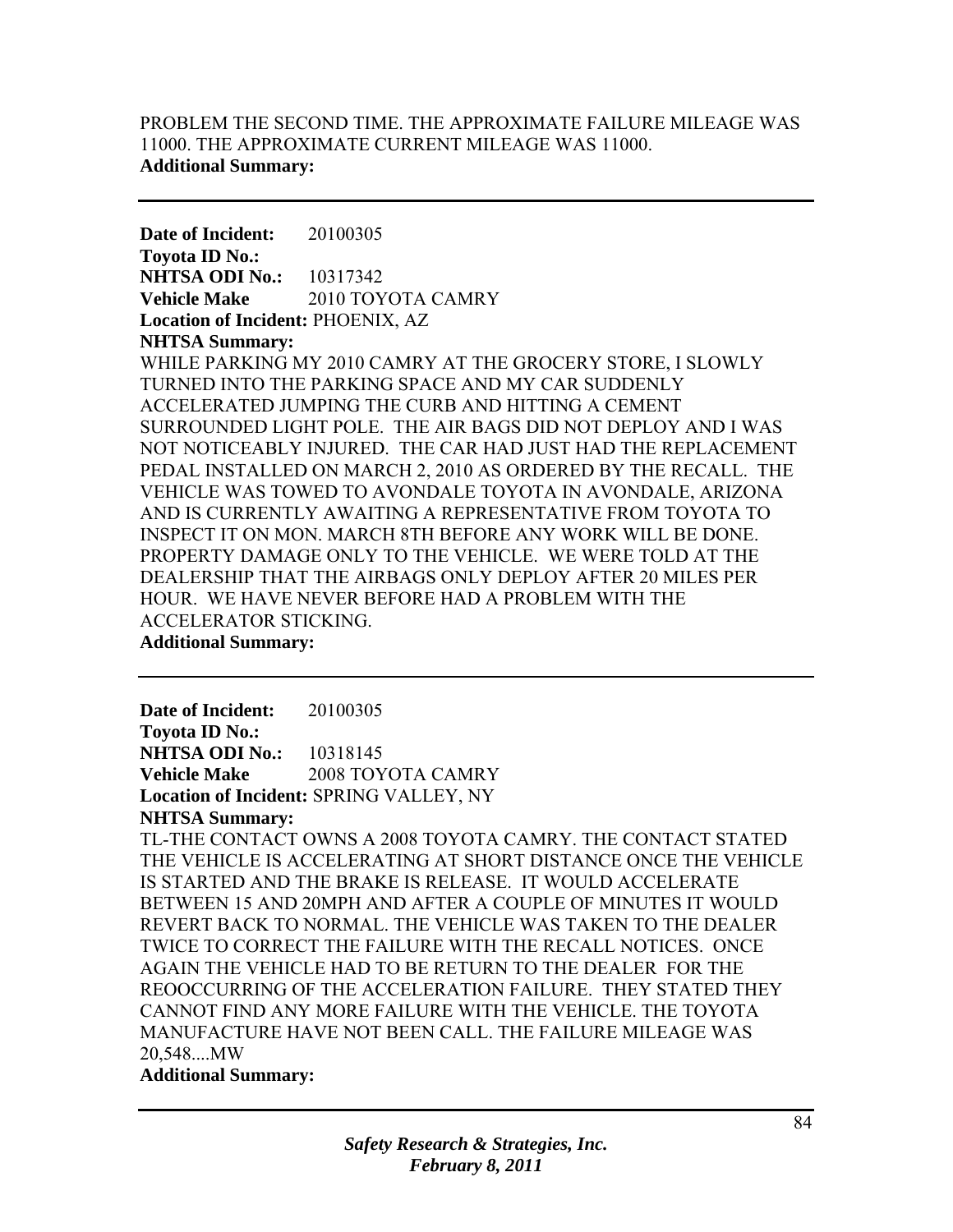**Date of Incident:** 20100305 **Toyota ID No.: NHTSA ODI No.:** 10321391 **Vehicle Make** 2009 TOYOTA TUNDRA **Location of Incident:** BROOKFIELD, NY **NHTSA Summary:**  TL-THE CONTACT OWNS A 2009 TOYOTA TUNDRA. WHILE DRIVING AT 35 TO 40MPH COMING TO A INTERSECTION THE ACCELERATOR PEDAL IS

STUCK. THIS IS AFTER THE VEHICLE WAS REPAIRED WITH THE RECALL THE FAILURE DID NOT OCCURRED BEFORE THE RECALL REPAIRS. THE VEHICLE KEPT GOING INTO THE INTERSECTION WHILE THE BRAKES WERE BEING DEPRESSED IT STOP AFTER THE VEHICLE WAS PUT INTO NEUTRAL. THE VEHICLE WAS TAKEN BACK TO THE DEALER THEY KEPT IT FOR TWO DAYS AND STATED THEY CANNOT DUPLICATE THE FAILURE. THE TOYOTA MANUFACTURE WAS NOT CALL. THE FAILURE MILEAGE WAS 17,000....MW **Additional Summary:** 

**Date of Incident:** 20100305 **Toyota ID No.: NHTSA ODI No.: 10318033 Vehicle Make** 2009 TOYOTA CAMRY **Location of Incident:** NEW ROCHELLA, NY

**NHTSA Summary:** 

TL- THE CONTACT OWNS A 2009 TOYOTA CAMRY. SHE STATED THAT SHE RECEIVED A RECALL NOTICE FOR THE REPAIR OF THE ACCELERATOR PETAL. WHEN SHE PICKED UP THE VEHICLE SHE WAS DRIVING AT 60MPH WHEN THE VEHICLE ACCELERATED ON ITS OWN WHEN SHE PRESSED ON THE BRAKES THEY DID NOT WORK. SHE THEN PUT IT IN NEUTRAL AND WAS ABLE TO STOP THE VEHICLE. THE VEHICLE WAS TAKEN BACK TO THE DEALER WHERE THEY STATED THAT COULD NOT DUPLICATE THE PROBLEM.THE VEHICLE HAD NOT EXPERIENCED THE ACCELERATION BEFORE TAKING IN FOR THE RECALL. NO OTHER REPAIRS WERE DONE . THE FAILURE AND CURRENT MILEAGE WAS 10400.CV **Additional Summary:** 

**Date of Incident:** 20100305 **Toyota ID No.: NHTSA ODI No.: 10317193 Vehicle Make** 2010 TOYOTA RAV4 **Location of Incident:** SHARON, MA **NHTSA Summary:**  TL\* THE CONTACT OWNS A 2010 TOYOTA RAV4. THE CONTACT WAS DRIVING APPROXIMATELY 35 MPH; PROCEEDING TO A STOP SIGN. WHILE

> *Safety Research & Strategies, Inc. February 8, 2011*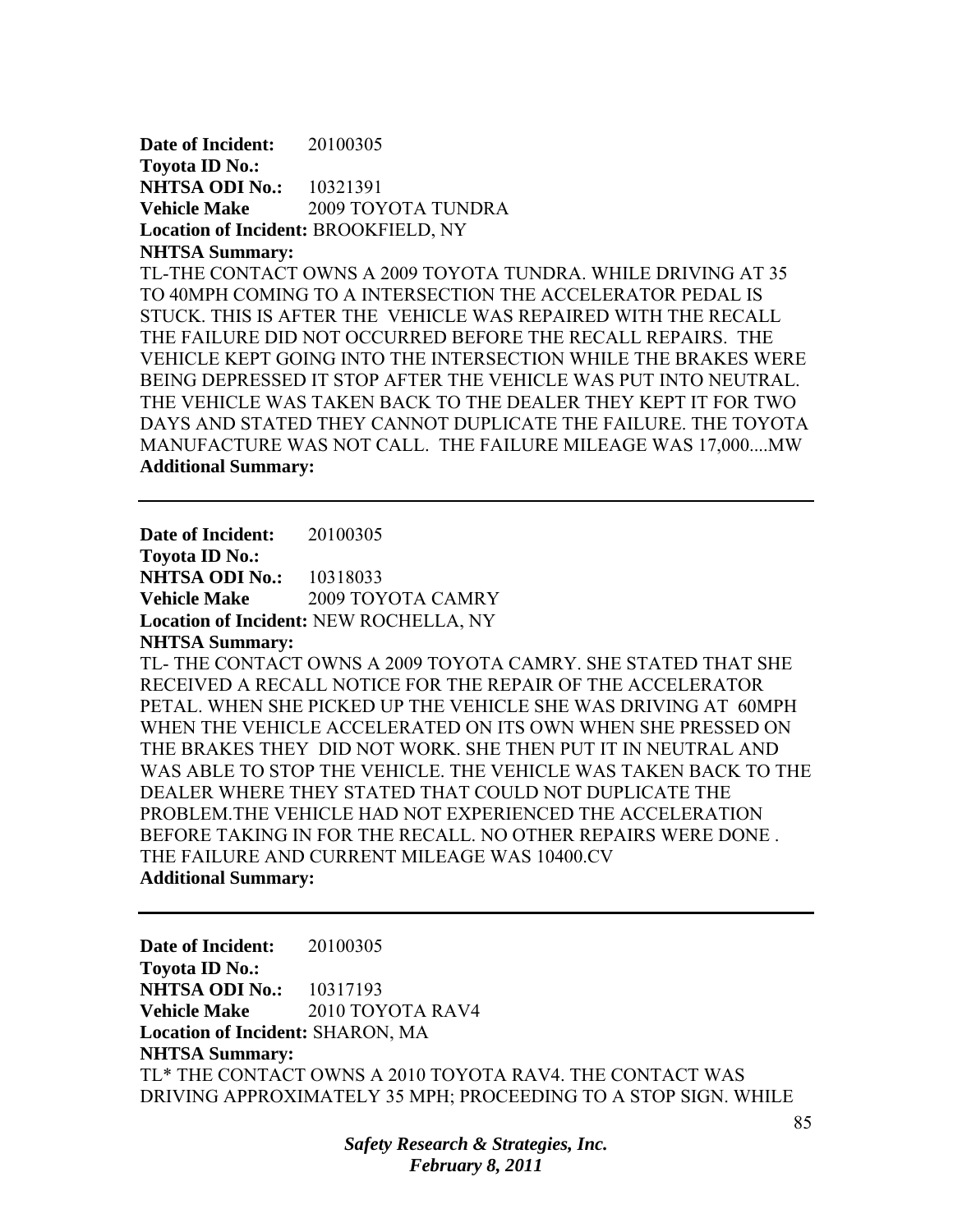BRAKING THERE WAS A SURGE OF UNINTENDED ACCELERATION. THE ENGINE BEGAN TO REVV. THE VEHICLE RESUMED TO NORMAL OPERATION. THE AUTHORIZED DEALER WAS NOTIFIED AND RECOMMENDED THE VEHICLE BE TOWED FOR DIAGNOSTIC TESTING. A RECALL REPAIR WAS PERFORMED PRIOR TO THE PURCHASE OF THE VEHICLE. THE RECALL WAS UNDER NHTSA CAMPAIGN ID 10V017000 (VEHICLE SPEED CONTROL: ACCELERATOR PEDAL). THE VEHICLE HAD NOT BEEN REPAIRED AT THE TIME OF THE COMPLAINT . THE FAILURE MILEAGE WAS 345.

#### **Additional Summary:**

COMPLAINANT CONTACTED DR. GILBERT - HAS EXPERIENCED TWO INCIDENTS OF SUA. PURCHASED THE VEHICLE ON FEB. 14, 2010 AND EXPERIENCED THE FIRST INCIDENT ON MARCH 8, 2010 AND THE SECOND INCIDENT ON MAY 8, 2010. THE VEHICLE WAS INVOLVED IN BOTH THE FLOOR MAT AND THE PEDAL RECALLS, THE DEALER TOLD HIM THE RECALL WORK WAS DONE PRIOR TO SELLING THE VEHICLE TO HIM.

MR. MOSKOWITZ IS A COMPUTER CONSULTANT AND SUSPECTS A SOFTWARE BUG.

THE BOCH TOYOTA INVOICES ARE SAVED IN TOYSUA4323 FOLDER.

HE HAS FILED A COMPLAINT WITH NHTSA.

**Date of Incident:** 20100305 **Toyota ID No.: NHTSA ODI No.:** 10317233 **Vehicle Make** 2009 TOYOTA CAMRY **Location of Incident:** NEW RICHMOND, OH **NHTSA Summary:**  BEFORE THE TOYOTA RECALL, I NOTICED ON SEVERAL OCCASIONS SUDDEN ACCELERATION. ON 2-17-10 I HAD THE RECALL FIXED ON M 2009 CAMERY AT BEECHMONT TOYOTA. TODAY, 3-5-10, I HAD A SUDDEN ACCELERATION AGAIN.IT FEELS LIKE WHEN YOU PUT YOUR CAR IN CRUISE CONTROL AND THE CAR JUMPS INTO CRUISE. **Additional Summary:** 

**Date of Incident:** 20100305 **Toyota ID No.: NHTSA ODI No.:** 10318812 **Vehicle Make 2007 TOYOTA CAMRY Location of Incident:** MONTICELLO, IL **NHTSA Summary:**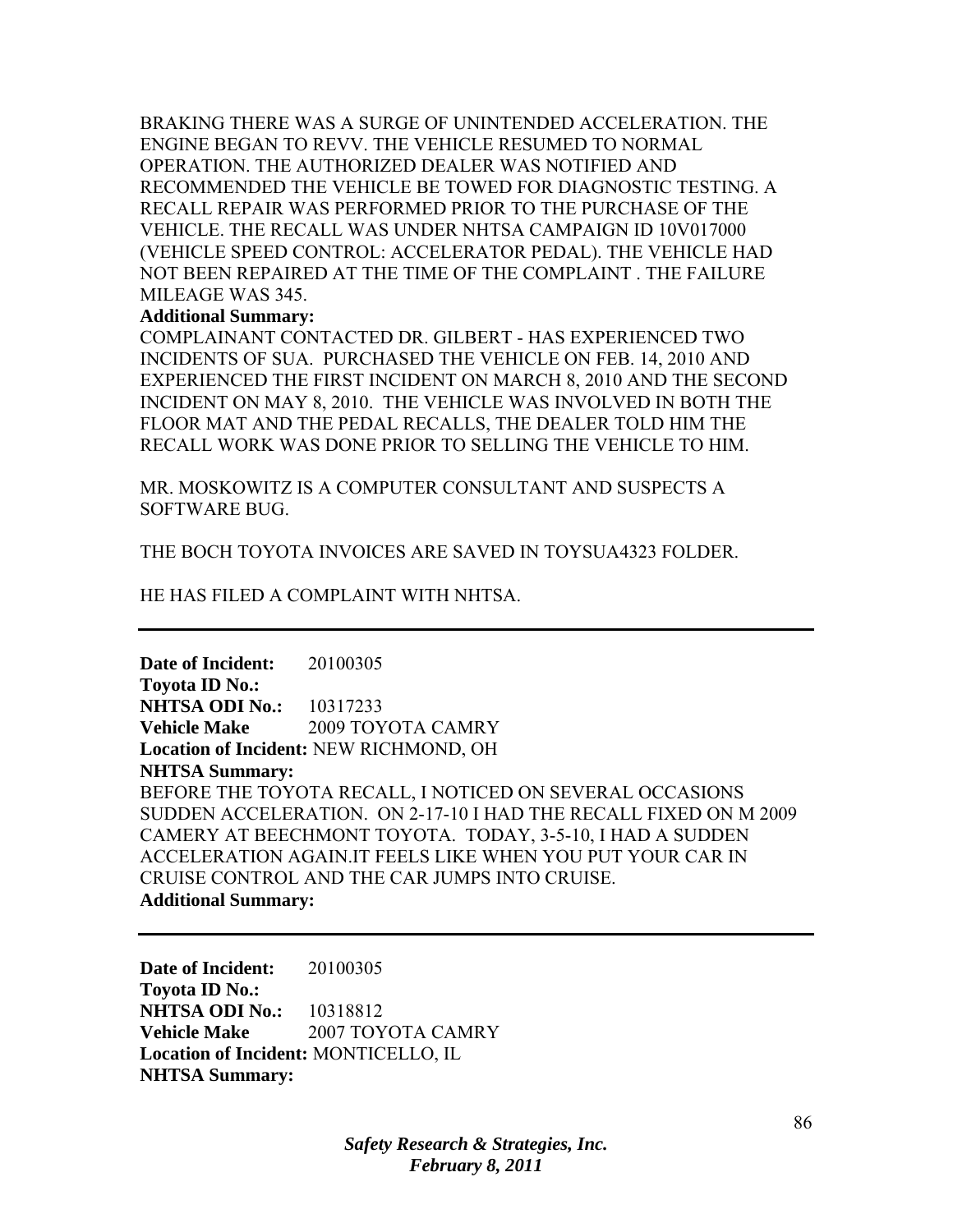2007 TOYOTA CAMRY RECALLED HAD THE NEW PARTS INSTALLED @ DEALERSHIP. AFTER WHICH I EXPERIENCED THE ACCELERATOR STICKING AND NOT SLOWING DOWN WITHOUT PRESSURE TO BRAKES. RETURNED TO THE DEALERSHIP AND THEY SAID THEY COULDN'T DUPLICATE THE PROBLEM, FOUND NO FAULT CODES AND RECHECKED THE FIXES THEY HAD PREVIOUSLY INSTALLED. THE PROBLEM STILL REMAINS, THE CAR DOESN'T DECELERATE WHEN YOU LET OFF THE ACCELERATOR AND IN FACT HAD AN INSTANCE OF IT SPEEDING UP AND DECELERATING FREELY ON IT'S OWN. THE DEALERSHIP INFORMED ME THERE IS NOTHING THEY CAN DO AS THEIR COMPUTERS DIDN'T FIND ANYTHING WRONG BUT AS THE OWNER OF THIS VEHICLE THERE IS CLEARLY SOMETHING WRONG WITH IT THAT I DO NOT FEEL SAFE DRIVING THIS VEHICLE. **Additional Summary:** 

**Date of Incident:** 20100306 **Toyota ID No.: NHTSA ODI No.:** 10317459 **Vehicle Make** 2007 TOYOTA AVALON **Location of Incident:** KINSTON, NC **NHTSA Summary:** 

I OWN A 2007 TOYOTA AVALON. THE TRANSMISSION HAS A PROBLEM. WHEN COASTING DOWN WITHOUT ACCELERATOR BEING ENGAGE THE TRANSMISSON DOWN SHIFTS AT 30 MPH BUT THE CAR SPEEDS UP. IT IS ONLY 4-5 MPH AND AFTER A FEW SECONDS THEN STARTS COASTING DOWN AGAIN. THIS PROBLEM HAS BEEN INVESTIGATED BY THE DEALER AND "THERE IS NOTHING WRONG". IT HAS BEEN REPORTED TO THE TOYOATA TECHNICAL SERVICE MANAGER AND "THERE IS NOTHING WRONG". IT HAS BEEN REPORTED TO TOYOTA CUSTOMER SERVICE AND WE WILL GET BACK TO YOU BUT NOTHING HAPPENED. THIS CAR HAD THE "STUCK ACCERATOR" PROBLEM TWO YEARS AGO AND IT WAS REPORTED TO THE DEALER AND "NO PROBLEM". THE "STUCK ACCELERATOR" ONLY HAPPENE ONCE AND WAS NOT THE PROBLLEM OF A FLOOR MAT. THE CAR HAS HAD ALL THE RECALLS PERFORMED ON IT BUT STILL HAS THE SPEED UP PROBLEM AT EACH DOWN SHIFT. **Additional Summary:** 

**Date of Incident:** 20100306 **Toyota ID No.: NHTSA ODI No.: 10318108 Vehicle Make** 2007 TOYOTA AVALON **Location of Incident:** STUART, FL **NHTSA Summary:**  TL- THE CONTACT OWNS A 2007 TOYOTA AVALON. SHE STATE THAT SHE RECEIVED A RECALL NOTICE FOR THE REPAIR FOR THE ACCELERATOR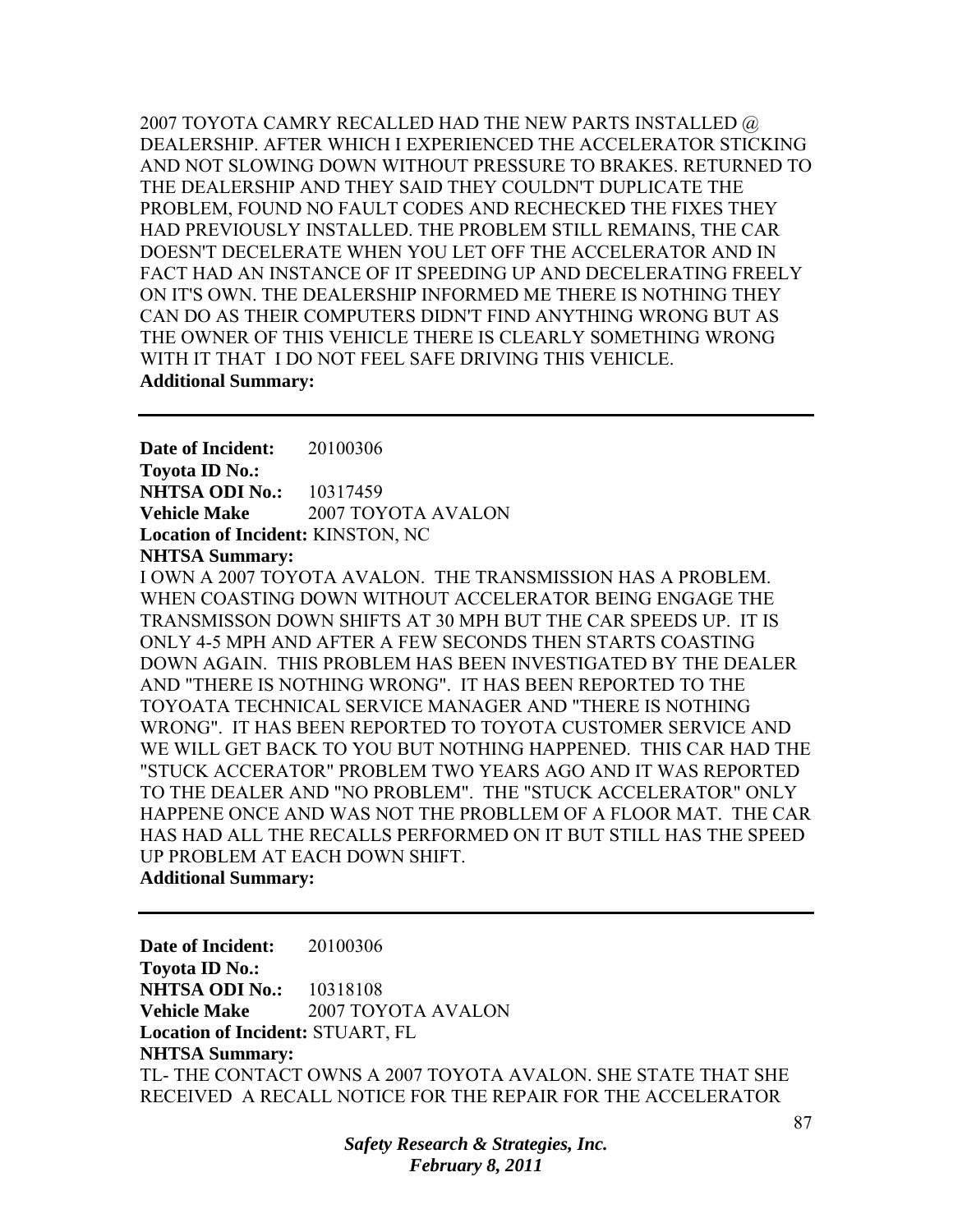PEDAL. SHE STATED THAT AFTER THE REPAIR WAS PERFORMED SHE WAS AT A STOP WHEN THE VEHICLE ACCELERATED ON ITS OWN WHEN THIS OCCURRED SHE THEN PUT IT IN NEUTRAL AND STOPPED THE VEHICLE. THE VEHICLE WAS THEN TOWED TO THE DEALER WHERE THEY STATED THAT THEY ARE STILL TRYING TO FIGURE WHAT WENT WRONG. THE VEHICLE IS STILL AT THE DEALER FOR DIAGNOSIS. THE FAILURE AND CURRENT MILEAGE WAS 23800.CV **Additional Summary:** 

**Date of Incident:** 20100306 **Toyota ID No.: NHTSA ODI No.:** 10320788 **Vehicle Make** 2009 TOYOTA RAV4 **Location of Incident:** FLOWER MOUND, TX **NHTSA Summary:**  SUDDEN ACCELERATION IN 2009 TOYOTA RAV 4 AFTER RECALL REPAIR. HAPPENED FOR THE 1ST TIME SINCE OWNERSHIP OF CAR 4 DAYS AFTER REPAIR. HAD CAR FOR APPROXIMATELY 1 YEAR. NEVER HAD ANY PROBLEMS. 4 DAYS AFTER REPAIR, WE WERE WEST BOUND ON FM 1709 IN SOUTHLAKE, TX APPROACHING LIGHT JUST TO THE EAST OF HIGH SCHOOL. WE WERE APPROACHING AT APPROX 30 MPH WITH SPEED DECREASING DUE TO RED LIGHT AND OTHER CARS ALREADY STOPPED AT LIGHT. CAR RPM'S INCREASED TO THE 3,000 RANGE. HAD TO APPLY STEADY TO HARD PRESSURE TO BRAKES. CAR WAS FIGHTING TO ACCELERATE, BUT WAS ABLE TO CONTINUE SPEED DESCENT. GOT CAR TO AROUND 15 MPH. CAR LEARCHED INTO 1ST GEAR, RPM'S DECREASED TO AROUND 1,000 RANGE AND WE ALL WERE THROWN FORWARD IN OUR SEATS WHEN THE CAR LEARCHED.

**Additional Summary:** 

**Date of Incident:** 20100306 **Toyota ID No.: NHTSA ODI No.:** 10318389 **Vehicle Make** 2010 TOYOTA COROLLA **Location of Incident:** LOS ANGLES, CA **NHTSA Summary:**  TL- THE CONTACT OWNS A 2010 TOYOTA COROLLA. WHILE THE CONTACT WAS DRIVING 25MPH THE VEHICLE HAD SUDDENLY ACCELERATED WITHOUT WARNING DUE TO THE ACCELERATOR PEDAL STICKING TO THE FLOOR OF THE VEHICLE. THE ACCELERATION CAUSED THE CONTACT TO CRASH INTO THE REAR OF THE VEHICLE IN FRONT OF HER. NO ONE WAS INJURED DURING THE CRASH AND A POLICE REPORT WAS FILED FOR THE INCIDENT. PRIOR TO THE RECENT FAILURE THE CONTACT HAD TAKEN THE VEHICLE TO THE DEALERSHIP WHERE RECALL NHTSA CAMPAIGN ID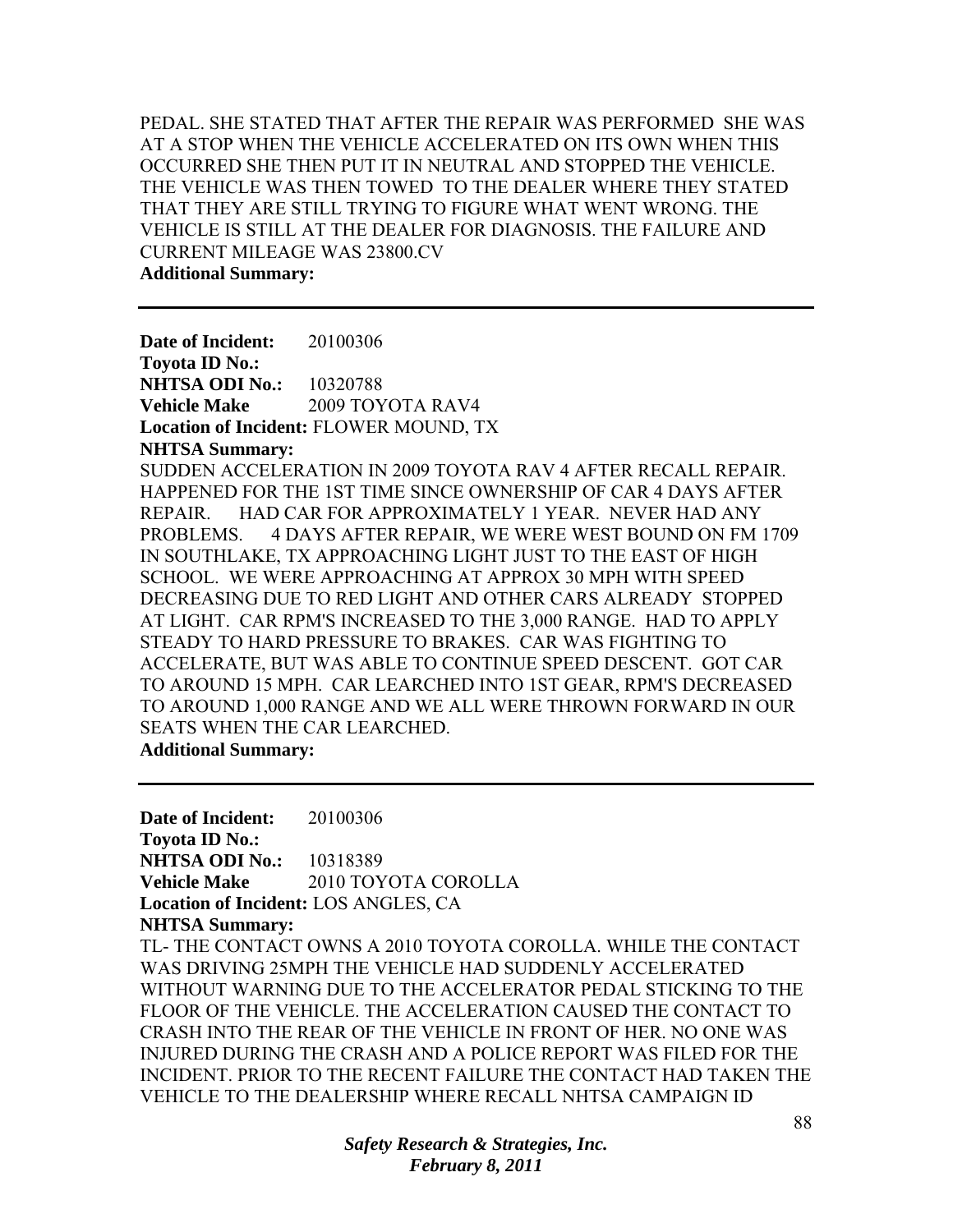NUMBER: 10V017000 AND 10V023000 WERE PERFORMED ON THE VEHICLE. THE CONTACT ALSO NOTICED AFTER HAVING THE RECALL PERFORMED THE VEHICLE HAD BEGUN TO ACCELERATE VERY HARD. THE CURRENT AND FAILURE MILEAGES WERE 150. BML **Additional Summary:** 

**Date of Incident:** 20100306 **Toyota ID No.: NHTSA ODI No.:** 10318964 **Vehicle Make** 2010 TOYOTA COROLLA **Location of Incident:** SALT LAKE CITY, UT **NHTSA Summary:**  THE CONTACT OWNS A 2010 TOYOTA COROLLA. THE VEHICLE WAS PREVIOUSLY REPAIRED UNDER THE RECALL BY THE DEALER, AFTER RECEIVING IT BACK AND TRY TO START IT THE NEXT DAY THE VEHICLE ACCELERATED WHEN IT WAS PUT INTO GEAR. ALTHOUGH IT DID NOT MOVE THE MOTOR REVVED UP TO 2200RPM SHAKING VERY LOUDLY. THE VEHICLE WAS TOWED BACK TO THE DEALER AND THEY CANNOT DUPLICATE THE FAILURE. THE VEHICLE IS AT THE DEALER AND SHE WILL NOT RETRIEVE IT. VIN IS UNKNOWN. THE FAILURE MILEAGE WAS 4,700....MW **Additional Summary:** 

**Date of Incident:** 20100306 **Toyota ID No.: NHTSA ODI No.:** 10317653 **Vehicle Make 2007 TOYOTA CAMRY Location of Incident:** COLUMBUS, NJ **NHTSA Summary:** 

TL\* THE CONTACT OWNS A 2007 TOYOTA CAMRY. THE CONTACT WAS DRIVING 25MPH AND WHILE MAKING A TURN THE VEHICLE ACCELERATED AND WENT UP TO 40MPH. THE CONTACT THEN DEPRESSED THE BRAKE QUICKLY. THE CONTACT'S VEHICLE WAS UNDER RECALL AND THE FAILURE OCCURED 4 DAYS AFTER THE VEHICLE REPAIRS WERE COMPLETED. THE CONTACT NEVER EXPERIENCED A PROBLEM UNTIL THE DEALER REPAIRED THE VEHICLE. THE DEALER OR THE MANUFACTURER HAD NOT BEEN CONTACTED AS OF THE TIME OF THE COMPLAINT. THE CONTACT FEELS THAT THE VEHICLE IS UNSAFE FOR HIS SPOUSE AND MOTHER N LAW TO DRIVE. THE VEHICLE HAD NOT BEEN INSPECTED FOR FURTHER FAILURES . THE FAILURE MILEAGE WAS 50425 AND THE CURRENT MILEAGE WAS 50468. THE VIN WAS UNAVAILABLE. **Additional Summary:**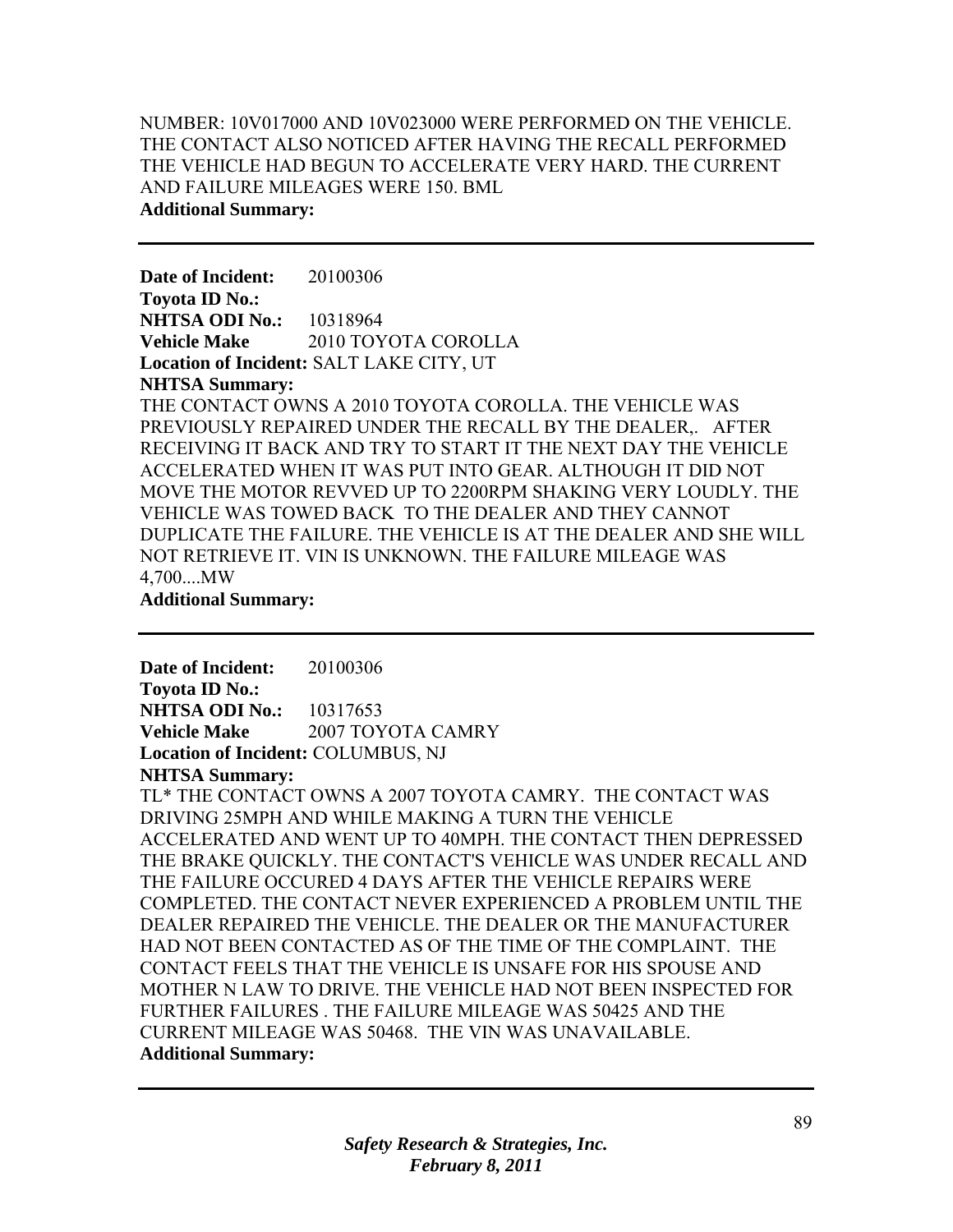**Date of Incident:** 20100306 **Toyota ID No.: NHTSA ODI No.:** 10323177 **Vehicle Make** 2009 TOYOTA COROLLA **Location of Incident:** SIMPSONVILLE, SC

#### **NHTSA Summary:**

2009 TOYOTA COROLLA WITH UNINTENDED ACCELERATION. \*KB THE CONSUMER STATED HE HAD NOT EXPERIENCED ANY SUDDEN ACCELERATION PROBLEMS WITH THE VEHICLE. HOWEVER, HE DID RECEIVE A RECALL NOTICE IN THE MAIL AND COMPLIED BY TAKING THE VEHICLE TO THE DEALER TO HAVE THE REPAIRS DONE ON FEBRUARY 17, 2010. HOWEVER, ON MARCH 6, 2010, THE CONSUMER MADE A RIGHT TURN ON A STREET THAT WAS CURVY AND WAS RELATIVELY STEEP DESCENDING TOWARD AN INTERSECTION. HE GENTLY APPLIED THE BRAKES 2-3 TIMES DURING THE DESCENT TO MAINTAIN A SPEED OF 15-20 MPH. AT NO TIME DID HE DEPRESS THE ACCELERATOR DURING THE DESCENT AND THE ENGINE WAS IDLING AS THE VEHICLE COASTED TO THE BOTTOM OF THE HILL. WHEN HE APPROACHED A FOUR-WAY STOP SIGN AT THE BOTTOM OF THE HILL, HE DEPRESSED THE BRAKE PEDAL NORMALLY TO COME TO A FULL STOP. INSTANTLY, THE ENGINE RACED AND ROARED. THE CONSUMER IMMEDIATELY SHIFTED THE AUTOMATIC TRANSMISSION INTO NEUTRAL AND TURNED THE ENGINE OFF. HE RESTARTED THE ENGINE WITH HIS FOOT ON THE BRAKE PEDAL AND THE GEAR SELECTOR IN NEUTRAL AND IT STARTED WITH THE SAME ROAR. HE TURNED IT OFF AGAIN AND WAITED A COUPLE OF MINUTES. HE DECIDED TO TRY ONE MORE TIME AND THE VEHICLE OPERATED IN NORMAL MODE. THE CONSUMER ALSO STATED SINCE THE VEHICLE WAS GARAGED, THE DOORS WERE BARELY KEPT LOCKED. OVER THE LAST 6-9 MONTHS ABOUT ONCE A MONTH WHEN THE CONSUMER ENTERED THE GARAGE, HE DISCOVERED THE DOORS WERE LOCKED. THE CONSUMER BELIEVED THE ELECTRONIC DOOR LOCKING SYSTEM WAS BEING RANDOMLY ACTIVATED. \*JB **Additional Summary:** 

**Date of Incident:** 20100306 **Toyota ID No.: NHTSA ODI No.:** 10318769 **Vehicle Make** 2007 TOYOTA AVALON **Location of Incident:** NORTH BRUNSWICK, NJ **NHTSA Summary:**  1A. PULLING INTO PARKING SPACE AND WHILE BRAKING, CAR ACCELERATED FORWARD, HITTING CEMENT BLOCK THAT STOPPED VEHICLE. DAMAGE TO AREA UNDER LICENSE PLATE. 1B. BRAKING TO STOP FOR A RED LIGHT IN TRAFFIC CAR SUDDENLY ACCELERATED AND RAN INTO VEHICLE IN FRONT. MY CAR SUSTAINED DAMAGE TO FRONT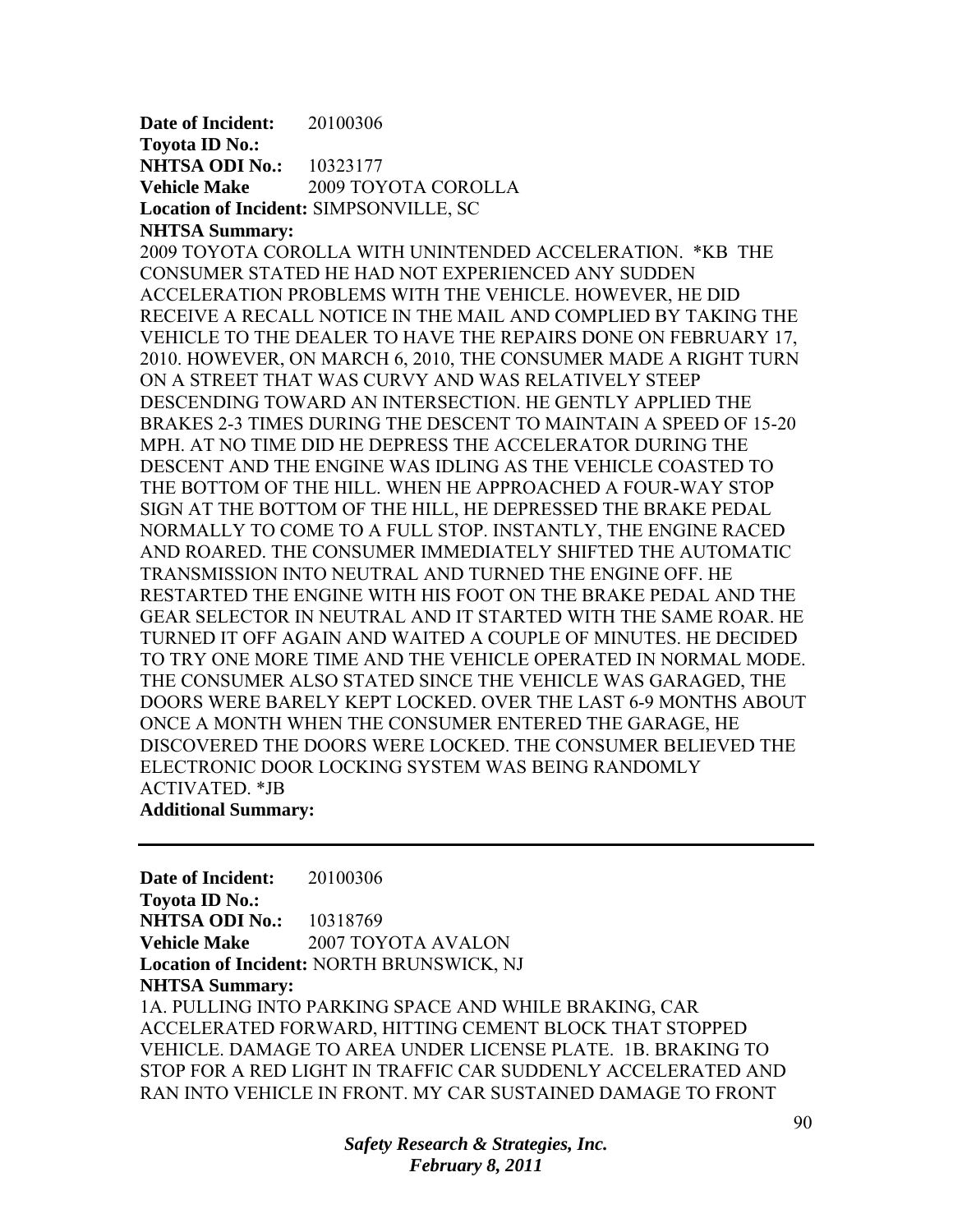AREA NEAR LICENSE PLATE. OTHER CAR--NO DAMAGE. 2. FAILURE TO STOP WHEN BRAKING AT 5 TO 10 MPH ON TWO OCASSIONS. DAMAGE TO FRONT LOWER CAR BODY. 3. BROUGHT CAR INTO FRED ANDERSON TOYOTA IN RALEIGH, NC AND THEY THEY COMPLETED AVALON RECALL PROCEDURE ON STICKING ACCELERATOR. AFTER ACCIDENT DROVE TO SAME DEALERSHIP AND THEY PERFORMED TWO ADDITIONAL RECALL PROCEDURES. THEY WERE UNABLE TO IDENTIFY CAUSE OF SUDDEN ACCELERATION. **Additional Summary:** 

**Date of Incident:** 20100307 **Toyota ID No.: NHTSA ODI No.:** 10317526 **Vehicle Make** 2009 TOYOTA CAMRY **Location of Incident:** HAMILTON, OH **NHTSA Summary:**  RETURNING FROM CHURCH (MY CHURCH IS SITUATED ON A HILL) MY 2009 TOYOTA CAMRY SUDDENLY ACCELERATED WHILE RETURNING TO THE HIGHWAY. I IMMEDIATELY STEPPED AS HARD AS I COULD ON THE BRAKE PRESSING IT TO THE FLOOR, I ALSO SHIFTED THE TRANSMISSION HANDLE TO PARK, IT HAD NO EFFECT. I REACHED THE BOTTOM OF THE HILL AND SHOT ACROSS FOUR TRAFFIC LANES AND CUT MY WHEEL TO THE LEFT AND SLAMMED INTO THE GUARD RAIL. THE CAR THEN SEEMED TO STOP AND I WAS ABLE TO SHIFT OUT OF PARK TO NEUTRAL. THE BRAKES SEEMED TO COME BACK. HOWEVER I PARKED THE CAR AND CALLED THE SHERIFFS OFFICE WHO TOOK THE ACCIDENT REPORT. I HAD THE CAR TOWED TO THE TOYOTA DEALER. I PREVIOUSLY HAD BOTH RECALLS PERFORMED ON THE CAR. **Additional Summary:** 

**Date of Incident:** 20100307 **Toyota ID No.: NHTSA ODI No.:** 10318238 **Vehicle Make** 2010 TOYOTA CAMRY **Location of Incident:** RIDGEFIELD PARK, NJ **NHTSA Summary:**  VEHICLE:2010 TOYOTA CAMRY VIN 4T1BF3EK0AU009841. 1) AT RED LIGHT, TURNED GREEN, PRESSED DOWN ON ACCELERATOR, CAR SPED BACKWARDS INSTEAD OF AHEAD. BRAKED, STOPPED, CONFIRMED CAR IN DRIVE GEAR 2) GAS PEDAL CUT AS PART OF RECALL, FOOT HAS GOTTEN CAUGHT UNDER PEDAL 3 TIMES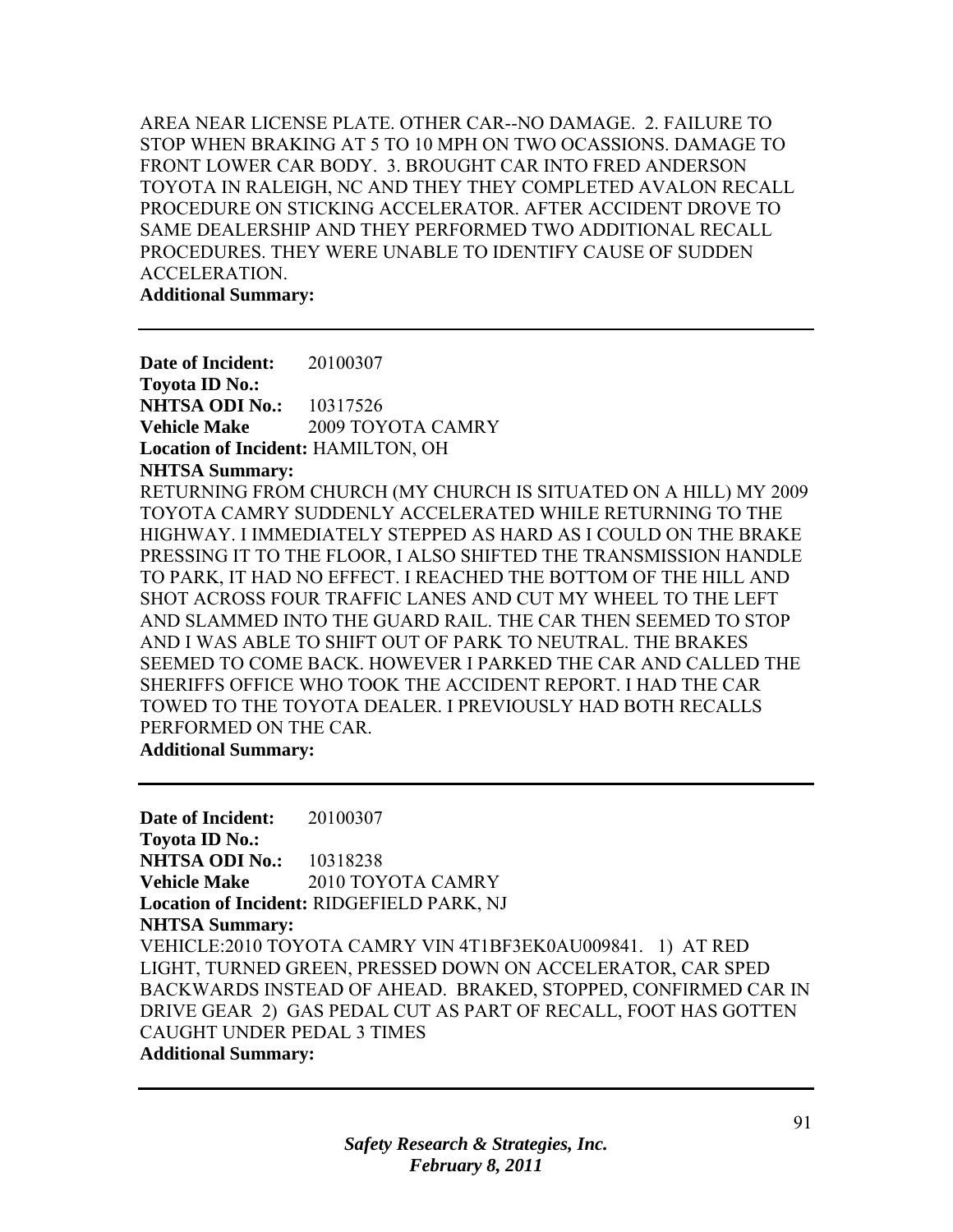**Date of Incident:** 20100307 **Toyota ID No.: NHTSA ODI No.:** 10317482 **Vehicle Make** 2009 TOYOTA CAMRY **Location of Incident:** HENDERSON, NV **NHTSA Summary:** 

## I OWN A 2009 TOYOTA CAMRY. A COUPLE OF TIMES IT WOULD HAPPEN THAT THE CAR WOULD ACCELERATE BY ITSELF. I WAS INSTRUCTED ON HOW TO STOP THE CAR IN THESE CASES. ABOUT A COUPLE OF WEEKS AGO I TOOK MY CAR IN TO REPAIR THE RECALL. THEY SAID THEY HAVE FIXED EVERYTHING, BUT I HAVE EXPERIENCED THE SAME ISSUE AGAIN. I AM WONDERING IF THIS ISSUE IS GOING TO GET RESOLVED ONCE AND FOR ALL. I LOVE MY CAR BUT I DON'T FEEL SAFE, SPECIALLY AFTER I HAVE HEARD THAT THERE HAVE BEEN SO MANY OTHER INCIDENTS, NOT TO MENTION DEATHS CAUSED BY THIS.

**Additional Summary:** 

**Date of Incident:** 20100307 **Toyota ID No.: NHTSA ODI No.:** 10321744 **Vehicle Make** 2006 TOYOTA AVALON **Location of Incident:** SNOQUALMIE, WA **NHTSA Summary:**  SUDDEN ACCELERATION. WHEN FIRST STARTING THE ENGINE, IT REVVED UP TO ABOUT 2,500 RPMS. A SECOND EPISODE OCCURRED A FEW DAYS LATER WHEN I WAS DRIVING DOWNHILL AND MY FOOT WAS ON THE BRAKE. THE VEHICLE SUDDENLY ACCELERATED TO ABOUT 40 MPH. AT NO TIME WAS MY FOOT ON THE ACCELERATOR PEDAL IN EITHER SITUATION. IN BOTH OF THESE INSTANCES, THE SUDDEN ACCELERATION RESOLVED WITHIN A FEW SECONDS. THESE INCIDENTS OCCURRED AFTER SAFETY RECALL WORK WAS PERFORMED BY TOYOTA ON MARCH 6, 2010. AT THIS TIME, THESE ARE THE ONLY OCCASIONS WHERE I EXPERIENCED PROBLEMS OF THIS NATURE. I AM CONCERNED FOR THE SAFETY OF MY PASSENGERS AND MYSELF. I AM IN THE PROCESS OF REPORTING THESE PROBLEMS TO THE DEALERSHIP. **Additional Summary:** 

**Date of Incident:** 20100307 **Toyota ID No.: NHTSA ODI No.:** 10317718 **Vehicle Make** 2008 TOYOTA CAMRY **Location of Incident:** ELBURN, IL **NHTSA Summary:**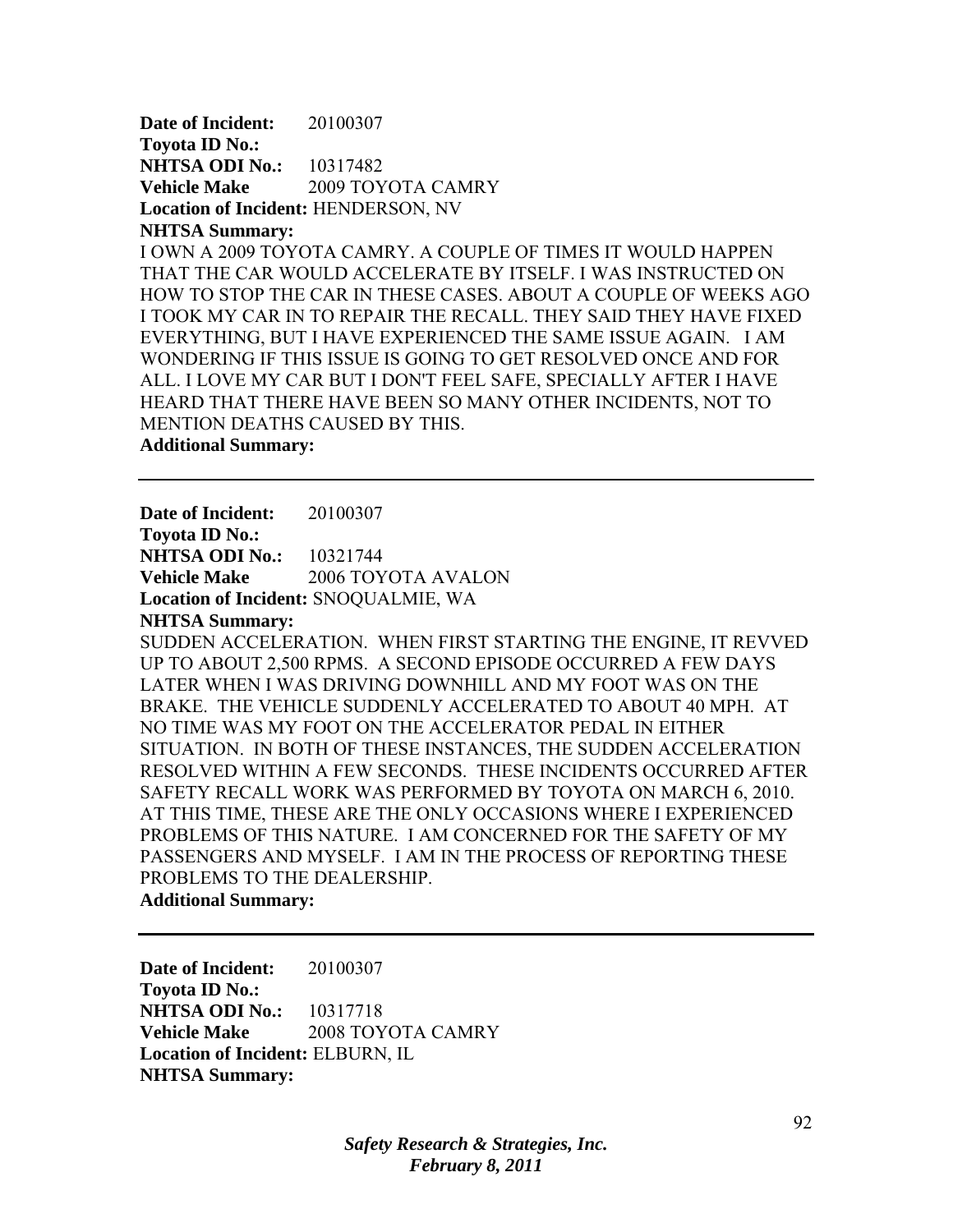TL\* THE CONTACT OWNS A 2008 TOYOTA CAMRY. WHILE THE CONTACT WAS ATTEMPTING TO PULL INTO A PARKING SPACE THE VEHICLE SUDDENLY ACCELERATED WITHOUT WARNING. IN ORDER TO STOP THE VEHICLE THE CONTACT HAD TO APPLY EXTREME BRAKING POWER FOLLOWED BY PLACINGT HE VEHICLE INTO NEUTRAL. TWO WEEKS PRIOR THE CONTACT HAD RECALL NHTSA CAMPAIGN ID NUMBER: 09V388000 AND 10V017000 ALREADY PERFORMED ON HIS VEHICLE. THE VEHICLE WAS AT THE DEALERSHIP AT THE TIME OF THE COMPLAINT. THE CURRENT AND FAILURE MILEAGES WERE 21000. **Additional Summary:** 

**Date of Incident:** 20100308 **Toyota ID No.: NHTSA ODI No.:** 10319689 **Vehicle Make** 2010 TOYOTA COROLLA **Location of Incident:** WHITING, NJ **NHTSA Summary:**  TL- THE CONTACT OWNS A 2010 TOYOTA COROLLA. WHENEVER THE CONTACT RELEASE'S HIS FOOT FROM THE ACCELERATOR PEDAL HE NOTICED THAT THE VEHICLE WILL REMAIN AT THE SPEED THE VEHICLE WAS TRAVELING UNTIL THE CONTACT APPLYS THE BRAKES. PRIOR TO THE RECENT FAILURE THE CONTACT HAD TAKEN THE VEHICLE TO THE DEALERSHIP WHERE RECALL NHTSA CAMPAIGN ID NUMBER: 10V017000 AND 10V023000 WERE PERFORMED. THERE WERE NO PRIOR WARNINGS AND THE CURRENT AND FAILURE MILEAGES WERE 1600. BML **Additional Summary:** 

**Date of Incident:** 20100308 **Toyota ID No.: NHTSA ODI No.:** 10317657 **Vehicle Make** 2007 TOYOTA CAMRY **Location of Incident:** BUCKEYE, AZ **NHTSA Summary:**  I DRIVE A 2007 TOYOTA CAMRY THIS IS ONE OF THE SAFETY RECALL CARS. I HAD BEEN HAVING ISSUES WITH ACCELERLATION BEFORE THE RECALL, THEN GOT THE RECALL FIXED ON FEBRUARY 21ST. I HAD A FEW SMALL ISSUES THESE PAST FEW WEEKS WITH IT SUDDENLY ACCELERATED BUT THIS MORNING THE WAY TO WORK I WAS DRIVING ON THE 101 IN PHOENIX HEADING TO WORK WHEN MY CAMRY SUDDENLY STARTED ACCELERATING THIS TIME IT WAS NOT A SMALL ISSUE BUT IT ACCELERATED TO ALMOST 80 MPH I WAS DRIVING AROUND 65 MPH WHEN IT SUDDENLY STARTED. I GOT THE CAR SLOWED DOWN AND PULLED OVER TO THE SIDE OF THE ROAD TO CATCH MY BREATH BECAUSE I WAS VERY SCARED. I THEN MADE IT, THE REST OF MY WAY TO WORK WHICH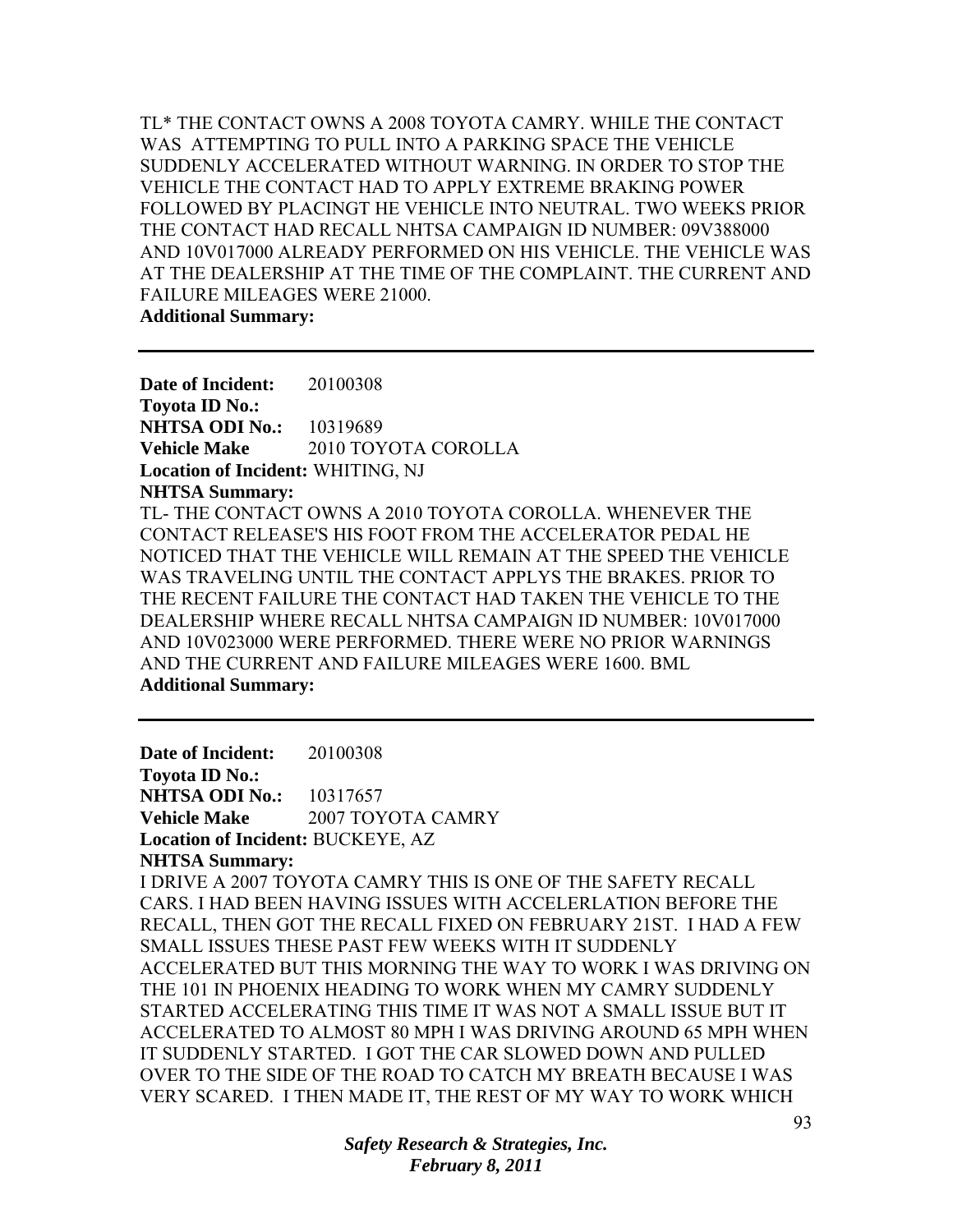WAS ABOUT 8 MILES. I DRIVE 50 MILES EACH WAY TO WORK EVERYDAY, I DROP MY HUSBAND OFF AT WORK, I DROP MY 17 MONTH OLD DAUGHTER OFF AT DAYCARE AND THIS TO ME IS UNACCEPTABLE. I AS OF TODAY DO NOT TRUST THIS CAR TO DRIVE ANY WHERE. SOMETHING NEEDS TO BE DONE ABOUT THIS IMMEDIATELY, CAN YOU PLEASE HELP IN MAKING THAT HAPPEN.

**Additional Summary:** 

**Date of Incident:** 20100308 **Toyota ID No.: NHTSA ODI No.: 10317950 Vehicle Make** 2005 TOYOTA AVALON **Location of Incident:** CHATHAM, IL **NHTSA Summary:**  TL- THE CONTACT OWNS A 2005 TOYOTA AVALON. THE CONTACT TOOK VEHICLE IN TO BE SERVICED UNDER THE RECALL. SOON AFTER THE CONTACT WAS DRIVING APPROXIMATELY 15MPH AND THE VEHICLE SUDDENLY SURGED FORWARD. THE CONTACT DID NOT HAVE TIME TO DEPRESS THE BRAKE HE JUST LET THE VEHICLE SLOW DOWN ON ITS OWN. THE CONTACT SPOUSE WAS DRIVING 30MPH AND THE VEHICLE SURGED AGAIN AND THEN WENT BACK TO NORMAL SPEED. THE DEALER WAS NOT INFORMED NOR THE MANUFACTURER OF THE FAILURE AS OF YET.THE APPROXIMATE FAILURE MILEAGE WAS 48000 AND THE CURRENT MILEAGE WAS 48103.DF **Additional Summary:** 

**Date of Incident:** 20100308 **Toyota ID No.: NHTSA ODI No.: 10317980 Vehicle Make** 2007 TOYOTA CAMRY **Location of Incident:** SARASOTA, FL **NHTSA Summary:**  TL- THE CONTACT OWNS A 2007 TOYOTA CAMRY. WHENEVER THE CONTACT ATTEMPTS TO ACCELERATE FROM A STOP THE VEHICLE WILL SUDDENLY SURGE FORWARD WITHOUT WARNING. PRIOR TO THE RECENT FAILURE THE CONTACT HAD RECALL NHTSA CAMPAIGN ID NUMBER: 09V388000 , 0V017000 PERFORMED ON HER VEHICLE. THE CURRENT AND FAILURE MILEAGES WERE 45000. BML **Additional Summary:** 

**Date of Incident:** 20100308 **Toyota ID No.: NHTSA ODI No.:** 10324552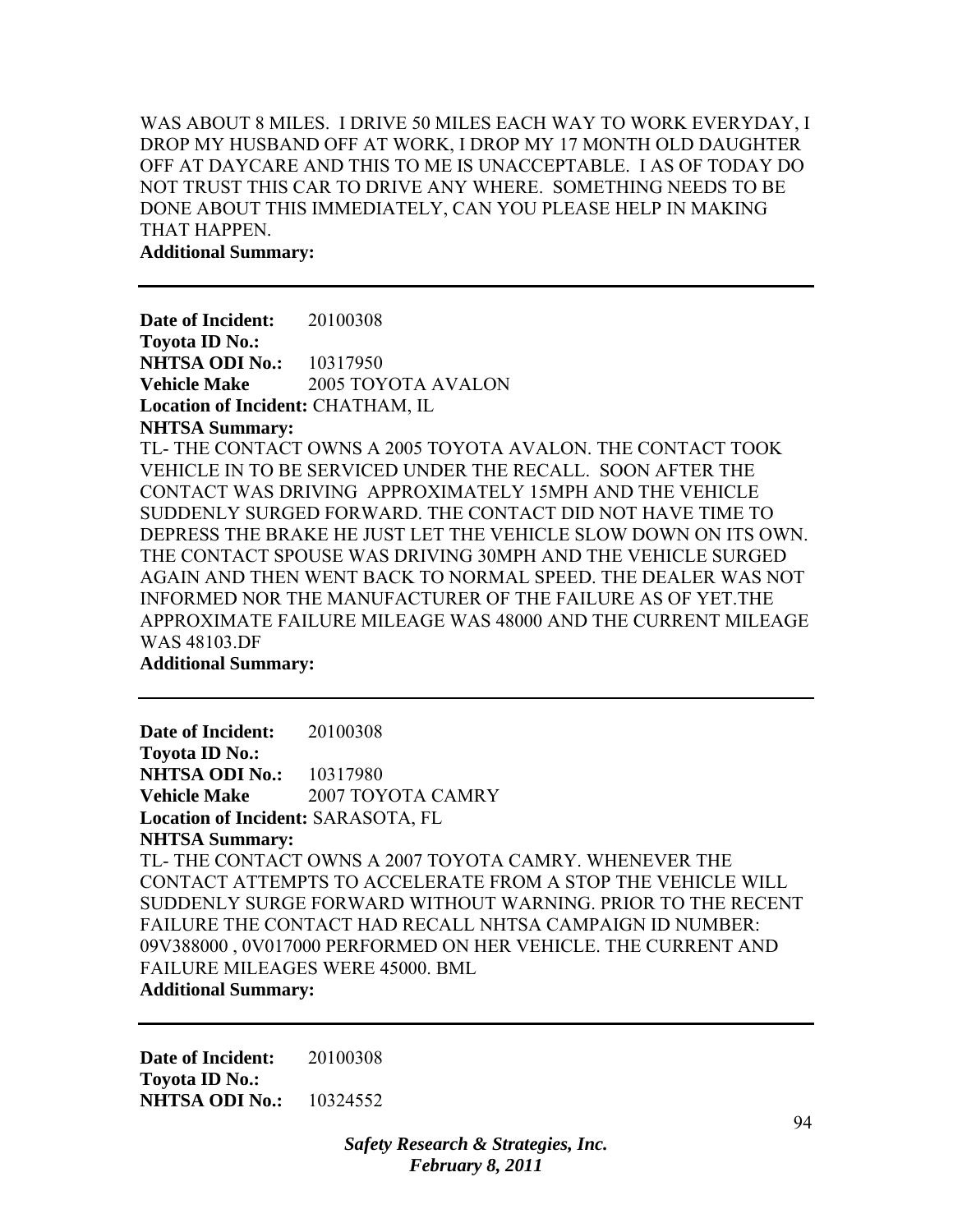## **Vehicle Make** 2010 TOYOTA RAV4 **Location of Incident:** EUGENE, OR **NHTSA Summary:**

TL\*THE CONTACT OWNS A 2010 TOYOTA RAV4. THE CONTACT STATED THAT WHILE WAITING AT A TRAFFIC LIGHT WITH HIS FOOT ON THE BRAKE PEDAL, THE VEHICLE SUDDENLY ACCELERATED. THE CONTACT PRESSED THE BRAKE PEDAL HARDER TO KEEP CONTROL OF THE VEHICLE. THIS FAILURE OCCURRED AFTER THE REPAIR FOR RECALL 10V017000 (VEHICLE SPEED CONTROL: ACCELERATOR PEDAL) WAS PERFORMED. THE VEHICLE WAS TAKEN BACK TO THE DEALER BUT THEY COULD NOT DUPLICATE THE FAILURE. THE FAILURE MILEAGE WAS APPROXIMATELY 8,000. THE CURRENT MILEAGE WAS APPROXIMATELY 8,700. UPDATED 06/02/10. \*LJ

## **Additional Summary:**

**Date of Incident:** 20100308 **Toyota ID No.: NHTSA ODI No.:** 10317846 **Vehicle Make** 2009 TOYOTA RAV4 **Location of Incident:** CARMEL, IN **NHTSA Summary:** 

ALTHOUGH MY CAR WAS FIXED IN THE TOYOTA RECALL, I BELIEVE THE PROBLEM STILL EXISTS. IT IS BETTER, BUT NOT BEST. WHEN I PRESS ON THE ACCELERATOR SOMETIMES THE CAR JERKS FORWARD MUCH FASTER THAN YOU WOULD EXPECT. IT USED TO DO THIS MORE OFTEN AND TO A GREATER DEGREE, BUT STILL DOES DO IT ON OCCASION. I NOTICED THIS WHEN I FIRST BOUGHT THE CAR, BUT PUT IT OFF TO PRESSING DOWN ON THE ACCELERATOR TOO HARD. THEN I BEGAN TO THINK THAT IF THAT WAS THE CASE IT WOULD HAPPEN ALL THE TIME. I PURPOSELY TRY TO GO FORWARD GENTLY, BUT AM NOT ABLE TO SOMETIMES. **Additional Summary:** 

**Date of Incident:** 20100308 **Toyota ID No.: NHTSA ODI No.:** 10317693 **Vehicle Make** 2007 TOYOTA TUNDRA **Location of Incident:** GILBERT, SC **NHTSA Summary:**  I HAVE A 2007 TOYOTA TUNDRA SR5 DOUBLE CAB AND HAVE HAD ALL OF MY REGULAR MAINTENANCE COMPLETED ON TIME AND AT A LOCAL TOYOTA DEALERSHIP. I HAVE MADE THE COMPLAINT OF MY GAS PEDAL STICKING AND MY FLOOR MATS WERE NOT AN ISSUE. THEY CLAIM THEY "FIXED" THE RECALL PROBLEM WITH ADDING A PART TO THE GAS PEDAL. SINCE I HAVE HAD MY TRUCK BACK, IT HAS NOT WORKED PROPERLY.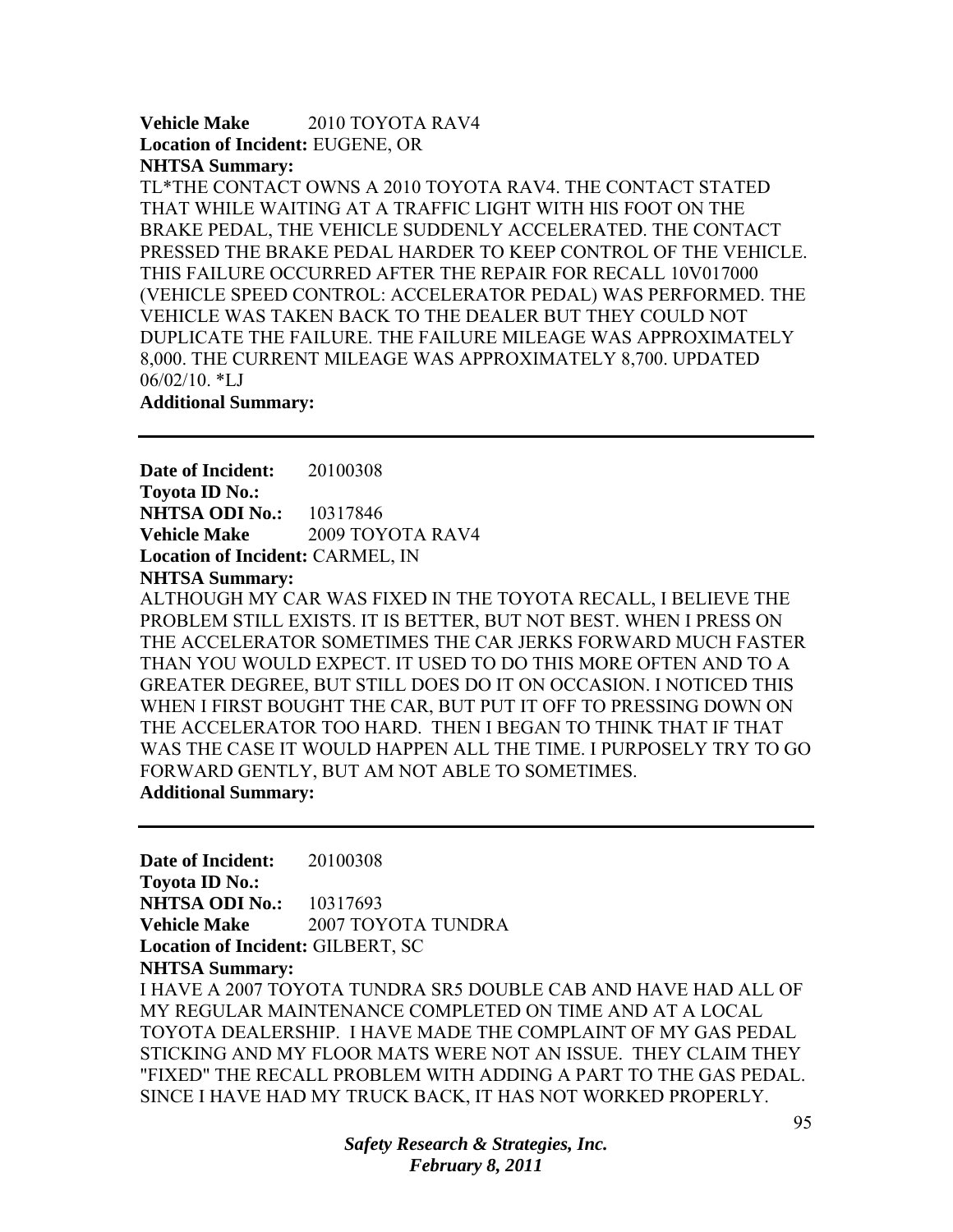THE GAS PEDAL STILL ACCELERATES ON ITS ON OR DECELLERATES ON ITS ON. THE GAS PEDAL "FLOATS" WITH YOUR FOOT SO THE ENGINE IS CONSTANTLY MAKING THE RPM'S RISE AND FALL CONSTANTLY UPON RIDING OVER BUMPS OR HILLS. I DON'T WANT A "PART" TO BE INSTALLED, I WANT THE ENTIRE PEDAL TO BE REPLACED! I LIKE MY TRUCK, HOWEVER, THE ENGINE DOES NOT RUN CORRECTLY AND IS CONSTANTLY MAKING A TICKING SOUND LIKE A DIESEL ENGINE WOULD SOUND. I HAVE MADE SEVERAL COMPLAINTS TO THE DEALERSHIP AND THEY ARE CONSTANTLY TELLING ME IT IS OK AND NOTHING IS WRONG. TRANSMISSIONS ARE NOT MADE TO JUST DOWN SHIFT 3 GEARS RIGHT OFF THE BAT ON THE INTERSTATE ON FLAT GROUND. NOTHING HAS BEEN DONE TO TRY TO CORRECT THIS PROBLEM AS THEY PROCLAIM THERE IS NO PROBLEM. THEY ARE CRAZY! PULLING A HORSE TRAILER MADE IT DIFFICULT FOR THE TRANSMISSION TO SHIFT PROPERLY AND IT WAS IN TOW MODE. IT TOOK 1 MILE OR LONGER FOR IT TO SHIFT FROM 1/2 GEAR TO 4 GEAR AND THE RPM'S WERE OVER 2,500.. THIS IS NOT NORMAL. I FELT IT WOULD NEVER SHIFT DOWNWARD FROM 1/2 GEAR. I AM AFRAID TO PULL MY HORSES WITH THE TRANSMISSION ACTING THIS WAY. **Additional Summary:** 

**Date of Incident:** 20100309 **Toyota ID No.: NHTSA ODI No.:** 10329694 **Vehicle Make 2010 TOYOTA CAMRY Location of Incident:** CHICOPEE, MA **NHTSA Summary:**  TL- THE CONTACT OWNS A 2010 TOYOTA CAMRY. ON MAY 9, 2010 WHILE DRIVING AT APPROXIMATELY 40 MPH SHE ATTEMPTED TO BRAKE FOR THE TRAFFIC LIGHT THE VEHICLE SPEED INCREASED TO 70MPH. SHE LOST CONTROL THE VEHICLE LEFT FRONT END SCRAPE THE CEMENT PAVEMENT. SHE CONTINUED TO APPLY THE BRAKE UNTIL THE VEHICLE CAME TO A STOP. SHE STATED ON MARCH 5, 2010 THE VEHICLE ACCELERATOR PEDAL WAS MODIFIED, BUT SHE HAD EXPERIENCED ACCELERATION FAILURE BEFORE THE REPAIR; THEREFORE THE REPAIR DID NOT CORRECT THE FAILURE. THE FAILURE MILEAGE WAS 7,614 AND THE CURRENT MILEAGE WAS 9,650. IL **Additional Summary:** 

**Date of Incident:** 20100309 **Toyota ID No.: NHTSA ODI No.:** 10319282 **Vehicle Make** 2009 TOYOTA CAMRY **Location of Incident:** INGLESIDE, TX **NHTSA Summary:** 

> *Safety Research & Strategies, Inc. February 8, 2011*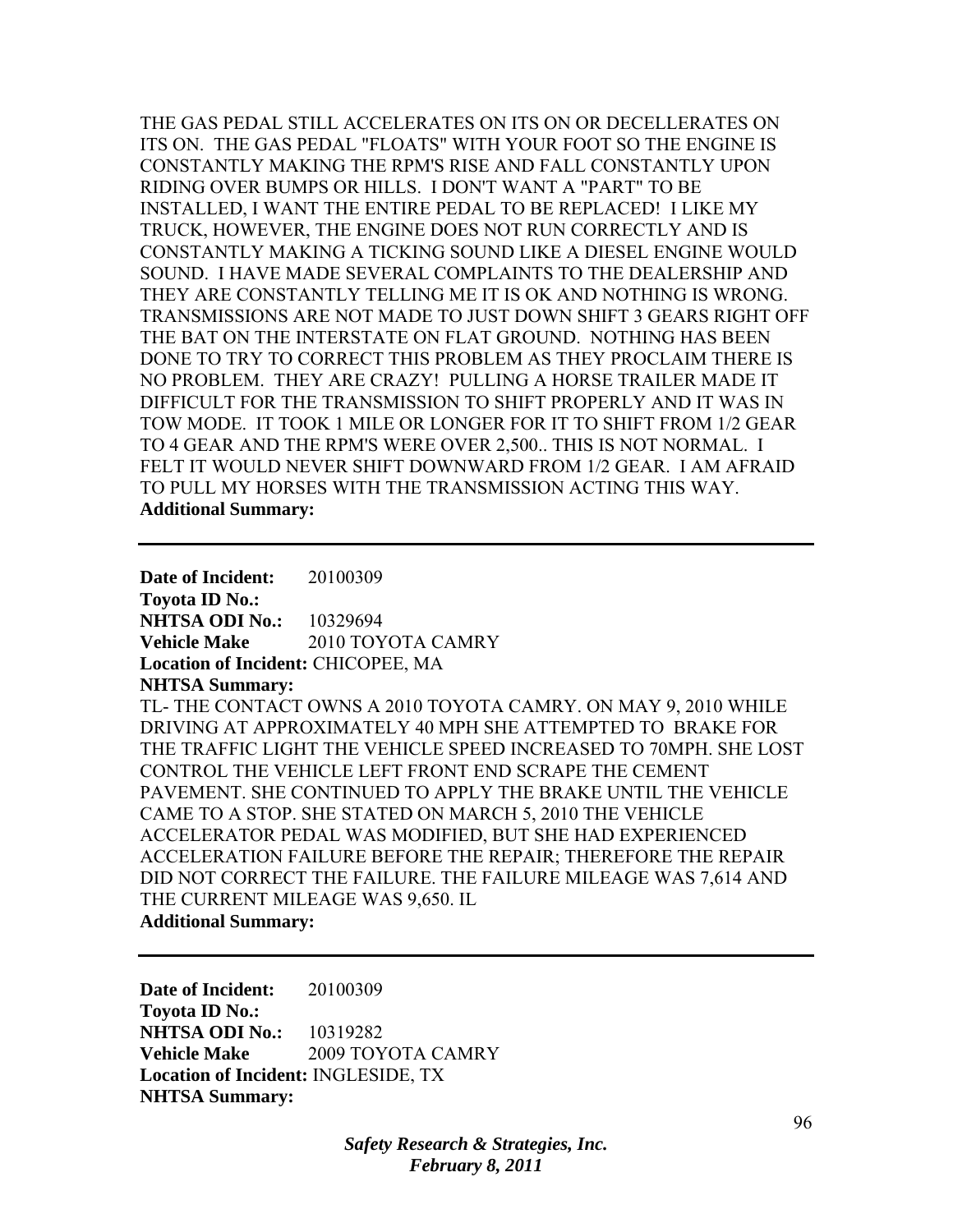TL- THE CONTACT OWNS A 2009 TOYOTA CAMRY. WHILE THE CONTACT WAS PULLING OUT OF A PARKING LOT THE VEHICLE HAD SUDDENLY SURGED FORWARD WITHOUT WARNING. PRIOR TO THE RECENT FAILURE THE CONTACT HAD TAKEN THE VEHICLE TO THE DEALERSHIP WHERE NHTSA CAMPAIGN ID NUMBER: 09V388000 AND 10V017000 WERE PERFORMED ON THE VEHICLE. THERE WERE NO PRIOR WARNINGS AND THE CURRENT AND FAILURE MILEAGES WERE 36000. BML **Additional Summary:** 

**Date of Incident:** 20100309 **Toyota ID No.: NHTSA ODI No.:** 10320573 **Vehicle Make** 2010 TOYOTA TUNDRA **Location of Incident:** ABERDEEN, SD **NHTSA Summary:**  I HAVE A 2008 TUNDRA AND HAD MY GAS PEDAL "FIXED". MY GAS PEDAL IS NOW EXTREMELY SENSITIVE AND I FIND DIFFICULT TO ACCELERATE SAFELY. I HAVE ISSUES WHEN ACCELERATING FROM A STOP, AS I HIT ANY SORT OF BUMP OR HOLE I FIND MYSELF "REVING" THE ENGINE AS MY PEDAL IS TOO SENSITIVE AND HOW I DESCRIBE AS LOOSE. THIS IS VERY ANNOYING AND FIND IT TO BE AN UNACCEPTABLE FIX!!! **Additional Summary:** 

**Date of Incident:** 20100309 **Toyota ID No.: NHTSA ODI No.:** 10318746 **Vehicle Make** 2010 TOYOTA COROLLA **Location of Incident:** HICKSVILLE, NY

**NHTSA Summary:** 

2010 TOYOTA COROLLA ACCELERATOR WAS STUCK AT 40 MILES PER HOUR. JUST MISSED HITTING ANOTHER CAR ON THE ENTRANCE RAMP IN FRONT OF ME. THIS CAR WAS SUPPOSEDLY FIXED BY WESTBURY TOYOTA IN WESTBURY, NY ON FEBRUARY 9TH. THE CAR WAS BROUGHT BACK TO THE DEALER TODAY, MARCH, 10,2010. WHERE THE DEALER TOLD ME THAT OWNERS ARE MAKING THIS WHOLE PROBLEM UP, AND TRIED TO CHARGE ME \$100,00 FOR AN ELECTRONIC DIAGNOSTICS TEST ON THE CAR. HE ALSO REFUSED TO GIVE ME A LOANER CAR OR RENTAL CAR AT TOYOTA'S COST WHILE THEY CHECKED THE CAR OUT FOR A STCKING ACCELERATOR PEDAL PROBLEM BECAUSE THE RECALL "FIX" WAS ALREADY DONE ON THIS VEHICLE. OBVIOUSLY THE "FIX" DID NOT WORK AT ALL. I AM AFRAID TO DRIVE THIS VEHICLE BECAUSE IT COULD HAPPEN AGAIN WITH FATAL RESULTS.

**Additional Summary:**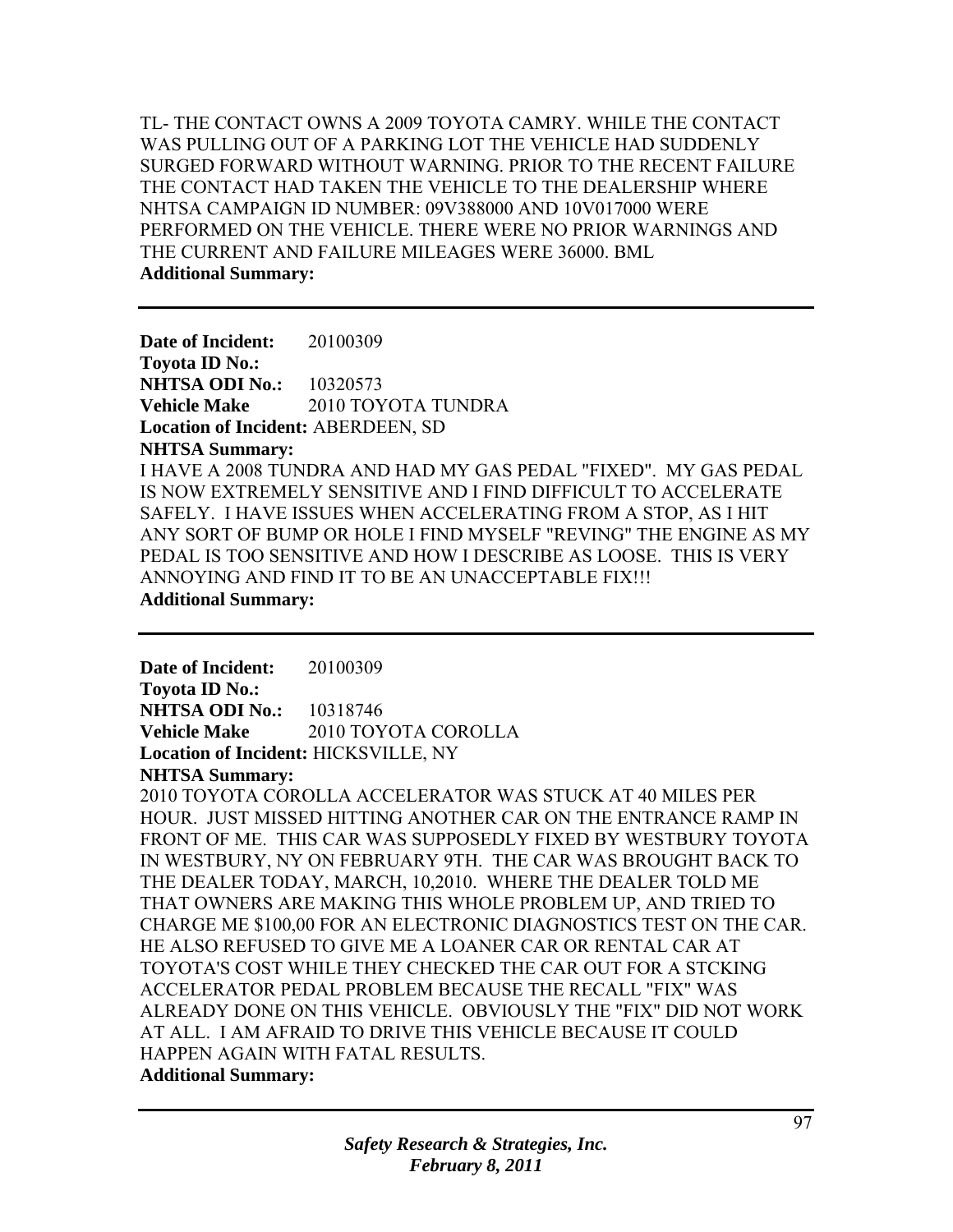**Date of Incident:** 20100309 **Toyota ID No.: NHTSA ODI No.:** 10318099 **Vehicle Make** 2007 LEXUS ES350 **Location of Incident:** LANSDALE, PA **NHTSA Summary:**  MY LEXUS ES 350, 2007 MODEL, ACCELERATED TWICE WHEN I REMOVED MY FOOT FROM THE GAS PEDAL. IT WOULD CUT OFF (DECELERATE) ONLY IF I PRESS THE BRAKE PEDAL. THE RECALL WAS COMPLETED ON 2/25/2010. REMOVING FOOT OFF THE GAS PEDAL DOES NOT SLOW THE VEHICLE INFACT IT ACCELERATED TWICE. IT WORKS IN SOME CASES. THE SPEED WAS 30/40 . **Additional Summary:** 

**Date of Incident:** 20100309 **Toyota ID No.: NHTSA ODI No.:** 10318255 **Vehicle Make** 2006 TOYOTA AVALON **Location of Incident:** PALESTINE, AR **NHTSA Summary:**  THIS MORNING AS I WAS BACKING MY 2006 AVALON, IT BACKED OUT ON ITS OWN WITHOUT ME HITTING MY GAS PEDAL. WHEN I STOPPED AND PUT IT IN DRIVE IT THEN ACCELERATED ON ITS OWN. I HIT BRAKE AND TURNED OFF CAR. LAST WEDNESDAY (MARCH 3) I HAD THE RECALLED ACCELERATOR FIXED AT MY TOYOTA DEALER **Additional Summary:** 

**Date of Incident:** 20100309 **Toyota ID No.: NHTSA ODI No.:** 10318409 **Vehicle Make** 2007 TOYOTA AVALON **Location of Incident:** FARMINGTON HILLS, MI **NHTSA Summary:**  I HAVE A 2007 TOYOTA AVALON. ON FEB. 10, 2010 THE GAS PEDAL RECALL WAS FIXED AT THE DEALER. ON MARCH 9, 2010, THE ACCELERATION PROBLEM RETURNED. THE CAR WENT APPROXIMATELY 1/2 MILE WITHOUT MY FOOT ON THE GAS PEDAL. TURNING ONTO MY DRIVEWAY, THE CAR ACCELERATED ON ITS OWN. **Additional Summary:** 

**Date of Incident:** 20100309 **Toyota ID No.:**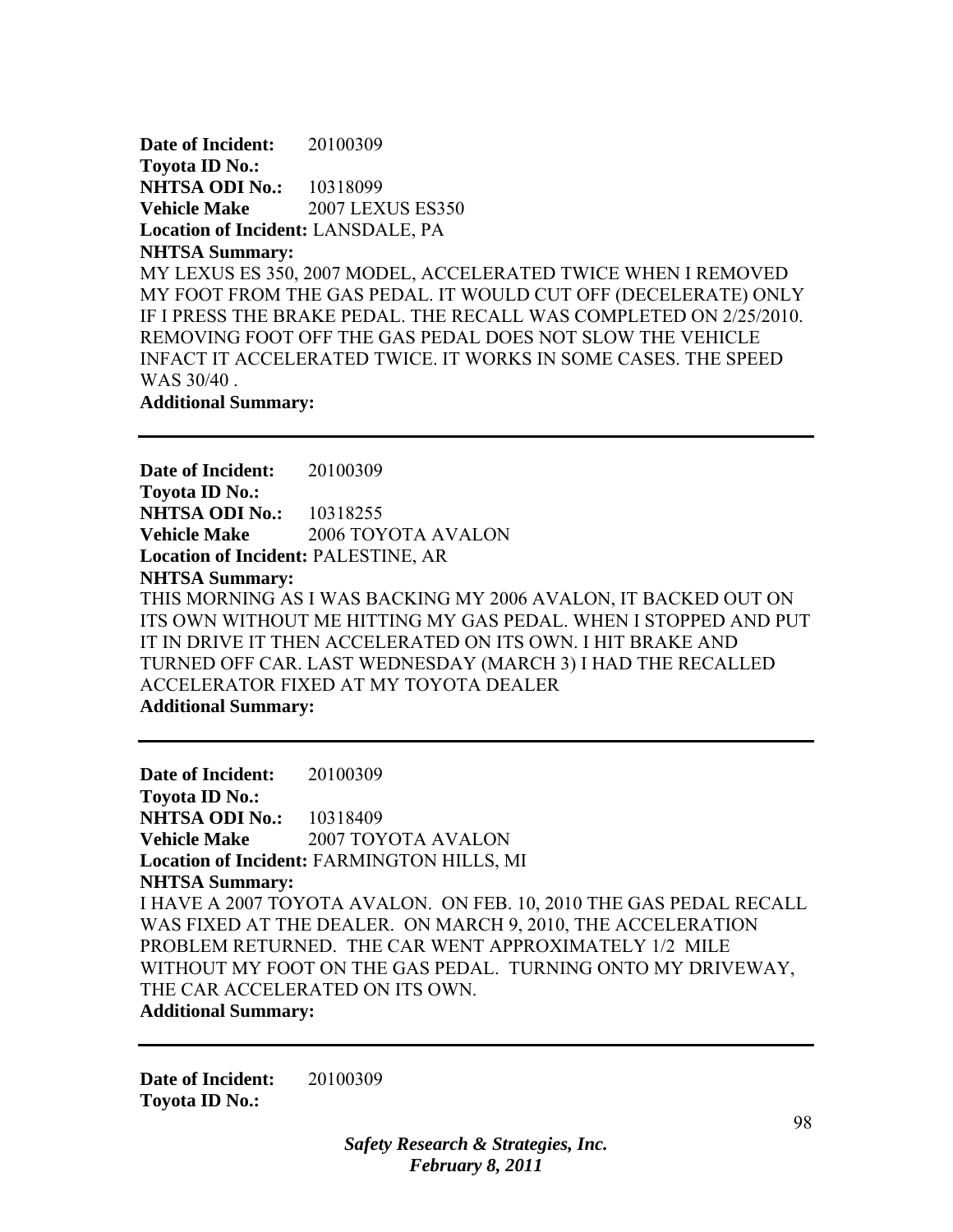**NHTSA ODI No.: 10321073 Vehicle Make** 2006 TOYOTA AVALON **Location of Incident:** YUMA, AZ **NHTSA Summary:** 

TL- THE CONTACT OWNS A 2006 TOYOTA AVALON. HE NEVER EXPERIENCED SUDDEN ACCELERATION UNTIL HE TOOK THE VEHICLE INTO THE DEALER FOR THE GAS PEDAL MODIFICATION ON MARCH 5, 2010. ON MARCH 9, 2010 WHILE HE WAS DRIVING AT APPROXIMATELY 60MPH AND ATTEMPTED TO PASS A VEHICLE THE GAS PEDAL STUCK. HE PUT THE VEHICLE IN NEUTRAL THE VEHICLE STARTED TO SLOW DOWN HE WAS ABLE TO MOVE OVER UNTO THE SIDE OF THE ROAD OPENED THE CAR DOOR GOT OUT OF THE VEHICLE AND UNSTUCK THE PEDAL WITH HIS HAND. HE TOOK THE VEHICLE BACK TO THE DEALER. THE DEALER TEST DROVE THE VEHICLE WAS NOT ABLE TO RECREATE THE FAILURE THE DEALER ALSO REMOVED THE PEDAL ASSEMBLY AND COULD NOT FIND ANY PROBLEMS. THE FAILURE MILEAGE WAS 43,100 AND CURRENT MILEAGE WAS 43,300. LI

**Additional Summary:** 

**Date of Incident:** 20100310 **Toyota ID No.: NHTSA ODI No.:** 10318842 **Vehicle Make** 2009 TOYOTA CAMRY **Location of Incident:** ENON, OH **NHTSA Summary:**  I HAD THE RECALL WORK DONE THE WEEKEND BEFORE THIS INCIDENT FOR THE ACCELERATOR PEDAL AND SHUT OFF SWITCH FOR THE BRAKE PEDAL. I WAS PULLING INTO A PARKING SPOT WITH MY FOOT ON THE BRAKE PEDAL, THEN THE CAR TRIED TO ACCELERATE ON ITS OWN AND LURCHING FORWARD **Additional Summary:** 

**Date of Incident:** 20100310 **Toyota ID No.: NHTSA ODI No.:** 10318794 **Vehicle Make** 2006 TOYOTA PRIUS **Location of Incident:** COCONUT CREEK, FL **NHTSA Summary:**  ACCELERATOR STICKING ON A 2006 TOYOTA PRIUS. IT IS NOT CATCHING ON THE FLOOR MAT, WHICH IS THE RECALL FOR THAT YEAR. THE CAR HAS 89,000 MILES. THIS PROBLEM JUST STARTED IN THE PAST MONTH. I WILL START TO ACCELERATE, AND IT WILL JUST TAKE OFF WITHOUT WARNING. SO FAR, IT HAS POPPED LOOSE AND RETURNED TO NORMAL. MOST RECENT DATE IS LISTED BELOW.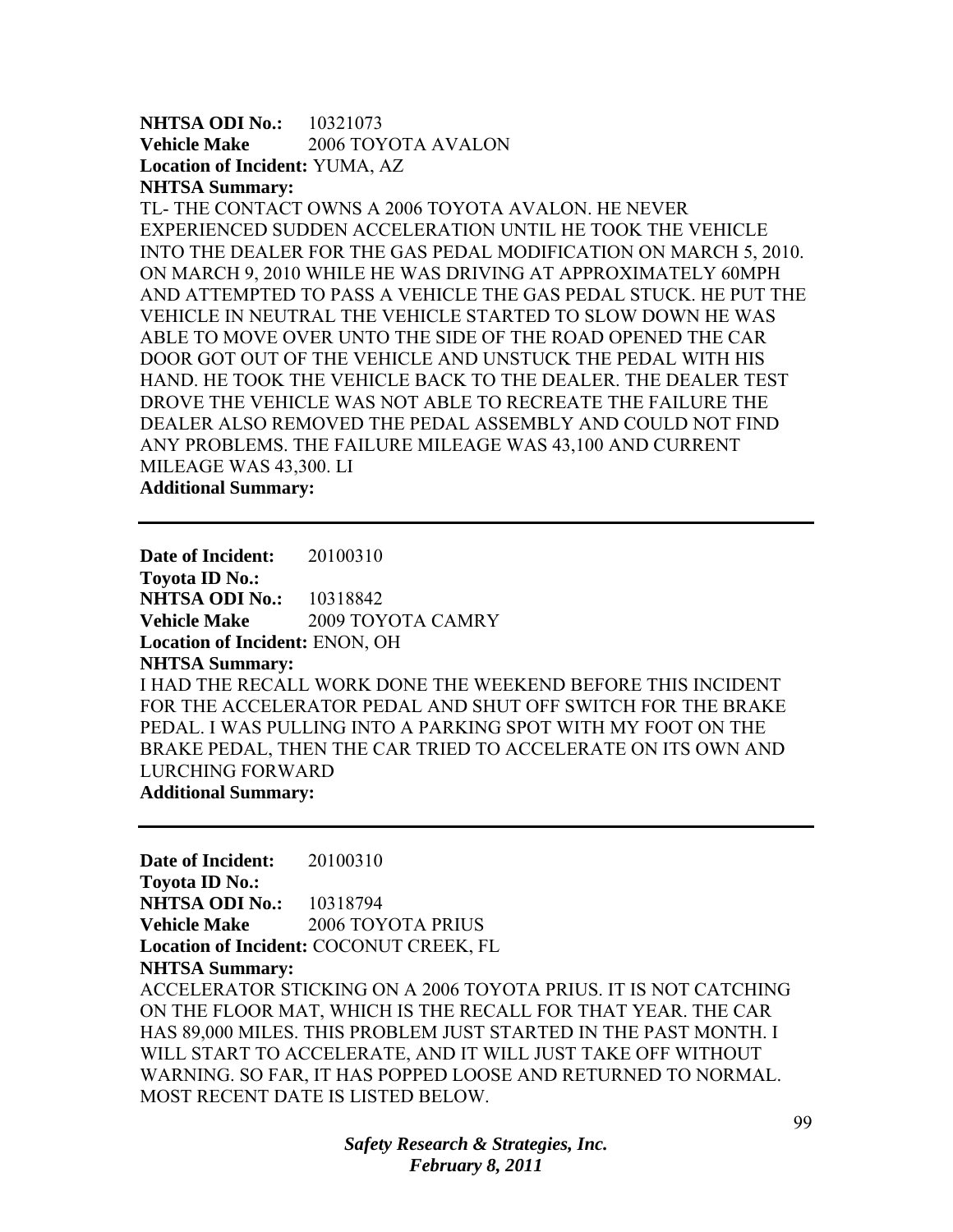**Date of Incident:** 20100310 **Toyota ID No.: NHTSA ODI No.:** 10319101 **Vehicle Make** 2008 TOYOTA CAMRY **Location of Incident:** LOS ANGELES, CA **NHTSA Summary:**  11 DAYS AGO THE MARINA TOYOTA DEALERSHIP PERFORMED BOTH TOYOTA RECALL REPAIRS ON MY 2008 CAMRY. ON MARCH 10, AROUND 0519 AM, I WAS STARTING TO PARK MY CAR AT THE GYM. I APPLIED THE BRAKES TO SLOW INTO THE PARKING STALL. THE MOMENT THAT I APPLIED THE BRAKES; THE ENGINE STARTED TO RACE; THE CAR LURCHED FORWARD; THE BRAKES WERE USELESS IN STOPPING THE VEHICLE; AND I COULD NOT STEER THE VEHICLE. MY VEHICLE SLAMMED INTO A PARKED JEEP CHEROKE; THE JEEP INTURN COLLIDED WITH A PARKED SUBARU OUTBACK. MY VEHICLE WAS TOWED TO THE DEALERSHIP AND WE ARE WAITING FOR TOYOTA'S TECHNICIANS TO EXAMINE THE CAR. I AM VERY THANKFUL TO GOD THAT NO ONE WAS INJURED OR KILLED IN THIS INCIDENT. HOWEVER, I FIRMLY BELIEVE THAT MY CAMRY IS UNSAFE AND I WILL NEVER DRIVE IT AGAIN. I HAVE WRITTEN THE VEHICLE OFF AS A TOTAL LOSS. SINCE I AM A JEHOVA WITNESS, I CANNOT SELL THE VEHICLE BECAUSE THEN I WOULD BE BLOOD-GUILTY IF ANYONE WAS INJURED OR KILLED BY THE VEHICLE. I AM A ELECTRICAL ENGINEER WITH A MASTERS DEGREE IN ELECTRONICS AND CONTROL SYSTEMS. I HAVE 32 YEARS EXPERIENCE IN SYSTEMATICALLY SOLVING ELECTRICAL PROBLEMS (PARTICULARLY INTERMITTENT ELECTRICAL ISSUES). IN MY CASE, GIVEN THE SIMULTANEOUS FAILURE OF MULTIPLE SYSTEMS (ENGINE RPM CONTROL, BRAKING AND STEERING), THE CAUSE IS DEFINITELY ELECTRICAL , NOT MECHANICAL. MY EXPERIENCE WITH COMPUTER CONTROLS STRONGLY SUGGESTS THAT THE KEY HARDWARE INVOLVED IS THE ON-BOARD CPU. THEREFORE, IN MY PROFESSIONAL ENGINEERING OPINION, TOYOTA HAS NOT DETERMINED THE ROOT CAUSE OF THE SUDDEN ACCELERATION PROBLEM. **Additional Summary:** 

**Date of Incident:** 20100310 **Toyota ID No.: NHTSA ODI No.:** 10320934 **Vehicle Make** 2007 TOYOTA CAMRY **Location of Incident:** RICHMOND, VA **NHTSA Summary:**  ATTN: DEFECTS INVESTIGATIONS OFFICE. 2007 TOYOTA CAMRY WITH 38721 MILES THAT IS OWNED BY AND USED AS AN UNDERCOVER POLICE

> *Safety Research & Strategies, Inc. February 8, 2011*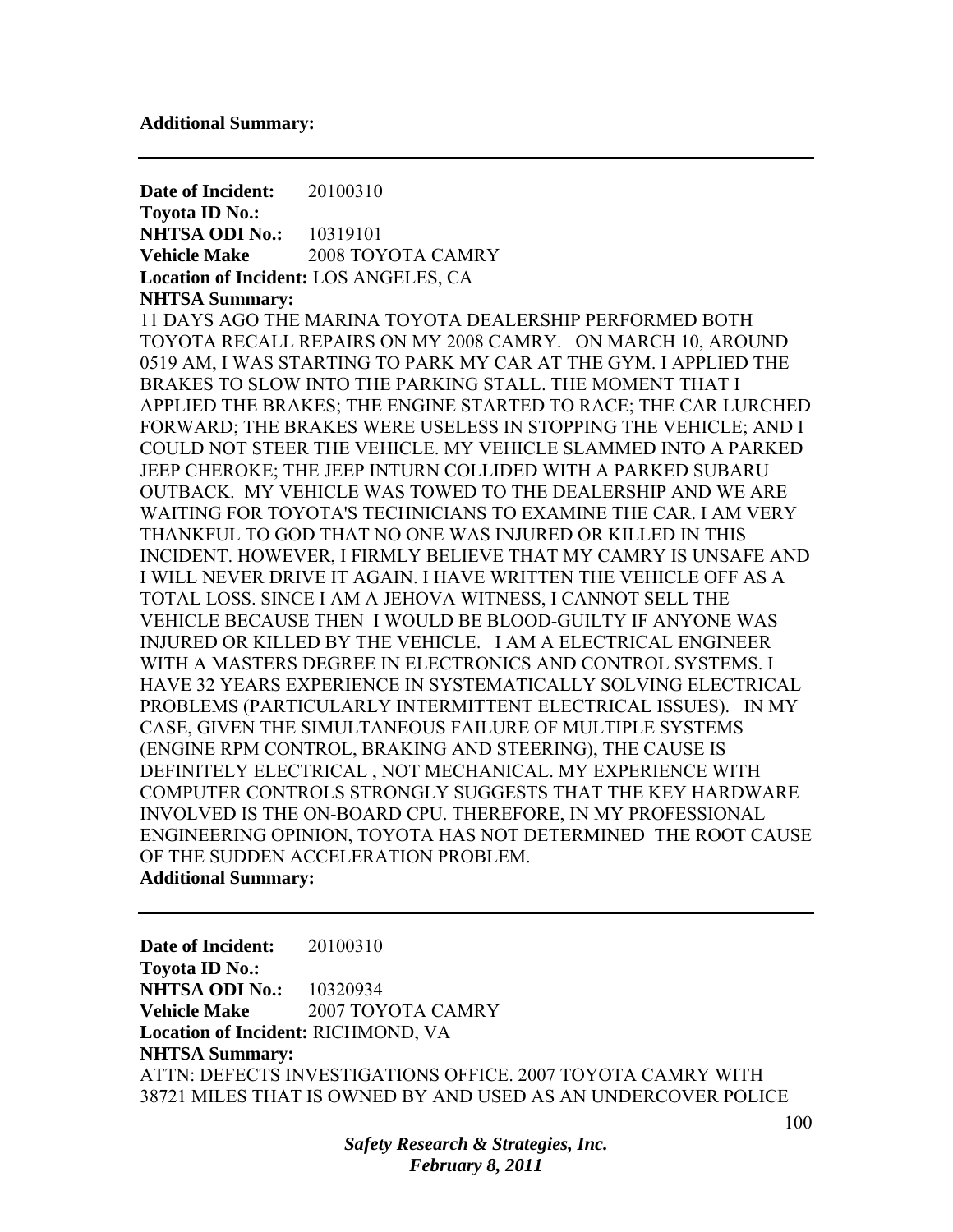VEHICLE ACCELERATED WITHOUT EXPLANATION ON MARCH 10, 2010. THE OPERATOR, WHO IS A SWORN OFFICER, ADVISES THAT HIS FOOT WAS NOT ON THE ACCELERATOR AND THE VEHICLE INCREASED IN SPEED AND ENGINE REVOLUTIONS WITHOUT EXPLANATION. THE EVENT OCCURRED OVER THE COURSE OF APPROXIMATELY 1/10TH OF A MILE REACHING SPEEDS JUST OVER 60 MPH. THE ACCELERATION EVENT CORRECTED ITSELF. THERE WAS NO INJURY OR CRASH ASSOCIATED WITH THE EVENT. THE VEHICLE IN QUESTION HAD COMPLETED A TOYOTA RECALL SERVICE PROGRAM # SSC90L TO ADDRESS ACCELERATION ISSUES WITH THIS MODEL VEHICLE ON MARCH 2, 2010. THE VEHICLE WAS RETURNED TO THE HENRICO POLICE ON MARCH 3, 2010. THE EXTREMELY SHORT PERIOD OF TIME BETWEEN THE RECALL SERVICE AND THIS SUDDEN UNANTICIPATED ACCELERATION EVENT GIVES REASON TO BELIEVE THAT THE RECALL SERVICE WAS NOT EFFECTIVE IN CORRECTING THE ACCELERATION ISSUES ASSOCIATED WITH TOYOTA BRAND VEHICLES. THE VEHICLE WAS PARKED SHORTLY AFTER THE EVENT AND IS CURRENTLY SECURED BY THE HENRICO POLICE. THE VEHICLE HAS NOT BEEN DRIVEN OR EXAMINED BY ANY PARTIES SINCE THE OCCURRENCE OF THIS ACCELERATION EVENT. IN LIGHT OF THE FACT THAT THIS VEHICLE HAD RECENTLY COMPLETED THE REQUIRED ACCELERATION RECALL SERVICE AND HAS BEEN SECURED SINCE THE DATE OF THE OCCURRENCE, THIS AGENCY BELIEVES THAT THIS VEHICLE IS AN IDEAL CANDIDATE FOR EXAMINATION BY THE OFFICE OF DEFECTS INVESTIGATIONS TO DETERMINE THE ORIGIN OF THIS UNANTICIPATED ACCELERATION EVENT. THE VEHICLE IN QUESTION IS OUTFITTED WITH TOYOTA BRAND FLOOR MATS WHICH ARE TETHERED TO ANCHORS IN THE FLOORBOARD OF THE VEHICLE.

**Additional Summary:** 

**Date of Incident:** 20100311 **Toyota ID No.: NHTSA ODI No.:** 10321267 **Vehicle Make** 2010 TOYOTA RAV4 **Location of Incident:** LAKEWOOD, NJ **NHTSA Summary:**  ON 1/28/10 AS I SLOWED FOR A TRAFFIC LIGHT THE RAV4 STARTED TO HIGHLY REV UP.( MY FOOT WAS ON THE BRAKE NOT ON THE ACCELERATOR) YET IT SOUNDED AS IF IT WAS GOING TO SPEED UP FOR NO REASON. IT DIDN'T ACTUALLY ACCELERATED. I WAS ABLE TO THROW THE GEAR INTO PARK AND IT STOPPED. THAT SAME DAY I BROUGHT IT TO THE DEALER AND THEY SAID THEY FIXED IT AS PER THE RECALL. ON 3/11/10 I WAS TALKING WITH SOMEONE WHO WAS OUTSIDE THE VEHICLE. I WAS AT A FULL STOP WITH MY FOOT ON THE BRAKE BUT STILL IN DRIVE. THE SAME HIGH REVING AGAIN HAPPENED. I AGAIN THREW THE GEAR INTO PARK AND THE REVING STOPPED. I BROUGHT THE VEHICLE BACK TO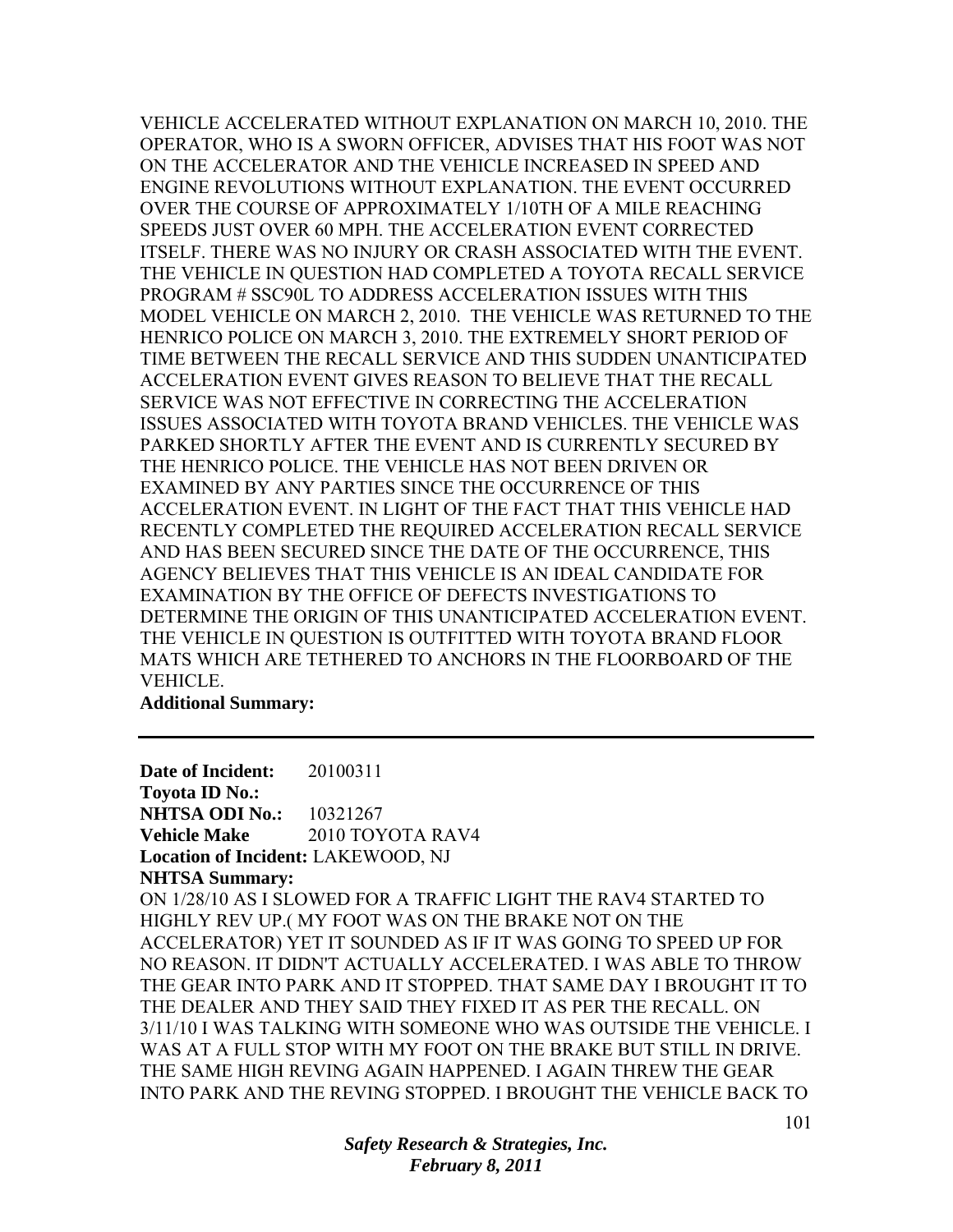THE DEALER. THEY INSPECTED THE VEHICLE AND THEY HAD A TOYOTA FIELD TECH INSPECT THE VEHICLE. THEY FOUND NOTHING WRONG WITH THE PEDAL. I HAVE WITNESSES TO BOTH EVENTS. THERE IS SOME PROBLEM IF IT ISN'T THE PEDAL, IT IS SOMETHING ELSE. VEHICLES DON'T REV BY THEMSELVES. I REFUSE TO DRIVE THE VEHICLE AND I HAVE NOTIFIED TOTYOTA. PLEASE ADVISE AND HELP ME I LIKE THE VEHICLE OTHERWISE.

**Additional Summary:** 

**Date of Incident:** 20100311 **Toyota ID No.: NHTSA ODI No.:** 10321625 **Vehicle Make** 2007 TOYOTA CAMRY HV **Location of Incident:** MIAMI, FL **NHTSA Summary:**  TL- THE CONTACT OWNS A 2007 TOYOTA CAMRY. WHILE THE CONTACT WAS PULLING INTO HER DRIVEWAY THE VEHICLE HAD SUDDENLY ACCLERATED WITHOUT WARNING CAUSING THE VEHICLE TO CRASH INTO A NEARBY FENCE. NO ONE WAS INJURED AND A POLICE REPORT WAS NOT FILED. THE VEHICLE WAS TAKEN TO THE DEALERSHIP WHERE THE CONTACT WAS INFORMED THAT THE FAILURE COULD NOT BE REPRODUCED. PRIOR TO THE RECENT FAILURE THE CONTACT HAD TAKEN HER VEHICLE TO THE DEALERSHIP WHERE RECALL NHTSA CAMPAIGN ID NUMBER: 09V388000 WAS PERFORMED ON HER VEHICLE. THE CURRENT AND FAILURE MILEAGES WERE 34000. BML

**Additional Summary:** 

**Date of Incident:** 20100311 **Toyota ID No.: NHTSA ODI No.:** 10324012 **Vehicle Make** 2007 LEXUS ES350 **Location of Incident:** PAULDING, OH **NHTSA Summary:**  TL\* THE CONTACT OWNS A 2007 LEXUS ES350. ON MARCH 11, 2010, WHILE DRIVING FROM ONE PARKING LOT TO ANOTHER, THE CONTACT DEPRESSED THE ACCELERATOR PEDAL AND THE VEHICLE SUDDENLY ACCELERATED LIKE A ROCKET. THE VEHICLE CRASHED INTO A LIGHT POST AND KNOCKED IT FROM ITS FOUNDATION, WHICH THEN LANDED ON THE VEHICLE. THE CONTACT WAS TRANSPORTED TO THE HOSPITAL WITH INJURIES. A POLICE REPORT WAS FILED. THE VEHICLE WAS INSPECTED BY NHTSA ON MARCH 31, 2010. THE VEHICLE WAS TOTALED. THE CONTACT STATED THAT THE VEHICLE WAS PREVIOUSLY TAKEN INTO THE DEALERSHIP FOR RECALL 09V388000 (VEHICLE SPEED CONTROL:ACCELERATOR PEDAL) AND THE REPAIRS WERE BELIEVED TO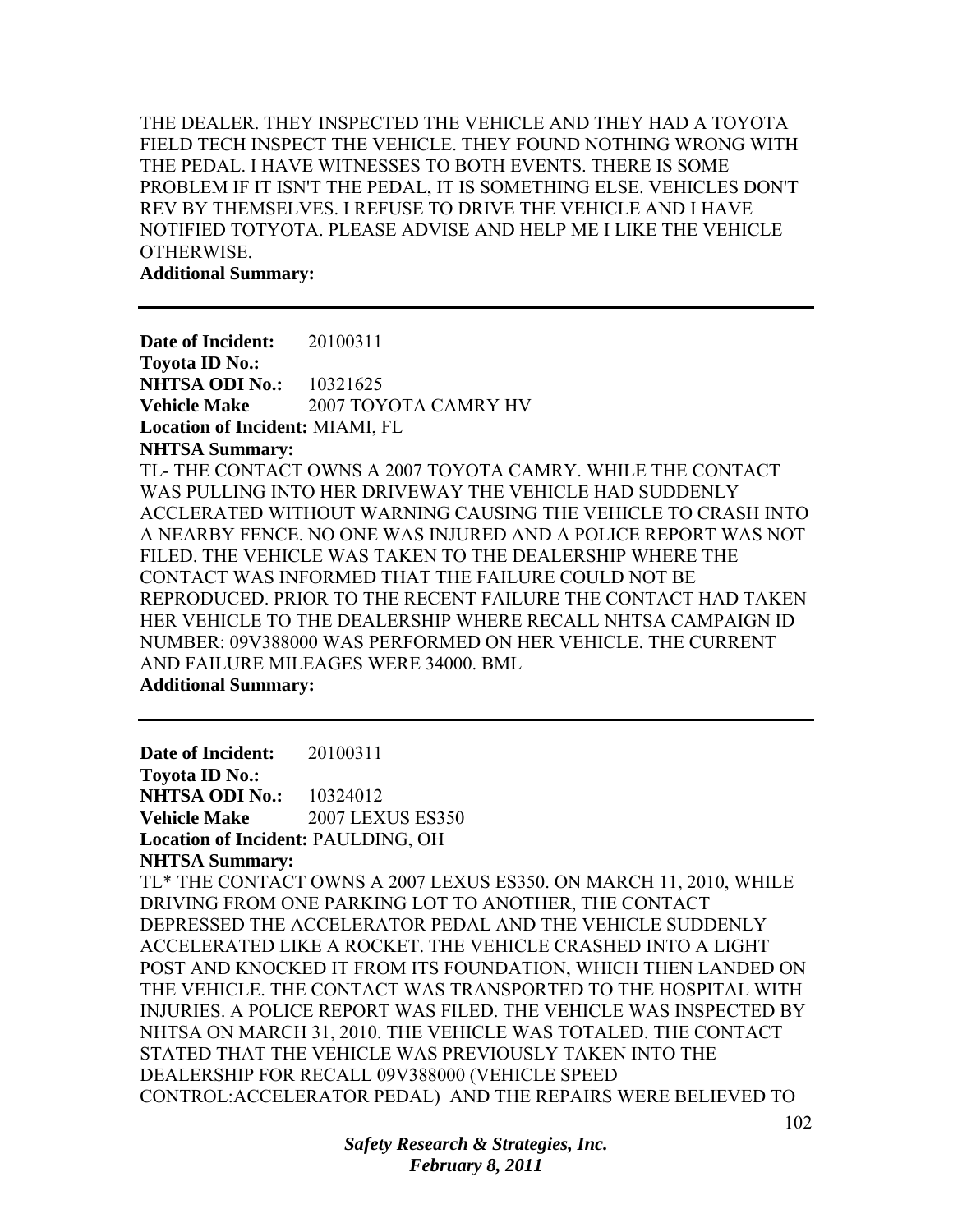HAVE BEEN PERFORMED. THE CURRENT AND FAILURE MILEAGES WERE 67,063. **Additional Summary:** 

**Date of Incident:** 20100311 **Toyota ID No.: NHTSA ODI No.:** 10323869 **Vehicle Make** 2010 TOYOTA CAMRY **Location of Incident:** SALEM, OR **NHTSA Summary:**  TL\*THE CONTACT OWNS A 2010 TOYOTA CAMRY. WHILE STOP AT A STOP SIGN THE VEHICLE ACCELERATED AND THE ENGINE WAS REVIVING. THE CONTACT APPLIED THE BRAKES AND THE ACCELERATION STOPPED. THE CONTACT STATED THIS HAPPEN AFTER THE RECALL REPAIR WAS DONE, HE REFERENCE CAMPAIGN ID NUMBER: 09V388000 REGARDING (VEHICLE SPEED CONTROL:ACCELERATOR PEDAL). HIS FAILURE HAS HAPPEN SEVERAL TIMES. THE VEHICLE WAS TAKEN TO THE DEALER AND THEY COULD NOT DUPLICATE THE FAILURE. THE MANUFACTURE HAS NOT BEEN CONTACTED. THE FAILURE MILEAGE WAS APPROXIMATELY 4,000 AND CURRENT MILEAGE WAS 5,000. **Additional Summary:** 

**Date of Incident:** 20100311 **Toyota ID No.: NHTSA ODI No.: Vehicle Make** 2007 LEXUS ES350 **Location of Incident:** PAULDING, OH **NHTSA Summary: Additional Summary:**  FROM NEWS ARTICLES -

"An Ohio woman said her Lexus sped through a parking lot, unimpeded when she hit the brakes, and crashed into a light pole in Fort Wayne, Ind., after its accelerator dropped to the floor.

Myrna Cook, 67, of Paulding, was treated for a broken leg and other injuries after Thursday's crash. She said she almost struck cars and pedestrians in the lot of the upscale Jefferson Pointe outdoor shopping mall.

"I just pulled out and then I heard this huge, loud revving sound, and my car instantly — I mean instantaneously — zoomed forward," Paulding told The Associated Press.

> *Safety Research & Strategies, Inc. February 8, 2011*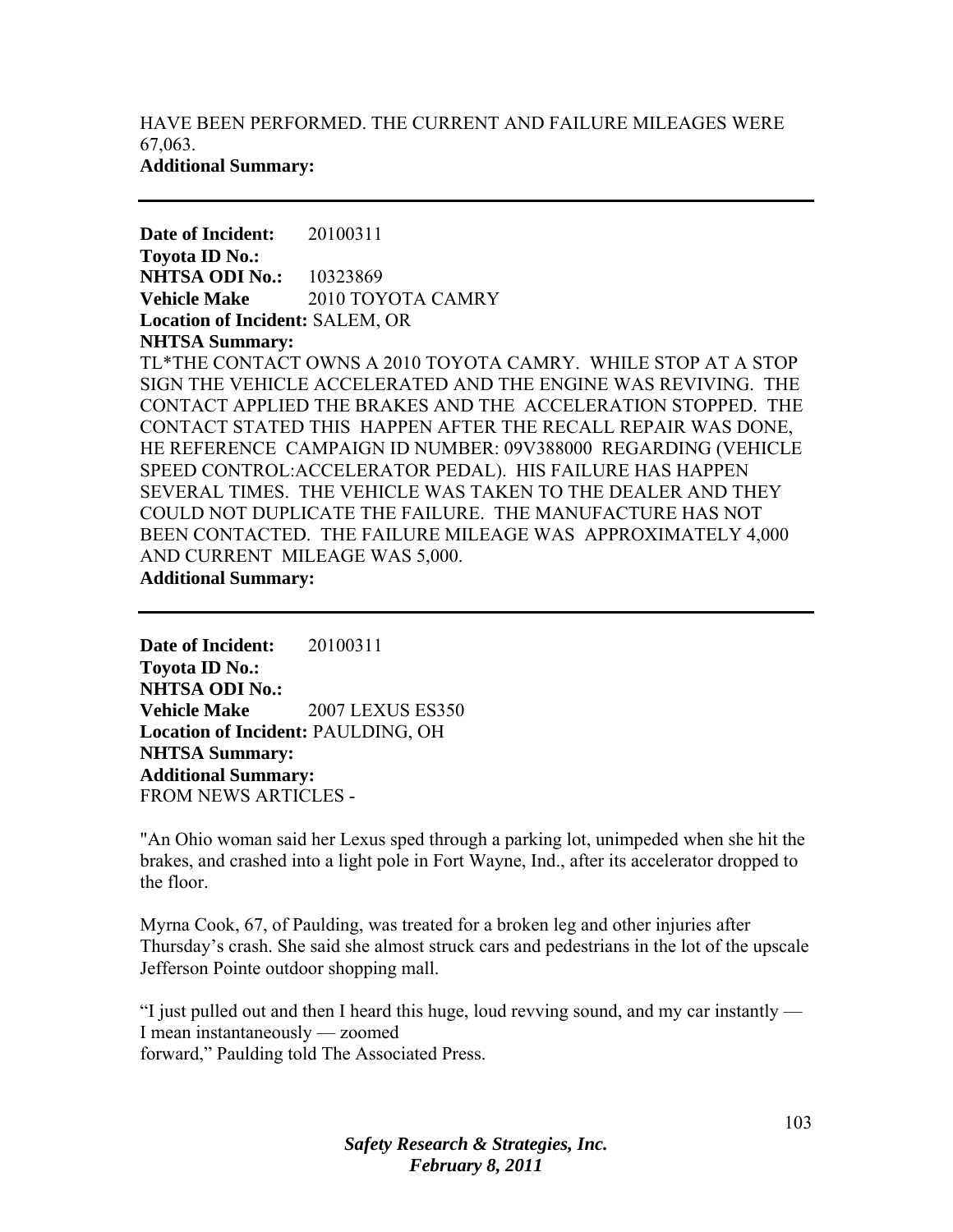Cook, who said she has followed news coverage of Toyota's troubles, said she put the car in neutral, tried to turn off the ignition and slammed on the brake. She said none of those measures nor a brake override system a dealer installed about two weeks ago seemed to have any effect.

The impact of the Lexus' air bag deploying fractured a bone in Cook's leg. She said she was relieved that she was able to avoid hitting any people.

"That was my biggest concern because I couldn't see, I was going so fast," Cook said."

**Date of Incident:** 20100312 **Toyota ID No.: NHTSA ODI No.:** 10320816 **Vehicle Make** 2010 TOYOTA COROLLA **Location of Incident:** REIDSVILLE, NC **NHTSA Summary:**  I BOUGHT A NEW 2010 COROLLA AND WAS TOLD ALL RECALLS WHERE FIXED. MY GAS PEDAL STUCK COMING HOME FROM WORK I CALLED THE DEALER SHIP THEY CHECKED THERE RECORDS AND FOUND THAT MY CAR DID NOT GET FIXED **Additional Summary:** 

**Date of Incident:** 20100312 **Toyota ID No.: NHTSA ODI No.:** 10320735 **Vehicle Make** 2005 TOYOTA AVALON **Location of Incident:** MENLO PARK, CA **NHTSA Summary:**  2005 TOYOTA AVALON - SENT CAR IN ON THURS, MAR 11TH FOR FIXES PER RECALL ON ACCELERATOR AND FLOOR MAT. THE NEXT DAY AFTER THE FIX HAD BEEN COMPLETED, WHILE DRIVING, THE CAR ACCELERATED ON ITS OWN AFTER RELEASING THE ACCELERATOR. THE CAR WAS FIXED AT THE TOYOTA DEALERSHIP IN REDWOOD CITY, CA **Additional Summary:** 

**Date of Incident:** 20100312 **Toyota ID No.: NHTSA ODI No.:** 10320639 **Vehicle Make** 2007 TOYOTA CAMRY HV **Location of Incident:** SIGNAL HILL, CA **NHTSA Summary:**  HAD ACCIDENT WITH '07 CAMRY HYBRID. RECALLS DONE 5 DAYS PREVIOUSLY. APPLIED BRAKE TO STOP AT LIGHT. CAR ACCELERATED AND STRUCK CAR IN FRONT OF ME. NO INJURIES TO ANYONE INCLUDING

> *Safety Research & Strategies, Inc. February 8, 2011*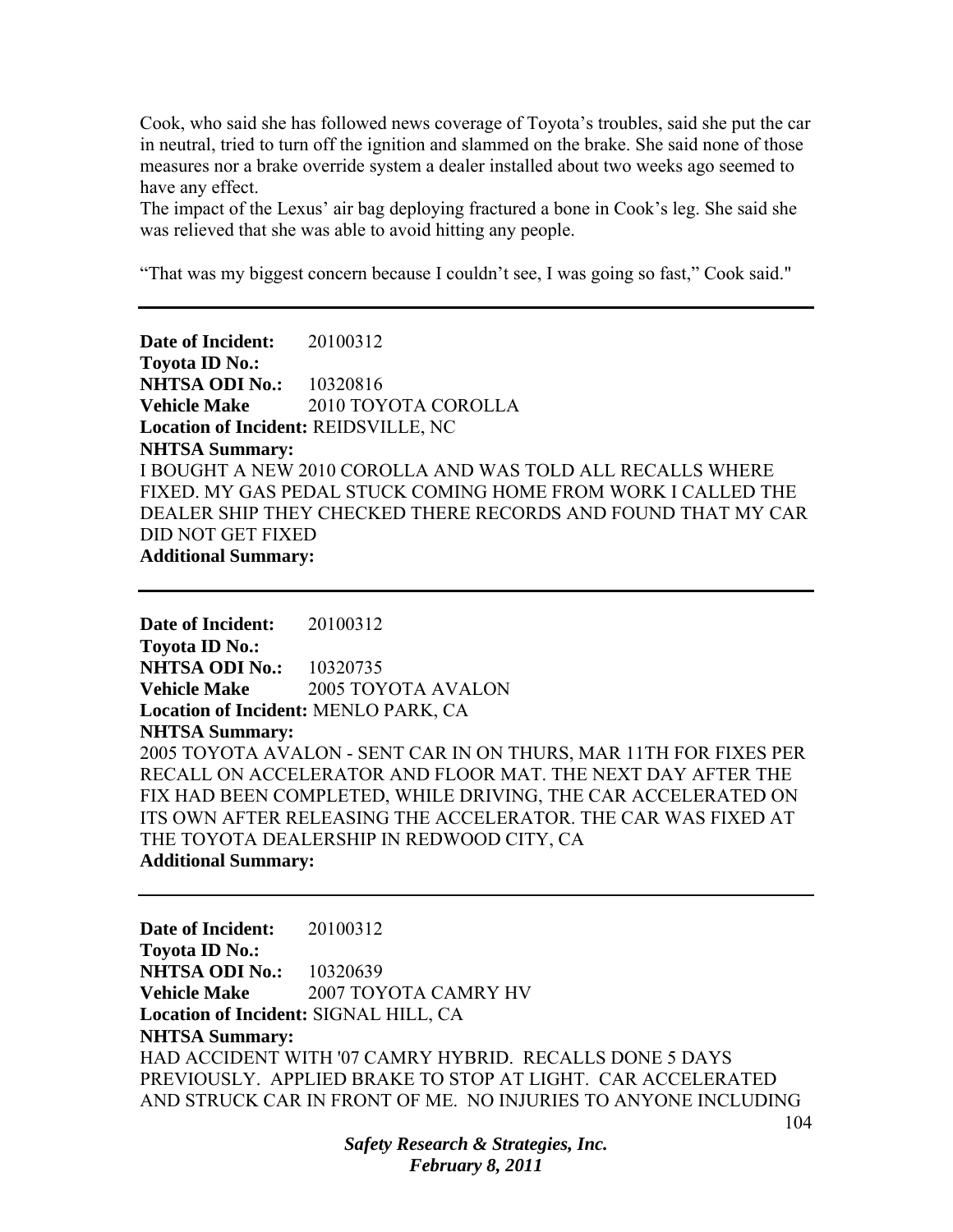MY 97 YR. OLD FATHER TOW DRIVER SAID RPM'S WERE "WAY UP" WHEN HE DROVE CAR TO PUT IT ON FLATBED. RECALLED INCIDENT OF SIX MONTHS PREVIOUSLY, AFTER ACCIDENT, WHEN I ATTEMPTED TO BRAKE AT CORNER BEFORE MAKING LEFT TURN. CAR ACCELERATED AND I SHOT ACROSS STREET FRANTICALLY APPLYING BRAKE AND STOPPED JUST SHORT OF A LINE OF PARKED CARS. THOUGHT LITTLE MORE ABOUT THE INCIDENT AS I BELIEVED, AT THE TIME, THAT I HAD MIXED UP THE ACCELERATOR AND BRAKE PEDALS. DRIVING A RENTAL AT PRESENT, CAR IS ON HOLD BEFORE REPAIR SO IT CAN BE INSPECTED BY TOYOTA. THE SUBRAGATION DEPT. OF MY INS. COMPANY HAS ATTEMPTED TO CONTACT TOYOTA TO DISCUSS A NUMBER OF CLAIMS BY THEIR CUSTOMERS AND TOYOTA HAS NOT RESPONDED SO FAR. **Additional Summary:** 

**Date of Incident:** 20100312 **Toyota ID No.: NHTSA ODI No.:** 10320533 **Vehicle Make** 2010 TOYOTA HIGHLANDER **Location of Incident:** ELLENBURG DEPOT, NY **NHTSA Summary:**  I OWN A 2010 TOYOTA HIGHLANDER WHICH I PURCHASED 3 MONTHS AGO. I HAD THE GAS PEDAL "FIX" DONE ON 2/15 AND ON 3/12 MY GAS PEDAL STUCK MULTIPLE TIMES!!! I CALLED TOYOTA AND TOLD THEM ABOUT THE PROBLEM AND THEY SAID THERE WAS NOTHING THEY COULD DO ABOUT IT AS THE FIX HAD ALREADY BEEN MADE. I ASKED THAT THEY TAKE MY VEHICLE BACK AND CANCEL MY LEASE AS IT IS AN UNSAFE VEHICLE AND I REFUSE TO PUT MY CHILDREN IN IT. THEY REFUSED. TOYOTA DRIVERS NEED TO KNOW THAT THE FIX WAS NOT A REAL FIX AND TO BE VERY CAREFUL WHEN DRIVING. **Additional Summary:** 

**Date of Incident:** 20100313 **Toyota ID No.: NHTSA ODI No.:** 10320922 **Vehicle Make** 2010 TOYOTA PRIUS **Location of Incident:** LOS ANGELES, CA **NHTSA Summary:**  I WAS DRIVING DOWN LAUREL CANYON IN LOS ANGELES, I HIT MY BRAKES, THEY ACCELERATED AND I HIT THE CAR IN FRONT OF ME. I DID HAVE THE CODE IN MY 2010 PRIUS FIXED HOWEVER THERE WERE STILL SOME MINOR ACCELERATION PROBLEMS AND I WAS SO ANNOYED THAT I DIDN'T SAY ANYTHING. HOWEVER NOW I HAVE RAN INTO THE CAR IN FRONT OF ME. **Additional Summary:**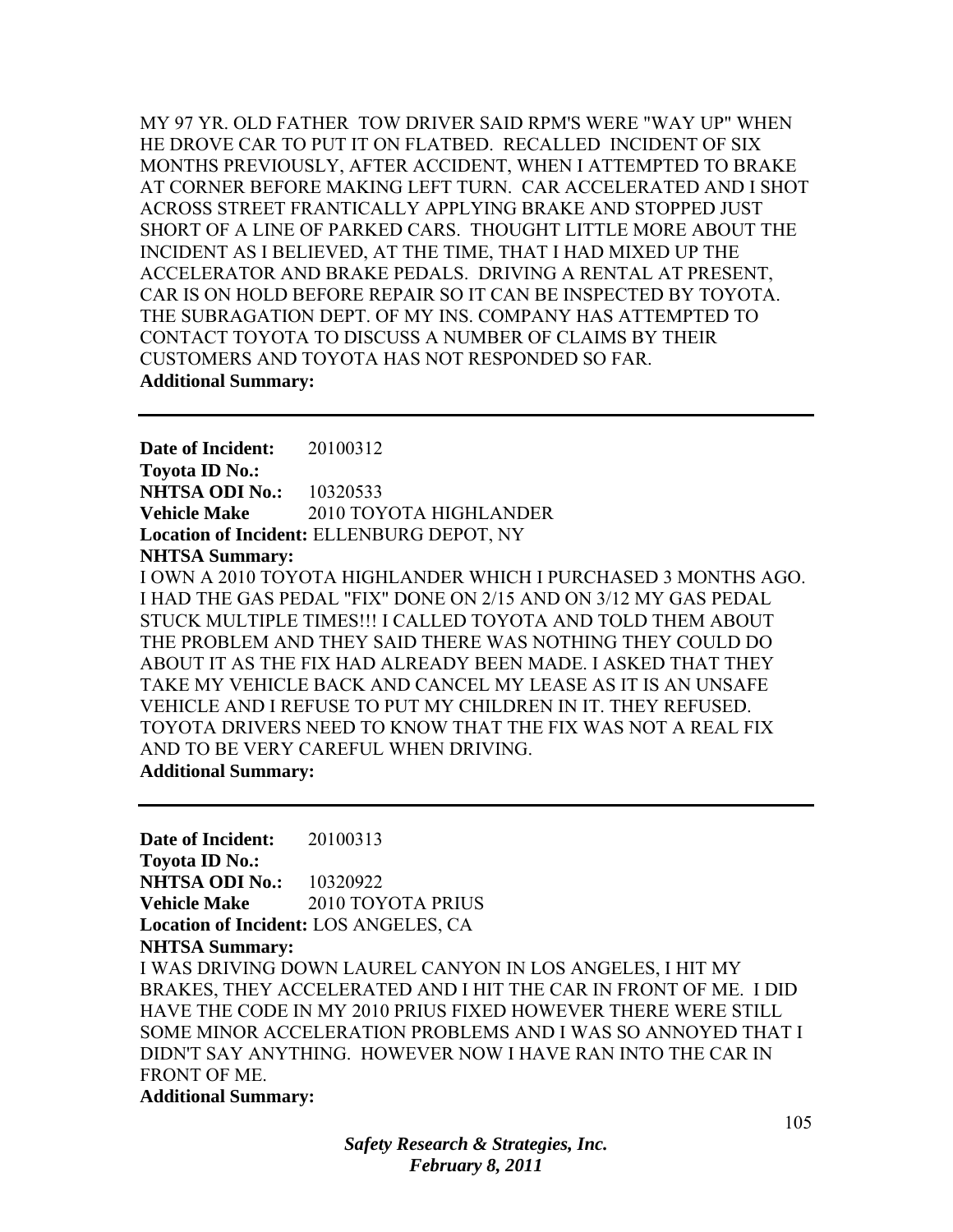**Date of Incident:** 20100313 **Toyota ID No.: NHTSA ODI No.:** 10320689 **Vehicle Make** 2009 TOYOTA CAMRY **Location of Incident:** LAURINBURG, NC **NHTSA Summary:**  TL-THE CONTACT OWNS A 2009 TOYOTA CAMRY. THE CONTACT WAS DRIVING APPROXIMATELY 55 MPH. WHILE BRAKING THE PEDAL TRAVELED TO THE FLOOR WITHOUT RESISTANCE. THE VEHICLE WAS ABLE TO SLOW DOWN. THERE WAS A SEPARATE OCCASION THE DRIVER EXPERIENCED AN UNINTENDED INCREASE OF ACCELERATION. THE FAILURE OCCURRENCES WERE INTERMITTENT. THE VEHICLE WAS PREVIOUSLY REPAIRED UNDER NHTSA CAMPAIGN ID NUMBER 10V017000 (VEHICLE SPEED CONTROL:ACCELERATOR PEDAL). HOWEVER, THE REMEDY WAS INSUFFICIENT. THE FAILURE OCCURRED AFTER THE RECALL REMEDY REPAIR. CURRENTLY, THE VEHICLE IS AT AN AUTHORIZED DEALER FOR SERVICE REPAIR. THE FAILURE MILEAGE WAS 9,672. JS

**Additional Summary:** 

**Date of Incident:** 20100313 **Toyota ID No.: NHTSA ODI No.:** 10320673 **Vehicle Make** 2009 TOYOTA CAMRY **Location of Incident:** LAURINBURG, NC **NHTSA Summary:**  TL-THE CONTACT OWNS A 2009 TOYOTA CAMRY. THE CONTACT WAS DRIVING APPROXIMATELY 55 MPH. WHILE BRAKING THE PEDAL TRAVELED TO THE FLOOR WITHOUT RESISTANCE. THE VEHICLE WAS ABLE TO SLOW DOWN. THERE WAS A SEPARATE OCCASION THE DRIVER EXPERIENCED AN UNINTENDED INCREASE OF ACCELERATION. THE FAILURE OCCURRENCES WERE INTERMITTENT. THE VEHICLE WAS PREVIOUSLY REPAIRED UNDER NHTSA CAMPAIGN ID NUMBER 10V017000 (VEHICLE SPEED CONTROL:ACCELERATOR PEDAL). HOWEVER, THE REMEDY WAS INSUFFICIENT. THE FAILURE OCCURRED AFTER THE RECALL REMEDY REPAIR. CURRENTLY, THE VEHICLE IS AT AN AUTHORIZED DEALER FOR SERVICE REPAIR. THE FAILURE MILEAGE WAS 9,672. JS

**Additional Summary:** 

**Date of Incident:** 20100314 **Toyota ID No.:**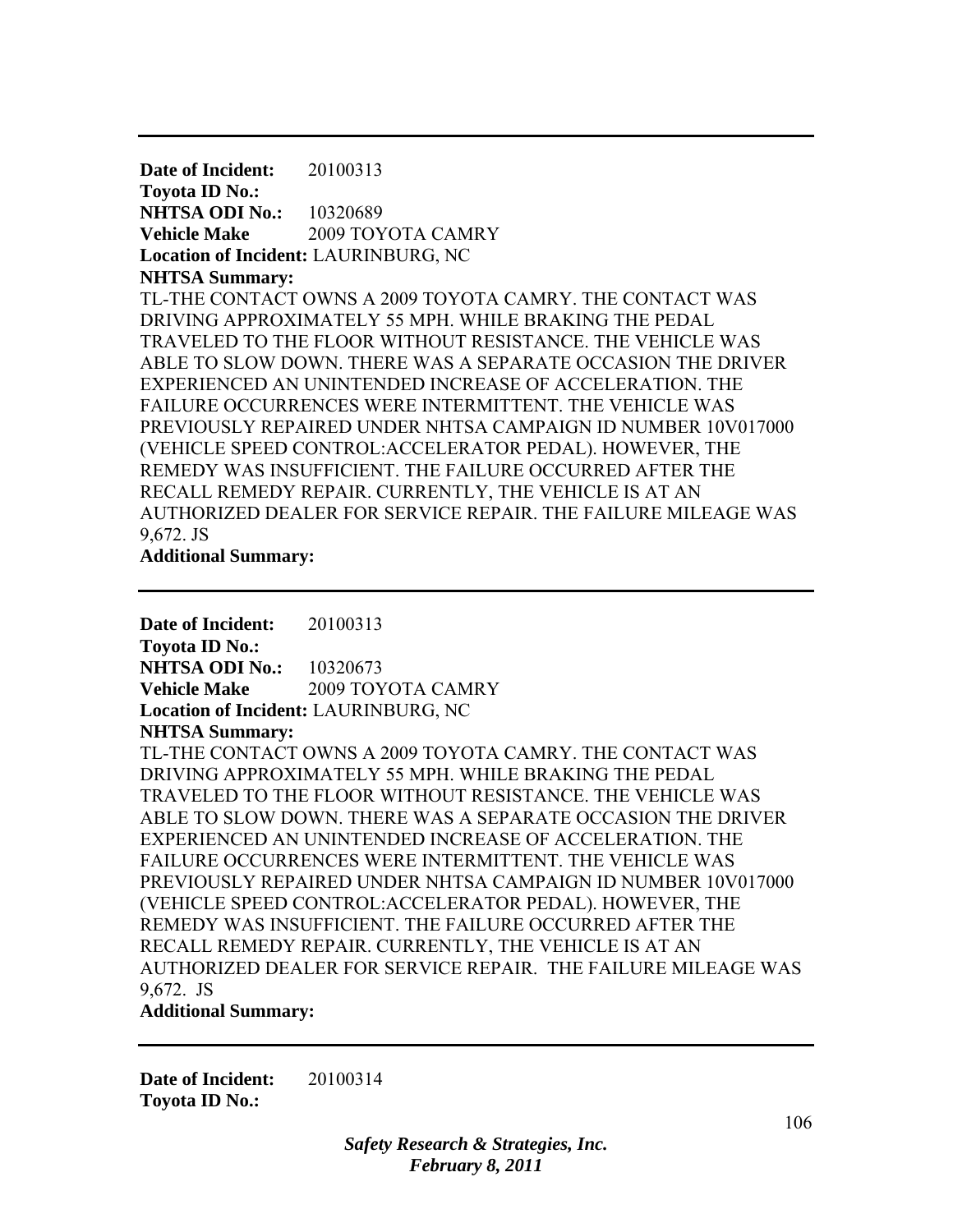**NHTSA ODI No.:** 10322492 **Vehicle Make** 2007 LEXUS IS250 **Location of Incident:** VICTORVILLE, CA **NHTSA Summary:** 

I PURCHASED A 2007 LEXUS IS250 ABOUT A MONTH AGO FROM CARMAX. I WAS DRIVING AT APPROX 30MPH WHEN A CAT ENTERED THE ROADWAY. I TRIED TO SLAM ON THE BRAKES BUT THE CAR ACCELERATED INSTEAD AND QUICKLY GAINED SPEED. I DON'T KNOW HOW FAST I WAS GOING WHEN I WAS ABLE TO STEP ON THE BRAKE ENOUGH FOR IT TO STOP. CARMAX TELLS ME ITS NOT THEIR PROBLEM, EVEN THOUGH THEY SOLD ME A CAR THAT WAS ALREADY RECALLED. AND LEXUS SAYS THAT THEY DON'T HAVE THE PART FOR IT BUT WILL PUT ME ON A WAITING LIST. SO, I EITHER GAMBLE WITH MY LIFE AND DRIVE THE CAR ANYWAY, OR I'M STUCK WITHOUT A VEHICLE AT ALL. I'M FURIOUS! **Additional Summary:** 

**Date of Incident:** 20100314 **Toyota ID No.: NHTSA ODI No.:** 10319666 **Vehicle Make** 2007 TOYOTA TUNDRA **Location of Incident:** GREEN VALLEY, AZ **NHTSA Summary:**  2007 TUNDRA GAS PEDAL STICKS EVEN AFTER DEALER INSTALLED A SHIM IN FEBUARY 2010 **Additional Summary:** 

**Date of Incident:** 20100314 **Toyota ID No.: NHTSA ODI No.: 10320417 Vehicle Make** 2005 TOYOTA AVALON **Location of Incident:** BENNINGTON, NE **NHTSA Summary:**  I HAVE A TOYOTA AVALON (2005) THAT HAS BEEN IN TO TOYOTA FOR ALL THE RECALLS (FLOORMAT, ACCELERRATOR). ON MARCH 14, 2010 I WAS LEAVING A PARKING LOT WHEN THE CAR ACCELERATED AND I COULD NOT STOP IT EVEN BY PUTTING 2 FEET ON THE BRAKE. I STEERED THE CAR OVER TOWARDS THE CURB, JUMPED IT AND PUSHED THE IGNITION BUTTON WHILE BOTH FEET WERE ON THE BRAKE. THE CAR THEN STOPPED. I WAITED ABOUT 10 MINUTES THEN DROVE SLOWLY AND APPREHENSIVELY HOME. I CALLED THE DEALER FIRST THING MONDAY MORNING AND WAS UNABLE TO GET THE CAR INTO THE SHOP UNTIL TUESDAY MORNING. THE CAR REMAINS AT THE DEALER'S AS THEY ARE STILL TRYING TO RECREATE WHAT HAPPENED. I WAS TOLD THEY WERE TALKING TO KANSAS CITY AND CALIFORNIA. MY FEAR IS THAT NOTHING

> *Safety Research & Strategies, Inc. February 8, 2011*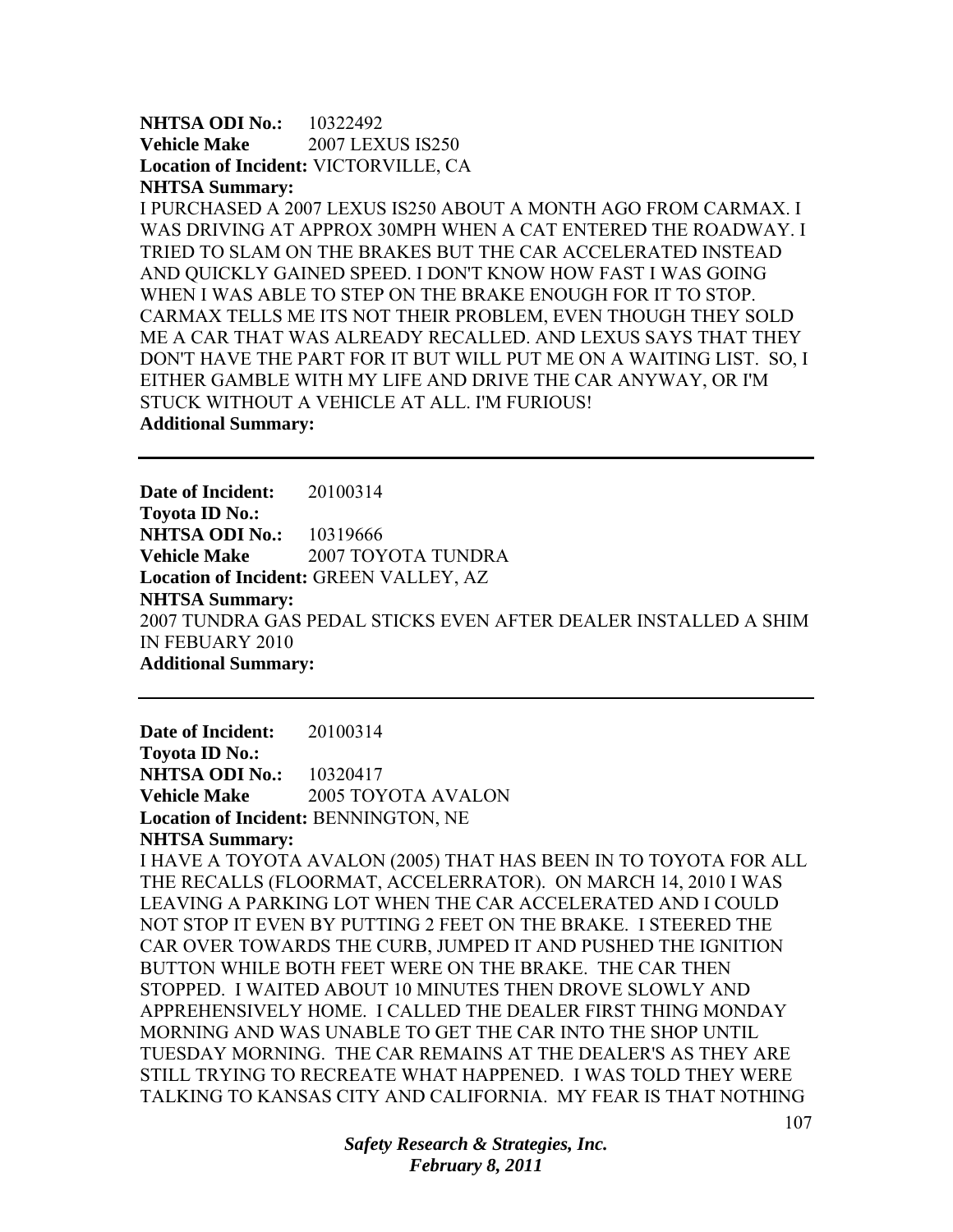# WILL BE FOUND, THEY CANNOT ASSURE ME THIS WON'T HAPPEN AGAIN. I AM VERY APPREHENSIVE AS I AWAIT THE OUTCOME. DO YOU HAVE ANY ADVICE?

### **Additional Summary:**

**Date of Incident:** 20100314 **Toyota ID No.: NHTSA ODI No.: 10320489 Vehicle Make** 2009 TOYOTA CAMRY **Location of Incident:** ORLANDO, FL **NHTSA Summary:** 

THIS PAST SUNDAY 2-14-10 AT ABOUT 6P.M I NEARLY LOST MY LIFE WHEN MY VECHILE ACCELARATED UNEXPECTEDLY FULLY CLIMED THE UP THE ALIVATED SIDE WALK AND CRASH INTO THE BUILDING THAT'S WHEN IT FINNALY CAME TO FULL STOP ALTHOUGH MY FOOT WAS ON THE BRAKE AND FULEY DEPRESSED DOWN I'M THANKFUL THEIR WAS NO ONE STANDING RIGHT IN FRONT OF THE PARKING SPACE THAT ENTERED INTO WORDS CAN'T DESCRIBE THE FEAR AND ANXIETY THAT I FELT AT THAT TIME AND NOW. LET ME PLEASE INFORMED YOU THAT IVED ALREADY PERFUMED ALL THE RECALLED ISSUE THAT IWAS TOLD INVOLED MY VECHILE IMMEDIATLY AT THIS POINT I DONT KNOW WHAT TO DO PLEASE HELP ME I;VE OFTEN EXPERIENCE A LOST OF POWER WITH MY VECHILE WHEN I ENTER THE ENTERSTATE ALTHOUGH I DEPRESSED THE ACCELERATION TO CATCH UP WITH CURENT TRAFIC THE VECHICLE DOES NOT RESPONDED SOMETIMES IT FELT LIKE IT SHOT OFF. AFTER REPORTING IT TO MY DEALER DURING A RUTEIN SCHEDURAL VISIT I WAS TOLD THE PROBLEM WAS WITH THE SOFTWARE AND THAT THERE WAS AN UPDATE ONE AVAILABLE WAS INSTALL TO CURE THE PROBLEM **Additional Summary:** 

**Date of Incident:** 20100314 **Toyota ID No.: NHTSA ODI No.:** 10319542 **Vehicle Make** 2006 TOYOTA AVALON **Location of Incident:** KENMORE, WA **NHTSA Summary:**  I HAVE A 2006 TOYOTA AVALON. I TOOK IT IN A FEW WEEKS AGO TO HAVE THE ACCELERATOR RECALL PROBLEM "FIXED". TODAY (3/14), I WAS TRAVELLING THRU A SHOPPING CENTER PARKING LOT AT 10 TO 12 MPH. AS I TOUCHED THE BRAKE, THE CAR STARTED TO ACCELERATE, GRINDING THRU THE BRAKES. I PUSHED IT INTO NEUTRAL AND JAMMED THE BRAKE. THERE WAS A VERY LOUD "THUNK" AND THE CAR STOPPED AND CEASED TRYING TO ACCELERATE. **Additional Summary:**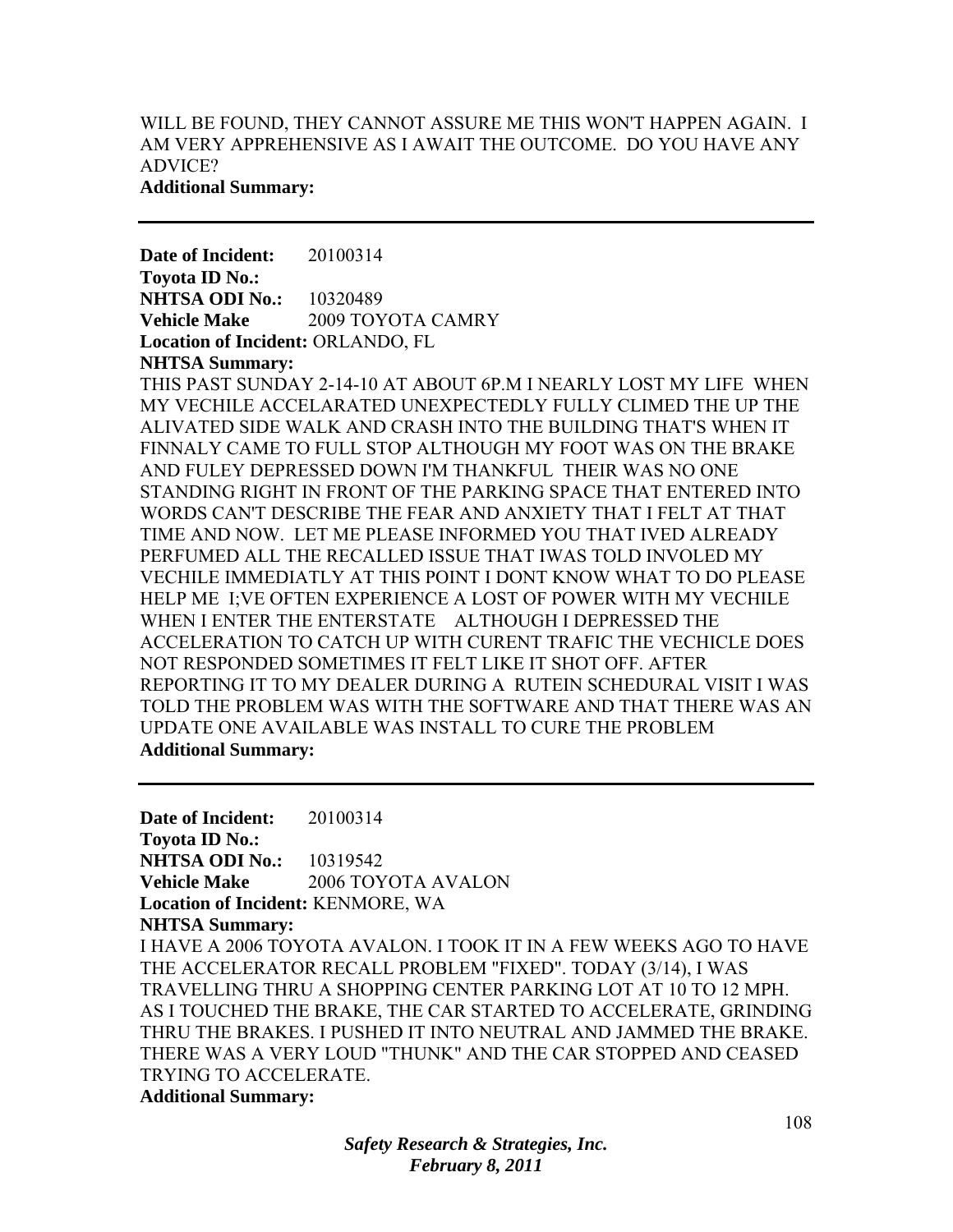**Date of Incident:** 20100314 **Toyota ID No.: NHTSA ODI No.:** 10320121 **Vehicle Make** 2005 TOYOTA PRIUS **Location of Incident:** MIAMI, FL **NHTSA Summary:**  TL- THE CONTACT OWNS A 2005 TOYOTA PRIUS. WHILE ATTEMPTING TO PULL INTO HIS DRIVEWAY TO PARK THE VEHICLE AND DEPRESSING THE BRAKE PEDAL SIMULTANEOUSLY THE VEHICLE ABNORMALLY ACCELERATED. THE BRAKES WOULD NOT ENGAGE AND THE VEHICLE CRASHED INTO THE GARAGE CEMENT WALL. THE CONTACT IMMEDIATLEY ENGAGED THE EMERGENCY BRAKE IN AN ATTEMPT TO STOP THE VEHICLE FROM PROCEEDING ANY FURTHER. THE PASSENGER IN THE VEHICLE SUSTAINED MINOR INJURIES TO HER HEAD AND FACE AREA. THE POLICE ARRIVED AND A REPORT WAS FILED ACCORDINGLY. THE MANUFACTURER WAS CONTACTED AND HE WAS AWAITING A REPLY, TO DATE. TWO MONTHS PRIOR TO THE INCIDENT, HE NOTICED HIS VEHICLE WAS UNDER RECALL (NHTSA CAMPAIGN ID NUMBER: 09V388000: VEHICLE SPEED CONTROL:ACCELERATOR PEDAL) AND TOOK THE VEHICLE IN FOR REPAIRS. THE DEALER ADVISED HIM THERE WAS NOTHING WRONG WITH THE VEHICLE UPON A VISUAL INSPECTION. A DIAGNOSTIC WAS NOT PERFORMED ON THE VEHICLE AND THE VEHICLE WAS RELEASED TO THE OWNER. THE FAILURE AND CURRENT MILEAGES WERE APPROXIMATELY 40,000. \*KMJ

**Additional Summary:** 

**Date of Incident:** 20100315 **Toyota ID No.: NHTSA ODI No.: 10324422 Vehicle Make** 2007 TOYOTA CAMRY **Location of Incident:** ALBANY, GA **NHTSA Summary:**  2007 TOYOTA CAMRY WAS REPAIRED PURSUANT TO LETTERS FROM TOYOTA ABOUT A RECALL. APPROXIMATELY ONE WEEK AFTER THE "REPAIR" THE CAR ACCELERATED INTO THE WALL OF A BUSINESS IN ALBANY, GEORGIA. FORTUNATELY NO ONE WAS INJURED, BUT THERE WAS DAMAGE TO THE BUSINESS AND THE VEHICLE. **Additional Summary:** 

**Date of Incident:** 20100315 **Toyota ID No.: NHTSA ODI No.:** 10325137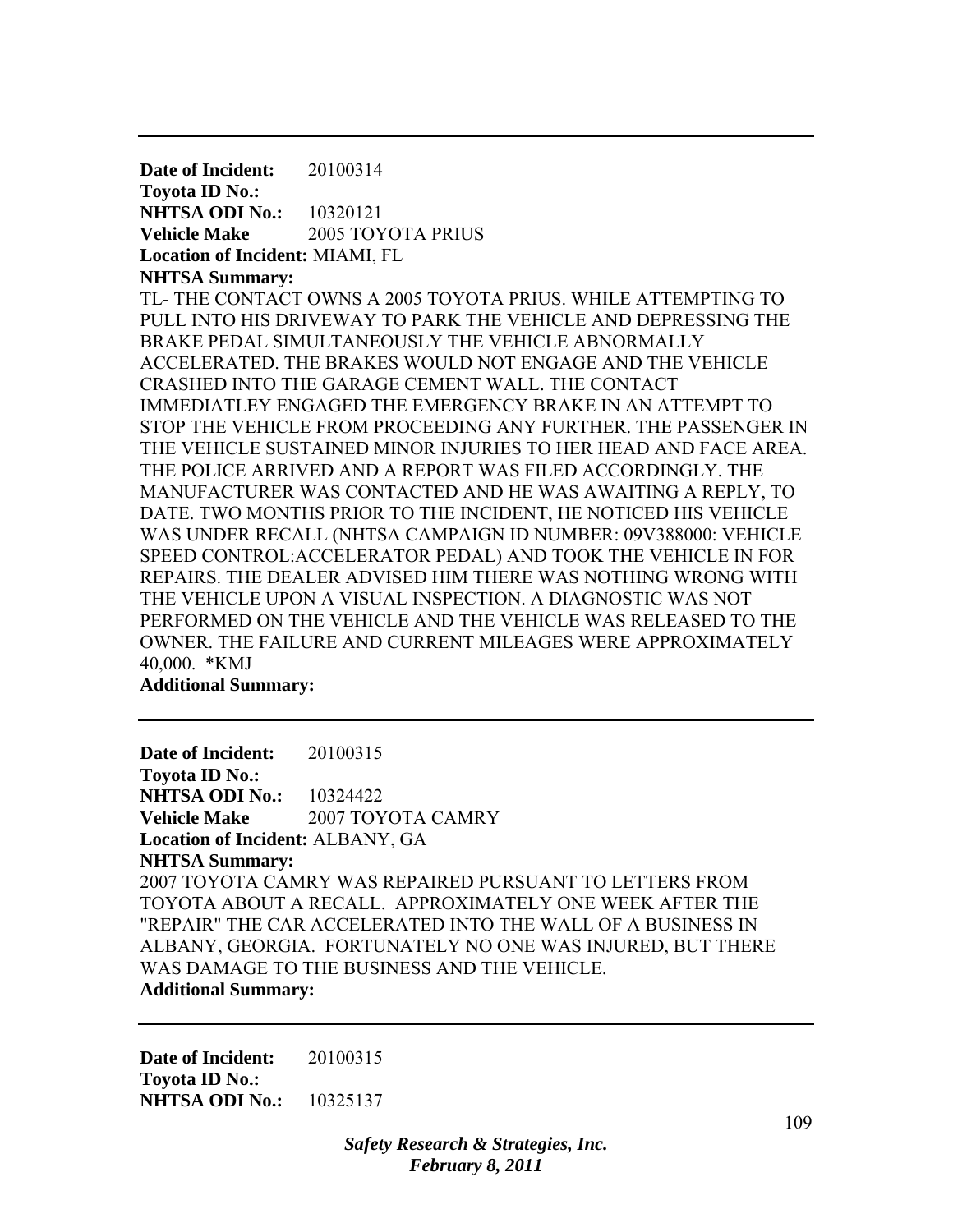## **Vehicle Make** 2007 TOYOTA CAMRY **Location of Incident:** SYLVANIA, OH **NHTSA Summary:**

I WAS DRIVING FOR WORK WITH MY TOYOTA CAMRY 2007. WHILE ACCELERATING TO GET ON THE HIGHWAY, AROUND THE END OF THE RAMP, MY VEHICLE SUDDENLY ACCELERATED WITH NO CONTROLS WORKING FROM THE DRIVER'S SEAT EITHER FOR THE STEERING WHEEL OR THE BRAKE. IN A MATTER OF A FEW SECONDS, THE VEHICLE WENT A FEW TIMES IN A ZIG-ZAG MANNER AND SUBSEQUENTLY HIT A SEMI-TRAILER WHICH WAS SOUTHBOUND ON THE HIGHWAY. MY CAR WAS COMPLETELY SMASHED IN THE FRONT AND TOTALED LATER. THIS INCIDENT OCCURRED AFTER MY CAR WENT THROUGH THE ACCELERATOR PEDAL REPLACEMENT AS PER RECOMMEDATIONS OF THE TOYOTA RECALL PROCEDURE. I COULD HAVE BEEN EASILY KILLED IN THIS ACCIDENT. I GOT A TRAFFIC TICKET FOR THE FIRST TIME IN MY LIFE AFTER HAVING A TICKET-FREE DRIVING RECORD FOR THE PAST 11+ YEARS. I AM PLEADING 'NOT GUILTY' FOR THIS TICKET BECAUSE THE DEFECTIVE TOYOTA CAR WAS RESPONSIBLE FOR THE ACCIDENT AND NOT MY ERROR.

**Additional Summary:** 

**Date of Incident:** 20100315 **Toyota ID No.: NHTSA ODI No.:** 10319945 **Vehicle Make** 2009 LEXUS ES350 **Location of Incident:** GREAT NECK, NY **NHTSA Summary:**  GAS PEDAL GOT STUCK ON A RECALLED LEXUS LEADING TO A CRASH, AFTER THE RECALL WORK WAS DONE BY THE DEALERSHIP. **Additional Summary:** 

**Date of Incident:** 20100315 **Toyota ID No.: NHTSA ODI No.:** 10320082 **Vehicle Make** 2009 TOYOTA CAMRY **Location of Incident:** NORTH ANDOVER, MA **NHTSA Summary:**  TL-THE CONTACT OWNS A 2009 TOYOTA CAMRY. THE CONTACT STATED SHE HAD THE RECALL REPAIR DONE AND ON THE WAY HOME FROM THE DEALERSHIP DRIVING OVER 8MPH THE VEHICLE ACCELERATED THREE TIMES WITHOUT HER PRESSING THE ACCELERATED PEDAL. THE VEHICLE KEPT ON DECELERATING AND ACCELERATING WITHOUT HER ASSISTING THE PEDAL. THE VEHICLE WILL BE TAKEN BACK TO THE DEALER SHE ALSO STATED SHE NEVER HAD THIS PROBLEM BEFORE THE FIX. THE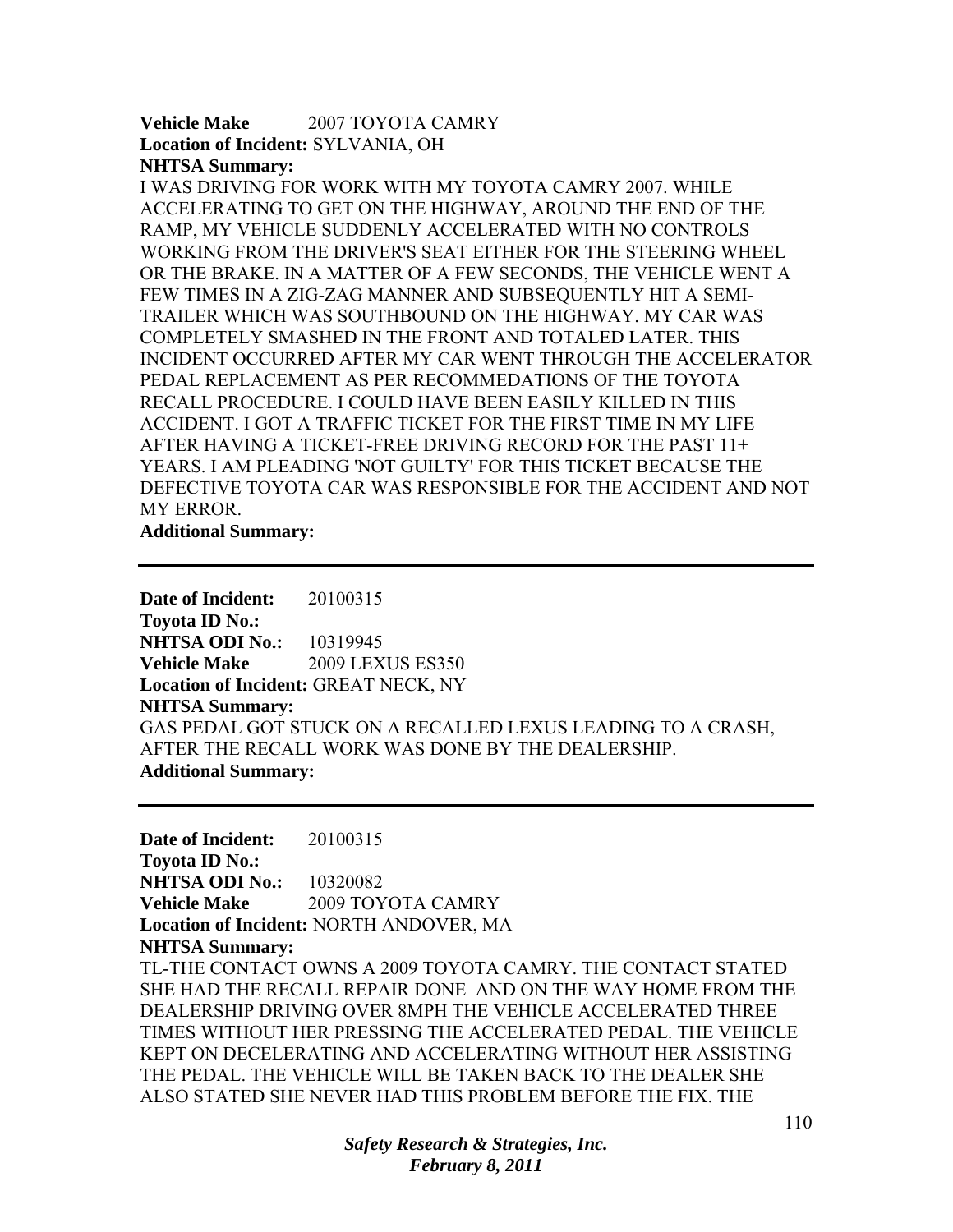# TOYOTA MANUFACTURE WAS CALL AND STATED THE EXPERIENCE IS UNIQUE AND HAS NOT HAPPEN TO ANY OTHER TOYOTA FIXES AND SHE IS ON HER OWN. THE FAILURE MILEAGE WAS 19,500....MW **Additional Summary:**

**Date of Incident:** 20100315 **Toyota ID No.: NHTSA ODI No.:** 10320102 **Vehicle Make** 2010 TOYOTA COROLLA **Location of Incident:** AMANDA DR, DE **NHTSA Summary:**  MY TOYOTA COROLLA ACCELLERATOR STUCK AFTER THE DEALOR FIX IT. **Additional Summary:** 

**Date of Incident:** 20100315 **Toyota ID No.: NHTSA ODI No.:** 10320766 **Vehicle Make** 2007 TOYOTA AVALON **Location of Incident:** DENVER, IA **NHTSA Summary:** 

TL- THE CONTACT OWNS A 2007 TOYOTA AVALON XL SEDAN. THE VEHICLE WAS TAKEN TO THE DEALER FOR RECALL, REGARDING THE ACCELERATOR PEDAL DEFECT. THE DEALER FIXED THE ACCELERATION PEDAL. AFTER THE REPAIRS WERE MADE DUE TO THE RECALL, THE CONTACT STATED THE DRIVER OF THE VEHICLE WAS DRIVING APPROXIMATELY 2 MPH WHEN THE VEHICLE ACCELERATED. THE CONTACT GAINED CONTROL OF THE VEHICLE BY PUTTING THE VEHICLE IN NEUTRAL AND APPLYING THE BREAK. THE CONTACT STATED THAT THE MASTER CRUISE CONTROL WAS ON IN THE VEHICLE WHEN THE VEHICLE ACCELERATED. THE CONTACT STATED THAT THE WEATHER WAS NOT A FACTOR. THE VEHICLE WAS TAKEN TO THE DEALER FOR DIAGNOSTIC AND TESTING. THE DEALER STATED TO THE CONTACT THAT THERE IS A SECOND ACCELERATOR RECALL INVOLVING A CHIP. THE CONTACT STATED THAT THE VEHICLE IS STILL AT THE DEALER. THE APPROXIMATE FAILURE MILEAGE WAS 35,000. THE APPROXIMATE CURRENT MILEAGE WAS 35,000. RG **Additional Summary:** 

**Date of Incident:** 20100316 **Toyota ID No.: NHTSA ODI No.:** 10320519 **Vehicle Make** 2009 TOYOTA CAMRY **Location of Incident:** WHITTIER, CA

> *Safety Research & Strategies, Inc. February 8, 2011*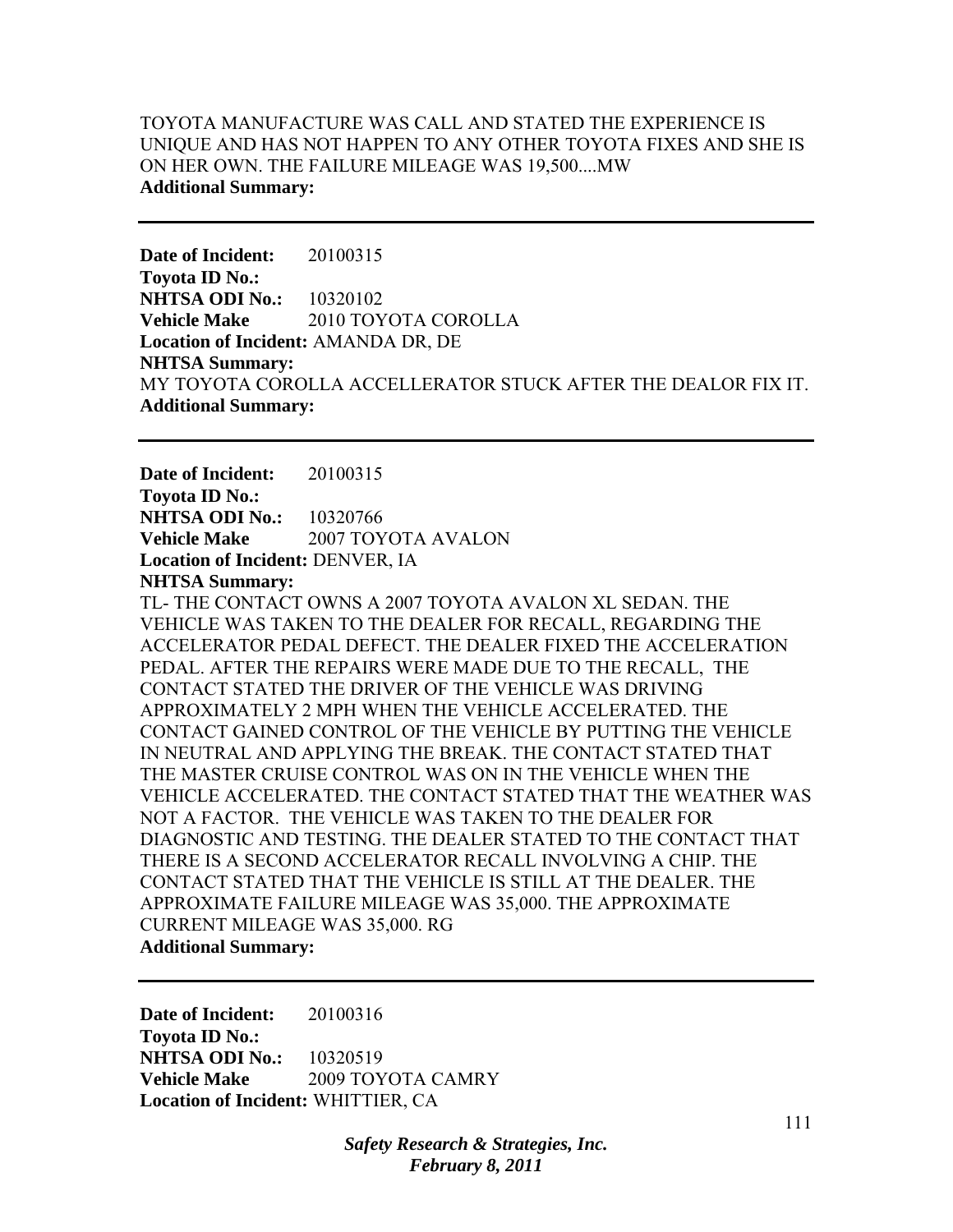#### **NHTSA Summary:**

TL- CONTACT OWNS A 2009 TOYOTA CAMRY. THE DRIVE STATES SHE HAD HER VEHICLE IN FOR THE ACCELERATOR PEDAL. THE DRIVER STATES THEY DID NOT FIX HER VEHICLE. THE DRIVER STATES SHE WAS DRIVING HOME AT ABOUT 20MPH THE SAME DAY AFTER GETTING HER VEHICLE REPAIRED. THE DRIVER STATES SHE WAS DRIVING DOWN HILL APPLYING HER BRAKES WHEN HER ENGINE BECAUSE REVVING UP. THE DRIVER STATES THE VEHICLE DID NOT TAKE OFF BUT THE ENGINE WAS REVVING VERY LOUD. THE CONTACT STATES SHE CONTACTED THE DEALER AND THEY TOLD HER TO COME RIGHT BACK. THE DRIVER STATES SHE DID TAKE THE VEHICLE BACK AND THE DEALER SAID HE WOULD TEST DRIVE IT BUT WHEN HE GOT IN HE DIDN'T EVEN TURN THE VEHICLE ON HE JUST TOOK HIS FOOT AND KEPT MOVING THE ACCELERATOR PEDAL OVER TO THE RIGHT. THE FAILURE MILEAGE WAS 17,429 AND THE CURRENT MILEAGE IS 17,500. AR **Additional Summary:** 

**Date of Incident:** 20100316 **Toyota ID No.: NHTSA ODI No.:** 10319743 **Vehicle Make** 2010 TOYOTA CAMRY **Location of Incident:** MASSAPEQUA PARK, NY **NHTSA Summary:**  LTR FWD (NY) OWNER OF A 2010 TOYOTA CAMRY THAT HAS BEEN SERVICE FOR MULTIPLE DEFECTS SINCE PURCHASED INCLUDING BRAKING SYSTEM AND GAS PEDAL RECALL, REPLY TO MASSAPEQUA, NY OFC. \*TGW THE BACK SEAT FOAM WAS DEFECTIVE AND HAD TO BE REPLACED, THE PASSENGER EXTERIOR MIRROR WAS LOOSE, THE BRAKES HAD TO BE PUMPED SO THEY WOULDN'T FEEL MUSHY, THE STEERING WAS LOOSE AND THE DASHBOARD LIGHTS WOULD DIM WHILE DRIVING AND WHEN APPLYING THE BRAKE. THE CONSUMER CONTACTED THE DEALER AND INFORMED THEM THE LIGHTS WERE NOT WORKING. THEY STATED IT SOUNDED AS THOUGH IT WAS AN ELECTRICAL PROBLEM AND SHE WOULD HAVE TO LEAVE THE VEHICLE. THE CONSUMER ALSO STATED WHEN SHE APPLIED THE BRAKE, THE VEHICLE WOULD LUNGE FORWARD. \*JB

#### **Additional Summary:**

**Date of Incident:** 20100317 **Toyota ID No.: NHTSA ODI No.:** 10322553 **Vehicle Make** 2009 TOYOTA COROLLA **Location of Incident:** LITTLE NECK, NY **NHTSA Summary:**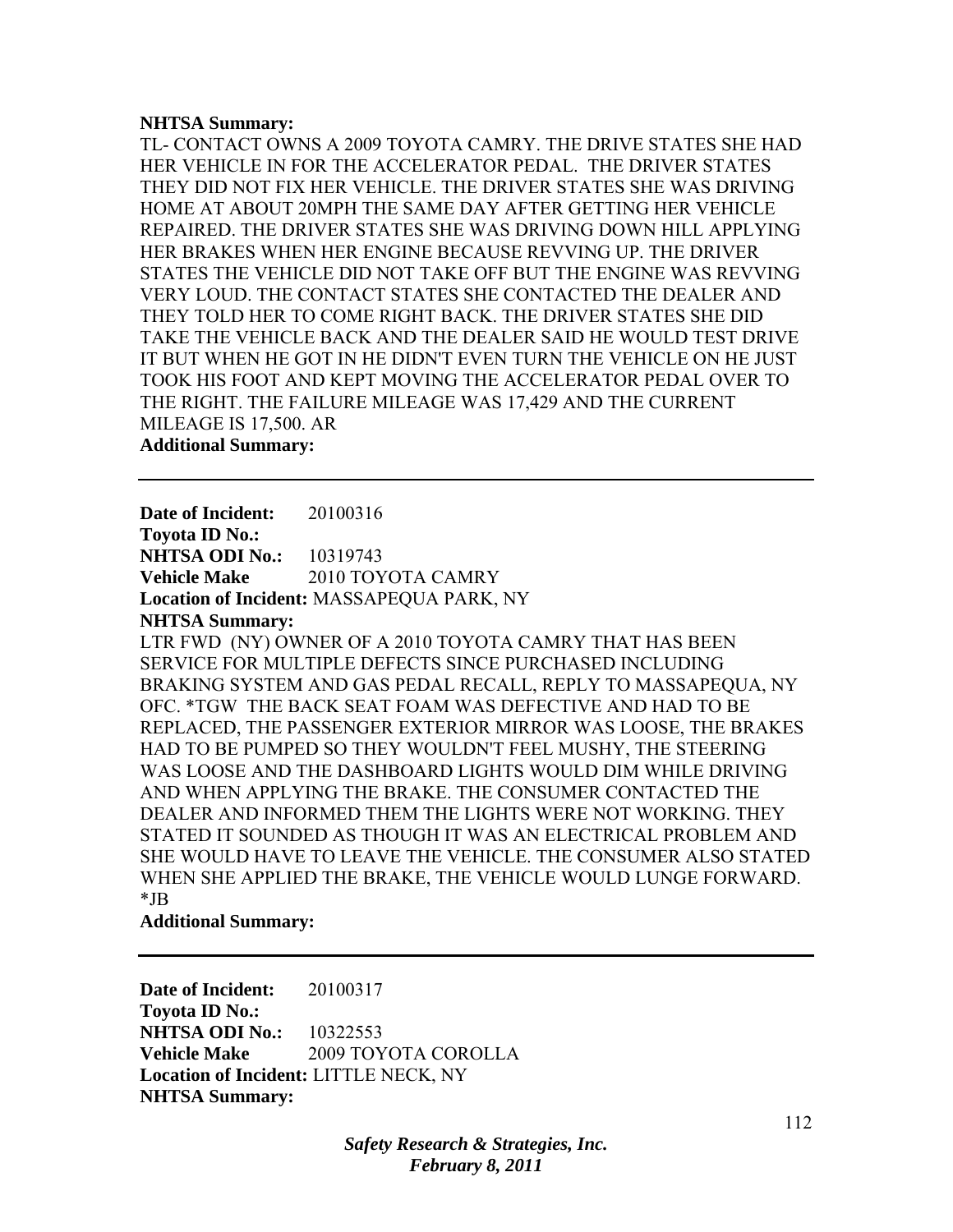I HAD A RECALL REPAIR PERFORMED TO MY 2009 TOYOTA COROLLA ON 3/17/10 TO INSTALL A REINFORCEMENT BAR IN THE ACCELERATOR PEDAL. SINCE THEN, I HAVE EXPERIENCED PROBLEMS WITH THE CAR ACCELERATING AND/OR NOT SLOWING DOWN WHEN I TAKE MY FOOT OFF OF THE ACCELERATOR PEDAL. RATHER THAN CORRECT A PROBLEM, THE RECALL REPAIR CREATED A SERIOUS SAFETY PROBLEM. **Additional Summary:** 

**Date of Incident:** 20100317 **Toyota ID No.: NHTSA ODI No.: 10320774 Vehicle Make** 2009 TOYOTA MATRIX **Location of Incident:** DEERFIELD, IL **NHTSA Summary:**  TL- THE CONTACT OWNS A 2009 TOYOTA MATRIX. THE CONTACT WAS AT THE STOP LIGHT WHEN THE VEHICLE HAD ACCELERATED. THE CONTACT STATED THAT HE GAINED CONTROL OF THE VEHICLE BY PRESSING THE BRAKE PEDAL ALL THE WAY DOWN TO THE FLOOR, PUT THE VEHICLE IN NEUTRAL, AND CUT THE IGNITION OFF. THE CONTACT STATED THAT THE VEHICLE WAS REPAIRED PRIOR DUE TO THE ACCELERATION PEDAL RECALL. THE VEHICLE WAS TAKEN BACK TO THE DEALER FOR DIAGNOSTIC AND TESTING. THE VEHICLE IS STILL AT THE DEALER CURRENTLY. THE CONTACT STATED THAT THE WEATHER WAS NOT A FACTOR. THE CONTACT STATES THERE ARE TWO PEOPLE IN THE FAMILY THAT DRIVE THE VEHICLE AND TWO PEOPLE HAVE EXPERIENCED UNINTENDED ACCELERATION. THE APPROXIMATE FAILURE WAS 6,200. THE APPROXIMATE CURRENT MILEAGE WAS 6,200. RG **Additional Summary:** 

**Date of Incident:** 20100317 **Toyota ID No.: NHTSA ODI No.:** 10320660 **Vehicle Make** 2009 TOYOTA COROLLA **Location of Incident:** CARY, NC **NHTSA Summary:**  ON MY 2009 COROLLA, I HAVE CONTINUED TO HAVE AN ISSUE WITH SLIGHT ACCELERATION AND SUDDEN RPM INCREASE WHILE THE ACCELERATOR IS NOT BEING APPLIED, AND USUALLY WHEN THE BRAKE IS BEING ENGAGED. THIS MAINLY HAPPENS WHILE GOING DOWNHILL AND IT CAUSES A FORWARD MOTION JERK IN THE CAR THAT IS FELT BY ALL PASSENGERS. I HAVE HAD THE RECALL REGARDING THE METAL ACCELERATOR PATCH, FIXED. I HAVE ALSO TAKEN MY CAR INTO THE DEALERSHIP SINCE THE RECALL FIX TO ADDRESS THIS PROBLEM AND I WAS INFORMED THAT ALL TOYOTA CARS DO 'THIS' AND THAT IT IS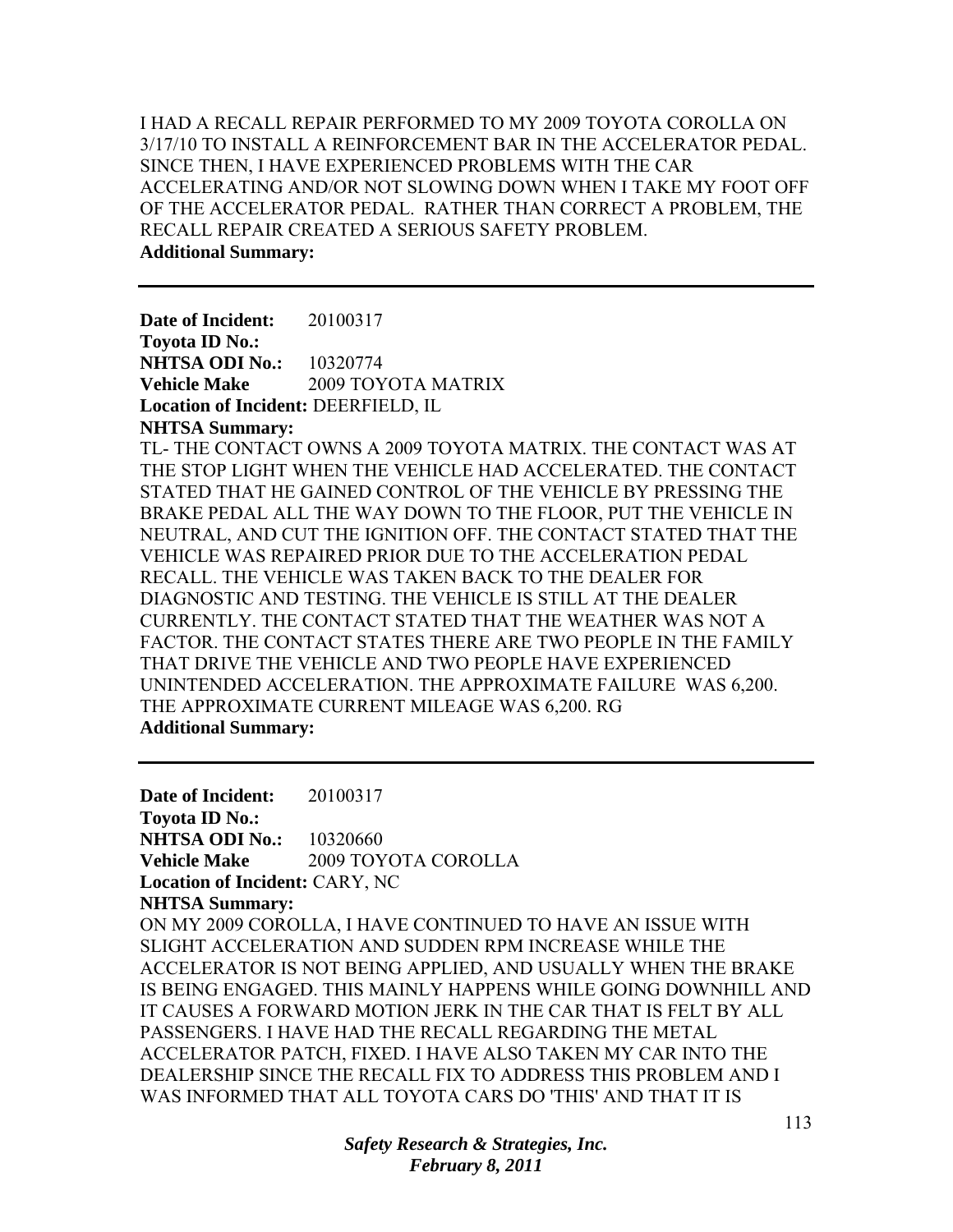NORMAL. THEY DID HOOK MY CAR UP FOR A HEALTH DIAGNOSTIC WHICH SHOWED NOTHING ABNORMAL. I HAVE DRIVEN A LARGE NUMBER OF CARS WHICH INCLUDE OTHER TOYOTAS, AND I HAVE NEVER EXPERIENCED THIS PHENOMENA. I HAVE ALSO HAD MULTIPLE THIRD PARTIES IN MY CAR AND THEY HAVE SHOWN SURPRISE AND CONCERN WHEN THE CAR EXHIBITED THIS BEHAVIOR. I DO NEED TO SAY THAT I HAVE NEVER FELT LIKE I HAVE LOST CONTROL OF MY CAR WHILE THIS OCCURS. HOWEVER, BASED ON RECENT ACCOUNTS FROM OTHER PEOPLE THAT OWN TOYOTAS, AND COROLLAS SPECIFICALLY, I AM NOT INCLINED TO TAKE A 'WAIT AND SEE' APPROACH TO THIS MATTER. THIS PROBLEM HAPPENS ON AN ALMOST DAILY BASIS, SOMETIMES MULTIPLE INSTANCES IN ONE DAY WITH 8-10 SEPARATE INSTANCES BEING THE MOST COUNTED IN A 24 HOUR PERIOD OF TIME. THE MECHANIC THAT RAN THE HEALTH DIAGNOSTICS (3/18/10) TOLD ME THAT GIVEN THE NUMBER OF COMPUTERS THAT 'RUN MY CAR' THERE COULD BE A NUMBER OF THINGS GOING ON THAT WOULD CAUSE THIS TO HAPPEN BUT THAT ANY ABNORMALITIES WOULD COME UP ON THEIR COMPUTER SYSTEM, ONCE THE TESTS WERE RUN. NOTHING APPARENTLY SHOWED UP. APPROXIMATE INCIDENT DATE BELOW SHOWS THE DATE THAT THIS LAST OCCURRED IN MY VEHICLE, BUT SINCE THERE IS NOT AN OPTION FOR DATE RANGE, IT IS NOT GOING TO ACCURATELY REFLECT THE AMOUNT OF TIME THIS HAS BEEN GOING ON (WHICH HAS BEEN ALMOST THE WHOLE TIME I HAVE OWNED THE CAR, 2 YEARS IN JULY 2010). **Additional Summary:** 

**Date of Incident:** 20100318 **Toyota ID No.: NHTSA ODI No.:** 10321084 **Vehicle Make** 2008 TOYOTA CAMRY **Location of Incident:** NEWARK, DE **NHTSA Summary:**  MY TOYOTA 2008 CAMRY SUDDENLY ACCELERATED AND I WENT UP MY DRIVEWAY HIT A POLE AND FENCE BEFORE STOPPING. FRONT END AND FENDER WERE DAMAGED. THE CAR HAD THE RECALL ACCELEATOR DONE ON MAR 2, 2010. **Additional Summary:** 

**Date of Incident:** 20100318 **Toyota ID No.: NHTSA ODI No.:** 10320946 **Vehicle Make** 2008 TOYOTA AVALON **Location of Incident:** YORBA LINDA, CA **NHTSA Summary:**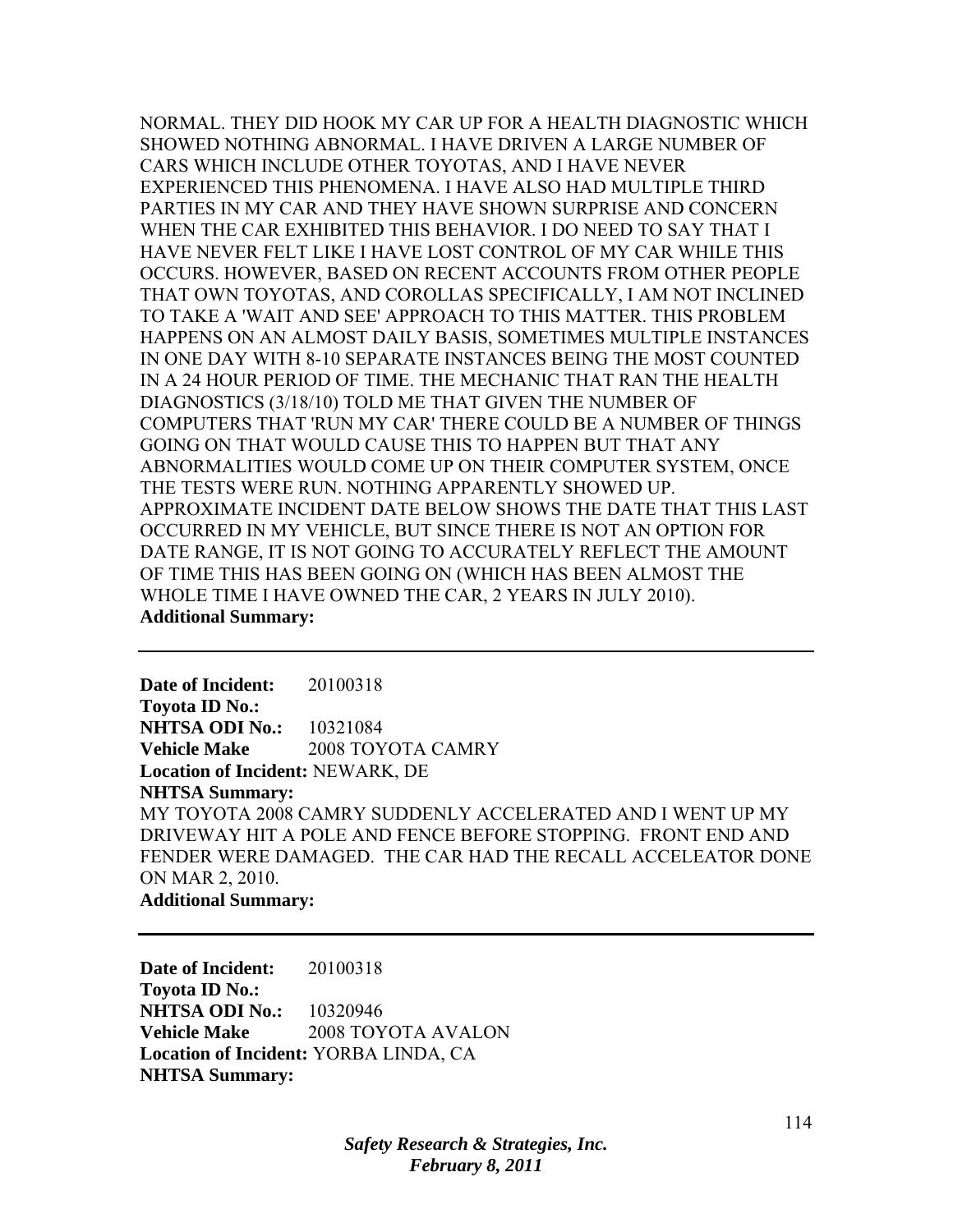# MY TOYOTA AVALON 2008 DOES ACCELERATE AFTER FIXES MAD BY TOYOTA. SUDDEN ACCELARTION HAPPEN AGAIN YESTRDAY AGAIN. **Additional Summary:**

**Date of Incident:** 20100318 **Toyota ID No.: NHTSA ODI No.:** 10320744 **Vehicle Make** 2009 TOYOTA COROLLA **Location of Incident:** WINDSOR, CO **NHTSA Summary:** 

ON 3/18/10 MY SON WAS DRIVING OUR 2009 TOYOTA COROLLA. HE ACCELERATED ONTO THE INTERSTATE AND DROVE FOR NEARLY A MILE. HE WAS USING THE BLUE TOOTH PHONE THAT IS BUILT IN TO THE CAR. HE HUNG UP FROM THE CALL AND WITHIN SECONDS THE CARS RPM QUICKLY INCREASED FOR AT LEAST 10 -20 SECONDS. THE VSC, CK ENGINE, AND TRAC LIGHTS ALL CAME ON AT THE SAME TIME. HE TOOK HIS FOOT OFF THE GAS PEDAL AND IT FELT LIKE IT WAS ALL THE WAY BACK, NOT STICKING BUT THE RPM'S WERE RACING.- AND GOING ABOUT 70 MPH. HE PUT THE CAR IN NEUTRAL- IT IS A MANUAL AND PULLED OVER. THE RPM WAS STILL RACING. HE SHUT THE VEHICLE OFF. WHEN HE TURNED IT BACK ON THE RPM WAS NORMAL BUT THE WARNING LIGHTS STAYED ON. THE CAR HAD THE RECALL REPAIRS COMPLETED ON FEB. 19, 2010. HE CONTACTED THE LOCAL TOYOTA DEALER AND THEY ASKED HIM TO DRIVE IT IN, WHICH HE DID. THEY CHECKED HIS FLOOR MATS AND THERE WAS NOT AN ISSUE WITH THEM. THEY HAVE OPENED A SERVICE REPAIR WITH TOYOTA CORP. THE CAR IS AT THE DEALER AT THIS TIME. THIS IS THE FIRST TIME THE CAR HAS DONE THIS. **Additional Summary:** 

**Date of Incident:** 20100318 **Toyota ID No.: NHTSA ODI No.:** 10320920 **Vehicle Make** 2009 TOYOTA CAMRY **Location of Incident:** WESTERVILLE, OH **NHTSA Summary:**  MY 2009 TOYOTA CAMRY. UNTIL TODAY, I THOUGHT THIS MIGHT BE A BIG HOAX, BUT IT HAPPENED TODAY AT 2:55 PM ON MY WAY TO WORK. MY CAR ACCELERATED WITHOUT WARNING. I FORTUNATELY WAS ONLY TRAVELING ON A SIDE ROAD FOR A BRIEF MOMENT AND WAS ABLE TO HIT THE BRAKES AND SHIFT INTO NEUTRAL AND THEN STOP THE CAR. ABOUT 2 WEEKS AGO I HAD THE "RECALL" CORRECTION COMPLETED. NEVER HAD AN ISSUE PRIOR TO THIS "CORRECTION" **Additional Summary:**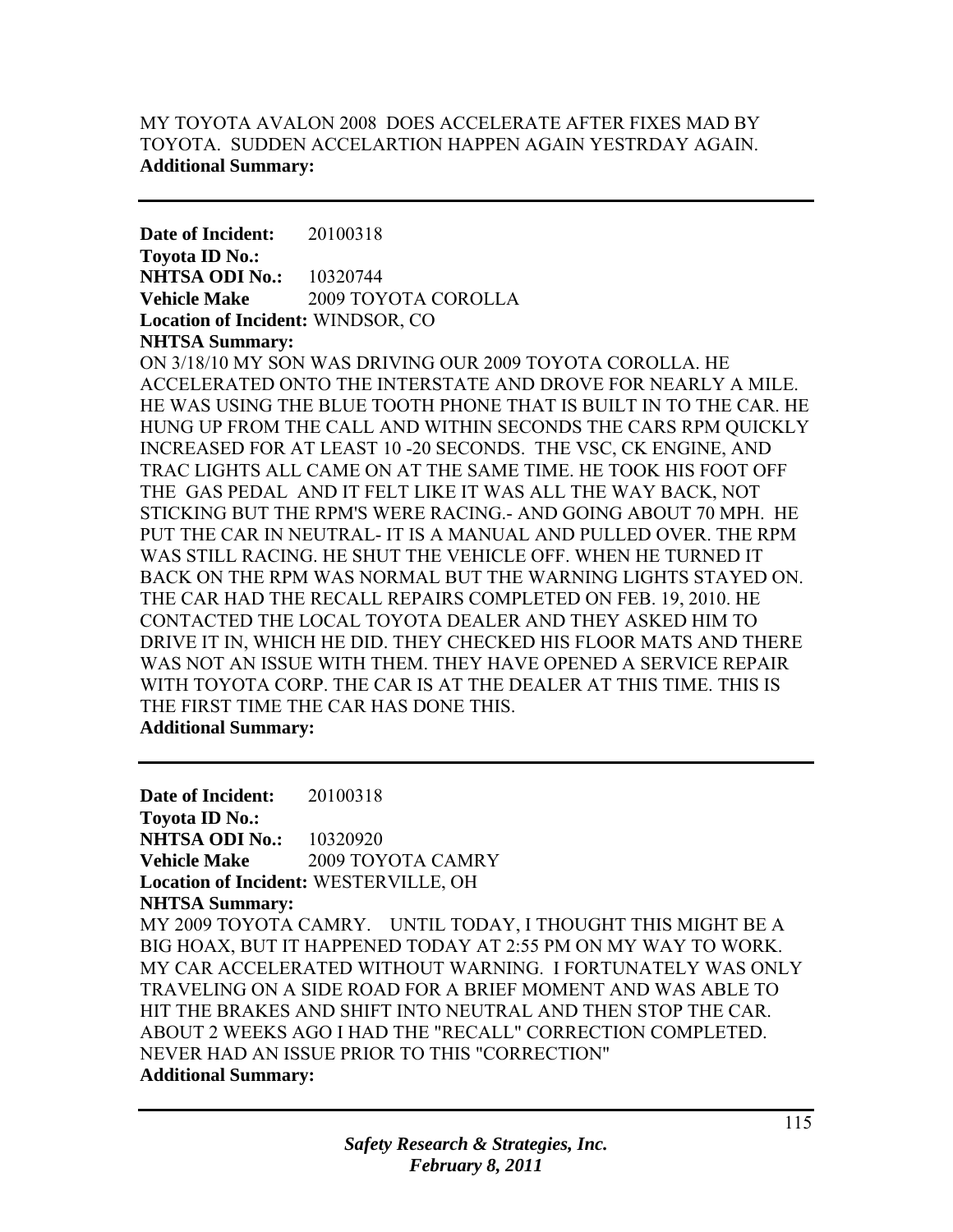**Date of Incident:** 20100318 **Toyota ID No.: NHTSA ODI No.:** 10320647 **Vehicle Make** 2009 TOYOTA CAMRY **Location of Incident:** CHESTER, VA **NHTSA Summary:** 

ON WEDNESDAY MARCH 17, 2010 I TOOK MY 2009 TOYOTA CAMRY TO MY LOCAL TOYOTA DEALERSHIP IN CHESTER, VA TO HAVE MY VEHICLE SERVICED DUE TO THE RECENT RECALL ISSUE. THIS MORNING WHILE DRIVING TO WORK I NOTICED THAT WHEN I LET OFF THE GAS PEDAL, MY CAR ACCELERATES JUST A BIT AND/OR STICKS JUST FOR A FEW MOMENTS AND THEN DECELERATES . THE VEHICLE WAS DOING THIS PRIOR TO THE SERVICE, AND IS STILL DOING THIS AFTER THE VEHICLE MAINTAINANCE WAS COMPLETED YESTERDAY. I FEEL THAT WHATEVER "FIX" TOYOTA IS PERFORMING ON THE RECALLED VEHICLES IS NOT WORKING. I FEEL IT IS NOT A MECHANICAL ISSUE, I FEEL IT IS AN ELECTRONIC ISSUE. I HAVE READ THAT OTHERS ARE HAVING THE SAME ISSUE WITH THE "FIX" TOYOTA IS ISSUING FOR THEIR VEHICLES. I AM AT A LOSS OF WHAT TO DO SINCE TOYTOA DOESN'T SEEM TO HAVE A RELIABLE "FIX" FOR THE RECALLED VEHICLES YET. I DON'T KNOW WHAT THIS INFORMATION WILL ACCOMPLISH, BUT I JUST WANTED TO PUT IT OUT THERE JUST IN CASE IT IS HELPFUL. THANKS, CONCERNED TOYTOA CUSTOMER **Additional Summary:** 

**Date of Incident:** 20100319 **Toyota ID No.: NHTSA ODI No.:** 10321399 **Vehicle Make** 2009 TOYOTA COROLLA **Location of Incident:** WILMINGTON, DE **NHTSA Summary:**  TL- THE CONTACT OWNS A 2009 TOYOTA COROLLA. WHILE DRIVING AT

30MPH THE VEHICLE ACCELERATED ON ITS OWN WITHOUT PRESSING ON THE PEDAL. HE THEN PUT THE VEHICLE IN NEUTRAL AND IT DECREASED IN SPEED .HE HAD NEVER HAD THIS PROBLEM UNTIL A RECALL WAS PERFORMED TO THE ACCELERATOR PEDAL . THE VEHICLE WAS TAKEN TO THE DEALER AND REMAINS THERE AT THIS MOMENT FOR DIAGNOSIS. THE VEHICLES IDENTIFICATION NUMBER IS UNAVAILABLE. THE FAILURE AND THE CURRENT MILEAGE WAS 5050.CV **Additional Summary:** 

**Date of Incident:** 20100319 **Toyota ID No.: NHTSA ODI No.:** 10321506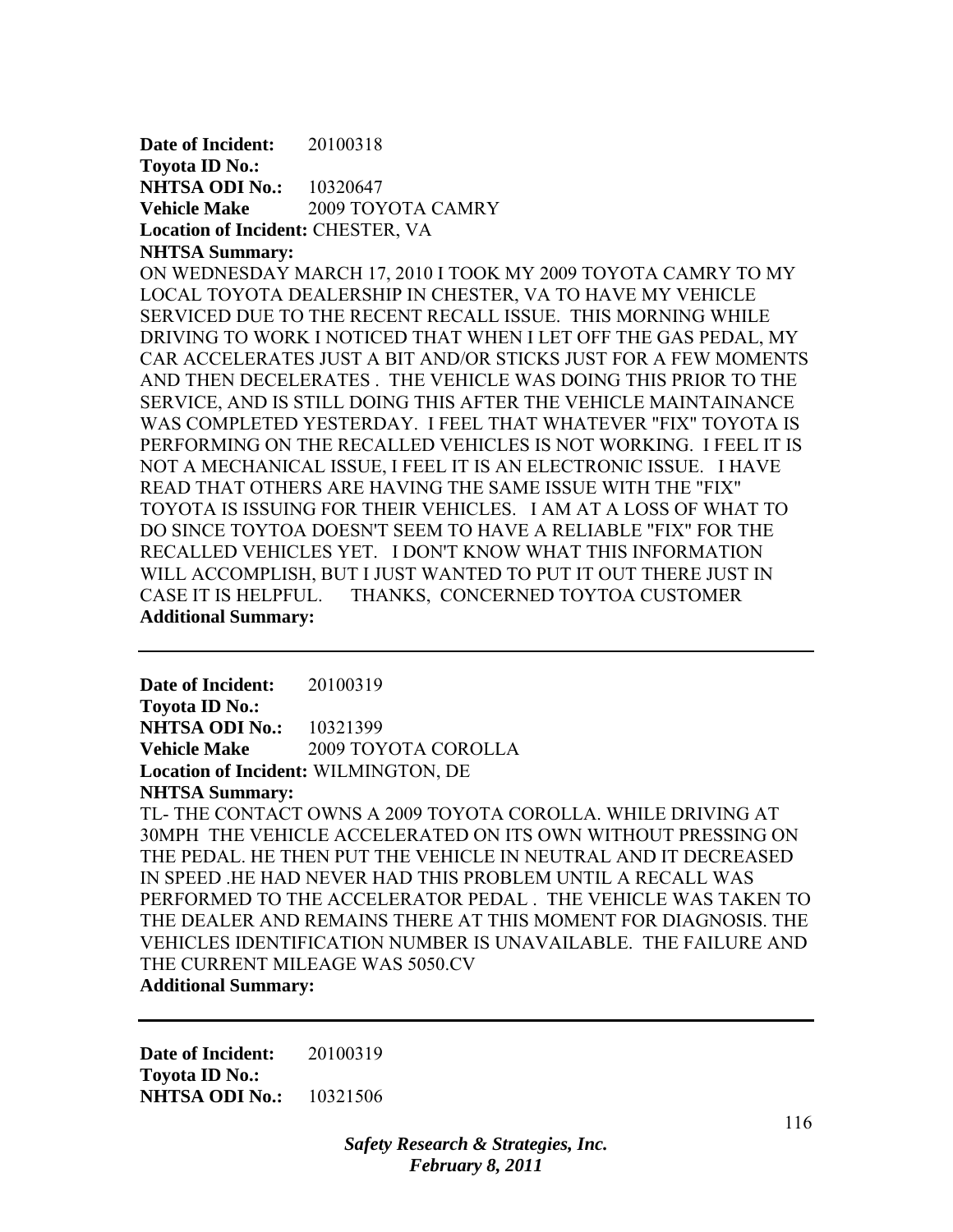**Vehicle Make** 2005 TOYOTA AVALON **Location of Incident:** MIDDLETOWN, NJ **NHTSA Summary:** 

WE OWN A 2005 TOYOTO AVALON. AFTER HAVING THE TOYOTA SPECIAL SERVICE CAMPAIGN/RECALL (SSC AOA - ACCELERATOR PEDAL REINFORCEMENT) DONE ABOUT 3 WEEKS AGO MY WIFE EXPERIENCED A SUDDEN ACCELERATION WHILE TRAVELING ABOUT 5 MILES PER HOUR. SHE WAS ABLE TO STOP THE CAR BY APPLYING THE BRAKES VERY HARD. WE REPORTED THE INCIDENT TO TOYOTA. THEY GAVE US A CASE NUMBER, 1003190624, AND SAID THAT SOMEONE WOULD CONTACT US YESTERDAY TO INVESTIGATE. TOYOTA DID NOT CONTACT US ON THE DATE THEY GAVE. WE WERE AT HOME ALL DAY. PLEASE INVESTIGATE THIS INCIDENT AND FOLLOW-UP WITH TOYOTA. THANK YOU, JAMES MCDONALD 268 PELICAN ROAD MIDDLETOWN, NJ 07748. 732-671-1280. **Additional Summary:** 

**Date of Incident:** 20100319 **Toyota ID No.: NHTSA ODI No.:** 10321368 **Vehicle Make** 2010 TOYOTA PRIUS **Location of Incident:** LEXINGTON, KY **NHTSA Summary:** 

TL- THE CONTACT OWNS A 2010 TOYOTA PRIUS. THE CONTACT STATED THAT THE DRIVER OF THE VEHICLE WAS IN THE PARKING LOT. THE CONTACT STATED THAT THE DRIVER OF THE VEHICLE PUT THE VEHICLE IN DRIVE, BUT THE VEHICLE ACCELERATED INTO REVERSE. THE CONTACT STATED THAT THE DRIVER OF THE VEHICLE PRESSED THE BRAKE PEDAL TO STOP THE VEHICLE, BUT THE VEHICLE DID NOT STOP. THE CONTACT STATED THAT THE DRIVER OF THE VEHICLE PUSHED THE POWER SWITCH TO TURN THE VEHICLE OFF. THE CONTACT STATED THAT THE VEHICLE WAS TAKEN TO THE DEALER FOR THE BRAKE RECALL AND THAT THE VEHICLE BRAKES WERE REPAIRED. THE CONTACT STATED THAT THE VEHICLE BRAKES WORK FINE. THE VEHICLE HAS NOT BEEN TAKEN TO THE DEALER FOR DIAGNOSTIC AND TESTING FOR ACCELERATION DEFECT. THE CONTACT STATED THAT THE WEATHER DID NOT PLAY A FACTOR. THE CONTACT STATED THAT THE VEHICLE MUST HAVE ELECTRICAL DEFECT OR COMPUTER DEFECT AND THE VEHICLE BRAKES ARE NOT THE PROBLEM. THE APPROXIMATE FAILURE MILEAGE WAS 5,300. THE APPROXIMATE CURRENT MILEAGE WAS 5,300. RG **Additional Summary:** 

**Date of Incident:** 20100320 **Toyota ID No.: NHTSA ODI No.:** 10321203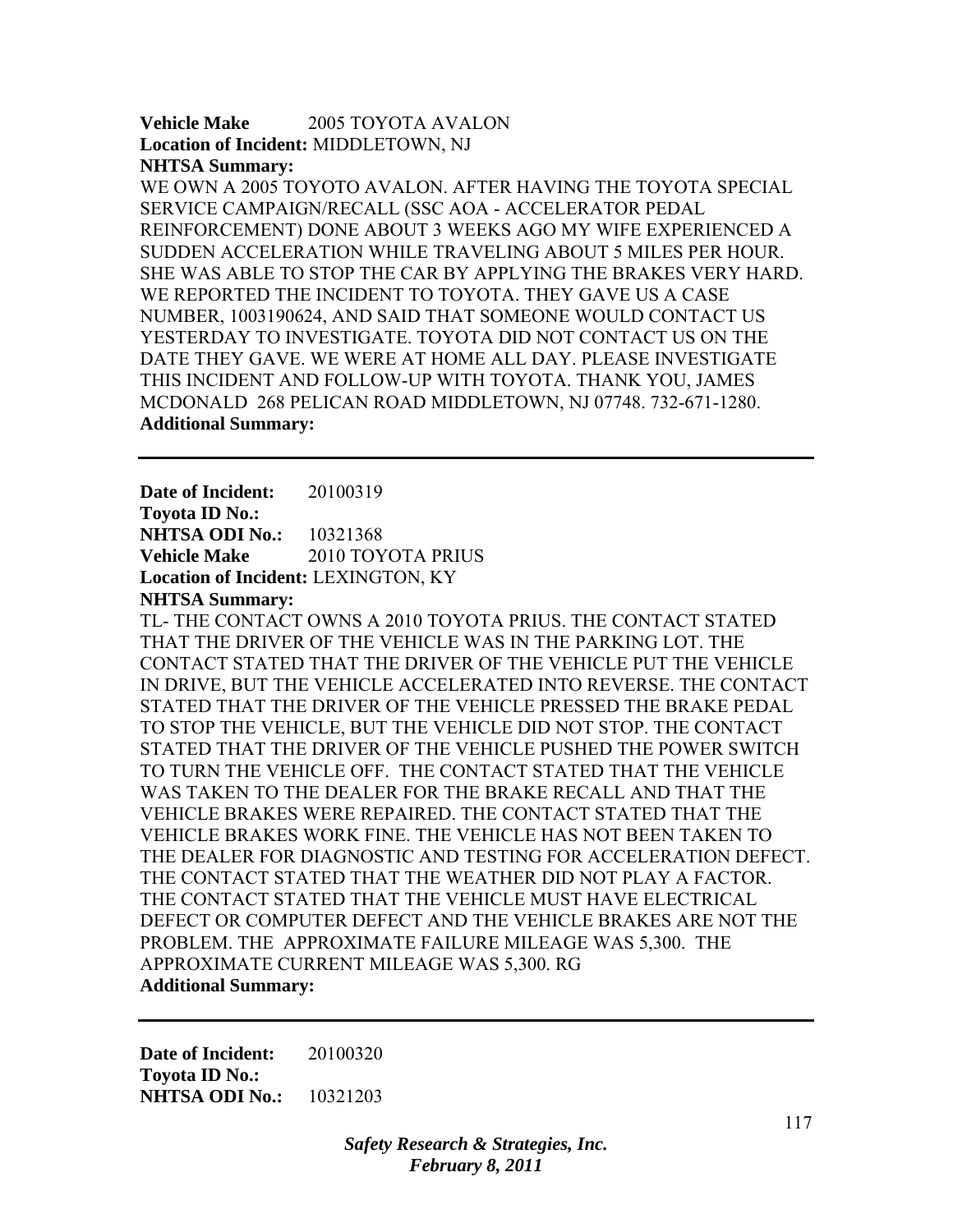**Vehicle Make** 2007 TOYOTA TUNDRA **Location of Incident:** NORTH ATTLEBORO, MA **NHTSA Summary:** 

I OWN A 2007 TOYATA TUNDRA AND HAD THE GAS PEDAL FIXED LAST WEEK UNDER THE RECALL. SINCE THE REPAIR MY GAS PEDAL IS SUPER SENSITIVE TO PRESSURE. THE FRICTION TO PUSH THE PEDAL DOWN IS CONSIDERABLY LESS AND CAUSES THE TRUCK TO LUNGE AS I ACCELERATE UNEVENLY. IT IS MOST NOTICEABLE ON A BUMPY ROAD WHEN THE PRESSURE FROM MY FOOT IS IMPOSSILE TO MAINTAIN AT AN EVEN PRESSURE. I CONTACTED THE DEALER AND WAS TOLD THAT THOUSANDS HAVE BEEN REPAIRED AND NO ONE HAS EVER COMPLAINED ABOUT THIS. I HAVE SPENT THE LAST SEVERAL HOURS SEARCHING THE INTERNET FOR SIMILAR STORIES AND FOUND A COUPLE. IN MY OPINON THIS IS MORE SERIOUS THAN BEFORE THE SO CALLED FIX. I WANT THIS FIXED AND DO NOT SEEM TO BE GETTING ANYWHERE UNTIL MORE PEOPLE COME FORWARD.

**Additional Summary:** 

**Date of Incident:** 20100321 **Toyota ID No.: NHTSA ODI No.: 10323001 Vehicle Make** 2010 TOYOTA COROLLA **Location of Incident:** JACKSONVILLE, FL

**NHTSA Summary:** 

TL - THE CONTACT OWNS A 2010 TOYOTA COROLLA. WHILE DRIVING 40 MPH DURING FAIR WEATHER CONDITIONS THE VEHICLE ENGINE REVIVED BECAUSE THE FLOOR MATE HIT THE GAS PEDAL. SHE STATED SHE ENGAGED THE CLUTCH, AND THE BRAKES AND THE ENGINE ACCELERATED THE ENGINE SPEED WENT DOWN WHEN THE FLOOR MATE RELEASED ON ITS OWN. THIS HAS HAPPEN TWICE. THE RECALL WORK HAS BEEN DONE ON THE ACCELERATOR BEFORE THIS HAPPEN. THE DEALER AND THE MANUFACTURE HAS NOT BEEN NOTIFIED. THE FAILURE MILEAGE WAS 5.040. THE CURRENT MILEAGE WAS 5,095. VWB **Additional Summary:** 

**Date of Incident:** 20100321 **Toyota ID No.: NHTSA ODI No.:** 10321512 **Vehicle Make** 2007 TOYOTA CAMRY **Location of Incident:** GREENFIELD, WI **NHTSA Summary:**  TL- THE CONTACT OWNS 2007 TOYOTA CAMRY SE. THE CONTACT WAS DRIVING 25MPH AND THEN DEPRESSED THE BRAKE TO STOP AT A RED LIGHT. INSTEAD OF THE VEHICLE BRAKING IT ACCELERATED. THE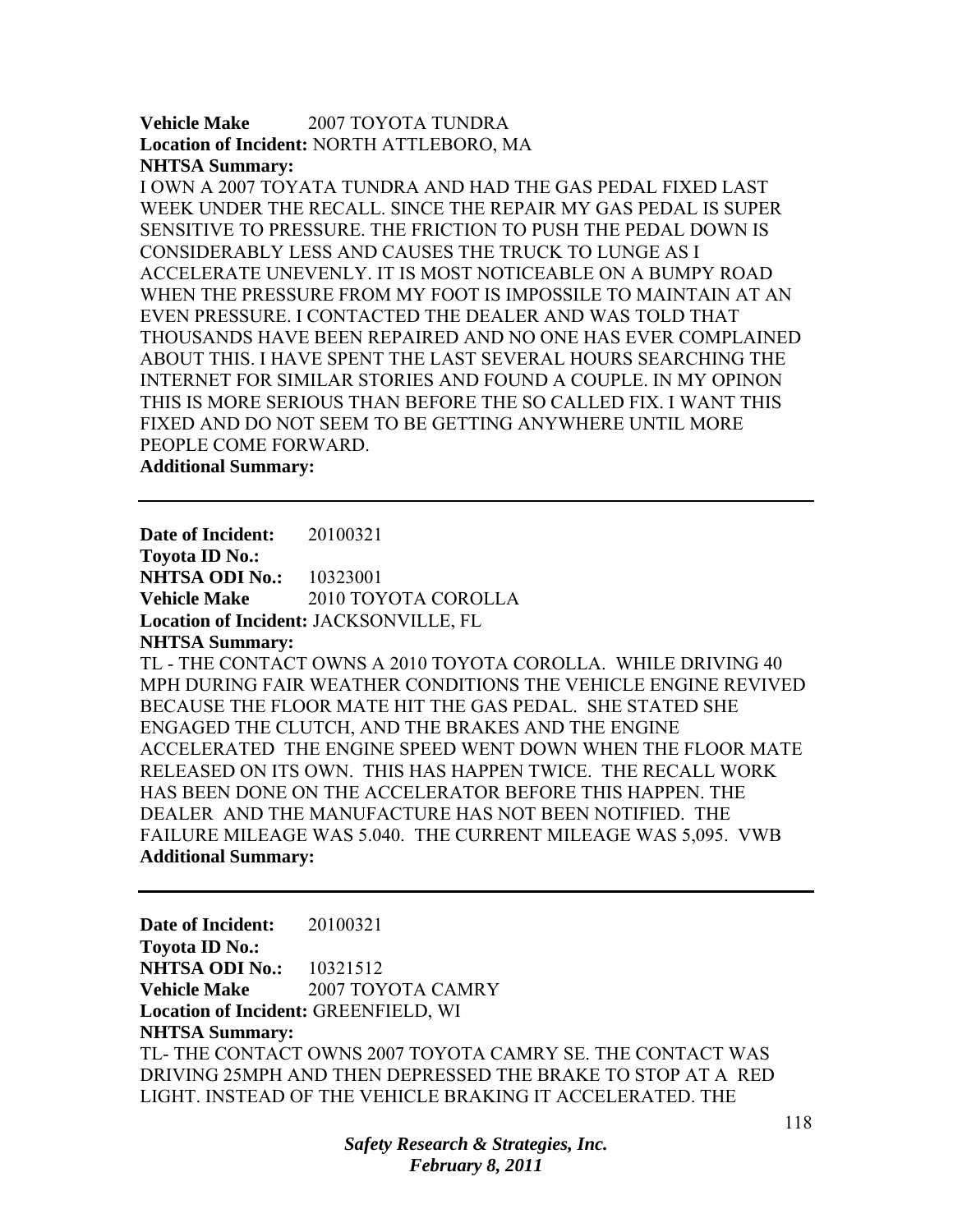VEHICLE REVVED UP GOING AS FAST AS 60MPH. THE VEHICLE CRASHED INTO ANOTHER VEHICLE. BOTH DRIVERS OF THE VEHICLE AND THE OTHER VEHICLE SUSTAIN INJURIES. THE POLICE CAME TO THE SCENE AND A REPORT WAS TAKEN. THE VEHICLE WAS TOWED TO THE CONTACT HOME. THE CONTACT VEHICLE WAS REPAIRED UNDER RECALL FOR THE ACCELERATION FAILURE 5 DAYS BEFORE THE ACCIDENT OCCURED. THE APPROXIMATE CURRENT 25300 AND FAILURE MILEAGE WERE 25300. DF **Additional Summary:** 

**Date of Incident:** 20100322 **Toyota ID No.: NHTSA ODI No.:** 10321702 **Vehicle Make** 2010 TOYOTA COROLLA **Location of Incident:** JACKSONVILLE, FL **NHTSA Summary:**  TL- THE CONTACT OWNS A 2010 TOYOTA COROLLA. ON MARCH 22, 2010 WHILE DRIVING WITH THE CRUISE CONTROL SET AT 70MPH THE VEHICLE SUDDENLY ACCELERATED UP TO 86MPH. SHE APPLIED THE BRAKE AND TURNED THE CRUISE CONTROL OFF. SHE EXPERIENCED THE FAILURE TWICE AND THOUGHT IT WAS DRIVERS ERROR. SHE TOOK THE VEHICLE TO THE DEALER FOR THE PEDAL MODIFICATION APPROXIMATELY THREE MONTHS AGO AND NEVER EXPERIENCED A FAILURE BEFORE THE REPAIR. SHE TOOK THE VEHICLE BACK TO THE DEALER THE DEALER CHECK THE CRUISE CONTROL TEST DROVE THE VEHICLE AND COULD NOT RECREATE THE FAILURE OR LOCATED ANY CODES. THE CURRENT AND THE FAILURE MILEAGE WERE 11,850. LI

**Additional Summary:** 

**Date of Incident:** 20100322 **Toyota ID No.: NHTSA ODI No.:** 10322824 **Vehicle Make** 2007 TOYOTA TUNDRA **Location of Incident:** TRACY, CA **NHTSA Summary:**  TL- CONTACT OWNS A 2007 TOYOTA TUNDRA. CONTACT RECEIVED A RECALL NOTICE TO PUT SHIMS IN ACCELERATOR. ON MARCH 22, 2010 VEHICLE WAS TAKEN TO HAVE REPAIRS DONE. DRIVER HAD NO PROBLEMS WITH ACCELERATOR UNTIL THE RECALL REMEDY. SINCE SHIMS INSTALLED THE VEHICLE ACCELERATOR REVS UP AND SLOWS DOWN EVEN WITH STEADY PRESSURE ON THE ACCELERATOR PEDAL. CONTACT CONTACTED DEALER AND TOYOTA USA AND STATED THAT HE WANTED A NEW PEDAL AND DEALER AND TOYOTA USA ADVISED THAT THEY "DO NOT GIVE OUT NEW PEDALS. FAILURE MILEAGE WAS 13,600. CURRENT MILEAGE IS 13,630. RD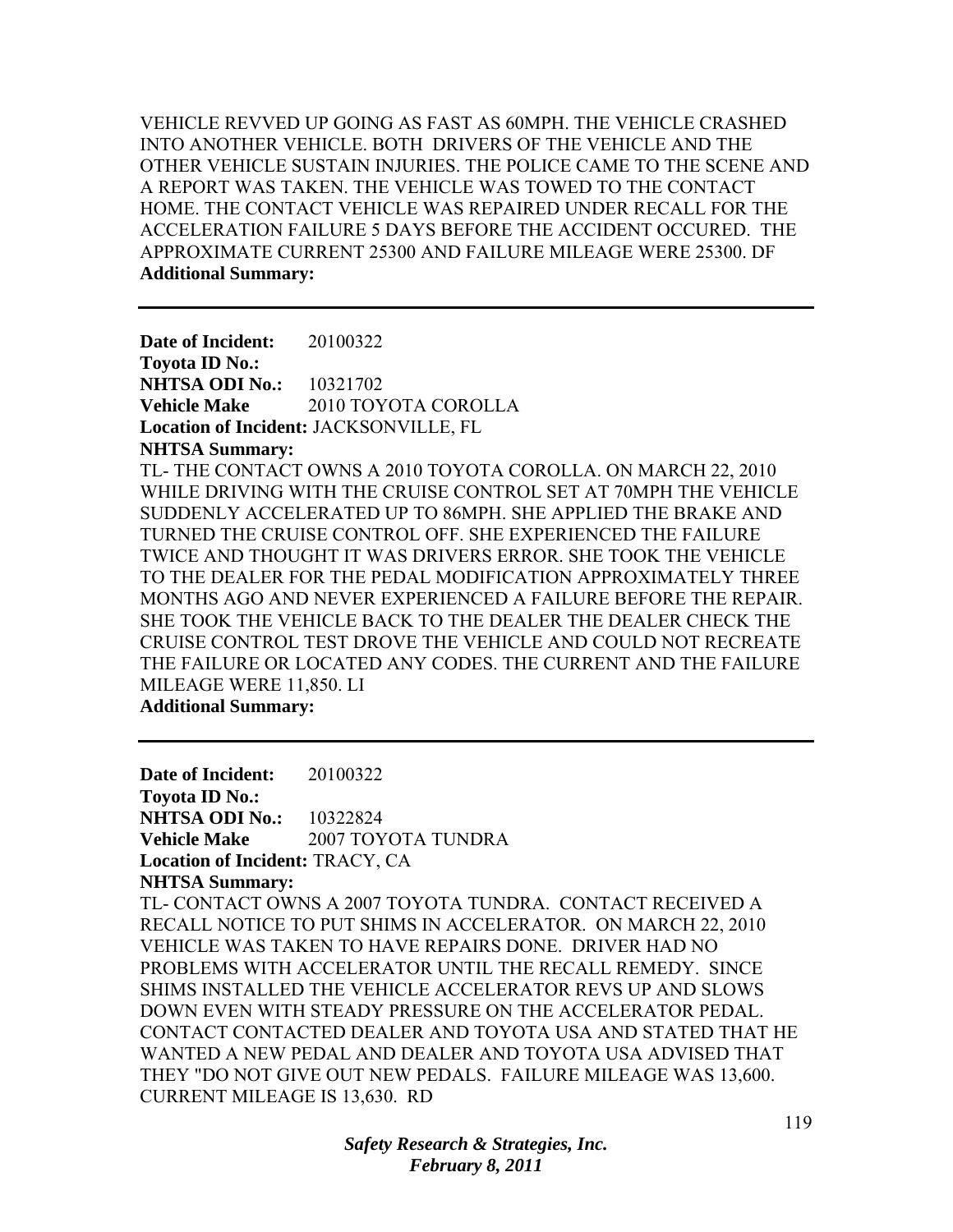**Date of Incident:** 20100322 **Toyota ID No.: NHTSA ODI No.:** 10323780 **Vehicle Make** 2008 TOYOTA CAMRY **Location of Incident:** DALLAS, TX **NHTSA Summary:**  TL\* THE CONTACT OWNS A 2008 TOYOTA CAMRY. THE CONTACT STATED THAT WHILE DRIVING AT SPEEDS OF 60 MPH WITH THE CRUISE CONTROL ACTIVATED, THE VEHICLE BEGAN ACCELERATING. ON A LATER DATE, HE RECEIVED NOTIFICATION OF A RECALL AND REPAIRS WERE PERFORMED TO THE ACCELERATOR PEDAL BY AN AUTHORIZED DEALER (NHTSA CAMPAIGN ID NUMBER 10V017000: VEHICLE SPEED CONTROL ACCELERATOR PEDAL). THE VEHICLE WAS TAKEN BACK TO THE DEALER FOUR TIMES FOR UNINTENDED ACCELERATION INSTANCES AFTER THE RECALL REPAIRS. THE DEALER COULD NOT DUPLICATE THE FAILURE. THE MANUFACTURER ADVISED THAT BECAUSE THE DEALER WAS UNABLE TO LOCATE A FAILURE, THEY WOULD NOT PROVIDE ANY ASSISTANCE. THE CONTACT CONFIRMED THAT HE NO LONGER DRIVES THE VEHICLE. THE FAILURE MILEAGE WAS 28,882 AND THE CURRENT MILEAGE WAS 29,120. UPDATED 6/1/10 \*CN **Additional Summary:** 

**Date of Incident:** 20100322 **Toyota ID No.: NHTSA ODI No.:** 10322233 **Vehicle Make** 2008 TOYOTA SEQUOIA

**Location of Incident:** INDIO, CA

**NHTSA Summary:** 

WE OWN A 2008 SEQUOIA. ON 3/13/10 THE LOCAL 1-10 TOYOTA DEALER IN INDIO, CA DID THE INITIAL "RECALL FIX" ON OUR SEQUIOA. MY HUSBAND WORKS IN ANZA, CA. ON HIS WAY HOME FROM WORK HE WAS DRIVING DOWNHILL ON ROUTE 74 (A VERY TREACHEROUS MOUNTAIN ROAD) AND THE RPM'S ON THE TOYOTA INCREASED AND WHEN HE SAW THEM GET OVER 3000 RPM'S HE TRIED TO BREAK. THE BREAKS DID NOT WORK AND THE RPM'S KEPT RISING. HE HIT THE BREAKS AGAIN AND THEY STILL DIDN'T WORK. HE LAID ON THEM THE 3RD TIME AND THEY FINALLY KICKED IN. WHEN HE GOT HOME HE TOLD ME WHAT HAPPENED. I IMMEDIATELY CALLED THE TOYOTA DEALER AND THEY ADVISED ME TO BRING THE CAR IN FIRST THING THE FOLLOWING DAY. WE RAN INTO SEVERAL BAD EXPERIENCES WITH HOW THE DEALER HAS HANDLED US DURING THE WEEK. THEY STILL HAVE THE VEHICLE AND TODAY IS 3/25/10. WE ASKED THEM FOR A FULL PEDAL REPLACEMENT AS WE RESEARCHED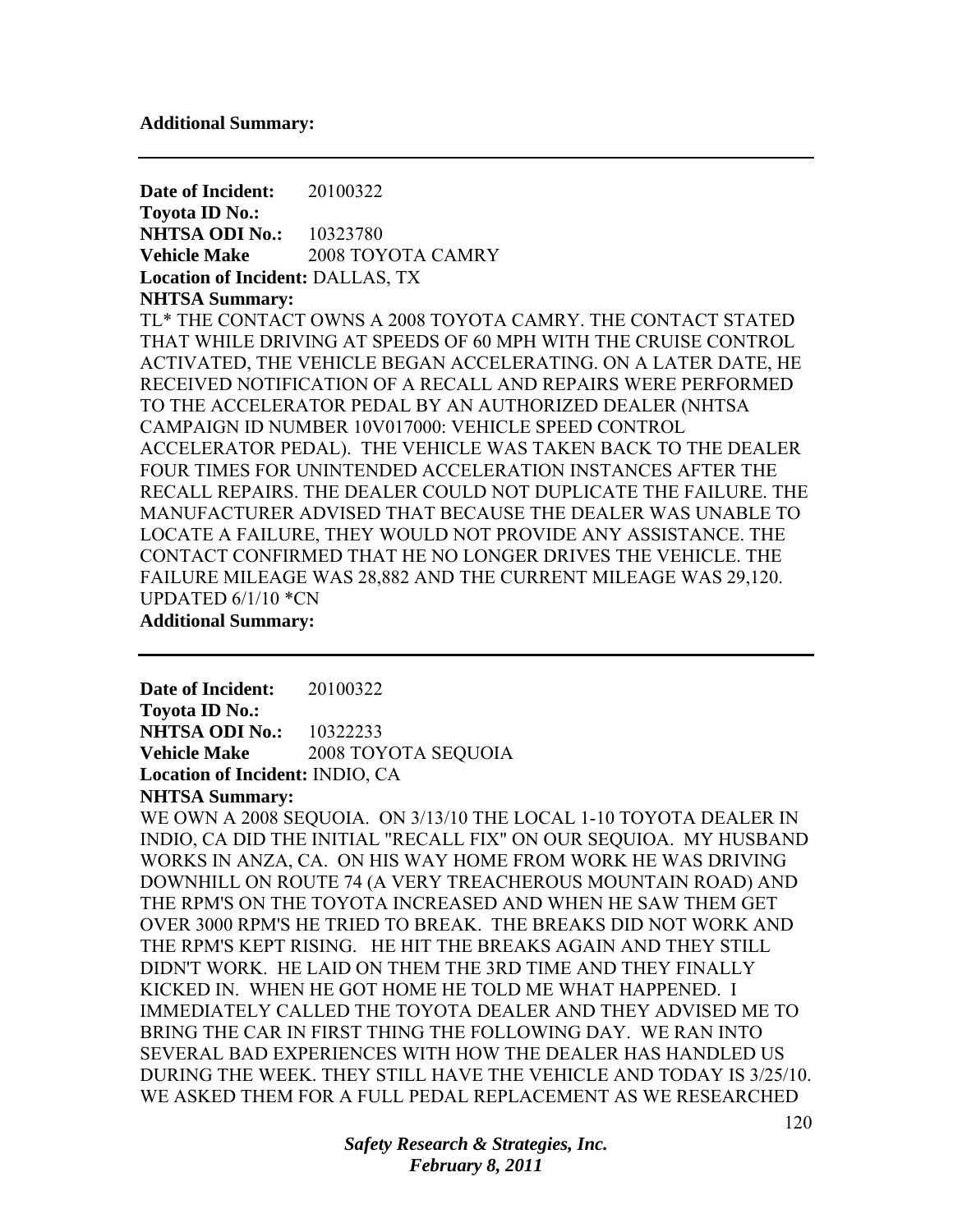IT ON LINE AND SAW THAT WE WERE NOT ALONE IN EXPERIENCING A PROBLEM EVEN AFTER THEY HAVE COMPLETED THEIR INITIAL "RECALL FIX". WE ARE VERY CONCERNED ABOUT SEVERAL ISSUES. OUR PRIMARY CONCERN IS THAT MY HUSBAND CAN NO LONGER TRUST DRIVING THIS CAR BACK AND FORTH TO WORK. WE FEEL WE WILL NOT BE ABLE TO TRUST DRIVING IT EVEN AFTER WE GET IT BACK SINCE THIS IS THE 2ND FIX THEY HAVE DONE ON IT. WE ALSO ARE CONCERNED ABOUT THE RESELL VALUE OF OUR VEHICLE AS WE HAVE SEEN ARTICLES STATING THAT KELLY BLUE BOOK IS CONFIRMING THAT THE RESELL VALUES ARE BEING EFFECTED. COULD A LAWYER POSSIBLY NEGOTIATE WITH TOYOTA ON OUR BEHALF TO REDUCE OUR LOAN SINCE WE ARE FINANCED THROUGH TOYOTA DIRECTLY AND OUR VEHICLE VALUE HAS BEEN REDUCED. **Additional Summary:** 

**Date of Incident:** 20100323 **Toyota ID No.: NHTSA ODI No.: Vehicle Make 2007 TOYOTA CAMRY Location of Incident:** ALBANY, GA **NHTSA Summary: Additional Summary:** 

"Lee County Sheriff's deputies say Glenda Whitfield was pulling up to ACT III when her 2007 Toyota Camry reportedly accelerated on its own Tuesday morning and drove through the salon.

Salon Owner Gail Moree says Whitfield was holding down the brake and the car accelerated anyway. Toyota recalled certain 2007 Camrys due to possible sticking accelerators.

Toyota of Albany Owner Alan Murphy says Whitfield brought her car into their office and they did the recall work - fixing the potential problem. Murphy says Toyota engineers will come to Albany in the next few days to examine the car's computer.

"It will be able to go in there and read exactly what happened to the vehicle, whether she put her foot on the gas or the break, who's responsible or what the fault is," Murphy said.

Murphy says this is the first report of a possible sticking accelerator at the Albany dealership. He says they've worked on 800 recalled Toyotas."

**Date of Incident:** 20100323 **Toyota ID No.: NHTSA ODI No.:** 10323732 **Vehicle Make** 2010 TOYOTA TUNDRA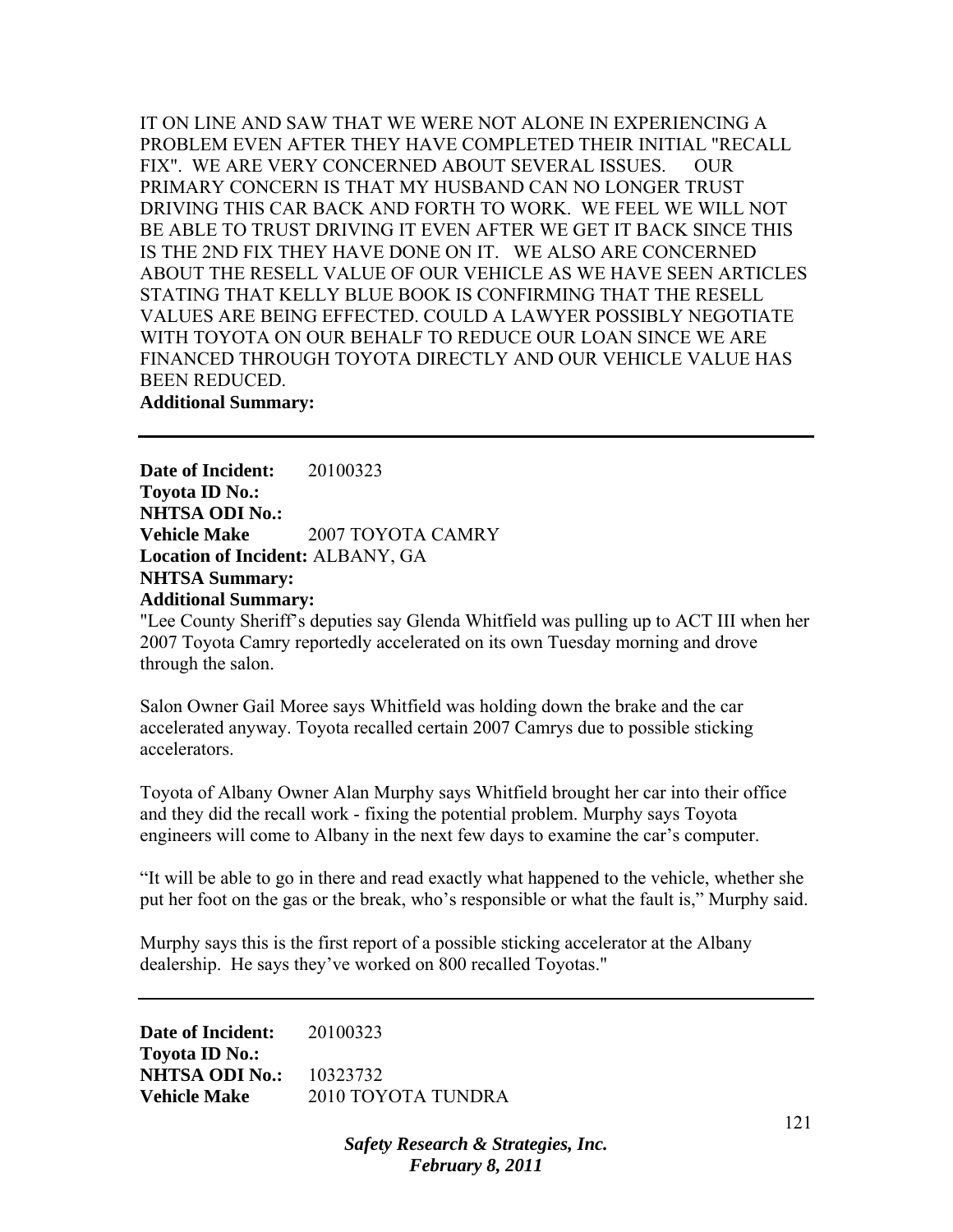## **Location of Incident:** READING, MA **NHTSA Summary:**

IN MARCH 2010, I PURCHASED A NEW TOYOTA TUNDRA 2010 CREWMAX 5.7L TRUCK FULLY LOADED WITH NAVIGATION SYSTEM, REMOTE START, AND GUIDEPOINT (LOJACK LIKE) SYSTEM FROM EXPRESSWAY TOYOTA IN DORCHESTER, MA. THE TRUCK WAS SUPPOSELY MANUFACTURED IN FEBRUARY 2010 AND HAD THE REVISED GAS PEDAL. ON MARCH 23, THE INCIDENT BELOW OCCURRED. WAS DRIVING TO WORK FROM READING, MA TO CHARLESTOWN, MA (ABOUT 13 MILES) ON TUESDAY, MARCH 23. IT WAS A RAINY DAY AND TRAFFIC WAS HEAVY. I HAD THE DEFROSTER AND WIPERS ON AND WAS STUCK IN TRAFFIC ON A BUSY MAIN STREET ABOUT 10 MILES INTO THE TRIP. THE CAR IN FRONT OF ME STARTED TO MOVE FORWARD SLOWLY SO I TOOK MY FOOT OFF THE BRAKE TO ALSO MOVE FORWARD SLOWLY. THAT OTHER CAR WAS ABOUT 10 FEET IN FRONT OF ME. I BARELY TOUCHED THE GAS PEDAL WHEN THE TRUCK TOOK OFF AT FULL ACCELERATION. I GOT ON THE BRAKE AS HEAVY AS I COULD AND THE TRUCK FISH TAILED SIDE TO SIDE. I QUICKLY PUT IT INTO NEUTRAL AND THEN PARK WHILE THE TRUCK WAS STILL REVVING AT FULL ACCELERATION. WHILE IT WAS IN PARK AND ENGINE STILL GOING FULL SPEED I TAPPED THE GAS PEDAL WITH MY FOOT AND IT RELEASED. I WAS VERY LUCKY I DIDN'T CRASH INTO ANYTHING. I DID SMELL A BURNING ODOR ONCE I GOT THE TRUCK UNDER CONTROL. I'M NOT SURE IF THAT WAS THE TIRES, BRAKE PADS OR SOMETHING ELSE. **Additional Summary:** 

**Date of Incident:** 20100323 **Toyota ID No.: NHTSA ODI No.:** 10329370 **Vehicle Make** 2009 TOYOTA COROLLA **Location of Incident:** LEXINGTON, KY **NHTSA Summary:** 

AFTER TOYOTA RECALLED AND WORKED ON MY GAS PEDAL, IT GOT STUCK ONCE, WHICH LITERALLY CAUSED ME TO BUMP SLIGHTLY INTO A CAR IN FRONT OF ME) THEN ESCALATED ON ITS OWN SPORADICALLY. ONE DEALER AGENT TOLD ME WOULD SUBMIT PAPERWORK AND IT WOULD TAKE AN HOUR TO CHECK, AND THE GAS PEDAL WOULD BE REPLACED. WHEN I TRIED TO BRING THE CAR TO BE CHECKED AND WORKED ON, HE SAID NOT COME TILL HE CALLED WHEN HE WAS READY. FOR 1-2 WEEKS HE NEVER CALLED. WHEN I WENT TO ASK, THEY SAID THE CAR WAS NOT TO BE WORKED ON FOR A WHILE. I CALLED CUSTOMER SERVICE TO CHANGE TO ANOTHER DEALERSHIP. THIS DEALERSHIP ASKED ME TO WAIT FOR 2 WEEKS, AND SAID WOULD NEED TO KEEP MY CAR FOR TWO WEEKS TO CHECK. I CALLED TWICE BUT NO ONE CALLED BACK. I FINALLY WENT TO A DEALERSHIP WHERE I HAPPENED TO BE NEAR WHERE I WORKED ONE DAY. THEY CHECKED TO MAKE SURE MY CAR WAS OKAY AT LEAST THEN.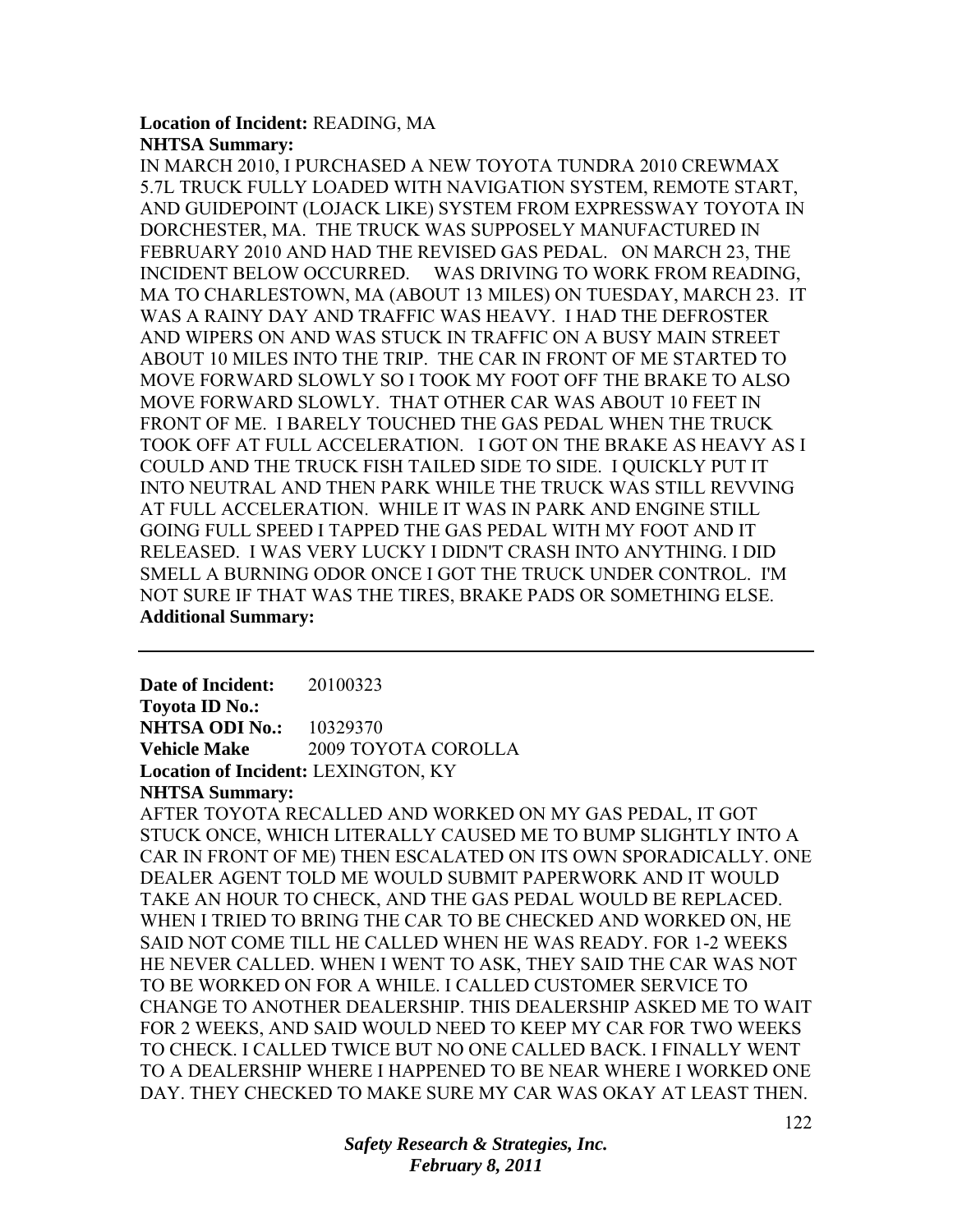I ASKED THEM HELP ME PUT MY CARPET IN PLACE AS AFTER DETAILING THE FIRST DEALERSHIP DID NOT PUT THEM BACK IN ORDER AS THEY WERE WET. THIS DEALERSHIP PUT HOOK ON MY CARPET TO MAKE SURE THEY WERE IN PLACE AS I DID NOT HAVE THE HOOK AS THEY WERE SUPPOSED TO BE, AND ADVISED ME TO CALL CUSTOMER SERVICE, NOT KNOWING I HAVE ALREADY CALLED AND THEY WERE REFERRING ME TO DEALERSHIP THAT TOOK FOREVER. I WAS BY ANOTHER DEALERSHIP WHERE I WORKED THE NEXT DAY. THEY CHECKED, AND ORDERED THE GAS PEDAL IMMEDIATELY. IN JUST 2-3 DAYS THEY TOLD ME THEY HAD THE PART AND HAD ME OVER AND GOT MY CAR FIXED. THE CARPET IN THE DRIVER SEAT IS FIXED, BUT NOT THE OTHERS YET. THE GAS PEDAL OF MY CAR WAS A RISK TO THE SAFETY OF ME AND MY CAR AND OTHER PEOPLE AND CARS AROUND ME. THE DELAY OF THE FIRST TWO DEALERSHIPS AND CUSTOMER SERVICE SEEM TO NOT CARE FOR THE URGENT NEED FOR THE PEDAL TO BE REPLACED IMMEDIATELY TO ENSURE ABSOLUTE SAFETY. THE LATTER TWO DEALERSHIP WERE HELPFUL TO SPOT THE PROBLEM OF MY CARPET AND TOOK PREVENTIVE MEASURE IMMEDIATELY, AND THEN GOT THE GAS PEDAL REPLACED IMMEDIATELY. SHOULD TAKE CARE OF PROBLEM BETTER. **Additional Summary:** 

**Date of Incident:** 20100324 **Toyota ID No.: NHTSA ODI No.:** 10323785 **Vehicle Make** 2010 TOYOTA COROLLA **Location of Incident:** BONITA SPRINGS, FL **NHTSA Summary:**  TL\* THE CONTACT OWNS A 2010 TOYOTA COROLLA LE. THE CONTACT STATED THAT THE VEHICLE WAS REPAIRED UNDER NHTSA CAMPAIGN ID NUMBER 10V023000 (VEHICLE SPEED CONTROL: ACCELERATOR PEDAL). THE VERY NEXT DAY, THE VEHICLE DROVE OVER A CURB WITHOUT DRIVER INTENT. ON A SEPARATE OCCASION, WHILE DRIVING AT AN APPROXIMATE SPEED OF 45 MPH, THE STEERING WHEEL UNCONTROLLABLY BEGAN VEERING FROM LEFT TO RIGHT WITHOUT DRIVER ASSISTANCE. THE VEHICLE WAS TAKEN TO THE DEALER FOR DIAGNOSTIC TESTING. THE DEALER COULD NOT DUPLICATE THE FAILURE. THE DEALER STATED THAT THERE WERE NO REPAIRS AVAILABLE TO CORRECT THE FAILURE. THE OWNER STATED THAT HE WOULD NOT DRIVE THE VEHICLE OVER 1700 MILES. THE APPROXIMATE CURRENT AND FAILURE MILEAGES WERE 3,437.

## **Additional Summary:**

**Date of Incident:** 20100324 **Toyota ID No.:**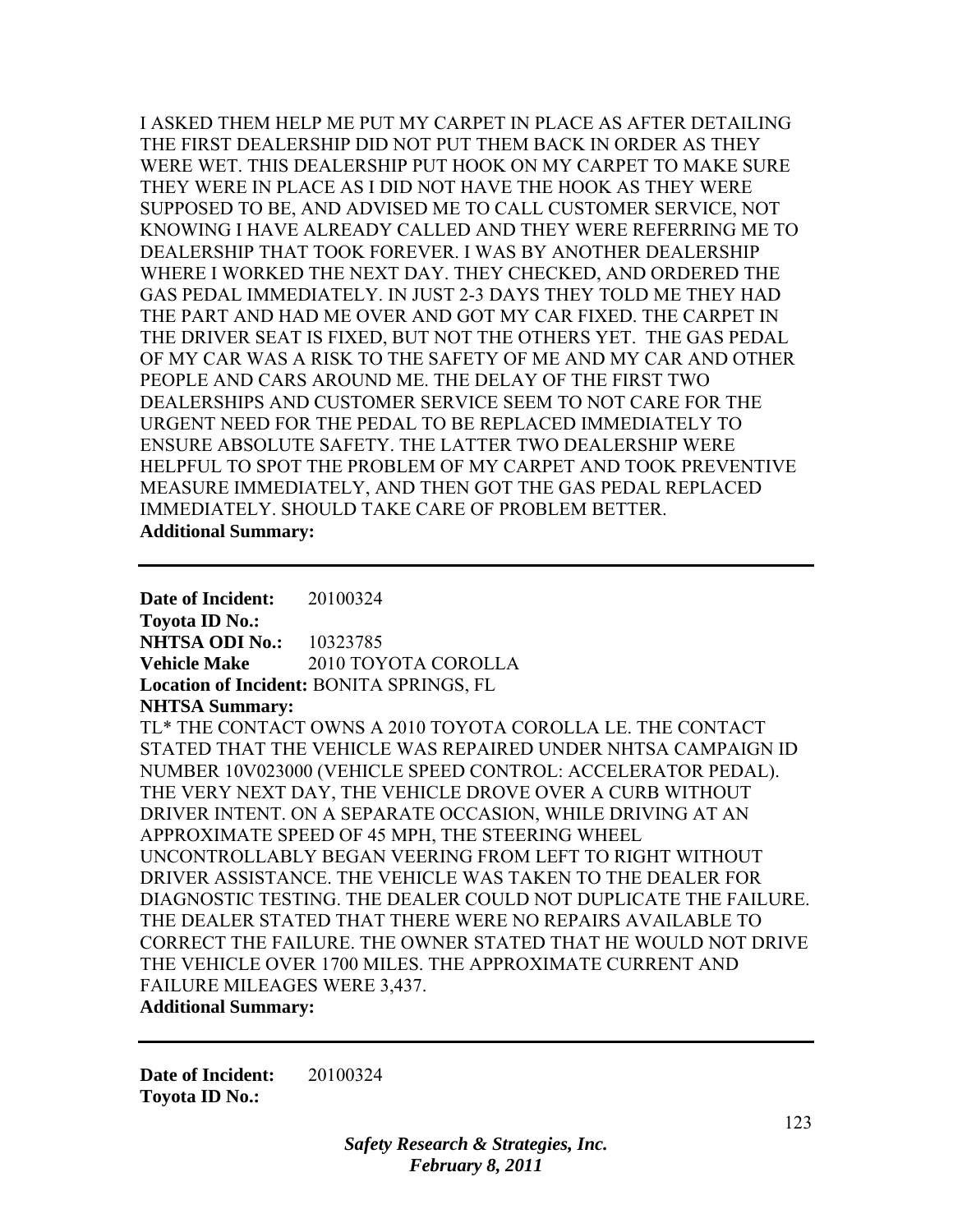**NHTSA ODI No.:** 10322297 **Vehicle Make** 2010 TOYOTA CAMRY **Location of Incident:** AVENTURA, FL **NHTSA Summary:** 

TL- THE CONTACT OWNS A 2010 TOYOTA CAMRY. THE CONTACT STATED THAT THE VEHICLE ACCELERATED WHILE TRAVELING 15 MPH. THE BRAKES DID NOT WORK AND THE STEERING WHEEL FROZE. THE VEHICLE ACCELERATED AND HIT A CURVE AND THEN A TREE. THE CONTACT HAD THE RE-ENFORCEMENT PEDAL NSTALLED AND THE VEHICLE HAD A FLOORMAT INTERFERENCE TEST PERFORMED. THE VEHICLE STILL HAD THE ACCELERATION PROBLEM. THE FAILURE MILEAGE WAS 463 AND THE CURRENT MILEAGE WAS 600.RL

**Additional Summary:** 

**Date of Incident:** 20100324 **Toyota ID No.: NHTSA ODI No.:** 10322171 **Vehicle Make** 2005 TOYOTA PRIUS **Location of Incident:** NORTH VERSAILLES, PA **NHTSA Summary:**  TRACTION CONTROL LIGHT FLASHES AND CAR ACCELERATES WHEN ENCOUNTERING SUDDEN BUMPS IN THE ROAD. THIS OCCURS WHEN HITTING BUMPS WHILE THE BRAKES ARE BEING APPLIED. I HAVE INFORMED TOYOTA ABOUT THIS AND THEY NEVER REPLIED. THE AFFECTED CAR IS A 2005 TOYOTA PRIUS WITH 65,000 MILES. PURCHASED CPO IN AUGUST OF 2009 FROM A TOYOTA DEALER. THIS ISSUE IS A REPEAT OCCURANCE. I HAVE ENCOUNTERED THIS ISSUE IN EXCESS OF 20 TIMES SINCE I'VE ASSUMED THIS CAR AND NOTICED PRIOR TO THE MASSIVE RECALL NOISE IN THE MEDIA. THANK YOU FOR YOUR TIME. **Additional Summary:** 

**Date of Incident:** 20100325 **Toyota ID No.: NHTSA ODI No.:** 10323041 **Vehicle Make** 2010 TOYOTA RAV4 **Location of Incident:** MALIBU, CA **NHTSA Summary:**  UNINTENDED ACCELERATION O F TOYOTA RAV4 WITH "FIXED" ACCELERATOR PEDAL WITHIN 50 MILES OF DRIVING: 0N COMING TO TRAFFIC STOP ENGINE REVVED UP TO AN AUDIBLE HIGH SPEED. TO PREVENT A COLLISION I APPLIED INTENSIVE PRESSURE TO BRAKE PEDAL WHILE SETTING HAND BRAKE. CAR STLILL SEEMED TO BE IN FORWARD ROLL MODE, SO I PUSHED GEAR SHIFT FROM DRIVE THRU NEUTRAL,REVERSE AND INTO PARK. ENGINE SPEED RETURNED TO

> *Safety Research & Strategies, Inc. February 8, 2011*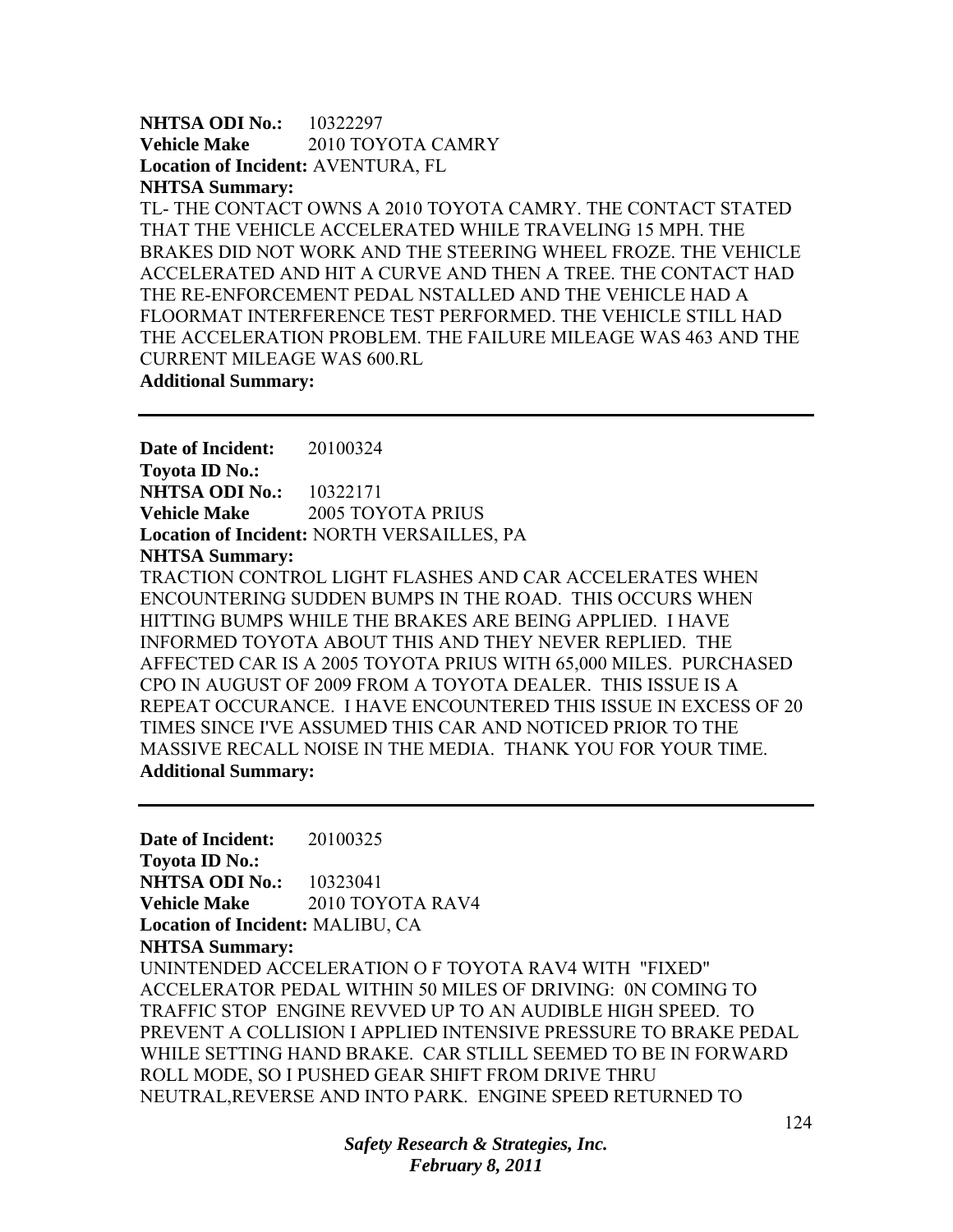NORMAL IDLE WITHOUT FURTHER INCIDENT. I THEN DROVE 40 SOME MILES TO RETURN HOME. ON 3/27 I TOOK CAR TO THE DEALER TO REPORT THAT THE ACCELERATOR PEDAL MODIFICATION WAS A FAILURE. I TOOK DELIVERY OF THIS NEW CAR ON 7/31/09. WITHIN ABOUT 300 DRIVING MILES OF ACCUMULATED MILEAGE, THE 1ST UNINTENDED ACCELERATION OCCURRED REQUIRED ADDED PRESSURE TO BRAKE PEDAL & USE OF HAND(EMERGENCY) BRAKE TO STOP CAR & END ABNORMAL ENGINE SPEED. GEAR SHIFT REMAINED IN DRIVE. I HAD 3 TO 4 SUCH INCIDENTS WITHIN APPROX. 2400 MILES COMPRISING 40-50 TRIPS, NONE LONGER THAN 100 MILES. MOST OF MY DRIVING IS HIGHWAY TYPE, WHICH DOES REQUIRE INTERMITTENT BUT INFREQUENT TRAFFIC STOPS. ABOUT 200 MILES OCCURRED IN CITY-TYPE CONDITIONS (FREQUENT TRAFFIC STOPS) WHICH WERE SPREAD OVER ABOUT 12 OF THE AFORESAID TRIPS. ALL THE UA SITUATIONS OCCURRED UNDER THE CITY-TYPE CONDITIONS. I MADE SEVERAL TRIPS TO THE DEALER TO REPORT THE INCIDENTS AND TO OBTAIN HELP. AFTER THE 1ST ONE THE SERVICE DEPARTMENT CHECKED THE CAR & FOUND NOTHING WITH THE CAR'S SAFE OPERABILITY. I TOOK THE CAR BACK FOR SERVICE AFTER THE INCIDENT WHICH WAS POST SAFETY RECALL PEDAL MODIFICATION. THE RESPONSE WAS THAT THIS WAS THE FIRST THAT THEY HAD HEARD OF A "FIX" FAILURE. TOYOTA APPEARS TO CLING TO THE STICKY FLOOR MAT OR SIMULTANEOUS PRESSURE TO ACCELERATOR AND BRAKE PEDALS.

**Additional Summary:** 

**Date of Incident:** 20100325 **Toyota ID No.: NHTSA ODI No.:** 10370169 **Vehicle Make** 2009 TOYOTA CAMRY **Location of Incident:** COHOES, NY

**NHTSA Summary:** 

EMAIL FROM THE OFFICE OF CONGRESSMAN ON BEHALF OF CONSTITUENT RE ACCELERATION PROBLEMS IN TOYOTA CAMRY MODELS. \*KB THE CONSUMER STATED THE RECALL WAS PERFORMED ON FEB 5, 2010 REGARDING THE SUDDEN ACCELERATION PROBLEM. HOWEVER, ON MARCH 25, 2010 AS THE CONSUMER REMOVED THE GEAR FROM PARK TO DRIVE, WITH HIS FOOT ON THE BRAKE, THE VEHICLE BEGAN TO ACCELERATE AND ROAR, THE RPM'S HAD REDLINED AND THE VEHICLE BEGAN TO MOVE FORWARD AND THE BRAKES WOULD NOT STOP THE VEHICLE FROM MOVING FORWARD. THE CONSUMER PUT THE GEAR IN NEUTRAL AND THE VEHICLE WAS STILL ACCELERATING. THE CONSUMER THEN IMMEDIATELY SHIFTED THE GEAR INTO PARK AND THE VEHICLE CAME TO A SCREECHING HALT. THE CONSUMER TOOK THE VEHICLE TO THE DEALER FOR AN INSPECTION. HOWEVER, THE INSPECTION REVEALED NOTHING WRONG WITH THE VEHICLE. ALSO, THE TIRES HAD TO BE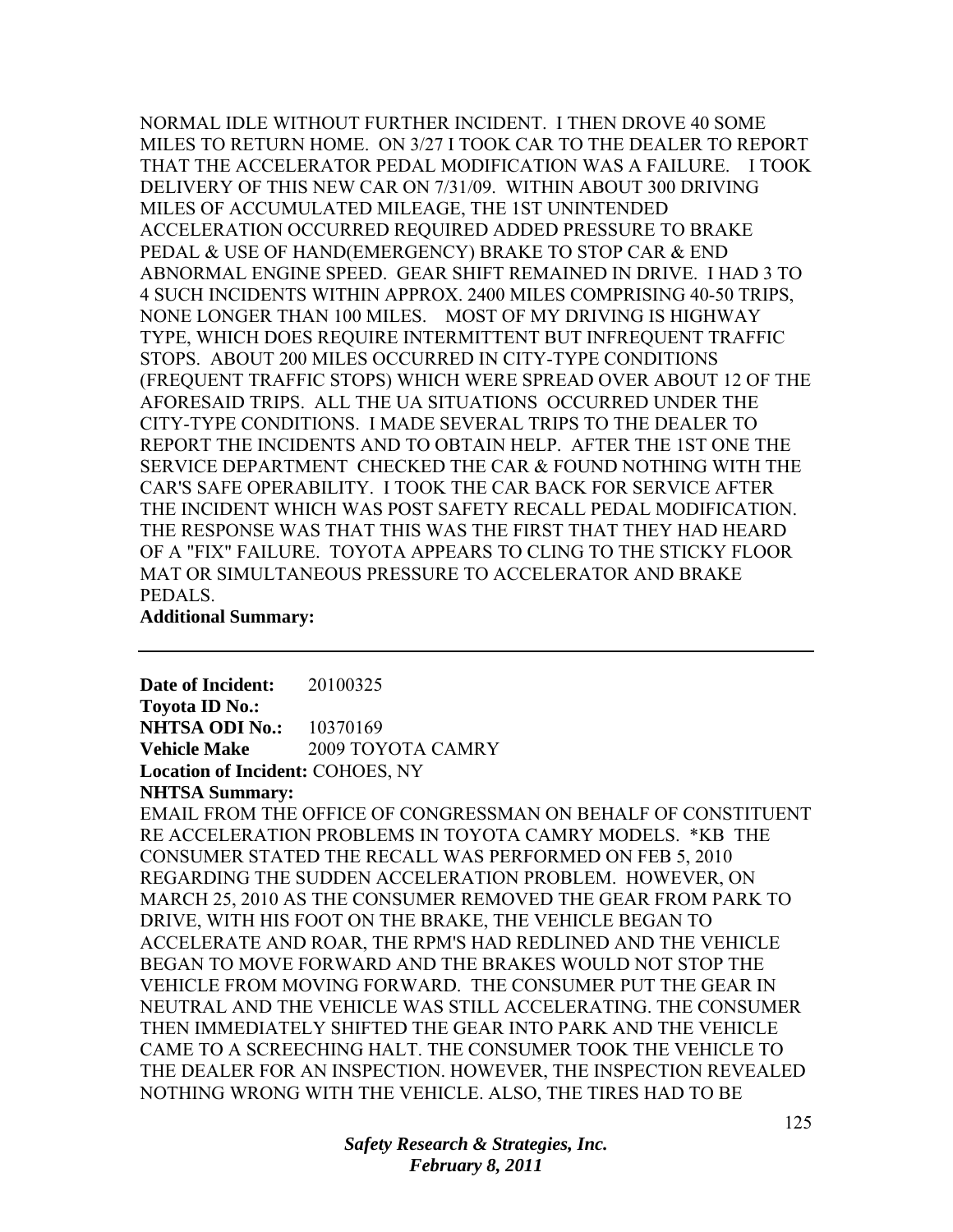# REPLACED DUE TO EXCESS WEAR, DESPITE THE TIRE ROTATIONS THAT WERE PERFORMED EVERY 5,000. \*JB **Additional Summary:**

**Date of Incident:** 20100328 **Toyota ID No.: NHTSA ODI No.:** 10323073 **Vehicle Make** 2010 TOYOTA PRIUS **Location of Incident:** MINNETONKA, MN **NHTSA Summary:**  2010 PRIUS STILL ACCELERATES AFTER "FIX". **Additional Summary:** 

**Date of Incident:** 20100328 **Toyota ID No.: NHTSA ODI No.:** 10322561 **Vehicle Make** 2010 TOYOTA HIGHLANDER **Location of Incident:** RALEIGH, NC **NHTSA Summary:**  ON MARCH 28, I WAS DRIVING OUR 2010 TOYOTA HIGHLANDER THAT WE PURCHASED AT THE END OF DECEMBER 2009 IN A RESIDENTIAL AREA WHEN THE GAS PEDAL STUCK AND I WAS UNABLE TO APPLY THE BRAKES TO STOP IT. LUCKILY I WAS ABLE TO PUT IT IN NEUTRAL GEAR AND COAST TO THE SIDE OF THE ROAD WITHOUT PROPERTY DAMAGE OR INJURY TO ANYONE. I THEN CALLED THE 911 AND THE POLICE CAME OUT. THIS CAR WAS INVOLVED IN THE RECALL AND THE FIX WAS COMPLETED A FEW WEEKS AGO. NO ONE WAS AVAILABLE AT ANY TOYOTA DEALERSHIP TO COME OUT AND PICK UP THE CAR, SO I HAD IT TOWED USING AAA TO A LOCAL DEALERSHIP. I HAD MY FOUR CHILDREN IN THE CAR WITH ME AND CAN TESTIFY AS TO WHAT HAPPENED. THIS IS RIDICULOUS. THEIR FIX HAS NOTHING TO DO WITH WHAT IS REALLY WRONG WITH THESE CARS. I LOVED TOYOTA UNTIL THIS HAPPENED. SOMETHING NEEDS TO BE DONE BEFORE PEOPLE GET HURT FROM THESE CARS. BY THE WAY, YOUR FORM REQUIRES A SPEED AND A MILEAGE, BUT I DO NOT HAVE THE CAR TO GET THE MILEAGE, NOR DO I REMEMBER THE SPEED BECAUSE IT STARTED ONCE I APPLIED THE GAS AND IT HAPPENED SO FAST, SO I APPROXIMATED BOTH IN THE COMPLAINT. **Additional Summary:** 

**Date of Incident:** 20100329 **Toyota ID No.: NHTSA ODI No.: Vehicle Make** 2009 TOYOTA CAMRY

> *Safety Research & Strategies, Inc. February 8, 2011*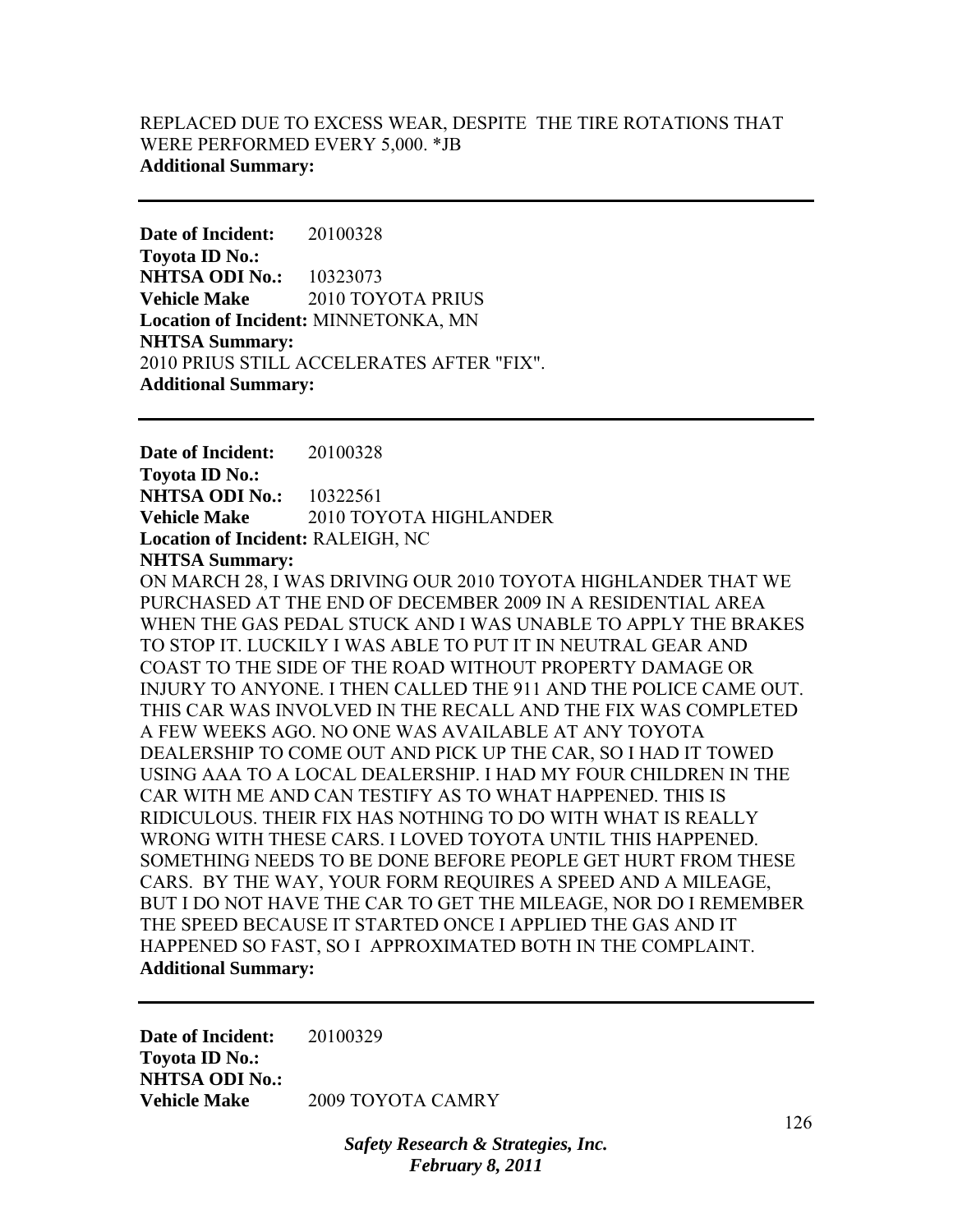# **Location of Incident:** KOHLER, WI **NHTSA Summary: Additional Summary:**  From news articles:

"Myrna Marseille had her foot on the brake of her 2009 Toyota Camry when it surged forward with an "awful roar" and traveled up a small embankment into the side of the Sheboygan Falls YMCA, the Kohler woman said this morning.

In an interview with The Sheboygan Press, Marseille also revealed that the car that landed her in the hospital with a broken sternum had already received the repairs recommended by Toyota as part of a recall.

"I thought I was dead," said Marseille, 76. "It was this awful roar, like you would hear in the Indy 500 or something. … It was just like if you had floored it, but my foot was on the brake. It was the scariest thing I think that has ever happened to me."

Sheboygan Falls police said Marseille was pulling into a parking stall at the YMCA when her car suddenly accelerated and slammed into the wall about 11 a.m. Monday.

"I had my foot on the brake and was about to put it into park and all of the sudden it accelerated and shot forward," Marseille said. "There was a witness and that person said they saw my brake lights, so they know I had my foot on the brake, and they heard this awful roar, also."

Police Chief Steve Riffel said witness accounts appear to confirm Marseille's belief that the car accelerated on its own.

Marseille said the crash is particularly concerning since she already took her car in for the repairs Toyota recommended.

Mark Frank, service manager at Lakeland Automotive in Sheboygan, confirmed Marseille's car was serviced on Feb. 11 as part of the recall. It received adjustments to the accelerator pedal, on-board computer and carpet. A shim was placed in the accelerator pedal designed to make sure it returns to the full stop position, and the shop also removed a portion of the carpet padding and cut out the bottom of the accelerator pedal to provide more clearance below the pedal, Frank said. The shop also tweaked the computer, which Marseille believes is responsible for the crash.

"We re-flash memory into the computer, so if in fact the vehicle is accelerating on its own … or if your foot is on the accelerator and you apply brake pressure, it automatically cuts down the throttle to an idle position so if you would be pushing on both pedals at the same time it virtually cannot accelerate," Frank said."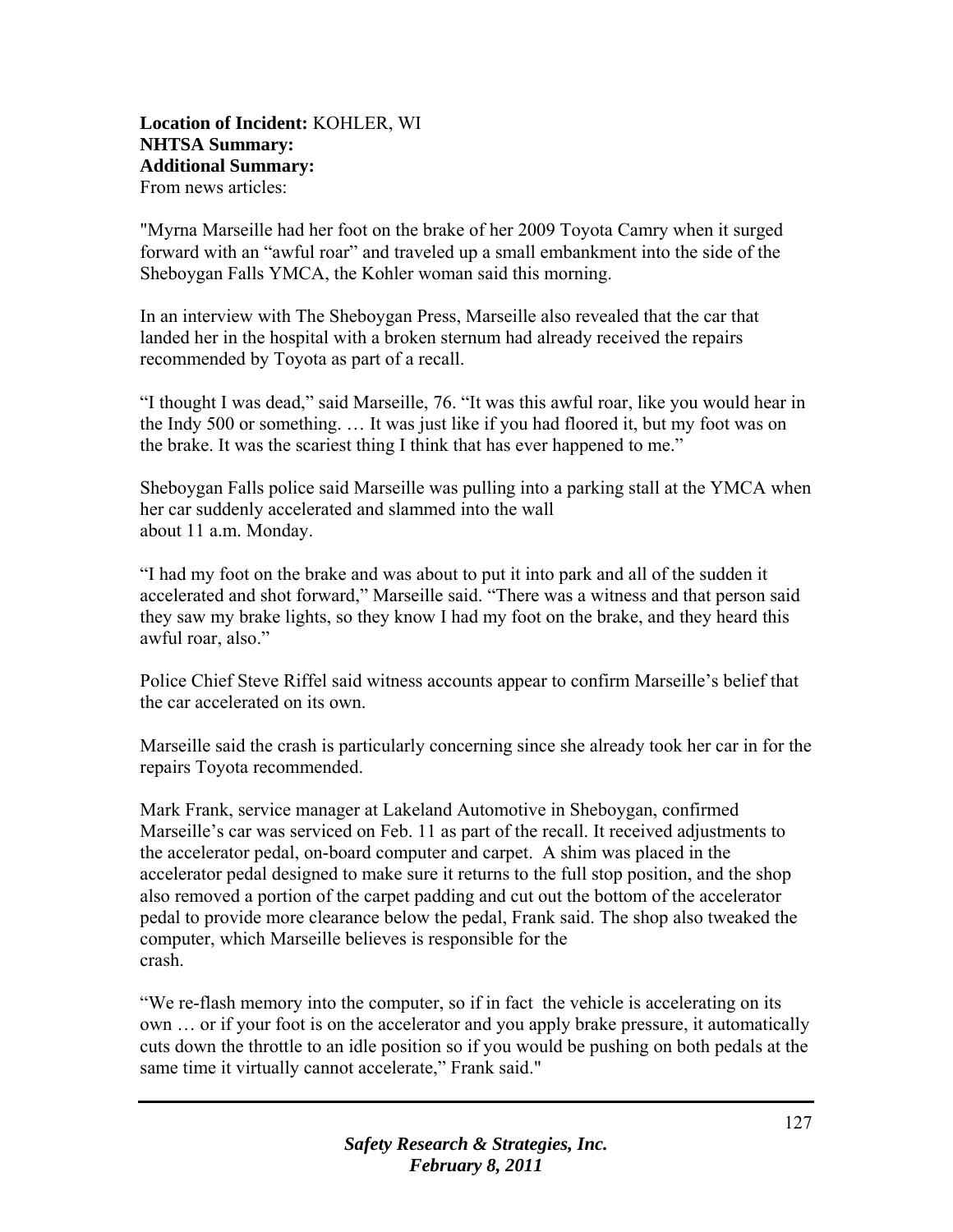**Date of Incident:** 20100329 **Toyota ID No.: NHTSA ODI No.:** 10323968 **Vehicle Make** 2009 TOYOTA CAMRY **Location of Incident:** MARIETTA, GA **NHTSA Summary:**  GAS PEDAL STUCK WHILE ON INTERSTATE HIGHWAY I-75, TRAVELING AT 60MPH. WHEN I STEPPED DOWN ON THE ACCELERATOR IN ORDER TO PASS ANOTHER VEHICLE THE ACCELERATOR PEDAL STUCK DOWN. THE VEHICLE BEGAN TO ACCELERATE EVEN AFTER I REMOVED MY FOOT FROM THE PEDAL. I WAS THEN ABLE TO FREE THE PEDAL BY WEDGING MY FOOT UNDERNEATH THE PEDAL AND PUSHING UP ON THE PEDAL. THIS HAS HAPPENED AFTER MY VEHICLE AS RECALLED FOR UNINTENDED ACCELERATION AND THE SAFETY RECALL REPAIR WAS COMPLETED ON 2/11/10.

**Additional Summary:** 

**Date of Incident:** 20100329

**Toyota ID No.:** 

**NHTSA ODI No.:** 10325681

**Vehicle Make** 2007 TOYOTA CAMRY

**Location of Incident:** BLUFFTON, SC

#### **NHTSA Summary:**

TL\*THE CONTACT OWNS A 2007 TOYOTA CAMRY. WHILE DRIVING AT SPEEDS OF 55 MPH, THE VEHICLE ABNORMALLY ACCELERATED. THE CONTACT WAS ABLE TO STOP THE ACCELERATION BY SHIFTING THE GEAR INTO NEUTRAL AND SHUTTING OFF THE ENGINE. ON A LATER DATE, HE RECEIVED NOTIFICATION OF A RECALL AND TOOK THE VEHICLE TO THE DEALER FOR SERVICE (NHTSA CAMPAIGN ID NUMBER 09V388000: VEHICLE SPEED CONTROL: ACCELERATOR PEDAL). FOLLOWING REPAIRS, THE FAILURE PERSISTED. THE VEHICLE WAS TAKEN TO THE DEALER A SECOND TIME BUT THE FAILURE COULD NOT BE DUPLICATED. THE MANUFACTURER WOULD NOT PROVIDE ANY FURTHER ASSISTANCE. THE FAILURE AND CURRENT MILEAGES WERE 60,000. **Additional Summary:** 

**Date of Incident:** 20100331 **Toyota ID No.: NHTSA ODI No.:** 10323247 **Vehicle Make** 2010 TOYOTA RAV4 **Location of Incident:** ROCHESTER, MN **NHTSA Summary:** 

> *Safety Research & Strategies, Inc. February 8, 2011*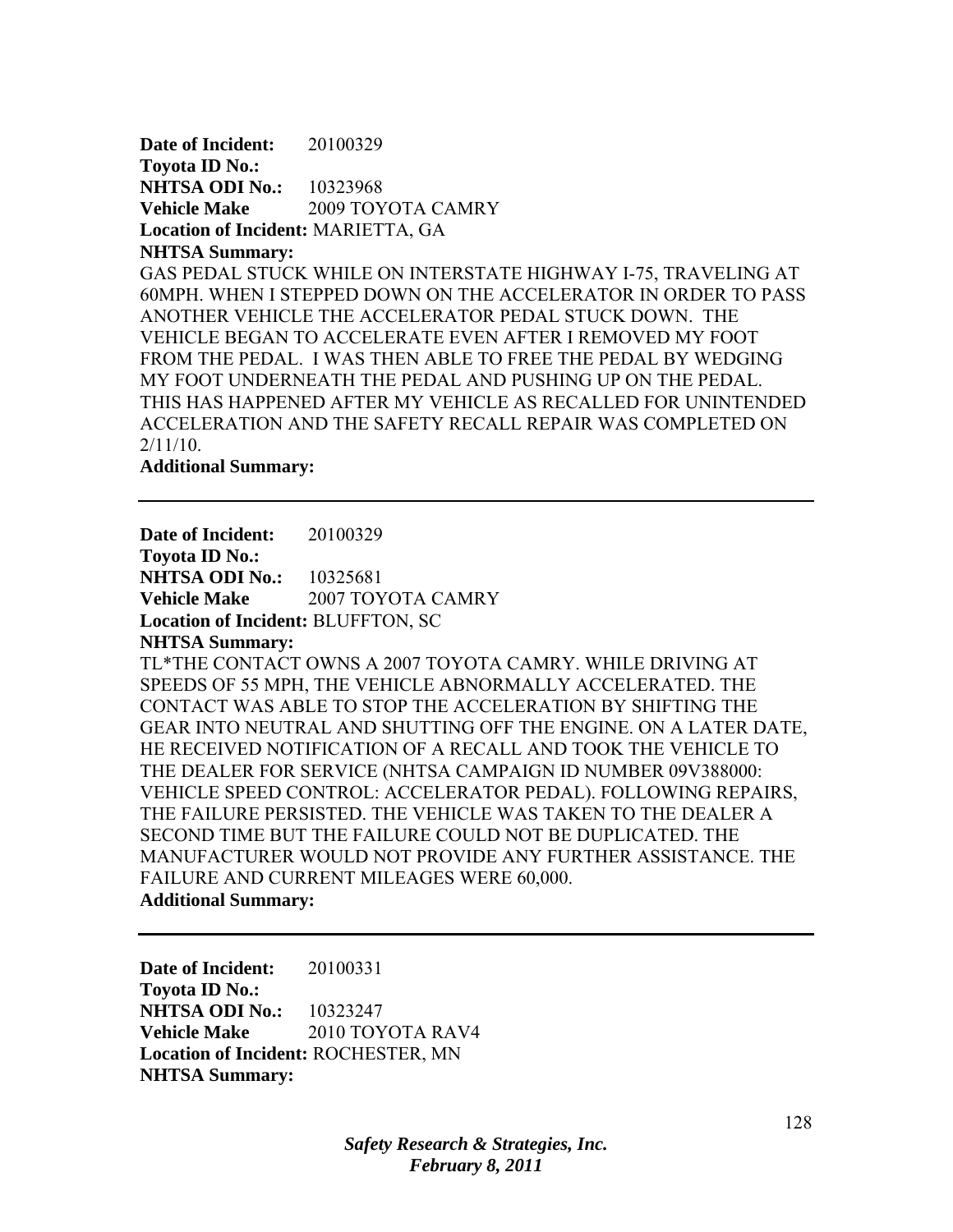PROBLEM: ACCELERATOR STUCK IN 2010 TOYOTA RAV4 ON 3/31/10, WHILE AT LOW SPEED AND SLOWING FOR A STOP LIGHT, MY ACCELERATOR STUCK, IMPAIRING MY ABILITY TO STOP. I PRESSED FIRMLY ON THE BRAKE, THEN ENGINE CONTINUED TO RACE. WHILE CONTINUING TO PRESS THE BRAKE, I PUT THE CAR IN NEUTRAL, THEN INTO PARK. THE CAR STOPPED. I AM SURPRISED I DID NOT REAR END THE VEHICLE IN FRONT OF ME. I DROVE CAREFULLY TO THE ROCHESTER TOYOTA DEALERSHIP, JUST MINUTES AWAY. I SPOKE WITH THE SERVICE MANAGER. THIS VEHICLE IS ONE INVOLVED IN THE CURRENT TOYOTA RECALL. I HAD THE ACCELERATOR REPAIR MADE ON MARCH 5, 2010. I HAD NOT EXPERIENCED ANY ACCELERATOR PROBLEM BEFORE TODAY. I EXPLAINED TO THE MANAGER MY CONCERN THAT THE TRUE PROBLEM WITH UNCONTROLLED ACCELERATION HAS NOT BEEN IDENTIFIED, THUS MY PROBLEM OCCURRED DESPITE THE PRIOR REPLACEMENT OF MY PEDAL. I PHONE THE TOYOTA 800 NUMBER AN MADE A REPORT. NEITHER THE TOYOTA SERVICE MANAGER NOR THE PERSON AT THE 800 NUMBER COULD ASSURE ME THAT THESE INCIDENTS ARE BEING DOCUMENTED OR EVALUATED INDIVIDUALLY OR AS A GROUP. I FIND THIS VERY UNSETTLING, AND I'M CONCERNED FOR MY SAFETY AND THE SAFETY OF OTHERS IN AND AROUND TOYOTA VEHICLES. **Additional Summary:** 

**Date of Incident:** 20100401 **Toyota ID No.: NHTSA ODI No.:** 10323276 **Vehicle Make** 2009 TOYOTA COROLLA **Location of Incident:** LAKE WALES, FL **NHTSA Summary:**  VEHICLE CONTINUES TO HAVE ACCELERATION PROBLEM AFTER RECALL PERFORMED. WHEN SLOWING DOWN - WITHOUT GAS OR BRAKING - AT 20- 25MPH IT SPEEDS UP TO MAINTAIN THAT SPEED (MAYBE MORE) AND BECOMES DIFFICULT TO BRAKE - AS THOUGH IT WANTS TO CONTINUE AT SPEED. THIS HAPPENS FREQUENTLY AND IS EASY TO RECREATE - JUST SLOW DOWN AND WATCH IT GO.... IT'S DANGEROUS - I HAVE ALMOST REAR-ENDED OTHER CARS ON A FEW OCCASIONS. HAVE APPT WITH TOYOTA OF WINTER HAVEN FL TODAY. **Additional Summary:** 

**Date of Incident:** 20100401 **Toyota ID No.: NHTSA ODI No.:** 10326973 **Vehicle Make** 2009 TOYOTA RAV4 **Location of Incident:** SYRACUSE, NY **NHTSA Summary:** 

> *Safety Research & Strategies, Inc. February 8, 2011*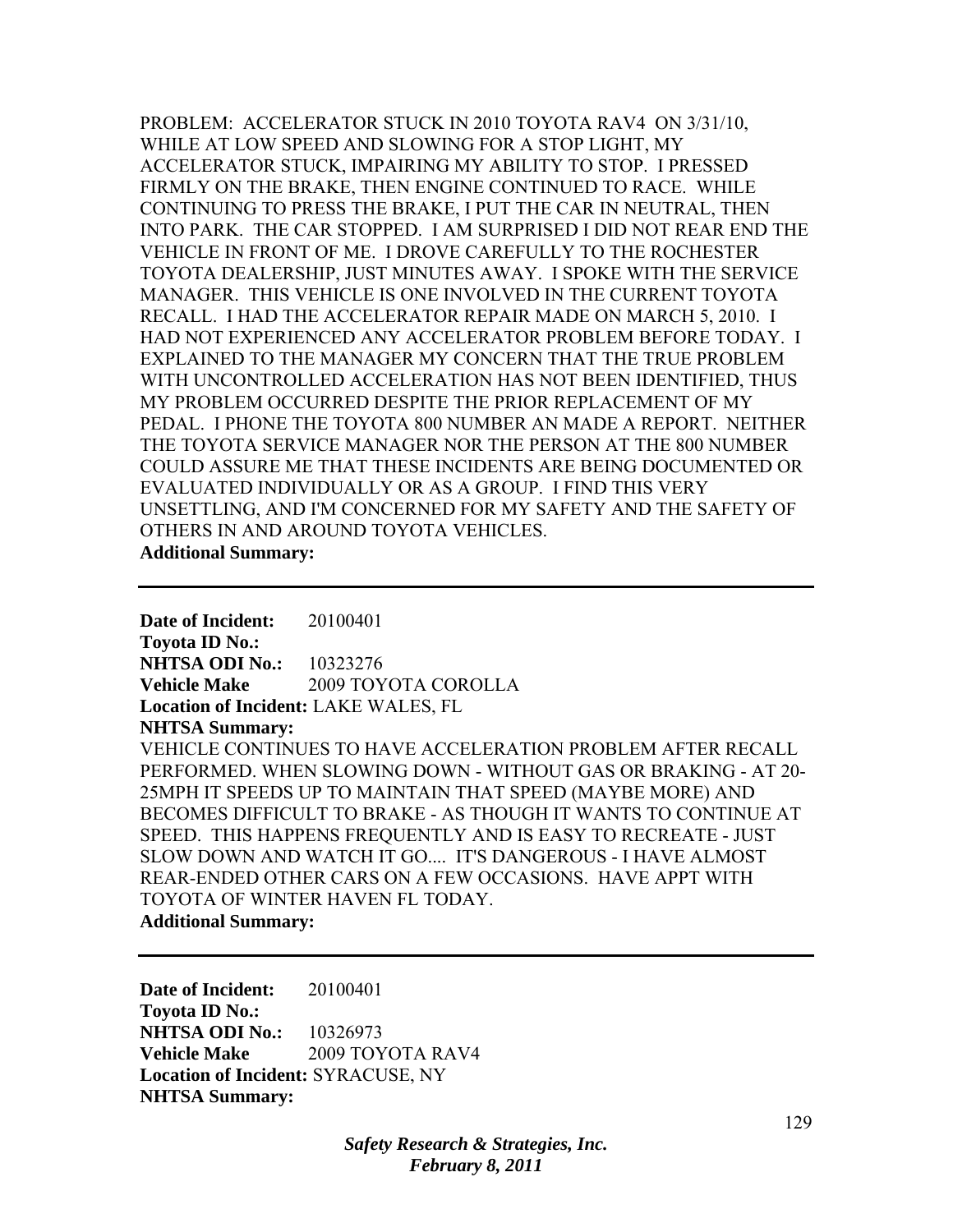I HAVE A 2009 TOYOTA RAV4, AND TOOK IT IN TO THE DEALER FOR ACCELERATOR SHIM PLACEMENT AS PER THE RECENT RECALL. SINCE THE SHIM HAS BEEN PLACED, I HAVE BEEN EXPERIENCING PERIODIC EPISODES OF "JACKRABBIT" STARTS FROM A STOPPED POSITION. THE ACCELERATOR IS VERY TOUCHY, IT EITHER CREATES A PROLONGED MOMENT OF HESITATION, THEN JERKS FORWARD. THERE WAS ONE EPISODE WHEN THE VEGHICLE RAPIDLY ACCELERATED, THANKFULLY THERE WERE NO VEHICLES IN FRONT OF ME. I RETURNED TO THE DEALER, BUT SINCE THEY COULD NOT REPLICATE THE CONCERN, THEY DISMISSED MY ISSUE. I AM ANNOYED THAT TOYOTA ACTED AS THOUGH THEY HAVE NEVER HEARD OF SUCH A THING. **Additional Summary:** 

**Date of Incident:** 20100402 **Toyota ID No.: NHTSA ODI No.:** 10323590 **Vehicle Make** 2009 TOYOTA COROLLA **Location of Incident:** ROCHESTER, NY **NHTSA Summary:**  WHILE DRIVING AT SPEEDS BETWEEN 55 AND 60 MPH, THE CAR- WITHOUT MY FOOT NEAR THE ACCELERATOR- EXPERIENCED A SURGE IN ACCELERATION. THIS HAPPENED AT A TIME AFTER I WAS USING CRUISE CONTROL BUT HAD TURNED IT OFF BECAUSE I WAS COMING TOO CLOSE TO THE CAR IN FRONT OF ME AND NEEDED TO SLOW DOWN. AS I RELEASED MY FOOT OFF THE ACCELERATOR AND MOVED IT TO THE BREAK, THE ENGINE REVVED DRAMATICALLY. ONCE SPEEDS REACHED OVER 65 (WITHIN ONE OR TWO SECONDS) I BROKE AND WAS ABLE TO SLOW THE VEHICLE DOWN AND KEEP IT IN CONTROL. THE ACCELERATOR PEDAL REINFORCEMENT BAR RECALL WAS PERFORMED ON 2/17/10. TOOK IT TO DEALER, THE FOUND NO PROBLEM AND WAS UNABLE TO REPLICATE THE SITUATION.

**Additional Summary:** 

**Date of Incident:** 20100402 **Toyota ID No.: NHTSA ODI No.:** 10323552 **Vehicle Make 2010 TOYOTA CAMRY Location of Incident:** NOVELTY, OH **NHTSA Summary:**  2010 TOYOTA CAMRY EXPERIENCED ACCELERATION ON FREEWAY EXIT RAMP AT 7:30 AM DURING RUSH HOUR. PUT THE CAR IN NEUTRAL AND THE ENGINE RACED. CAR WAS PULLED OVER TO THE SIDE WITH ENGINE STILL RACING. THE IGNITION WAS TURNED OFF AND IT STOPPED RUNNING. CHECKED TO SEE IF THERE WAS AN OBSTRUCTION WITH A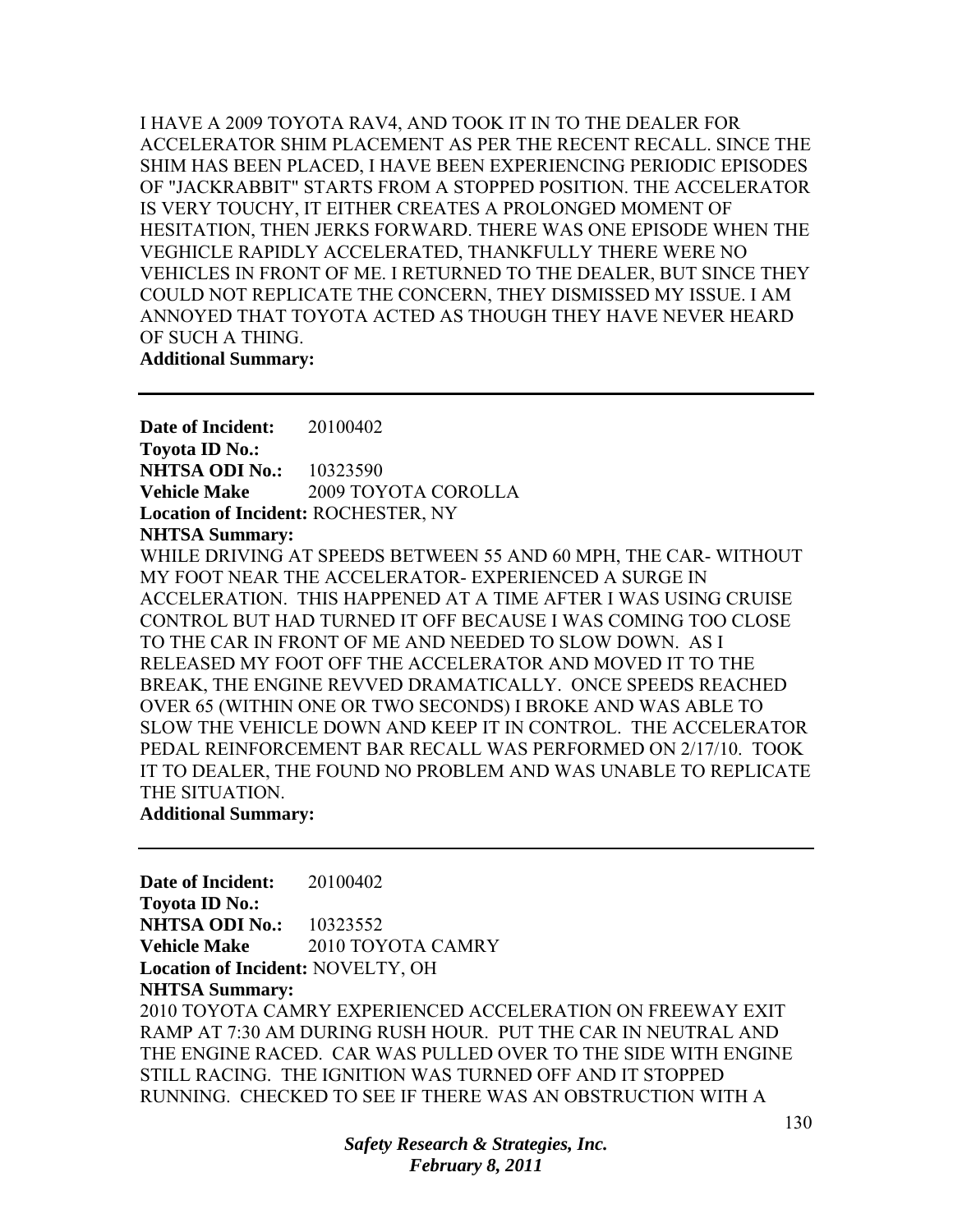FLOOR MAT - THERE WAS NONE. AFTER 30 SECONDS, STARTED THE CAR AND IT ALTERNATED BETWEEN IDLE AND ENGINE RACING WHILE DOING NOTHING TO THE GAS PEDAL. RECALL FIXES HAD NOT BEEN DONE YET. DEALERS RESPONSE WAS THEY DID NOT KNOW WHAT CAUSED IT AND DIDN'T CARE WHAT DID - JUST PUT IN THE RECALL REMEDIES AND TRIED TO GIVE IT BACK TO US TO "TRY THIS". WE HAVE NO CONFIDENCE THAT THE PROBLEM WAS UNDERSTOOD, OR FIXED OR THAT THE DEALER EVEN CARES. THEIR RESPONSE WAS THAT IT IS TOYOTA'S PROBLEM NOT THEIRS.

**Additional Summary:** 

**Date of Incident:** 20100402 **Toyota ID No.: NHTSA ODI No.:** 10326251 **Vehicle Make** 2009 TOYOTA MATRIX **Location of Incident:** WOODSTOCK, GA **NHTSA Summary:**  I WAS ATTEMPTING A LEFT TURN AND HAD BEGUN TO ACCELERATE BUT THEN DECIDED TO NOT TURN, I TOOK MY FOOT OFF THE GAS PEDAL AND IT CONTINUED TO ACCELERATE, I'M NOT SURE IF I WAS ABLE TO APPLY THE BRAKE AND GET ANY RESULTS OR NOT BECAUSE I WAS HIT BY ONCOMMING TRAFFIC SUDDENLY. I WAS VERY CONFUSED BY THE INCIDENT, BECAUSE IT WAS NOT MY INTENT TO DRIVE FORWARD AND YET IT DID SO. I WAS ASSUMING THAT SINCE I HAD THE CAR SERVICED FOR THE RECALL ISSUES LAST MONTH, THE CAR WAS SAFE. WE HAVE ALSO HAD ISSUES WITH THE GAS PEDAL BEING NON RESPONSIVE WHEN IN CRUISE CONTROL MODE. IT HAD HAPPENED ONCE WHEN I HAD USED IT AND ONCE WHEN MY HUSBAND HAD USED IT, BUT WE HAD NO INCIDENTS FROM IT AND DISCONTINUED USING CRUISE CONTROL. THE CAR WAS TOWED TO THE CHEROKEE COUNTY (GA) TOYOTA COLLISION CENTER WHERE I TOLD THEM OF THE NON INTENDED ACCELERATION. THEY ASSURED ME THEY WOULD LOOK INTO IT, BUT ONLY AFTER REPAIRING THE BODY. AFTER THEY HAD DONE SO, THEY CALLED ME AND TOLD ME TO GENERATE A CASE AND GAVE ME THE NUMBER TO TOYOTA. I DID SO ON FRIDAY, APRIL 16TH. I HAVE NOT YET HEARD FROM THE CASE MANAGER, BUT AM CONCERNED AND FRIGHTENED OF THE VEHILCLE AT THIS POINT. I HAVE A HEAD INJURY; A CONCUSSION AND A WRIST INJURY AS A RESULT OF THE ACCIDENT. THE RECALL SERVICE WORK WAS DONE AT CHEROKEE COUNTY TOYOTA IN GEORGIA WHERE I PURCHASED THE CAR. MY INSURANCE COMPANY WAS ALSO INFORMED OF THE ISSUE AND HAVE ASSURED ME THAT THEY WILL LOOK INTO THE ISSUE AND SEEK REPAYMENT FROM TOYOTA IF THEY ARE LIABLE FOR THE ACCIDENT. THE SERVICE MANAGER AND COLLISION CENTER GUY WHO IS HANDLING MY VEHICLE HAVE TOLD ME THAT IT IS MORE LIKELY THAT I WOULD BE "HIT BY LIGHTENING AND MAULED BY A BEAR ON THE SAME DAY" THAN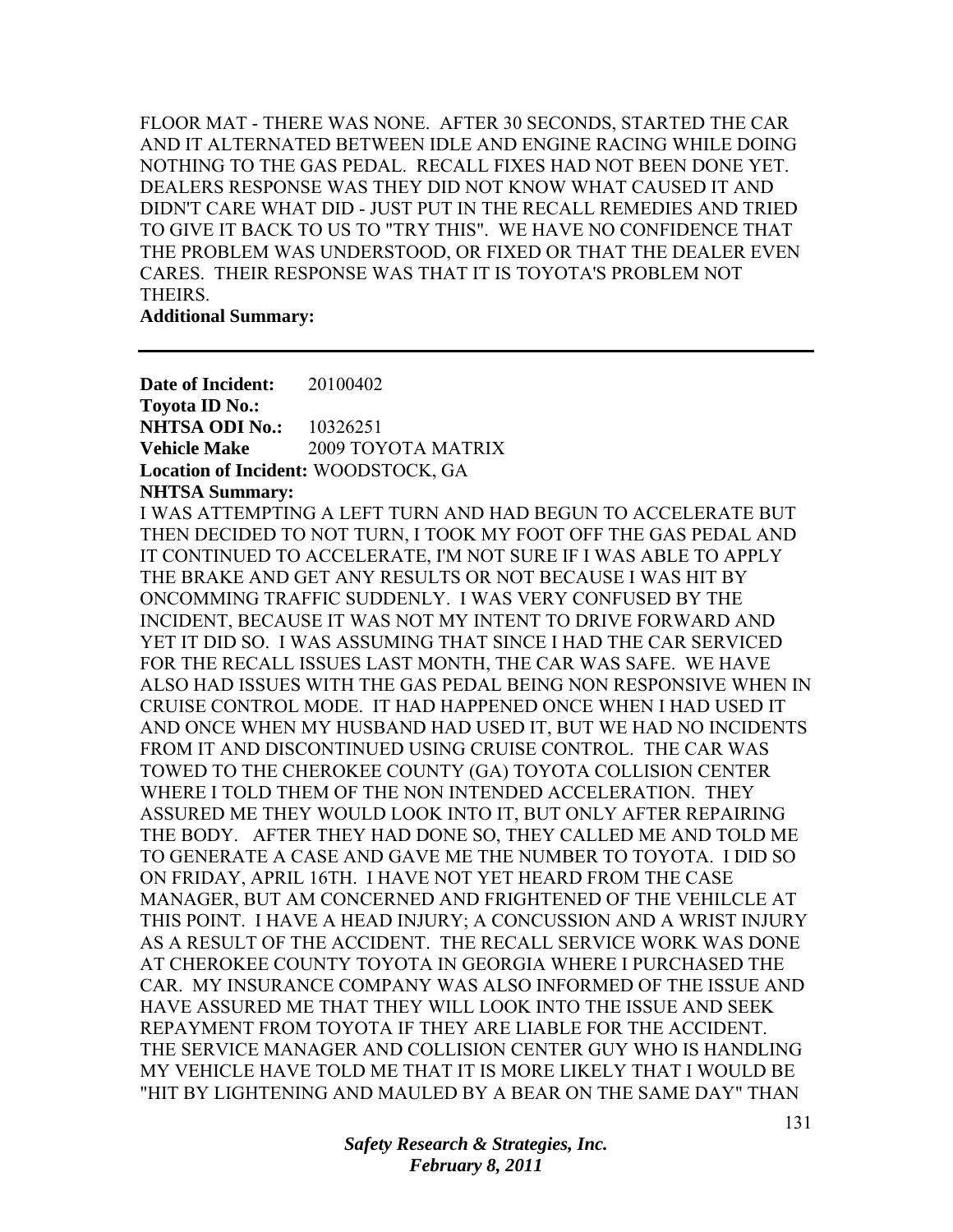# IT IS THAT MY ACCIDENT WAS CAUSED BY A PROBLEMATIC OR UNINTENTIONAL ACCELERATION THAT IS A RESULT OF AN ISSUE WITH THE CAR. THEY ALSO TOLD ME THAT A COMPUTERIZED "TEST" WAS DONE AND THAT MY CAR IS OK, BUT THEN TOLD ME TO INITIATE A CASE WITH TOYOTA. **Additional Summary:**

**Date of Incident:** 20100403 **Toyota ID No.: NHTSA ODI No.: Vehicle Make** 2009 TOYOTA COROLLA **Location of Incident:** GUELPH, ONTARIO, CANADA **NHTSA Summary: Additional Summary:**  NEWS ARTICLE IN THE GUELPH MERCURY (CANADA):

"Miron Suvagau is convinced he's a victim of a sticky Toyota gas pedal.

On April 3, the Guelph man said, he reversed out of a parking spot outside his Neeve Street apartment building, straightened his 2009 Corolla and touched the gas to go forward. He said his Corolla then burst forward, jumped a curb in the front of the building, struck a stone wall surrounding a flower bed and kept accelerating along the curb. The wall has been repaired but several areas show where it was chipped in the incident.

Eventually, he said, the vehicle bounced back onto the driveway and stopped when it struck another curb.

Suvagau said he and his wife were in the car at the time and he feels fortunate no one was injured in the incident.

"The vehicle became crazy," Suvagau said. "There was unusual accelerating. I just managed to avoid hitting somebody."

In February, Suvagau received a letter from Toyota. He said it indicated his vehicle was one of the affected models on the Japanese automaker's recall list.

On Jan. 21, Toyota announced it would recall 2.3 million vehicles to address sticking pedals in six vehicle models. Toyota has recalled more than eight million vehicles worldwide because of acceleration problems in multiple models.

Suvagau took his vehicle in to Cambridge Toyota, on March 17, and a 90-minute inspection followed. He said he was then told his car was safe to be on the road and Suvagau drove it home.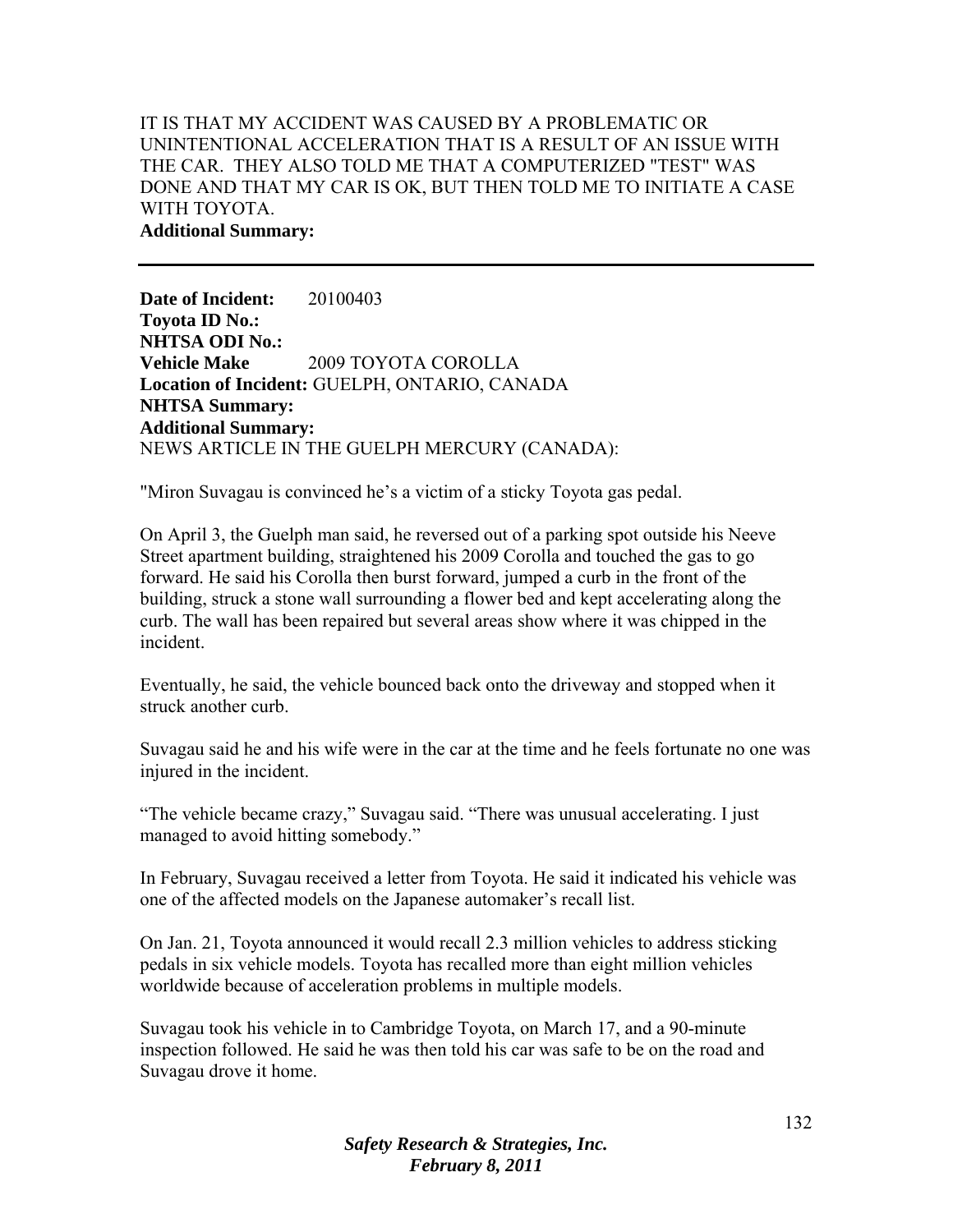"I thought it was normal after they did the work," said Suvagau.

Guelph Police were called to the incident and an investigation is on-going. However, Sergeant Peter Mitro, with the police's traffic department, said he doesn't expect charges will be laid.

The incident took place on a private driveway, which means charges won't be laid under the Highway Traffic Act and Mitro said there isn't sufficient evidence to lay criminal charges, given testimony from several witnesses.

According to city police, Suvagau's accident is the only local one reported that involves a recalled Toyota and a motorist claim that a faulty accelator may have caused it.

A service representative at Cambridge Toyota confirmed it has been in discussion with Suvagau about this matter but referred the Mercury to Toyota Canada for further comment. A Toyota Canada official said Monday the company would not discuss the case.

Suvagau said his insurance company contacted him Monday and indicated Toyota wasn't responsible for the accident. The insurance company told Suvagau his policy would cover costs to repair the front-end damage to the vehicle.

However, Suvagau said he doesn't want to drive the same vehicle. He said he wants Toyota to replace it or terminate his lease.

He said he called Toyota roadside assistance after the incident. The car was towed from the scene and it's not in his possession.

The insurance company has informed him it wants to have the vehicle inspected at another service shop.

Suvagau said he's not sure what he'll do next over the car."

**Date of Incident:** 20100406 **Toyota ID No.: NHTSA ODI No.:** 10332758 **Vehicle Make** 2007 LEXUS ES350 **Location of Incident:** NEW PORT RICHEY, FL **NHTSA Summary:**  2007 LEXUS ES350. CONSUMER STATES UNINTENDED ACCELERATION \*TGW THE CONSUMER DID RECEIVE A RECALL NOTICE IN THE MAIL REGARDING ACCELERATOR PROBLEMS, BUT WAS NOT CONCERNED, BECAUSE HE NEVER EXPERIENCED ANY PROBLEMS PRIOR. HOWEVER, ON APRIL 6, 2010, AS THE CONSUMER WAS ABOUT TO MAKE A TURN, THE VEHICLE SUDDENLY LURCHED FORWARD AND A RED WARNING LIGHT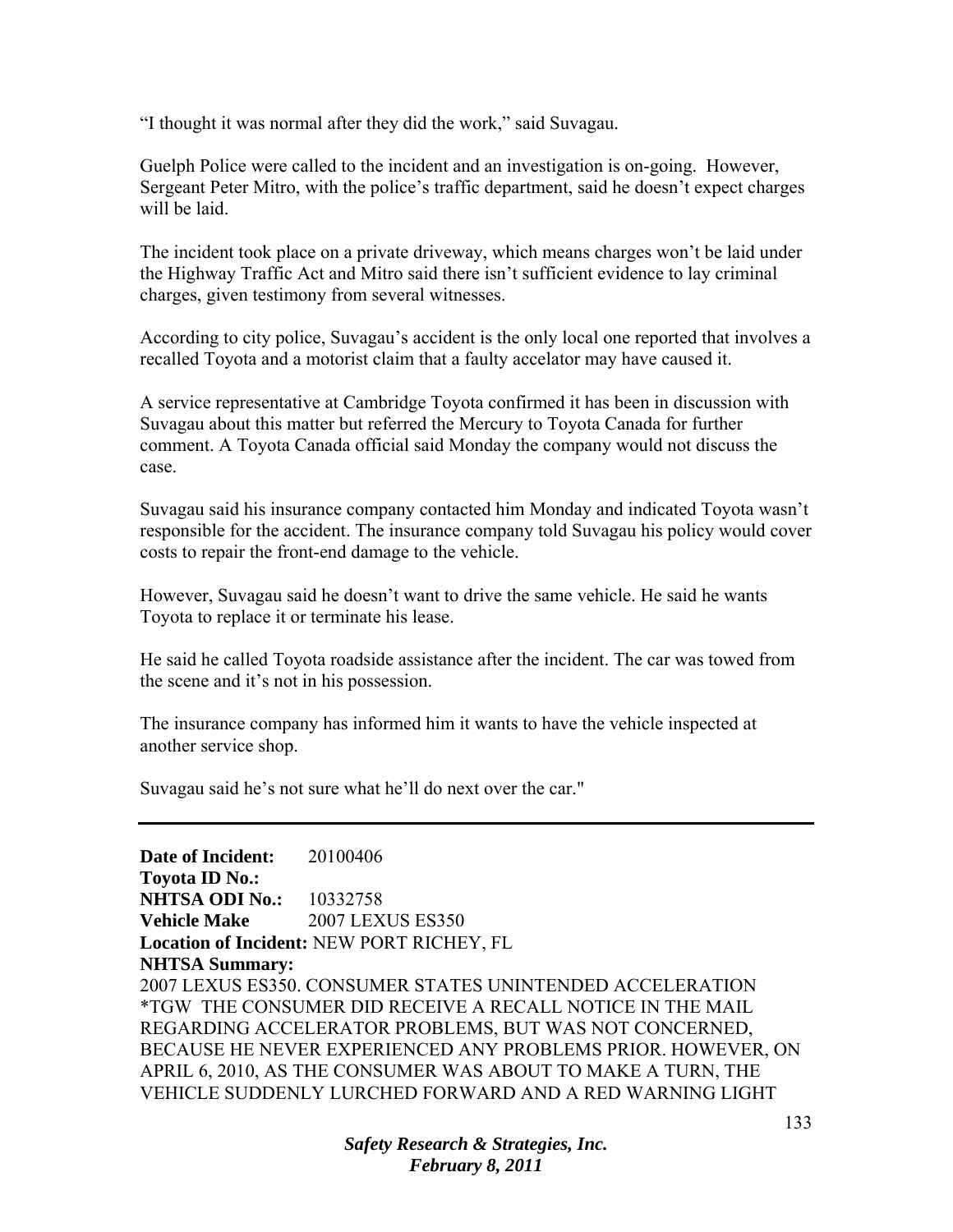ILLUMINATED AS WELL AS THE CHECK ENGINE LIGHT. THE CONSUMER ABORTED THE TURN AND WENT STRAIGHT AHEAD AND TURNED INTO A GAS STATION. THE CONSUMER THEN TURNED OFF THE ENGINE AND AFTER A MINUTE OR TWO HE RE-STARTED IT; BOTH THE WARNING LIGHT AND CHECK ENGINE LIGHT AS WELL AS A LIGHT INDICATING LOSS OF TRACTION WERE ON. THE VEHICLE WAS TOWED TO THE DEALERSHIP WHERE THEY RESET THE COMPUTER AND THE CONSUMER WAS INFORMED EVERYTHING WAS FINE. HOWEVER, 4 MILES INTO HIS TRIP, THE VEHICLE LURCHED FORWARD AGAIN WHEN IT WAS MOVING AT ABOUT 20 MPH AFTER A STOP SIGN. THE CONSUMER DROVE THE VEHICLE TO THE DEALERSHIP THE NEXT DAY AND UPON INSPECTION, THE CONSUMER WAS INFORMED THE VEHICLE NEEDED A NEW TRANSMISSION. THE REPRESENTATIVE TOLD THE CONSUMER THERE WAS A MECHANICAL PROBLEM WITH THE SECOND GEAR AND THAT THE LURCHING OF THE VEHICLE WAS RELATED TO THE COMPUTER BYPASSING THAT GEAR. \*JB **Additional Summary:** 

**Date of Incident:** 20100407 **Toyota ID No.: NHTSA ODI No.:** 10324502 **Vehicle Make** 2008 TOYOTA TUNDRA **Location of Incident:** COOL, CA **NHTSA Summary:**  TL\*THE CONTACT OWNS A 2008 TOYOTA TUNDRA. WHILE DRIVING APPROXIMATELY 5 MPH, THE VEHICLE SUDDENLY ACCELERATED. THE CONTACT SHIFTED INTO NEUTRAL GEAR TO STOP THE ACCELERATION. THE VEHICLE WAS INCLUDED IN RECALL 10V017000 (VEHICLE SPEED CONTROL, ACCELERATOR PEDAL) AND REPAIRED ACCORDINGLY PRIOR TO THE FAILURE. THE VEHICLE WAS TAKEN BACK TO THE DEALER FOR ANOTHER REPAIR. THE CURRENT MILEAGE WAS APPROXIMATELY 20,600. THE FAILURE MILEAGE WAS APPROXIMATELY 4,500. **Additional Summary:** 

**Date of Incident:** 20100407 **Toyota ID No.: NHTSA ODI No.:** 10324619 **Vehicle Make** 2010 TOYOTA PRIUS **Location of Incident:** LANSDALE, PA **NHTSA Summary:**  2010 PRIUS WITH ABOUT 14,500 MILES DRIVING ON SMOOTH, WET, PAVED ROAD 20 MILES AN HOUR ON A CURVE. NEITHER FOOT WAS NOT ON A PEDAL - CAR WAS COASTING FOR SEVERAL SECONDS AS EXPECTED, SLOWLY DECELERATING. IN THE MIDDLE OF THE CURVE, WITH BOTH FEET STILL NOT ON EITHER GAS OR BRAKE, I FELT AND HEARD A

> *Safety Research & Strategies, Inc. February 8, 2011*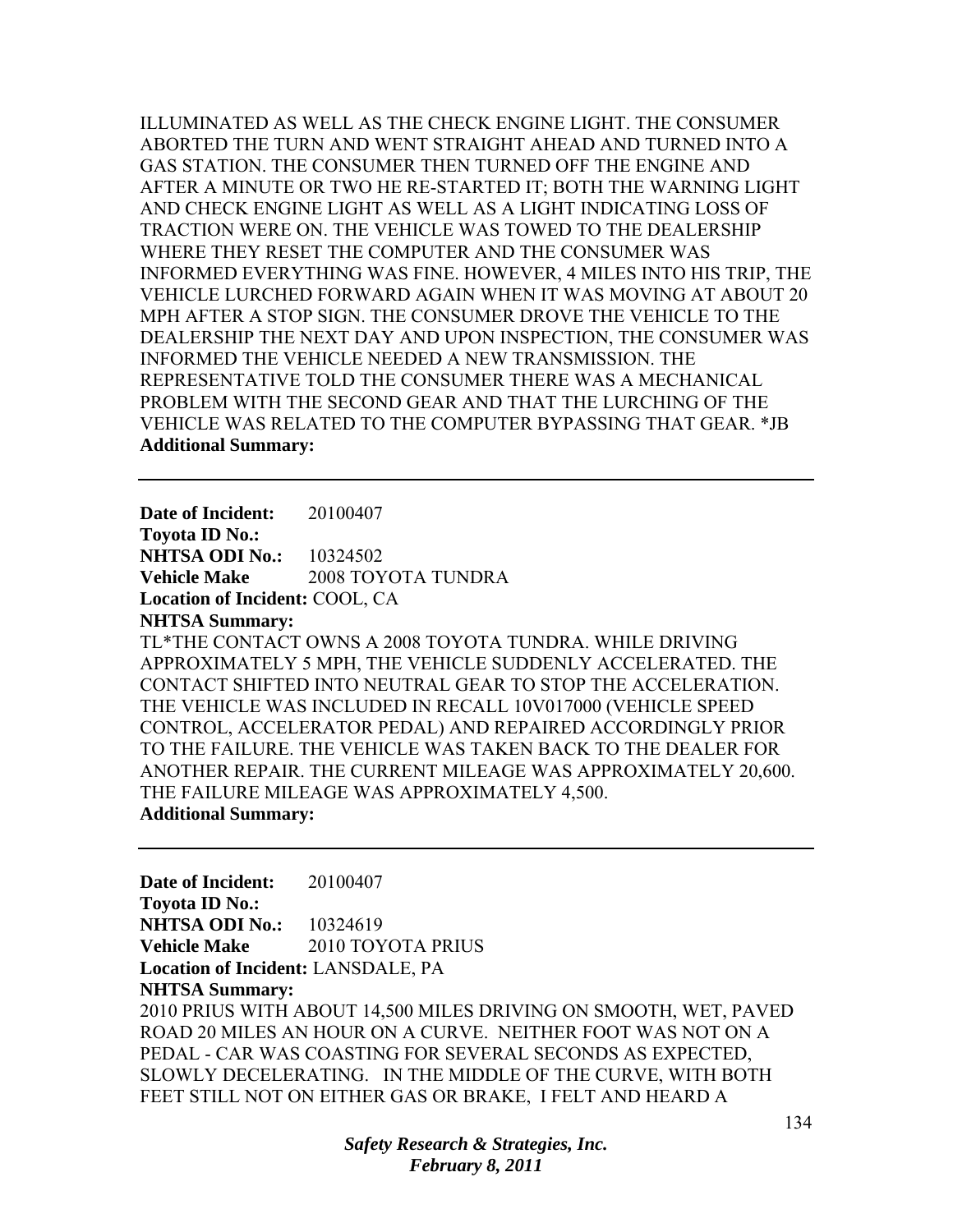NOTABLE SURGE OF HARD ACCELERATION DESPITE BOTH FEET BEING OFF THE GAS AND BRAKE. MY WIFE IN THE PASSENGER SEAT ALSO NOTICED THE SURGE. I IMMEDIATELY BRAKED HARD. THE CAR SLOWED SAFELY, AND THE UNREQUESTED ACCELERATION SEEMED TO STOP AS SOON AS I ENGAGED THE BRAKE PEDAL. NOTHING WAS TOUCHING THE ACCELERATOR BEFORE THE SURGE, DURING THE SURGE, OR WHEN THE SURGE ENDED AS I BRAKED - NOT A FLOOR MAT, NOT A STRAY OBJECT, NOT MY FOOT. THIS IS THE FIRST TIME WE HAVE EXPERIENCED THIS EXACT PATTERN OF SYMPTOMS. IN THE PAST, BEFORE THE BRAKE SOFTWARE RECALL WAS DOWNLOADED TO OUR CAR, WE HAD MANY EPISODES OF TEMPORARY LOSS OF BRAKING POWER ON BUMPY ROADS. AT LEAST ONE OF THOSE PRIOR EPISODES HAD UNEXPLAINED ACCELERATION ACCOMPANY THE TEMPORARY BRAKING FAILURE ON A BUMPY ROAD. TODAY'S INCIDENT WAS VERY DIFFERENT - I WAS NOT BRAKING, AND THE ROAD WAS NOT BUMPY. NOTE THAT THE 2010 PRIUS IS NOT ON THE RECALL LISTS FOR THE ACCELERATOR MODIFICATIONS, AND THAT A STICKY ACCELERATOR WOULD NOT EXPLAIN THIS BEHAVIOR.

**Additional Summary:** 

**Date of Incident:** 20100407 **Toyota ID No.: NHTSA ODI No.:** 10326416 **Vehicle Make** 2007 TOYOTA CAMRY **Location of Incident:** GREENSBORO, NC **NHTSA Summary:**  I WAS WAITING AT A RED LIGHT WHEN THE VEHICLE REVVED AND LURCHED FORWARD AND HIT THE VEHICLE IN FRONT OF ME, BOUNCED OFF AND HIT IT AGAIN. I PRESSED THE BRAKES AS HARD AS I COULD BUT IT TOOK A FEW MOMENTS BEFORE THE CAR WOULD STOP. HAD CAR TOWED TO DEALERSHIP WHERE IT IS STILL WAITING FOR AN ENGINEER TO LOOK AT IT. THEY SAID IT WILL BE APPROXIMATELY 74 DAYS BEFORE THEY EVEN LOOK AT IT DUE TO HAVING SO MANY CLAIMS AT THIS TIME. THIS VEHICLE WAS IN JUST THE WEEK BEFORE FOR THE RECALL FIX FOR THE ACCELERATOR PEDAL. **Additional Summary:** 

**Date of Incident:** 20100407 **Toyota ID No.: NHTSA ODI No.:** 10324372 **Vehicle Make** 2010 TOYOTA TUNDRA **Location of Incident:** PLACENTIA, CA **NHTSA Summary:**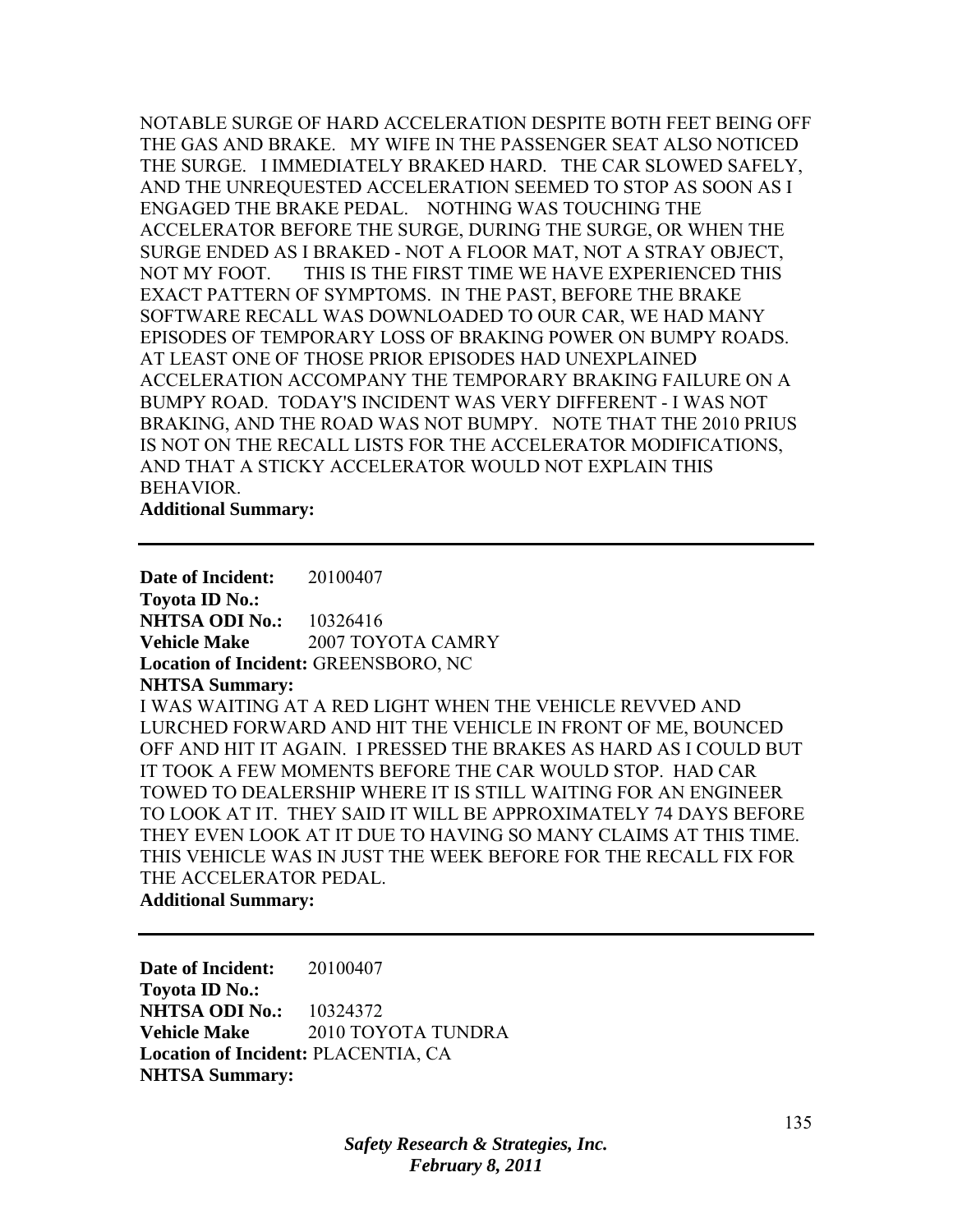INFORMATION REDACTED PURSUANT TO THE FREEDOM OF INFORMATION ACT (FOIA), 5 U.S.C. 552(B)(6). HI I AM CALLING TO REPORT A TOYOTA TUNDRA SE [XXX]. THE CAR GOT SERVICE ON MARCH 27 FOR THE RECALL PROBLEM ACCORDING TO SERVICE TECH THE PROBLEM WAS RESOLVE. HOWEVER WAITING FOR A TRAIN TO GO BY MY CAR ON IT OWN ACCELERATED ON APRIL 2 2010, AGAIN ON APRIL 6TH THE CAR ACCELERATE ONCE AND THE FOUR TIMES IN THAT DAY IT WENT FROM A SPEED OF 65 TO 5 MILES PER HOUR ANNOUNCING TRACTION CONTROL. THAT DAY THE CAR WAS TAKEN IN TO GET SERVICE AGAIN ONCE AGAIN A WAS ASSURED BY SERVICE TECH THAT THE PROBLEM WAS RESOLVE. TODAY APRIL 7TH DRIVING BACK FROM WORK THE TRACTION CONTROL LIGHT CAME UP AGAIN AND I LOST COMPLETE SPEED AND CONTROL OF GAS PEDAL. THE TOYOTA DEALER THAT HAS BEEN SERVICING THIS CAR HAS BEEN TOYOTA PLACE ADDRESS 9670 TRASK AVE GARDEN GROVE CA 92844. \*TR

#### **Additional Summary:**

**Date of Incident:** 20100408 **Toyota ID No.: NHTSA ODI No.:** 10325961 **Vehicle Make** 2009 TOYOTA RAV4 **Location of Incident:** MACUNGIE, PA **NHTSA Summary:**  TH- THE CONTACT OWNS A 2009 TOYOTA RAV4. THE CONTACT HAD THE VEHICLE SPEED CONTROL ACCELERATOR PEDAL RECALL REPAIR DONE ON THE VEHICLE ONE MONTH AGO. THE REPAIRS DONE FOR CAMPAIGN NUMBER 10V017000 DID NOT REPAIR THE VEHICLE. WHILE TRAVELING 35 MPH THE CALLER TRIED TO COME TO A STOP AND THE VEHICLE ACCELERATED. THE CALLER WAS ABLE TO BRING THE VEHICLE TO A STOP BY PLACING THE VEHICLE IN NEUTRAL. THE VEHICLE IS CURRENTLY AT THE DEALER BEING INSPECTED AGAIN. THE CONTACT DID NOT HAVE THE VIN NUMBER AT THE TIME OF THE COMPLAINT.THE FAILURE MILEAGE AND CURRENT MILEAGE WAS 14300.RL **Additional Summary:** 

**Date of Incident:** 20100408 **Toyota ID No.: NHTSA ODI No.:** 10334012 **Vehicle Make 2010 TOYOTA TACOMA Location of Incident:** MEADVILLE, PA **NHTSA Summary:**  WHILE DRIVING IN NORTHERN KENTUCKY ON A SLIGHT INCLINE IN HILLY COUNTRY SOUTHBOUND ON I-75, I DISENGAGED CRUISE CONTOL WHEN A VEHICLE PULLED IN FRONT OF ME. WHEN VEHICLE MOVED OFF THE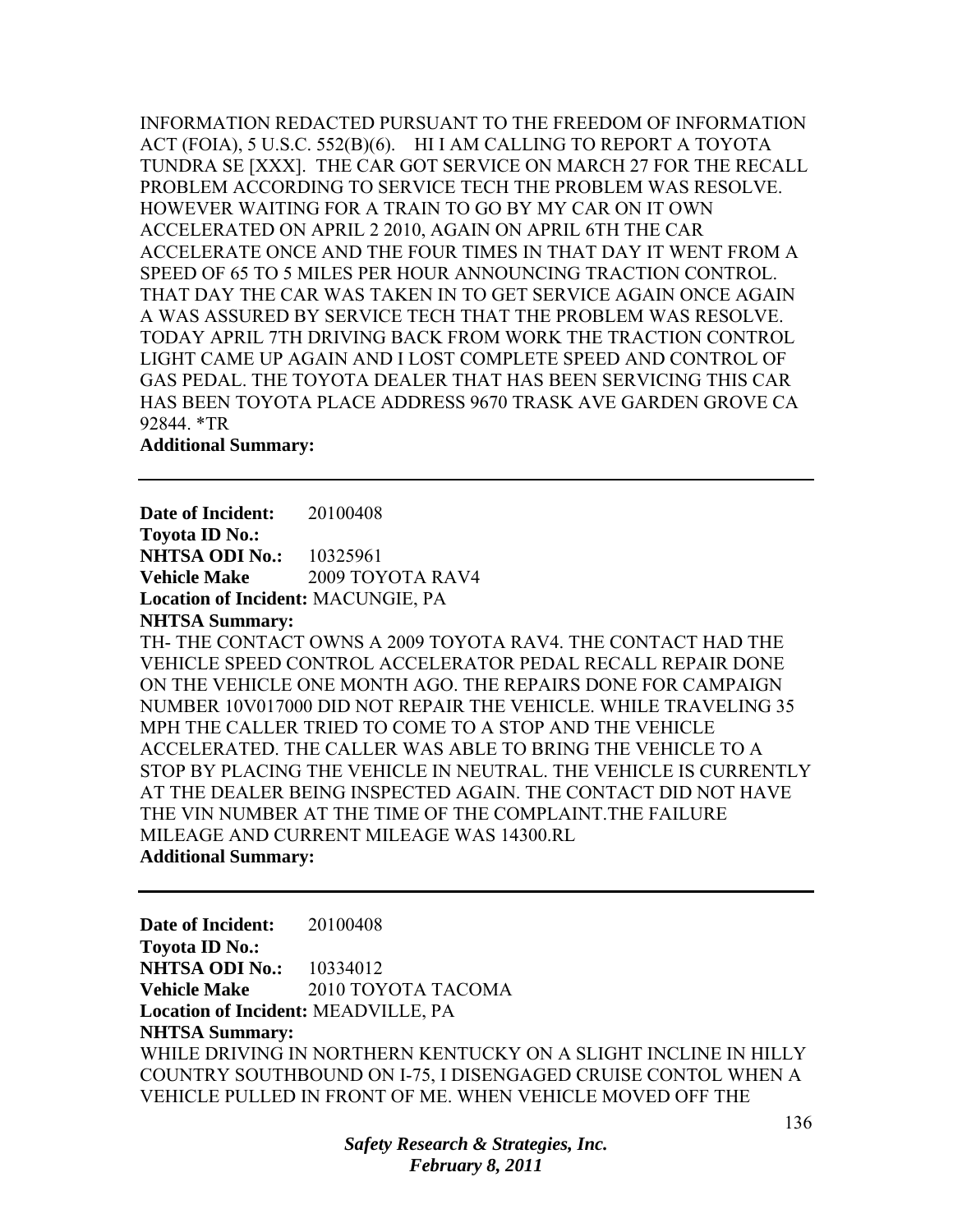HIGHWAY ABOUT 15 SECONDS LATER, I RE-ENGAGED CRUISE CONTROL (AT APPROX 65 MPH) AT WHICH POINT THE VEHICLE ACCELERATED ON ITS OWN TO OVER 85 MPH. I THEN DISENGAGED CRUISE CONTROL AND THE VEHICLE NORMALLY DECELERATED. THE EXACT SAME THING HAPPENED TWO (2) MONTHS EARLIER WHILE TRAVELING ON AN INTERSTATE IN NORTH CAROLINA UNDER THE SAME CIRCUMSTANCES (ELEVATION AROUND 2500-3000 FT ON AN INCLINE). I REPORTED THIS TO THE TOYOTA DEALER LAST WEEK AND THEY SAID THERE IS A RECALL TO "REFLASH THE COMPUTER" ON MY 2010 TACOMA V6. I HAVE SEEN NO REFERENCE TO SUCH A RECALL ON TOYOTAS WEBSITE FOR MY VIN. **Additional Summary:** 

**Date of Incident:** 20100408 **Toyota ID No.: NHTSA ODI No.:** 10325276 **Vehicle Make** 2010 TOYOTA CAMRY **Location of Incident:** SAYREVILLE, NJ **NHTSA Summary:**  2010 TOYOTA CAMRY. S10 APPROPRIATE HANDLING-LETTER FROM RE TOYOTA SAFETY PROBLEMS. \*TGW THE CONSUMER STATED WHEN THE VEHICLE WAS PURCHASED HE ASKED THE SALESMAN WAS IT A PART OF THE SUDDEN ACCELERATION RECALL AND THE SALESMAN SAID NO, BECAUSE THE VEHICLE WAS BUILT LATER IN THE PRODUCTION YEAR. THE CONSUMER HAS SINCE DISCOVERED HIS VEHICLE IS A PART OF THE RECALL. THE CONSUMER STATED THE REPAIRS WERE MADE ON THE VEHICLE, HOWEVER THE REPAIRS HAVE ONLY MADE THE CONSUMERS WIFE MORE APPREHENSIVE AS SHE NOW FEELS A JERKING MOTION WHEN REDUCING PRESSURE ON THE ACCELERATOR PEDAL. \*JB **Additional Summary:** 

**Date of Incident:** 20100409 **Toyota ID No.: NHTSA ODI No.:** 10334188 **Vehicle Make** 2010 TOYOTA CAMRY **Location of Incident:** ARLINGTON, TX **NHTSA Summary:**  I BOUGHT A NEW 2010 CAMRY. I COMPLAINED TO THE DEALER THE VERY NEXT DAY THAT THE ACCELERATOR PEDAL WAS TOO SENSITIVE AND THE CAR WAS NOT DRIVABLE. I WAS ASSURED THAT ALL ACCELERATOR PEDAL RECALL MODIFICATIONS WERE DONE ON THE CAR BEFORE THE SALE. I WAS STILL NOT SATISFIED. THE MANAGER OF THE SHOP AND I DID A TEST DRIVE AND AFTER A DETAILED DISCUSSION OF THE ACCELERATOR PEDAL AND DESIGN DEFECTS WE JOINTLY AGREED TO TRY AND REPLACE THE PEDAL MECHANISM WITH ONE MADE - NOT BY THE US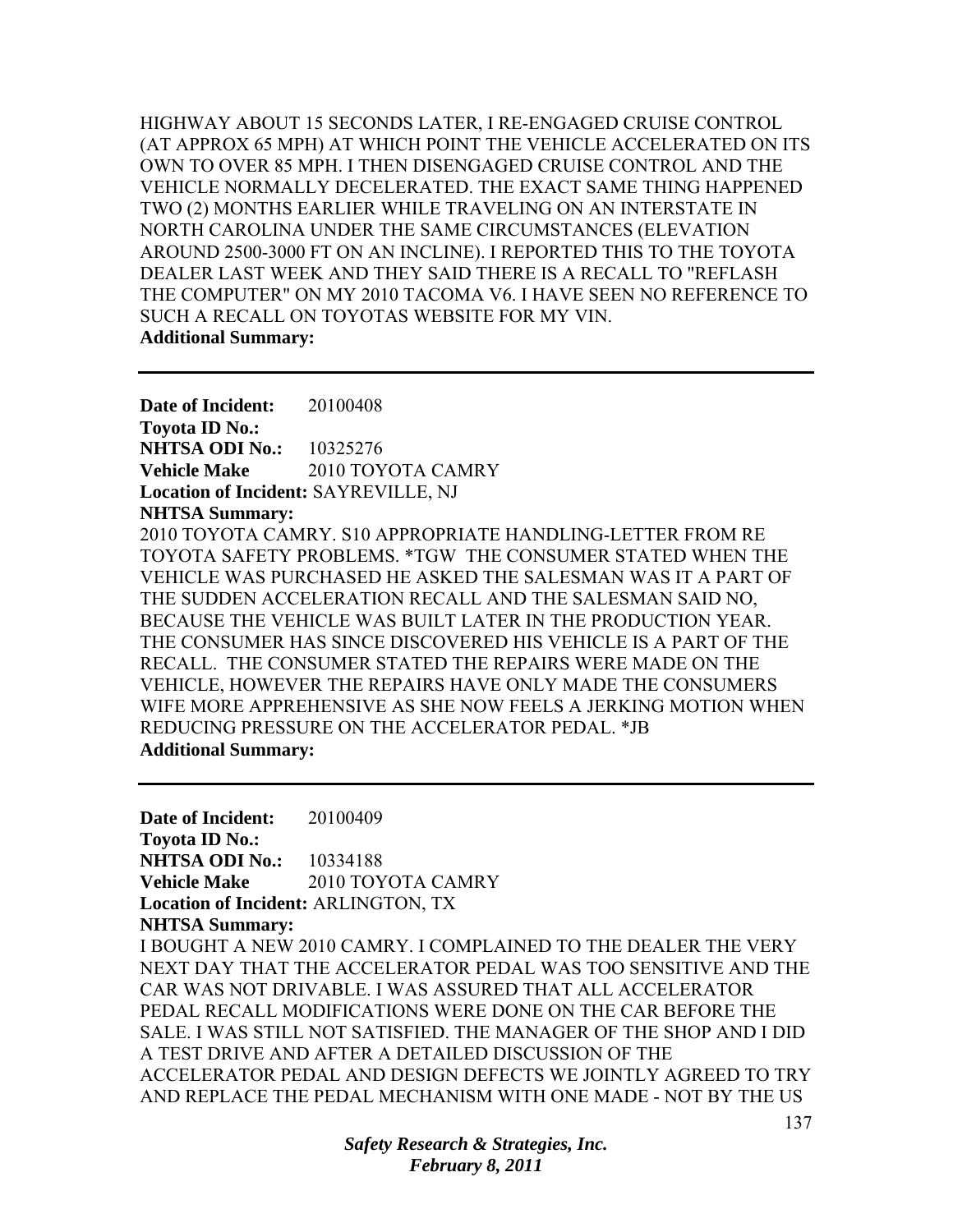VENDOR - BUT BY NIPPONDENSO -- TOYOTA'S ALTERNATE VENDOR IN JAPAN. TO MY GREAT SURPRISE THE ACCELERATOR PEDAL WAS OF A DIFFERENT DESIGN AND FEEL. WITH THE NIPPONDENSO PEDAL THE FOOT'S POSITION ON THE PEDAL IS AT A MUCH MORE COMFORTABLE ANGLE. BUT MOST IMPORTANT OF ALL THE RESPONSE CHARACTERISTICS IS A 100% BETTER THAN THE AMERICAN MADE PEDAL. WITH THE US MADE PEDAL THE CAR HAD A "STEP" RESPONSE WHILST WITH THE NIPPONDENSO PEDAL IT HAS MORE OF A "RAMP" RESPONSE. I WAS TOLD BY THE DEALER'S SHOP MANAGER THAT THE NIPPONDENSO MADE PEDAL MECHANISM DOES NOT NEED THE SPACER OR THE FLOOR MAT MODIFICATION EITHER. I AM SURPRISED THAT TWO VENDORS MAKING THE SAME PART FOR THE SAME MANUFACTURER TO THE SAME SPECIFICATIONS AND DRAWINGS HAVE PRODUCTS THAT ARE SO VASTLY DIFFERENT. THE ONLY THING COMMON BETWEEN THE PEDAL MECHANISMS FROM THE TWO VENDORS IS ITS MOUNTING ON THE FLOOR BOARD. WHERE IS TOYOTA'S QUALITY CONTROL? IN MY OPINION THERE IS A STRONG CO-RELATION BETWEEN UNINTENDED ACCELERATION COMPLAINTS AND THE US MADE ACCELERATOR PEDAL DESIGN AND ITS SHARP "STEP" RESPONSE. LET ALL THOSE WHO HAVE A COMPLAINT ABOUT THE UNINTENDED ACCELERATION INSIST ON REPLACING THE PEDAL MECHANISM MADE BY NIPPONDENSO. NHTSA SHOULD LOOK INTO THE VARIATIONS IN THE DESIGN FROM THE TWO VENDORS AND QUESTION AS TO WHY TOYOTA HAS PERMITTED THE VENDORS TO DESIGN THE MECHANISMS RATHER THAN JUST BUILD IT TO TOYOTA'S SPECIFICATIONS

## **Additional Summary:**

**Date of Incident:** 20100412 **Toyota ID No.: NHTSA ODI No.:** 10325130 **Vehicle Make** 2007 TOYOTA CAMRY **Location of Incident:** SUMMERFIELD, NC **NHTSA Summary:** 

ON 4/3/10, UNINTENDED ACCELERATOR "FIX" PER TOYOTA LETTER WAS PERFORMED ON OUR 2007 TOYOTA CAMRY XLE (VANN YORK TOYOTA IN HIGH POINT, NC). ON 4/12/10, WHILE MY WIFE WAS DRIVING AT 35MPH ON A CITY STREET, MAINTAINING CONSTANT ACCELERATION; THEN, SHE REMOVED THE FOOT OF THE ACCELERATOR AS SHE HEADED TOWARD AN INTERSECTION, WHEN SUDDENLY, THE ENGINE SPEED DRASTICALLY INCREASED (I.E. REVVED UP LIKE WHEN THE DRIVER STEPS ON THE ACCELERATOR TO ACHIEVE A FAST VELOCITY RATE OF CHANGE); HOWEVER, THE CAR VELOCITY DECREASED AND SHE APPLIED THE BRAKES TO GET TO THE INTERSECTION AND MAKE A RIGHT TURN. IT IS IMPORTANT TO POINT OUT THAT THE SUDDEN ENGINE SPEED INCREASE LASTED FOR APPROXIMATELY 5 SECONDS; AFTERWARDS, THE ENGINE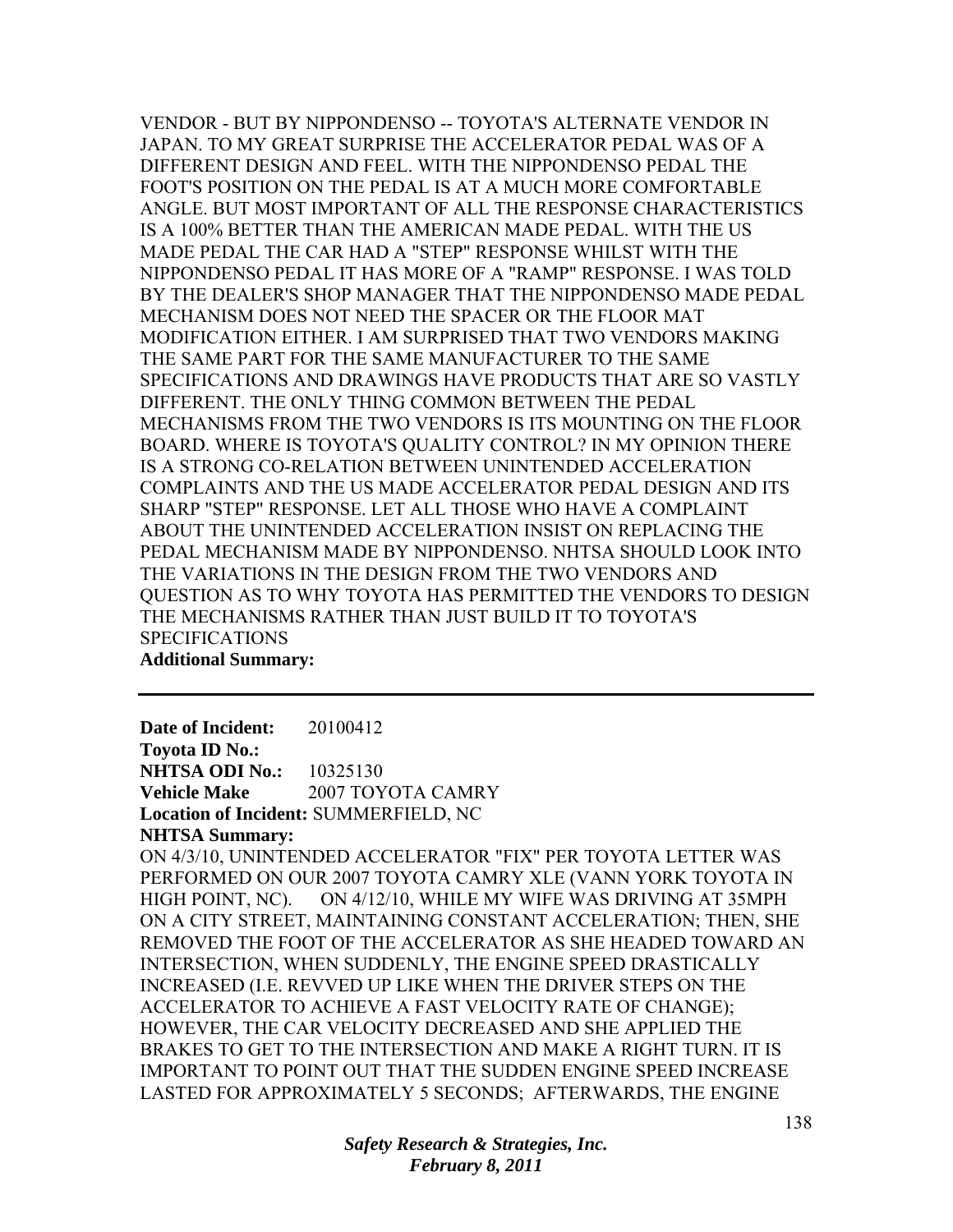SPEED WENT BACK TO THE NORMAL (PREVIOUS) LEVEL. AFTER MAKING A RIGHT TURN AT THE INTERSECTION, THERE WAS NO RE-OCCURRENCE OF THIS ISSUE, AND MY WIFE AND 5 YEAR OLD DAUGHTER MADE IT HOME SAFE. THE SUDDEN ENGINE SPEED INCREASES HAVE OCCURRED MULTIPLE TIMES IN OUR 2007 TOYOTA CAMRY SINCE WE BOUGHT IT LATE 2006. WE HAVE REPORTED THIS ISSUE, AS WELL AS WHAT FEELS LIKE INFREQUENT TIRE SLIPPAGES TO SEVERAL DEALERSHIPS (IN PHOENIX AND GREENSBORO), BUT THEY HAVE NEVER FOUND ANY ISSUES WHILE INSPECTING THE CAR. WE ARE EXTREMELY CONCERNED THAT EVEN AFTER TOYOTA HAS RECOMMENDED THE ACCELERATOR "FIX" (THEY CHANGED THE SHAPE OF THE ACCELERATOR PEDAL AND MADE AN UPDATE TO THE ENGINE THROTTLE COMPUTER) AND THE FIX HAS BEEN APPLIED TO OUR CAR, IT CONTINUES TO BEHAVE IN THE MANNER DESCRIBED ABOVE. WE FEEL THE CAR IS UNSAFE. **Additional Summary:** 

**Date of Incident:** 20100413 **Toyota ID No.: NHTSA ODI No.:** 10328848 **Vehicle Make** 2008 TOYOTA CAMRY **Location of Incident:** LOS ANGELES, CA **NHTSA Summary:**  WHILE DRIVER WAS PULLING INTO A PARKING SPACE AND COMING TO A NEAR STOP, THE VEHICLE, A 2008 TOYOTA CAMRY, SUDDENLY ACCELERATED ON ITS OWN ACCORD, HOPPING THE CONCRETE CURB, ACCELERATING THE VEHICLE AS THE CAR CRASHED STRUCK AND PUSHED ALONG A TRASH BIN, THRU THICK BRUSH, A STEEL GATED FENCE AND EVENTUALLY STRIKING A TREE WHERE THE VEHICLE FINALLY CAME TO REST. THE DRIVER ATTEMPTED TO STOP THE VEHICLE BY APPLYING BOTH FEET TO THE BRAKES AS IT TRAVELED APPROXIMATELY 150 FEET. THE VEHICLE WAS SUBJECT TO BOTH THE FLOOR MAT AND ACCELERATION PEDAL RECALLS WHICH WERE REPAIRED ON FEBRAURY 11, 2010. THIS INCIDENT WAS POST-RECALL REPAIR. SINCE THE INCIDENT, THE VEHICLE HAS NOT BEEN REPAIRED AND IS CURRENTLY BEING STORED BY AN AUTOBODY REPAIR FACILITY AND AWAITS INSPECTION BY NHTSA AND TOYOTA. \*TR

**Additional Summary:** 

**Date of Incident:** 20100415 **Toyota ID No.: NHTSA ODI No.:** 10326045 **Vehicle Make** 2009 TOYOTA CAMRY **Location of Incident:** HACIENDA HEIGHTS, CA **NHTSA Summary:** 

> *Safety Research & Strategies, Inc. February 8, 2011*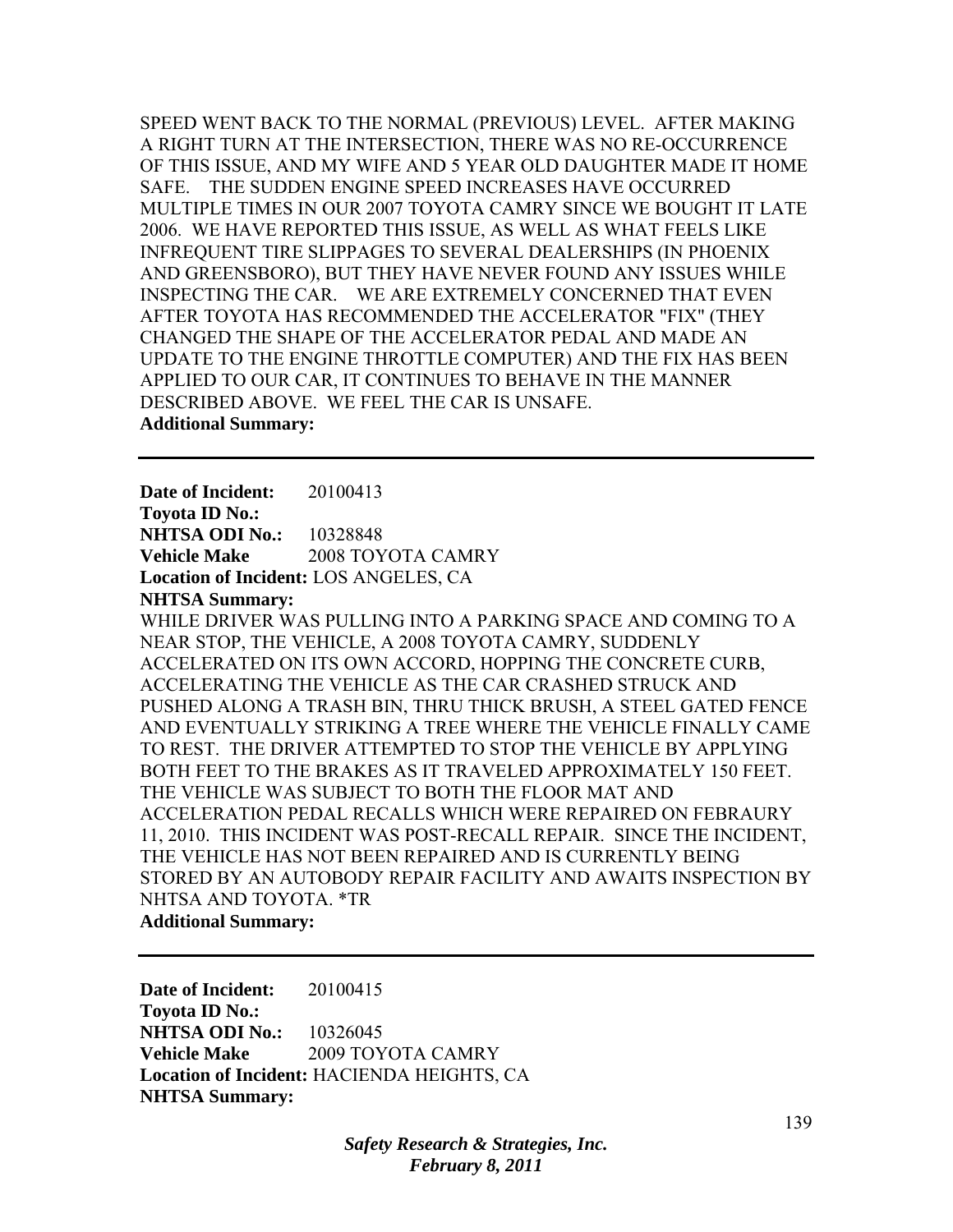TL\*THE CONTACT OWNS A 2009 TOYOTA CAMRY. THE CONTACT RECEIVED A RECALL NOTICE FOR RECALL 10V017000 (VEHICLE SPEED CONTROL:ACCELERATOR PEDAL) AND HAD THE VEHICLE REPAIRED ACCORDINGLY. HOWEVER, AS THE CONTACT WAS DRIVING AT APPROXIMATELY 10 MPH, THE VEHICLE SUDDENLY ACCELERATED AND CRASHED INTO TWO PARKED VEHICLES. THE CONTACT ATTEMPTED TO BRAKE BEFORE THE CRASH BUT THE VEHICLE STILL MOVED FORWARD. THERE WERE NO INJURIES. THE VEHICLE HAD NOT BEEN TAKEN TO AN AUTHORIZED DEALERSHIP FOR DIAGNOSIS AT THE TIME OF THE COMPLAINT. THE CURRENT AND FAILURE MILEAGES WERE APPROXIMATELY 18,700. **Additional Summary:** 

**Date of Incident:** 20100415 **Toyota ID No.: NHTSA ODI No.:** 10326983 **Vehicle Make** 2009 TOYOTA COROLLA **Location of Incident:** BELLE MEAD, NJ **NHTSA Summary:** 

MY WIFE WAS RECENTLY IN AN ACCIDENT WHILE DRIVING A 2009 TOYOTA COROLLA IN PRINCETON NJ. SHE MENTIONED THAT SHE STOPPED AT THE STOP SIGN AND PRESUMABLY TRIED TO MOVE FORWARD A BIT SO THAT SHE CAN SEE THE TRAFFICE ON THE MAIN ROAD, TO MAKE A RIGHT TURN AND NEXT THING SHE REALIZED WAS THAT SHE WAS ON MIDDLE OF THE MAIN ROAD HIT BY A FLATBED TRUCK. SHE IS NOT SURE HOW IT HAPPENED. THE CAR SUFFERED GOOD DAMAGE TO THE FRONT LEFT SIDE NEAR THE TIRES AND BASED ON THE AUTOBODY, IT IS GOING TO BE A HIGH DOLLAR REPAIR. DURING THE ACCIDENT: 1) THE SEATBELT TIGHTENED STRONG ENOUGH TO BRAKE HER LEFT CLAVICLE BONE IN HER SHOULDER. 2) THE AIR BAGS DID NOT DEPLOY. THIS IS MY BIGGEST CONCERN. DUE TO THIS ACCIDENT SHE RECEIVED A TRAFFIC TICKET. THIS MODEL OF THE CAR WAS PART OF THE RECENT ACCELERATOR PEDAL RECALL AND I GOT IT FIXED MARCH 2010. I CANNOT STOP WONDERING IF THAT ISSUE, EVENTHOUGH CONSIDERED AS FIXED, HAD SOMETHING TO DO WITH THE CAR ACCELERATING FASTER ON TO THE ROAD THAN EXPECTED. MY WIFE THINKS SHE HIT THE ACCELERATOR SLOWLY TO MOVE AHEAD A BIT TO BETTER SEE THE TRAFFIC ON THE MAIN ROAD. I HAVE DIRVEN HER CAR IN THE PAST AND DID NOT NOTICE ANY ISSUES RELATED TO THIS RECALL BEFORE THE FIX. I AM NOT BLAMING THIS ON THIS ISSUE, HOWEVER, I CANT STOP WONDERING IF THAT MAY HAVE PLAYED A ROLE. AND MY BIGGER ISSUE IS THAT THE AIR BAGS DID NOT DEPLOY. THE CAR IS IN A BODY SHOP IN NJ AND I CAN SHAR PHOTOS IF NEEDED.

# **Additional Summary:**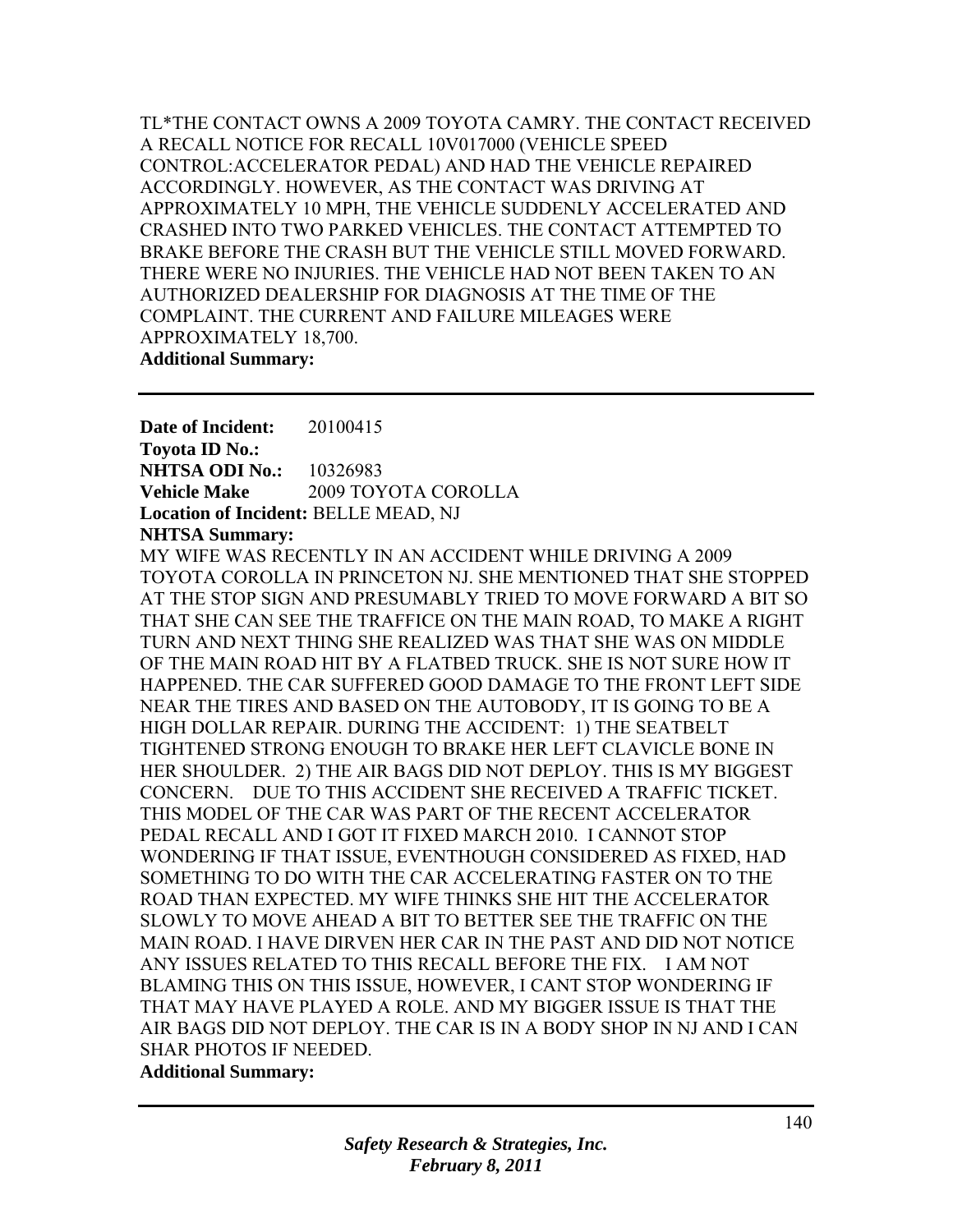**Date of Incident:** 20100415 **Toyota ID No.: NHTSA ODI No.:** 10325940 **Vehicle Make** 2009 TOYOTA RAV4 **Location of Incident:** DRIFTWOOD, PA **NHTSA Summary:** 

TL\*THE CONTACT OWNS A 2009 TOYOTA RAV4. WHILE DRIVING 5 MPH COMING TO A STOP, THE RPMS SUDDENLY BEGAN TO INCREASE. THE CONTACT HAD TO STAND UP IN THE VEHICLE TO DEPRESS THE BRAKE PEDAL SINCE THE VEHICLE SEEMED AS IF IT WOULD SURGE FORWARD. THE VEHICLE WAS REPAIRED ACCORDING TO RECALL 10V017000 (VEHICLE SPEED CONTROL: ACCELERATOR PEDAL) BEFORE THE FAILURE. THE CONTACT TOOK THE VEHICLE TO AN AUTHORIZED DEALER AND HE IS CURRENTLY WAITING FOR A RESPONSE WHEN THE COMPLAINT WAS FILED. THE CONTACT CALLED THE MANUFACTURER WHO TOOK A COMPLAINT AND PROVIDED HER WITH A LOANER VEHICLE. THE VIN WAS UNAVAILABLE. THE CURRENT AND FAILURE MILEAGES WERE 7,600. **Additional Summary:** 

**Date of Incident:** 20100418 **Toyota ID No.: NHTSA ODI No.:** 10326594 **Vehicle Make** 1968 TOYOTA CROWN **Location of Incident:** W. HARTFORD, CT **NHTSA Summary:**  MY CAR IS A 2007 AVALON TOYOTA AND WHEN I FIRST PURCHASED IT I HAD PROBLEMS WITH THE CAR ACCELERATING, BROUGHT IT INTO THE DEALER AND NO PROBLEM WAS EVER FOUND. THIS HAPPENED A MINIMUM OF 3 TIMES. THEN THE CAR SEEMED TO BE OK, AND IT HAPPENED AGAIN ABOUT 1 YEAR AGO. I DID NOT BRING IT TO THE DEALER. THE CAR HAS BEEN RUNNING FINE, BUT I HAVE BEEN WATCHFUL OF IT. AND IWAS TOLD JUST TO PUT IT IN NEUTRAL AND TURN OFF THE MOTOR. BUT IT DID NOT HAPPEN AGAIN. WHILE IN FLORIDA THIS PAST WINTER I DID HAVE MY CAR SERVICED FOR ALL 3 RECALLS WITH MUCH HESITATION SINCE, AS I SAID, THE CAR SEEMED TO BE OK. IT HAS BEEN APPROX. 3 WEEKS SINCE I HAD ALL THE RECALL WORK DONE AND WHILE DRIVING HOME FROM FLA. I WENT INTO A GAS STATION TO PUT AIR IN MY TIRES AND THEN ALL HELL BROKE LOOSE. I WAS DRIVING SLOW LOOKING FOR THE AIR PUMP AND THE CARWENT CRAZY ACCELERATING. I YELLED, PUT MY FOOT ON THE BRAKES AND TURNED OFF THE MOTOR. IT HAD NOTHING TO DO WITH THE FLOOR MAT, PEDAL ETC. NOTHING WAS NOTICEABLE STUCK. I LOVE THIS CAR, BUT THERE IS A DEVIL INSIDE THE MOTOR. SINCE THE RECALL DID NOT TAKE CARE OF THE PROBLEM WHAT SHOULD I DO?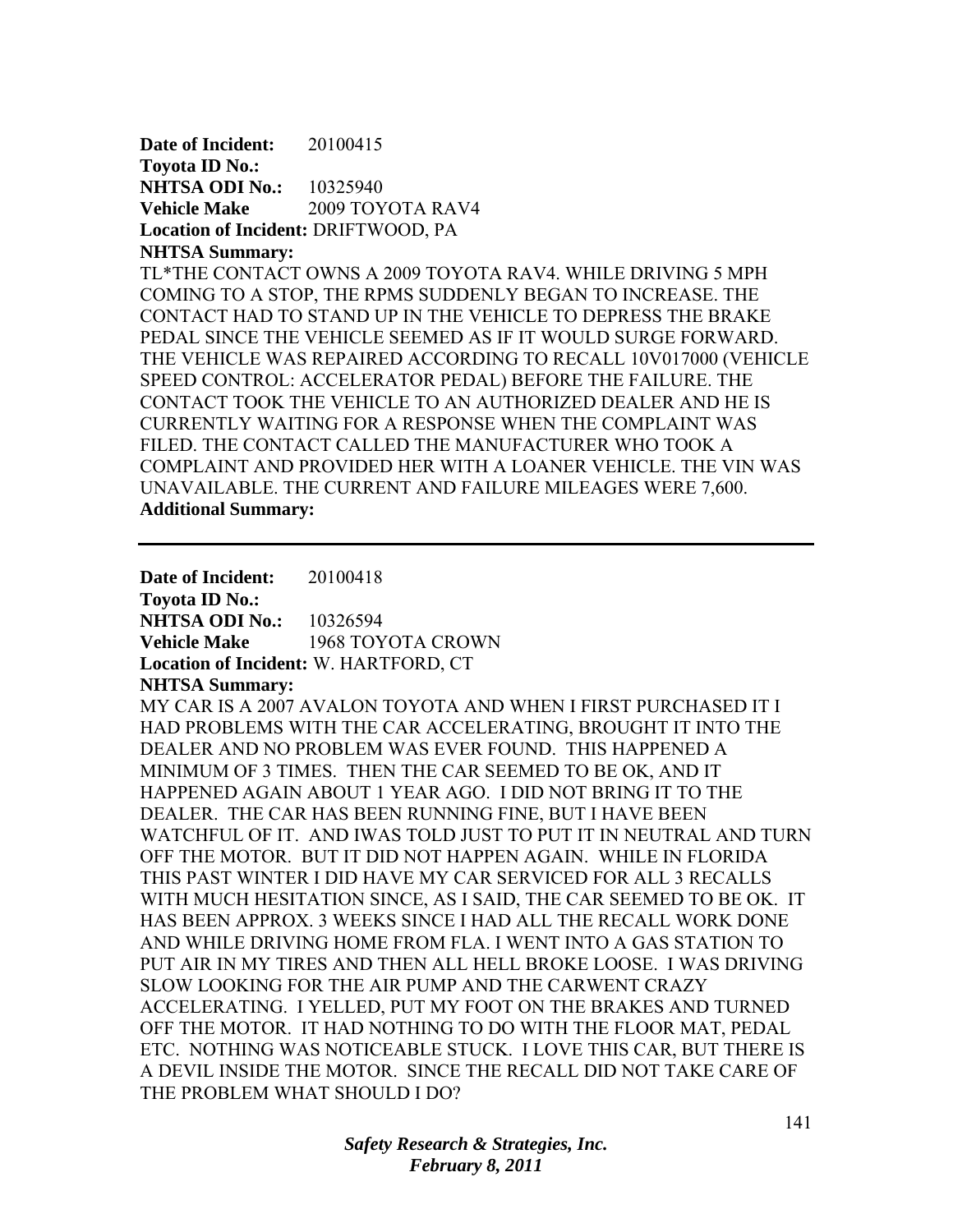#### **Additional Summary:**

Claims issue "HAD NOTHING TO DO WITH THE FLOOR MAT, PEDAL ETC. NOTHING WAS NOTICEABLE STUCK"

**Date of Incident:** 20100419 **Toyota ID No.: NHTSA ODI No.:** 10334105 **Vehicle Make** 2010 TOYOTA COROLLA **Location of Incident:** ARLINGTON, TX **NHTSA Summary:** 

TL- THE CONTACT OWNS A 2010 TOYOTA COROLLA. WHILE DRIVING APPROXIMATELY 20-25MPH APPROACHED A LIGHT AS THE LIGHT CHANGED HE ENGAGED THE ACCELERATOR AND NOTHING HAPPEN FOR SEVERAL SECONDS. HE THEN STATED THE ENGINE REV AND THE VEHICLE ACCELERATED LIKE A BULLET IN A GUN. HE THEN ENGAGED THE EMERGENCY BRAKE AND PUT THE VEHICLE IN NEUTRAL AND MOVED OVER TO THE RIGHT LANE. THE VEHICLE RMP SLOWED DOWN. THE VEHICLE WAS TAKEN THE DEALER AND THEY PERFORM A RECALL REPAIR THE CONTACT DID NOT KNOW THE CAMPAIGN NUMBER. THE CONTACT STATED HE ALSO HAS A PROBLEM WITH THE BRAKES. HE HEARS A LOUD NOISE AT TIMES WHEN ENGAGING THE BRAKES. THE BRAKE PROBLEM WAS CHECKED BY THE DEALER AND THEY WERE UNABLE TO DUPLICATE IT. THE FAILURE MILEAGE WAS 3,865 AND THE CURRENT MILEAGE WAS 3,904. VWB

**Additional Summary:** 

**Date of Incident:** 20100420 **Toyota ID No.: NHTSA ODI No.: 10326622 Vehicle Make** 2008 TOYOTA HIGHLANDER **Location of Incident:** SAN DIEGO, CA **NHTSA Summary:**  TL\* THE CONTACT OWNS A 2008 TOYOTA HIGHLANDER. WHILE DRIVING AT SPEEDS OF 35-40 MPH, THE VEHICLE ACCELERATED WITHOUT WARRANT. THE CONTACT APPLIED THE BRAKES BUT THE VEHICLE CONTINUED TO ACCELERATE AND THE BRAKES WOULD NOT ENGAGE. THE VEHICLE PROCEEDED TO CRASH INTO A CURB SEVERAL TIMES BEFORE COMING TO A STOP. THE CONTACT STATED ALSO SHE HAD PREVIOUSLY RECEIVED NOTIFICATION OF NHTSA RECALL CAMPAIGN ID NUMBER 10V023000 (VEHICLE SPEED CONTROL: ACCELERATOR PEDAL) BUT HAD NOT TAKEN THE VEHICLE FOR RECALL REPAIRS. THE APPROXIMATE FAILURE AND CURRENT MILEAGES WERE 33830. **Additional Summary:**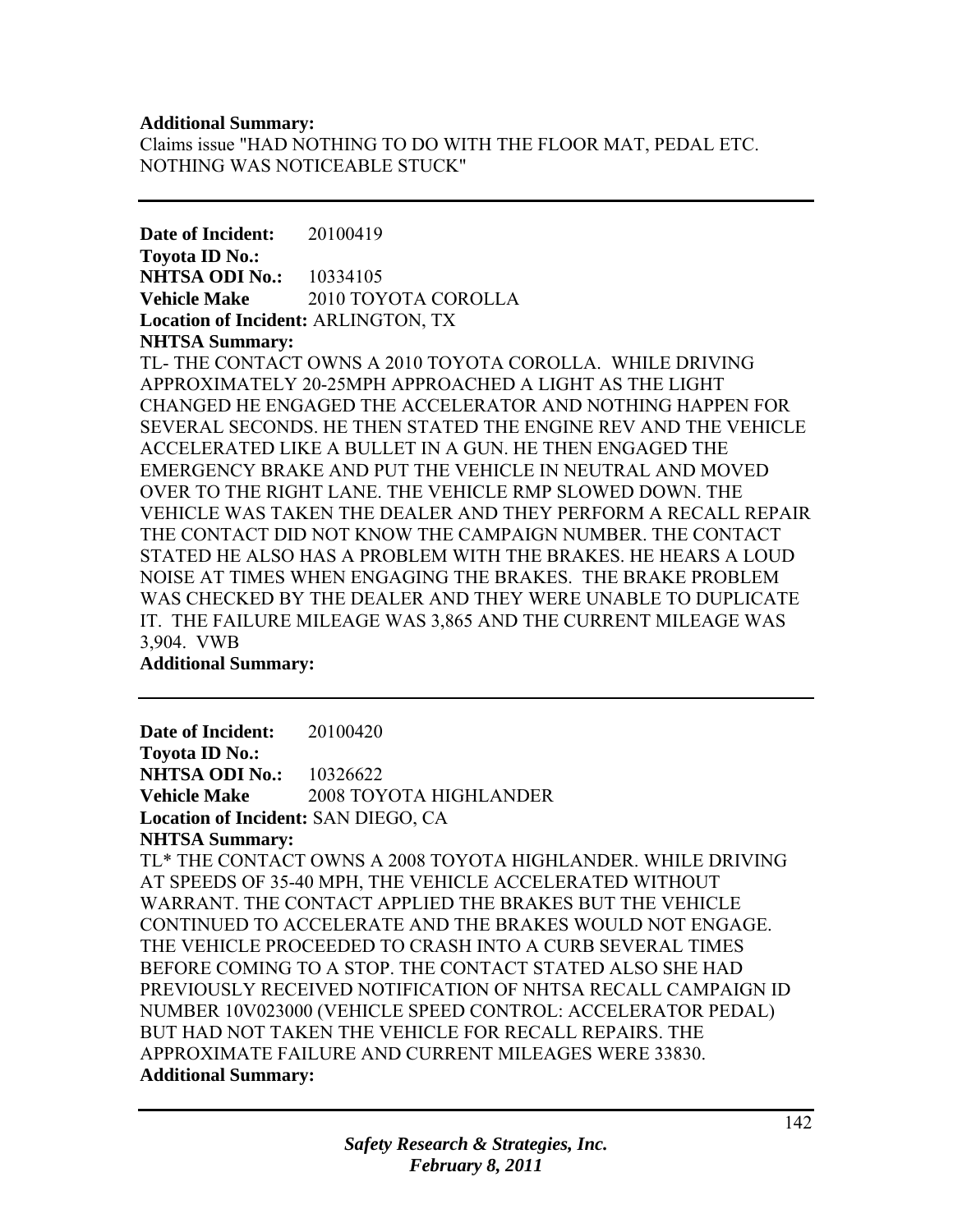**Date of Incident:** 20100420 **Toyota ID No.: NHTSA ODI No.:** 10326890 **Vehicle Make** 2010 TOYOTA PRIUS **Location of Incident:** BALTIMORE, MD **NHTSA Summary:** 

I MADE A NHTSA COMPLAINT ON 1/27/10 FOR ABS/UNINTENDED ACCEL INCIDENTS IN MY PRIUS2010. SUPPOSEDLY TOYOTA CORRECTED THE PROBLEM ON 2/11/10. ON 4/20/10 @ 12:50 PM, MY PRIUS ACCELERATED DANGEROUSLY AS I WAS COMING TO A COMPLETE STOP ON A SLIGHT INCLINE. THE CAR SHOT FORWARD THROUGH A RED LIGHT ON A BUSY BALTIMORE ARTERIAL. I WAS BRAKING THE CAR AND TRYING TO TURN IT TO AVOID HITTING A CONCRETE WALL OR CARS IN THE OPPOSITE LANES. I TURNED VERY SHARPLY,UNABLE TO BRAKE THE CAR; I FEARED IT MAY ROLLOVER. MY FOOT WAS ON THE BRAKE THE WHOLE TIME. I HOPPED A CURB ON THE MEDIAN AND CLIPPED A TRAFFIC SIGN. I THEN PARKED THE CAR AND PHONED THE POLICE. IT WAS AMAZING NO ONE GOT HURT OR KILLED. SINCE THIS INCIDENT OCCURED AFTER TOYOTA SAID THEY FIXED THE PROBLEM, I DO NOT TRUST THEM OR MY CAR. I WANT A REFUND FOR FOR THIS CAR, I WILL NOT DRIVE IT AGAIN:IT IS A DEATH MACHINE. **Additional Summary:** 

**Date of Incident:** 20100421 **Toyota ID No.: NHTSA ODI No.: 10326865 Vehicle Make** 2007 LEXUS ES350 **Location of Incident:** MILL VALLEY, CA **NHTSA Summary:**  TL\*THE CONTACT OWNS A 2007 LEXUS ES350. THE CONTACT STATED THAT THE VEHICLE HAD BEEN REPAIRED PREVIOUSLY ACCORDING TO RECALL 09V388000 (VEHICLE SPEED CONTROL: ACCELERATOR PEDAL) BUT WHILE DRIVING, THE VEHICLE SUDDENLY ACCELERATED. THE VEHICLE HAD NOT BEEN INSPECTED AT THE TIME OF THE COMPLAINT. THE CURRENT AND FAILURE MILEAGES WERE APPROXIMATELY 80,000. **Additional Summary:** 

**Date of Incident:** 20100421 **Toyota ID No.: NHTSA ODI No.:** 10327805 **Vehicle Make** 2010 TOYOTA CAMRY **Location of Incident:** ROCKVILLE CENTER, NY **NHTSA Summary:**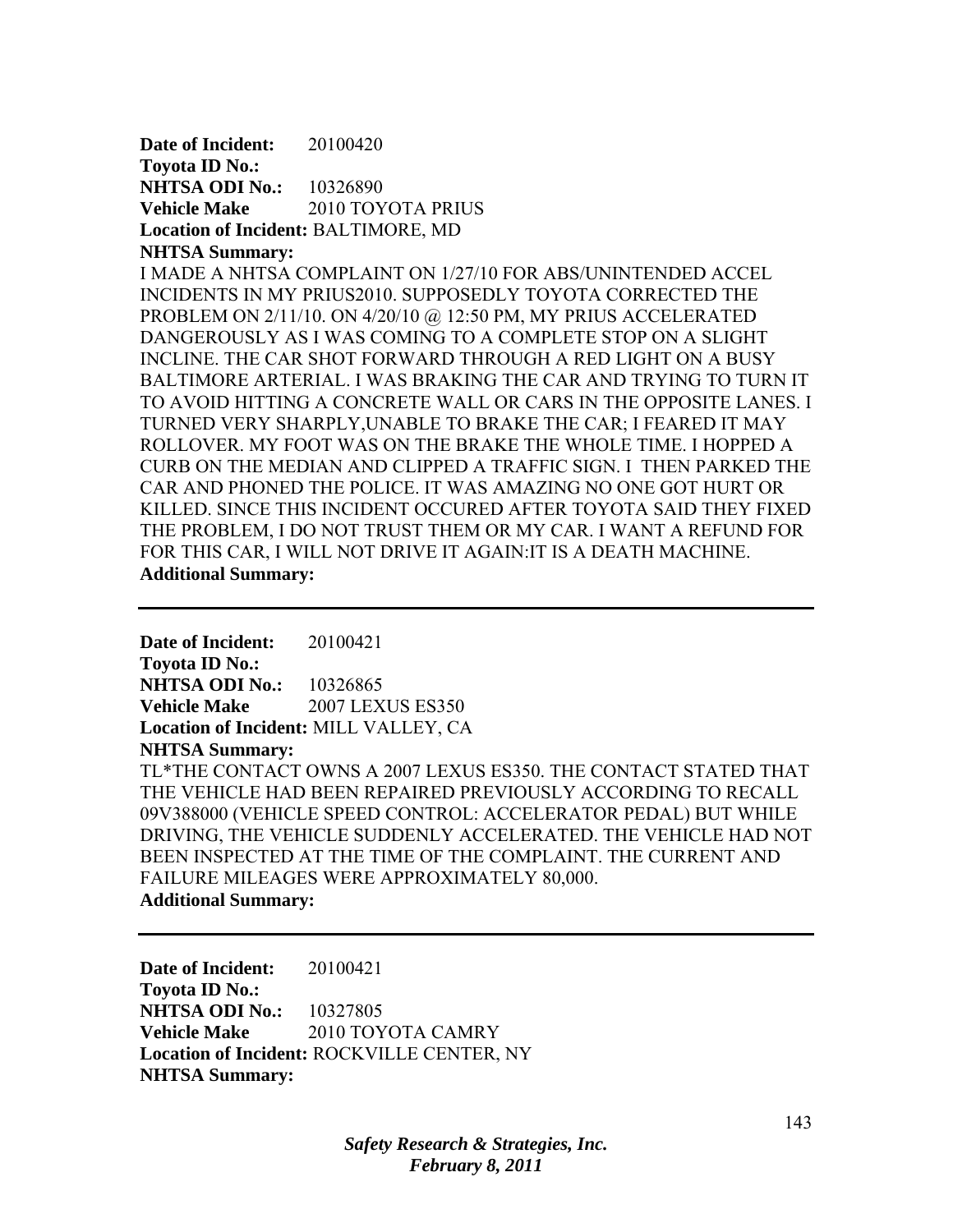TL\* THE CONTACT OWNS A 2010 TOYOTA CAMRY. THE CONTACT STATED WHILE DRIVING AT APPROXIMATE SPEEDS OF 20 MPH AND DEPRESSING THE BRAKE PEDAL, THE VEHICLE ABNORMALLY ACCELERATED. THE DEALER WAS UNABLE TO DUPLICATE THE FAILURE HOWEVER, DID PERFORM REPAIRS ON THE VEHICLE UNDER NHTSA CAMPAIGN ID NUMBER 10V017000 (VEHICLE SPEED CONTROL: ACCELERATOR PEDAL). THE CONTACT BELIEVED THE FAILURE WAS CAUSED BY A DEFECT IN THE ENGINE AND NOT IN THE ACCELERATOR PEDAL. THE CONTACT STATED THERE WERE TWO OTHER FAMILY MEMBERS WHO DROVE THE VEHICLE AND HAD ALSO EXPERIENCED THE UNINTENDED ACCELERATION IN THE VEHICLE. THE APPROXIMATE FAILURE MILEAGE WAS 400 AND THE CURRENT MILEAGE WAS 450. **Additional Summary:** 

**Date of Incident:** 20100425 **Toyota ID No.: NHTSA ODI No.:** 10328231 **Vehicle Make** 2009 TOYOTA CAMRY **Location of Incident:** JAMESVILLE, WI **NHTSA Summary:** 

TL\*THE CONTACT OWNS A 2009 TOYOTA CAMRY. THE CONTACT STATED THAT HE TOOK HIS VEHICLE TO AN AUTHORIZED DEALER IN MARCH 2010 FOR THE REPAIRS ASSOCIATED WITH RECALLS 09V388000 & 10V017000 (VEHICLE SPEED CONTROL: ACCELERATOR PEDAL). HE HAD NOT EXPERIENCED ANY FAILURES BEFORE THE REPAIRS WERE MADE. ON MARCH 25, 2010, THE VEHICLE SUDDENLY ACCELERATED WHILE HIS FOOT WAS ON THE BRAKE PEDAL. THE CONTACT CONTINUED APPLYING PRESSURE TO THE BRAKES AND WAS ABLE TO SHIFT INTO NEUTRAL GEAR WHICH STOPPED THE VEHICLE FROM ACCELERATING. THE VEHICLE WAS TAKEN TO THE DEALER AND A TECHNICIAN FROM CHICAGO INSPECTED IT; HOWEVER, THE TECHNICIAN COULD NOT FIND THE CAUSE OF THE FAILURE. THE CONTACT REQUESTED A REPLACEMENT VEHICLE DUE TO SAFETY RISK WITH THE CURRENT VEHICLE. THE FAILURE MILEAGE WAS APPROXIMATELY 16,000. THE CURRENT MILEAGE WAS 16,040. **Additional Summary:** 

**Date of Incident:** 20100425 **Toyota ID No.: NHTSA ODI No.: 10327500 Vehicle Make** 2007 TOYOTA AVALON **Location of Incident:** EAST PROVIDENCE, RI **NHTSA Summary:**  TL\*THE CONTACT OWNS A 2007 TOYOTA AVALON. THE CONTACT WAS DRIVING APPROXIMATELY 45 MPH WHEN THE VEHICLE SUDDENLY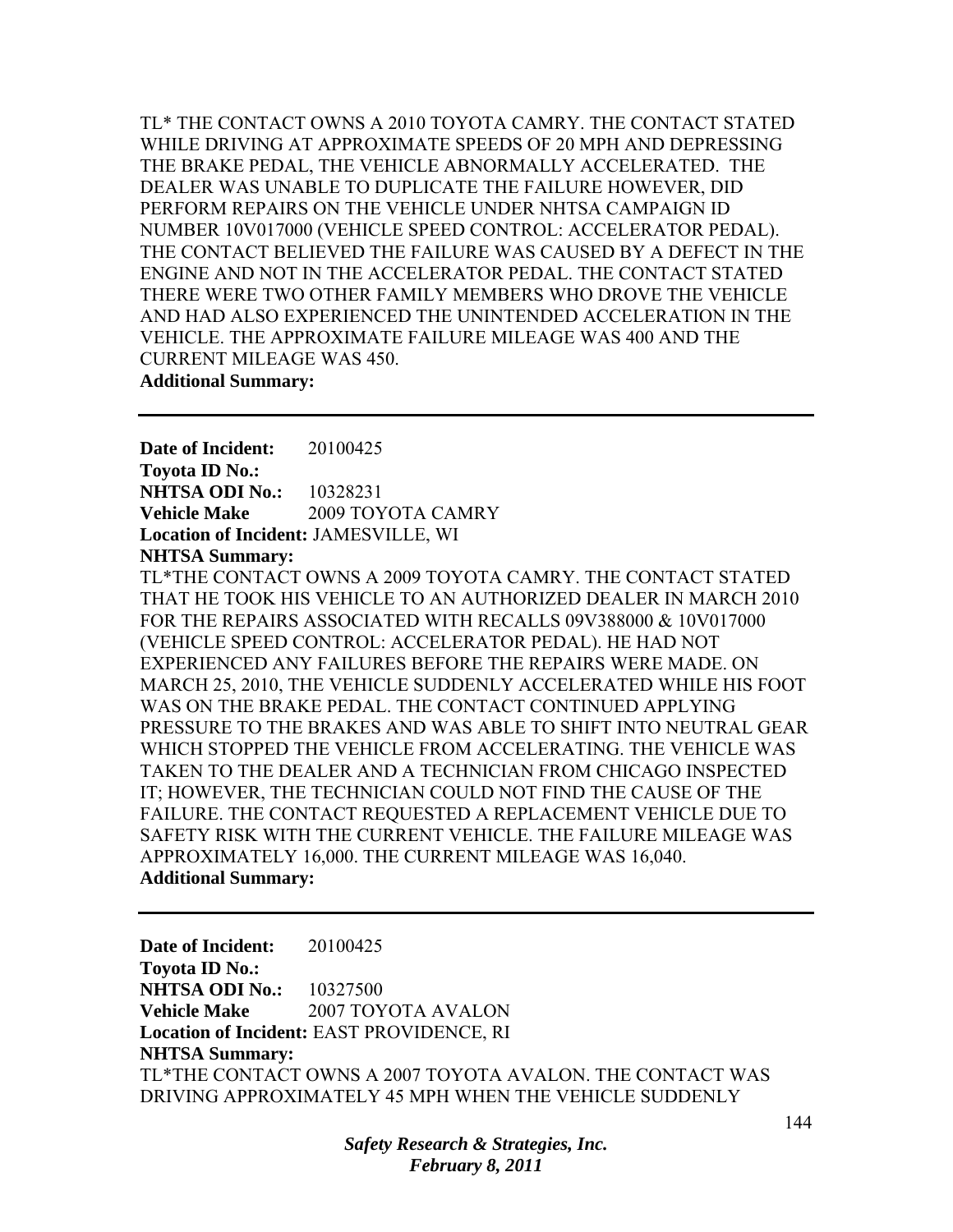ACCELERATED. THE CONTACT ENGAGED THE BRAKE PEDAL AND THE VEHICLE CAME TO A COMPLETE STOP. HE TURNED OFF THE ENGINE AND RESTARTED THE VEHICLE; AFTER TWO SEPARATE ATTEMPTS, THE RPMS INCREASED EXCESSIVELY. HE RESTARTED THE VEHICLE AND IT BEHAVED NORMALLY AFTER FIVE TO TEN MINUTES. PRIOR TO THE FAILURE, THE CONTACT HAD THE VEHICLE REPAIRED ACCORDING TO RECALLS 09V388000, VEHICLE SPEED CONTROL, ACCELERATOR PEDAL AND 10V017000. THE REPAIR DID NOT CORRECT THE FAILURE. THE CONTACT WILL TAKE THE VEHICLE TO THE DEALER SINCE THE COMPLAINT WAS FILED. THE FAILURE MILEAGE WAS APPROXIMATELY 26,000. **Additional Summary:** 

**Date of Incident:** 20100426 **Toyota ID No.: NHTSA ODI No.:** 10341801 **Vehicle Make** 2008 LEXUS ES350 **Location of Incident:** BOGART, GA **NHTSA Summary:**  ON 4-26-10, WHILE IN CINCINNATI OHIO, I WAS THE PASSENGER IN A 2008 LEXUS ES350 .WE WERE GOING TO KROGER. THE DRIVER STOPPED AT A STOP SIGN AND AFTER LEAVING THE STOP SIGN THE CAR SUDDENLY ACCELERATED ALL BY IT'S SELF TO A VERY FAST SPEED. DUE TO THE CAR'S EXCESSIVE SPEED, THE CAR LEFT THE STREET AND HIT 2 OTHER VEHICLES & A TREE. SPECIAL NOTE: SINCE THIS TYPE CAR WAS PART OF A RECALL. PRIOR TO THE ACCIDENT THE OWNER / DRIVER OF THE CAR HAD TAKEN THE CAR TO THE DEALERSHIP TO BE "FIXED" AS INDICATED IN THE RECALL LETTER. \*TR **Additional Summary:** 

**Date of Incident:** 20100426 **Toyota ID No.: NHTSA ODI No.:** 10359690 **Vehicle Make** 2008 LEXUS ES350 **Location of Incident:** CINCINNATI, OH **NHTSA Summary:**  OWNER OF 2008 LEXUS ES RECEIVED RECALL NOTICE FOR ISSUE WITH SUDDEN EXCELLERATION. CAR WAS TAKEN TO LEXUS SERVICE DEPT FOR REPAIRS. HOWEVER A MONTH OR SO LATER, THE CAR SUDDENLY EXCELLERATED GETTING UP TO SPEED OF APPROX 70 MPH IN A RESIDENTIAL AREA. BREAKS DID NOT STOP OR SLOW CAR DOWN. AS A RESULT, TWO PARKED CARS WERE HIT, AND DAMAGED RESIDENTS YARDS BEFORE RUNNING HEAD ON INTO A TREE IN SOMEONE'S YARD. THE DRIVER AND PASSENGER WERE INJURED. **Additional Summary:**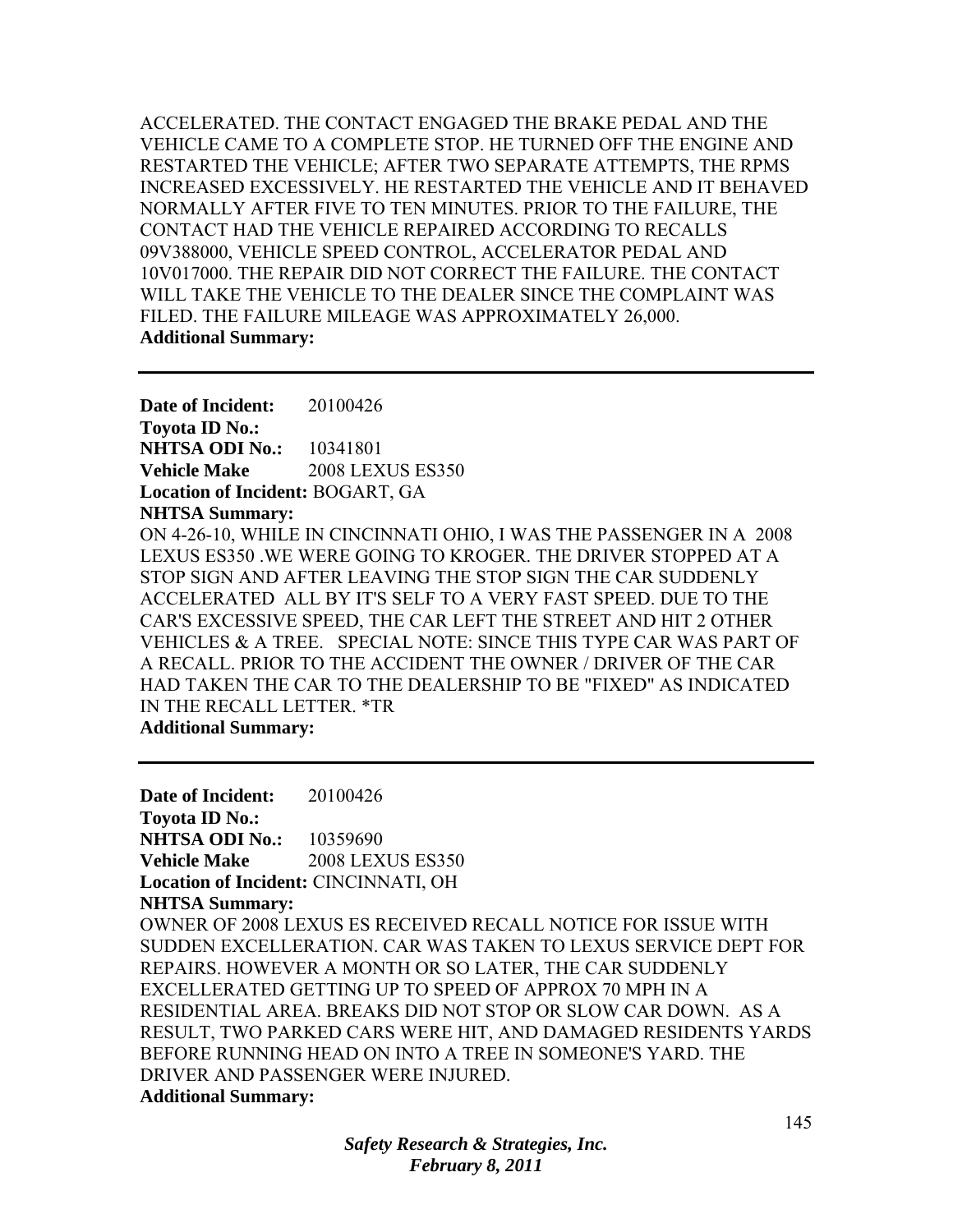**Date of Incident:** 20100427 **Toyota ID No.: NHTSA ODI No.:** 10327793 **Vehicle Make** 2007 LEXUS ES350 **Location of Incident:** BELOIT, WI **NHTSA Summary:**  TL\* THE CONTACT OWNS A 2007 LEXUS ES350. THE CONTACT STATED THAT THE VEHICLE HAD PREVIOUSLY BEEN SERVICED FOR THE RECALL REMEDY ASSOCIATED WITH NHTSA CAMPAIGN ID NUMBER 09V388000 (VEHICLE SPEED CONTROL: ACCELERATOR PEDAL). AFTER THE RECALL REPAIR WAS PERFORMED, THE CONTACT WAS DRIVING 40 MPH WHEN THE VEHICLE ACCELERATED. THE CONTACT THEN SHIFTED THE VEHICLE INTO NEUTRAL GEAR AND APPLIED THE BRAKES. HE WAS ABLE TO MOVE THE VEHICLE FROM THE ROAD AND TURN THE ENGINE OFF. WHEN RESTARTING, THE VEHICLE EXHIBITED UNUSUALLY HIGH ENGINE RPMS AND BEGAN IDLING. THE ENGINE WAS SHUT OFF A SECOND TIME AND RESUMED NORMAL OPERATION WHEN IT WAS RESTARTED. THE VEHICLE WAS NOT TAKEN TO AN AUTHORIZED DEALER FOR FURTHER INSPECTION OF THE FAILURE. THE VIN WAS NOT AVAILABLE. THE FAILURE MILEAGE WAS 45,174 AND THE CURRENT MILEAGE WAS 45,189. **Additional Summary:** 

**Date of Incident:** 20100429 **Toyota ID No.: NHTSA ODI No.:** 10332251 **Vehicle Make** 2002 LEXUS ES300 **Location of Incident:** BOCA RATON, FL

**NHTSA Summary:** 

2002 LEXUS ES300, CAR LUNGES AND JERKS DURING ACCELERATION AND DECELERATION. CAR DROVE FINE UNTIL LEXUS UPGRADED SOFTWARE, AND THEN 100% NOTICABLE DIFFERENCE IN PERFORMANCE. CAR WAS BROUGHT TO JM LEXUS APPROX 4-5 TIMES FOR PROBLEM, AND ONCE TO PALM BEACH LEXUS. CAR JERKED DURING TEST DRIVE WITH MECHANIC. I WAS TOLD IT WAS A "CHARACTERISTIC" OF THE CAR, AND THERE WAS NOTHING THAT CAN BE DONE TO FIX IT. MECHANIC STATED HE HAS SEEN THE SAME PROBLEM ON OTHER CARS. PROBLEM HAS BEEN GETTING WORSE.

**Additional Summary:** 

**Date of Incident:** 20100429 **Toyota ID No.: NHTSA ODI No.:** 10330669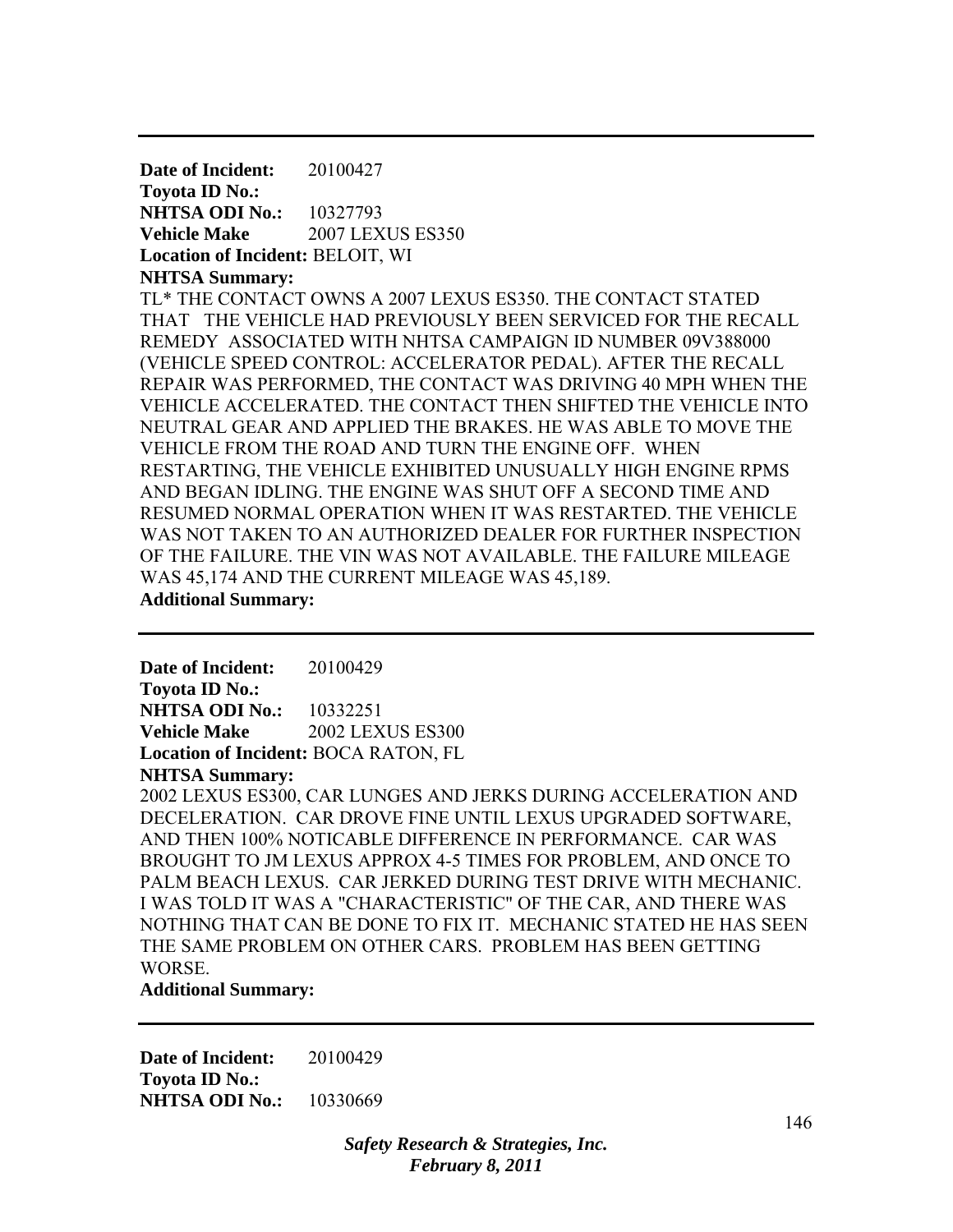**Vehicle Make** 2009 TOYOTA COROLLA **Location of Incident:** SPRINGFIELD, IL **NHTSA Summary:** 

2009 TOYOTA COROLLA. CONSUMER STATES SEVERAL PROBLEMS WITH VEHICLE \*TGW THE CONSUMER STATED THE VEHICLE MAINTAINED SPEED OF TRAVEL EVEN AFTER HIS FOOT WAS REMOVED FROM THE ACCELERATOR PEDAL. TRAVEL SPEED DECREASED ONLY AFTER THE VEHICLES REGULAR BRAKE HAD BEEN REMOVED. THERE WAS A SPIKE IN THE RPM UNDER NORMAL DRIVING CONDITIONS WITHOUT CHANGE IN PRESSURE APPLIED TO THE ACCELERATOR PEDAL. ALSO, THERE WAS ERRATIC IDLING WHILE THE VEHICLE WAS IN PARK WITHOUT THE CONSUMER TOUCHING THE ACCELERATOR PEDAL. THE CONSUMER CONTINUED TO EXPERIENCE PROBLEMS WITH THE ACCELERATOR PEDAL AFTER THE RECALL WAS PERFORMED. \*JB **Additional Summary:** 

**Date of Incident:** 20100501 **Toyota ID No.: NHTSA ODI No.:** 10353989 **Vehicle Make** 2007 TOYOTA TUNDRA **Location of Incident:** DERRY, PA **NHTSA Summary:**  I HAD MY MY TRUCK IN FOR SERVICE AND THEY FIX THE GAS PEDAL WHICH HAS MADE IT WORSE. THE TRUCK HESITATES THEN LURCHES AHEAD. IT HAPPENS ALL THE TIME.ALSO THE TRANSMISSION IS MAKING A BANGING NOISE AND DOSN'T SHIFT RIGHT. IT BANGS ON ACCLERATION AND DEACCLERATION.I HAVE HAD IT TO THE DEALERS SHOP AND THEY ACKNOWLEDGE THE PROBLEM BUT WON'T FIX IT **Additional Summary:** 

**Date of Incident:** 20100503 **Toyota ID No.: NHTSA ODI No.:** 10329103 **Vehicle Make** 2009 TOYOTA CAMRY **Location of Incident:** MAUMEE, OH **NHTSA Summary:**  TL\* THE CONTACT OWNS A 2009 TOYOTA CAMRY. THE CONTACT STATED HE THE ACCELERATOR PEDAL WAS REPLACED UNDER NHTSA CAMPAIGN ID NUMBER: 10V017000 (VEHICLE SPEED CONTROL: ACCELERATOR PEDAL). ON A LATER DATE, WHILE DRIVING WITH THE CRUISE CONTROL SET AT 65 MPH, THE VEHICLE ABNORMALLY ACCELERATED. THE CONTACT WAS ABLE TO STOP THE ACCELERATION WITHOUT INCIDENT. THE DEALER ADVISED BRINGING THE VEHICLE BACK IN FOR FURTHER INSPECTION.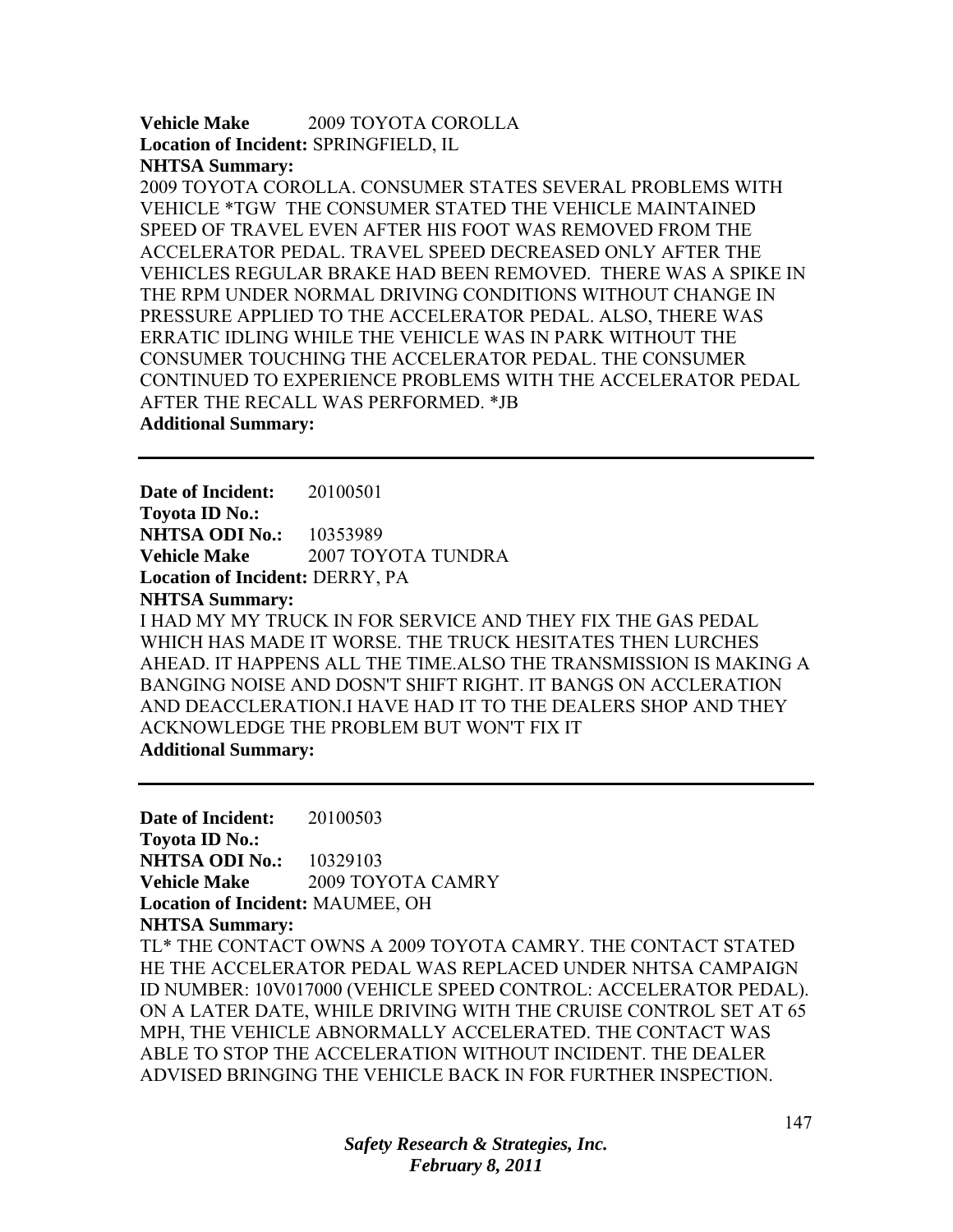# THERE WERE NO ADDITIONAL REPAIRS MADE TO THE VEHICLE AS OF YET. THE CURRENT AND FAILURE MILEAGES WERE 15,000. **Additional Summary:**

**Date of Incident:** 20100505 **Toyota ID No.: NHTSA ODI No.:** 10331845 **Vehicle Make 2010 TOYOTA TUNDRA Location of Incident:** MISSION, TX **NHTSA Summary:**  I HAVE A 2010 TOYOTA TUNDRA, SINCE THE PURCHASE NOTE THAT SPEEDS UP WHEN I COME TO A STOP, OR JUST WHEN I'M WITH THE BRAKE PEDAL POSITION, AND TO BEGIN TO CORRECT SINGLE SPEEDS, AND HE ARRANGED A RECALL OF THE ACCELERATOR PEDAL, BUT EVEN SO I STILL HAVE THE PROBLEM A FEW WEEKS AGO, ALMOST HIT WITH MY TRUCK, AN IMMIGRATION OFFICER, WHEN INSPECTING THE TRUCK, AND MY PASSPORT ... THAT SCARED ME A LOT **Additional Summary:** 

**Date of Incident:** 20100506 **Toyota ID No.: NHTSA ODI No.:** 10331339 **Vehicle Make** 2009 TOYOTA CAMRY **Location of Incident:** CLEVLAND, TN **NHTSA Summary:**  TL- THE CONTACT OWNS A 2009 TOYOTA CAMRY. THE CONTACT REFERENCE A RECALL BUT WAS NOT SURE OF WHICH CAMPAINGN:NHTSA CAMPAIGN ID NUMBER: 09V388000 COMPONENT: VEHICLE SPEED CONTROL:ACCELERATOR PEDAL, NHTSA CAMPAIGN ID NUMBER: 10V017000, COMPONENT: VEHICLE SPEED CONTROL:ACCELERATOR PEDAL. THE CONTACT STATE SHE HAD THE RECALL WORK PERFORMED AND THE VEHICLE WAS STILL ACCELERATING, SHE STATED A CROSS BAR WAS INSTALLED IN THE VEHICLE. THE CONTACT STATED THE FAILURE WAS INTERMITTENTLY. WHILE DRIVING 30 MPH THE CONTACT STATED SHE TOOK HER FEET OFF THE ACCELERATOR AND THE VEHICLE CONTINUE TO ACCELERATE. SHE THEN ENGAGED THE BRAKES AND THE VEHICLE THEN SLOWED DOWN. THE VEHICLE HAS NOT BEEN TAKEN BACK TO THE DEALER FROM THIS FAILURE. THE FAILURE MILEAGE WAS 42,497 AND THE CURRENT MILEAGE WAS 43,778. VWB **Additional Summary:** 

**Date of Incident:** 20100506 **Toyota ID No.:**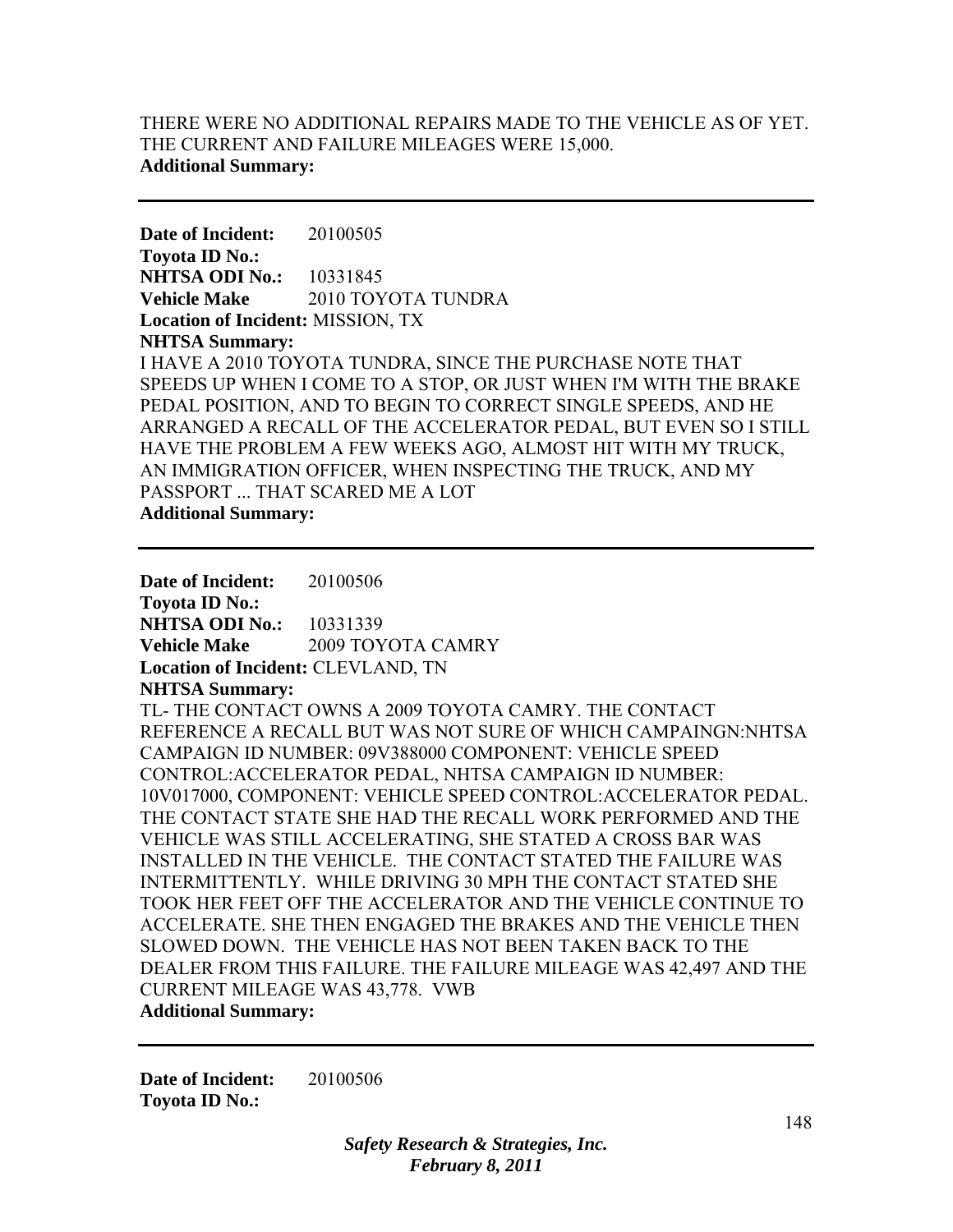**NHTSA ODI No.:** 10329268 **Vehicle Make** 2009 TOYOTA CAMRY **Location of Incident:** HOUSTON, TX **NHTSA Summary:** 

TL\*THE CONTACT OWNS A 2009 TOYOTA CAMRY. THE CONTACT STATED THAT THE VEHICLE WAS TAKEN TO AN AUTHORIZED DEALERSHIP FOR RECALL 10V017000 (VEHICLE SPEED CONTROL:ACCELERATOR PEDAL) WHERE THE REPAIR WAS PERFORMED. ABOUT THREE MONTHS LATER, WHILE ANOTHER DRIVER WAS DRIVING AT 4 MPH, THE VEHICLE SUDDENLY ACCELERATED. THE VEHICLE CRASHED INTO A PLATE GLASS WINDOW, THEN CRASHED INTO A WALL INSIDE THE BUILDING AND CONTINUED TO ACCELERATE. THE CONTACT SHIFTED INTO NEUTRAL, THEN INTO DRIVE UNTIL HE WAS ABLE TO TURN OFF THE IGNITION. THERE WERE NO INJURIES BUT A POLICE REPORT WAS FILED. THE VEHICLE WAS TOWED TO AN IMPOUND LOT. THE CURRENT AND FAILURE MILEAGES WERE APPROXIMATELY 50,000. **Additional Summary:** 

**Date of Incident:** 20100506 **Toyota ID No.: NHTSA ODI No.: 10329556 Vehicle Make** 2009 TOYOTA CAMRY **Location of Incident:** LARGO, FL **NHTSA Summary:**  2009 TOYOTA CAMRY. CONSUMER STATES PROBLEMS WITH GAS PEDAL \*TGW THE VEHICLE CONTINUED TO ACCELERATE AFTER THE CONSUMER REMOVED HIS FOOT FROM THE ACCELERATOR PEDAL. THE CONSUMER STATED THE ACCELERATOR PEDAL WAS SUPPOSEDLY FIXED ON FEBRUARY 11, 2010. \*JB **Additional Summary:** 

**Date of Incident:** 20100508 **Toyota ID No.: NHTSA ODI No.:** 10330112 **Vehicle Make**  2007 TOYOTA CAMRY **Location of Incident:** LA PLATA, MD **NHTSA Summary:**  ON LISTED DATE AT APPROXIMATELY 0940, MY MOTHER IN LAW WAS OPERATING MY 2007 TOYOTA CAMRY IN LA PLATA, MD. AS SHE PULLED LEFT INTO A PARKING SPACE SHE REMOVED HER FOOT FROM THE ACCELERATOR AND PLACED IN ON THE BRAKE AND WENT TO PLACE THE VEHICLE INTO PARK. AT THAT TIME, THE VEHICLE LURCHED AGGRESSIVELY FORWARD, JUMPING SEVERAL FEET INTO THE GRASS AT THAT LOCATION. SHE WAS ABLE TO STOP THE VEHICLE SINCE HER FOOT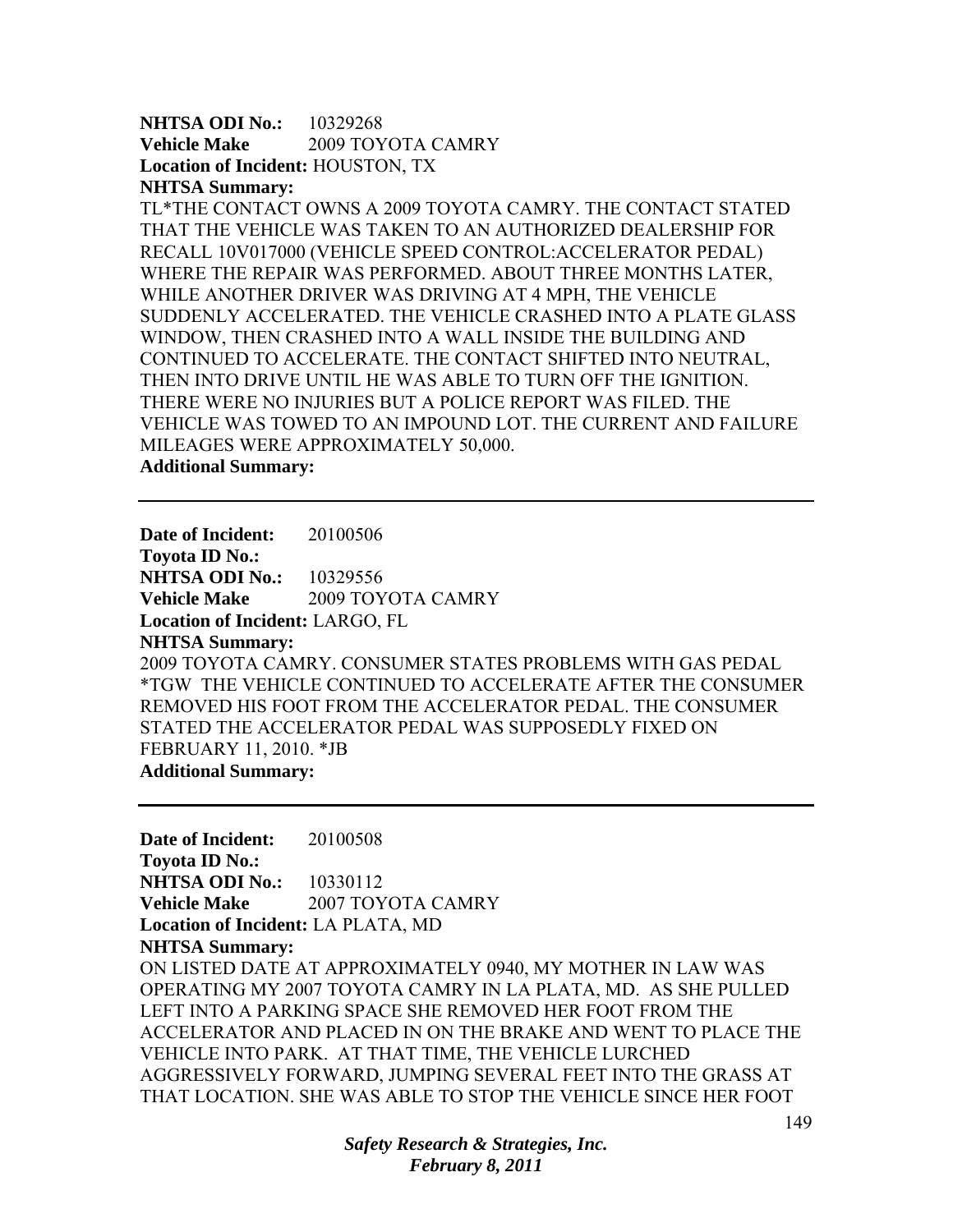WAS ON THE BRAKE, PLACE IN INTO REVERSE AND PARK IT WITHOUT FURTHER INCIDENT. SHE REPORTED IT TO ME IMMEDIATELY. SHE HAD MY TWO YOUNG CHILDREN IN THE VEHICLE AND KNEW THAT I HAD AN UNWANTED ACCELERATION INCIDENT IN JAN. 2008. THAT INCIDENT (ACCELERATOR WAS STUCK TO FLOOR- REPORTED TO NHTSA (REF ODI #10214714), WAS INVESTIGATED BY SCOTT YON OF NHTSA WHO ALSO PERSONALLY INSPECTED THE VEHICLE. THE RECALL REPAIR WAS COMPLETED ON THE VEHICLE IN APRIL 2010. THIS INCIDENT OCCURRED AFTER REPAIRS WERE PERFORMED. **Additional Summary:** 

**Date of Incident:** 20100510 **Toyota ID No.: NHTSA ODI No.:** 10331035 **Vehicle Make** 2009 TOYOTA CAMRY **Location of Incident:** POTOMAC, MD **NHTSA Summary:**  RE TOYOTA CAMRY 2009. HAD RECALL WORK DONE ON FEB. 2010 WHERE MAT WAS SECURED. THE CAR ACCELERATED ON MAY 10, 2010, IN PARKING LOT OF RESTAURANT AND WAS STOPPED BY LARGE CURB. BROUGHT CAR TO DEALER AND WAS INFORMED MAT WAS LOOSE. AM CONCERNED ABOUT ANOTHER INCIDENT WITH THIS CAR. **Additional Summary:** 

**Date of Incident:** 20100511 **Toyota ID No.: NHTSA ODI No.:** 10330064 **Vehicle Make** 2007 TOYOTA TUNDRA **Location of Incident:** NILES, OH **NHTSA Summary:**  APPROXIMATELY THREE WEEKS AGO I HAD THE ACCELERATOR RECALL REPAIR WORK COMPLETED ON MY 2007 TOYOTA TUNDRA, AFTER, I NOTICED RANDOMLY WHILE I WAS STOPPED AT A LIGHT, INTERSECTION ETC. I WOULD ACCELERATE THE TRUCK WOULD FEEL AS IF SOME ONE PUSHED THE GAS PEDAL, AND THEN HIT THE BRAKE. IT STARTED OUT VERY MILD. AND I THOUGH IT MAY HAVE JUST BEEN ME CAUSING IT. ON 11 MAY 2010 WHILE TAKING MY 4YR OLD TO DAYCARE IT DID IT AGAIN. BUT THIS TIME IT WAS VERY HARD. THE UNINTENDED ACCELERATION CAUSED MY HEAD, AS WELL AS MY SONS TO GO BACK AND HIT OUR HEAD REST. THE TRUCK ACCELERATED THREE TIMES IN A ROW. IT WAS AS IF WE WERE RIDING A BUMPY ROLLER COASTER RIDE. \*TR **Additional Summary:**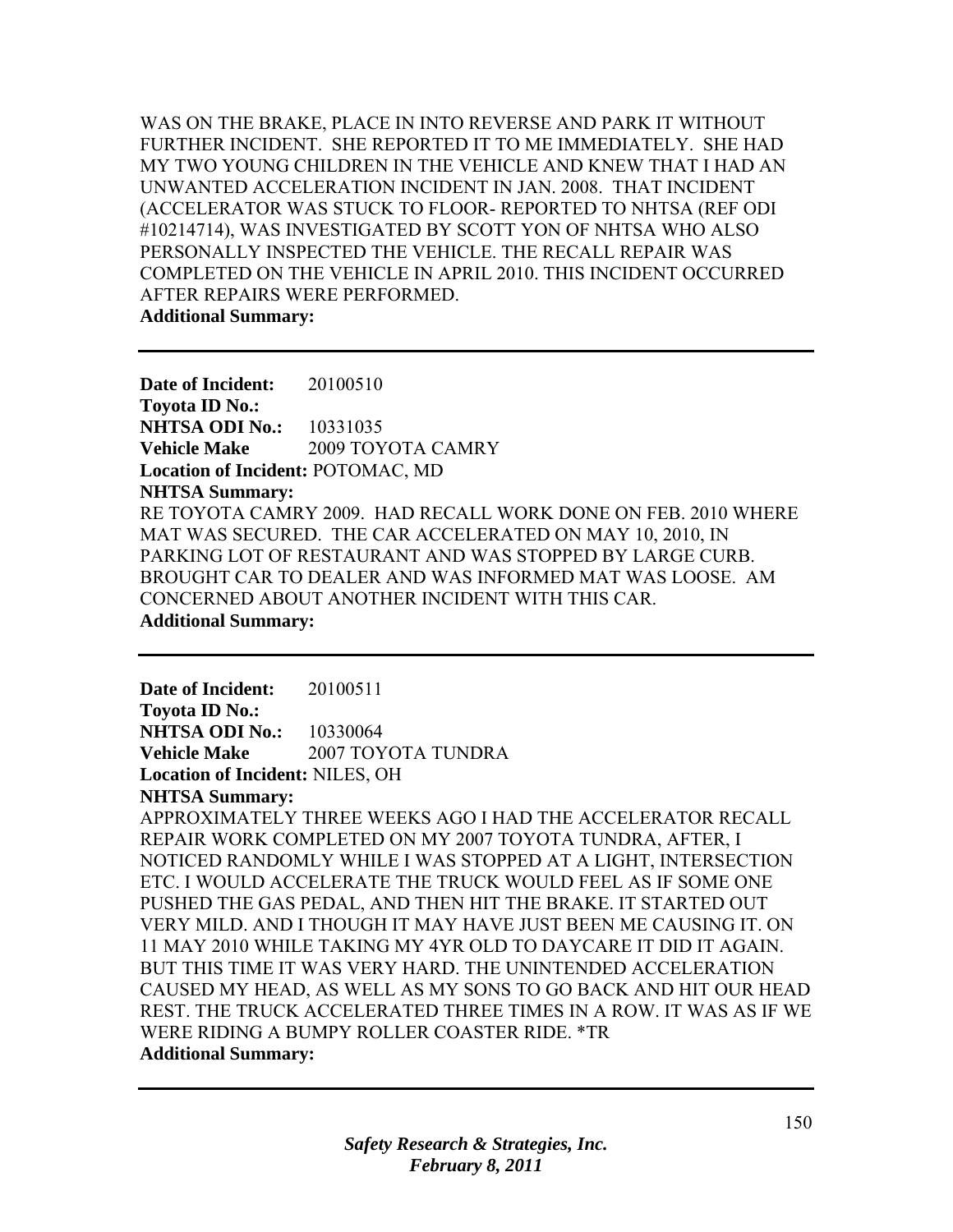**Date of Incident:** 20100514 **Toyota ID No.: NHTSA ODI No.:** 10334936 **Vehicle Make** 2010 TOYOTA COROLLA **Location of Incident:** MONTICELLO, NY **NHTSA Summary:** 

TL\*THE CONTACT OWNS A 2010 TOYOTA COROLLA. WHILE APPROACHING A STOP SIGN WITH HIS FOOT ON THE BRAKE, THE CONTACT STATED THAT THE VEHICLE SUDDENLY ACCELERATED AND CRASHED INTO A FENCE. THE CONTACT SUFFERED BACK INJURIES. A POLICE REPORT WAS FILED. THE CONTACT FILED A COMPLAINT WITH THE MANUFACTURER. THE CONTACT STATED THAT THE VEHICLE WAS TAKEN TO THE LOCAL DEALERSHIP MARCH 22, 2010 FOR THE ACCELERATOR PEDAL MODIFICATION. THE VEHICLE WAS TOTALED. THE CURRENT AND FAILURE MILEAGES WERE 2,500 UPDATED 07/27/10\*JB **Additional Summary:** 

**Date of Incident:** 20100514

**Toyota ID No.: NHTSA ODI No.:** 10332395 **Vehicle Make** 2001 TOYOTA RAV4 **Location of Incident:** AUSTIN, TX

**NHTSA Summary:** 

TOYOTA RAV4 CAR JERKS UPON ACCELERATING FROM STOP. CAR IS SLUGGISH TO ACCELERATE. COULD CASE WRECK WHEN TURNING LEFT ACROSS A STREET OR HIT FROM BEHIND IF RAV4 DOES NOT ACCELERATE CORRECTLY. FAILURE STARTED TO OCCUR SUDDENLY WITHOUT PRIOR PROBLEMS. DEALERSHIP STATES ECM NEEDS TO BE REPLACED BASED ON TSB FROM TOYOTA (TSB # 000206), TSB STATES "IMPROVEMENTS HAVE BEEN MADE TO THE ENGINE CONTROL MODULE (ECM) (SAE TERM: POWERTRAIN CONTROL MODULE/PCM) MANUFACTURING PROCESS TO REDUCE THE POSSIBILITY OF THIS CONDITION OCCURRING" -- THIS INDICATES THAT IT IS A KNOWN ISSUE, THAT IS OCCURRING DUE TO A POOR MANUFACTURING PROCESS. THERE ARE SEVERAL WEBSITES WHERE OTHER 2001-2003 RAV4 OWNERS ARE COMPLAINING ABOUT THE SAME ISSUE.

## **Additional Summary:**

**Date of Incident:** 20100514 **Toyota ID No.: NHTSA ODI No.:** 10340896 **Vehicle Make** 2009 TOYOTA CAMRY **Location of Incident:** GALLOWAY, OH **NHTSA Summary:**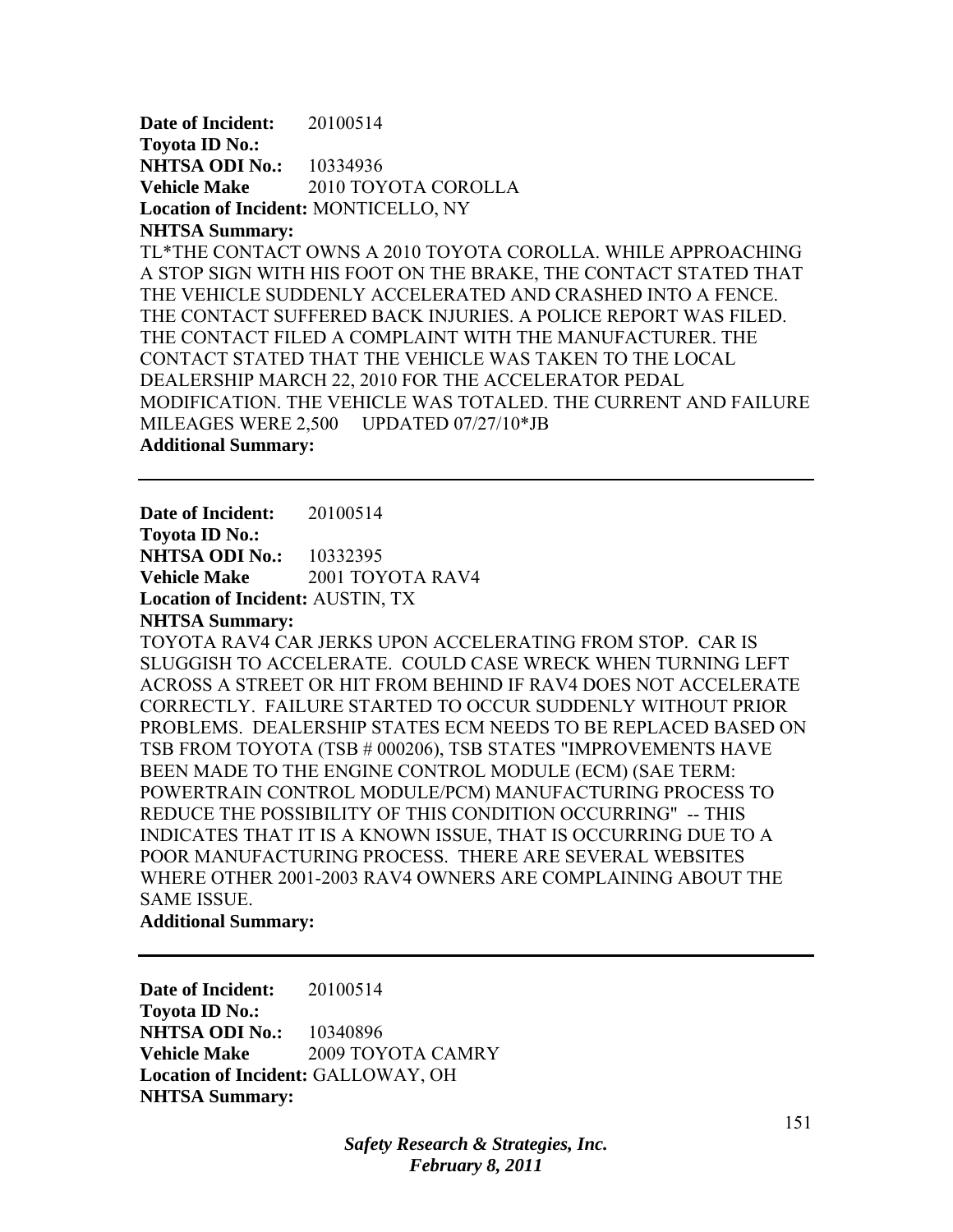# DRIVING DOWN HIGHWAY WHEN CAR ACCELERATED ON ITS OWN. HAD THE PEDAL MODIFIED BY DEALERSHIP ALREADY. **Additional Summary:**

**Date of Incident:** 20100516 **Toyota ID No.: NHTSA ODI No.:** 10332064 **Vehicle Make** 2008 TOYOTA AVALON **Location of Incident:** LAKE JACKSON, TX **NHTSA Summary:** 

I HAVE A 2007 TOYOTA AVALON. THIS IS IN REFERENCE TO A PREVIOUS COMPLAINT "10308589". IT HAPPENED AGAIN. ON SUNDAY, MAY 16TH, 2010 I "FLOORED" THE ACCELERATOR AFTER TURNING INTO TRAFFIC BECAUSE THE CAR ON THE ROAD WAS GOING MUCH FASTER THAN I EXPECTED. THE ACCELERATOR GOT STUCK SO I PUT IT IN NEUTRAL, HEARD AND SAW HIGH RPM ON THE TACK AND TURNED THE MOTOR OFF WITH THE KEY. I WRESTLED THE CAR INTO THE NEXT TURN-OFF (NO POWER STEERING). I LOOKED DOWN AND MY GAS PEDAL WAS STUCK ALL THE WAY DOWN BY THE FLOORMAT. THIS IS A FLOORMAT THAT I PUT IN FROM WALMART. IT IS MADE OF HEAVY RUBBER TO PROTECT MY NICE FLOORMATS. IT IS NOT LATCHED INTO THE FLOOR LIKE MY NICE FLOORMAT UNDERNEATH. THIS WAS MY FAULT, NOT TOYOTA. THAT FLOORMAT IS NOW IN THE TRUNK OF MY CAR. THIS IS THE THIRD TIME UNCONTROLLED ACCELERATION HAS HAPPENED IN THIS CAR. IT WAS IN FOR RECALL REPAIR AFTER THE SECOND INCIDENT. DRIVER BEWARE! THIS TOOL IS REQUIRING ME TO SELECT A MODEL NUMBER ON EQUIPMENT WHICH DOES NOT MAKE SENSE SO I JUST SELECTED ONE AT RANDOM - THAT IS A FLAW IN THE REPORTING PROCESS. **Additional Summary:** 

**Date of Incident:** 20100518 **Toyota ID No.: NHTSA ODI No.: 10342998 Vehicle Make** 2010 TOYOTA CAMRY **Location of Incident:** WACO, TX **NHTSA Summary:**  TL\* THE CONTACT OWNS A 2010 TOYOTA CAMRY. THE CONTACT STATED WHILE TRYING TO PARK, THE VEHICLE ABNORMALLY ACCELERATED. THE CONTACT WAS ABLE TO REGAIN CONTROL OF THE VEHICLE BY DEPRESSING THE BRAKE. THE CONTACT STATED THE DEALER REPAIRED THE VEHICLE UNDER NHTSA RECALL CAMPAIGN ID NUMBER: 10V017000 (VEHICLE SPEED CONTROL: ACCELERATOR PEDAL) YET THE FAILURE RECURRED SEVERAL TIMES. THE VEHICLE WAS NOT FURTHER REPAIRED.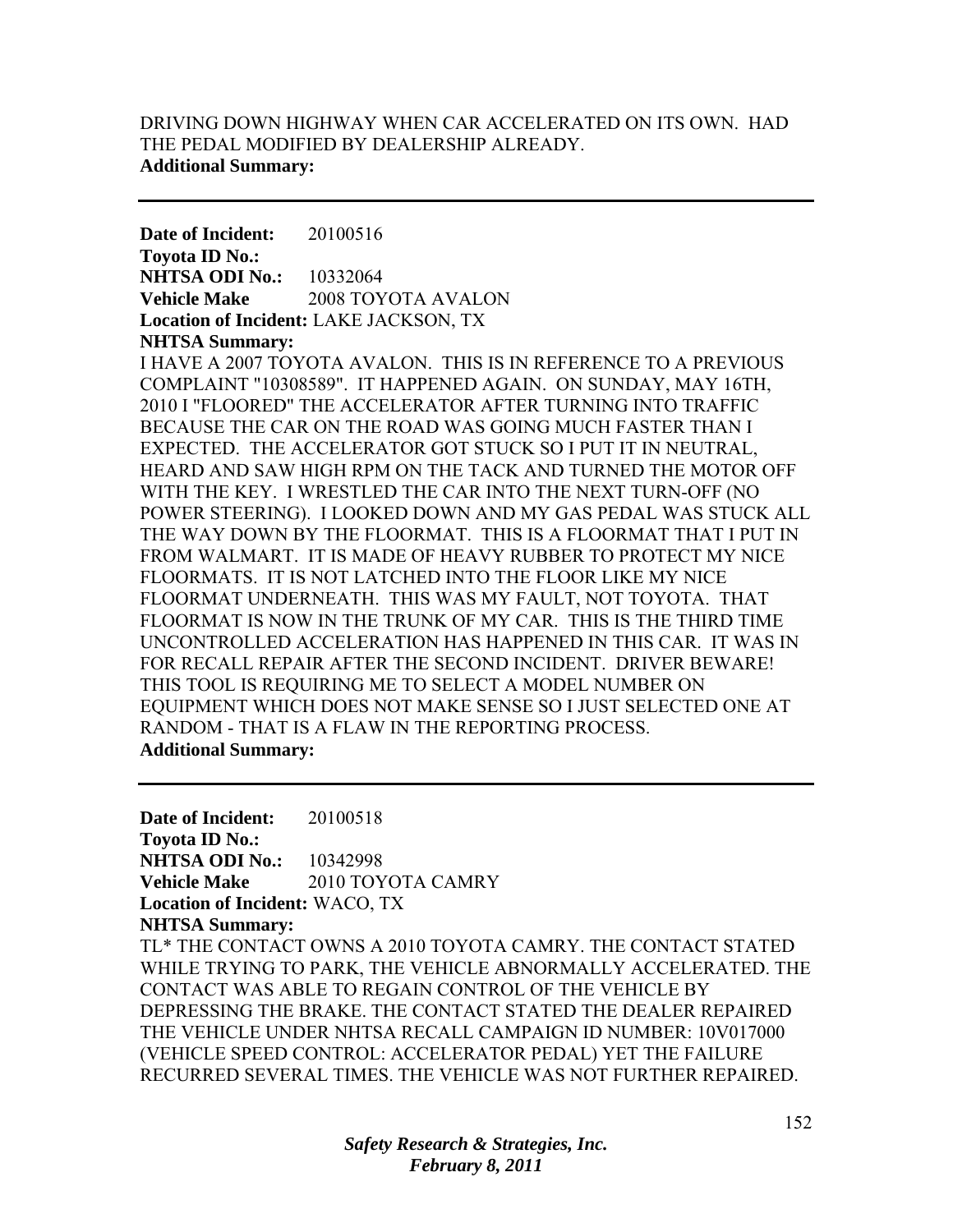## THE FAILURE MILEAGE WAS APPROXIMATELY 500 AND THE CURRENT MILEAGE WAS APPROXIMATELY 1,900. **Additional Summary:**

**Date of Incident:** 20100518 **Toyota ID No.: NHTSA ODI No.:** 10330952 **Vehicle Make** 2009 TOYOTA COROLLA **Location of Incident:** ST. PETER, IL **NHTSA Summary:**  TL-THE CONTACT OWNS A 2009 TOYOTA COROLLA. THE CONTACT STATED THAT HE HAS PREVIOUSLY HAD HIS VEHICLE SERVICED FOR AN UNKNOWN ACCELERATOR PEDAL RECALL. WHILE DRIVING AT 3 MPH THE BRAKES WERE APPLIED AND THE VEHICLE SURGED FORWARD UNTIL MORE PRESSURE WAS APPLIED TO THE BRAKES AND THE VEHICLE WAS SHIFTED INTO NEUTRAL. THE VEHICLE WAS NEVER SHUT OFF AND WAS DRIVEN DIRECTLY TO AN AUTHORIZED DEALER TO BE EXAMINED. THE FAILURE AND CURRENT MILEAGES WERE 57,000. SM. **Additional Summary:** 

**Date of Incident:** 20100522 **Toyota ID No.: NHTSA ODI No.:** 10331819 **Vehicle Make** 2009 TOYOTA MATRIX **Location of Incident:** DOVER, DE **NHTSA Summary:**  MY HUSBAND AND I WERE ON INTERSTATE 495 OF THE WASHINGTON BELTWAY SITTING IN A 3 MILE BACKUP WHERE 5 LANES WERE MERGING INTO ONE. MY FOOT WAS FIRMLY ON THE BRAKE LEAVING PLENTY OF ROOM FROM THE CAR IN FRONT OF ME. ALL OF A SUDDEN I REALIZED THAT THE CAR WAS INCHING FORWARD AND THE BRAKE WOULD NOT STOP THE ACCELERATION. MY HUSBAND REALIZED WHAT WAS HAPPENING AND LOOKED DOWN AND KNEW THAT MY FOOT WAS FIRMLY ON THE BRAKE. ALL OF A SUDDEN, IT JUST STOPPED AS FAST AS IT STARTED. WE CAME WITHIN INCHES OF HITTING THE CAR IN FRONT OF US. AS I SAT IN THAT MESS OF A TRAFFIC JAM AND SAW THE AMOUNT OF CELL PHONES BEING USED, IT HIT ME. DID ALL THESE PHONES START THAT CAR TO MOVE? THIS MATRIX 2009 ONLY HAS 22,700 MILES ON IT BUT I WILL BE TAKING IT TO THE TOYOTA DEALERSHIP AND TOYOTA WILL BE RECIVING A LETTER FROM ME WITH THE DETAILS. THE RECALL WORK ON THE ACCELERATOR WAS DONE 2 MONTHS AGO. I HAVE ALSO MADE A COMPLAINT TO THE DEALERSHIP THAT THE CAR SEEMS TO DO SOMETHING BETWEEN 20 AND 40 MILES PER HOUR WHEN YOU ARE DECELERATING. I CAN'T TELL EXACTLY WHAT IT IS DOING BECAUSE IT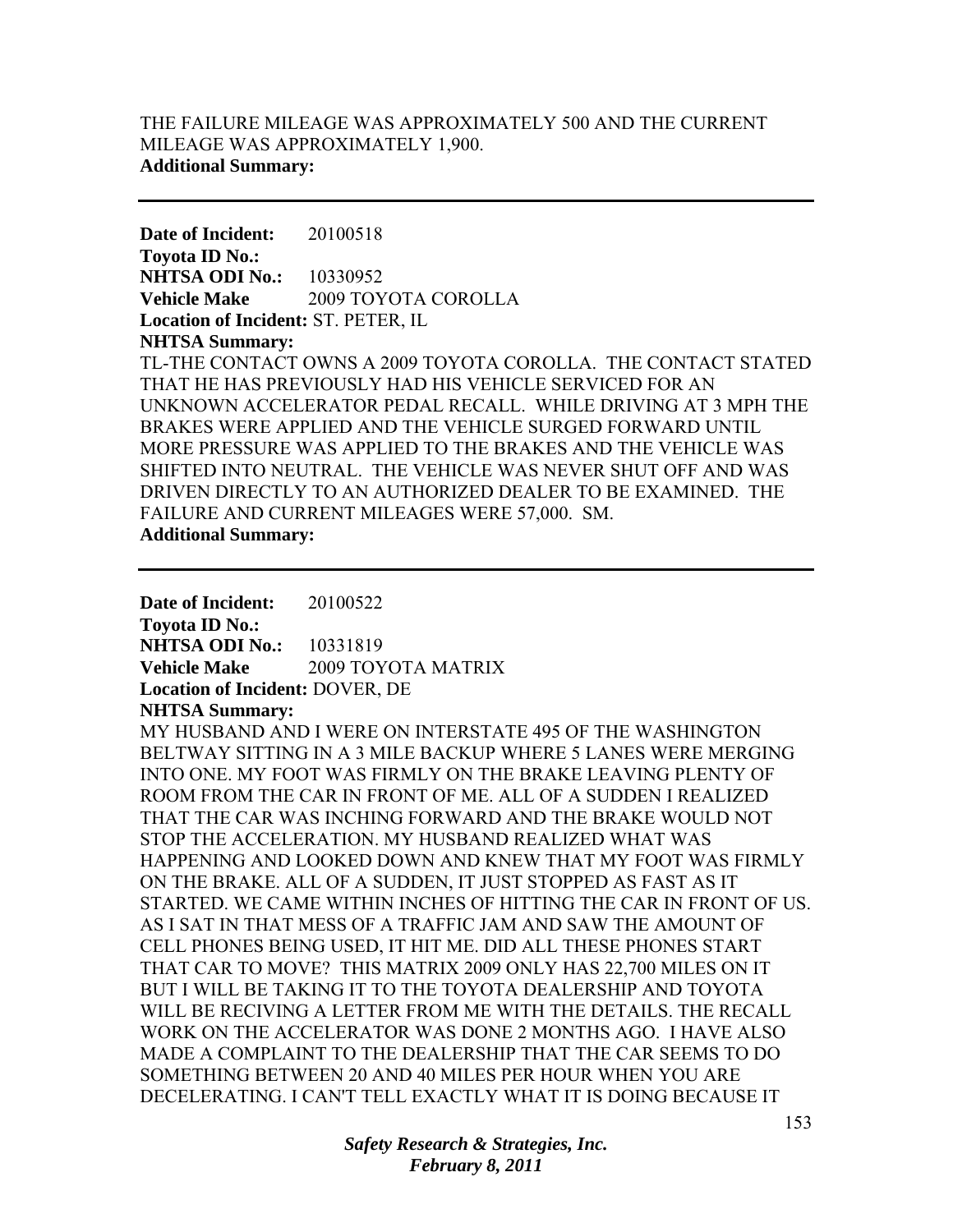SEEMS TO JERK. THE DEALERSHIP PUT IT ON THE COMPUTER AND SAID NOTHING WAS WRONG. IT MAY BE UNRELATED TO THE OTHER PROBLEM BUT IT IS ONE MORE THING THAT I HAVE NOTICED ABOUT THIS CAR. AS A NOTE, MY HUSBAND AND I HAVE HAD TOYOTAS FOREVER AND CURRENTLY HAVE A 2004 COROLLA AND TRADED IN THE 2006 CORALLA FOR THIS MATRIX. WE HAVE NEVER HAD ANY TROUBLE WHATSOEVER WITH OUR TOYOTAS UNTIL NOW. **Additional Summary:** 

**Date of Incident:** 20100523 **Toyota ID No.: NHTSA ODI No.:** 10332230 **Vehicle Make** 2008 TOYOTA TUNDRA **Location of Incident:** MABSCOTT, WV **NHTSA Summary:**  APPROXIMATELY TWO WEEKS AGO I WAS PULLING OUT OF THE BALL PARK HERE IN BECKLEY WEST VIRGINIA WHEN I BEGAN TO ACCELERATE MY 2008 TOYOTA TUNDRA. THE VEHICLE BEGAN ACCELERATING HIGHER AND HIGHER ON ITS OWN SENDING ME AND MY DAUGHTER ON A 70 MPH RIDE. THE ONLY WAY I COULD STOP WAS TO PUT BOTH FEET ON THE BRAKE AND PUT VEHICLE INTO NEUTRAL, EVENTUALLY THE PEDAL BECAME UNSTUCK AND I DROVE THE VEHICLE TO MY PLACE OF WORK LESS THAN A MILE AWAY AND PARKED IT. I CALLED TOYOTA AND THEY TOWED THE VEHICLE IN. THIS INCIDENT OCCURED AFTER THE SAFETY RECALL. TOYOTA AT THIS TIME CUT THE GAS PEDAL IN TWO AND ADDED CHEAPER FLOOR MATS. THEY SAID THIS WAS THE PROBLEM. TODAY I WAS TAKING MY CHILDREN TO SCHOOL AND WAS GOING UP A HILL. I DEPRESSED THE GAS PEDAL AND HAD NO ACCELERATION. I GENTLY ROLLED BACK DOWN THE HILL AND GOT THE VEHICLE ON THE LEVEL AND THEN TOOK ANOTHER ROUTE. I FEEL THIS VEHICLE IS NOT SAFE. ITS NOT THE FLOOR MATS OR THE SIZE OF THE PEDAL IT IS IN THE WIRING, COMPUTER, OR SOMETHING. BOTH INCIDENTS WERE FORTUNATE THAT NO VEHICLE WAS IN FRONT OF ME OR BEHIND ME. I CALLED TOYOTA TODAY ABOUT THIS SECOND INCIDENT AND ALL THEY COULD TELL ME WAS TO CALL THE 1 800 NUMBER. I EXPLAINED I DIDNT FEEL SAFE IN THIS VEHICLE, KNOWING THAT IM PUTTING MYSELF AND OTHERS ON THE HIGHWAY IN HARMS WAY. THIS IS MY MODE OF TRANSPORTATION SO UNFORTUNATELY I CANT JUST STOP DRIVING IT. **Additional Summary:** 

**Date of Incident:** 20100524 **Toyota ID No.: NHTSA ODI No.:** 10331968 **Vehicle Make** 2009 TOYOTA RAV4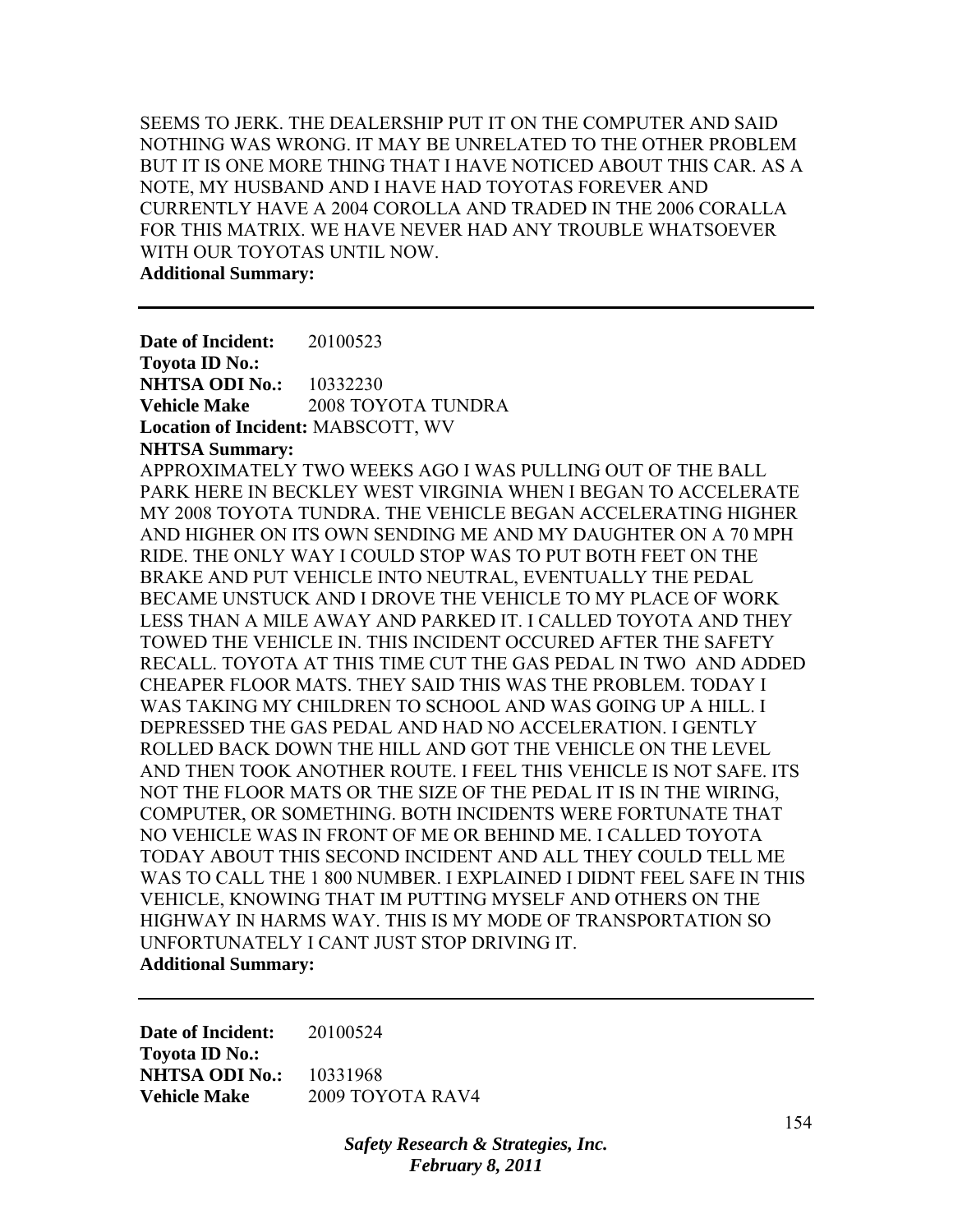## **Location of Incident:** SEATTLE, WA **NHTSA Summary:**

TL- THE CONTACT OWNS 2009 TOYOTA RAV 4. THE CONTACT STATED THAT WHILE DRIVING 20MPH AND UPON APPLYING THE BRAKES FOR A STOP SIGN AHEAD,THE VEHICLE KEPT ON ACCELERATING AND THERE WAS A JUMP IN RPM'S. THE VEHICLE WAS PUT INTO THE PARK POSITION, WHERE THE VEHICLE CONTINUED TO TRY TO ACCELERATE. THE OWNER PUSHED THE OFF BUTTON TO TURN THE VEHICLE OFF. WHEN HE RESTARTED THE VEHICLE IT BEGAN TO FUNCTION NORMALLY. THE OWNER STATED THAT HE HAS ALREADY HAD THE RECALL REMEDY FOR NHTSA CAMPAIGN ID NUMBER: 10V017000. THE VEHICLE HAS NOT BEEN REPAIRED. THE FAILURE AND CURRENT MILEAGE IS APPROXIMATELY 8600. RD

### **Additional Summary:**

**Date of Incident:** 20100525 **Toyota ID No.: NHTSA ODI No.:** 10332697 **Vehicle Make** 2007 TOYOTA CAMRY **Location of Incident:** ALBANY, OR **NHTSA Summary:** 

TL-THE CONTACT OWNED A 2007 TOYOTA CAMRY. WHILE PULLING INTO A PARK SPACE DRIVING 5 MPH THE VEHICLE JERKED AND ACCELERATED OVER A CEMENT BLOCK AND OVER THE CURVE. SHE STATED SHE CRASHED INTO A CEMENT WALL. SHE GOT OUT OF THE VEHICLE TO CHECK IT THEN GOT BACK INTO THE VEHICLE A DROVE 2 MILES TO HER FIENDS HOME. SHE STATED NO POLICE REPORT WAS FILED BUT SHE FILED A ACCIDENT REPORT WITH THE DEPARTMENT OF MOTOR VEHICLES. THE CONTACT STATED SHE HAD MINOR INJURIES. THE VEHICLE WAS CHECKED BY A INSURANCE ADJUSTER AND SHE WAS TOLD THE VEHICLE WAS DESTROYED. SHE REFERENCE RECALL NHTSA CAMPAIGN ID NUMBER: 09V388000 VEHICLE SPEED CONTROL:ACCELERATOR PEDAL, NHTSA CAMPAIGN ID NUMBER: 07E082000 COMPONENT: EQUIPMENT. SHE STATED THAT SHE HAD THE RECALL WORK PERFORMED BEFORE THE FAILURE. THE FAILURE AND CURRENT MILEAGE WAS 38300. VWB **Additional Summary:** 

**Date of Incident:** 20100601 **Toyota ID No.: NHTSA ODI No.:** 10340501 **Vehicle Make** 2008 TOYOTA TUNDRA **Location of Incident:** CASTALIAN SPRINGS, TN **NHTSA Summary:**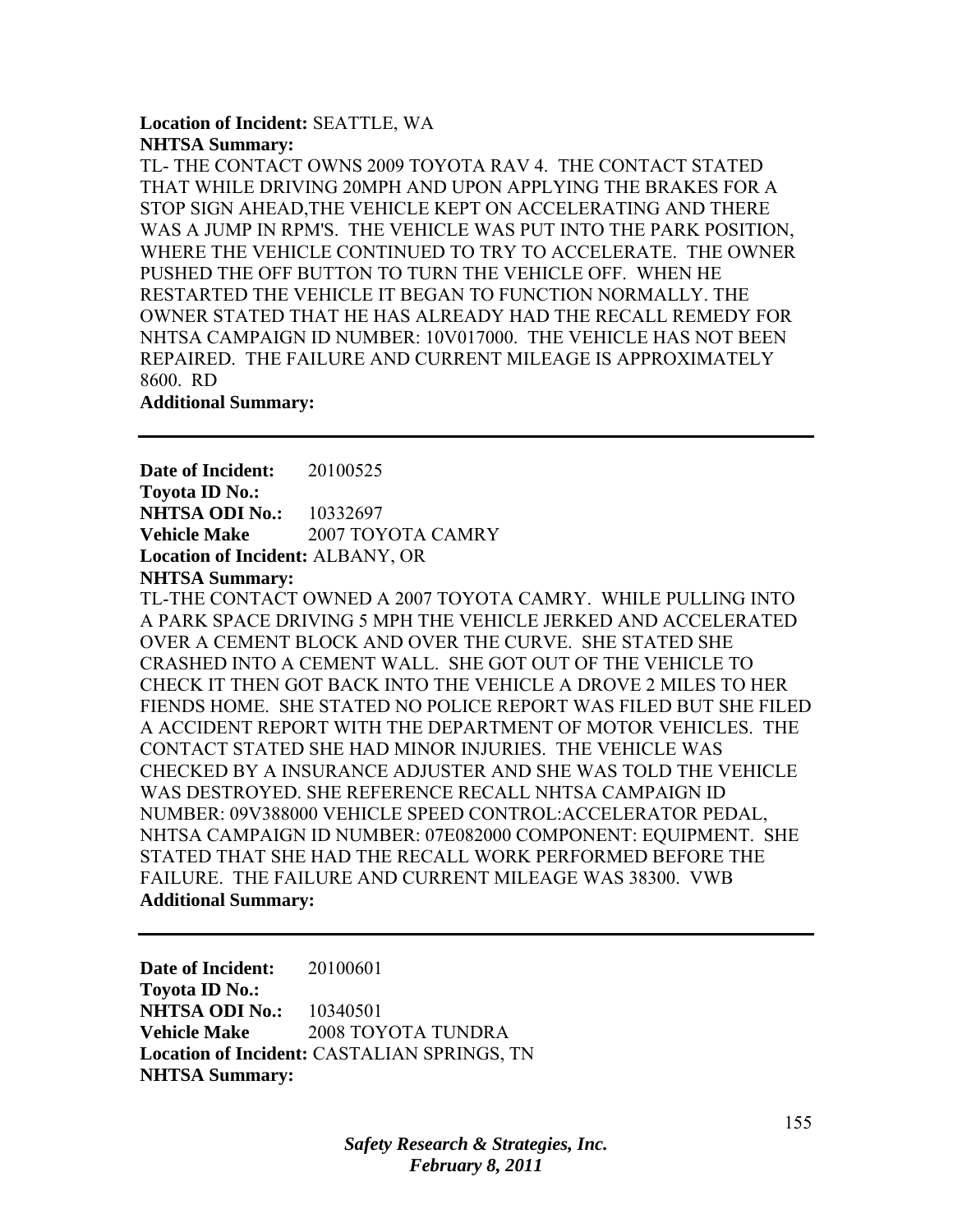TL\* THE CONTACT OWNS A 2008 TOYOTA TUNDRA. HE STATED HE RECEIVED NOTIFICATION OF NHTSA CAMPAIGN ID NUMBER: 09V388000 (VEHICLE SPEED CONTROL: ACCELERATOR PEDAL) AND RECEIVED REPAIRS UNDER THE CAMPAIGN. THE DEALER MODIFIED THE ACCELERATOR PEDAL AND SHORTENED THE LENGTH TO PREVENT POSSIBLE PEDAL ENTRAPMENT BY THE FLOOR MAT. THE CONTACT WAS NOT SATISFIED WITH THE LENGTH OF THE PEDAL AND STATED HIS FOOT WOULD FALL UNDERNEATH THE PEDAL SEVERAL TIMES WHILE DRIVING. IN ADDITION, HIS SHOE STRINGS WOULD ALSO BECOME CAUGHT ON THE ACCELERATOR PEDAL, CAUSING UNWANTED ACCELERATION. THE DEALER ADVISED THE RECALL WAS A ONE-TIME REPAIR AND WOULD NOT PROVIDE ANY FURTHER ASSISTANCE. THE FAILURE AND CURRENT MILEAGES WERE 40,000. **Additional Summary:** 

**Date of Incident:** 20100602 **Toyota ID No.: NHTSA ODI No.:** 10340128 **Vehicle Make** 2006 TOYOTA AVALON **Location of Incident:** MARGATE, FL **NHTSA Summary:**  2006 TOYOTA AVALON. CONSUMER STATES UNINTENDED ACCELERATION \*TGW THE CONSUMER STATED THE VEHICLE SUDDENLY ACCELERATED OUT OF CONTROL. THE CONSUMER STATED IT HAPPENED AFTER THE RECALL WAS PERFORMED. \*JB **Additional Summary:** 

**Date of Incident:** 20100605 **Toyota ID No.: NHTSA ODI No.:** 10342709 **Vehicle Make** 2008 TOYOTA AVALON **Location of Incident:** COLORADO SPRING, CO **NHTSA Summary:**  TL\*THE CONTACT OWNS A 2008 TOYOTA AVALON. WHILE DRIVING APPROXIMATELY 15 TO 20 MPH, THE CONTACT DEPRESSED THE BRAKES WHILE DRIVING OVER A SPEED BUMP AND THE VEHICLE ACCELERATED OVER A CURB AND ONTO SOMEONES PROPERTY. THE VEHICLE CRASHED INTO A FENCE AND SOME SMALL TREES. THE CONTACT PLACED THE VEHICLE IN PARK AND SHUT THE ENGINE OFF. THE CONTACT WAS NOT INJURED. A POLICE REPORT WAS FILED. THE CONTACT WAS ABLE TO DRIVE THE VEHICLE TO HER RESIDENCE ALTHOUGH THE FRONT PASSENGER TIRE WAS FLAT. THE VEHICLE WAS REPAIRED FOUR MONTHS PRIOR TO THE FAILURE UNDER NHTSA CAMPAIGN ID NUMBER: 10V017000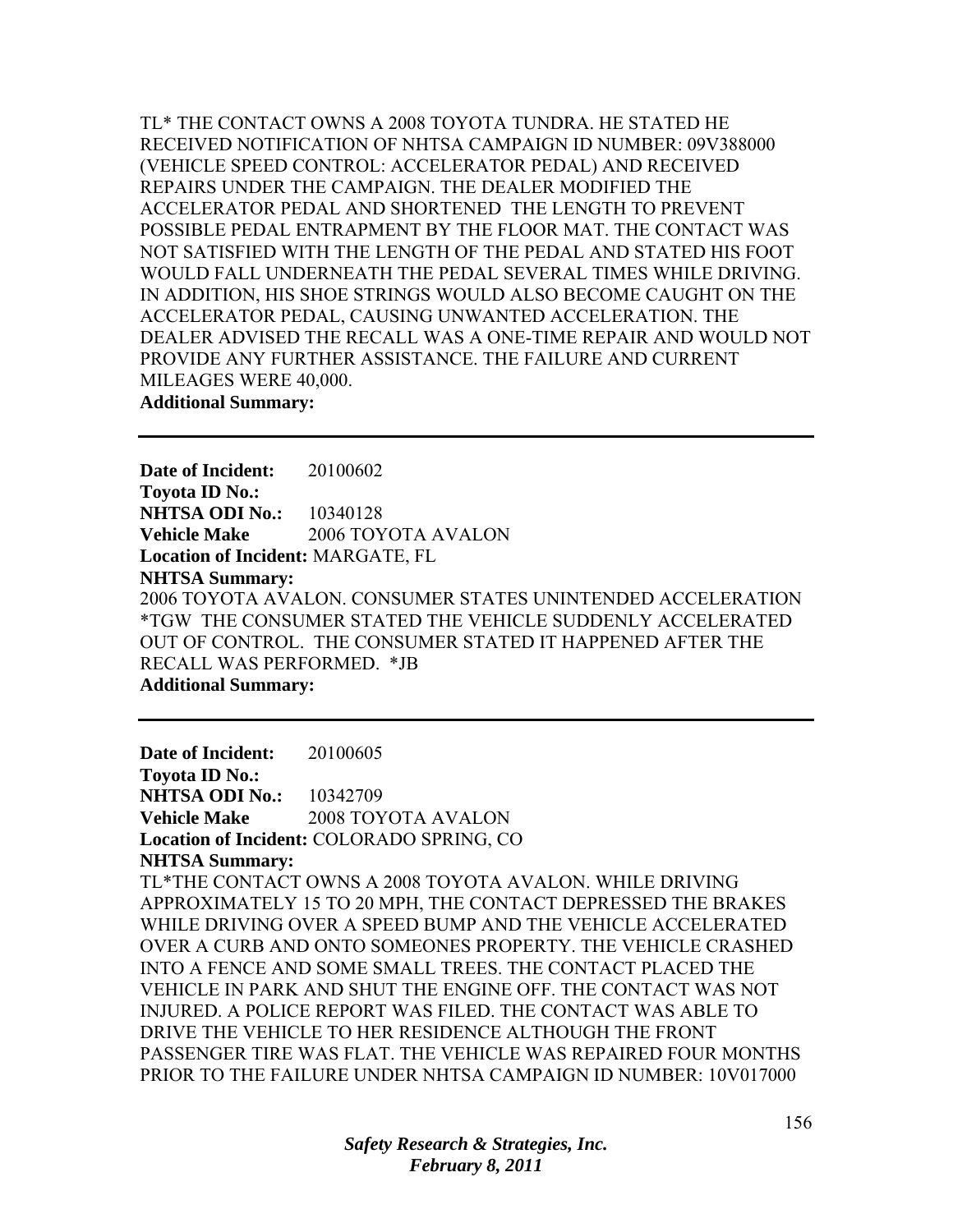# (VEHICLE SPEED CONTROL: ACCELERATOR). THE VEHICLE WAS NOT FURTHER REPAIRED. THE FAILURE AND CURRENT MILEAGES WERE 44,767. **Additional Summary:**

**Date of Incident:** 20100607 **Toyota ID No.: NHTSA ODI No.:** 10335201 **Vehicle Make** 2009 TOYOTA MATRIX **Location of Incident:** YOUNGSTOWN, OH **NHTSA Summary:** 

TL\* THE CONTACT OWNS A 2009 TOYOTA MATRIX. THE CONTACT STATED WHILE BRAKING AND SLOWING THE VEHICLE TO 5 MPH FOR A TRAFFIC STOP, THE VEHICLE ABNORMALLY ACCELERATED AND CRASHED INTO THE REAR OF A TRUCK. THE AIR BAGS DID NOT DEPLOY UPON IMPACT AND THE CONTACT SUSTAINED MINOR UNKNOWN INJURIES. A POLICE REPORT WAS FILED. THE VEHICLE WAS TOWED TO A LOCAL REPAIR FACILITY. THE CONTACT STATED THE VEHICLE WAS PREVIOUSLY REPAIRED UNDER NHTSA RECALL CAMPAIGN ID NUMBER: (10V023000 ) FOR POSSIBLE UNINTENDED ACCELERATION FAILURES IN FEBRUARY 2010. THE CONTACT HAD COMPLAINED ABOUT INCIDENTS OF SUDDEN ABNORMAL ACCELERATION FOLLOWING REPAIRS AND THE VEHICLE WAS TAKEN BACK TO THE DEALER. THE DEALER WAS UNABLE TO DUPLICATE THE FAILURE. THE MANUFACTURER STATED THERE WERE NO FAILURE IF THE DEALER WAS UNABLE TO DUPLICATE THE FAILURE AND WOULD NOT PROVIDE ANY ASSISTANCE. THE FAILURE AND CURRENT MILEAGES WERE 27,000. 2009 TOYOTA MATRIX. THE CONSUMER WAS INVOLVED IN AN ACCIDENT DUE TO VEHICLE SPEED CONTROL. THE CONSUMER STATED HE COMPLAINED IN THE SUMMER OF 2009, THE VEHICLE WAS NOT STOPPING PROPERLY, AND HE FELT AS THOUGH THE VEHICLE WAS ACCELERATING DURING CERTAIN MANEUVERS. BUT, THE DEALER CLAIMED THEY HAD HEARD OF NO SUCH PROBLEM. THE CONSUMER THEN LEARNED OF A RECALL IN FEBURARY 2010 AND WENT TO THE DEALER FOR THE REPAIR. HOWEVER, THE CONSUMER STATED AFTER THE RECALL WAS DONE, HE STILL EXPERIENCED PROBLEMS WITH THE VEHICLE ACCELERATING. UPDATED EVOQ 07/08/10 \*JB **Additional Summary:** 

**Date of Incident:** 20100613 **Toyota ID No.: NHTSA ODI No.:** 10336449 **Vehicle Make** 2009 TOYOTA CAMRY **Location of Incident:** WINONNA, MN **NHTSA Summary:**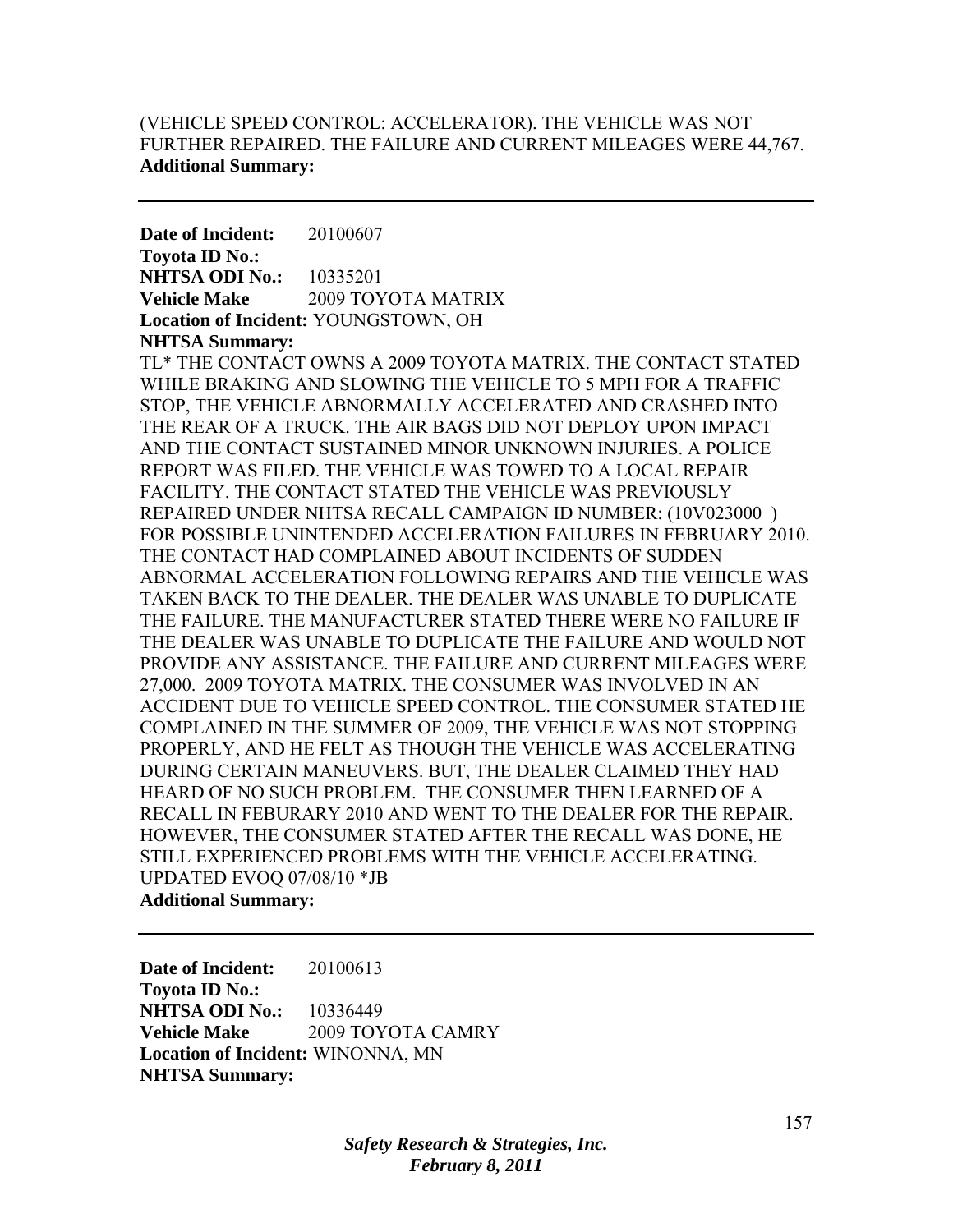TL\*THE CONTACT OWNS A 2009 TOYOTA CAMRY. THE CONTACT STATED THAT WHILE DRIVING AT APPROXIMATELY 75 MPH WITH THE CRUISE CONTROL ACTIVATED, HE TAPPED THE BRAKE PEDAL AND THE VEHICLE SUDDENLY ACCELERATED. THE CONTACT SHIFTED INTO NEUTRAL AND USED THE CRUISE CONTROL TO DECELERATE AND SET THE EMERGENCY BRAKE. WHEN HE TAPPED THE BRAKE PEDAL, THE RPMS INCREASED TO OVER 5,000. THE VEHICLE WAS TAKEN TO AN AUTHORIZED DEALERSHIP WHERE THE CONTACT WAS TOLD THEY WOULD HAVE AN INVESTIGATOR INSPECT THE VEHICLE. THE VEHICLE HAD PREVIOUSLY BEEN REPAIRED FOR RECALLS 09V388000 AND 10V017000 (VEHICLE SPEED CONTROL: ACCELERATOR PEDAL). THE FAILURE MILEAGE WAS APPROXIMATELY 17,000.

#### **Additional Summary:**

**Date of Incident:** 20100616 **Toyota ID No.: NHTSA ODI No.:** 10344918 **Vehicle Make** 2007 TOYOTA AVALON **Location of Incident:** BELTON, TX **NHTSA Summary:**  TL\*THE CONTACT OWNS A 2007 TOYOTA AVALON. THE VEHICLE WAS PREVIOUSLY REPAIRED FOR THE VEHICLE SPEED CONTROL ACCELERATOR PEDAL RECALL. WHILE DRIVING APPROXIMATELY 40 MPH THE VEHICLE LUNGED FORWARD. THE BRAKES WERE APPLIED BUT THE BRAKE PEDAL BECAME VERY STIFF AND FAILED TO STOP UNTIL IT CRASHED INTO ANOTHER VEHICLE. A POLICE REPORT WAS FILED. THE DRIVER WAS NOT INJURED. THE VEHICLE WAS DESTROYED AND TOWED TO A JUNK LOT. THE VEHICLE WAS NOT EXAMINED TO DETERMINE THE CAUSE OF FAILURE. THE FAILURE AND CURRENT MILEAGES WERE 38,000. THE VIN WAS UNAVAILABLE.

#### **Additional Summary:**

**Date of Incident:** 20100616 **Toyota ID No.: NHTSA ODI No.:** 10339062 **Vehicle Make 2010 TOYOTA AVALON Location of Incident:** LEESBURG, FL **NHTSA Summary:**  TL\* THE CONTACT OWNS A 2010 TOYOTA AVALON. THE CONTACT STATED HE WAS DRIVING WITH THE CRUISE CONTROL SET TO APPROXIMATE SPEEDS OF 74 MPH. HE ENGAGED THE BRAKES AND THE WHEN ATTEMPTING TO RESET THE CRUISE CONTROL, THE VEHICLE ABNORMALLY ACCELERATED TO SPEEDS OF 95 MPH. HE WAS ABLE TO DEACTIVATE THE CRUISE CONTROL AND APPLIED THE BRAKES TO STOP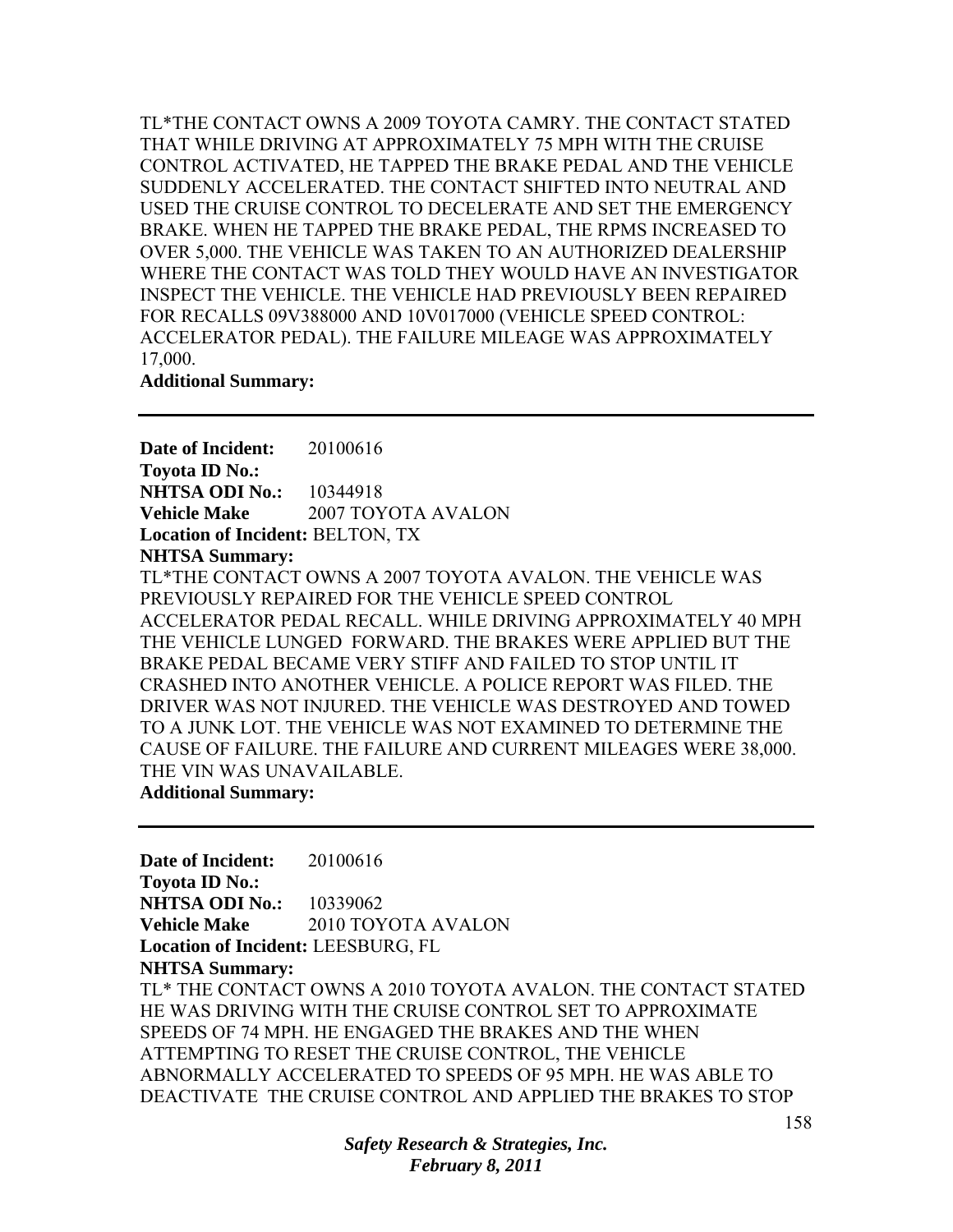THE ACCELERATION. THE MANUFACTURER ADVISED THE CONTACT TO HAVE THE DEALER INSPECT THE VEHICLE FOR THE FAILURE. THE CONTACT STATED BEFORE THE FAILURE, THE VEHICLE WAS REPAIRED UNDER NHTSA CAMPAIGN ID NUMBER: 09V388000 (VEHICLE SPEED CONTROL: ACCELERATOR PEDAL). THE FAILURE MILEAGE WAS APPROXIMATELY 1,800 AND THE CURRENT MILEAGE WAS APPROXIMATELY 6,000. **Additional Summary:** 

**Date of Incident:** 20100617 **Toyota ID No.: NHTSA ODI No.:** 10367142 **Vehicle Make** 2010 TOYOTA CAMRY **Location of Incident:** RINCON, GA **NHTSA Summary:**  TL\*THE CONTACT OWNS A 2010 TOYOTA CAMRY. THE CONTACT STATED THAT THE RECALL REPAIRS FOR RECALLS 09V388000 & 10V017000 (VEHICLE SPEED CONTROL: ACCELERATOR PEDAL) WERE PERFORMED MID-JUNE 2010. THE VEHICLE SUDDENLY ACCELERATED FORWARD AFTER THE CONTACT SHIFTED INTO DRIVE. THE CONTACT TURNED OFF THE IGNITION TO STOP THE ACCELERATION. THE VEHICLE WAS TOWED TO AN AUTHORIZED DEALER BUT THE DEALER COULD NOT GUARANTEE THAT THE PROBLEM WOULD NOT OCCUR AGAIN SO THE CONTACT REFUSED TO TAKE IT BACK. THE VEHICLE WAS RETURNED TO THE DEALER. THE CURRENT MILEAGE AND FAILURE MILEAGES WERE APPROXIMATELY 2,956.

**Additional Summary:** 

**Date of Incident:** 20100621 **Toyota ID No.: NHTSA ODI No.:** 10339524 **Vehicle Make** 2009 TOYOTA COROLLA **Location of Incident:** SALINAS, PR

**NHTSA Summary:** 

TL\* THE CONTACT OWNS A 2009 TOYOTA COROLLA. THE VEHICLE WAS TAKEN TO THE DEALER FOR REPAIRS UNDER NHTSA RECALL CAMPAIGN ID NUMBER: 10V023000 (VEHICLE SPEED CONTROL: ACCELERATOR PEDAL) IN MARCH 2010. ON JUNE 21ST WHILE DRIVING AT 45 MPH, THE VEHICLE BEGAN TO VIBRATE ABNORMALLY AND ACCELERATED UP TO 55 MPH. THE CONTACT SHIFTED INTO NEUTRAL AND APPLIED THE EMERGENCY BRAKE UNTIL THE VEHICLE CAME TO A COMPLETE STOP. THE VEHICLE CONTINUED TO EXCESSIVELY VIBRATE WHILE STOPPED. THE DEALER PERFORMED A DIAGNOSTIC AND FOUND THERE WAS A COMPUTER MALFUNCTION. THE VEHICLE WAS LEFT WITH THE DEALER WHERE THE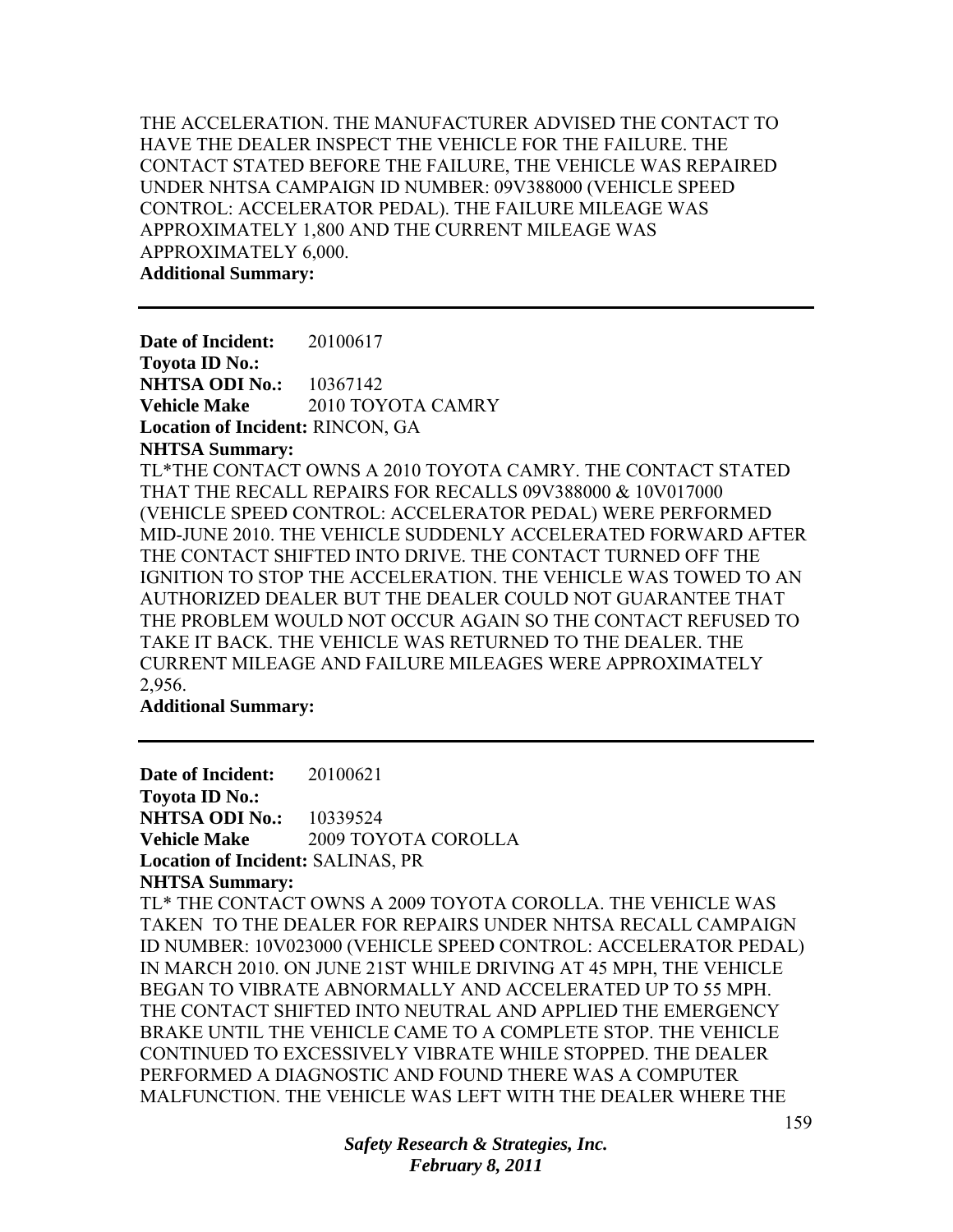## CONTACT WAS AWAITING FURTHER DIAGNOSTIC TESTING OF THE VEHICLE. THE VEHICLE WAS NOT YET REPAIRED. THE FAILURE AND CURRENT MILEAGES WERE 24,800. **Additional Summary:**

**Date of Incident:** 20100622 **Toyota ID No.: NHTSA ODI No.: 10343426 Vehicle Make** 2009 TOYOTA COROLLA **Location of Incident:** HARO REY, PR **NHTSA Summary:** 

MY VEHICLE, A TOYOTA COROLLA 2009 HAD WORKED WITHOUT PROBLEMS UP UNTIL JUNE 22, 2010. TWO RECALL BULLETINS REQUIRED WORK TO BE PERFORMED BY TOYOTA TO PREVENT POTENTIAL SUDDEN UNINTENDED ACCELERATION (SUA). THE FIRST ONE WAS DONE FEBRUARY 22, 2010 (FP 78112-07050) AND THE SECOND ON JUNE 22, 2010 (FP 87268-12040) AT AUTOCENTRO TOYOTA IN SAN JUAN, PUERTO RICO. IMMEDIATELY AFTER THE SECOND REPAIR I PROCEEDED TO PICK UP MY TWO GRANDCHILDREN. WITH MY GRANDCHILDREN IN THE VEHICLE AND ONLY 42 MINUTES AFTER THE SECOND ALLEGED REPAIR THE VEHICLE COMMENCED ACCELERATING ON ITS OWN. WITHIN THE .8 MILES THE VEHICLE TRAVELED (CONFIRMED BY MY OLDER SON WITH HIS VEHICLE'S ODOMETER) I ATTEMPTED REPEATEDLY TO STOP THE VEHICLE TO NO AVAIL. STEPPING ON THE BRAKES WITH ALL THE FORCE I COULD MUSTER DID NOT STOP THE VEHICLE. I DROVE INTO A MEDIAN ATTEMPTING TO STOP THE VEHICLE WITH NO RESULTS. FINALLY THE VEHICLE CAME TO A TOP WHEN I REAR ENDED A VEHICLE IN FRONT OF ME. THAT VEHICLE IN TURN COLLIDED WITH ANOTHER VEHICLE RESULTING IN A FIVE TOTAL VEHICLE COLLISION. THE DRIVER OF THE VEHICLE I IMPACTED SUFFERED SOME INJURIES AND WAS TAKEN TO THE HOSPITAL.

## **Additional Summary:**

Took vehicle at 7:30 in the morning for repairs. Just left dealership. Brother's children in the back seat (12 year old?). Drives 42 miles. Vehicle accelerates – through traffic signals, across median, strikes another vehicle and the vehicle she struck caused four other vehicles to collide. Mother cited for accident.

Hans' mother's name is Lux M Betancourt Burgos.

**Date of Incident:** 20100624 **Toyota ID No.: NHTSA ODI No.:** 10342196 **Vehicle Make** 2008 LEXUS ES350 **Location of Incident:** OCEANSIDE, CA **NHTSA Summary:**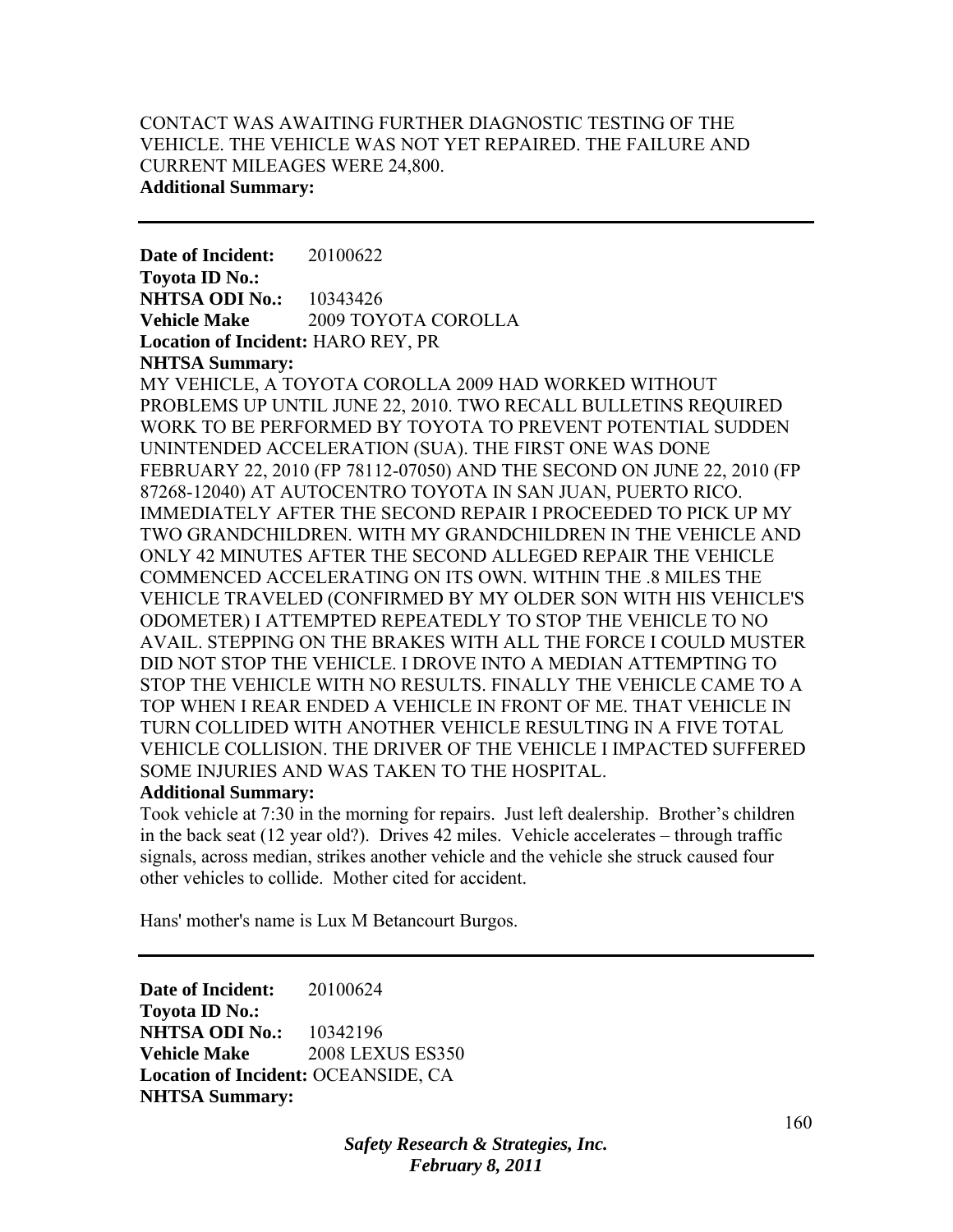I OWN A 2008 LEXUS ES-350 - IT HAD A RECALL FOR ACCELATION PROBLEMS WHICH THEY ADJUSTED THE GAS PEDAL. ABOUT 3 WEEKS AGO I PULLED UP TO THE OFFICE AT MY APT COMPLEX, HAD MY FOOT ON THE BRAKE AND CAR CONTINUED TO GO FORWARD, WENT OVER THE CURB AND KNOCKED DOWN THE LEASING SIGN. I PUT THE CAR IN REVERSE STILL WITH MY FOOT ON THE BRAKE AND CAR CONTINUED TO GO BACKWARDS, THEN PUT CAR IN NUTURAL AND FINALLY CAR STOPPED. LEXUS CUSTOMER SERVICE AND MY INSURANCE COMPANY EXAMANED THE CAR AND SAID THERE WAS NOTHING WRONG WITH THE CAR. IF THAT IS TRUE WHY DID THE CAR CONTINUE TO GO FORWARD WITH MY FOOT ON THE BRAKE. **Additional Summary:** 

**Date of Incident:** 20100625 **Toyota ID No.: NHTSA ODI No.:** 10343908 **Vehicle Make** 2010 TOYOTA HIGHLANDER **Location of Incident:** HENDERSONVILLE, NC **NHTSA Summary:** 

I HAVE A 2010 TOYOTA HIGHLANDER 4 CYLINDER THAT HAS AN ENGINE WHICH IS ACCELERATING AND SURGING DESPITE THAT IT HAS RECEIVED THE RECALL "FIX" FOR THE RECENT GAS PEDAL RECALL. EVEN AFTER THE RECALL MODIFICATION TO THE GAS PEDAL, THE ENGINE'S TACHOMETER JUMPS (OFTEN UP TO 5000 RPM) WHILE TRAVELING AT A STEADY SPEED OR NOT ACCELERATING. THE PROBLEM OCCURS EVERY TIME IT IS DRIVEN AND IS EASILY DUPLICATED. MY LOCAL DEALER SERVICE HAD THE CAR FOR OVER 3 WEEKS AND WAS WORKING CLOSELY WITH TOYOTA CORP TECHNICIANS. THEY WERE ABLE TO REPRODUCE AND OBSERVE THE PROBLEM AND ACKNOWLEDGED IT. BUT THE VEHICLE WAS NOT PRODUCING ANY DIAGNOSTIC "ERROR CODES" AND THEY WERE UNABLE TO DIAGNOSE OR REPAIR THIS VEHICLE. IN A STRANGE TWIST THEY RETURNED THE VEHICLE TO ME AND "CHANGED THEIR TUNE". THE DEALER THEN SAID TOYOTA TECH'S STATED IT WAS A NORMAL GEAR CHANGE FUNCTION AND THAT THERE WAS NOTHING THEY COULD DO ABOUT THE SURGING. THE PROBLEM HAS GOTTEN PROGRESSIVELY WORSE AND I AM ABOUT TO TAKE IT BACK TO THE DEALER AND GO ANOTHER ROUND. PROBLEM OCCURS AT BOTH HIGH AND LOW SPEEDS, WITH AND WITHOUT USE OF CRUISE CONTROL. THE VEHICLE IS LESS THAN 1 YEAR OLD AND THE ENGINE BEHAVIOR IS QUITE SCARY. I DO NOT WANT TO HAVE MY WIFE AND CHILDREN GET INTO AN ACCIDENT. PLEASE GET INVOLVED. IN MY OPINION, THIS PROBLEM SEEMS TO BE RELATED TO THE VEHICLES ELECTRONIC ENGINE CONTROLS. A.S.I. **Additional Summary:**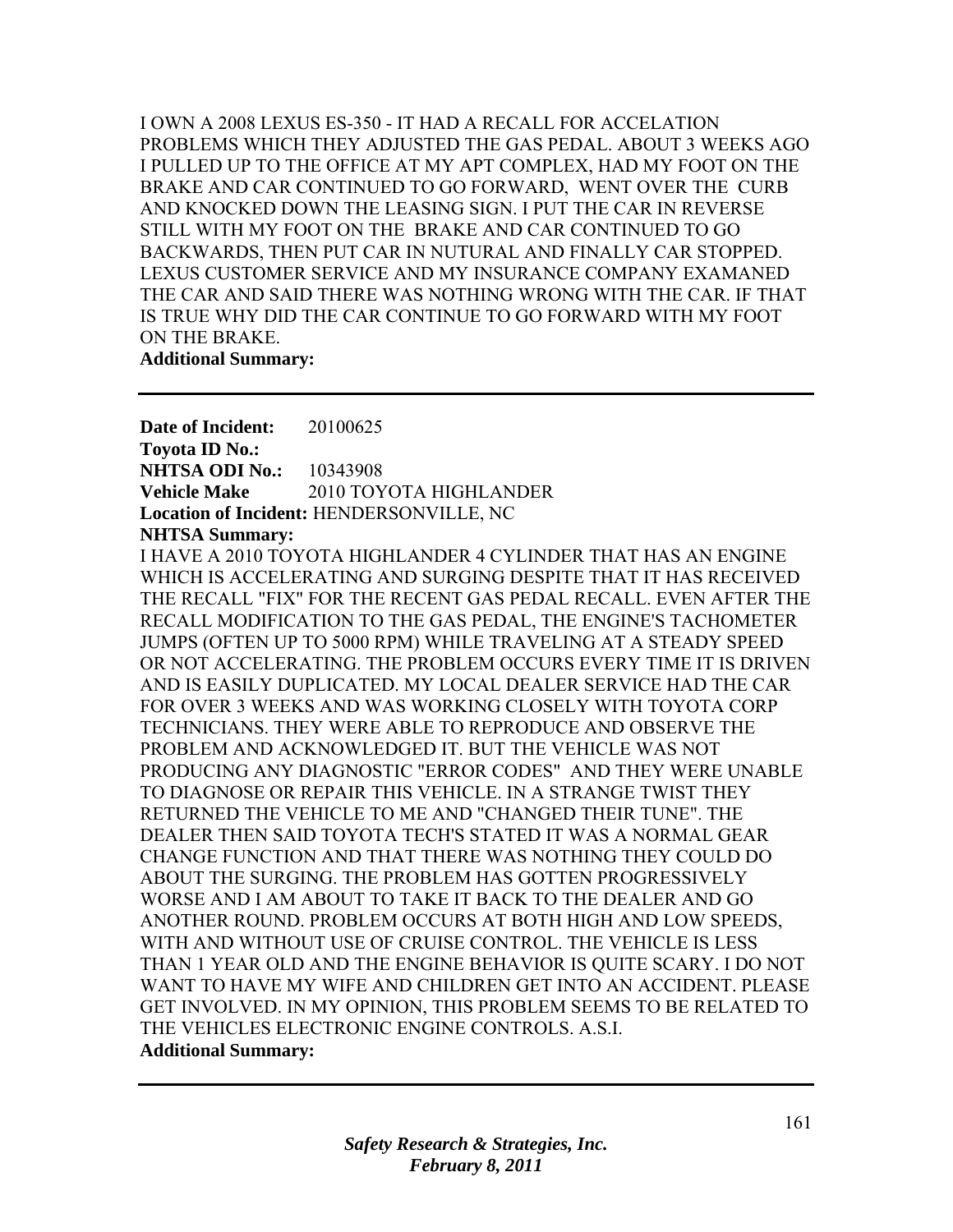**Date of Incident:** 20100701 **Toyota ID No.: NHTSA ODI No.:** 10341015 Vehicle Make 2010 TOYOTA CAMRY **Location of Incident:** INGLESIDE, IL

### **NHTSA Summary:**

TL\*THE CONTACT OWNS A 2010 TOYOTA CAMRY. THE CONTACT STATED THAT WHILE DRIVING APPROXIMATELY 5 MPH THE VEHICLE ACCELERATED AND CRASHED INTO THE SIDE OF A HOUSE. THE FRONT END OF THE VEHICLE WAS SEVERELY DAMAGED. AN INSURANCE ADJUSTER WAS GOING TO INSPECT THE VEHICLE WITHIN ONE BUSINESS DAY. NO INJURIES WERE REPORTED. THE POLICE DID NOT RESPOND. THE DEALER WAS CONTACTED. THE RECALL REMEDY FOR NHTSA CAMPAIGN ID NUMBER: 10V017000, ACCELERATOR PEDAL REPAIR WAS PERFORMED PRIOR TO THE FAILURE. THE VIN WAS UNKNOWN. THE FAILURE MILEAGE WAS APPROXIMATELY 3,333.

**Additional Summary:** 

**Date of Incident:** 20100701 **Toyota ID No.:** 

**NHTSA ODI No.: 10359773 Vehicle Make** 2008 TOYOTA PRIUS **Location of Incident:** WAKEFIELD, RI

## **NHTSA Summary:**

2008 TOYOTA PRIUS. CONSUMER STATES UNINTENDED ACCELERATION \*TGW THE CONSUMER STATED AS SHE WAS COMING TO A COMPLETE STOP WITH HER FOOT ON THE BRAKE, THE VEHICLE SUDDENLY ACCELERATED. WITHIN ABOUT 1/10TH OF A SECOND, IT WAS MOVING AT A VERY HIGH RATE OF SPEED. THE VEHICLE DID NOT INCREASE SPEED GRADUALLY, BUT WAS ALMOST INSTANTLY MOVING VERY FAST. THE CONSUMER STATED SHE COULD HEAR THE ENGINE REVVING QUITE LOUDLY. THE VEHICLE CROSSED A GRASSY AREA ABOUT 20 FEET WIDE AND THEN HIT A POST WHICH WAS ABOUT 6 INCHES IN DIAMETER. IT DEMOLISHED THE POST AND THEN PLOWED THROUGH SOME SMALL TREES AND LARGE SHRUBBERY. THE VEHICLE FINALLY CAME TO REST ABOUT 10 INCHES FROM THE CORNER OF A HOUSE. THE CONSUMER STATED PRIOR TO THE ACCIDENT, SHE RECEIVED A RECALL LETTER IN THE MAIL, AND COMPLIED WITH THE RECALL. HOWEVER, SINCE THE RECALL WAS PERFORMED, SHE NOTICED THAT WHEN THE CRUISE CONTROL WAS ACTIVATED AND GOING UP A RISE IN THE ROAD, THE ENGINE WOULD START TO AUDIBLY REV AND THE VEHICLE WOULD GAIN 2, 3,4 MPH OVER WHAT WAS SET FOR THE CRUISE CONTROL SPEED. IT ALSO GAINED A FEW MILES WHEN ON A DOWNWARD SLOPE. AS SOON AS THE ROAD LEVELED OUT, IT WOULD GO BACK TO WHAT THE CRUISE CONTROL SETTING WAS. THE CONSUMER TOOK THE VEHICLE BACK TO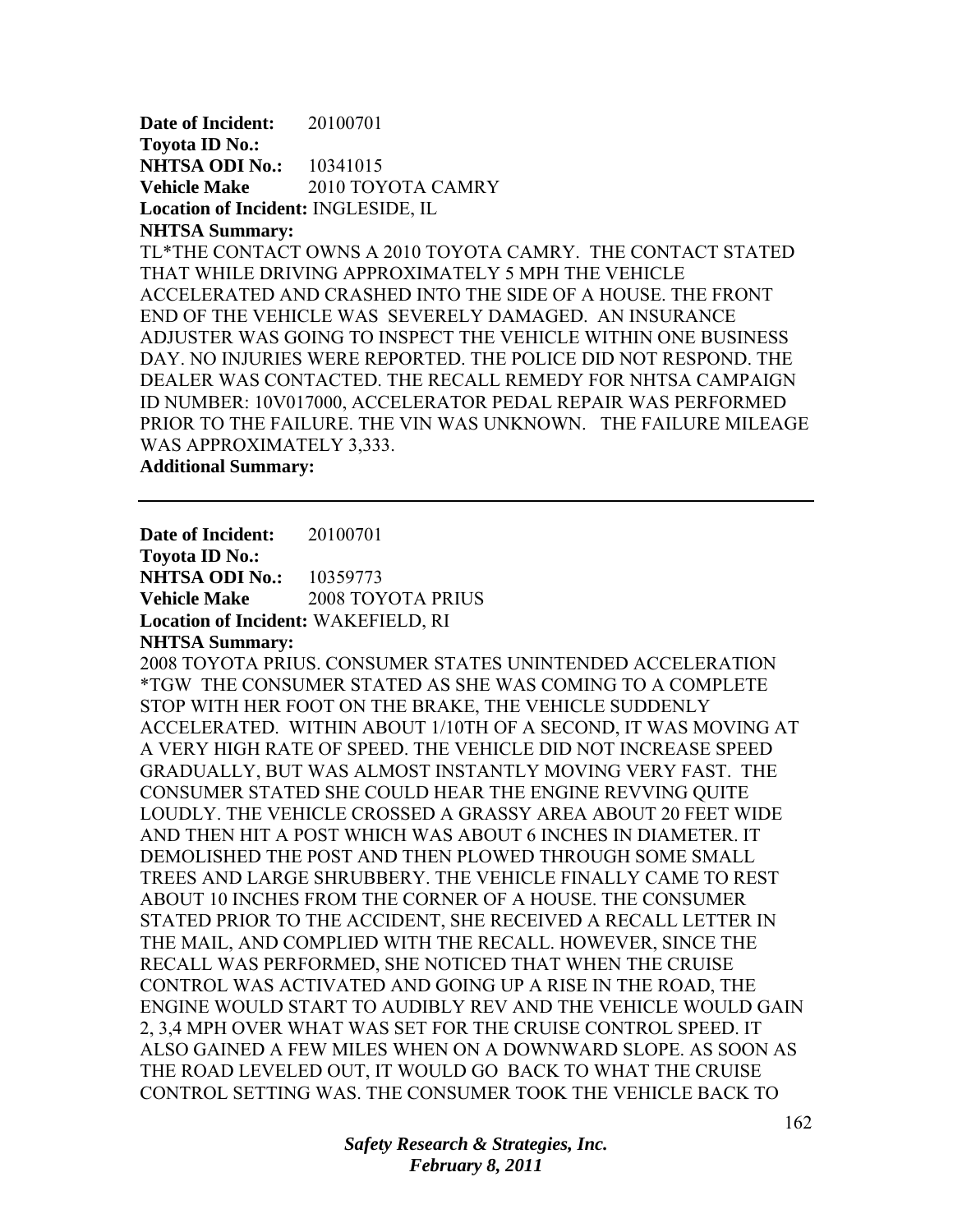# THE DEALER, BUT THEY DISMISSED IT AS NOT IMPORTANT AND SAID IT WAS A NORMAL OCCURRENCE AND IT HAD NOTHING TO DO WITH THE RECALL WORK THEY PERFORMED. \*JB **Additional Summary:**

**Date of Incident:** 20100705 **Toyota ID No.: NHTSA ODI No.: Vehicle Make** 2008 TOYOTA AVALON **Location of Incident:** COLORADO SPRINGS, CO **NHTSA Summary: Additional Summary:**  ColoradoConnection.com news story "Recalled Toyota goes out of control"

"A Colorado springs woman's Toyota Avalon goes out of control even though she's already had the recall work done. Toyota began recalling millions of its vehicles earlier this year after problems with sudden unexpected acceleration.

Mary Johnson had the recall work done on her Avalon back in February.

But she says her car suddenly accelerated and went out of control on Monday. Johnson says her car flew over a curb and up an embankment before stopping in a large bush. Now she says she'll never drive a Toyota again.

The '08 Toyota Avalon went out of control less than a block from Mary Johnson's house. "Going about 15-20 miles an hour and the next thing I know I was up in the bushes just like lightning speed nothing I could do and you don't think of nothing cause its just so fast," Johnson said.

People who live in the area say they could hear the engine racing just before the crash.

Mary says even after the car stopped the engine continued at full throttle. "The fence and the bushes stopped me and the car was still trying to go and I finally turned it off," Johnson said.

Mary was not injured and the damage to her car appears to be minor. But she say it could have been much worse. "If it had gone the other side of the street it would have killed kids that were playing," Johnson said.

Mary showed us the paperwork from when she had the recall work done by the dealer in February. Her's was one of millions of cars recalled after problems with sudden acceleration.

"The guy told me when they fixed the recall I said will this car be safe to drive and he said yes," Johnson said. Police didn't give Mary a ticket for the crash.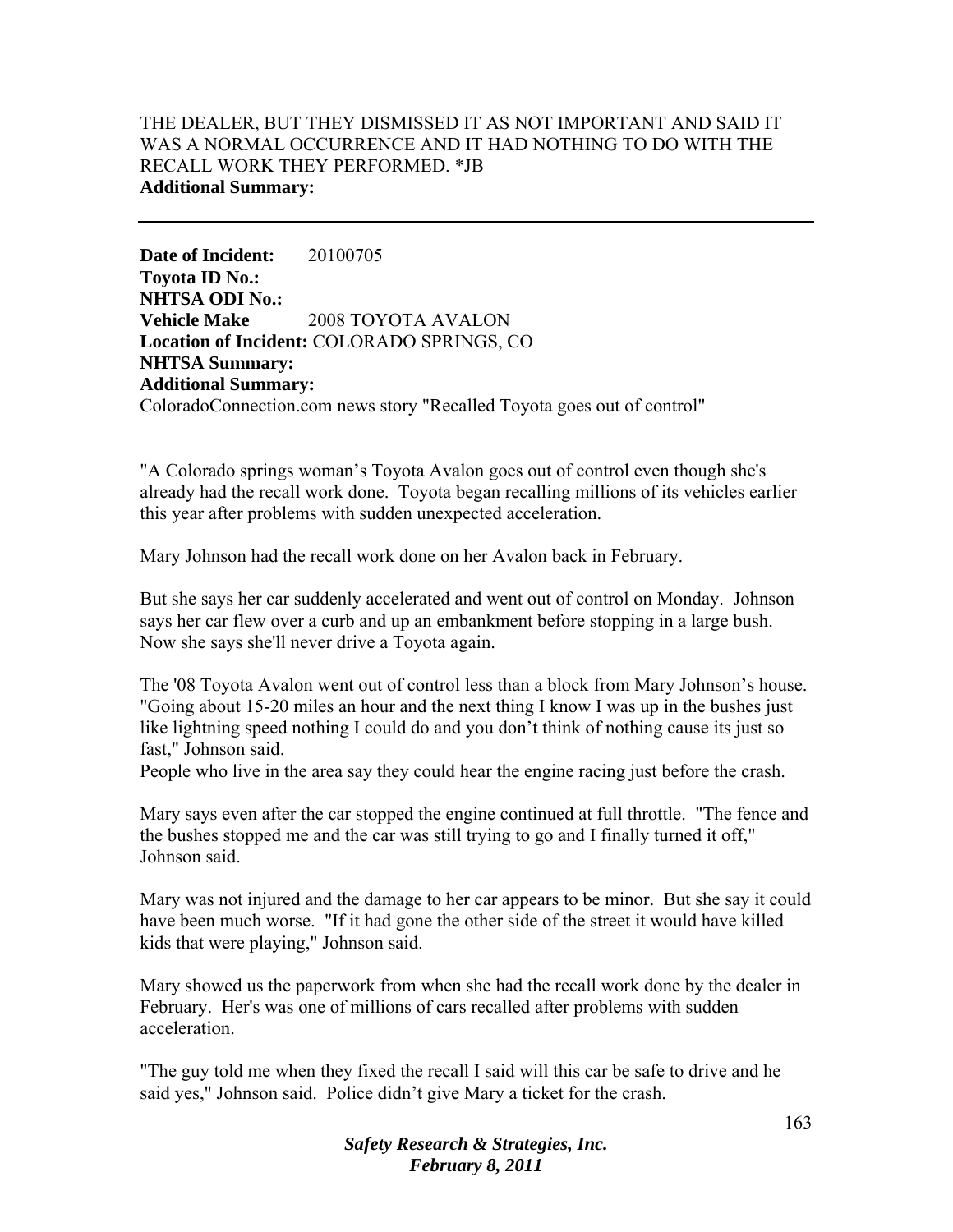And when we checked a police report hadn't been filed yet. "I am not going to drive that car again I am not because they told me last time its safe to drive," Johnson said.

And she has this warning for other people who have had the recall work done on their Toyota. "I would say it might be safe and then again it might not happen and then it might happen," Johnson said. We called Toyota's U.S. headquarters in California. They say the repairs they have made to the recalled cars have worked.

And when we told them what happened with Mary's car they said they would send their "SMART" team to examine the car.

**Date of Incident:** 20100707 **Toyota ID No.: NHTSA ODI No.:** 10341972 **Vehicle Make 2007 TOYOTA CAMRY Location of Incident:** MIAMI, FL **NHTSA Summary:**  TL\*THE CONTACT OWNS A 2007 TOYOTA CAMRY LE. SHE REFERENCED NHTSA RECALL CAMPAIGN ID NUMBER: 09V388000, VEHICLE SPEED CONTROL:ACCELERATOR PEDAL. SHE STATED THAT THE RECALL WORK WAS PERFORMED EARLIER THIS YEARS; HOWEVER, THE VEHICLE HAD ACCELERATED TWICE SINCE THE RECALL WORK WAS DONE. SHE CALLED THE DEALER AFTER SHE EXPERIENCED THE FIRST FAILURE AND THEY ADVISED HER THAT THE RECALL WORK HAD ALREADY BEEN PERFORMED. WHILE DRIVING APPROXIMATELY 45 MPH , THE VEHICLE ACCELERATED. SHE ENGAGED THE BRAKES AND THE VEHICLE SLOWED DOWN. THE VEHICLE WAS NOT REPAIRED. THE CONTACT WAS NOT THE ORIGINAL OWNER. THE APPROXIMATE FAILURE MILEAGE WAS 30,000 AND THE CURRENT MILEAGE WAS 54,225. **Additional Summary:** 

**Date of Incident:** 20100707 **Toyota ID No.: NHTSA ODI No.:** 10345083/10347750 **Vehicle Make** 2004 TOYOTA PRIUS **Location of Incident:** MESA, AZ **NHTSA Summary:**  ODI 10345083 1) EVENTS LEADING TO FAILURE: POST-"90L CAMPAIGN" RECALL MAINTENANCE PERFORMED ON 2004 TOYOTA PRIUS, VEHICLE DRIVING AT ~15 MPH ON A FLAT CLEAR ROAD. 2) THE FAILURE: UNINTENDED ACCELERATION OBSERVED. ACCELERATED, WITHOUT ACCELERATOR DEPRESSED, TO ~27 MPH. BRAKES SUCCESSFULLY APPLIED. RELEASE OF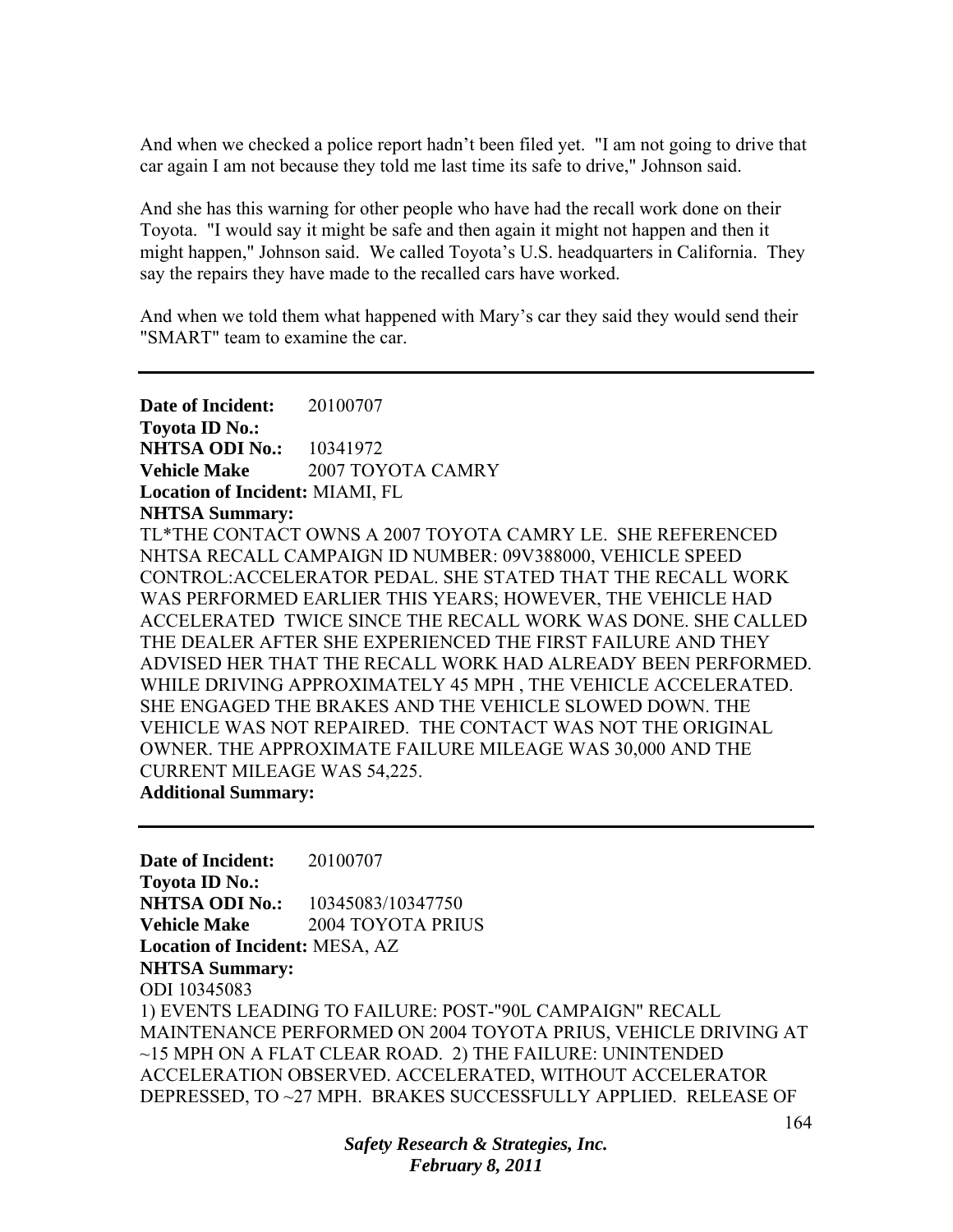BRAKE RESUMED UNINTENDED ACCELERATION. "RODE THE BRAKE TO DELIVER VEHICLE TO SAFE PARKING LOCATION. CONSEQUENCE: UNINTENDED ACCELERATION CONTROLLABLE BY BRAKING. 3) NOTHING HAS YET BEEN DONE TO CORRECT FAILURE. VEHICLE HAS NOT BEEN DRIVEN OR MOVED SINCE FAILURE, SINCE DEEMED UNSAFE TO DRIVE BY OWNER PENDING ANY USEFUL RESPONSE TO NOTIFICATION OF THIS INCIDENT BY TOYOTA INC. (NO USEFUL RESPONSE AS OF YET.) THE DEALER WAS UNABLE TO DUPLICATE THE CONSUMERS CONCERN. UPDATED 08/30/10 UPDATE IVOQ 09/01/10\*JB

#### ODI 10347750 (20100810)

2004 TOYOTA PRIUS WITH UNINTENDED ACCELERATION. \*KB THE CONSUMER STATED HE EXPERIENCED SUDDEN ACCELERATION AFTER THE RECALL WAS PERFORMED. THE CONSUMER ALSO STATED SOMEONE ELSE DROVE HER VEHICLE AND HE EXPERIENCED SLUGGISH ACCELERATION OF THE VEHICLE. A MESSAGE FLASHED QUICKLY, BUT HE WAS UNABLE TO READ IT. \*JB **Additional Summary:** 

**Date of Incident:** 20100708 **Toyota ID No.: NHTSA ODI No.:** 10342385 **Vehicle Make** 2010 TOYOTA HIGHLANDER **Location of Incident:** MOUNTAIN VIEW, NJ **NHTSA Summary:**  ON JULY 8 2010, MY 2010 TOYOTA HIGHLANDER HAD SUDDEN ACCELERATION PROBLEM WHEN I STOPPED AND BRAKED FOR THE TRAFFICE LIGHT. THIS HIGHLANDER HAS ONLY ABOUT 6,600 MILES ON IT AND IT NEVER HAD THE SUDDEN ACCELERATION PROBLEM BEFORE. THE DEALER HAD INSTALLED THE RECALL FIXES.

## **Additional Summary:**

Summary of July 8th UA Incident:

That's until a few days ago. On July 8, I stopped and braked my 2010 Highlander (about 6,600 miles) for a traffic light on a flat normal local New Jersey street. No a/c was on, the temperature had cooled down to the high 70s in this part of New Jersey. About two seconds after braking the vehicle, all of a sudden, I heard and felt a big jolt and noise – the engine wanted to speed off. I was shocked and panicked to say the least. I did not know what to do at first, but then I put the gear in the P position. Then I felt I was able to tame the beast and wrestled the car back (in reality I don't think the car moved when it was on P). When the traffic light turned green, I proceed to drive without any problem. I was not sure if I should get on the Garden State Parkway which is about another mile to go. After some hesitations, I got on to the Parkway and drove very slowly and thank God, I was able to drive home safely that night. I'm a very lucky guy, my family and friends all said so.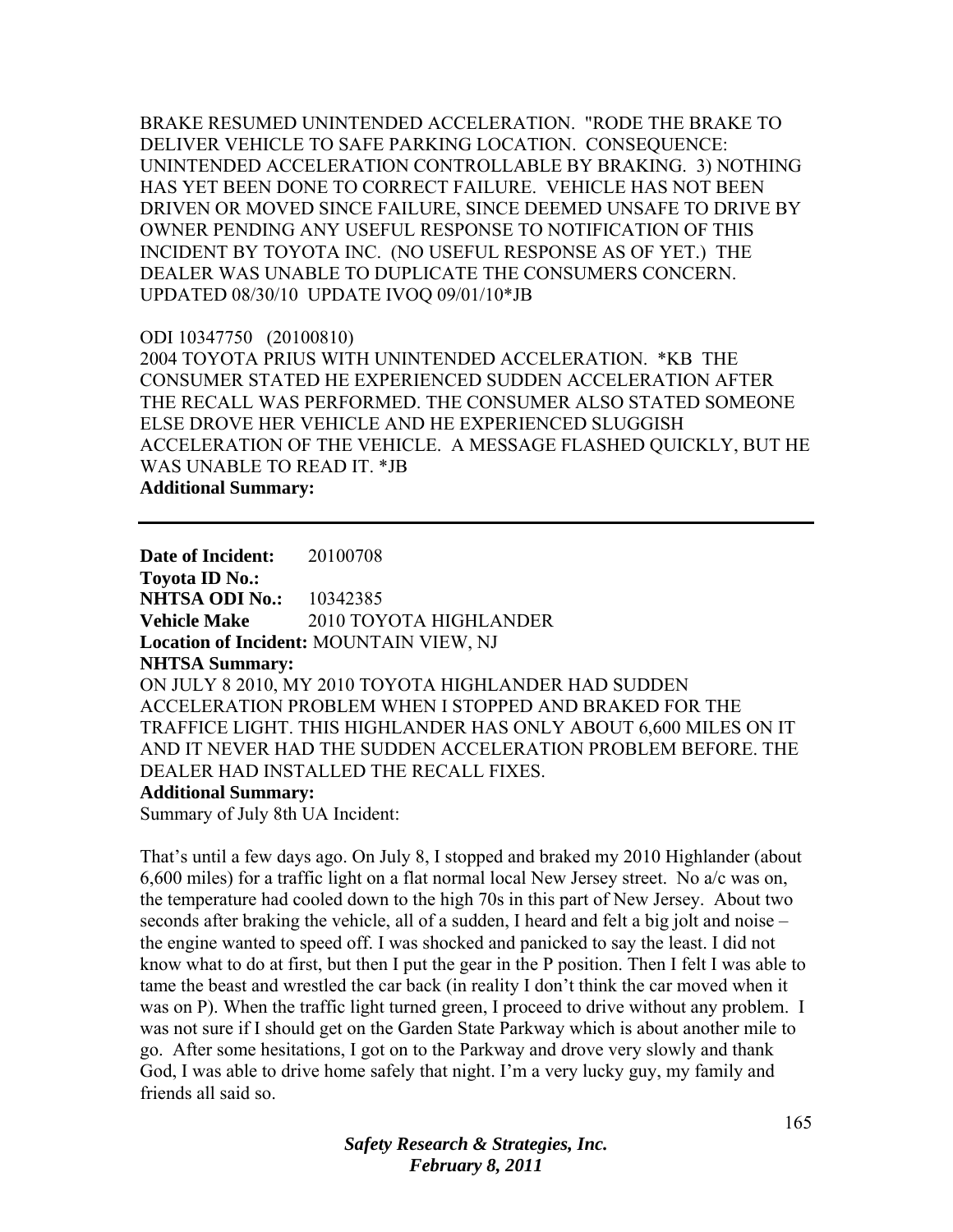Summary of July 9th Dealer Visit:

Mr. Chen drove to Crestmont Toyota in NJ. Explained the UA event. Service tech filled out the UA questionnaires and provided Mr. Chen with a Camry loaner. Mr. Chen left while the dealer service department inspected his vehicle. Later that afternoon, Mr. Chen was called and advised by Doug Walter or Water, dealer service tech, that the computer (Tech Stream) data that was downloaded from his vehicle was consistent with his summary of the UA event and that he had contacted Toyota Corporate by computer message and they responded. Toyota Corporate stated in a response according to the service tech that they would send a field tech to the dealership sometime during the week of July 12 to conduct their inspection based on the Tech Stream results. Essentially, the computer DUPLICATED Mr. Chen's description of the unintended acceleration event.

He does not have any P codes to report. He hasn't seen the Tech Stream data!

July 11th – Mr. Chen sent an email to Dr. Gilbert in response to the AP article published over the weekend.

July 12th – I corresponded with Mr. Chen by email and we eventually spoke by telephone. I advised Mr. Chen to obtain copies of the UA questionnaire from the dealer and to also obtain a copy of the Tech Stream results. I also advised Mr. Chen to advise the dealer in writing to preserve the ECM and EDR data and to forego any further key cycles anticipating an overwrite.

Mr. Chen advised late in the afternoon that the dealer had called and stated that his vehicle had been struck on the dealer lot and that it would be sent to the body shop for immediate repair. I responded that no repairs should be conducted prior to further inspection and documentation of the UA event and recommended that he advise the dealer, take photographs of the damage, etc.

July 13th –

Mr. Chen drove to the dealer and photographed the damage. He was advised that the dealer had placed a frame next to his vehicle and a person driving a Tundra on the lot took a sharp turn and struck the metal frame and pushed it into his vehicle causing damage. During his visit he requested copies of the questionnaire and the Tech Stream results. Mr. Walters or Water, the dealer service tech, advised him that Toyota Corporate would inspect his vehicle today and he should request the documents at that time. The dealer stated that Toyota Corporate will give him all inspection documents. Basically, the dealer declined to provide copies of his service records.

Mr. Chen will be called by the dealer to attend the inspection this afternoon.

**Date of Incident:** 20100708 **Toyota ID No.:**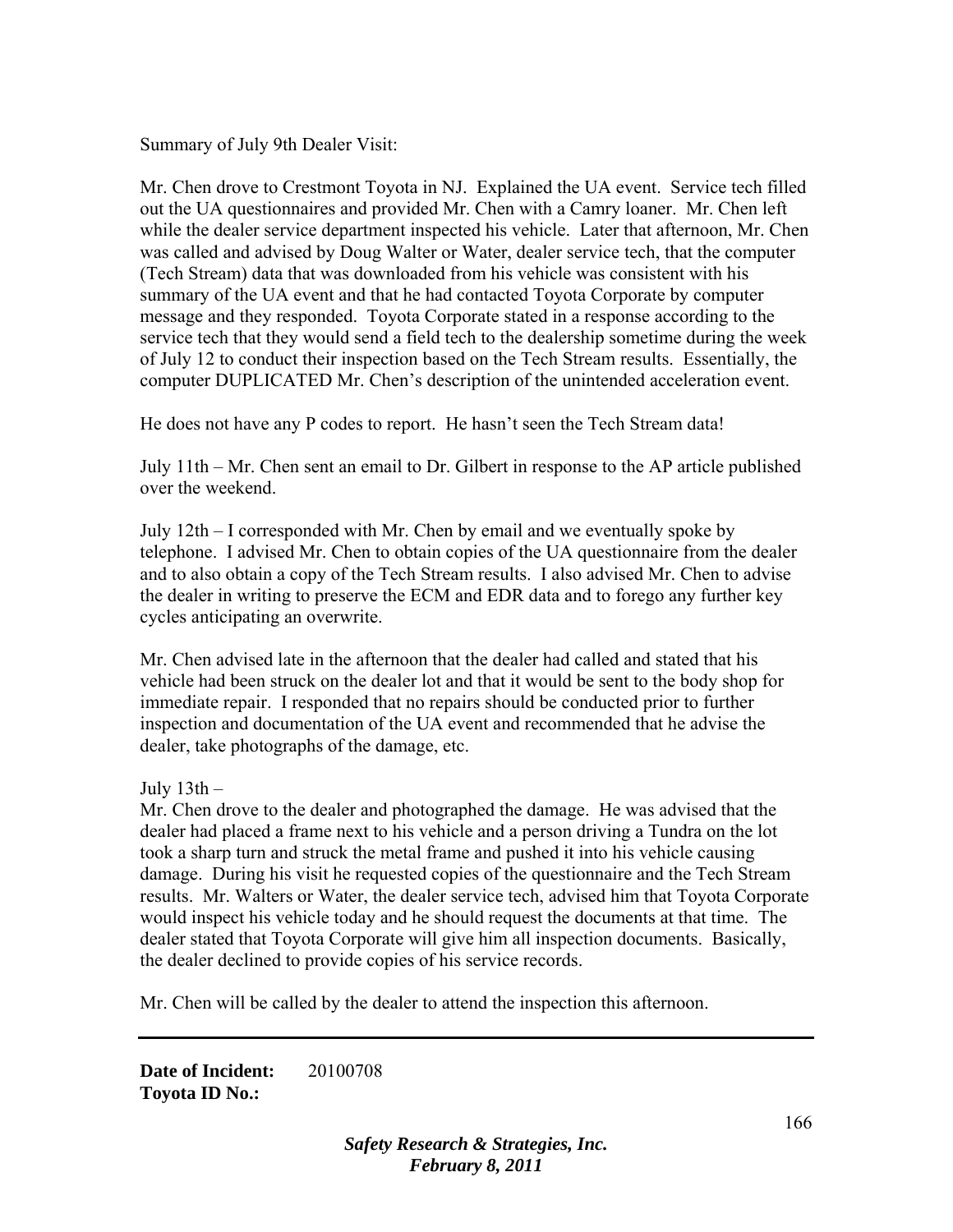**NHTSA ODI No.:** 10342385 **Vehicle Make** 2010 TOYOTA HIGHLANDER **Location of Incident:** WAYNE, NJ **NHTSA Summary:**  ON JULY 8 2010, MY 2010 TOYOTA HIGHLANDER HAD SUDDEN ACCELERATION PROBLEM WHEN I STOPPED AND BRAKED FOR THE TRAFFICE LIGHT. THIS HIGHLANDER HAS ONLY ABOUT 6,600 MILES ON IT AND IT NEVER HAD THE SUDDEN ACCELERATION PROBLEM BEFORE. THE DEALER HAD INSTALLED THE RECALL FIXES. UPDATED 07/19/10\*BF UPDATED IVOQ 07/21/10.\*JB **Additional Summary:** 

**Date of Incident:** 20100710 **Toyota ID No.: NHTSA ODI No.:** 10342580 **Vehicle Make** 2008 TOYOTA CAMRY **Location of Incident:** MILWAUKEE, WI **NHTSA Summary:** 

TL\*THE CONTACT OWNS A 2008 TOYOTA CAMRY. THE CONTACT WAS AT A TRAFFIC LIGHT WITH HIS FOOT ON THE BRAKE WHEN SUDDENLY THE VEHICLE SURGED FOUR FEET INTO TRAFFIC AND STOPPED. A CRASH DID NOT OCCUR AS A RESULT OF THE FAILURE. ON THE SAME DAY, THAT AFTERNOON, WHILE AT A STOP SIGN WITH HIS FOOT ON THE BRAKE PEDAL, THE CONTACT STATED THAT THE VEHICLE BEGAN TO SURGE AGAIN AND LUNGE SEVERAL INCHES FORWARD. THE CONTACT SHIFTED INTO NEUTRAL GEAR AND THE RPMS INCREASED EXCESSIVELY WHILE HIS FOOT WAS ON THE BRAKE PEDAL. HE THEN SHIFTED INTO PARK GEAR AND THE VEHICLE BEGAN MAKING A LOUD NOISE; HE SHIFTED BACK TO NEUTRAL AND WAS ABLE TO CONTINUE TO DRIVE FORWARD. THE VEHICLE HAD PREVIOUSLY BEEN SERVICED FOR ALL RECALLS RELATED TO VEHICLE SPEED CONTROL. THE CONTACT WILL SCHEDULE AN APPOINTMENT WITH THE DEALER TO INSPECT THE VEHICLE. THE CONTACT HAD NOT CALLED THE MANUFACTURER WHEN THE COMPLAINT WAS FILED. THE CURRENT MILEAGE WAS APPROXIMATELY 30,650. THE FAILURE MILEAGE WAS 30,532.

**Additional Summary:** 

**Date of Incident:** 20100713 **Toyota ID No.: NHTSA ODI No.:** 10342933 **Vehicle Make** 2004 TOYOTA PRIUS **Location of Incident:** ASTORIA, NY **NHTSA Summary:**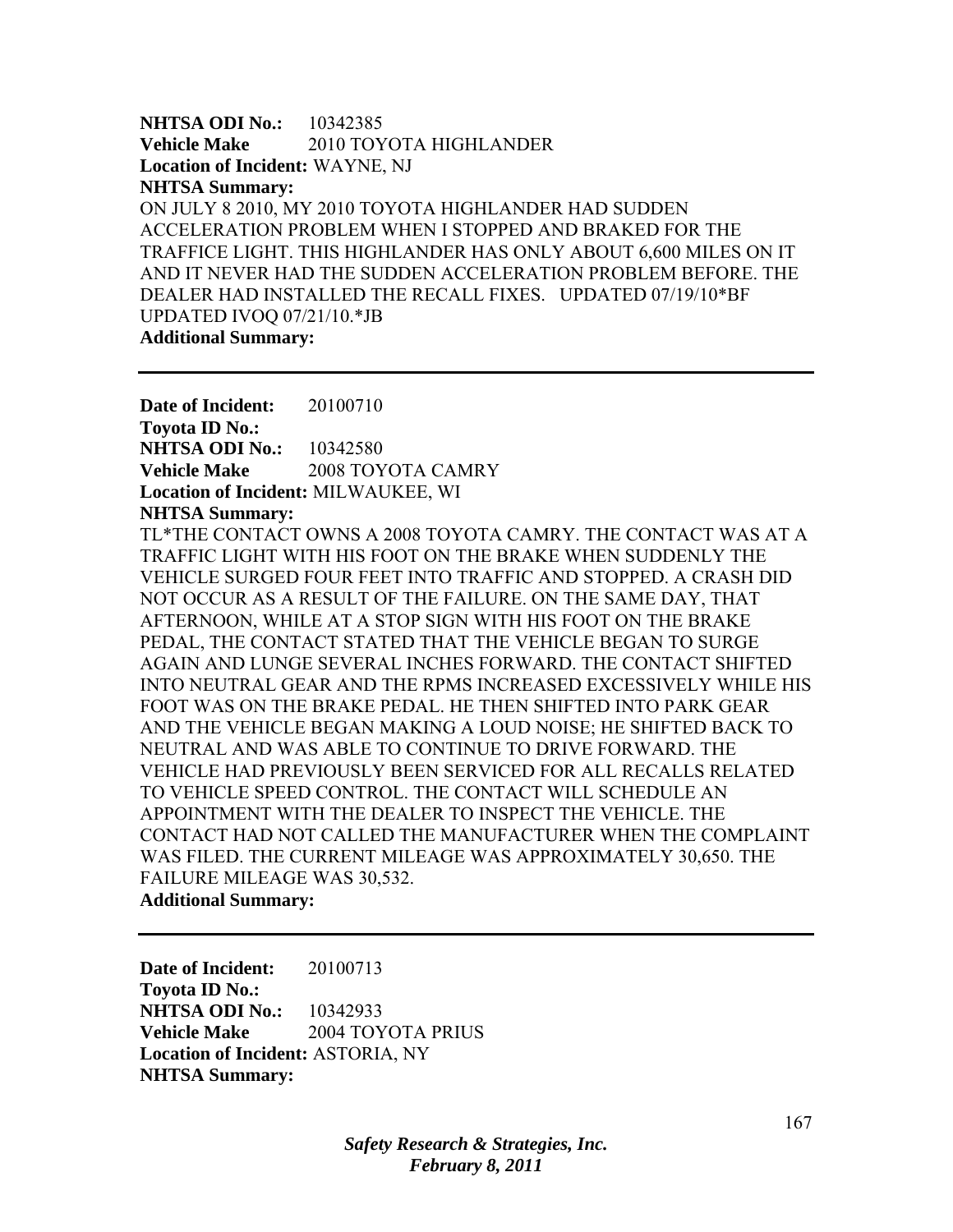2004 TOYOTA PRIUS ACCELERATES DUE TO GAS PEDAL GETTING STUCK IN THE FLOOR MAT. THIS MORNING I WAS DRIVING MY TOYOTA PRIUS 2004 THAT I BOUGHT FROM THE ORIGINAL OWNER WHO MENTIONED ALL RECALL ISSUES WERE ADDRESSED BY TOYOTA DEALERSHIP. HE MENTIONED THE DEALER SHAVED OFF THE GAS PEDAL TO MAKE IT SHORTER. BUT TODAY, WHILE ON I 495 GOING EASTWARDS JUST BEFORE ENTERING THE HOV LANE, I PRESSED THE GAS PEDAL ALL THE WAY DOWN TO OVER TAKE ANOTHER SLOW VEHICLE. THE CAR ENGINE KEPT RAISING NOISE, AND CAR STARTED TO ACCELERATE ON ITS OWN. I BRAKED, THE CAR SLOWED A BIT BUT ENGINE KEPT RUNNING FAST... I REALIZED THIS IS POTENTIALLY SAME ISSUE THAT PEOPLE REPORTED ON PRESS AND WITH LOT OF STRUGGLE TRYING TO BRAKE AND SLOW DOWN, REALIZED AND PUT THE CAR INTO N, NEUTRAL POSITION. I AM LUCKY TO KNOW THIS FROM MEDIA REPORTS, OTHERWISE I WOULD HAVE BEEN ANOTHER DEAD GUY ON A PRIUS! WHILE I WAS STILL ON HIGHWAY, NEEDING TO MAINTAIN SPEED I PUT THE CAR BACK ON DRIVE MODE, D AND THE PROBLEM CONTINUED. I REALIZED, I CAN LIFT THE GAS PEDAL WITH MY LEFT FOOT, AND SUCCEEDED IN UNTANGLING THE PEDAL FROM THE FLOOR MAT. AFTER I DID THAT IT WAS FINE. I ARRIVED AT WORK, BUT WITH EXTREME SHOCK AND DISAPPOINTMENT. I AM WONDERING HOW THIS PROBLEM CAN STILL REMAIN AFTER A RECALL REPAIR IS DONE ON THIS VEHICLE. THIS IS COMPLETELY UNACCEPTABLE AND MY LIFE WAS IN TOTAL RISK AND I SURVIVED TODAY PURELY BECAUSE OF MY TECHNICAL SKILLS AND KNOWLEDGE ABOUT THIS CAR ISSUE. I AM AN ENGINEER IN PROFESSION, A MECHANICAL ENGINEER WITH A MASTERS DEGREE AND I UNDERSTOOD HOW TO REACT. IF IT WAS FOR MY OTHER FAMILY MEMBERS IN THIS SITUATION THE OUTCOME WOULD HAVE BEEN TOTALLY DIFFERENT. I AM VERY VERY DISAPPOINTED WITH TOYOTA CORPORATION AND ALSO WITH YOU, THE NHTSA FOR NOT MAKING SURE THAT ALL PRIUS OUT THERE ARE SAFETY COMPLIANT. THIS IS REALLY TERRIBLE ! ...BECAUSE ITS A KNOWN ISSUE, AND OLD ISSUE THAT SHOULD HAVE BEEN CORRECTED. [XXX] INFORMATION REDACTED PURSUANT TO THE FREEDOM OF INFORMATION ACT (FOIA), 5 U.S.C. 552(B)(6). \*TR **Additional Summary:** 

**Date of Incident:** 20100713 **Toyota ID No.: NHTSA ODI No.:** 10343674 **Vehicle Make** 2009 LEXUS IS250 **Location of Incident:** AMHERST, MA **NHTSA Summary:**  TL\* THE CONTACT OWNS A 2009 LEXUS IS 250. THE CONTACT STATED THAT WHILE AT A FULL STOP, HE SHIFTED INTO REVERSE AND THERE WAS AN ABNORMAL INCREASE IN ENGINE RPMS. HE THEN SHIFTED INTO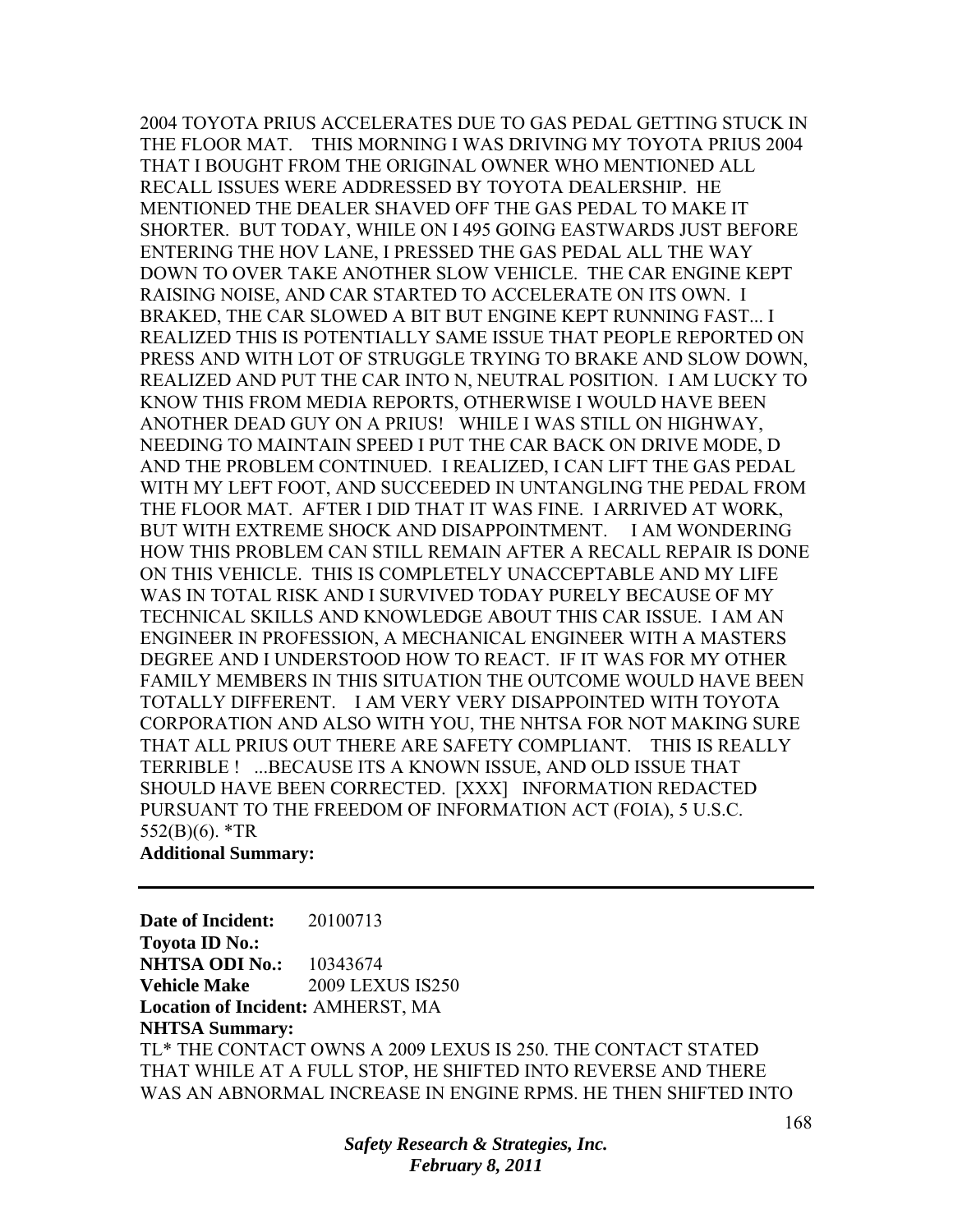PARK AND SHUT OFF THE VEHICLE. AFTER RESTARTING, THE VEHICLE RESUMED NORMAL OPERATION. THE CONTACT STATED THAT WEEKS PRIOR TO THE FAILURE, REPAIRS WERE MADE TO THE ACCELERATOR PEDAL UNDER NHTSA CAMPAIGN ID NUMBER: 09V388000 (VEHICLE SPEED CONTROL: ACCELERATOR PEDAL). THE CONTACT CALLED THE MANUFACTURER REGARDING THE FAILURE AND WAS AWAITING A RETURN CALL. THE VEHICLE WAS NOT FURTHER REPAIRED. THE FAILURE AND CURRENT MILEAGES WERE APPROXIMATELY 5,000. **Additional Summary:** 

**Date of Incident:** 20100718 **Toyota ID No.: NHTSA ODI No.:** 10355335 **Vehicle Make** 2008 LEXUS ES350 **Location of Incident:** EL PASO, TX **NHTSA Summary:**  S10 APPROPRIATE HANDLING-LETTER FROM REGARDING TOYOTA COMPLAINT \*TGW 2008 LEXUS ES350 THE CONSUMER STATED AS HIS WIFE TURNED INTO A PARKING SPACE IN A PARKING LOT, THE VEHICLE SUDDENLY ACCELERATED AND CRASHED INTO ANOTHER VEHICLE. THE CONSUMER STATED THE RECALL WAS PERFORMED PRIOR TO THE CRASH. \*JB UPDATED 09/20/10\*JB **Additional Summary:** 

**Date of Incident:** 20100719 **Toyota ID No.: NHTSA ODI No.:** 10344969 **Vehicle Make** 2010 TOYOTA RAV4 **Location of Incident:** BAY VILLAGE, OH

**NHTSA Summary:** 

AT APPROXIMATELY 5:00 PM ON JULY 19TH, 2010, OUR TOYOTA RAV 4 (MODEL YEAR 2010 MILEAGE 6450) EXPERIENCED AN INCIDENT OF UNINTENDED ACCELERATION. DRIVING HOME WITH 4 MEMBERS OF THE FAMILY, WE APPROACHED AN INTERSECTION AND THE DRIVER BEGAN TO APPLY THE BRAKE. THE ROADWAY WAS CROWDED, SO OUR SPEED WAS FORTUNATELY MINIMAL (APPROXIMATELY 25 MPH). WHILE APPLYING THE BRAKE, THE ENGINE SUDDENLY BEGAN TO REV AT A HIGH RATE, THE DRIVER SAID THE CAR WAS NOT RESPONDING WELL TO THE BRAKE AND WE MAY NOT STOP IN TIME AS WE APPROACHED THE INTERSECTION. INSTINCTIVELY, I LOOKED AT THE DRIVER ⊧S FOOT TO SEE IF THERE WAS SOME PROBLEM WITH HIM HITTING THE GAS PEDAL, BUT COULD CLEARLY SEE BOTH FEET AND ONLY THE BRAKE BEING APPLIED. THE DRIVER PUMPED THE BRAKE, LIFTING HIS FOOT FROM THE BRAKE AND REAPPLYING; WE JOLTED FORWARD HE LIFTED HIS FOOT FROM THE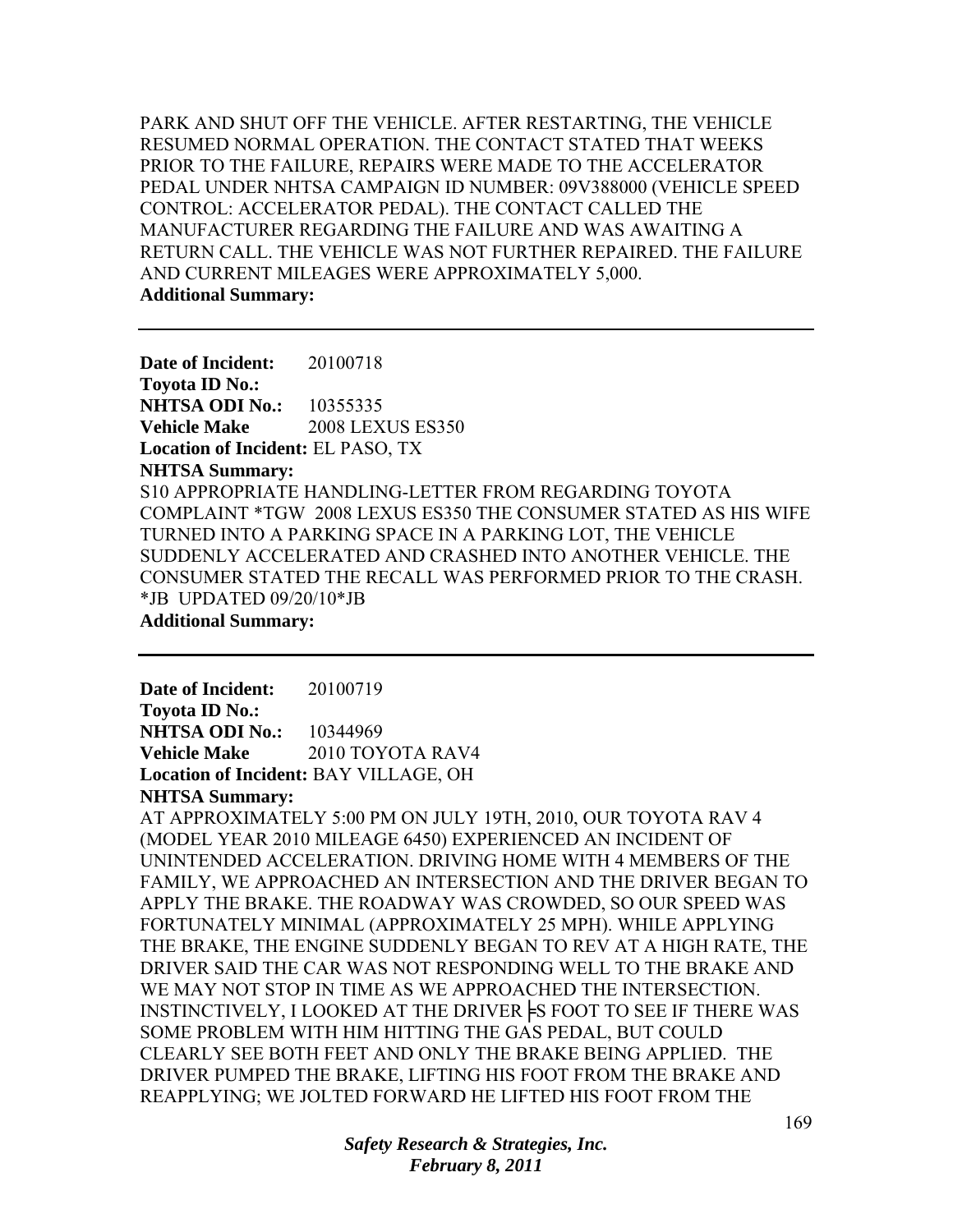BRAKE OF THE REVVING CAR AND THEN REAPPLIED THE BRAKE. THE ENGINE SUDDENLY SLOWED AND RETURNED TO A NORMAL IDLE AND WE WERE ABLE TO STOP WITHOUT HITTING ANYONE. WE DID NOT FILE A POLICE REPORT, BUT CONTACTED THE DEALER THE FOLLOWING MORNING AND WERE INSTRUCTED TO BRING THE CAR IN FOR INSPECTION THE FOLLOWING DAY. NOT SURPRISINGLY, AS THEY APPEAR INCAPABLE OF DETECTING THE PROBLEM WITH THEIR DIAGNOSTICS, NO PROBLEM WAS FOUND AND WE WERE ASKED TO RECLAIM THE CAR A FEW DAYS LATER. WE TOLD THE DEALERSHIP THAT WE CONSIDER THIS LEASED CAR TO BE UNSAFE AND DO NOT WANT ANYTHING TO DO WITH THE CAR AND WISHED TO RETURN IT AS IT IS CLEARLY DEFECTIVE. 4 MEMBERS OF MY FAMILY WITNESSED THE EVENT AND NO ONE IS GETTING IN THE CAR AGAIN. THE TOYOTA DEALERSHIP FS CUSTOMER SERVICE REPRESENTATIVE SAID THEY ARE ONLY DEALER, THEY ARE NOT THE MANUFACTURERS AND WE HAD TO ADDRESS ANY CONCERNS REGARDING A RETURN TO THE MANUFACTURER, IN THEIR OPINION IT CHECKED OUT FINE. THE CAR HAD ALREADY BEEN SERVICED BY THE DEALER SEVERAL MONTHS PRIOR, TO ADDRESS THE RAV 4 RECALL FOR THE UNINTENDED ACCELERATION PROBLEM. CLEARLY IN OUR CASE THEIR FIX DID NOT FIX THE PROBLEM.

**Additional Summary:** 

**Date of Incident:** 20100719 **Toyota ID No.: NHTSA ODI No.:** 10344320 **Vehicle Make** 2010 TOYOTA RAV4 **Location of Incident:** CEDARHURST, NY **NHTSA Summary:**  INCIDENT = CAR 2010 TOYOTA RAV4 UNINTENDED ACCELERATION HAPPENED 3 TIMES. FIRST TIME IT HAPPENED BEFORE I BROUGHT CAR TO SERVICE STATION FOR RECALL REPAIR.SECOND TIME IT WAS AFTER RECALL.THIRD TIME HAPPENED JUST ON JULY 18 2010 ABOUT 9 PM. I WAS STANDING AT TRAFIC LIGHT WHEN RPM WENT UP AND CAR START MOVING FORWARD.I PUT IT IN NEUTRAL AND HAD TO TURN OFF THE IGNITION BECAUSE RPM STILL WERE VERY HIGH. PLEASE ADVISE WHAT SHOULD I DO. MY WIFE AND KIDS DRIVING MY CAR SOMETIMES AND I KNOW FOR SURE THAT THEY WOULD GET IN AN ACIDENT IF THAT PROBLEM HAPPENS WITH THEM. DAMAGE RESULTING = MORAL DISTRESS FOR ME. MY WIFE EXPERIENCED THAT ALL 3 TIMES, VERY DIPRESSED AND SCARED TO EVEN BE IN THE CAR, NEVER MIND DRIVING IT. CAR WAS SERVICED IN MILLENIUM TOYOTA FOR ACCELERATION RECALL. I NEED AN ADVICE WHERE CAN I CHECK THIS CAR BECAUSE IT LOOKS LIKE TOYOTA IS UNABLE TO IDENTIFY THE SOURCE OF THE PROBLEM. I ALSO WOULD LIKE TO GET DATA RELATED TO INCIDENT FROM THE CAR COMPUTER BY SECOND PARTY BEFORE TOYOTA WOULD DO THE SERVICE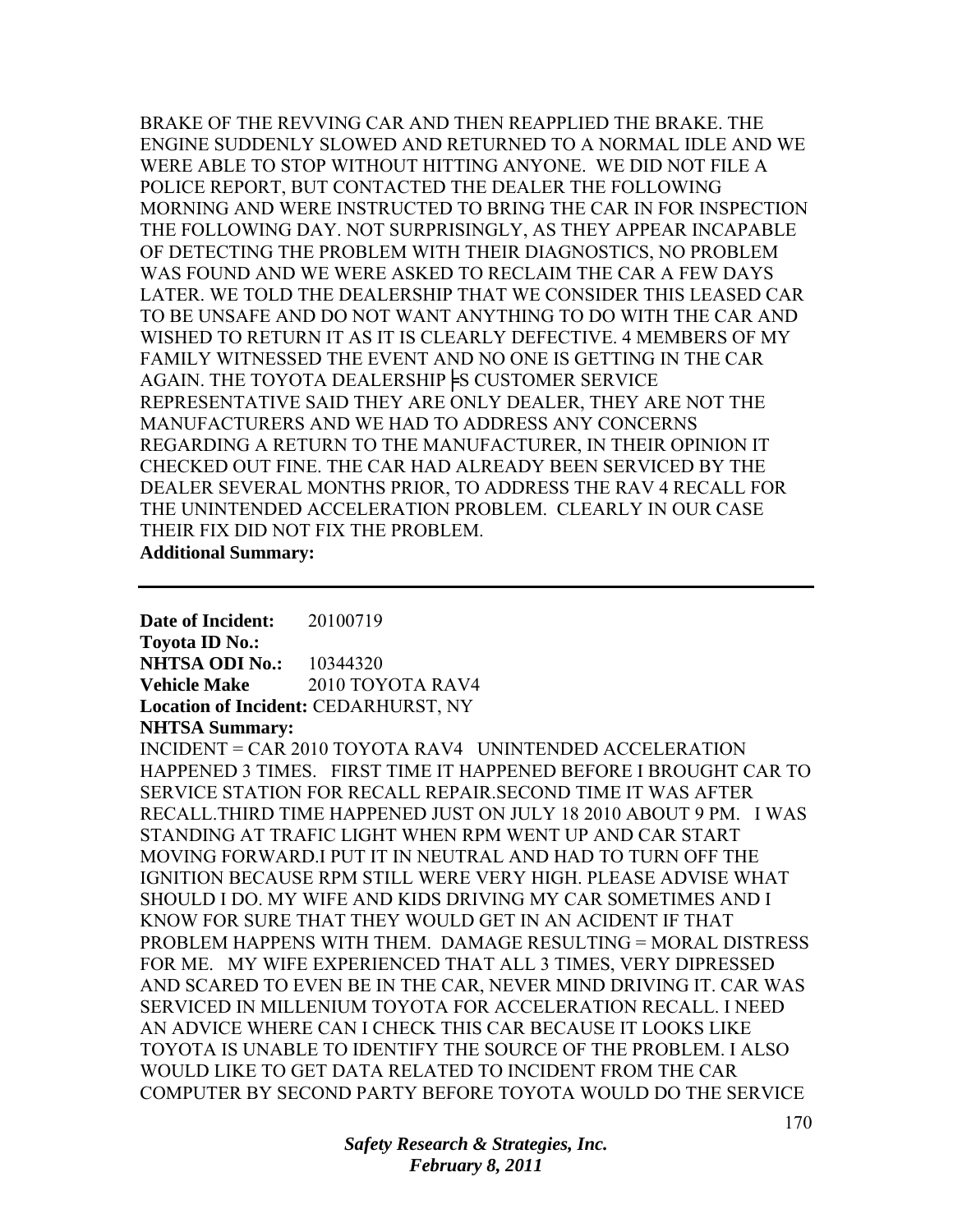BECAUSE WHEN I BROUGHT MY CAR FOR RECALL I WAS TOLD THAT THEY HAD TO FLASH THE COMPUTER. MY UNDERSTANDING OF FLASHING COMPUTER IS THAT MEMORY WAS FLASHED AND OLD INFORMATION IS NOT RECOVERABLE. PLEASE ADVICE. **Additional Summary:** 

**Date of Incident:** 20100725 **Toyota ID No.: NHTSA ODI No.:** 10345584 **Vehicle Make** 2010 TOYOTA CAMRY **Location of Incident:** JOHNSON CITY, TN **NHTSA Summary:**  2010 TOYOTA CAMRY BOUGHT 2 MONTHS BEFORE RECALL NEWS / 5,000 MILES / HAD RECALL WORK DONE AT A TOYOTA DEALERSHIP ON MARCH 4, 2010 / ON JULY 25, 2010 WHILE IN LINE AT DRIVE-THROUGH, I HAD MY FOOT ON THE BRAKE WAITING MY TURN IN LINE. SUDDENLY, THE ENGINE BEGAN TO REV, EVEN THOUGH I DIDN'T HAVE MY FOOT ON THE ACCELERATOR BUT DID HAVE MY FOOT ON THE BRAKE. THE BACK TIRES BEGAN SPINNING, AND ALTHOUGH I WAS MASHING DOWN ON THE BRAKES AS HARD AS I COULD, THE VEHICLE MOVED FORWARD (PRODUCING SKID MARKS) AND HIT THE TRUCK IN FRONT OF ME. MY CAMRY PUSHED INTO THE TRUCK'S TRAILER HITCH, BENDING THE REBAR IN THE FRONT OF MY CAR , WHICH PUSHED UP THE RADIATOR, ETC. THERE WAS A WITNESS WHO WAS STANDING NEXT TO THE DRIVE-IN WINDOW BECAUSE THE RESTAURANT HAD MESSED UP HIS ORDER. HE

REPORTED TO THE OFFICER THAT CAME TO THE SCENE THAT HE HEARD THE CAMRY'S ENGINE START REVVING, AND WHEN HE LOOKED TO SEE WHY, HE COULD SEE THAT I WAS TRYING TO GET THE CAR TO STOP. OBVIOUSLY, THE TOYOTA CAMRY RECALL WORK IS NOT EFFECTIVE. MY GRANDDAUGHTER (WHO WAS IN THE CAR) AND I COULD HAVE BEEN KILLED IF THIS HAD HAPPENED AT HIGHER SPEED.

**Additional Summary:** 

**Date of Incident:** 20100802 **Toyota ID No.: NHTSA ODI No.:** 10347340 **Vehicle Make** 2010 TOYOTA COROLLA **Location of Incident:** MADISON, WI **NHTSA Summary:**  DRVING 2010 TOYOTA COROLLA MANUAL TRANS ON INTERSTATE ON 8/2/10 AT 2:30 P.M. HAD CRUISE CONTROL ON GOING 70 MPH. ENGAGED CLUTCH, SHIFTED TO NEUTRAL AND BRAKED IN PREPARATION TO STOP FOR TRAFFIC JAM AHEAD. BRAKE DID NOT ENGAGE AND VEHICLE CONTINUED AT 70 MPH WITHOUT TOUCHING ACCELORATOR. CONTINUED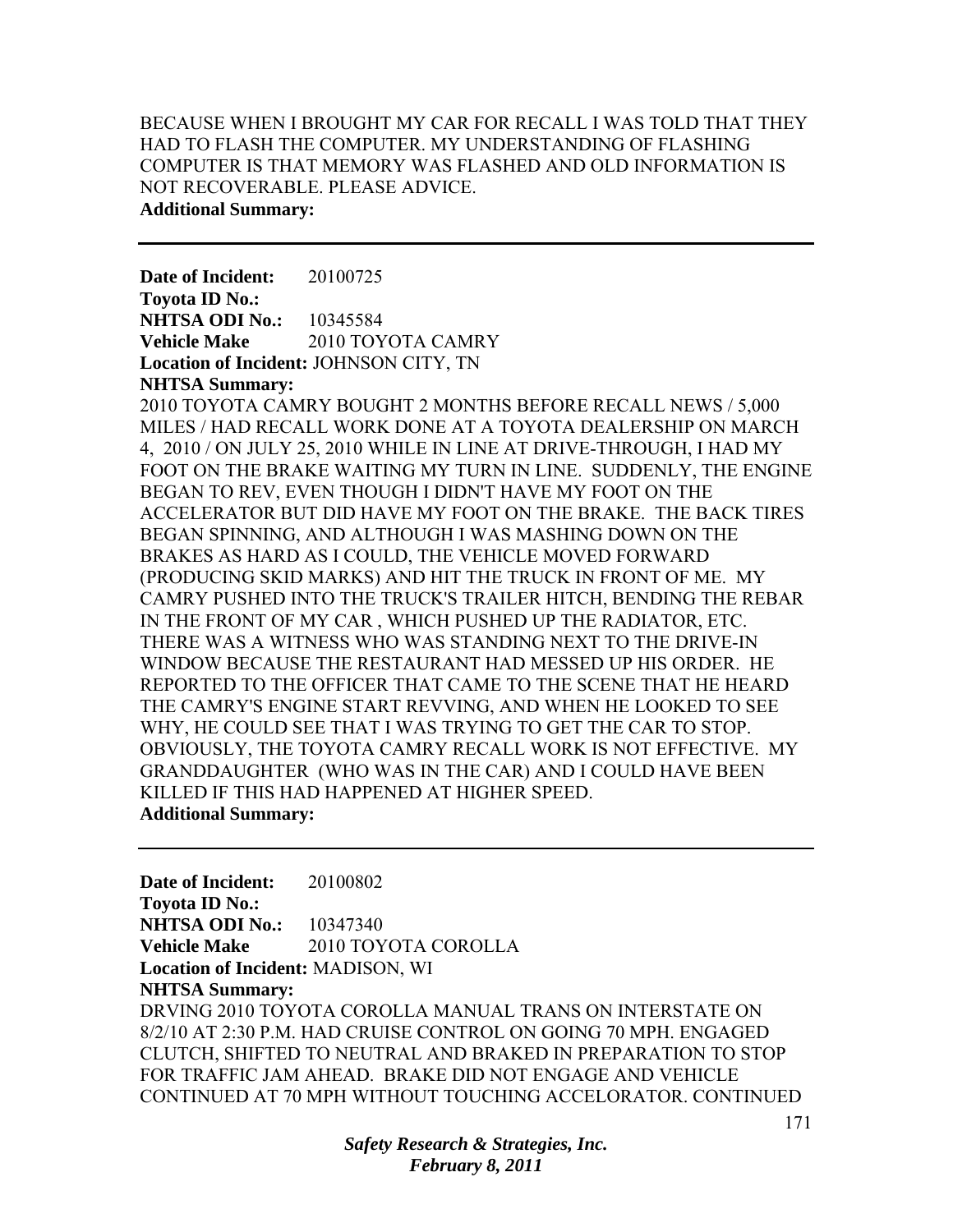ATTEMPTS TO BRAKE, DOWNSHIFT, TURN OFF CRUISE CONTROL WITH NO DECREASE IN SPEED. INITIALLY UNABLE TO DOWNSHIFT BUT THEN DID GET INTO LOWER GEAR BUT WITH NO RESULTING DECREASE IN SPEED, NOR DID THE ENGINE MAKE ANY NOISE INDICATING THAT I HAD DOWNSHIFTED. I WAS ABLE TO GET ONTO SHOULDER WHERE I CONTINUED TO GO 70 MPH.I THEN GOT OFF AT AN EXIT THAT HAD AN INCLINE. PART WAY UP THE HILL FELT SOMETHING DISENGAGE AND THE CAR SLOWED- NOT JUST DUE TO THE INCLINE I THINK. I WAS THEN ABLE TO PUT ON EMERGENCY BRAKE AND THE CAR STOPPED. AFTER SEVERAL MINUTES I TRIED THE BRAKES AGAIN AND THEY WORKED. I DID NOT RENEGAGE THE CRUISE CONTROL AFTER THIS. PLEASE NOTE THAT THIS OCCURRED AFTER I HAD TAKEN THE CAR IN FOR BOTH TOYOTA RECOMENDED RECALLS REGARDING THE FLOOR MATS AND PUTTING A MODIFICATION IN THE GAS PEDAL. WHEN I WENT IN FOR RECALLS I ASKED ABOUT PLACEMENT OF A COMPUTER BRAKE OVERRIDE SYSTEM AND WAS FIRST TOLD THAT FIX WAS NOT YET AVAILABLE, THEN TOLD IT WAS NOT RELEVANT TO MY CAR, AND, AFTER THE ABOVE EVENT TOLD AGAIN THAT TOYOTA DID NOT YET HAVE THE TECHNOLOGY AVAILABLE TO DO THIS FIX ON COROLLAS. THE DEALERSHIP HAVE THUS FAR BEEN UNPLEASANT AND SUGGESTING THAT I MIGHT NOT BE TELLING THE TRUTH.

#### **Additional Summary:**

**Date of Incident:** 20100804 **Toyota ID No.:** 1008061785 **NHTSA ODI No.: 10348120 Vehicle Make** 2010 TOYOTA COROLLA **Location of Incident:** TAUNTON, MA

# **NHTSA Summary:**

TL- THE CONTACT OWNS A 2010 TOYOTA COROLLA. THE CONTACT STATED THAT WHILE TURNING INTO A PARKING LOT WITH HIS FOOT ON THE BRAKE ALL OF A SUDDEN THE VEHICLE ACCELERATED ON IT'S OWN WITH HIS FOOT ON THE BRAKE THE WHOLE TIME. THE VEHICLE BARELY MISSED STRIKING A PEDESTRIAN AND THEN CRASHED INTO A STORE WALL. THE CONVENIENCE STORE WHERE THIS OCCURRED HAS THE INCIDENT ON TAPE. TOYOTA WAS CONTACTED AND FILED CASE # 1008061785. THIS IS THE THIRD OCCURANCE, IT HAPPENED TWO TIMES BEFORE THE RECALL REMEDY FOR NHTSA CAMPAIGN ID NUMBER: 10V023000, VEHICLE SPEED CONTROL ACCELERATOR PEDAL AND THIS THIRD OCCURENCE WAS AFTER THE RECALL REMEDY. THE VEHICLE IS CURRENTLY AT THE OWNERS HOME, AND HE WILL NOT DRIVE IT. THE CURRENT AND FAILURE MILEAGES WERE APPROXIMATELY 9,000. RD **Additional Summary:**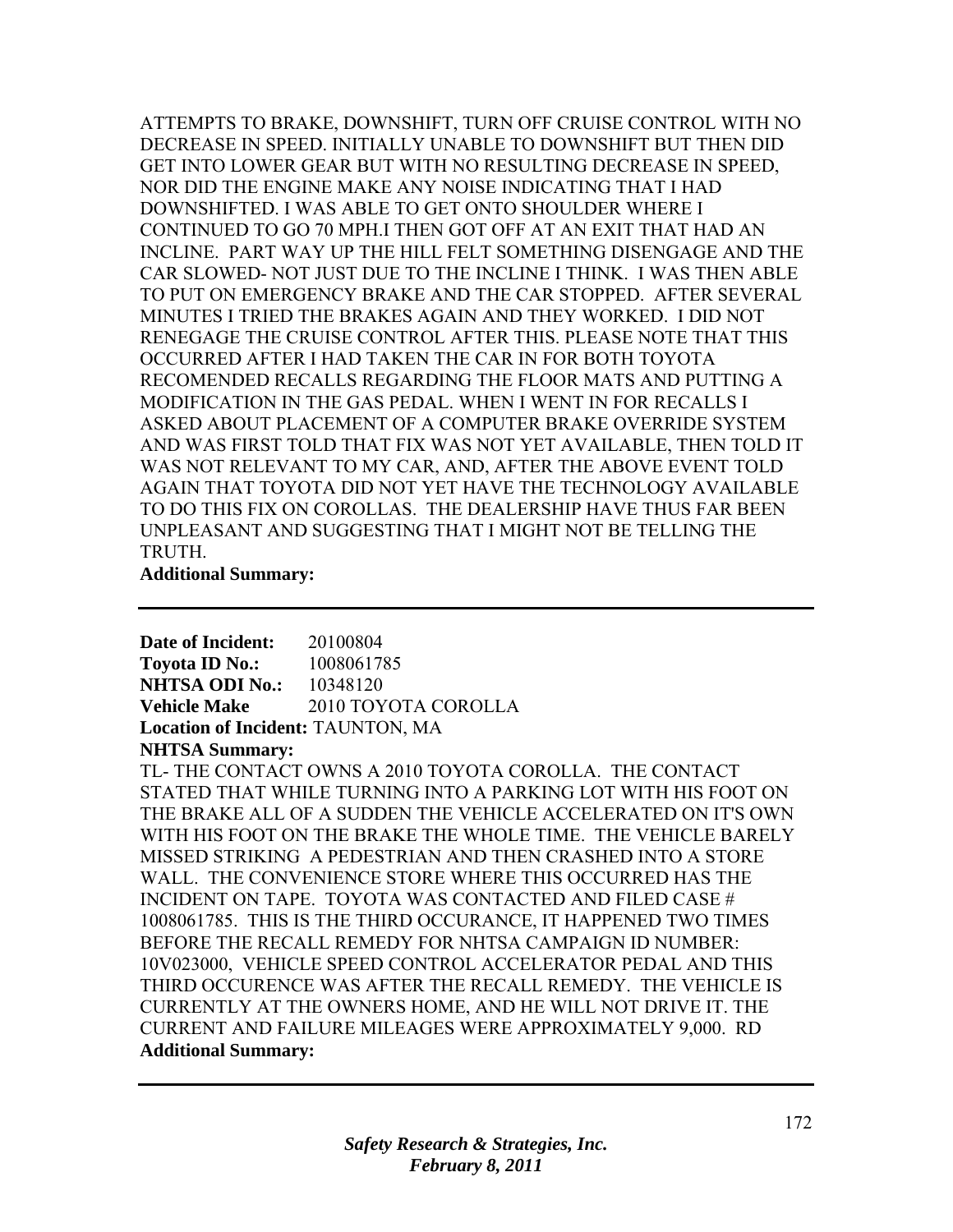**Date of Incident:** 20100805 **Toyota ID No.: NHTSA ODI No.:** 10352333 **Vehicle Make** 2009 TOYOTA CAMRY **Location of Incident:** HAUPPAUGE, NY

# **NHTSA Summary:**  MY WIFE WAS PULLING INTO A PARKING SPOT AND ALL OF A SUDDEN THE CAR ACCELERATORED VERY QUICKLY, SHE WAS UICKM ENOUGH TO TURN THE WHEEL SHARPLY TO THE RIGHT AND HIT THE FRONT LEFT FENDER ON THE WALL OF THE BUILDING, SHE ALSO HIT A PARKING SIGN ON THE RIGHT FRONT FENDER. THE DAMAGE TO THE CAR WAS OVER \$7500. NO AIR BAGS WERE ACTIVATED. THIS IS A 2009 TOYOTA CAMRY THAT WE HAD BROUGHT INTO THE DEALERSHIP FOR A RECALL IN APRIL OF 2010. MY WIFE DOES NOT BELIEVE SHE STEPPED ON THE GAS PEDAL BUT THAT THE CAR JUST SUDDENLY ACCELERATED.

**Additional Summary:** 

**Date of Incident:** 20100806

**Toyota ID No.: NHTSA ODI No.:** 10348350 **Vehicle Make** 2009 TOYOTA TUNDRA **Location of Incident:** HOUSTON, TX **NHTSA Summary:** 

MY 2009 TOYOTA TUNDRA WAS REPAIRED BY TOYOTA THIS PAST FRIDAY AS A RESULT OF THE TROTTLE BODY STICKING OPEN..IE WOULD STALL. AFTER REPAIRS, THE TRUCK DROVE FINE FOR 2 HRS APPROX. AFTER STOPPING FOR SUPPER (1HR) I STARTED MY TRUCK AGAIN...THIS TIME THE ENGINE EXCELLERATED IN PARK UPTO 5,000 + RPMS FOR 10-15SECS AND THEN DOWN TO 500 RMPS...THEN REPEATED THIS OVER AND OVER. I WAITED TIL THE RPMS DROPPED TO 500 AND PLACED TRUCK IN GEAR TO TRY TO GET IT HOME. THE TRUCK ACCELLERATED AND TOOK OFF ON ITS OWN...ALMOST TAKING ME THROUGH A RED LIGHT. I WAS ABLE TO PRESS HARD ENOUGH ON THE BRAKES TO STOP IN TIME....THEN IT TOOK OFF AGAIN FOR ANOTHER BLOCK WITHOUT ME DOING ANYTHING BUT RIDING THE BRAKES. I TURNED INTO A RANDALLS PARKING LOT WHEN RPMS DROPPED TO 500 AGAIN,...DODGING PEOPLE WHO WERE WALKING INTO THE GROCERY STORE. WHEN IT DROPPED AGAIN, I PULLED INTO A PARKING SPACE AND PUT TRUCK INTO PARK. THIS, ALL WHILE THE ENGINE WAS CONSISTANTLY CHANGING FROM 500RPMS UPTO 5,000+ RPMS WITH NO INTERRUPTIION.I CALLED THE DEALORSHIP, STILL SHAKING, BUT ONLY ONE PERSON WAS STILL AT THE DEALORSHIP...HE ADVISED SINCE THEY WERE CLOSED THAT ANOTHER DEALOR WAS OPEN LATER. SO I HAD TRUCK TOWED THERE. MY ORIGINAL REPAIR, THEY WOULD NOT COVER UNDER WARRANTY (13,000 MILES ON TRUCK) BECAUSE THEY SAID I HAD VIOLATED THE WARRANTY BY INSTALLING A FUEL SAVING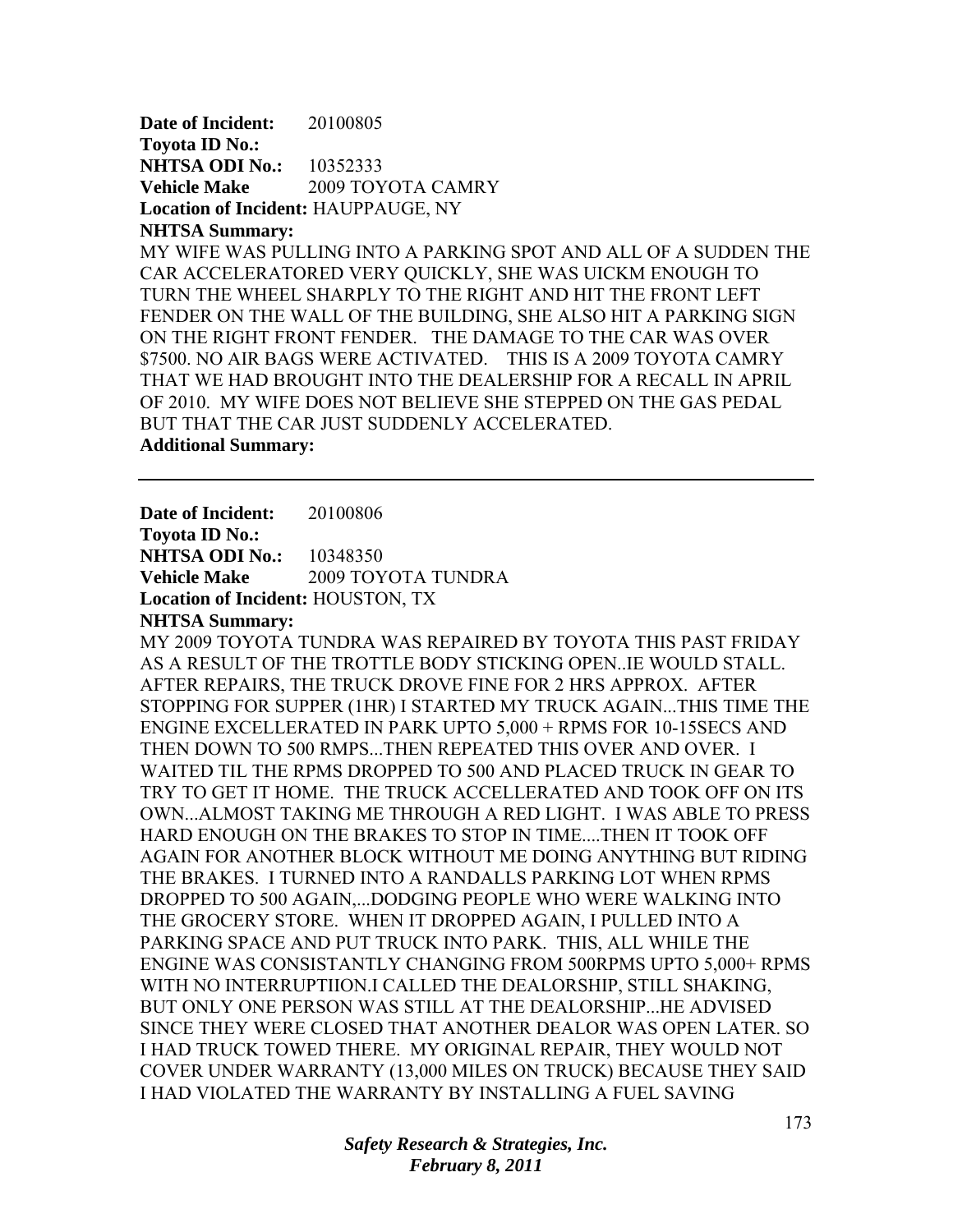DEVICE, WHICH HAD DAMAGED THE THROTTLE BODY. I PAID THEM TO REPLACE THE TROTTLE BODY ASSEMBLY...AND THEN (APPROX.3HRS LATER) THE TRUCK DECIDED TO DRIVE ITSELF,...AND I FEARED I WAS GOING TO HIT SOMEONE, BOTH CARS AND PEDESTRIANS. I NEVER THOUGHT WHAT I HAD READ ABOUT WOULD HAPPEN TO ME **Additional Summary:** 

**Date of Incident:** 20100807 **Toyota ID No.: NHTSA ODI No.:** 10348348 **Vehicle Make**  2009 TOYOTA CAMRY **Location of Incident:** LIVINGSTON, NJ **NHTSA Summary:**  MY 2009 TOYOTA CAMRY'S ACCELERATION WAS STUCK AT 3000 RPM FOR A ABOUT 5 SECONDS EVEN AFTER I HIT BREAK MULTIPLE TIMES. THIS HAPPENED AFTER TOYOTA RECALL FIX. **Additional Summary:** 

**Date of Incident:** 20100812 **Toyota ID No.: NHTSA ODI No.:** 10349159 **Vehicle Make** 2008 TOYOTA PRIUS **Location of Incident:** DEKALB, IL **NHTSA Summary:**  TL-THE CONTACT OWNS A 2008 TOYOTA PRIUS. WHILE DRIVING APPROXIMATELY 5 MPH INTO A PARKING SPACE. THE CONTACT ENGAGED THE BRAKE PEDAL AND THE ENGINED REVVED EXTREMELY HIGH WITH AN INCREASE IN THE ACCELERATION. THE VEHICLE WOULD NOT STOP AND TRAVELED OVER A CEMENT PARKING BLOCK. THE VEHICLE CONTINUED TO ACCELERATE AND CRASHED INTO A BRICK WALL. THE AIR BAGS FAILED TO DEPLOY WITH THE IMPACT INVOLVED. THERE WAS NO PERSONAL INJURY. A POLICE REPORT WAS FILED OF THE INCIDENT. THE ESTIMATED COST FOR THE BRICK WALL DAMAGES WAS \$2,500. THE VEHICLE WAS REPAIRED UNDER THE NHTSA CAMPAIGN ID NUMBER 09V388000 (VEHICLE SPEED CONTROL: ACCELERATOR PEDAL) IN JUNE OF 2010. THE CONTACT STATED THE REMEDY DID NOT CORRECT THE PROBLEM. THE VEHICLE WAS TOWED TO A COLLISION CENTER. THE FAILURE MILEAGE WAS APPROXIMATELY 30,000. JS **Additional Summary:** 

**Date of Incident:** 20100816 **Toyota ID No.: NHTSA ODI No.:** 10350652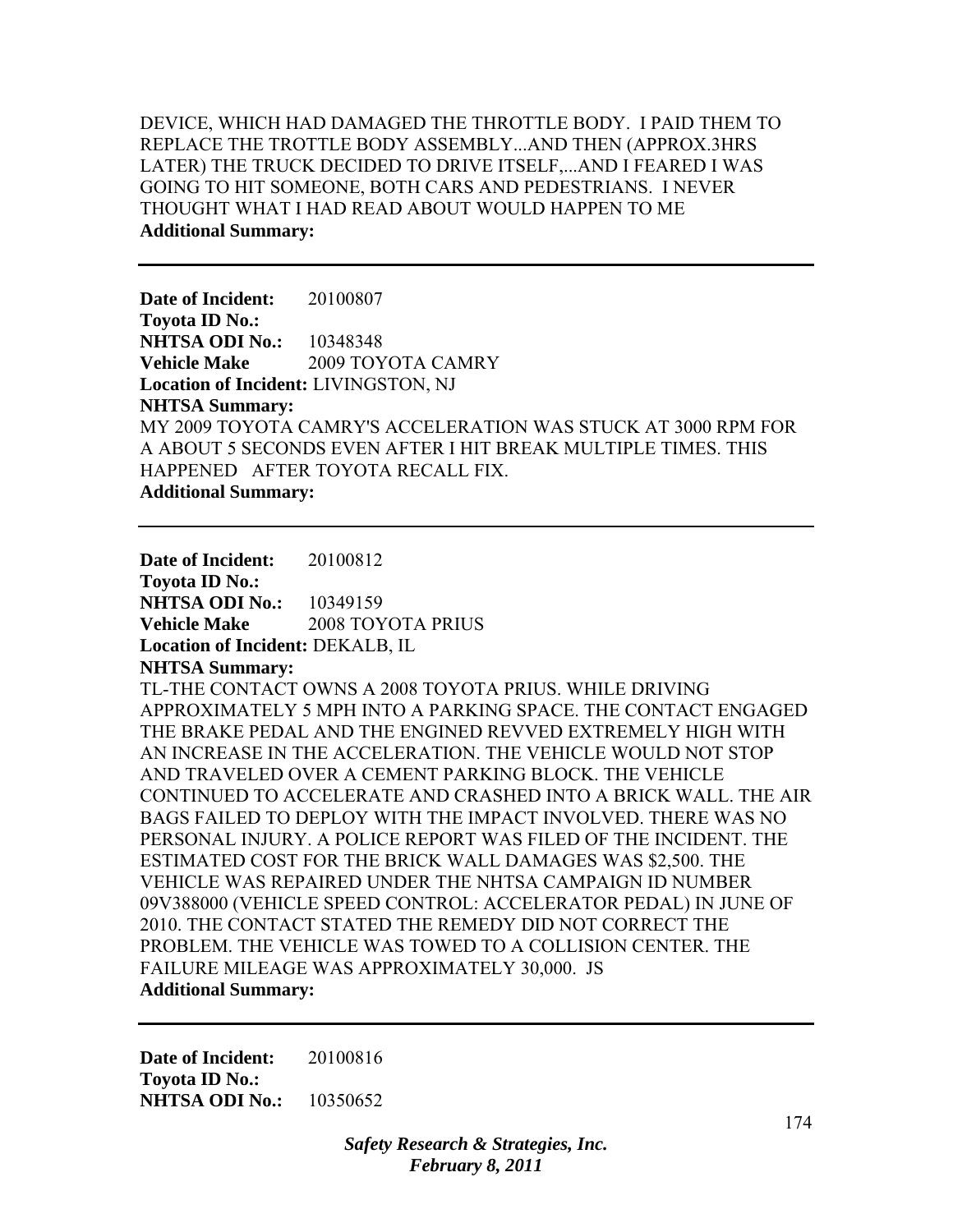**Vehicle Make 2007 TOYOTA AVALON Location of Incident:** WESTMINSTER, MD **NHTSA Summary:**  UNINITIATED ACCERLATION CAUSED CAR TO LURCH MANY FEET BEFORE BRAKE APPLICATION WITH SHIFT INTO NEUTRAL COULD STOP THE CAR. TWO INCIDENTS WITH SAME CAR EVEN AFTER WORK PERFORMED TO PREVENT THE PROBLEM. DENIAL BY DEALER AND CORPORATION THAT THERE IS A PROBLEM WITH THE CAR. TWO EVENTS THREE MONTHS APART.

**Additional Summary:** 

**Date of Incident:** 20100818 **Toyota ID No.: NHTSA ODI No.:** 10351280 **Vehicle Make** 2007 TOYOTA TUNDRA **Location of Incident:** MESA, AZ **NHTSA Summary:**  TL-THE CONTACT OWNS A 2007 TOYOTA TUNDRA. WHILE DRIVING APPROXIMATELY 25 MPH HE STATED THE VEHICLE ACCELERATED WITHOUT HIS FOOT ON THE ACCELERATOR AND HE T-BONED ANOTHER VEHICLE. THE CONTACT STATED HE DOES NOT REMEMBER WHAT HAPPEN. NO POLICE REPORT WAS FILED. ONE PASSENGER HAD INJURIES TO THE NECK, BACK AND HEAD. THE TUNDRA HAD MAJOR FRONT END DAMAGE. THE OTHER VEHICLE HAD DAMAGES TO THE DRIVER SIDE. THE VEHICLE HAS NOT BEEN REPAIRED. THE CONTACT STATED THE FAILURE HAS OCCURRED AT LEAST 6 TIMES. HE STATED HE HAD THE RECALL WORK PERFORMED BUT THE VEHICLE CONTINUE TO ACCELERATED AFTER THE RECALL WORK WAS PERFORMED. HE STATED HE TOOK THE VEHICLE BACK TO THE DEALER AFTER THE RECALL WORK WAS PERFORMED AND THEY COULD NOT LOCATE THE FAILURE. THE APPROXIMATE FAILURE AND CURRENT MILEAGE WERE 59,500. VWB **Additional Summary:** 

**Date of Incident:** 20100820 **Toyota ID No.: NHTSA ODI No.:** 10351813 **Vehicle Make** 2010 TOYOTA COROLLA **Location of Incident:** TOURRANCE, CA **NHTSA Summary:**  TL-THE CONTACT OWNS A 2010 TOYOTA COROLLA. WHILE DRIVING 15-20 MPH SHE ENGAGED THE BRAKE TO ALLOW MERGING TRAFFIC TO GO AND THE VEHICLE ACCELERATED. SHE STATED SHE ENGAGED THE BRAKES HARDER AND TURNED THE VEHICLE TO THE LEFT TO AVOID AN ISLAND AND THE VEHICLE STOPPED. SHE THEN DROVE HOME AND CALLED THE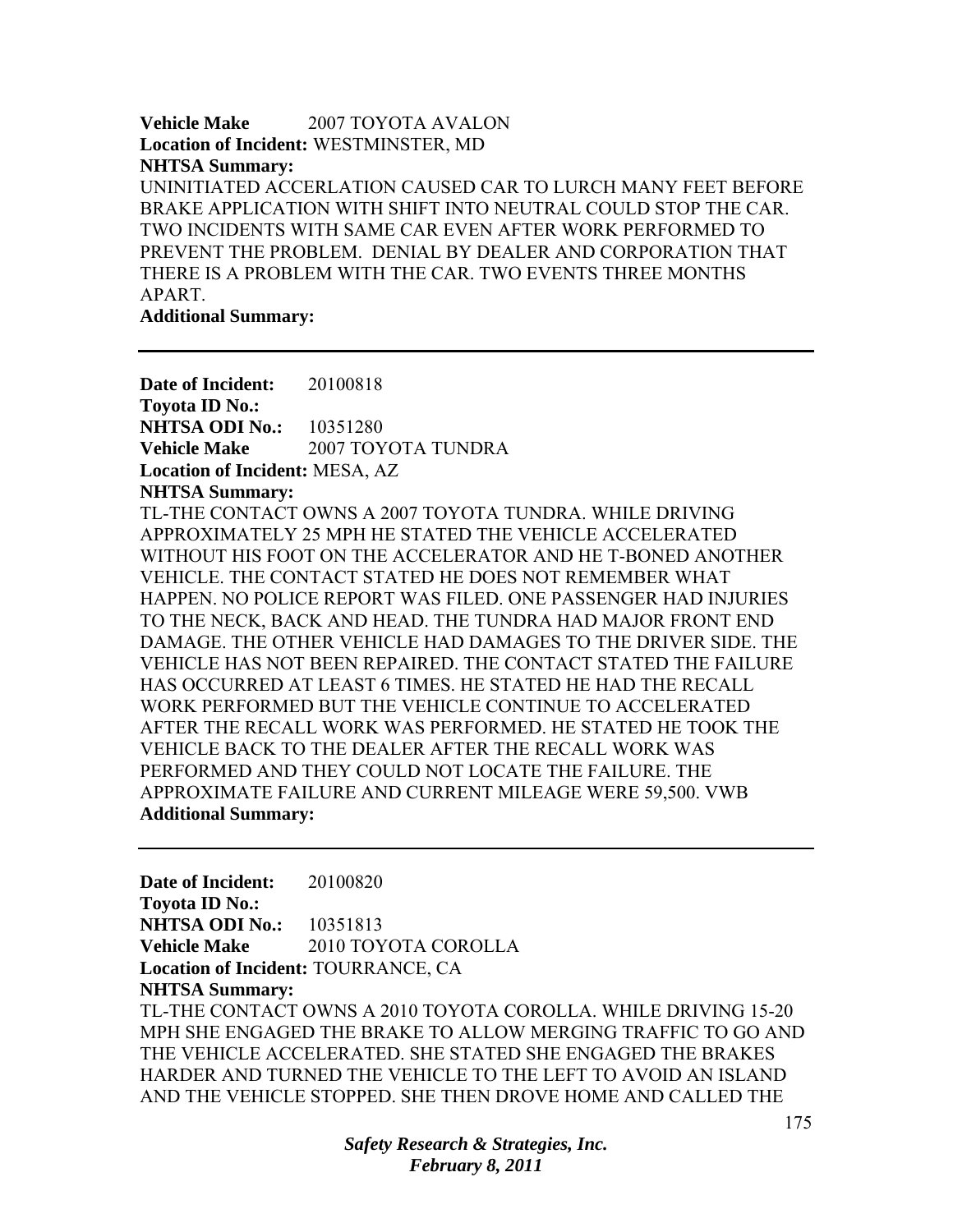POLICE ABOUT THE FAILURE. A POLICE REPORT WAS FILED, NO ONE WAS INJURED AND NO DAMAGES TO THE VEHICLE. THE VEHICLE WAS TOWED TO AN AUTHORIZED DEALER AND THEY WERE UNABLE TO DUPLICATE THE FAILURE. THE CONTACT STATED THAT THE DEALER SHAVED THE ACCELERATOR PEDAL. THE CONTACT STATED SHE HAD THE RECALL WORK PERFORMED EARLIER IN FEBRUARY 26,2010. SHE STATED THE RECALL WAS FOR THE ACCELERATOR PEDAL REINFORCEMENT BAR INSTALLATION. THE CONTACT DOES NOT FEEL SAFE DRIVING THE VEHICLE. THE FAILURE MILEAGE WAS 2,248 AND THE CURRENT MILEAGE WAS 2,263. VWB **Additional Summary:** 

**Date of Incident:** 20100822 **Toyota ID No.: NHTSA ODI No.:** 10355408 **Vehicle Make** 2010 TOYOTA PRIUS **Location of Incident:** WEBSTER GROVES, MO

#### **NHTSA Summary:**

WE WERE BACKING DOWN OUR DRIVEWAY IN OUR 2009 TOYOTA PRIUS. AS WE APPROACHED THE STREET OUR CAR SUDDENLY MADE A LOUD WHINING NOISE AND STARTED ACCELERATING BACKWARDS. BEFORE WE COULD DO ANYTHING, WE BACKED INTO THE CAR PARKED ACROSS FROM OUR DRIVEWAY. AFTER WE COLLECTED OURSELVES, WE DECIDED TO MOVE THE CAR OUT OF THE STREET INTO OUR DRIVEWAY. THE SUDDEN ACCELERATION HAPPENED AGAIN, BUT THIS TIME MY HUSBAND REACHED OVER AND HIT THE PARK BUTTON AND WE STOPPED BEFORE WE HIT ANYTHING. I HAVE DRIVEN OUR OTHER TWO CARS DOWN OUR LONG DRIVEWAY SINCE, AND WE ONLY USE THE ACCELERATOR TO START THE CAR MOVING. AFTER THAT, WE ARE BRAKING ALL THE WAY DOWN THE DRIVE. THE ACCELERATION OCCURRED NEAR THE STREET WHERE WE PAUSE TO CHECK ON THE TRAFFIC. NOW THAT I HAVE CHECKED MYSELF WITH OUR OTHER CARS, I AM SURE I DID NOT HAVE MY FOOT ON THE ACCELERATOR PEDAL AT THE BOTTOM OF THE DRIVE, AS I BRAKE ALL THE WAY DOWN. OUR PRIUS IS OVER AT THE DEALER, AND WE HAVE FILED A COMPLAINT WITH TOYOTA. WE ARE AFRAID OF THE CAR. WE DID HAVE THE CAR FIXED AT THE RECALL. \*TR **Additional Summary:** 

**Date of Incident:** 20100823 **Toyota ID No.: NHTSA ODI No.:** 10352925/10351930 **Vehicle Make** 2009 TOYOTA CAMRY **Location of Incident:** NEW CASTLE, PA **NHTSA Summary:**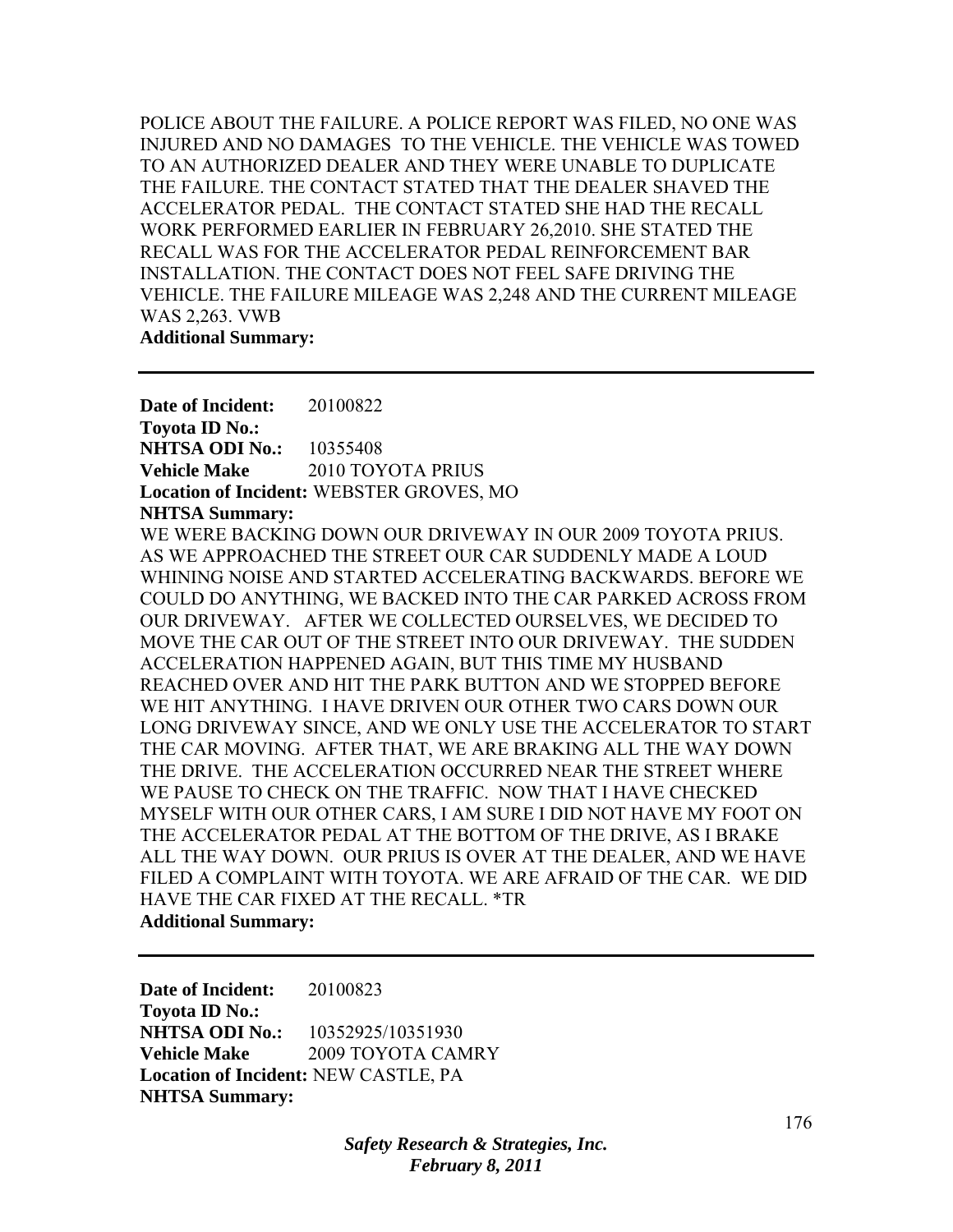#### ODI 10352925

WHILE COMING TO A STOP IN MY DRIVEWAY MY 2009 TOYOTA CAMRY HAD SUDDEN SURGE WITH MY FEET ON THE BRAKE. THE CAR RAN AWAY AND HIT MY HOUSE, BIRD BATHS, SMOKER ON TRAILER, WENT INTO NEIGHBORS DRIVEWAY AND HIT A VAN AND FINALLY CAME TO REST IN A HEDGE ROW. THE PHYSICAL EVIDENCE AND POLICE REPORT SHOW THE BRAKES WERE ON. THE GAS PEDAL WAS REPLACED IN MARCH UNDER THE RECALL. IT HAD NOTHING TO DO WITH THE SUDDEN ACCELERATION.

## ODI 10351930

TL - THE CONTACT OWNS A 2009 TOYOTA CAMRY. WHILE DRIVING AT 2MPH COMING TO COMPLETE STOP WHEN THE VEHICLE SURGED FORWARD IN ITS OWNS. THE CONTACT COULD NOT BE ABLE TO STOP THE VEHICLE WHERE IT HIT THE BACK OF HER HOUSE , A VEHICLE , AND THEN CAME TO A STOP WHEN SHE HIT SOME HEDGES. THERE WERE FRONT END AND BOTH SIDE DAMAGES TO THE VEHICLE AND SHE DID NOT SUSTAINED ANY INJURIES. THE VEHICLE WAS TOWED AND THERE ARE WAITING FOR DIAGNOSIS. THE FAILURE AND THE CURRENT MILEAGE WAS 35000.CV **Additional Summary:** 

**Date of Incident:** 20100827 **Toyota ID No.: NHTSA ODI No.:** 10352734 **Vehicle Make** 2008 TOYOTA CAMRY **Location of Incident:** PALATINE, IL **NHTSA Summary:**  TL- THE CONTACT OWNS A 2008 TOYOTA CAMRY. THE VEHICLE WAS TAKEN TO THE DEALER FOR RECALL 09V388000 VEHICLE SPEED CONTROL: ACCELERATOR PEDAL JUNE 2010 WITH 55,000 MILES. ON AUGUST 27, 2010 WHILE APPROACHING THE INTERSECTION AT 35MPH THE CHECK ENGINE LIGHT ILLUMINATED SHE HEARD A NOISE UNDER THE HOOD THE VEHICLE STALLED AFTER A FEW SECOND THE VEHICLE SUDDENLY ACCELERATED WITH HER FOOT ON THE BRAKE. THE VEHICLE WILL TAKE TO THE DEALER TO BE DIAGNOSED. THE FAILURE AND THE CURRENT MILEAGE WAS 60,000. LI **Additional Summary:** 

**Date of Incident:** 20100901 **Toyota ID No.: NHTSA ODI No.:** 10355298 **Vehicle Make** 2005 TOYOTA AVALON **Location of Incident:** LASALLE, IL **NHTSA Summary:**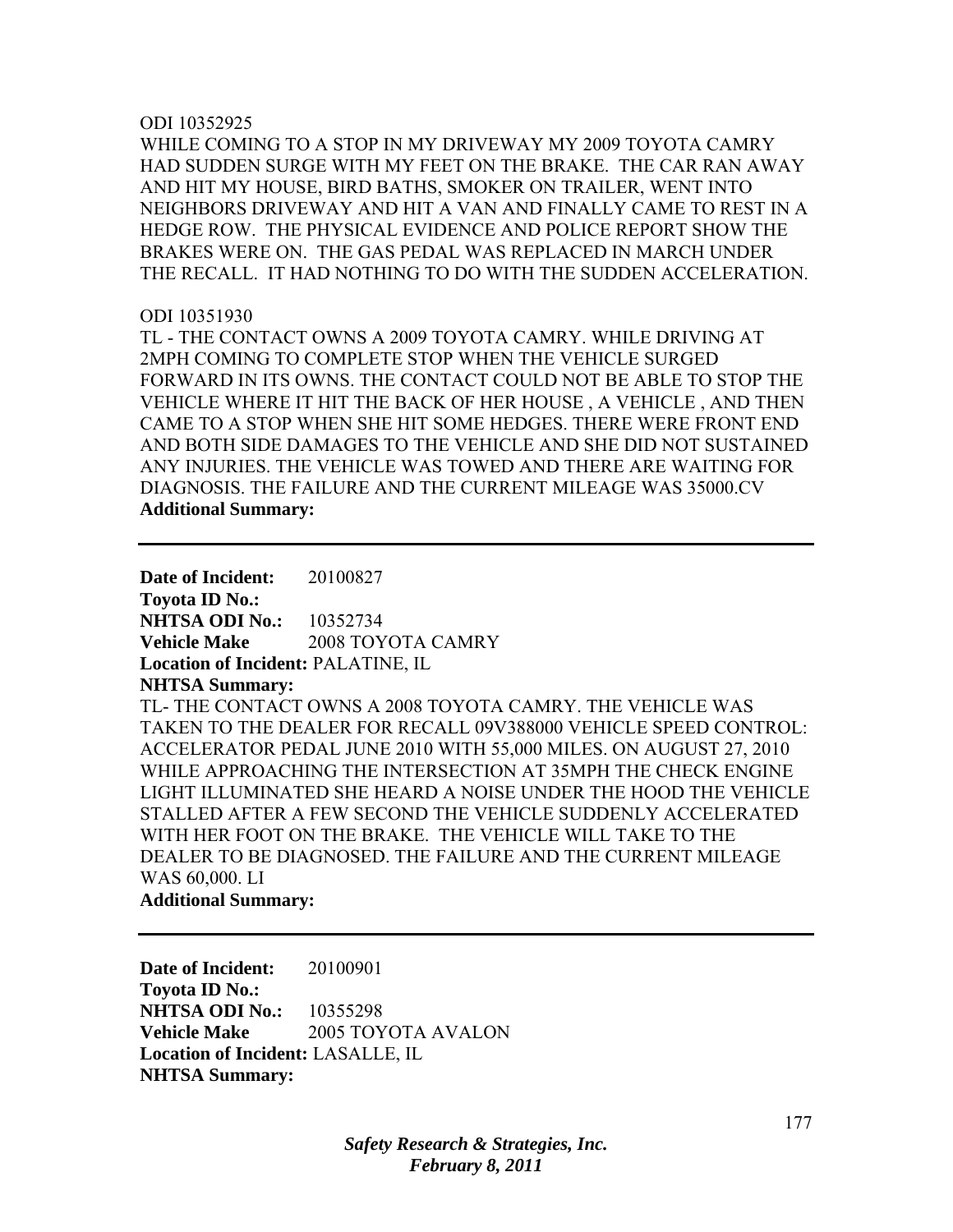TL\* THE CONTACT OWNS A 2005 TOYOTA AVALON. THE CONTACT WAS DRIVING APPROXIMATELY 5 MPH AND ATTEMPTING TO PARK. THE BRAKE PEDAL WAS ENGAGED AND THE VEHICLE ABNORMALLY ACCELERATED. THE VEHICLE WOULD NOT STOP UNTIL THE IGNITION WAS TURNED OFF. THE VEHICLE WAS TAKEN TO AN AUTHORIZED DEALER FOR DIAGNOSIS AND THE COMPUTER SOFTWARE WAS UPDATED. THE VEHICLE WAS PREVIOUSLY REPAIRED UNDER NHTSA CAMPAIGN ID NUMBERS 09V388000 AND 10V017000 (VEHICLE SPEED CONTROL: ACCELERATOR PEDAL). THE FAILURE OCCURRED AFTER THE RECALL REMEDY WAS PERFORMED ON THE VEHICLE. THE CONTACT HAD CONCERNS WITH THE POTENTIAL SAFETY HAZARD. THE FAILURE MILEAGE WAS APPROXIMATELY 61,000. **Additional Summary:** 

**Date of Incident:** 20100903 **Toyota ID No.: NHTSA ODI No.:** 10354504 **Vehicle Make** 2008 TOYOTA TACOMA **Location of Incident:** DUDLEY, MA **NHTSA Summary:**  TL\*THE CONTACT OWNS A 2008 TOYOTA TACOMA. THE VEHICLE WAS TAKEN TO THE DEALER FOR RECALL 09V388000 VEHICLE SPEED CONTROL: ACCELERATOR PEDAL ON SEPTEMBER 3, 2010. AFTER THE VEHICLE WAS REPAIRED THE GASOLINE PEDAL BECAME STUCK TWICE WHILE DRIVING BETWEEN 90 AND 50 MPH. HE WAS ABLE TO SHIFT INTO NEUTRAL GEAR AND MOVE ONTO THE EMERGENCY LANE. THE VEHICLE WAS PARKED AT THE CONTACTS HOME. THE DEALER WILL SEND A FACTORY REPRESENTATIVE TO THE INVESTIGATE THE FAILURE. THE FAILURE MILEAGE WAS 20,973 AND THE CURRENT MILEAGE WAS 21,173. **Additional Summary:** 

**Date of Incident:** 20100904 **Toyota ID No.: NHTSA ODI No.: 10358767 Vehicle Make** 2010 TOYOTA COROLLA **Location of Incident:** LAKE BALBOA, CA **NHTSA Summary:**  TOYOTA 2010 COROLLA. SUDDEN ACCELERATOR PROBLEM: AFTER HAVING THE RECALL UPDATE TO OUR COROLLA, A FEW MONTHS LATER, WE EXPERIENCED A SUDDEN ACCELERATION PROBLEM WITH OUR CAR. FROM A PARKED POSITION NEXT TO THE CURB, WE PUT OUR FOOT ON THE BRAKE AND THEN PUT THE CAR IN REVERSE TO BACK AWAY FROM THE CAR IN FRONT OF US, AND THE CAR SUDDENLY ACCELERATED AND PROCEEDED TO JUMP OVER A CURB AND HIT A TREE NEXT TO US ON THE SIDE WALK. AGAIN, THIS WAS WHEN THE CAR WAS IN REVERSE, SO THE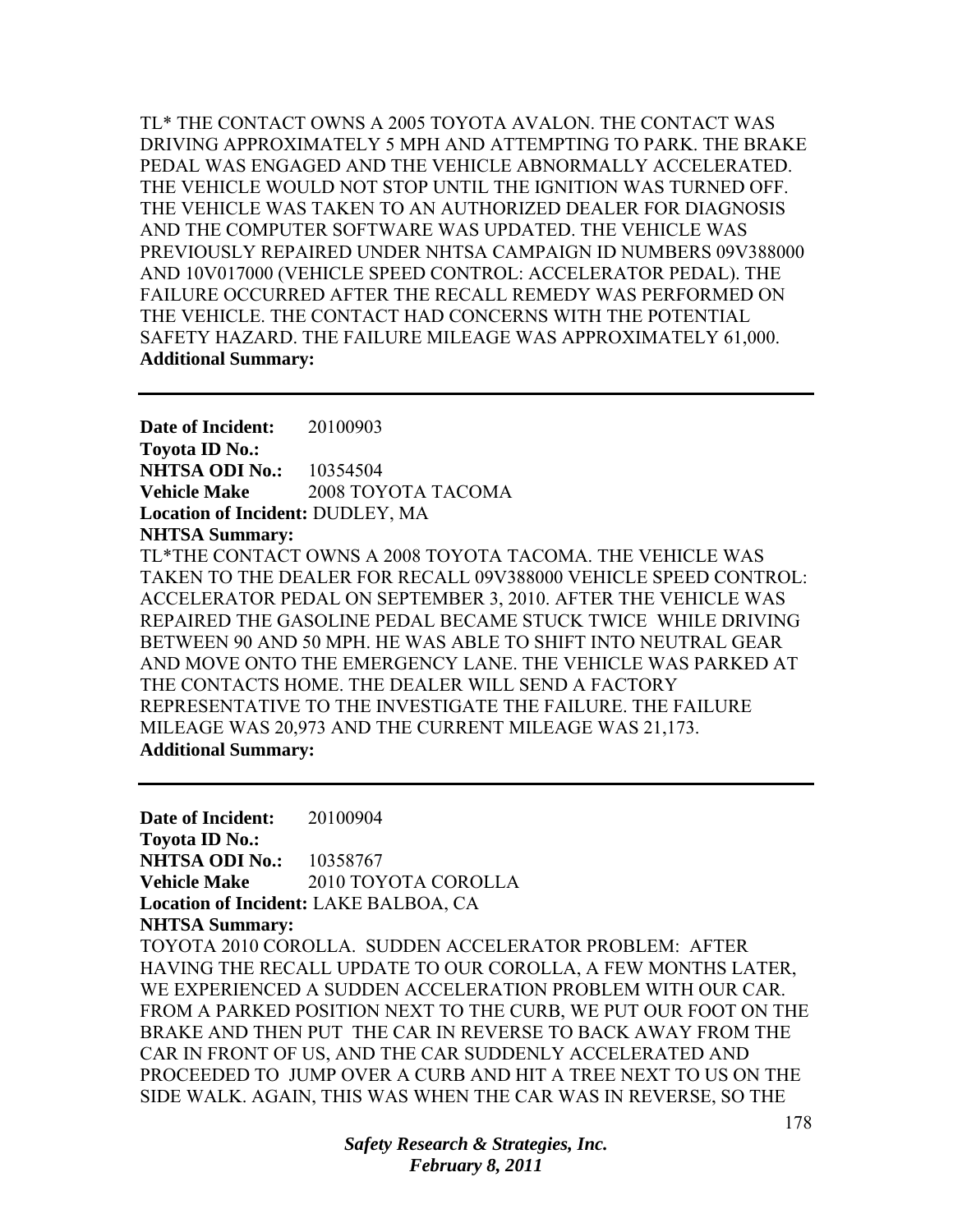ACCELERATION WAS GOING BACKWARDS, WITH OUR FOOT ON THE BRAKE. AFTER TAKING OUR CAR TO THE TOYOTA DEALERSHIP FOR CONSULTATION ON SEPT 7TH, THEY INDICATE THAT THEY COULD NOT FIND ANYTHING WRONG WITH THE CAR AND WE WOULD NEED TO CONTACT TOYOTA DIRECTLY ON THIS PROBLEM. IT IS NOW NEARLY A MONTH LATER, AND WE STILL HAVE NOT BEEN "VISITED" BY THE TOYOTA ENGINEERING TEAM. WE WERE ASSIGNED A CASE NUMBER BY TOYOTA AND TOLD TO WAIT TO HEAR FROM THEM. WE ARE STILL WITHOUT OUR CAR AND WAITING SOME KIND OF FORMAL INSPECTION FROM THE TOYOTA CORPORATE TEAM. THE LOCAL TOYOTA DEALER IS TRYING TO HELP AS WELL AND IS ALSO CONTACTING TOYOTA CORPORATE FOR ASSISTANCE. THIS IS NOT FAIR TO BE WITHOUT OUR CAR AND SOME REASSURANCE FROM TOYOTA THAT THIS WONÆT HAPPENED AGAIN TO OUR CAR. AS OF THIS DATE OCTOBER 1, 2010, NO INSPECTION HAS TAKEN PLACE ON OUR CAR. WE'RE STILL WAITING. **Additional Summary:** 

**Date of Incident:** 20100905 **Toyota ID No.: NHTSA ODI No.:** 10354017 **Vehicle Make** 2007 TOYOTA AVALON **Location of Incident:** DALLAS, TX **NHTSA Summary:**  SUDDEN ACCELERATION INCIDENT. MY 2007 TOYOTA AVALON HAD ALL RECALL WORK DONE IN MARCH 2010. THE CAR HAS AROUND 20,000 MILES ON IT. ON 9/5/2010 I WAS PULLING INTO A PARKING SPACE WITH MY FOOT ON THE BRAKE PEDAL WHEN THE CAR SUDDENLY ACCELERATED INTO THE CURB. I WAS PRESSING AS HARD AS POSSIBLE ON THE BRAKE, BUT

THE CAR WOULD NOT STOP UNTIL I HIT THE CURB AND PUT THE GEAR IN PARK. IN THE PAST, I HAVE HAD PROBLEMS WITH THE TRANSMISSION "HANGING" WHEN TURNING INTO AN ALLEY OR UP A GARAGE RAMP, BUT THIS IS THE FIRST INSTANCE OF SUDDEN ACCELERATION I'VE HAD. **Additional Summary:** 

**Date of Incident:** 20100905 **Toyota ID No.: NHTSA ODI No.:** 10354017 **Vehicle Make** 2007 TOYOTA AVALON **Location of Incident:** DALLAS, TX **NHTSA Summary:**  SUDDEN ACCELERATION INCIDENT. MY 2007 TOYOTA AVALON HAD ALL RECALL WORK DONE IN MARCH 2010. THE CAR HAS AROUND 20,000 MILES ON IT. ON 9/5/2010 I WAS PULLING INTO A PARKING SPACE WITH MY FOOT ON THE BRAKE PEDAL WHEN THE CAR SUDDENLY ACCELERATED INTO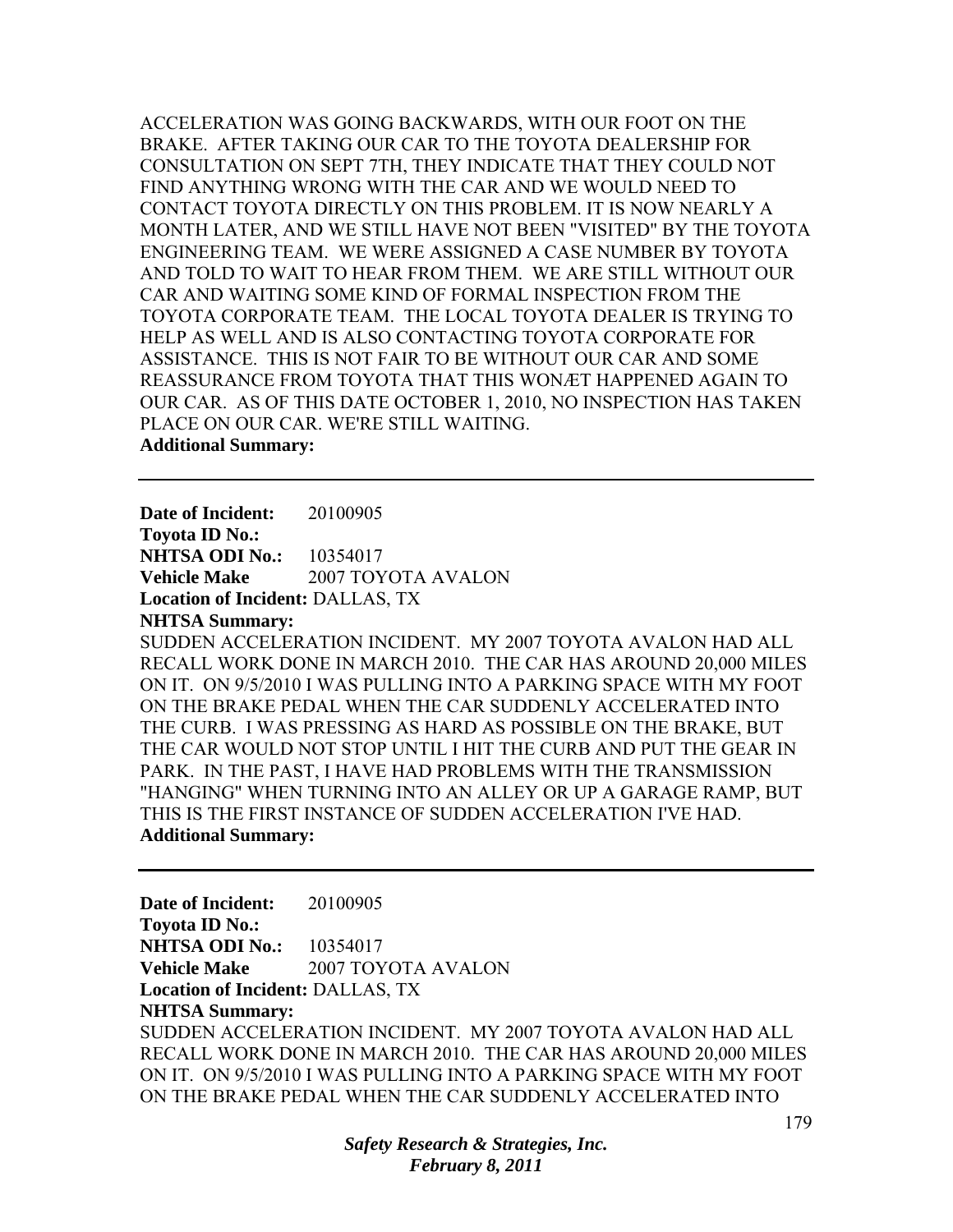THE CURB. I WAS PRESSING AS HARD AS POSSIBLE ON THE BRAKE, BUT THE CAR WOULD NOT STOP UNTIL I HIT THE CURB AND PUT THE GEAR IN PARK. IN THE PAST, I HAVE HAD PROBLEMS WITH THE TRANSMISSION "HANGING" WHEN TURNING INTO AN ALLEY OR UP A GARAGE RAMP, BUT THIS IS THE FIRST INSTANCE OF SUDDEN ACCELERATION I'VE HAD. **Additional Summary:** 

**Date of Incident:** 20100913 **Toyota ID No.: NHTSA ODI No.:** 10373341 **Vehicle Make**  $2008$  **TOYOTA CAMRY Location of Incident:** LOS ANGELES, CA **NHTSA Summary:**  TL-THE CONTACT OWNS A 2008 TOYOTA CAMRY. THE CONTACT STATED AFTER HAVE RECALLS 09V388000, AND RECALL 10V017000, VEHICLE SPEED CONTROL:ACCELERATOR PEDAL THAT THE CONTACT HAD A FAILURE SHORTLY AFTER THE RECALLS. THE RECALLS WERE PERFORMED ON THE VEHICLE IN 2010. WHILE DRIVING APPROXIMATELY 10 MPH IN A PARKING LOT THE VEHICLE ACCELERATED ON ITS OWN AND THE CONTACT AVOIDED A BUILDING AND CRASHED INTO A PARKED TRUCK. THE CONTACT HAD INJURIES TO HIS LEG, FACE AND ARM AND WAS TAKEN TO THE HOSPITAL. A POLICE REPORT WAS FILED. THE VEHICLE WAS DESTROYED. THE CONTACT DID NOT KNOW THE DAMAGES TO THE OTHER VEHICLE. THE CONTACT FILED A COMPLAINT WITH THE MANUFACTURE. THE FAILURE MILEAGE WAS UNKNOWN. VWB **Additional Summary:** 

**Date of Incident:** 20100914 **Toyota ID No.:** 1009201240 **NHTSA ODI No.: Vehicle Make** 2008 TOYOTYA TACOMA **Location of Incident:** LAKEPORT, CA **NHTSA Summary: Additional Summary:**  Starting car up from cold in park the vehicle revs – dealer has advised in the past that this

is NORMAL.

Floor Mats Recall Received – Took to dealer – cut down acc pedal, ecm software updated, and rotated tires –

Leaving the dealership on Tuesday, September 14, 2010 made left hand turn – grinding medal noise under the car – took foot off of gas – could not pull to right or left because of traffic – engine making a "bucking – revving" noise – car pulling strongly to the left – suddenly took off on its own lurched to the left – no steering – engine revved up really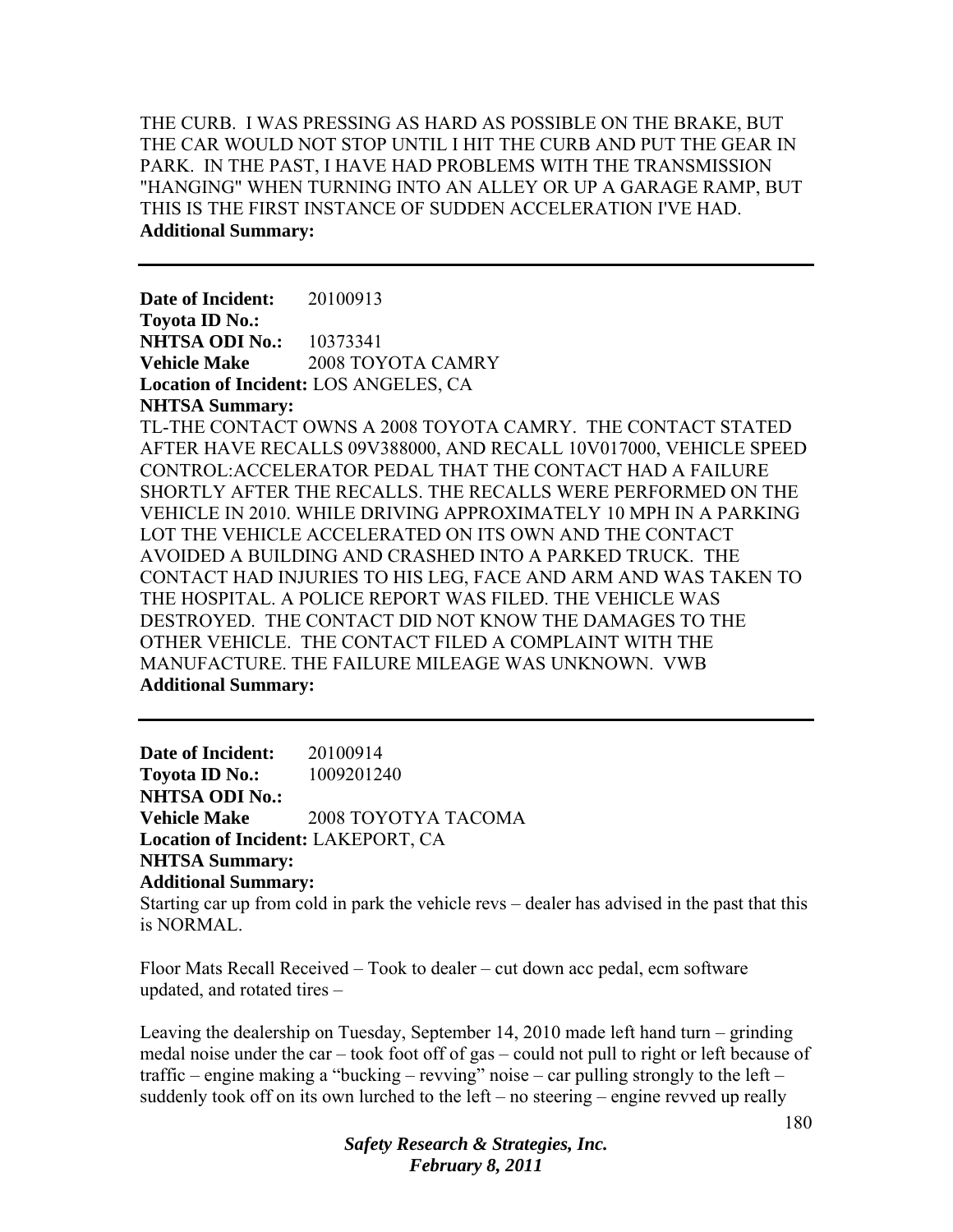high – hanging onto wheel – husband in passenger seat – car pulling so strongly to the left – car took off – continued moving across the oncoming traffic lane – wheel came off – vehicle dropped down and it continued going – right leg is bruised – she wasn't braking at all – thought braking would make it worse – Airbags did not deploy - Technician didn't put the bolts on the tire - Taken by ambulance to hospital - Injury - full body whiplash - Husband seems to be OK.

**Date of Incident:** 20100914 **Toyota ID No.: NHTSA ODI No.:** 10356689 **Vehicle Make** 2008 TOYOTA TACOMA **Location of Incident:** LAKEPORT, CA **NHTSA Summary:**  WE HAVE BEEN HAVING TROUBLE WITH MY 2008 TOYOTA TACOMA TRUCK WITH THE ENGINE REVING WHEN WE FIRST START IT UP. WE TOOK IT TO THE DEALER. THEY SAID THAT THIS IS "NORMAL" LAST WEEK WE TOOK IT IN DUE TO A SAFETY RECALL NOTICE FOR SUDDEN ACCELERATION PROBLEMS THAT TOYOTA CLAIMS IS DUE TO FLOORMATS. DEALER CUT DOWN THE ACCELATOR PEDAL, REPROGRAMMED THE COMPUTER CONTROL SYSTEM, ROTATED THE TIRES. UPON PULLING OUT OF THE DEALERSHIP THE STEERING WHEEL VIBRATED (SIDE TO SIDE) AND CAR BUCKED (FRONT TO BACK) THERE WERE LOUD GRINDING AND BANGING NOISES. CAR PULLED STRONGLY TO THE LEFT. I TOOK MY FOOT OFF OF THE ACCELERATOR . INSTEAD OF SLOWING, THE ENGINE SUDDENLY REVED UP. DUE TO ONCOMING TRAFFIC ON BOTH SIDES OF US, I FOCUSED ON STEERING US OUT OF TROUBLE BY KEEPING US IN OUR LANE. I DID NOT APPLY BRAKE. I HAD THOUGHT THAT WITHOUT GAS, THE CAR WOULD GRADUALLY SLOW DOWN ON ITS OWN. INSTEAD OF SLOWING THE ENGINE REVED UP! TRUCK SUDDENLY LURCHED 90 DEGREES TO LEFT, JERKED STEERING WHEEL OUR OF MY HANDS VEHICLE LURCHED INTO THE ONCOMING TRAFFIC LANE, WHOLE FRONT PASSENGER SIDE TIRE ASSEMBLY CAME OFF AND HEADED ONE WAY AND THE TRUCK WENT THE OTHER. WE WERE THROWN FORWARD, DOWN AND TO THE RIGHT. THE VEHICLE KEPT MOVING UNTIL WE CRASHED INTO CONCRETE ENTERANCE/EXIT OF DEALERSHIP. I PUT ON EMERGENCY BRAKE. DEALER SAYS "SIMPLE HUMAN ERROR MECHANIC FORGOT TO TIGHTEN BOLTS ON TIRE" I THINK THIS GOES WAY BEYOND A TIRE PROBLEM. THEY MESSED WITH COMPUTER CONTROL SYSTEM AND THE ACCELERATOR PEDAL. I CAN'T SEE HOW TIRES CAUSE ENGINES TO REV UP. **Additional Summary:** 

**Date of Incident:** 20100921 **Toyota ID No.:**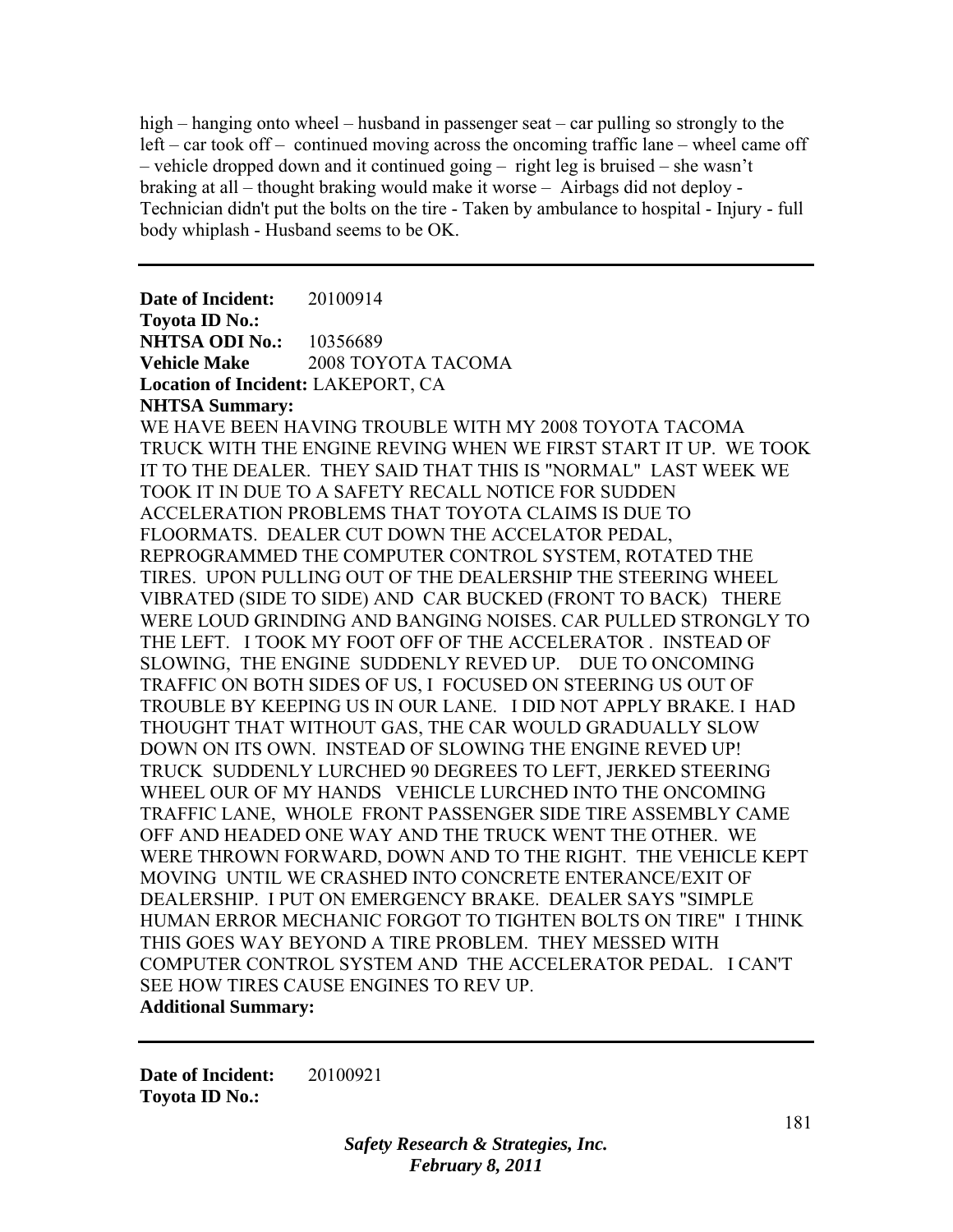## **NHTSA ODI No.:** 10358947 **Vehicle Make** 2009 TOYOTA RAV4 **Location of Incident:** AUBURN, NY **NHTSA Summary:**

I AM WRITING TO COMPLAIN ABOUT TWO ACCELERATION PROBLEMS RECENTLY EXPERIENCED WITH MY 2009 TOYOTA RAV4 VEHICLE. ONE INVOLVED RAPID ACCELERATION EXPERIENCES AND THE OTHER A STICKING ACCELERATOR. (12,500 MILES) (I PREVIOUSLY COMPLAINED ABOUT A STICKING ACCELERATOR AFTER ONLY 1000 MILES AND INVOLVED IN THE ACCELERATOR RECALL.) ON SEPTEMBER 21ST, I HAD A RAPID ACCELERATION WITH MY 2009 RAV4 WHILE MY FOOT WAS FIRMLY ON THE BRAKE PEDAL. MY WIFE WAS ALSO PRESENT AND WAS VERY FRIGHTENED BY THE EXPERIENCE SINCE IT OCCURRED WHEN TURNING A CORNER NEAR A PERSON HOLDING A PIZZA SIGN. I WAS THANKFULLY ABLE TO CONTROL THE VEHICLE WITH FIRM BRAKING. THE SUDDEN BURST OF ACCELERATION STOPPED AFTER ABOUT A 2 SECOND PERIOD OF TIME. DUE TO THIS EXPERIENCE, MY WIFE NOW REFUSES TO DRIVE THE VEHICLE . ON SEPTEMBER 22ND, I AGAIN HAD A RAPID ACCELERATION ON TWO DIFFERENT OCCASIONS.IN BOTH OCCASIONS I WAS BEGINNING TO GO STRAIGHT SO I WAS ABLE TO CONTINUE AFTER THE 2 SECOND BURST OF SPEED. ON SEPTEMBER 23RD, I EXPERIENCED A STICKING ACCELERATOR PEDAL EVEN AFTER THE ACCELERATOR WAS REPAIRED THROUGH A RECALL ON THE VEHICLE. I WAS TRAVELLING AROUND 45 MPH WHEN APPROACHING A STOP SIGN AND WAS ABLE TO CONTROL THE VEHICLE WITH STEADY, FIRM BRAKING. ON SEPTEMBER 24TH, THE VEHICLE WAS EXAMINED BY THE DEALER. I WAS MET WITH CONSIDERABLE RESISTANCE AND DEFENSIVE COMMENTS. THE SERVICE MANAGER SHARPLY STATED TO ME THAT ôTHERE HAS BEEN NO EVIDENCE OF ANY ACCELERATION PROBLEMS WITH TOYOTA VEHICLES AND ALL THE PROBLEMS WERE DUE TO DRIVERÆS FAULTS.ö HE CONTINUED THAT ôALL THE LAWSUITS WILL BE THROWN OUT OF COURT SOON.ö A WORKER PERFORMED A BRIEF DRIVE OF THE VEHICLE AND COMPUTER EXAMINATION OF THE SYSTEMS. THEY FOUND NOTHING TO INDICATE ANY SYSTEM WAS DEFECTIVE. DUE TO THE ATTITUDE OF THE SERVICE MANAGER AND THE FACT THAT THE VEHICLE WAS NOT REPAIRED, WE HAVE TRADED THE VEHICLE TO A DIFFERENT DEALER AND PURCHASED ANOTHER VEHICLE AFTER A CONSIDERABLE FINANCIAL LOSS ON THIS VEHICLE. **Additional Summary:** 

**Date of Incident:** 20101005 **Toyota ID No.: NHTSA ODI No.:** 10359655 **Vehicle Make** 2009 TOYOTA CAMRY **Location of Incident:** NEW ORLEANS, LA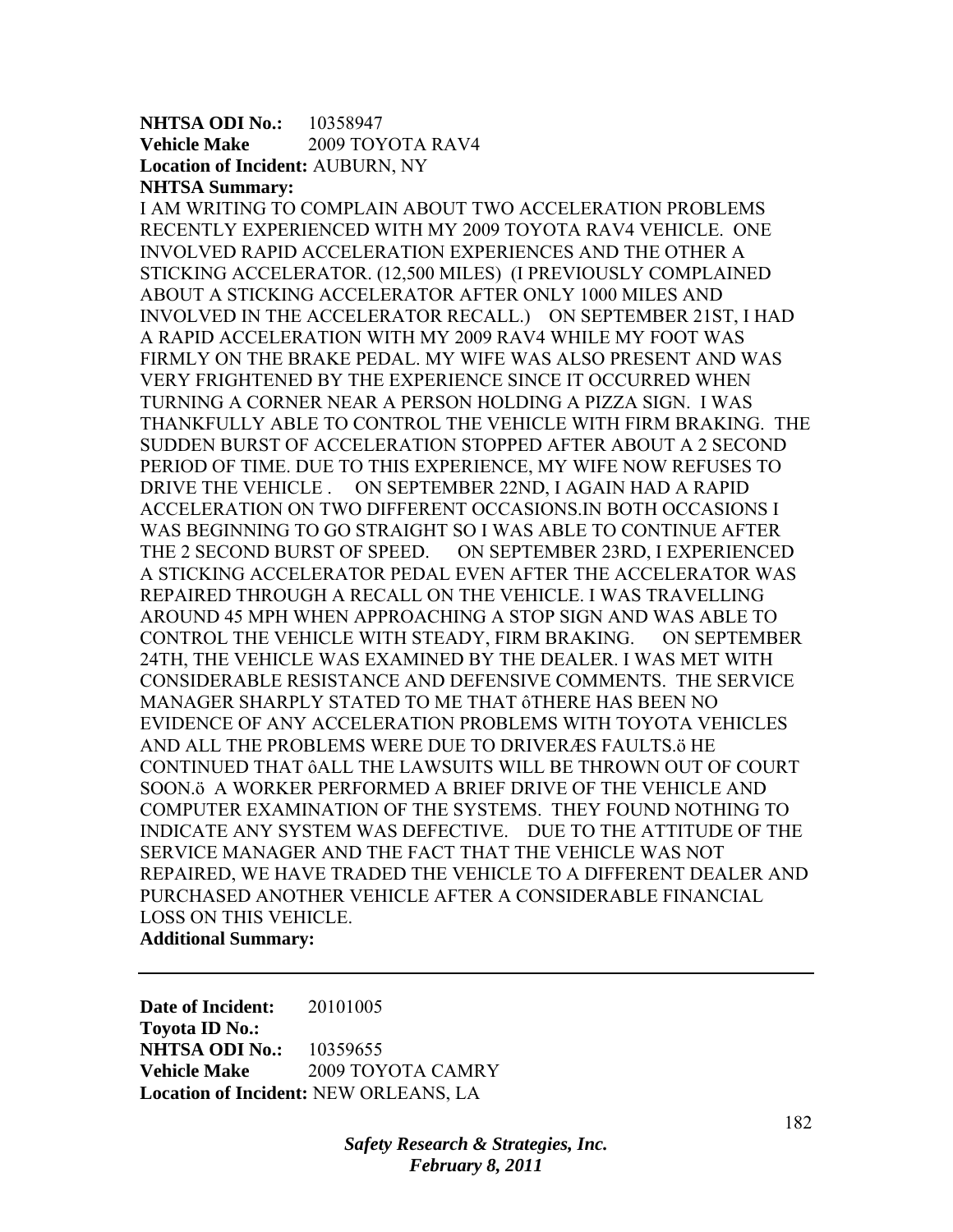## **NHTSA Summary:**

MY DAUGHTER WAS EXITING A PARKING GARAGE ON A DESCENDING RAMP GOING AT THE MOST ABOUT 10 MPH IN OUR 2009 TOYOTA CAMRY. SHE HAD HER FOOT ON THE BRAKE PEDAL. THERE WERE CARS IN FRONT OF HER. THE CAR SUDDENLY ACCELERATED. SHE PUSHED HARD ON THE BRAKE AND THE BRAKE PEDAL WENT TO THE FLOOR TO NO EFFECT. SHE TURNED INTO THE GARAGE WALL TO STOP THE CAR SO AS NOT TO RUN INTO THE VEHICLES AHEAD OF HER. WHEN SHE EXITED THE CAR TO GET HELP THE BRAKE PEDAL WAS COMPLETELY ON THE FLOOR OF THE VEHICLE. SHE HAD TAKEN THE VEHICLE IN FOR THE REQUIRED RECALL REPAIRS IN APRIL 2010. WE HAVE INSTITUTED INVESTIGATION PROCEDURES WITH TOYOTA. UPDATED 10/22/10 \*BF UPDATED 10/26/10\*JB **Additional Summary:** 

**Date of Incident:** 20101008 **Toyota ID No.: NHTSA ODI No.:** 10359897 **Vehicle Make** 2010 TOYOTA RAV4 **Location of Incident:** NORTH POTOMAC, MD **NHTSA Summary:** 

MY 2010 TOYOTA RAV4 WAS STOPPED AT A TRAFFIC LIGHT, WITH MY FOOT ON THE BRAKES. THE CAR SLOWLY BEGAN ACCELERATING DESPITE NORMAL PRESSURE BEING APPLIED TO THE BRAKES, AND THEN SUDDENLY THE ENGINE BEGAN REVVING LOUDLY AND THE CAR BEGAN TO ACCELERATE MORE QUICKLY. THE CAR ACCELERATED TO PERHAPS A FEW MILES AN HOUR INTO THE INTERSECTION BEFORE I WAS ABLE TO STOP IT BY APPLYING HEAVY PRESSURE ON THE BRAKES AND ALSO APPLYING THE PARKING BRAKE. AFTER I WAS ABLE TO STOP THE CAR, THE ENGINE CONTINUED TO REV INCREASINGLY LOUDLY FOR SEVERAL MORE SECONDS (WITH OBVIOUS POWER THAT I COULD EASILY FEEL TRYING TO OVERCOME THE BRAKES I WAS APPLYING) UNTIL I WAS ABLE TO SHUT THE ENGINE OFF WITH THE IGNITION SWITCH. THE INCIDENT DID NOT RESULT IN AN ACCIDENT. BEING IN A BUSY AND DANGEROUS INTERSECTION, I DECIDED TO RESTART THE CAR AND DRIVE IT WITH EXTREME CAUTION TO A SAFE AREA TO PARK. WHEN RESTARTED, THE CAR OPERATED NORMALLY AND PRESENTED NO FURTHER PROBLEMS. THE CAR'S AIR CONDITIONING AND SATELLITE RADIO WERE OPERATING AT THE TIME OF THE INCIDENT. WEATHER CONDITIONS WERE CLEAR AND SUNNY, AND THE ROADS WERE DRY. THE CAR DOES HAVE A RUBBER ALL-WEATHER FLOOR MAT ON THE DRIVER'S SIDE, WHICH WAS SECURED BY HOOKS INSTALLED BY THE TOYOTA DEALERSHIP WHERE I PURCHASED THE CAR. THE EDGE OF THE FLOOR MAT IS SEVERAL INCHES AWAY FROM THE ACCELERATOR PEDAL WHEN IT IS FULLY DEPRESSED, AND THE MAT ITSELF WILL NOT PHYSICALLY MOVE OR SLIDE EVEN WHEN PURPOSEFULLY TRYING TO MOVE IT WITH FORCE. I'M ABSOLUTELY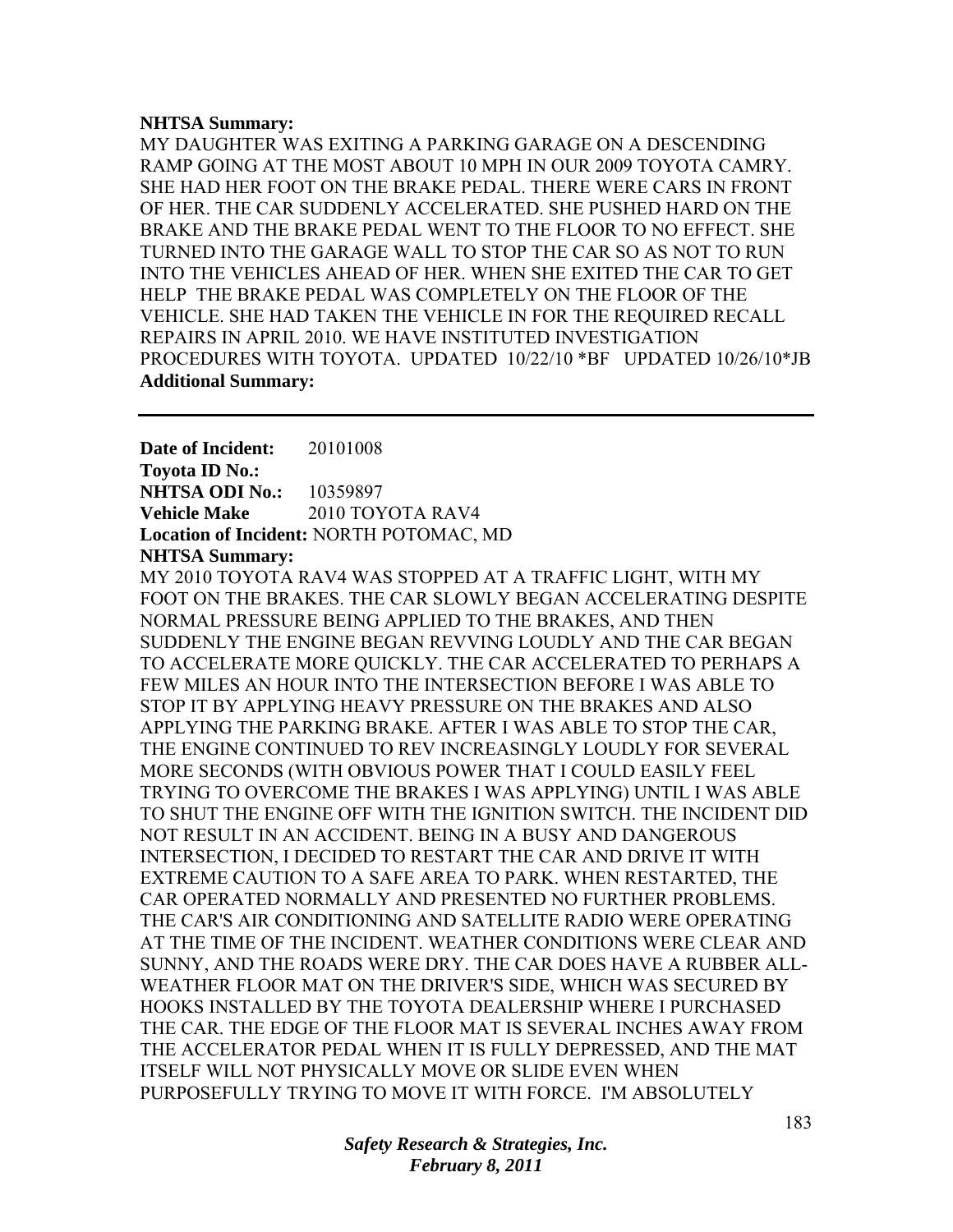CERTAIN THAT IT DID NOT MOVE OR OTHERWISE INTERFERE WITH THE ACCELERATOR PEDAL. THIS IS THE FIRST AND ONLY TIME THAT I HAVE EXPERIENCED THIS PROBLEM. AFTER THE INCIDENT, I DROVE THE CAR WITH EXTREME CARE TO MY TOYOTA DEALERSHIP (AND EXPERIENCED NO FURTHER PROBLEMS), WHERE IT IS NOW BEING HELD FOR INSPECTION. THE CAR'S MILEAGE AT THE TIME OF THE INCIDENT WAS APPROXIMATELY 6,200 MILES. IT WAS ALSO SERVICED BY TOYOTA SEVERAL MONTHS AGO IN RESPONSE TO THE RECALL RELATING TO UNINTENDED ACCELERATION. **Additional Summary:** 

**Date of Incident:** 20101009 **Toyota ID No.: NHTSA ODI No.:** 10360054 **Vehicle Make** 2009 LEXUS ES350 **Location of Incident:** LAKELAND, LA **NHTSA Summary:**  TL\*THE CONTACT OWNS A LEXUS ES 350. THE CONTACT STATED THAT THE DRIVER WAS TURNING INTO A PARKING SPACE WHEN THE VEHICLE SUDDENLY ACCELERATED, JUMPED A CURB AND HIT A PARKED VEHICLE. THERE WAS A MINOR INJURY AS A RESULT OF THE ACCIDENT (SOMEONE IN ANOTHER VEHICLE). THE VEHICLE HAD PREVIOUSLY BEEN REPAIRED ACCORDING TO RECALL 09V388000 (VEHICLE SPEED CONTROL: ACCELERATOR PEDAL). A POLICE REPORT WAS FILED. THE CONTACT FILED A COMPLAINT WITH THE MANUFACTURER WHO STATED THAT SOMEONE WOULD GET BACK WITH HIM. THE CONTACT WAS CURRENTLY AWAITING THE CALL BACK. THE VEHICLE HAD NOT BEEN REPAIRED. THE CURRENT AND FAILURE MILEAGES WERE UNKNOWN. **Additional Summary:** 

**Date of Incident:** 20101014 **Toyota ID No.: NHTSA ODI No.:** 10360412 **Vehicle Make** 2006 TOYOTA TACOMA **Location of Incident:** FAYETTEVILLE, NC **NHTSA Summary:**  TL\*THE CONTACT OWNS A 2006 TOYOTA TACOMA. THE VEHICLE WAS TAKEN TO AN AUTHORIZED DEALER FOR REPAIR FOR RECALL 09V388000 (VEHICLE SPEED CONTROL: ACCELERATOR PEDAL). THE DEALER REPAIRED THE VEHICLE BY SHORTENING THE PEDAL. AFTER THE CONTACT PICKED THE VEHICLE UP, SHE WAS SHIFTING FROM DRIVE TO PARK WHEN THE VEHICLE SUDDENLY ACCELERATED INTO THE GARAGE. THE CONTACT INJURED HER BACK. THERE WAS NO POLICE REPORT FILED. THE CONTACT CALLED THE DEALER IN REGARDS TO THE FAILURE (WHAT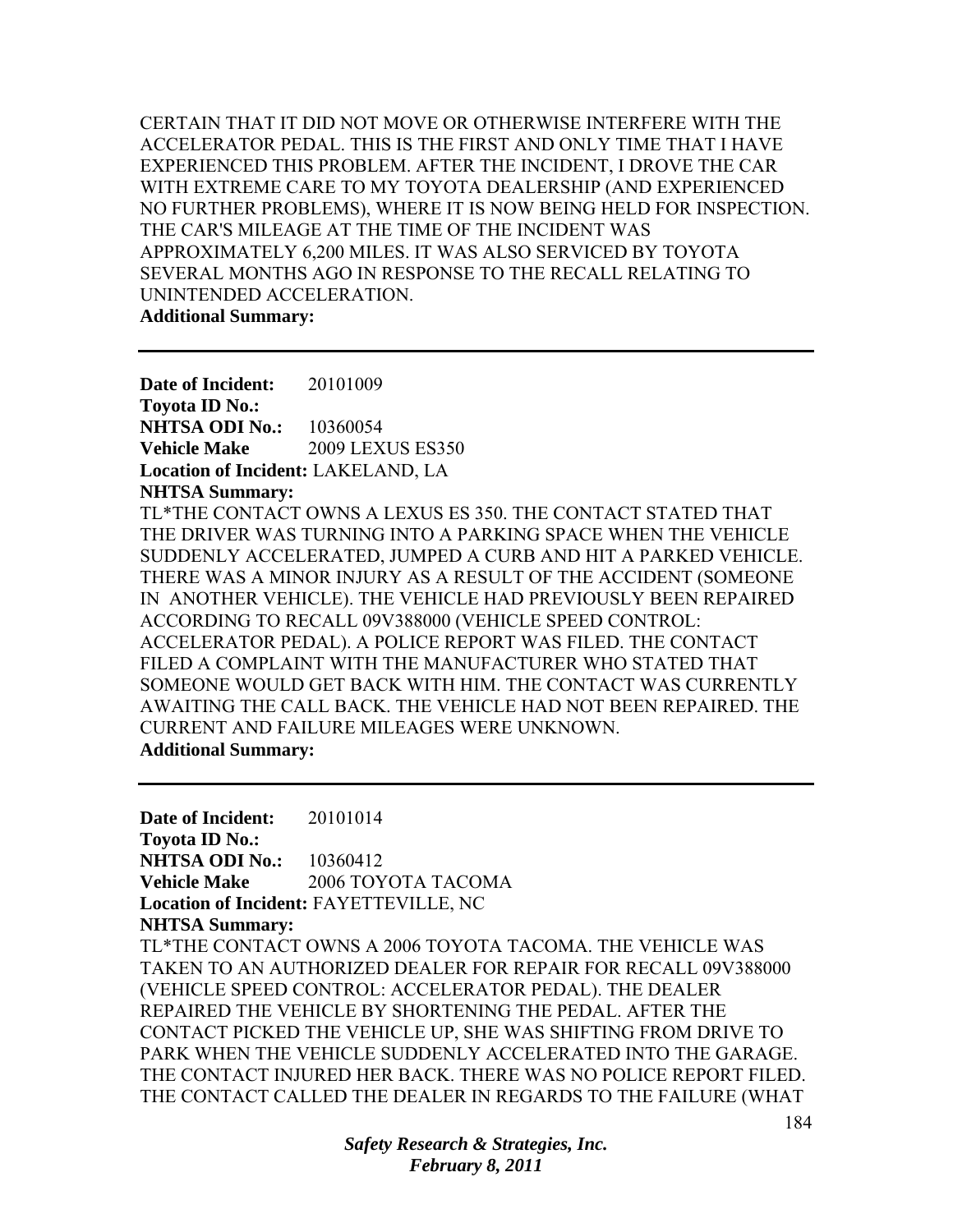## WAS DISCUSSED WAS UNKNOWN). THE MANUFACTURER HAD NOT BEEN NOTIFIED. THE FAILURE MILEAGE WAS 64,703. **Additional Summary:**

**Date of Incident:** 20101015 **Toyota ID No.: NHTSA ODI No.:** 10361068 **Vehicle Make** 2009 TOYOTA HIGHLANDER **Location of Incident:** FRANKLIN SQUARE, NY **NHTSA Summary:**  TL\*THE CONTACT OWNS A 2009 TOYOTA HIGHLANDER. THE VEHICLE WAS REPAIRED BY AN AUTHORIZED DEALER FOR THE RECALL ASSOCIATED WITH NHTSA CAMPAIGN ID NUMBER 10V023000, VEHICLE SPEED CONTROL: ACCELERATOR PEDAL. UPON RECEIVING THE VEHICLE HE WAS DRIVING APPROXIMATELY 22 MPH AND WHEN HE REMOVED HIS FOOT FROM THE ACCELERATOR PEDAL, THE VEHICLE DID NOT STOP ACCELERATING. THE VEHICLE WAS NOT TAKEN TO BE EXAMINED FOR THE CAUSE OF FAILURE AND WAS NOT REPAIRED. THE FAILURE CONTINUED TO OCCUR WHENEVER HE RELEASED THE ACCELERATOR PEDAL. THE FAILURE AND CURRENT MILEAGES WERE 14,100. **Additional Summary:** 

**Date of Incident:** 20101022 **Toyota ID No.: NHTSA ODI No.:** 10363698 **Vehicle Make** 2009 TOYOTA CAMRY **Location of Incident:** MIRAMAR, FL **NHTSA Summary:** 

ON THE MORNING OF OCT 22 '10 , I WAS ON MY WAY TO WORK WHEN SUDDENLY MY 2009 TOYOTA CAMRY ACCELARATED, I TRIED APPLYING THE BRAKES, HOWEVER TO NO AVAIL.. I TRIED TO STEER THE CAR OUT OF THE WAY DUE TO IT WAS A BUSY INTERSECTION ..IT FINALLY CAME TO A STOP WHEN IT CRASHEDT HEAD ON INTO A VEHICLE ( AFTER CRASHING INTO 2 MORE ON THE WAY), THE AIRBAGS NEVER DEPLOYED, ALSO NOTE THAT I HAD TAKING IT A FEW MONTHS BACK FOR THE RECALL; I WAS BRUISED , HOWEVER THE MENTAL SCARS WHICH ARE THE WORSE, CANNOT BE SEEN, CONSTANTLY THINKING OF WHAT COULD HAVE BEEN, I'M REPORTING THIS INCIDENT BECAUSE EVEN THOUGH I WOULD NEVER WANT ANYONE TO GO THRU WHAT I WENT THRU, UNFORTUNATELY IT WILL CONTINUE TO HAPPEN IF NOTHING IS DONE ABOUT IT, I AM URGING THE NHTSA AND ANY OTHER ENTITIES THAT HAVE THE POWER, TO KEEP THE ROADS & THE PUBLIC SAFE, THIS IS AN URGENT MATTER AND HOPEFULLY SOMETHING DRASTIC CAN BE DONE BEFORE WE LOSE MORE LIVES.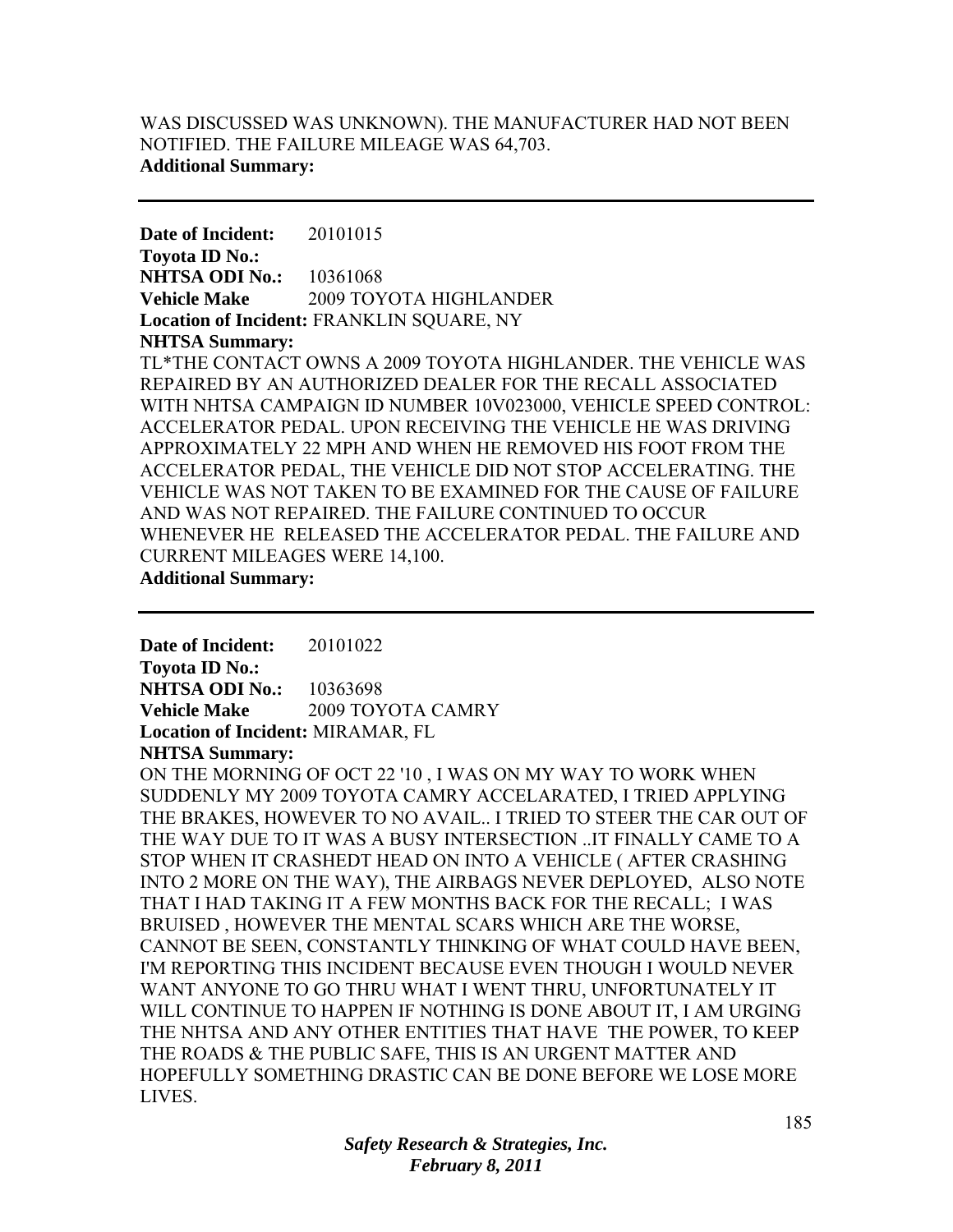**Date of Incident:** 20101028 **Toyota ID No.: NHTSA ODI No.:** 10365905 **Vehicle Make** 2008 TOYOTA TUNDRA **Location of Incident:** LOS ANGELES, CA **NHTSA Summary:**  UNINTENDED ACCELERATION. I WAS IN A STOP POSITION WAITING FOR TRAFFIC SIGNAL TO CHANGE, WHEN THE VEHICLE WANTED TO ACCELERATE ON IT OWN THRU THE INTERSECTION, WHILE MY FOOT WAS ON THE BRAKE. THE TRAFFIC SIGNAL WAS STILL RED FOR ME. THE ENGINE INDICATOR LIGHT WAS ON, VSC OFF, TRACTION CONTROL SYSTEM INDICATOR WAS ALSO LITE. MULTI-INFORNATION DISPLAY MPG GALLON GUAG WAS GETTING STUCK AT 60MILES PER GALLON. TIRE PRESSURE SENSOR KEEP COMING ON. VEH. STARTED TO IDLE ROUGH. I TOOK MY VEH. TO THE TOYOTA DEALER FOR INSPECTION AND SERVICE. THEY KEEP MY VEH. FROM APPROX FROM OCT 29,10 TO NOV.6,10. TOYOTA DEALER RESPONSE WAS THAT THE ENGINE HAD A SEVERE MISSFIRE THAT MAY HAVE BEEN TAKEN FOR A SLIGHT SURGE. THE #1 & 3 FUEL INJECTORS REPLACED. ACCELERATION PEDAL REPLACED. ON NOV. 13,10 THE VEH. HAD UNINTENDED ACCERATION ON TWO SEPARATE OCCOCASION WHEN PARKING VEH. IN DRIVEWAY. THE VEHICLE WAS BURNING RUBBER WHILE I HAD FOOT ON BRAKE, BECAUSE WE WOULD HAVE GONE THRU GARAGE DOOR. I CALLED THE TOYOTA DEALER FROM LOCATION, WHO MADE AN APPOINTMENT FOR 11-15-10 AT 7AM. DEALER STATED THAT TOYOTA WAS COMMING DOWN ON THURSDAY 11-18-10 TO INSPECT VEHICLE. I DID NOT HEAR A BACKFIRE FROM ENGINE ON IST INCIDENT. 2ND INCIDENT HAD TWO PASSENGERS,, AND TWO WORKERS WAITING AT LOCATION WHO WITNESED BOTH INCIDENTS. **Additional Summary:** 

**Date of Incident:** 20101030 **Toyota ID No.: NHTSA ODI No.:** 10363755 **Vehicle Make** 2007 LEXUS ES350 **Location of Incident:** TORRANCE, CA **NHTSA Summary:**  TL\* THE CONTACT OWNS A 2007 LEXUS ES350. THE CONTACT WAS DRIVING 5 MPH AND PREPARING TO STOP AT A LIGHT WHEN THE VEHICLE SURGED FORWARD. THE CONTACT STATED THAT THE ENGINE EXHIBITED AN UNUSUAL INCREASE IN RPMS WHEN THE FAILURE OCCURRED. THE LOCAL DEALER WAS CONTACT AND THEY REFERRED THE CONTACT TO THE MANUFACTURER. THE CONTACT STATED THAT HE RECEIVED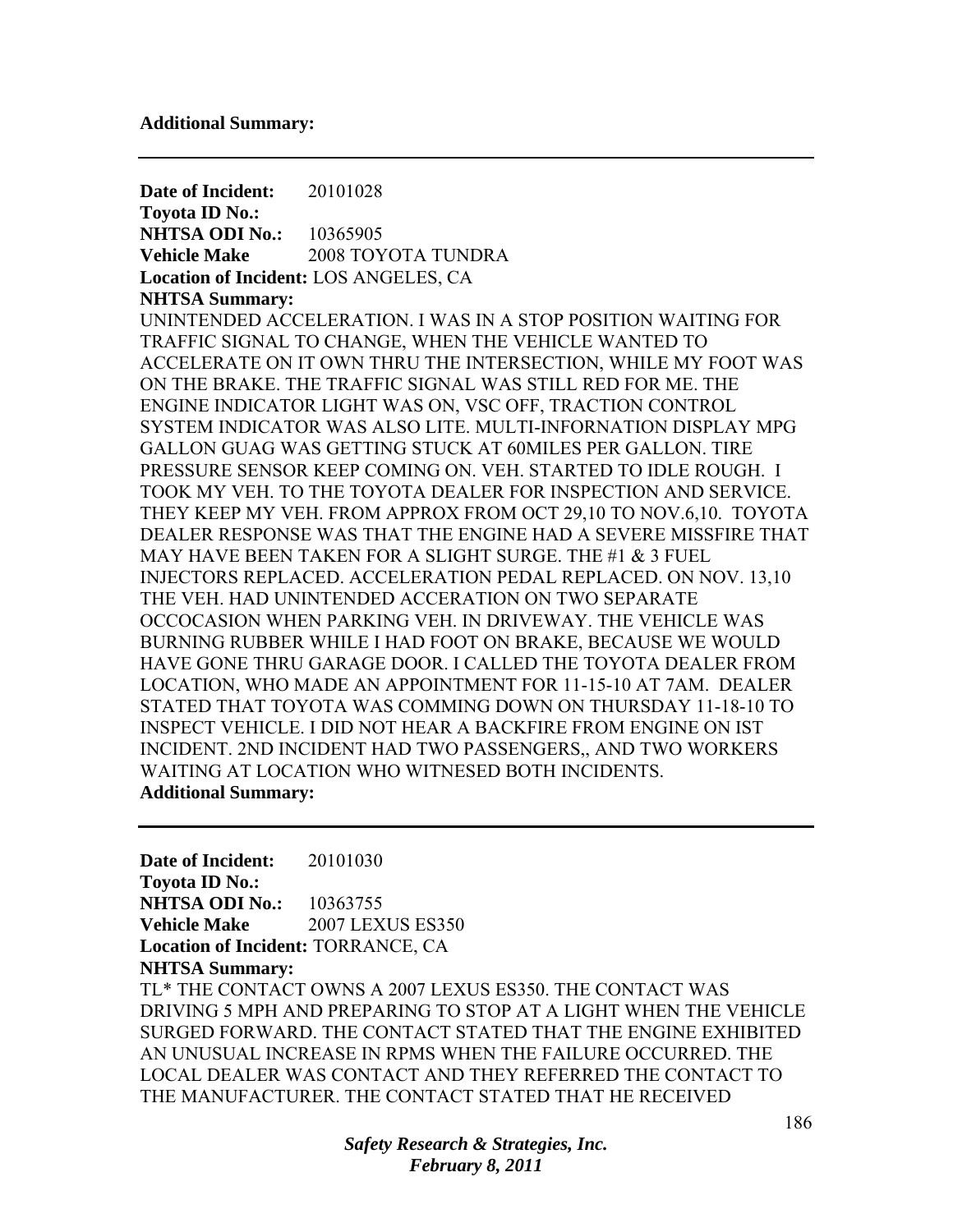NOTIFICATION OF NHTSA CAMPAIGN ID NUMBER: 09V388000 (VEHICLE SPEED CONTROL: ACCELERATOR PEDAL). THE CONTACT STATED THAT THE RECALL REPAIR WAS PERFORMED PRIOR TO THE FAILURE. THE VEHICLE WAS NOT FURTHER INSPECTED OR REPAIRED. THE FAILURE MILEAGE WAS 14,000. **Additional Summary:** 

**Date of Incident:** 20101111 **Toyota ID No.: NHTSA ODI No.:** 10369494 **Vehicle Make** 2009 TOYOTA COROLLA **Location of Incident:** SOUTHBEND, IN **NHTSA Summary:** 

TL- THE CONTACT OWNS A 2009 TOYOTA COROLLA. THE CONTACT WAS INVOLVED IN A CRASH. WHILE PULLING INTO A PARKING SPACE DRIVING APPROXIMATLEY 1 MPH, THE CONTACT STATED THAT SHE HEARD A LOUD NOISE WHEN THE VEHICLE ACCELERATED WITHOUT WARNING CAUSING HER TO HIT A CONCRETE POST. THE VEHICLE HAD PREVIOUSLY BEEN REPAIRED UNDER NHTSA CAMPAIGN ID: (10V017000 -VEHICLE SPEED CONTROL: ACCELERATOR PEDAL); HOWEVER, THE VEHICLE CONTINUED TO ACCELERATE. THE DEALER WAS NOTIFIED, BUT OFFERED NO ASSISTANCE. THE MANUFACTURE WAS INFORMED AND THE CONTACT IS AWAITING THE RESULTS FROM THE INVESTIGATION. A POLICE REPORT WAS AVAILABLE. THE VEHICLE WAS NOT REPAIRED. THE CURRENT AND FAILURE MILEAGES WAS APPROXIMATELY 10,000. BW **Additional Summary:** 

**Date of Incident:** 20101114 **Toyota ID No.: NHTSA ODI No.:** 10365780 **Vehicle Make** 2007 TOYOTA PRIUS **Location of Incident:** ASHEVILLE, NC **NHTSA Summary:**  TL\* THE CONTACT OWNS A 2007 TOYOTA PRIUS. THE CONTACT STATED THAT WHILE DRIVING 2 MPH, THE VEHICLE ABNORMALLY ACCELERATED. THE CONTACT WAS UNABLE TO STOP THE UNINTENDED ACCELERATION AS THE VEHICLE PROCEEDED OVER A SLAB OF CONCRETE BARRIERS AND CRASHED INTO THE BRICK WALL OF A BUILDING. THE AIR BAGS DID NOT DEPLOY AND THE CONTACT SUSTAINED MODERATE INJURIES. A POLICE REPORT WAS AVAILABLE. THE VEHICLE WAS PREVIOUSLY REPAIRED UNDER NHTSA CAMPAIGN ID NUMBER: 09V388000 (VEHICLE SPEED CONTROL: ACCELERATOR PEDAL) PRIOR TO THE CRASH. THE CONTACT CALLED THE MANUFACTURER AND WAS AWAITING A RESPONSE. THE CURRENT AND FAILURE MILEAGE WAS APPROXIMATELY 17,000.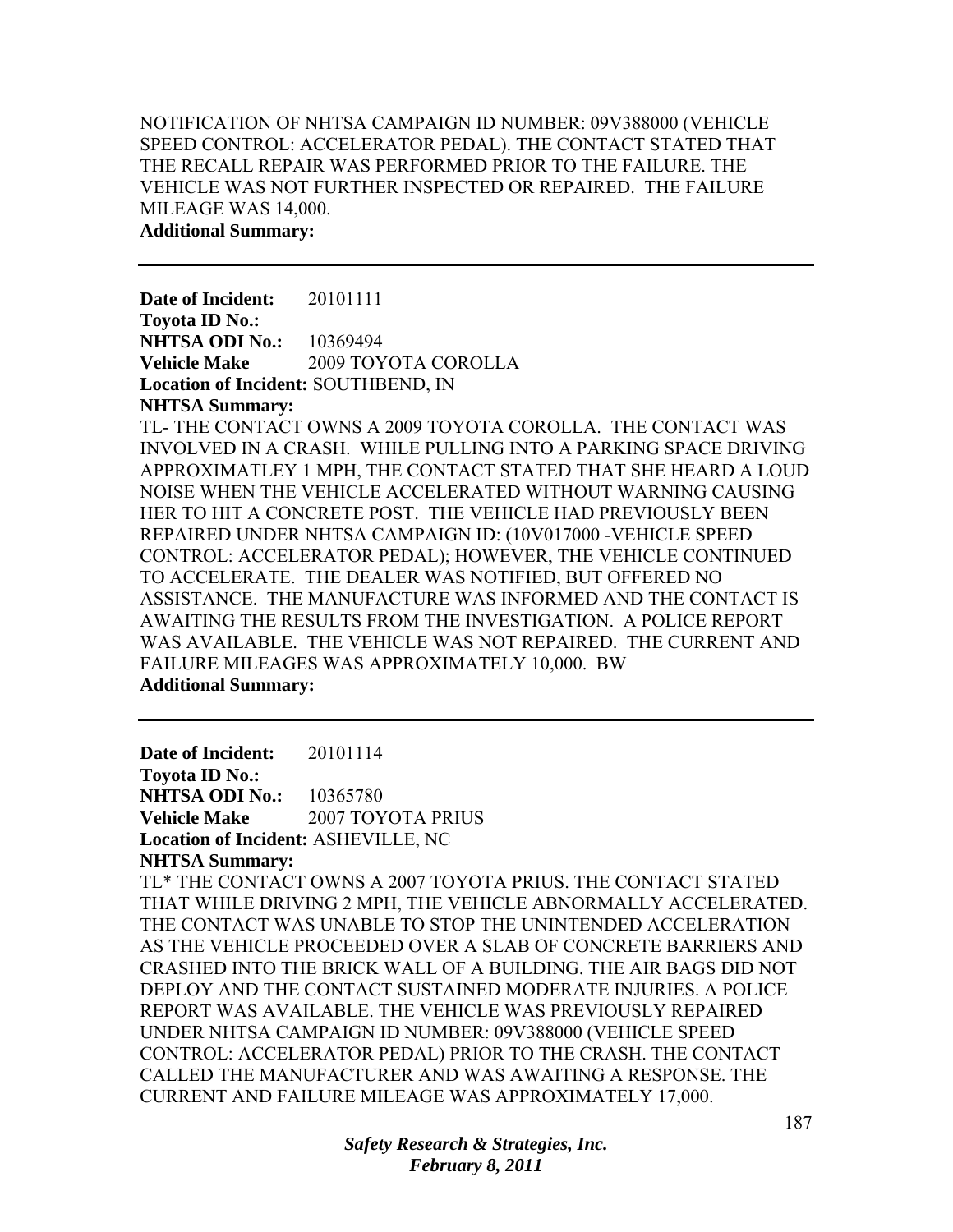**Date of Incident:** 20101124 **Toyota ID No.: NHTSA ODI No.:** 10373386 **Vehicle Make** 2005 TOYOTA PRIUS **Location of Incident:** DAVENPORT, IA **NHTSA Summary:**  IN DECEMBER 2010, 2005 TOYOTA PRIUS WAS TAKEN TO DEALER FOR PEDAL MODIFICATION AS PART OF THE FLOOR MAT ACCELERATOR PEDAL ENTRAPMENT RECALL. THE DEALER DID NOT EXPLAIN THAT PEDAL WAS ACTUALLY BEING SHORTENED BY CUTTING OFF 1/4 INCH AT THE BOTTOM. AFTER THE RECALL MODIFICATION WAS COMPLETED, ACCELERATOR PEDAL BECAME STUCK ON AFTER-MARKET FLOOR MAT THAT HAD BEEN IN PLACE IN THE VEHICLE SINCE DECEMBER 2005. DEALER DID NOT MENTION THIS POSSIBILITY AT THE TIME OF THE RECALL FIX. (PRIOR TO MODIFICATION, VEHICLE OWNER HAD CHECKED TO MAKE SURE THAT FLOOR MAT WAS PROPERLY ANCHORED AND THAT THERE WAS NO WAY FOR ACCELERATOR TO BECOME TRAPPED.) IN THIS CASE, THE MODIFICATION INTENDED TO PREVENT FLOOR MAT ENTRAPMENT ACTUALLY CAUSED THE PEDAL TO BECOME STUCK. **Additional Summary:** 

**Date of Incident:** 20101124 **Toyota ID No.: NHTSA ODI No.:** 10368059 **Vehicle Make** 2007 LEXUS ES350 **Location of Incident:** RED OAK, TX **NHTSA Summary:**  MY 2007 LEXUS HYPER ACCELERATED. I HAD THE RE-CALL WORK DONE ON THIIS. IT WAS AS IF THE CAR HAD A MIND OF IT'S OWN IT WAS DAMAGED AND I WAS HURT **Additional Summary:** 

**Date of Incident:** 20101127 **Toyota ID No.: NHTSA ODI No.:** 10367974 **Vehicle Make** 2009 TOYOTA TACOMA **Location of Incident:** GAINESVILLE, GA **NHTSA Summary:**  WHILE DRIVING MY 2009 TOYOTA TACOMA SPORT PICK-UP TRUCK IN A LOWES HOME IMPROVEMENT CENTER PARKING LOT TODAY (11/27/10 AT 2:25 PM), MY TACOMA BEGAN A VERY RAPID ACCELERATION AS I PUT MY

> *Safety Research & Strategies, Inc. February 8, 2011*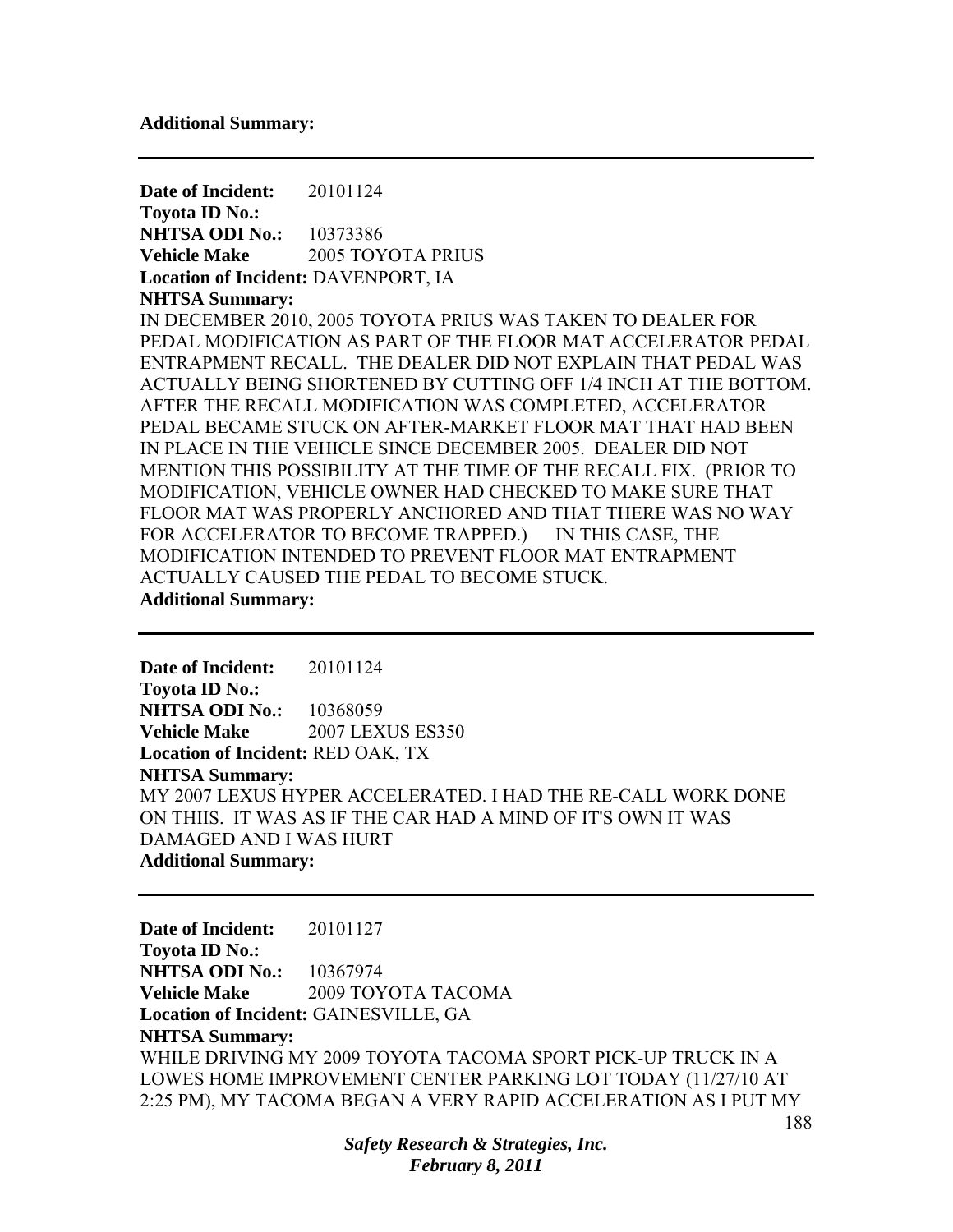FOOT ON THE BRAKE TO SLOW DOWN ROUNDING AN ISLE TURN IN THE LOT AND PREPARING TO PARK THE VEHICLE. I APPLIED IMMEDIATE HEAVY PRESSURE ON THE BRAKE SINCE A TOYOTA PRIUS WAS RIGHT IN FRONT OF ME AND I DID NOT WANT TO HIT IT. DURING MY BRAKING THE REAR TIRE(S) WAS SPINNING AND SCREACHING ON THE PAVEMENT. THE TRUCK MOVED FORWARD ABOUT 5 FEET AND THEN THE MOTOR SHUT OFF AS I WAS REACHING TO TURN OFF THE IGNITION. WHEW! THIS HAPPENED IN ALL OF A SPAN OF MAYBE 4 TO 5 SECONDS. THANK GOD I HAD JUST RECENTLY TAKEN THE TRUCK IN FOR A RECALL WHERE THE DEALER CUT BACK THE ACCELERATOR PEDAL AND INSTALLED NEW SOFTWARE TO SHUT OFF THE ENGINE WHEN THE BRAKE WAS APPLIED. THIS NEW SOFTWARE SAVED MY BUTT AND THAT OF THE PRIUS TOO. WHO KNOWS THE DAMAGE THAT MIGHT HAVE BEEN DONE WITHOUT IT. THIS IS MY (THE TACOMA'S) 3RD RAPID ACCELERATION INCIDENT AND 3RD TIME I AM REPORTING TO THE NHTSA. FIRST REPORT WAS ON 12/03/09 ID: 174319. THIS TIME I WAS PARKED WITH THE MOTOR RUNNING. UPON MOVING THE SHIFT LEVER FROM P TO N THE MOTOR RAPIDLY ACCELERATED. SINCE THE CAR WAS IN NEUTRAL I WAS ABLE TO SHUT OFF THE IGNITION. I TOOK THE TRUCK TO THE DEALER THE NEXT DAY AND THEY "FOUND NO PROBLEM". RIGHT! MY SECOND REPORT TO THE NHTSA WAS ON 4/14/10 OID: 10325627. SAME PROBLEM AS WITH THE FIRST REPORT TO THE NHTSA. I DID NOT TAKE IT TO THE DEALER THIS TIME BECAUSE I KNEW THAT THEY WOULD "NOT FIND ANYTHING." FOR THIS LATEST INCIDENT I AM TAKING THE TRUCK IN ON MONDAY MORNING, 11/29/10 AT THE DEALER'S REQUEST TO ME TODAY. REGARDLESS OF WHAT THE DEALER MAY SAY TO ME OR DOES, I AM GETTING RID OF THE TACOMA. IT HAS BECOME TOO DANGEROUS TO DRIVE. I AM LUCKY MY WIFE WAS NOT DRIVING THE TACOMA WHEN THIS LAST INCIDENT HAPPENED. **Additional Summary:** 

**Date of Incident:** 20101201 **Toyota ID No.: NHTSA ODI No.:** 10371722 **Vehicle Make** 2010 TOYOTA PRIUS **Location of Incident:** MALBA, NY **NHTSA Summary:**  2010 TOYOTA PRIUS. CONSUMER STATES UNINTENDED ACCELERATION \*TGW THE CONSUMER STATED HIS WIFE DROVE OVER WHAT IS CALLED A SLIGHT DEPRESSION IN A PARKING SPACE, THAT HIS WIFE TURNED INTO. WHEN HIS WIFE MADE THE TURN, THE VEHICLE LUNGED FORWARD AND HIT ANOTHER VEHICLE CAUSING SIGNIFICANT DAMAGE TO THE OTHER VEHICLE AND MINIMAL DAMAGE TO THE PRIUS. THE CONSUMER ALSO STATED WHEN HE HIT A BUMP IN THE ROAD, THE VEHICLE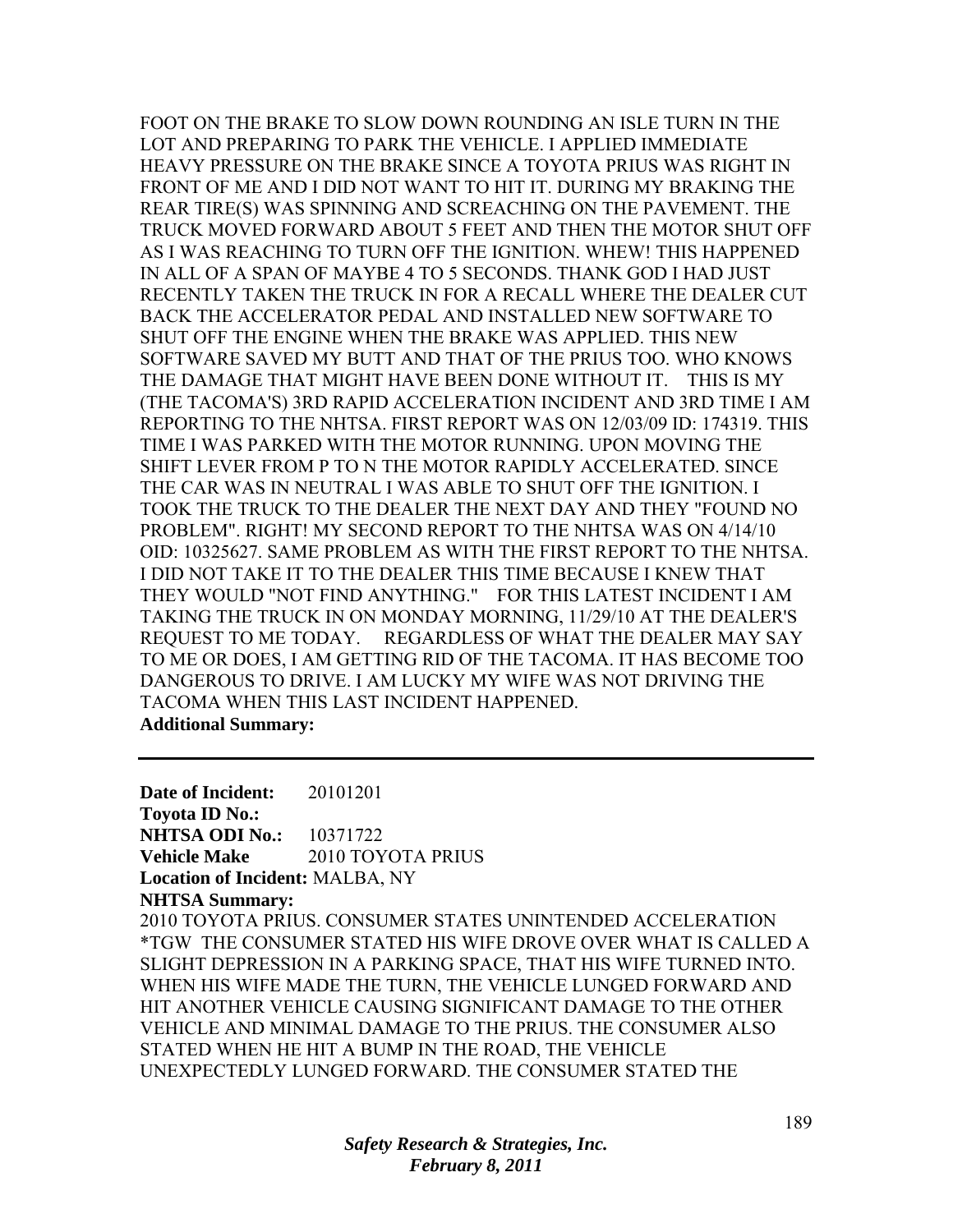## VEHICLE WAS SERVICED DUE TO A RECALL. HOWEVER, IT SEEMED AS THOUGH THE PROBLEM HAS NOT BEEN RESOLVED. \*JB **Additional Summary:**

**Date of Incident:** 20101201 **Toyota ID No.: NHTSA ODI No.:** 10371978 **Vehicle Make** 2007 TOYOTA TUNDRA **Location of Incident:** METAIRIE, LA **NHTSA Summary:**  TL-THE CONTACT OWNS A 2007 TOYOTA TUNDRA. THE VEHICLE WAS PREVIOUSLY REPAIRED FOR THE RECALL ASSOCIATED WITH NHTSA CAMPAIGN ID NUMBER 10V017000, VEHICLE SPEED CONTROL:ACCELERATOR PEDAL. WHILE DRIVING APPROXIMATELY 20 MPH THE CONTACT DEPRESSED THE ACCELERATOR TO THE FLOOR AND THE VEHICLE BEGAN TO ACCELERATE. WHEN PRESSURE WAS RELEASED FROM THE ACCELERATOR PEDAL THE VEHICLE CONTINUED TO SURGED FORWARD. THE CONTACT WAS NOT SURE WHETHER THE ACCELERATOR PEDAL WAS STUCK TO THE FLOOR OR NOT DURING THE FAILURE. PRESSURE WAS THEN APPLIED TO THE BRAKE PEDAL BUT THE VEHICLE CONTINUED TO SURGE FORWARD UNTIL IT WAS SHIFTED INTO NEUTRAL. THE VEHICLE WAS TAKEN TO AN AUTHORIZED DEALER WHERE THEY WERE IN THE PROCESS OF DIAGNOSING THE FAILURE. THE VEHICLE WAS NOT REPAIRED. THE FAILURE AND CURRENT MILEAGES WERE 23,000. SM. **Additional Summary:** 

**Date of Incident:** 20110120 **Toyota ID No.: NHTSA ODI No.: Vehicle Make** 2009 TOYOTA TACOMA **Location of Incident:** Aurora, MO **NHTSA Summary: Additional Summary:** 

Cold start, snowing out, pulling into the garage to get it out of the snow with foot on the brake. Driver reported that he thought he was sliding initially because the vehicle kept pulling forward. Pressed hard on the brake but the vehicle proceeded to the wall in the garage. When he realized it wasn't stopping he shifted out of gear. Was able to reverse away for the wall. Minor damage to the bumper cover and crushed a concrete block.

The vehicle has a rubber Tacoma floor mat with a big cutout around the accelerator pedal. Owner reports that there are no clips. He purchased the vehicle recently from Atlanta.

The temperature was 22 degrees outside. Doesn't recall that the engine was revving high.

*Safety Research & Strategies, Inc. February 8, 2011*